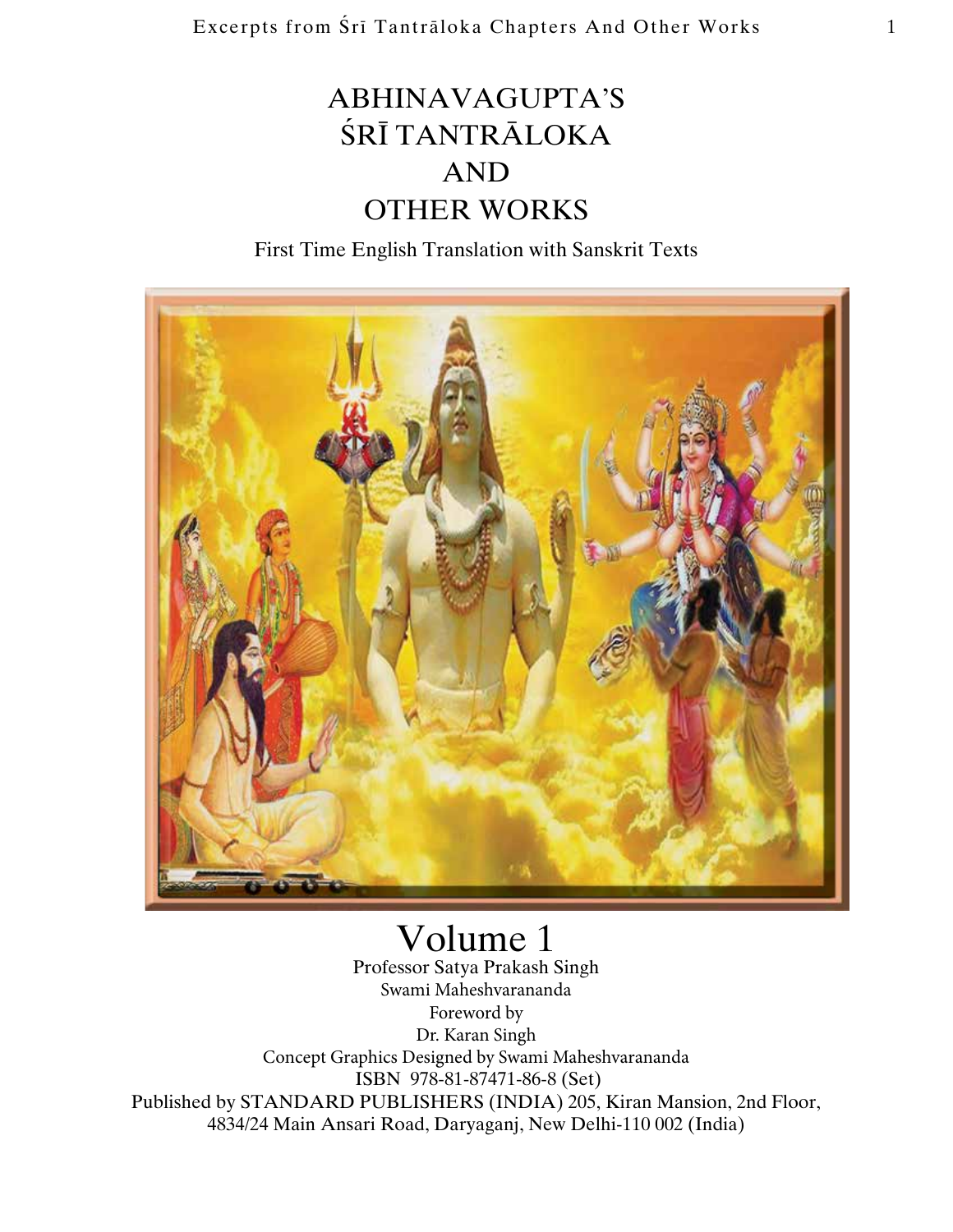## .<br>Śrī Tantrāloka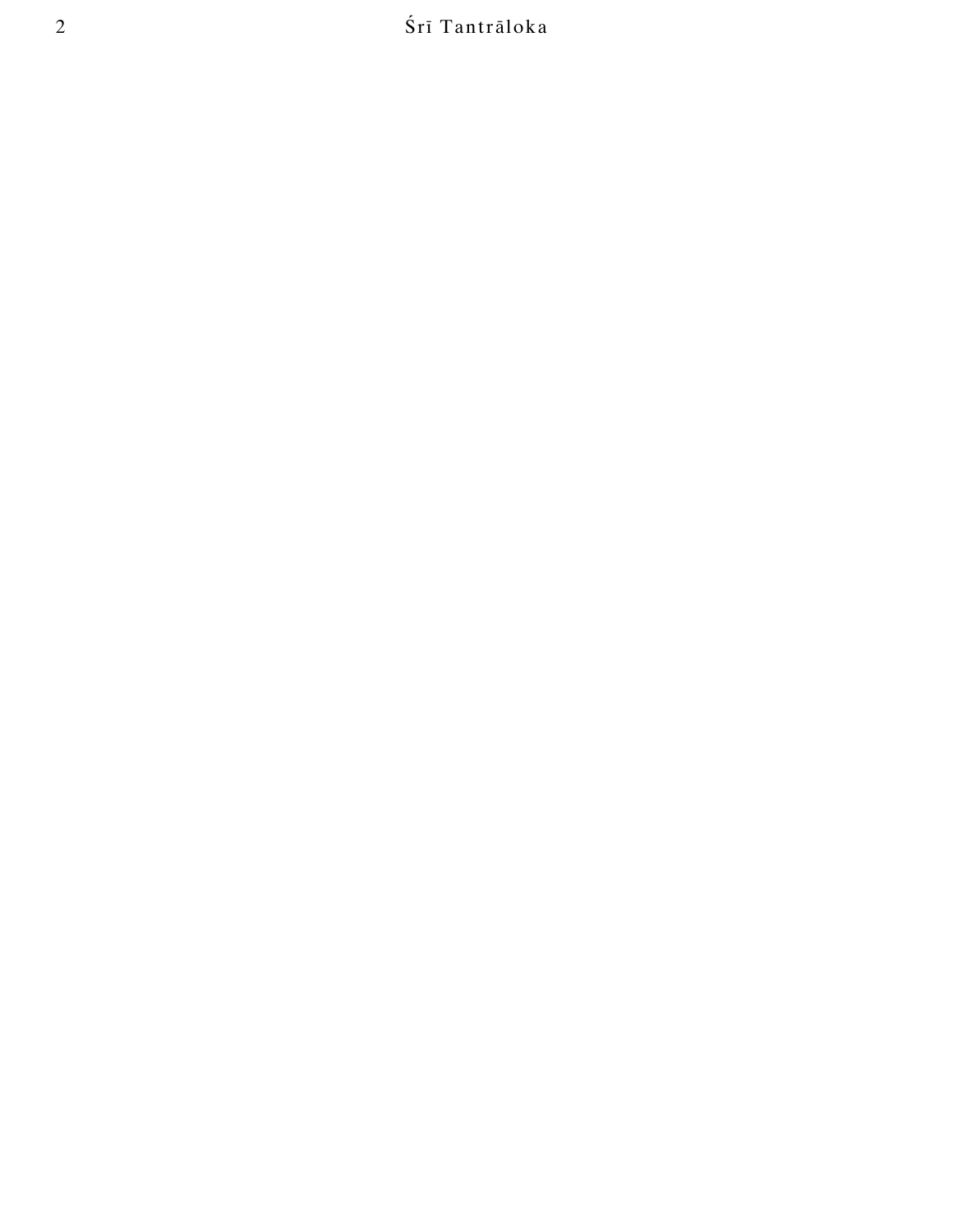### Introduction

Tanträloka means light on Tantra which literally means thread. This thread, however, happens to have been used in one of its earliest usage in the Rgveda itself in such a deep sense as understanding binding the entire reality together in a single fold of comprehension so beneficial as to transform the human nature of all its baser kind of tendency into the most idealistic form which is known as the divine. The mantra concerned advises wise men as follows:

While spreading the thread for weaving out into a piece of cloth, follow the illumination of the higher light and safeguard the path having been prepared through meditative effort. Weave out the cloth out of the ideas spun in the form of the threads setting them perfectly in an even form and thus become contemplative humans having the prospect of giving birth to the class of divine beings. (Rgveda, X.53.6)

Remarkably enough, this suggestion of the Vedic seer seems to have found out its best recipient in Abhinavagupta and that also in the form of his Tanträloka, as the epitome of wisdom screened out of the Tantras coming out of the mouth of Siva by way of response to the queries of his consort, the Goddess, an embodiment of His own creativity. Very many of the Tantras whose essence has been absorbed in the Tanträloka have disappeared by this time owing to convulsions of history to be not available to us today. On this account, the Tanträloka become all the more important for the humanity as it has embodied in it the invaluable wisdom contained in them by such a genius par excellence as Abhinavagupta, a yogin, tantrika, psychologist, philosopher and aesthetician all combined in him together.

Abhinavagupta's (950-1020 AD) ancestry goes back to Kannauj to a clan of Brāhmaņas with Agastya as the name of their lineage. One eminent scholar of this clan named Atrigupta was taken to Kashmir by King Lalitāditya in course of his victory over Yasovarman, the King of Kannauj in 736 A.D. Lalitāditya was not only a great warrior but also a lover of learning. It was out of his love for learning that he took Atrigupta along with him to Kashmir. Kannauj at that time was a great centre of learning as is borne out by their migration to Bengal for conducting certain yajñas by the Sen Dynasty of kings. Atrigupta was provided with a mansion at the bank of the river Vitasta now known as Jhelum in the vicinity of a temple of Siva. This seems to have been done on account of Atrigupta's devotion to this deity. This event belongs to the eighth century AD.

It was in the lineage of Atrigupta that after a few generations was born Varähagupta. He was the grandfather of Abhinavagupta born of his son Narasimhagupta known popularly as Cukhulaka. Narasimhagupta was a highly learned pandit conversant with several branches of learning such as grammar, literature, aesthetics and the system of logic. Abhinava's mother was Vimalä who died quite young in the early childhood of Abhinava. Mother being the centre of affection for a child, her demise at that early stage of Abhinava's life caused the renunciatory tendency in Abhinava left solely to the care of his father for bringing him up as well as for his education.

As regards the aspect of learning, Abhinava has paid glowing tributes to his father in initiating him into all those branches of Sanskrit learning as were mastered by him. With this educational background prepared by his father along with the renunciatory tendency caused by the demise of the mother in early childhood accentuated immense love for learning in Abhinava diverting his mind from enjoyment of the luxuries of life as made available to him ancestrally in the beautiful surrounding of the land at the bank of the mighty Vitasta, particularly close to the temple of Siva with all His cultural background of renunciation and source of wisdom.

With this intellectual and spiritual background Abhinava moved from school to school and teacher to teacher in the quest for real knowledge and wisdom which might quench his thirst for more and more which might be to his full satisfaction. In keeping with this tendency and related action undertaken on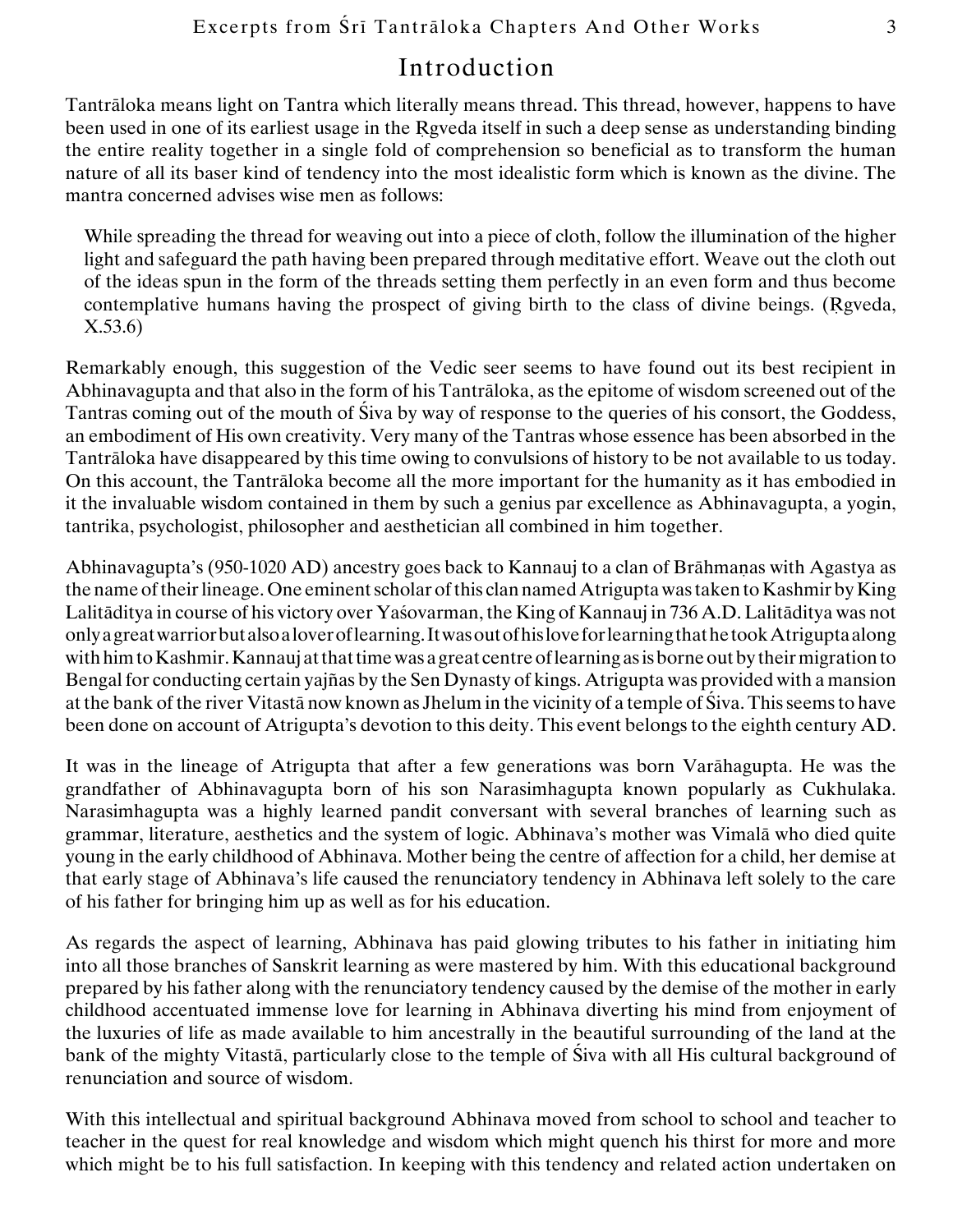#### 4 Sri Tanträloka

his part, he has elucidated his case as a model for disciples of all times to follow the tendency of the black-bee flying from flower to flower in course of its will to find out the flower which might be most satisfactory to its sense of smell. In the land of flowers such as Kashmir, this imagery came not only to be evoked in his mind poetically but found its inculcation in his own educational career moving from Math to Math and teacher to teacher in the quest for knowledge and understanding.

#### I. Abhinava's Attitude Towards the Veda

His profundity in various fields of Sanskritic literature is very much reflected in the Tanträloka throughout. Be it logic, grammar, philosophical systems including Sānkhya, Yoga, Mīmānsā, Vedānta, Vaisesika or Buddhism, he displays thorough understanding of all of them as is evident from their references at various places in the Tanträloka. He is also at home in regard to the Vedic literature as is evident from his reference to the Aitareya Āranyaka in Tantrāloka, III.226 where its author Mahidhara Aitareya has been identified as a manifest form of Çiva and as such is said to have taken the world as a form of visarga (:), remission. This viewpoint has formed the backbone of the Saivite equation of the world with sounds of the mātrkā and mālinī series of sounds. This is also based on the Aitareya's elaborate statement regarding it where it claims that Väk or sound is as expansive as Brahman and that wherever there is Brahman, there is also the Väk.1

His idea of Çakti as the all-encompassing cosmic and extra-cosmic absolute force has very much its prototype in Aditi of the Rgveda who has been described there in the Samhita as the heaven, intermediate space, mother, father and son, as all the creatures, the past, present and future all taken together. This account of her in the Samhita is obviously inclusive of her transcending the limits of space, time and causality and yet manifesting Herself as all-in-all including the conscient and inconscient, gods, goddesses as well as all the creatures of the creation, human, sub-human and superhuman. Her oneness with Vāk seems to have been very much based on the Vagambhrni Hymn of the same Samhita where Ambhrni the daughter of sage Ambhrna on the ground of her experience of oneness with Väk as the all-comprehending principle narrates herself as moving in the company of all groups of gods such as Rudras, Vasus and Ādityas. She claims to have strung the bow of Rudra for the sake of killing Saru, the great opponent of Brahman the principle of order and integrality behind the diversity and contrariety in the universe and to have entered into the compass of the heaven and earth, in the depth of the sea and thus to have become practically the earth itself creating the background for Abhinava to give utmost importance to it as the most concretised form of the Reality and the initial step of progress to Siva-hood.

Abhinava's entire system of breath-control has its prototype in the Katha Upanisad's idea of the same force particularly under the denomination again of the personified form of Aditi. The Upanisadic verse describes her as to have assumed the form of a diminutive sized deity indwelling the middle-most point of the body and as being worshipped by all gods and motivating the prāna to move upward and apāna downward. Obviously this account is suggestive of the sage's sädhanä of finding out that centre in the human body which is divisive of prāņa and apāna resulting in the upward movement of the combined and refined form of the breath along another channel of nerves known as susumnä, though left unnamed here in the verse. This missing point, however, is supplemented by another hymn of the Samhita coming almost at the end of it, that is, Rgveda, X.189. In this hymn of just three verses addressed to Sārparājñī as its deity there is an account of a bull of variegated colour moving in the womb of the mother and proceeding to the father from within with the combination of prāna and apāna assuming the form of Vāk. Sārparājnī, the queen of serpents as its deity is suggestive of what subsequently came to be named as kundalini, taking the form of Väk with the combination of präna and apäna and rising upward towards the Father is obviously indicative of the entire course of the sadhana of awakening of kundalini and rising from the mother, the mülädhära cakra as representative of the element of earth in the human body and proceeding to the Father, the ultimate source of creation as Siva. The androgenity of the bull here as a

<sup>1</sup> Aitareya Āraņyaka III.8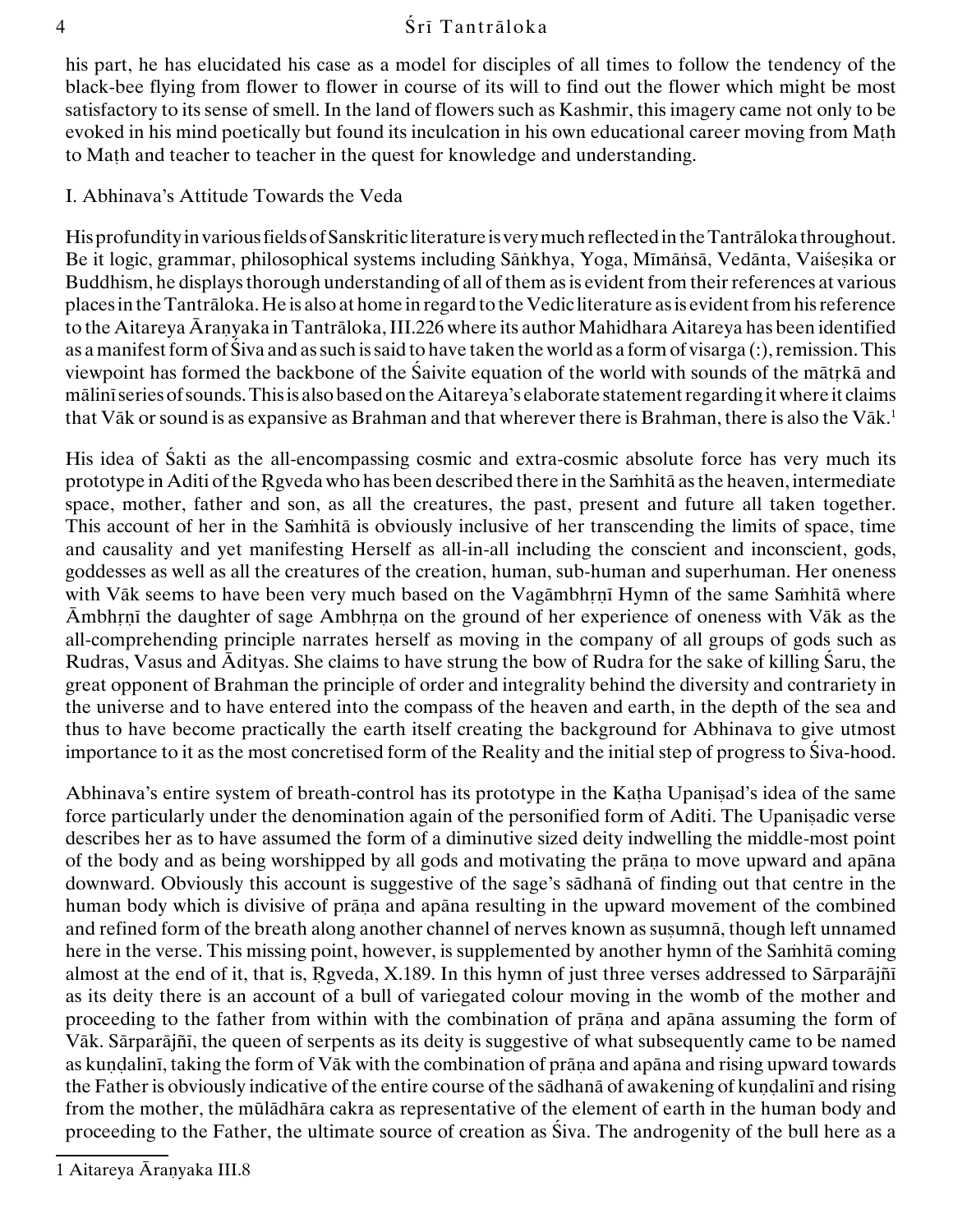male but elsewhere as a female in the capacity of Vāk as in Rgveda I.164.41 is very much suggestive of the same of Siva-Sakti as the points of start and consummation of the kundalini in the context of yogic practice. Çiva's representation by His ride the bull and that of Çakti by Väk here as well as in Tantra go to confirm this interpretation to a great extent.

As regards Rudra-Siva's taking to wine and alternatively to visa, poison as in the context of the contest between gods and demons in course of churning of the ocean, this is very much obvious from Rgveda X.136, giving an account of a clan of contemplators, munis, yellowish in colour, besmearing themselves something malodorous, using air as thread to move forcefully as fast as wind, keeping long hair and drinking poison in the company of Rudra and getting intoxicated by the drink. It is explicit from these details that these munis were a group of Saivites having Rudra as their deity, practising control of breath to the extent of so much expertise as to accomplish such feats as to disappear physically from the scene at times, taking no time in moving from one place to another, keeping long hair, besmearing their bodies with something like ash, caring little to cover their bodies, keeping mute, remaining contemplating, flying in space, moving in the midst of such beings as Apsaras and Gandharvas besides wild animals. As regards the practice of taking to poison, it is interesting to note that in the Vijñana Bhairava the word visa has been taken to mean the kundalini in the midst of which on the one side and on the other the practitioner of yoga has been required to move with the help of rarified breath.2

In fact, the idea of arousal of the kundalini is very much implicit in the mode of pronunciation of the Vedic mantras themselves. There are mainly three accents in them, namely, udätta, anudätta and svarita. Udätta is kept unmarked in the written text while the anudätta is indicated by the underlining of the syllable concerned and svarita by a stroke at the head of it. In the recitational form, the anudäta is indicated by lowering the hand and udätta by raising it upward while the svarita by a horizontal movement of it in the middle. These movements of the hand are indicative of the lowering of the anudätta, balancing of the svarita and raising upward of the udätta in the so rarified a form as requiring nothing to indicate to it. As a combined form of udätta and anudätta svarita's notation by the stroke at the head of the syllable is suggestive of rising of the kundalini upward in the form of the combined and rarified form of the breath. The horizontal movement of the hand in its indication is suggestive of the process of combining and balancing the two main breaths as preparatory to its surging upward. It was perhaps in view of this deep significance of the recitation of the mantras discovered in course of the state of samädhi of the seers as are said to have being lying within while seeing them that it has been kept alive deliberately for thousands of years until now in their original form all vicissitudes of history notwithstanding.

Intimately connected with this fact is the pronunciation of the mahäväkya so'ham involving the individual's experience of oneness with the Ultimate Reality, i.e., Brahman. This väkya occurs for the first time in the Isa Upanisad at its mantra No. 16 recounting the experience concerned of the great seer Dadhyan Ātharvaņa. It has come to be considered as hamsa mahāmantra by Abhinava in Tantrāloka XXX.71. Hamsa is an inverted form of so'ham. The hamsa has received its deeper sense from a mantra occurring in Rgveda IV.40 as the last verse of the hymn known as Hamasapadi having become famous not only on account of the pervasiveness of the swan, as the hamsa, literally means, but also on account of its structure of qualification of the hamsa by as many as fifteen adjectives all amounting to showing its pervasiveness in so many forms. It is due to this unique qualification of it that it has come to be adopted in the Katha Upanisad at V.2 exactly as it is except for addition of the word brhat at the ending raising the number of adjectives to sixteen which at various levels has been regarded as indicative of completion and perfection and hence has also been taken as the carrier of the sense of Ätman, the Self in all its purity. Hamsa, swan, as a migratory bird due to its spotless white colour, capacity of flight and habit of drinking clean water, etc. has become indicatory of the Self as has been realised by Vedic seers and subsequent sages. This is the semantic aspect of its connotation. The same word in its inverted form so

<sup>2</sup> Vijïäna Bhairava verse 67.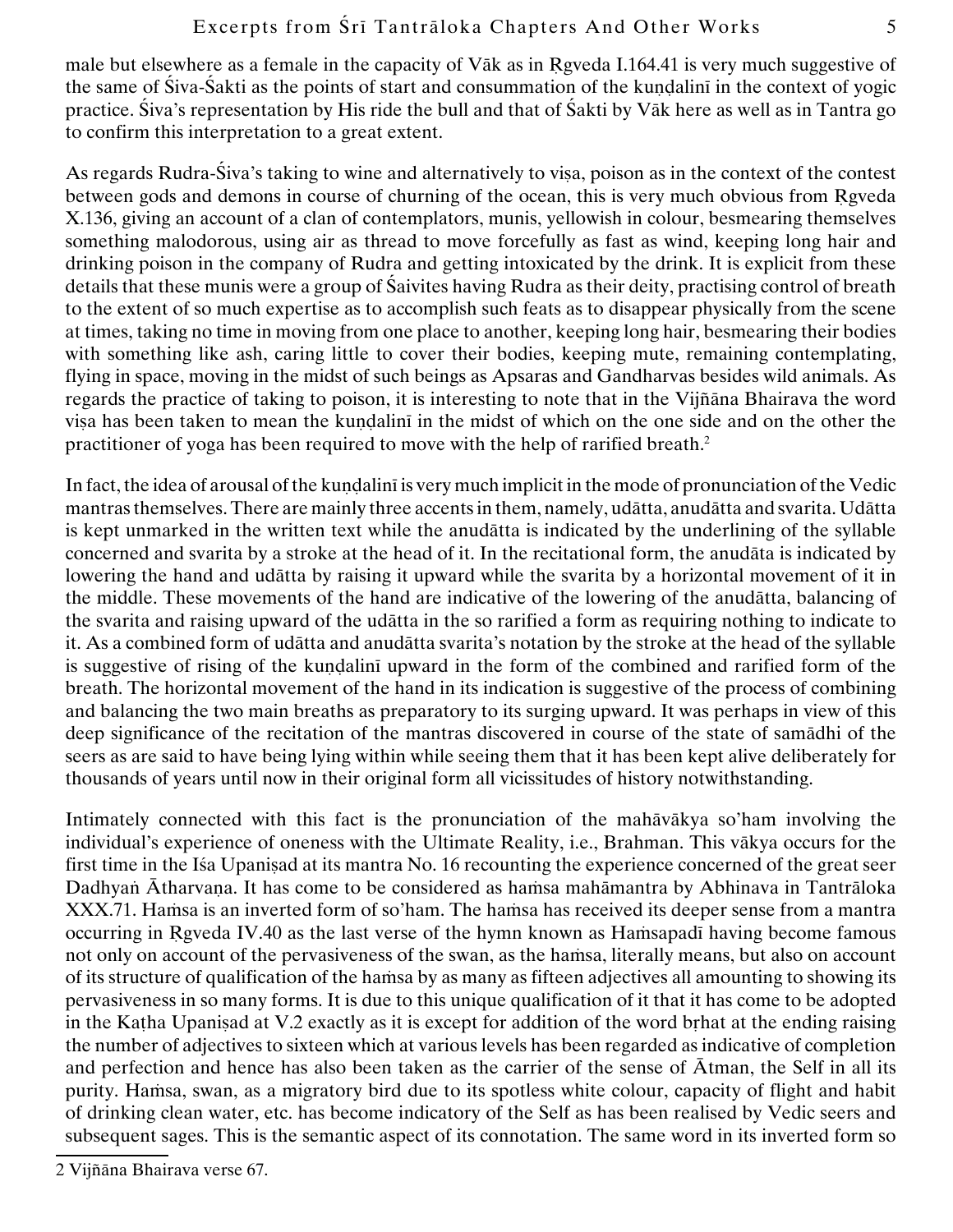#### 6 Sri Tantrāloka

+ ham becomes phonetically indicative of the sound produced in course of breathing-in and breathingout respectively. Equipped with this twofold sense it has come to be elevated to the position of the mahāvākya, magnificent statement in the Upanisads. On the analogy of the sound produced in course of breathing-in and breathing-out on the human level it has come to be accepted as the very principle of life obtaining throughout the entire creation and as such as the Ultimate Reality manifesting itself as all the individualities on the same scale. Since breathing is the common criterion of life serving as the basic ground of developing consciousness, regulation of it has come to be accepted as the fundamental principle of spiritual practice. All this significance of the act of breathing and its potentiality of developing into the mainstay of spiritual practice came to be realised during the Vedic period from within the austere practices of the seers of the age leading to get consolidated into the discipline of yoga with its steps of präëäyäma, breath-control, meditation and samädhi, exclusive absorption, etc. with its by products of the idea of the central nerve susumna, various centres of nerves on different levels of it and the kundalini, etc. as made out here already.

On account of the extreme subtlety of the matter and the consequent difficulty in its maintenance at a larger scale, austere pursuits for it began to be replaced during the later period of the Vedic age itself as represented by the Brāhmanas by its exteriorised form of karmakānda involving performance of sacrifices, etc. taking the form of the main ideological stream of thinking and practices under the Vedic fold, the austere pursuits were kept alive in secret circles of yogins and Täntriks. While the main stream continued to follow the introverted path of breath-control in the form of the  $\bar{A}$ ranyakas leading to the evolution of the Upanisadic thought and practices of meditation, its offshoot remained concentrated on breath and its neural mechanism resulting in what subsequently became famous in the form of Tantra and kundalini yoga. That Tantra has its root in the Veda itself is evident not only from the prevalence of its elements in the Vedic Samhitās in their denominations such as the Reveda, Atharvaveda, etc. in the form of reference to nerves, cakras, etc. but also from a holistic reference to it in the form of the essence of it to be integrated and evolved into a system with its possibility of improvement over humanity and even its potentiality to turn into the divine. The mantra as ascribed to its authorship to Saucika reads in translation as follows:

While spreading the thread for weaving out into a piece of cloth, follow the illumination of the higher light and safeguard the path having been prepared through meditative effort. Weave out the cloth out of the ideas spun in the form of the threads setting them perfectly in an even form and thus become contemplative humans having the prospect of giving birth to the class of divine beings.<sup>3</sup>

Use of the word tantu, derived as it is from the root tan, meaning the thread along with its participial form tanvan in the sense of spreading the thread, obviously amounts to convey the sense of origin of the discipline of Tantra herein. The necessity of setting the threads in a perfectly even form so as to weave out the smooth cloth with the help of the light of higher order is certainly reflective of the utmost care and use of the faculty of higher consciousness in setting the threads evenly. Apas, toil, of the singers is clearly suggestive of the effort of the original creators of the mantra bearing the ideas of higher order needing to be set side by side in a manner so as to evolve into a system of thought which may be satisfactorily acceptable to and practicable to its followers. Such is the discipline of Tantra with its emphasis on smoothness of the process of breathing, reduction of its frequency to the extent of its attenuation and even complete stoppage leading to improvement on the human nature and his attainment of the divine with his experience of oneness with Him via any of the yogic devices including the kundalini yoga in particular.

Thus, Tantra is a by-product of the Vedas taking shape of a discipline out of the introvertive tendency of the Vedic thought as different, though only partly, from the sacrificial aspect of it inasmuch as it

<sup>3</sup> तन्तुं तन्वन् रजसो भानुमन्विहि ज्योतिज़्मत: पथो रंक्ष धिया कृतान् । अनुल्वणं वेयत जोगुंवामपो मनुर्भव जनया दैव्यं जनम् । । Rgveda,  $10.53.6$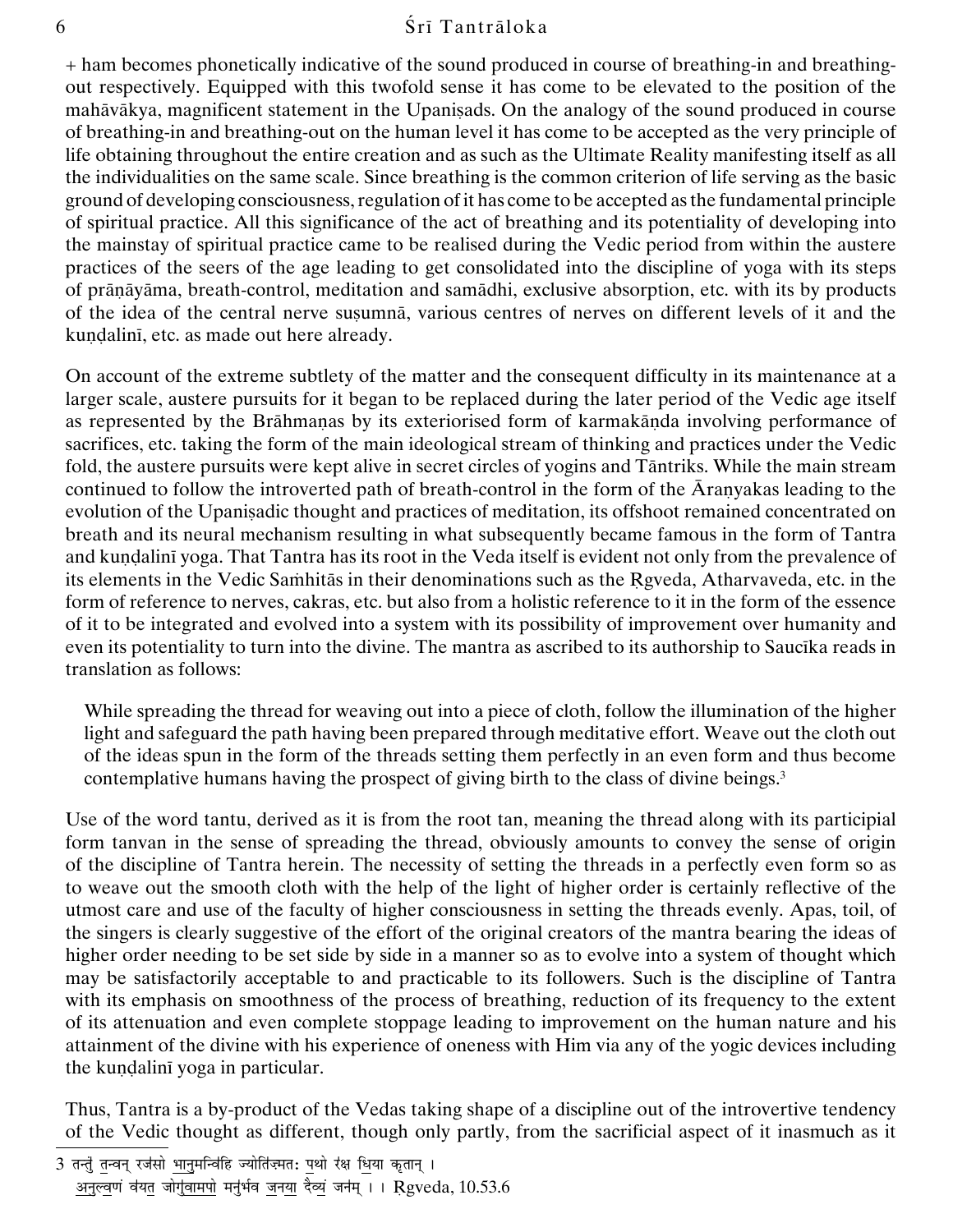has tried to confine the cult of sacrifice from its exteriority to interiority in the human body itself. All secret places and acts suggested to be undertaken there in those places have been withdrawn to the human body and its functions. So far as the consideration of it as a growth independent of the Veda is concerned, it has been caused by the psychology of exclusivity behind the formation of disciplines as distinct from one another partly in view of separative emphasis on the particular aspect of the discipline concerned and partly owing to assertion of the egotism of the champions of the disciplines concerned. Another significant factor involved behind this separative tendency of the human mind is the necessity of exclusiveness of concentration. This is particularly true of disciplines concerned with the problem of faith as the religious matters are concerned with. One cannot be faithful to two systems of religious natures at a time maintaining a balance. In order to be concentrated on one, it is necessary for the follower to keep the other relatively in abeyance. Just as two absolutes are not possible for the rational mind, even so more than one deity as the supreme is impossible for the faithful. If the Rgvedic seer Dirghatamas could make the well-known statement that the Reality is but one which has been conceived and named as Indra, Mitra, Varuņa, Agni, Suparna, Yama and Mātrisvan, he has not displayed his equality of faith towards all of them in any other respect except for their inherence in one Existence known as Sat. The same spirit underlies Abhinava's formulation of all the deities as aspects of Çiva as the Lord of consciousness with Çakti as His Force. Under such circumstances, it became necessary for him to make other gods subordinate to Him including even Visnu in spite of the Vedic assertion that while Agni is the lowest amongst gods, Visnu is the highest.

As regards the unification of gods and goddesses in Siva, that has already been done by Vedic seers, Upanisadic sages, sage Vyāsa in the Bhagavadgītā and even Yāska, the author of Nirukta if not with reference to Çiva in particular, decidedly with reference to Ätman and Brahman. Leaving apart the Upanisads and Bhagavadgītā even such a sage as Yāska who, in spite of being primarily a linguist, in the seventh chapter of his Nirukta has unambiguously stated that on account of its broadness, the Ätman has been prayed to by seers as gods making them as representatives of it in its different aspects making them as interchangeable amongst them on account of their functioning on the common ground of it, they become borne of themselves, of each other and of their action. Even their accessories such as rides and weapons have been suggested as having been carved out of the same. Abhinava as well has followed the suit at least in Tanträloka XV.60 to have identified Lord Çiva as the colossus reservoir of water in the form of the Ätman having taken a dip wherein the entire universe can attain cleanliness and purity with the prospect of purification of their followers. In verse No. 224 of the same Chapter of the text he has conceived of Him as lying above Brahmä in the form of the absolute Brahman which has expanded itself in the form of the world in His various manifestations. Thus, if the Vedic seer has identified the basic stuff of the emergences of everything conscious as well as inconscient in the form of base Existence, the Upaniñads, etc. in the form of consciousness including self-consciousness, as the concept of ätman implies, Abhinava has understood it in all its triplicity of aspects namely, existence, consciousness and delight as involved in the personality of Siva existing, being aware of His existence and delighting in the eternally stable company of His consort Sakti. For the introduction of the sense of delight to Visnu in His aspects of existence and consciousness while in Vaisnavism there has arisen the necessity of bringing in Laksmi and her substitute Rädhä from outside, that necessity has become fulfilled automatically by conceiving of His consort His force or Çakti as implicit in His existence, etc. Apart from the sectoral bias quite natural for the maintenance of exclusivity of each and every dispensation of faith and spiritual practice, this invariability of relationship between Çiva and Çakti is perhaps one of the fundamental reasons behind Abhinava's declaration of Vaiṣṇavism along with the Veda and Buddhism as a relatively lower kind of religio-spiritual order.

#### II. Abhinavagupta's Critique of the Veda

This kind of rather mutually condemnatory judgement on the part of such a sagacious thinker as Abhinava in spite of even the Vedic background of such a unique seer as Dirghatamas and others has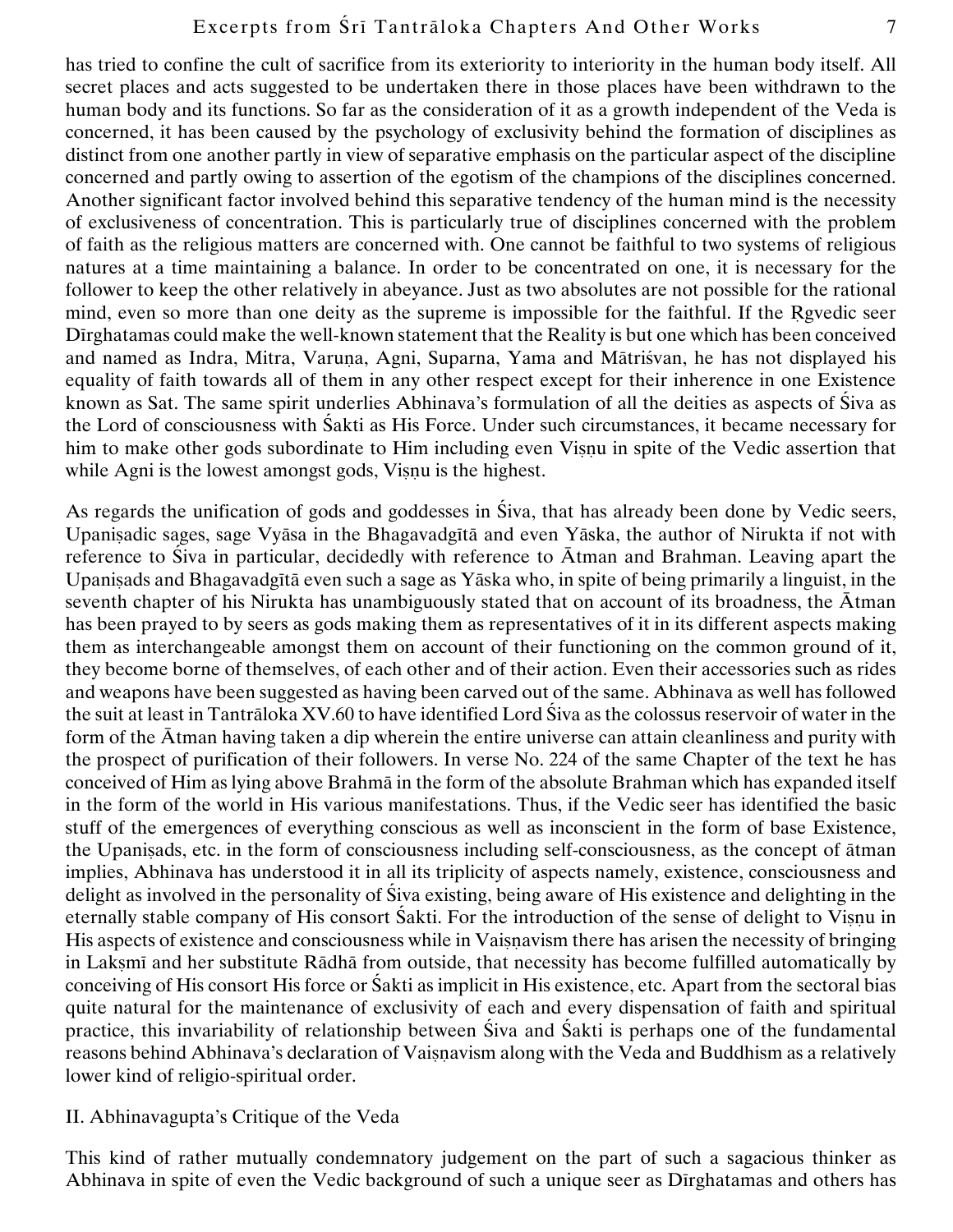#### 8 Srī Tantrāloka

perhaps gained its sharpness from the primacy of the matha-system of education in his life. The word matha manth, to churn, is suggestive of stress on its exclusivity. That in spite of his motto to gather information from all possibly available sources of knowledge like the honey-bee, he had to stick to the matha-system of the lineage of Somänanda, Utpaladeva, Laksmanagupta and Sambhunätha particularly for his education of the nature of wisdom, bespeaks in itself the limitations of choice open to him particularly on matters imbued with the sectoral concern. This is quite obvious from his own statement in Tanträloka at XIV.44 in which he points out that option on the path of yogic approach to the Reality is a great hurdle and that by virtue of elimination of all other options except for devotion to Çiva one has the possibility of reaching Him. In yet another verse occurring at Tanträloka XV.571, he refers to a text most probably belonging to his own sect and titled as Mädhavakula to the effect that the follower of his School needs to avoid textual statements of Vedas and Vaisnavism. His teacher Bhūtinātha whom he refers to at several places in the Tanträloka as his Brahma-vidyä-guru does not seem to be very much conversant with Vedic texts as referred to here in their in-depth points of view except for the sacerdotal which during almost the entire Medieval period has been the subject of study in the name of the Veda due perhaps to its popularisation by the codification of the followers of the Mimamsa School.

In fact, the real secret of the Vedic wisdom lies revealed in the Vedic Samhitas which are texts coming directly from the seers undergoing arduous course of yoga and austerity and couching their realisations in clusters of symbols drawn from their surroundings dominated particularly by objects and forces of nature. It is the difficulty of understanding their symbolic mode of expression which has made the Samhitās difficult to understand. An instance to the point, for example, is Rgveda VIII.6.30 along with a couple of mantras preceding it. It has been mentioned in the context as a whole that the essential Vedic wisdom came to be availed of by seers while undergoing tapas in mountainous caves and valleys serving as the perennial source of water in the form of streams roaring down to the foot of the peaks. What the seers saw from that height was the world as an oceanic expanse of water vibrating tumultuously back and forth and resulting in incessant change in the process of time. Distantly apart from this scenario of ceaseless change what they happen to observe beyond the range of space and time there was beaming a light of the original seed of creation which has sprouted in the form of all the multiplicity of the creation.

What Abhinavagupta has done vis-a-vis such revelations embedded in the Vedic Samhita is that on the one hand he has assimilated such ideas in the making of the idea of Çiva as the supernal and luminous seed of creation in all its timelessness and yet on the other has decried it along with Buddhism, Jainism, logic and Vaisnavism as an adhah-sästra, a discipline of relatively lower order and as such to have tried to learn its secret from his teacher, namely, Bhütiräja or Bhütinätha. The reason behind this contradiction of viewpoint in him, as stated already, is his exclusive commitment to his School.

It is partly due to the support of such an attitude towards Veda by authorities like Abhinavagupta and mainly due to the divisive interests and denunciatory cultural bias of the Western Indologists particularly of British orientation against Veda that they invented the myth of the theory of Aryan Invasion and tried to create a wedge between the Vedic and Tantric dispensations declaring a non-Aryan origin of idea of Siva and as hence non-Vedic as against the pure naturalism of Vedic gods and goddesses. As is evident from subsequent archaeological finds and other researches it has been found that there is no evidence at all to suggest that anything like an invasion from the European hordes took place on the Indian soil in course of the known history. As regards the case of linguistic affinity throughout the area concerned, that is explicable the other way round in view of the antiquity and structure of Sanskrit language visa-vis the other languages concerned. Thus, to imagine that Çaivism in its origin is non-Vedic is a mere myth created with some vested interest.

So far as the root of Siva in the Rgveda is concerned it is very much there to find out though not in the form of Çiva but in the form of Rudra who came to be treated by Abhinava as subsidiary to Him.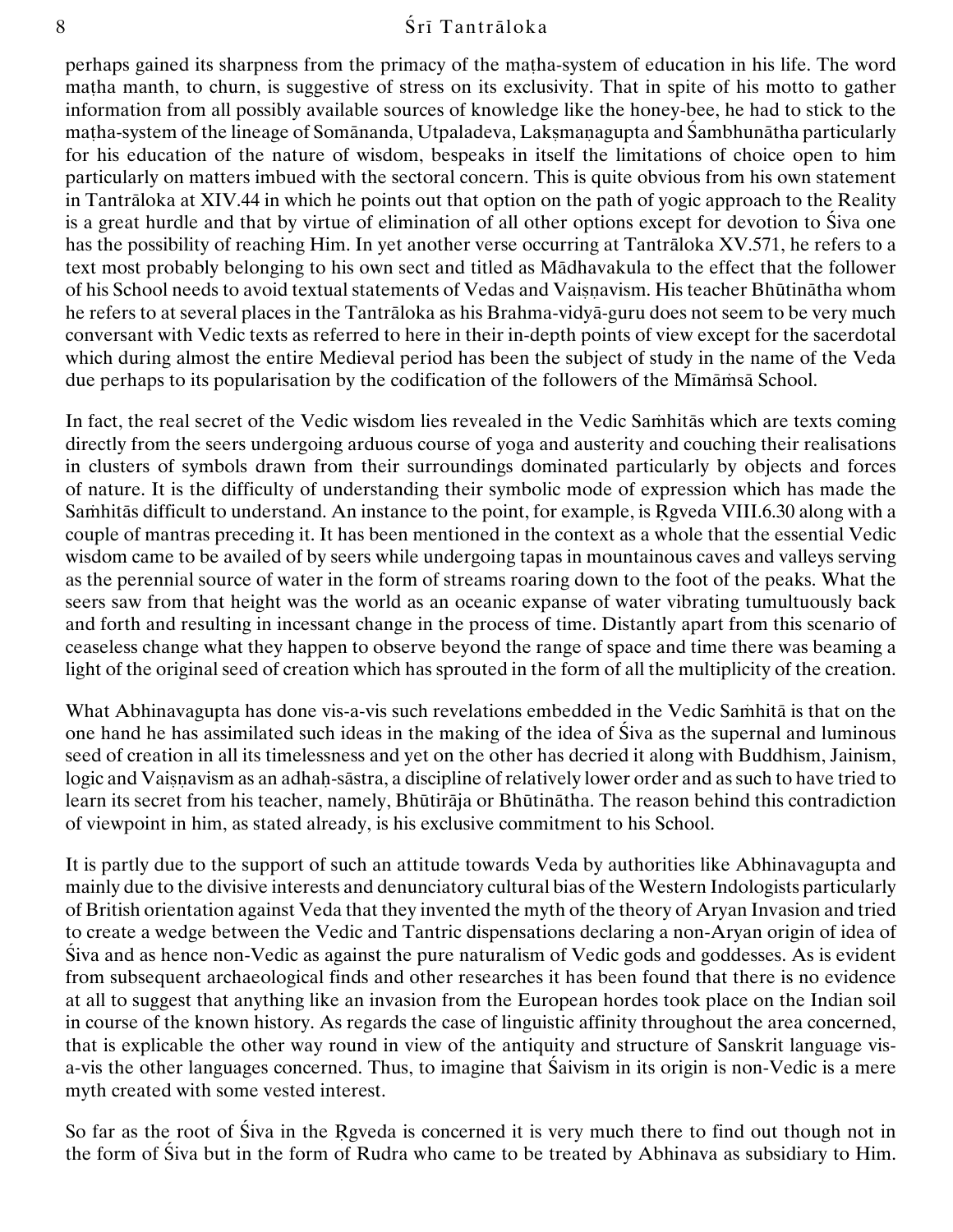The importance of Rudra in the plural is quite evident in the Vägämbhrni hymn as they in a group have been stated there along with Adityas and Vasus with whom Ambhrni claims to move. Almost the same remains the position of Çiva in the Yajurveda also vis-a-vis Rudras except for two points. In the sixteenth chapter of it known as Rudrastadhyayi he appears again as the group of Rudras but with significant difference that Siva here is the ideal form of them aspired for. This is evident from mantra Nos. 2, 13, 41 and 51 therein where the devotee expects from Him in the singular to reveal Himself in His Siva form amounting to the auspicious, Sivatara, more auspicious, Sivatama not only in form, tanu, but also in spirit, sumanā. This prayer of the seer gets materialised in the last Chapter of the Samhitā wherein its paramount seer Dadhyan  $\bar{A}$ tharvana refers to Him as Isa and expects all devotees of Him to experience Him as obtaining in the whole world including both animate and inanimate not only in their present status but also in their dynamics of change taking place all the time constantly and motivating them to live rejoicing all the pleasures offered by them but only with the sense of renunciation, tyaktena bhunijthāḥ, without any craving for possession of them, belong as they do to Him who indwells them. It is, indeed, this Isa in His gracious and Lordly form who has been made the object of devotion by Abhinava in transcendence of the Rudras conceived as His missionary and Sadäçiva as His deputy.

There is another Vedic source in the form of a couple of Upanisads, namely, Kena and Śvetāśvatara which anticipate Abhinavagupta's view of Siva in several ways of which he does never make any mention obviously due to his sectoral bindings which he followed so vigorously. The evidence occurs in the Kena Upanisad in the form of the episode of Umā Haimavatī. The episode reads as follows. In the war between gods and demons what incidentally once happened was that the gods came out victorious and began to celebrate their victory somewhere. While they were enjoying the celebration, a Yaksa appeared at some distance from the site of celebration. The gods were surprised and deputed Agni, the leader of the lowest rank amongst them to enquire as to who he was. Agni went straightaway to him and asked him to identify himself. Instead of responding to Agni's query, the Yakṣa put the same question back to Agni. Agni told him what he was and claimed that he was so powerful as to burn the whole world. The Yakṣa put a blade of grass before him asking him to burn it. Agni tried his best to burn it but totally failed and went back with diffidence. This was followed by deputation of the leaders of the higher order, namely, Väyu with the recurrence of the same incident with him too. This was followed by the arrival of Indra himself the Lord of all of them. His approach to the Yakṣa, however, was responded by total absence of him substituted by a beautiful lady in his place. On enquiry, the lady told Indra that she was Umā Haimavatī and that Yakṣa was Brahman Itself, the real force behind their victory but materially as shapeless as a sudden flash of lightning so dazzling as to make the eye blink at its glance. Even then, she told Indra that it was so mighty as to make the mind move, conduct the processes of determination and indetermination besides being capable of realisation via austerity, self-control and selfless action as spelt out by the Vedas in all their branches and strata.

This anecdote is a remarkable evidence of the anticipation of Abhinava's philosophy of Saivism by Vedic seers and Upanisadic sages except for secondary details and integration of diverse viewpoints in a synthetic form. Some of those details remaining uncovered by the accounts of this anecdote, however, are available in the Sveta svatara Upanisad. In the first place what has presented here in the anecdote in the figurative form of Umā Haimavatī is exposed literally in the form of Sakti right in the beginning of the Upanisad which, as such, lies there enclosing the Lord well within itself by means of peculiar attributes of it. Does it not anticipate Abhinava's association of Siva with His Sakti with all the sense of androgeneity of Him remaining kept in abeyance? Further, later in the same Upanisad, this Sakti is spelt out as His supernal Force including knowledge, force and action, jïäna, bala and action as almost the same as Abhinava's view of the Force having been considered as willing, knowing and action.

In the second place, Rudra who has remained simply as a deity in the Rgveda has been diversified into hundreds of them in the whole chapter devoted to him in the Yajurveda. In the Śvetāśvatara Upanisad,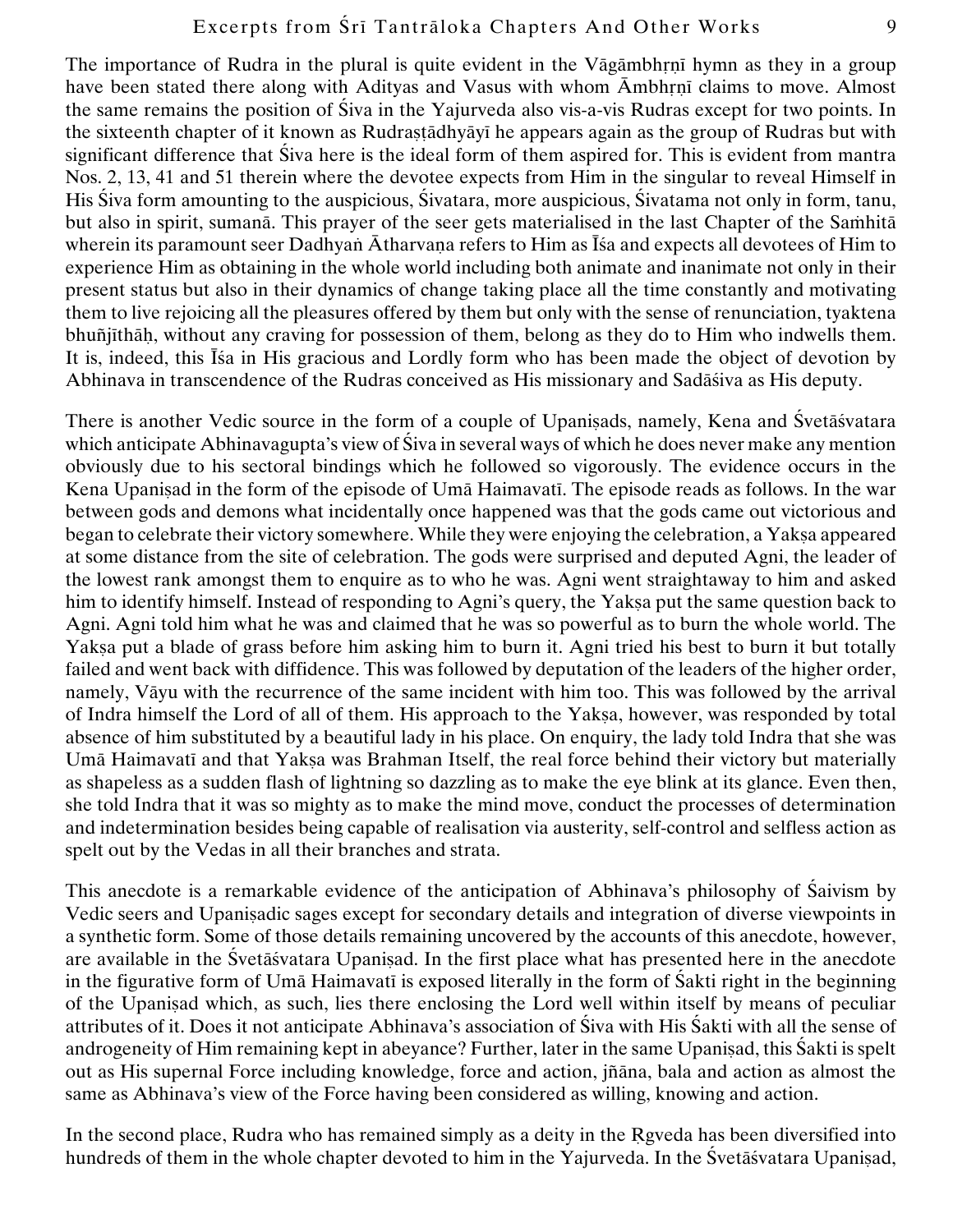#### 10 Srī Tantrāloka

he is stated to be only one ruling over the entire creation and abiding in all individual beings at the end as their Self in his contracted form. In the same chapter of the Upanisad a little later he has been addressed positively as Çiva indwelling the creation assuming the form of mouth, head, and neck of all living beings and lying down as a whole in the cave of their hearts, sarvabhüta guhäçayaù (III.11). Yet in another mantra of the same chapter He is characterised as atomic of the atomics and bigger than the biggest indwelling the same cave and capable of being realised as such by making oneself rid of all kinds of selfish actions and aspirations resulting in transcendence of all experiences of grief (III.20). Pacification of all basic constituents of the personality, dhätuprasäda, as mentioned in this mantra is obviously suggestive of regularisation of the principle of life manifesting itself in the form of breath and that of psychic nature.

His denomination as Siva occurs in a number of other mantras. For instance, in the sixteenth mantra of the fourth chapter of the Upanisad again He is addressed as Siva pervading the entire creation in its most essential form as symbolised by the term 'the clarified essence of the clarified butter as lying concealed in the inmost being of creatures as well as encircling the whole of it all at once and that He is the ultimate destination of all those who get liberated from the trap of the world.' Again in the fourteenth mantra of the fifth chapter therein He has been characterised as Çiva with the specification of receptivity through the sense of being and also as the cause of being and non-being both, Creator of the world of multiplicity through factorisation of the integrality, kalä-sarga-karam. It is important to note that Abhinava also makes use of the word kalā to attribute to it the act of factorisation behind the oneness of all with Siva. Attribution of non-being along with being to Him as its cause amounts obviously to the recognition of the positivity of the zero as a number embedded in it as recognised as the greatest contribution to mathematics by mathematicians and trace of the anti-matter by the physicist in existence side by side with the matter. Along with the agency of factorisation of the entity as invested in Him, He has been conceived by Abhinava as transcendent to it through the use of the word akala for Him, which, too, lies anticipated in the fifth mantra of the sixth chapter of the Upanisad.

In addition to all these highly interesting points embedded in the Upanisad, what is of paramount importance here is devotion as the way to Him positively with the mention of the significant word bhakti in this regard in the last mantra of the Upanisad which is so favourite to Abhinava moreover with the same quantum of it to the teacher who has happened to show the way to Him to the disciple as is explicit from the wording of the Upanisad: yasya deve parā bhaktir yathā deve tathā gurau, as much devotion to the Lord as to one's teacher also. It is only such a disciple in who this secret teaching has the possibility of being fruitful.

In view of all this stuff having been already in the Upanisad as the last part of the Vedas, Abhinava's characterisation of the Çruti as a çästra lower than his is obviously conspicuous by unacquaintance of it by him in spite of having elapsed some time in the proximity of his Vedic teacher named Bhütiräja. The only possible justification for it in this regard is partly his sectoral commitment and partly the teacher's emphasis only on the sacerdotal aspect of the Veda.

At the same time, it needs to be noted that Abhinava is such an honest author that had he taken any inspiration from the Upanisad in this regard while writing the Tantrāloka he was sure not have left it unacknowledged. The way out of this contradiction, therefore, seems to lie partly in the prevalence of these ideas and the concerned terminologies in the Indian psyche as a whole and partly owing to amazingly wide and deep psychic and intellectual range of his understanding and inventiveness in matters spiritual to such an extent as not only to cover ideas of the past without any possibility of borrowal from any source but also anticipate those also which are waiting to come to light in the future. This is quite obvious from a thorough study of his magnum opus.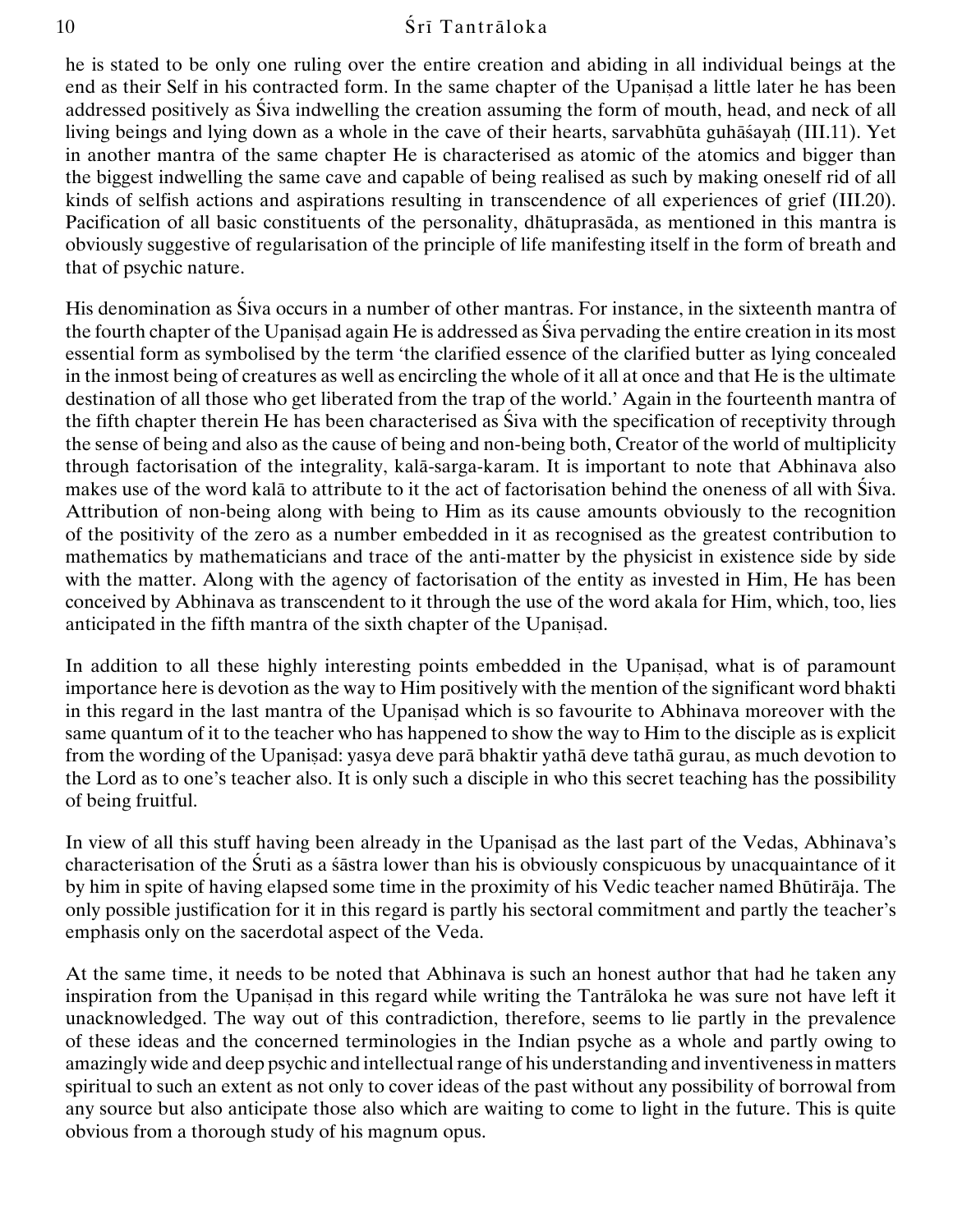As regards the wide range of understanding of Abhinava as per his own explanation in this regard is understandable in terms of his attribution of it to the phenomenon of descent of the force of consciousness known as saktipāta vis-a-vis his analogy of the black-bee extending up to the same of the honeybee. The honeybee moves from flower to flower in its collection of the sensibility of smell in the form its nectar and puts them all in its hive in a large multitude for days so as to rise to the magnitude of the honey drawn from it. The juices fetched by it in smallest possible quantity by each bee from innumerably diverse sources like flowers and fruits and mixed together with all their special qualities understandably without any awareness of it on the part of the bee, results in something as the honey which uniformly has been giving a different kind of taste almost the same all over the world. This analogy has its root in the Reveda from which it has come to the Chandogya and Brhadaranyaka Upanisads for the sake of whose secrecy seer Dadhyan Atharvana had to permit himself to get beheaded by Indra. This is known in the Upanisads as the science of honey, madhu-vidya. The same analogy has been made use of by Abhinava most probably unknowingly of its Vedic root to a certain extent. This is obvious from his stopping half way in making use of the analogy short of the formation of the honey but diverting the imagery to evolving the capability of descent of the Force of consciousness in its wider implication. As per his statement, "As the black bee moves from flower to flower in its search for the smell of its liking, even so the seeker of knowledge should move from one teacher to another in his quest for the essential wisdom." "Having drawn upon various teachers and literary sources and by virtue of the use of his own genius over and above it, the aspirant needs to create his own ocean of wisdom and make the boat of his life sail across."4 This is the method suggested by Abhinava by way of preparation for the descent of the Force of consciousness in the form of special wisdom.

### Summary of the Contents of Volume - I

Chapter 1:

- 1. The first Chapter deals with the idea of the Reality as such known as vijñana satta.
- 2. Ignorance is the cause of worldliness while knowledge is that of liberation.
- 3. Ignorance is not absence of knowledge but absence of it in its integrality.
- 4. The ultimate object of knowledge is Çiva who is of the nature of luminosity.
- 5. The individual known as jīva is essentially Siva.
- 6. Çiva is of six forms, namely, bhuvana, jyoti, kham, mantra, bindu and näda.
- 7. He pervades all as the original object reflected while whatever is available as His reflection is the world and the individual.
- 8. Çakti is one with Him.
- 9. Mahämantreça, mantreça, mantra, akala and sakala are the forms of His manifestation.
- 10. Purity of mind, elimination of mental impressions, stasis in the midst of breathing-in and breathingout are the ways to experience His presence.
- 11. Willing, knowing and acting are three aspects of His Çakti (Force).

12. It is He who manifests Himself both the forms, namely conscient and inconscient.

4 Tanträloka, XIII.335 and XIII.343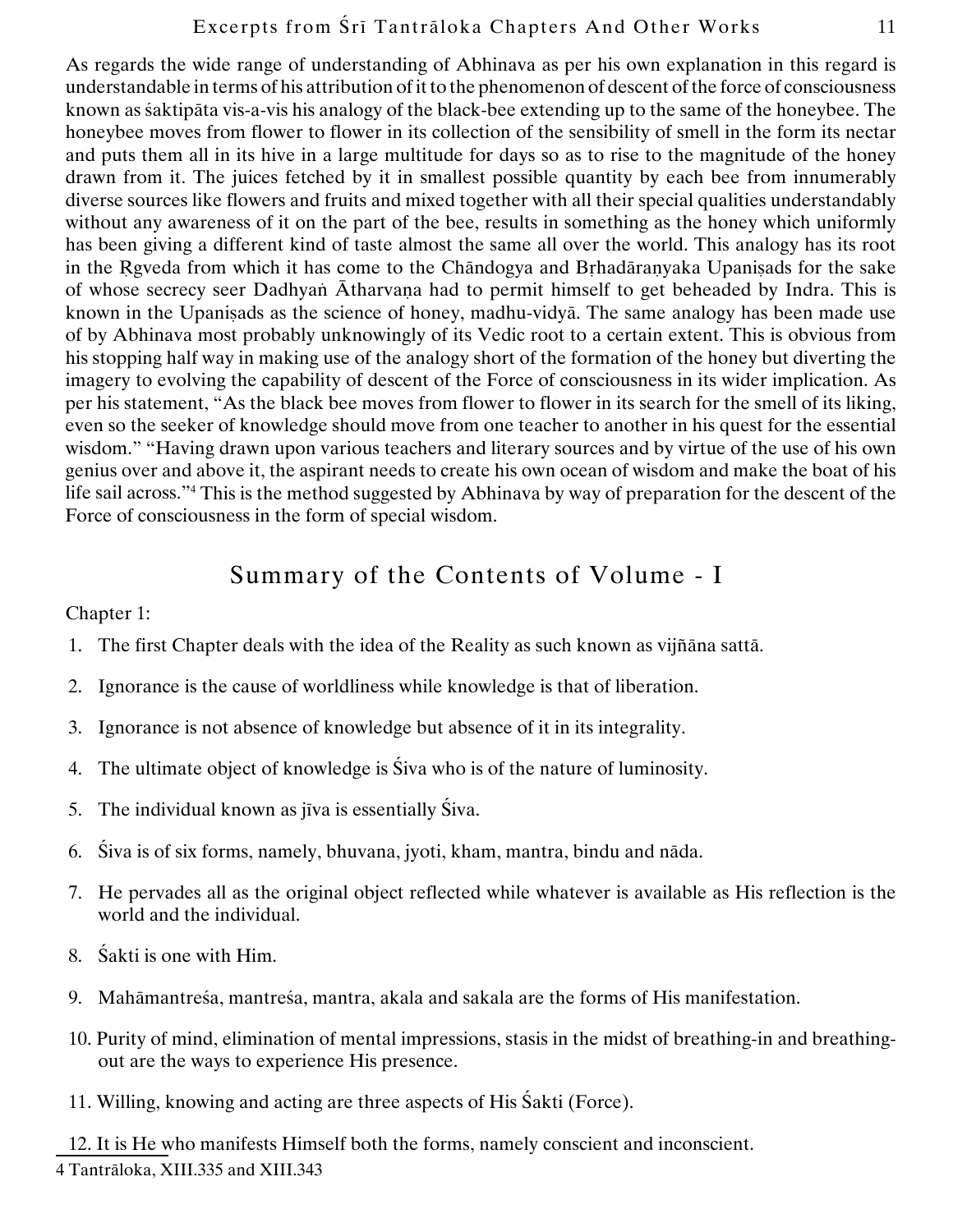#### 12 Sri Tanträloka

- 13. It is action (kriyä) itself which when accomplished dispassionately becomes yoga.
- 14. Consciousness is autonomous in its nature. In its manifestation in explicit form it is conscient while in its implicit form it becomes inconscient.
- 15. Luminosity is the basic feature of consciousness.
- 16. There is the possibility of becoming one with Siva by moving from the earth to Sadāsiva by way of assimilation, samäveça.
- 17. The path of the individual to Siva-hood is differential.

#### Chapter 2:

- 1. It is concerned with deliberation on the way to Çiva-hood via the pathless path. Its pathlessness lies in only the initial step suggested by the teacher with the rest of it to follow automatically.
- 2. It is the kriyä yoga which does not require any path to traverse along.
- 3. It is the path of pure consciousness where any action serves as the means of knowledge.
- 4. Lord Çiva has luminosity as His body. Any way of approach to Him is like the flame of a lamp to see the orb of the sun.
- 5. It is only those who are pure at heart have the possibility of access to Him on the basis of the experience of oneness with Him.
- 6. On elimination of the fog of doubts what appears automatically like the orb of the sun emerging out of the horizon, is the mode of realisation of Çiva via the pathless path.

#### Chapter 3:

- 1. This Chapter deals with Çämbhavopäya.
- 2. As objects get reflected clearly in a clean mirror, the world becomes reflected in the consciousness provided it has become one with Çiva.
- 3. The force of consciousness is considered as inseparably connected with Çiva.
- 4. The relationship of inseparability between Siva and Sakti produces delight which is the cause of appearance of the world.
- 5. There are triple forms of the Goddess, higher, higher-lower and lower. It is the second one from amongst these forms which is responsible for the appearance of the world.
- 6. Vowels are the stimulator of consonants. Therefore, they are known as seed sounds.
- 7. It is out of the universal seed as Siva that the world has sprouted.
- 8. Sounds like  $r, \bar{r}$ , l $r$  and l $\bar{r}$  are neither stimulator nor the object of stimulation. Therefore, they are known as immortal, amrta.
- 9. Combination of the vowels a and i results in e which is triangular in shape representing three corners of Çakti, namely, will, knowledge and action. The Trident is symbolic of it.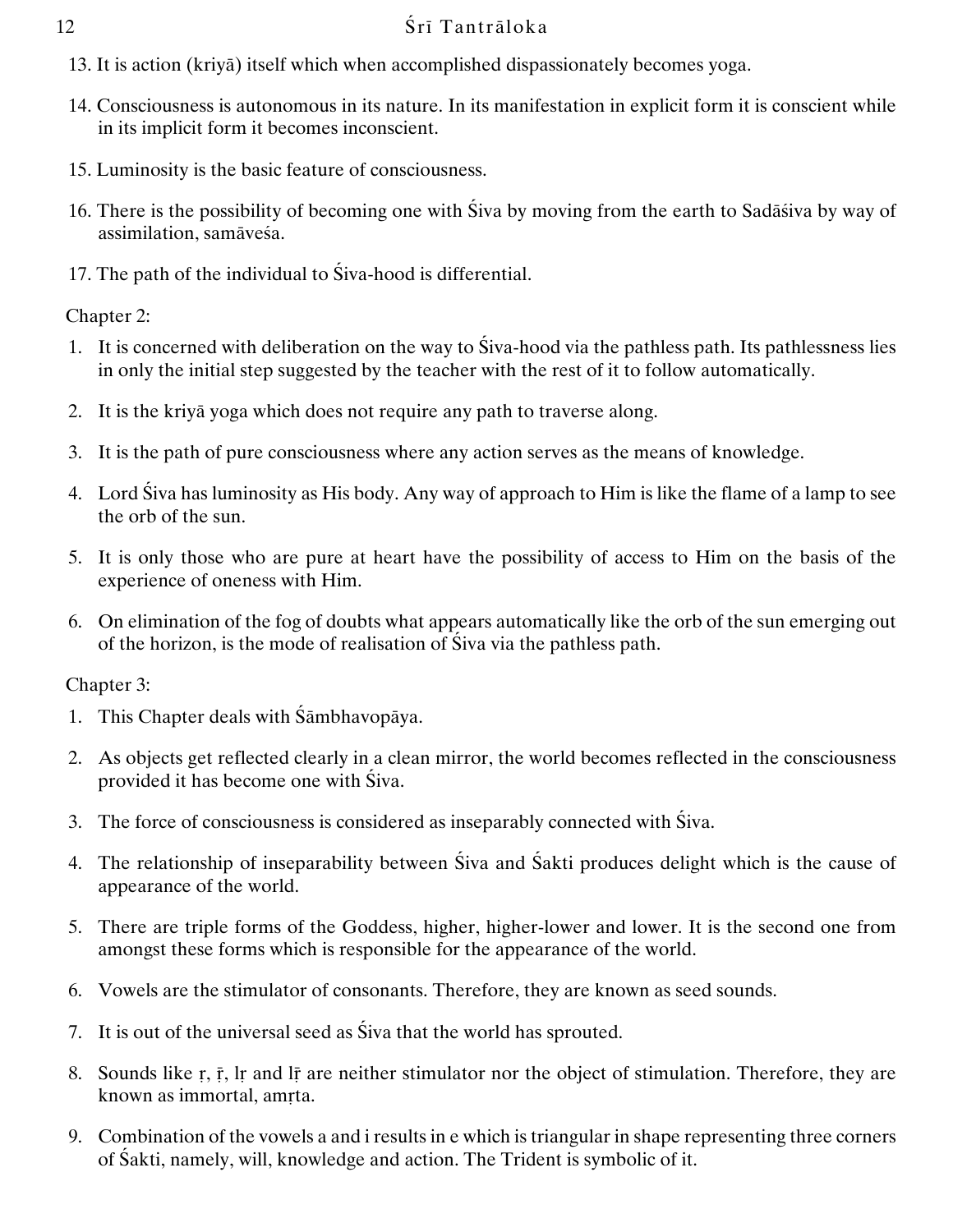- 10. On stimulation of will in the form of the sun, the moon and the fire is born the bindu which stands for the combination of Siva, Sakti and Anu in the circle of the heart.
- 11. Consciousness rid of the adjuncts of the knower and the known assumes the form of self-consciousness.
- 12. The abode of the Transcendent is known as akula.
- 13. The process of assimilation into Siva needs to begin with the earth and end in Sadasiva.

# $CHAPTER - 1$

### Difference Between Consciousness and Reality Apparent to the Onlooker

विमलकलाश्रयाभिनवसृज्टिमहा जननी भरिततनुष्ठच पञ्चमुखगुप्तरुचिर्जनक:। तदुभययामलस्फुरितभावविसर्गमयं हृदयमनुत्तरामृतकुलं मम संस्फुरतात् ॥१॥

May my mother Vimalakala be transformed into blemishless purest form of creativity, my father Bharitatanu into the creator of the perfect personality, i.e., Siva, my teacher Simhagupta into the fivefaced Siva, both the parents and the teacher, thus be adorned with the manifestation of the purest sense of the Divine effulgent with the delight of immortality. (1)

> नौमि चित्प्रतिभां देवी परां भैरवयोगिनीम्। मातमानप्रमेयांष्ठाष्ठालाम्बजकतास्पदाम् ॥२॥

I bow to the flash of consciousness, the consort of Bhairava, the Divine Mother who has assumed the form of the spokes of the wheel of creation as also of the petals of the lotus of the essential constitution of the individual.  $(2)$ 

> नौमि देवीं ष्टारीरस्थां नृत्यतो भैरवाकृते:। प्रावण्मेघघनव्योमविद्यल्लेखाविलासिनीम ॥३॥

I also bow to the bodily divinity (i.e. the kundalini) of the shape of the dancing Siva delighting in the form of the lightning in the midst of the cloud of the rainy season. (3)

> दीप्तज्योतिष्ठछटाप्लुज्टभेदबन्धत्रयं स्फरत। स्ताज्ज्ञानष्ठालं सत्पक्षविपक्षोत्कर्तनक्षमम् ।।४।।

May the barb of knowledge getting manifested with its luminosity be capable of eliminating the three bonds of (subjectivity, objectivity and doubt). (4)

> स्वातन्त्र्यष्ठाक्ति क्रमसंसिसृक्षा क्रमात्मता चेति विभोर्विभूति:।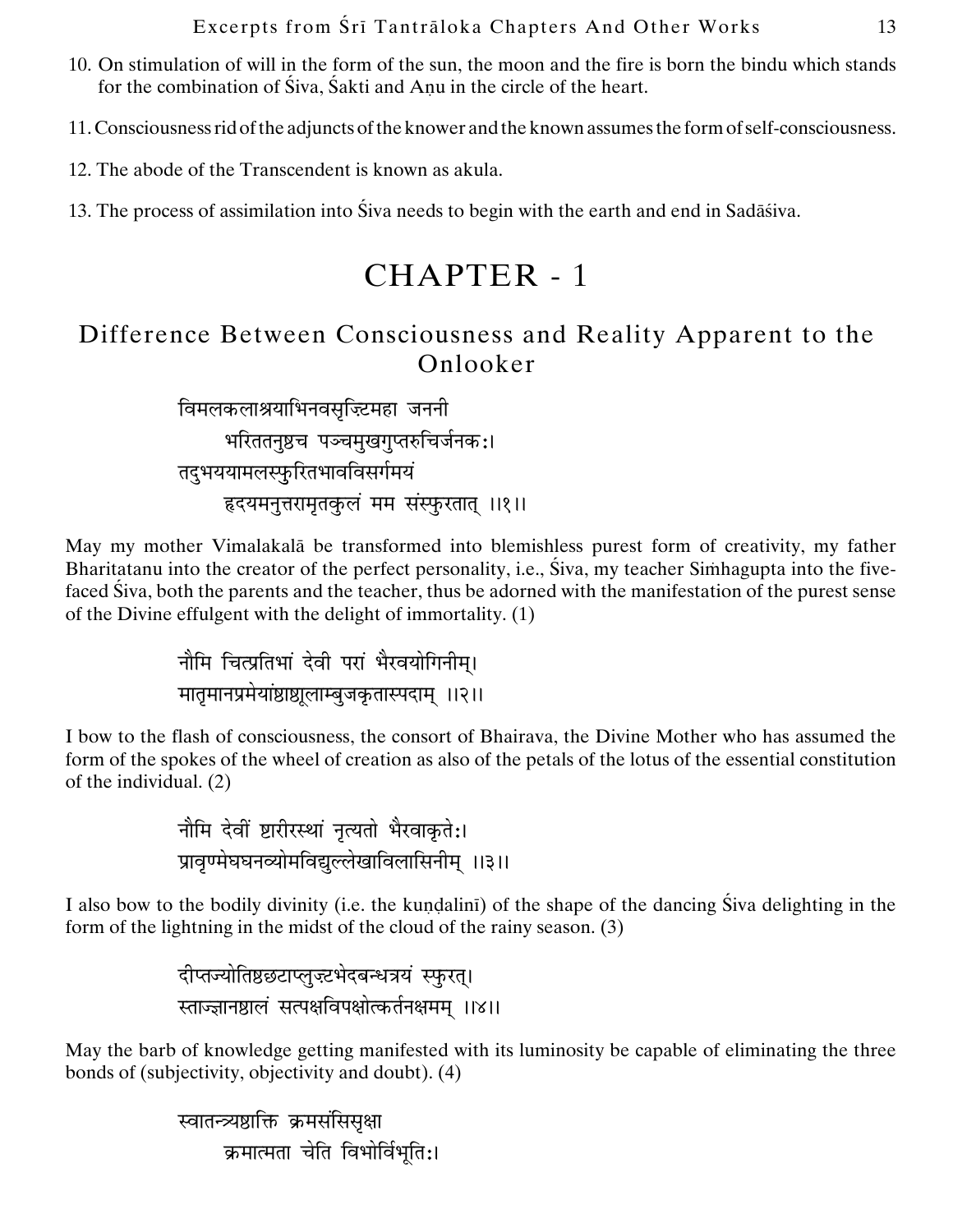तदेव देवीत्रयमन्तरास्ता-मनुत्तरं मे प्रथयत्स्वरूपम् ॥५॥

The power of autonomy, the will to create gradually and gradation, these are the three consorts of Siva as His forces. May they remain constant in manifesting my transcendent Self. (5)

> तदुदेवताविभवविभाविमहामरीचि-चक्रेष्ठवरायितनिजस्थितिरेक एव। देवीसतो गणपति: स्फरदिन्दकान्ति: सम्यक्समच्छलयतान्मम संविदब्धिम ॥६॥

May that son of the Goddess, namely, Ganesa, being adorned with the highly luminous rays of the gods and hence having become the sole Lord of the entire circle of creation effulgent with the luminosity of the full moon bring vibration to the sea of my consciousness.  $(6)$ 

> रागारुणं ग्रन्थिबिलावकीर्णं यो जालमातानवितानवत्ति। कलोभ्भितं बाह्यपथे चकार स्तान्मे स मच्छन्दविभ: प्रसन्न: ॥७॥

May that Lord Matysendra Nath be pleased with me who has spread the red net full of holes and divisions for moving outside the trap of worldliness. (7)

> त्रैयम्बकाभिहितसन्ततिताम्रपर्णी-सन्मौक्तिकप्रकरकान्तिविष्ठोज भाज:। पूर्वे जयन्ति गुरवो गुरुष्ठाास्त्रसिन्धु-कल्लोलके लकलनामलकर्णधाराः ॥८॥

The tradition of Tryambaka is, as it were, the stream of the river Tamraparni potent with the possibility of collecting a huge stock of pearls of precious ideas out of it. May the venture of those initial teachers of the three streams of Tryambaka's school attain fulfilment who acted as sailors of the boat on the turbulent ocean effulgent with waves. (8)

> जयति गरुरेक एव श्रीश्रीकण्ठो भवि प्रथित:। तदपरमूर्तिर्भगवान् महेष्ठवरो भूतिराजष्ठच ।।९।।

May also succeed the unique teacher famous in the world by the name Srī Srīkantha as also Lord Mahesvara besides Bhūtirāja as his another denomination. (9)

> श्रीसोमानन्दबोधश्रीमदुत्पलविनि:सृता:। जयन्ति संविदामोदसन्दर्भा दिक्प्रसर्पिण: ॥१०॥ तदास्वादभरावेष्ठाबुंहितां मतिजटपदीम्। गुरोर्लक्ष्मणगुप्तस्य नादसंमोहिनीं नुम: ॥११॥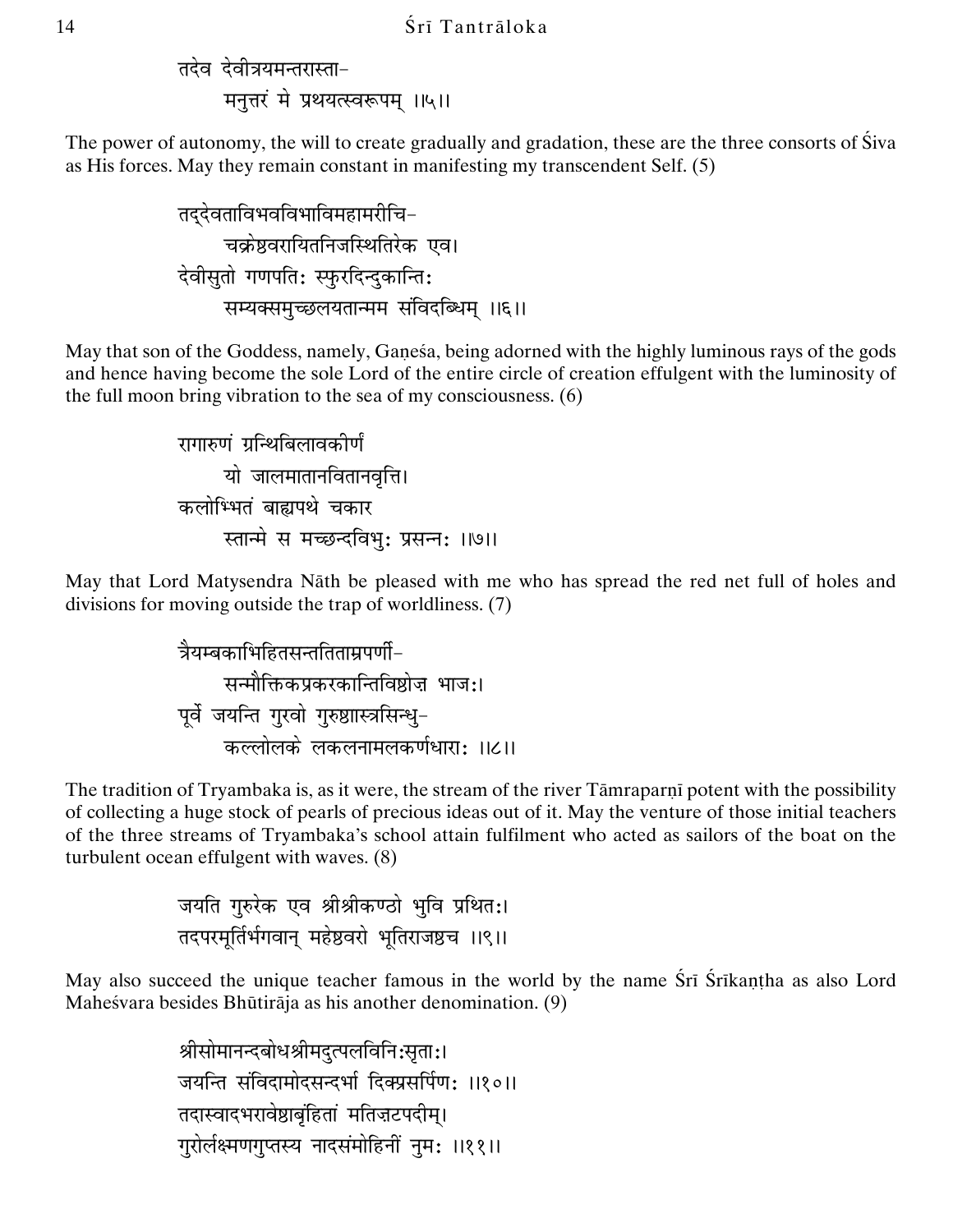We also bow to Sri Utpaladeva who is born of the understanding of Sri Somananda as the fragrance of the lotus grown out of the ocean of his knowledge and has spread in all directions. We bow to the wisdom of our teacher Laksmanagupta which as the honeybee has become delighted by the good smell of it as the lotus. (10-11)

NOTE: Lakṣmaṇagupta is the name of the son of Utpaladeva as also of one of his students.

# CHAPTER - 2

## Deliberation on The Highest Goal of Life

यत्तत्रायं पदमविरतानत्तरज्ञप्तिरूपं तन्निर्णेतुं प्रकरणमिदमारभेऽहं द्वितीयम् ॥१॥

What is higher in its attributes than the other one is characterised as better than that. Now I am starting (to write) this second chapter in order to decide which is the best path leading to the understanding of Siva.  $(1)$ 

> अनुपायं हि यद्रूपं कोऽर्थो देष्ठानयात्र वै। सकत्स्याददेष्ठाना पष्ठचादनपायत्वमच्यते ॥२॥

What is the use of any instruction in that way of understanding which does not require any instruction at all! It may need only one-time instruction followed by futility of instruction known as anupäya. (2)

> अनुपायमिदं तत्त्वमित्युपायं विना कृत:। स्वयं त तेज़ां तत्तादक किं ब्रम: किल तान्प्रति ।।३।।

This Reality is such as does not need anything else to bring it home. If anyone questions the validity of this (Çiva's) Reality, we have to tell them that this is like this. (3)

> यच्चतर्धोदितं रूपं विज्ञानस्य विभोरसौ। स्वभाव एव मन्तव्य: स हि नित्योदितो विभ: ।।४।।

That there are four ways to the understanding, namely, anupäya, sämbhava, säkta and änava, of that all-pervading Lord, that has to be understood as His very nature since He is eternally manifest (in the form of the world). (4)

,rkof�jla[;krS% LoHkkoS;ZRizdk'krs A ds¿I;a'kkaf'kd;k rsu fo'kUR;U;s fuja'kr% AAÿAA

That He reveals Himself via these four methods or even numberless ways, there are some people who understand Him gradually part by part and some other persons who enter into His essence wholly in one and the same move. (5)

> तत्रापि चाभ्युपायादिसापेक्षान्यत्वयोगत:। उपायस्यापि नो वार्या तदन्यत्वाद्विचित्रता ।।६।।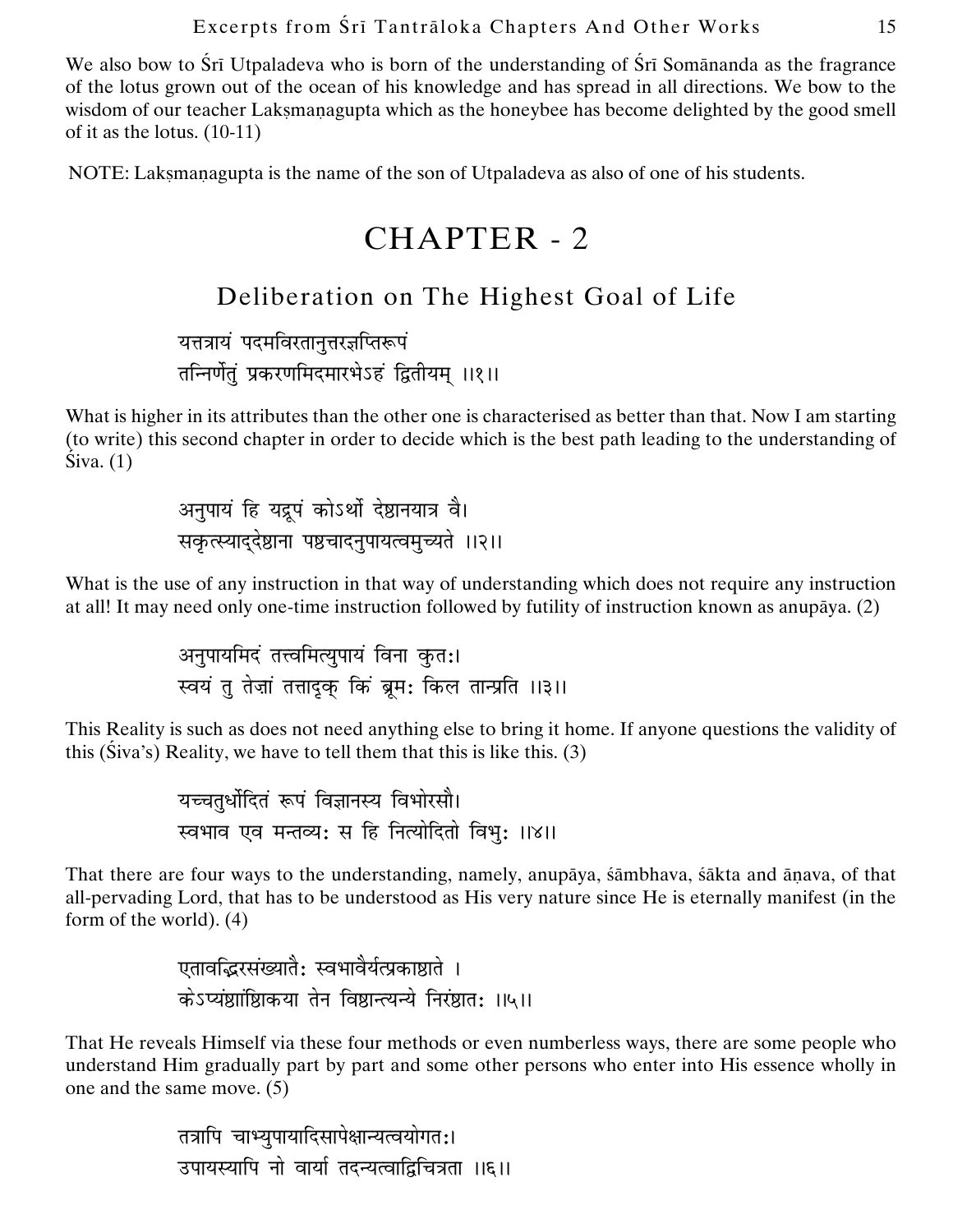There as well, whether one enters into Him via a particular method or in any other way, in either case what necessarily needs to be experienced is the wondrousness of the experience. (6)

> तत्र ये निर्मलात्मानो भैरवीयां स्वसंविदम् । निरुपायामुपासीनास्तद्विधि: प्रणिगद्यते ।।७।।

In that case, those who are blemishless within, and have become in their consciousness pervaded by the awareness of Bhairava and have taken to the path of pathlessness, that path is now to be taken up for deliberation.  $(7)$ 

> तत्र तावत्क्रियायोगो नाभ्युपायत्वमर्हति। स हि तस्मात्समदभत: प्रत्यत प्रविभाव्यते ॥८॥

In that context, kriya yoga is such as does not deserve any methodology to be ascribed to it. It is not only an offshoot of awareness of Bhairava but is also effulgent with that sense. (8)

> ज्ञप्तावपाय एव स्यादिति चेन्ज्ञप्तिरुच्यते । प्रकाष्ठात्वं, स्वप्रक्राष्ठो तच्च तत्रान्यत: कथम् ॥९॥

If knowledgeability were always to presuppose its being made aware by some means other than itself, how would be explicable the self-luminosity of anything? (9)

> संवित्तत्वं स्वप्रकाष्ठामित्यस्मिन्किं त यक्तिभि: । तदभावे भवेद्गिष्ठवं जडत्वादप्रकाष्ठाकम ॥१०॥

Consciousness is self-luminous. This does not need any argument. Were it not self-luminous, the whole world would turn inconscient and hence would become blind darkness. (10)

> यावानुपायो बाह्य: स्यादान्तरो वापि कष्ठचन । स सर्वस्तन्मखप्रेक्षी तत्रोपायत्वभाक्कथम ॥११॥

Irrespective of the fact whether an approach be external or internal, it always presupposes and depends on consciousness and hence cannot serve as an approach in the determination of the nature of consciousness. (11)

# **CHAPTER - 3**

## Method of Expositing Oneself to Sambhu

प्रकाष्ठामात्रं यत्प्रोक्तं भैरवीयं परं मह:। तत्र स्वतन्त्रतामात्रमधिकं प्रविविच्यते ॥१॥

As has been characterised as just Light, that refers to the Supreme Illumination of Bhairava. The autonomy of that Illumination is going to be discussed further (in this Chapter). (1)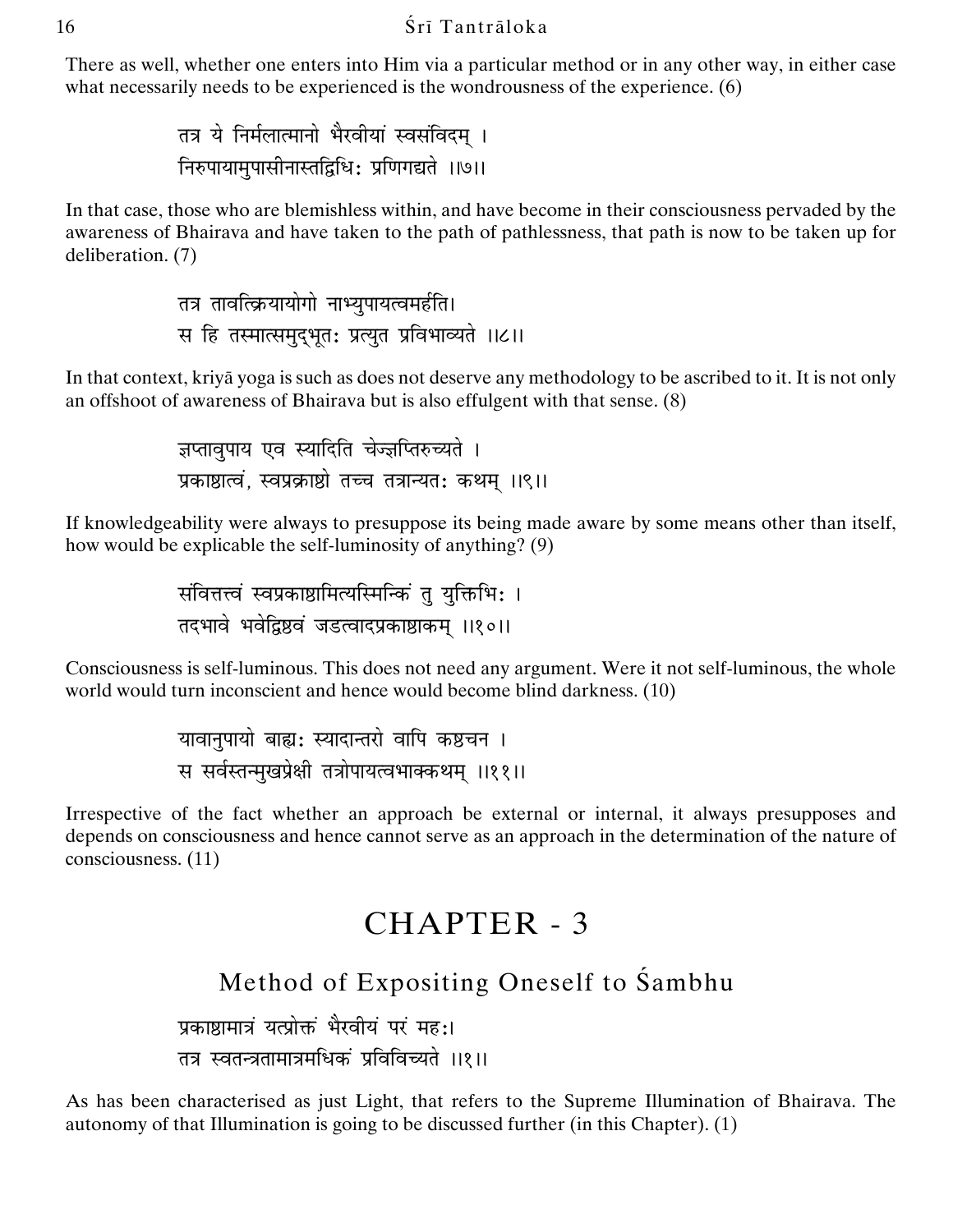य:प्रकाष्ठा: स सर्वस्य प्रकाष्ठात्वं प्रयच्छति। न च तद्व्यतिरेक्यस्ति विष्ठवं सद्वावभासते ॥२॥

That Light offers its luminosity to all. Apart from that Light, there is nothing in the world. Indeed, whatever is there in the world is the luminosity of the Light.  $(2)$ 

> अतोऽसौ परमेष्राान: स्वात्मव्योमन्यनर्गल:। इत्यत: सज्टिसंहाराडम्बरस्य प्रदर्ष्ठाक: ॥३॥

The Supreme Lord acts as the demonstrator of the show comprising both creation and withdrawal of the phenomenal world automatically and spontaneously on the space of His Self. (3)

> निर्मले मकरे यद्वद्धान्ति भूमिजलादय:। अमिश्रास्तद्वदेकस्मिष्ठिचन्नाथे विष्ठववृत्तय: ।।४।।

Just as earth, water, etc. get reflected in a clean mirror even so all events and objects of the world get reflected unmixed in the one Lord Himself. (4)

> सदुष्ठां भाति नमनदर्पणाम्बरवारिजु। तथा हि निर्मले रूपे रूपमेवावभासते ॥५॥

Any object gets reflected exactly in the eye, mirror, space and water. This fact goes to prove that cleanliness is the criterion of reflection of anything in its exactitude. (5)

> प्रच्छन्नरागिणी कान्तप्रतिबिम्बितसुन्दरम् । दर्पणं कुचकुम्भाभ्यां स्पृष्ठान्त्यपि न तृप्यति ॥६॥

A beloved seeing the handsome reflection of her lover secretly in a mirror becomes gladdened, but (getting mesmerised with the perception) when she tries to get a touch of him with her emerging breast, she does not find any satisfaction at all. (6)

> न हि स्पर्शोऽस्य विमलो रूपमेव तथा यत:। नैर्मल्यं चातिनिविडसजातीयैकसंगति ॥ ७॥

This is due to the fact that the touch of the mirror is not blemishless as is its viewing. That blemishlessness in this context lies in the arrangement of its atoms of one and the same nature in complete proximity of one another.  $(7)$ 

NOTE:

There is visual reflectivity in the mirror due to visual atoms lying in close proximity in its make. Since the same is lacking in regard to the cutaneous there is no possibility of her feeling so satisfied with the touch.

> स्वस्मिन्नभेदाद्धिन्नस्य दर्ष्ठानक्षमतैव या। अस्यक्तस्वप्रकाष्ठास्य नैर्मल्यं तद्गुरूदितम् ॥ ८॥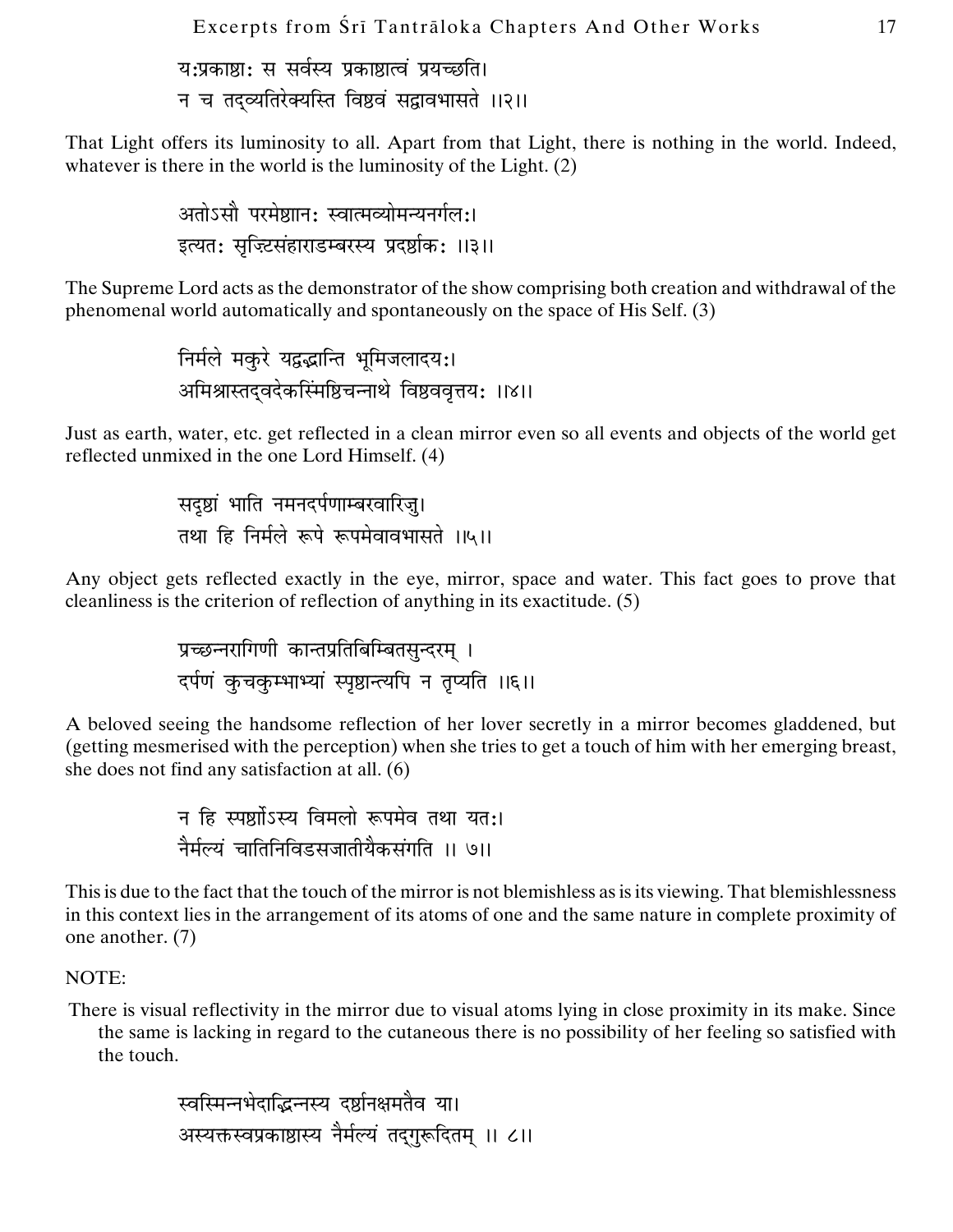Blemishlessness, nairmalaya, (in this context) means the capacity to see something different from oneself as identical to oneself, this has been stated by my great teacher, (namely, Utpaladeva). (8)

> नैर्मल्यं मुख्यमेकस्य संविन्नाथस्य सर्वत: । अंष्ठाांष्ठिाकात: क्वाप्यन्यद्विमलं तत्तदिच्छया ॥९॥

The main source of such a blemishlessness lies in the Lord of consciousness everywhere which, however, is partly manifest as per His wish everywhere else. (9)

> भावना यत्प्रतीघाति वपुर्मायात्मकं हि सत्। तेजामेवास्ति सद्विद्यामयं त्वप्रतिघातकम् ॥ १०॥

That body is illusory which is obstructive of entities. Out of the same but opposite of them is that body which is of the form of the real knowledgeability as well as not obstructive. (10)

> तदेवमुभयाकारमवभासं प्रकाष्ठायन्। विभाति वरदो बिम्बप्रतिबिम्बदुष्ठााखिले ॥ ११॥

The Lord Himself, as the bestower of the gift, assuming the form of both the kinds of images, that is sadvidyātmaka and asad-vidyātmaka, flourishes everywhere as the reflector and the reflection. (11)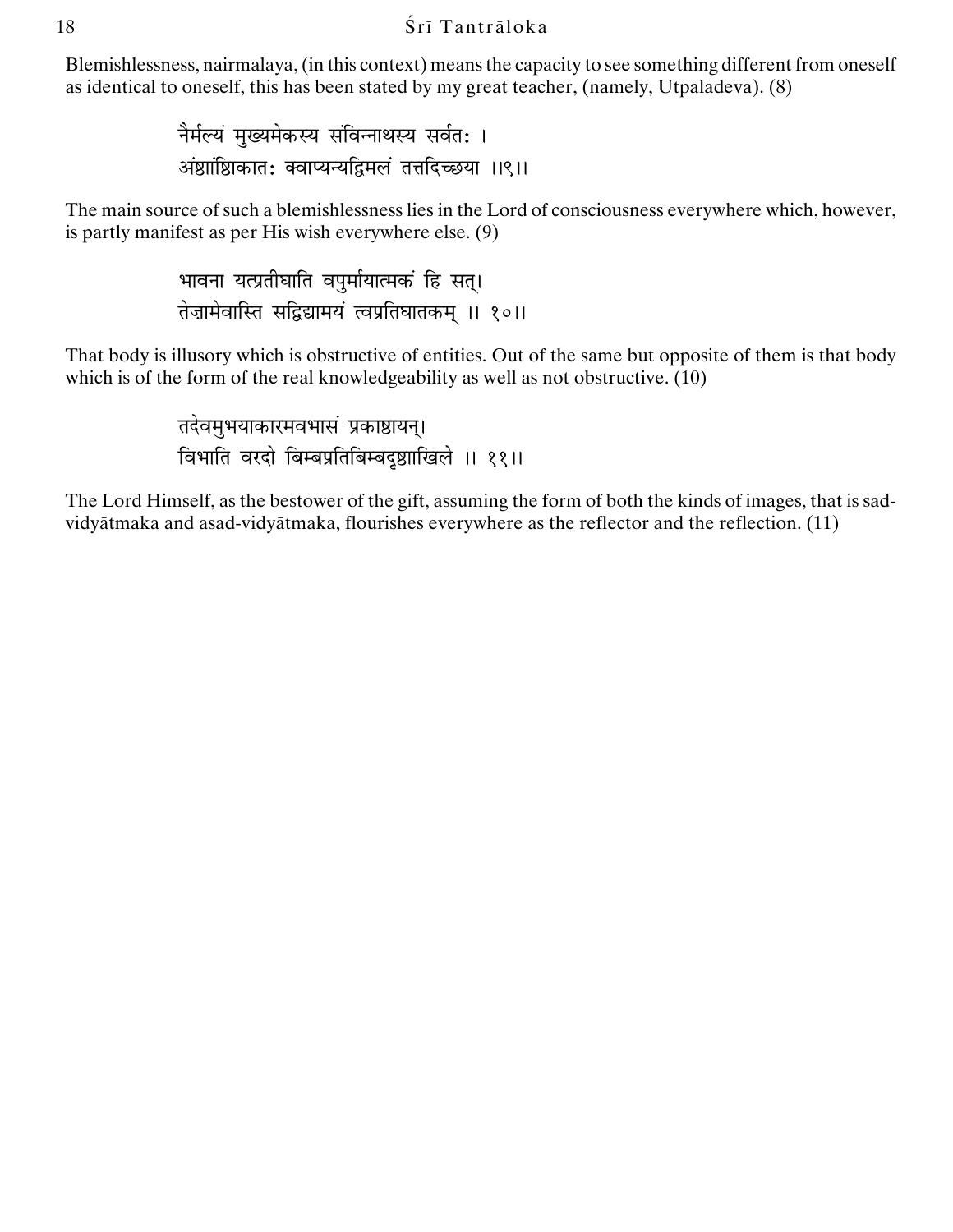

# Volume 2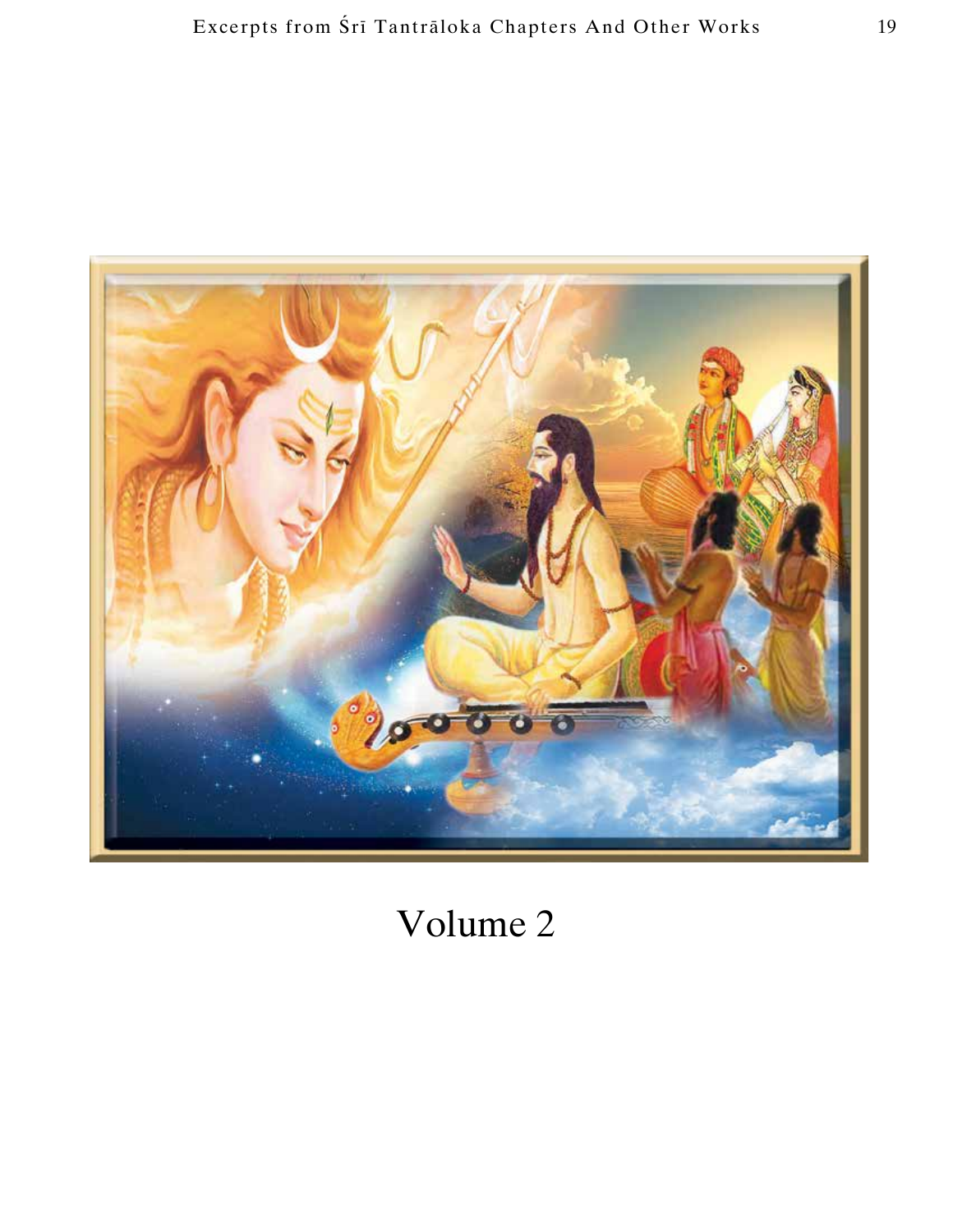## .<br>Śrī Tantrāloka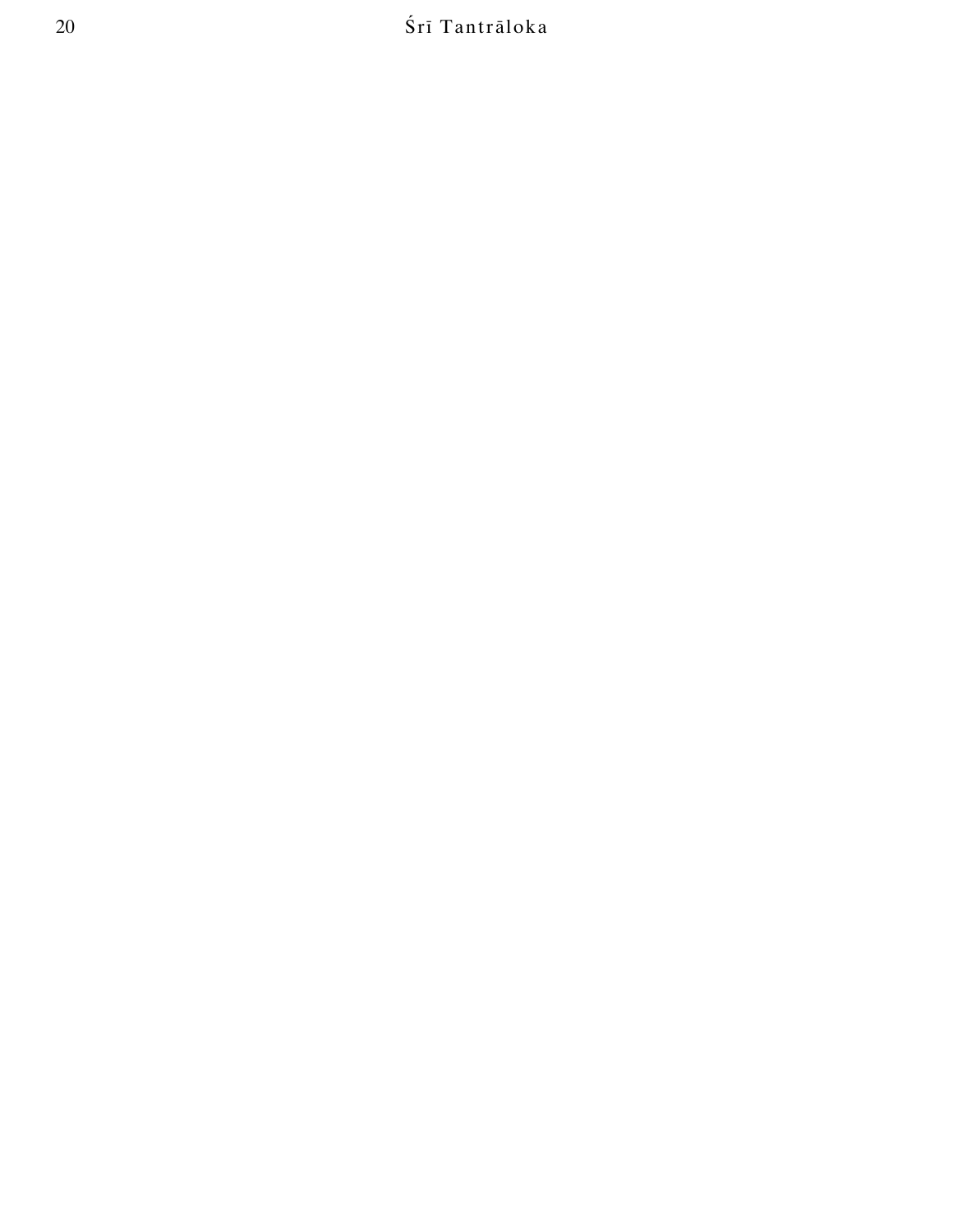### Summary of The Contents of The Volume - 2

This Volume includes four chapters, namely, fourth, fifth, sixth and seventh.

#### CHAPTER 4:

- 1. This Chapter deals with the way to attainment of the Transcendent Reality through the force of Consciousness.
- 2. According to it, the nature of that Reality namely Bhairava is Consciousness.
- 3. It is via proper development of right kind reasoning and discretion, *sat tarka*, that an aspirant may approach a suitable teacher for instruction in this respect.
- 4. *Kaulika* system of practice and philosophy is the way to its entry into which is possible through meditation, yoga, *japa*, *mantra*, devotion and *samädhi*, the state of absorption.
- 5. *Samädhi* is the state of unification of the object, subject and the process of understanding.
- 6. This process to this end lies in fixing the mind to the Essence.
- 7. *Vikalpa* is the nature of *mäyä*, illusion.
- 8. Body is the resort of consciousness where indwells the Lord.
- 9. He does not become affected by virtue or vice who gets the taste of oneness with Him via muttering of the *mantra haàsa*.
- 10. Control over the organs of sense and action along with restraint of mind and intellect is the way to redemption even in the state of enjoyment.
- 11. Identification of oneself with Goddess of Consciousness amounts to worship of Her. The identification needs to relate to all Her three aspects, namely, will, knowledge and action.
- 12. Dwelling in the heart amounts to breathing from its core supposing it as stimulated by the Force of Consciousness.
- 13. Realising oneself as Bhairava in every respect makes the aspirant become one with Him.
- 14. Devotion to the emblem of Çiva is advisable only for those who consider themselves a part of the world and not as one with Siva Himself.

#### CHAPTER 5:

- 1. This Chapter deals with the way of attainment of the Transcendent by the *jéva* with its atomicity.
- 2. Reflection of the Transcendent in the intellect, *prāna* and body is the way to it.
- 3. The understanding that the Jiva is essentially Siva Himself relieves the aspirant of the sense of duality.
- 4. Through expansion of his consciousness so as to become inclusive of the entire universe within him makes him one with Bhairava.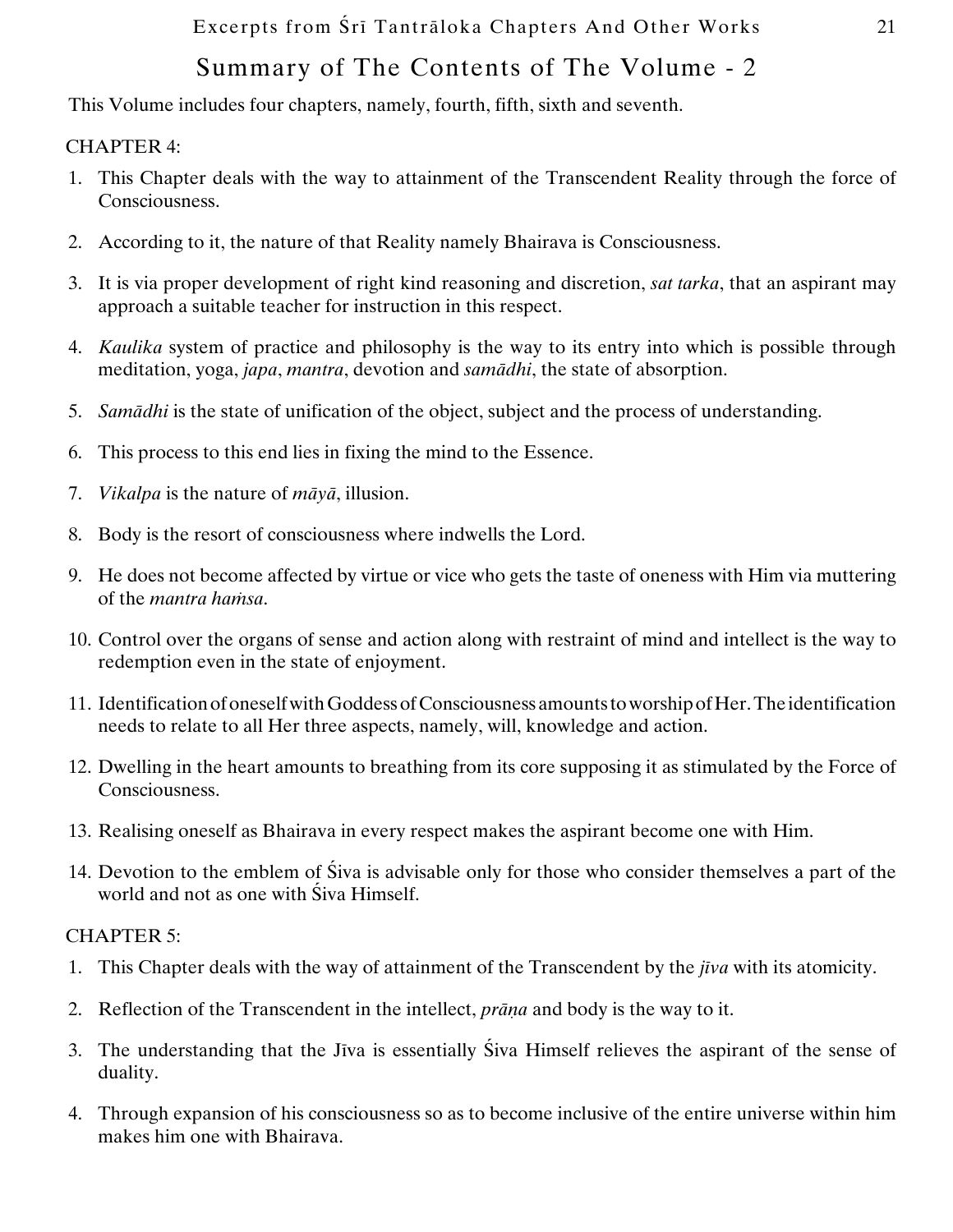#### 22 Šrī Tantrāloka

- 5. By silencing all agitations of the mind and returning to his *susumna* makes the aspirant centred in the core of consciousness.
- 6. This may be attained in several ways including sound, *näda*.
- 7. By resorting himself to Çiva to the core of his being he may get rid of all agitations of his mind.
- 8. Remaining concentrated in his illumination of consciousness his moving upward from illumination to illumination is the way to his indwelling Siva.
- 9. Transcending the self through the discretionary of Bhairava within him is the way to oneness with Him.
- 10. The force of Bhairava appears to expand and contract in the form of the world but essentially it remains eternally constant within Him.

#### CHAPER 6:

- 1. This Chapter is devoted to analysis of the factor of time, *kälatattva*.
- 2. It is Consciousness which appears in space as something external.
- 3. It is the vibration of Consciousness which assumes the form of *präëa* and gets rendered in the shape of objects and events.
- 4. *Apāna* is the moon while *prāņa* is fire. The *jīva* is the sun which remains the same all the time.
- 5. Entrance into *sușumnā* nerve is liberative. It is the midday position of the sun of Consciousness
- 6. Time is the creative force of Çiva resulting in the appearance of the world.
- 7. Éçvara is the body of Çiva and one with the world.
- 8. It is this body which assumes the form of *mäyä* to *räga* and serves as the cloak around the *jéva*.
- 9. *Prāņa* starts moving from the heart and culminates in the *dvādasānta* in the brain.
- 10. The sense of day and night as also that of meeting point of both of them is due to the movement of prāņa.
- 11. The sense of month, year and millenium is there until the waking in the Consciousness with all its constancy.
- 12. It is the fire of time which causes dissolution as well as creation while the source of it rests in Śrīkantha Śiva.
- 13. At the top of the entire process of time lies the Supreme Goddess, the consort of Siva.
- 14. Main nerves in the human body are ten which branch out in thousands through the body.

#### CHAPTER 7:

1. This Chapter is concerned with the awakening and blooming of the nerve-centres known as *cakras*.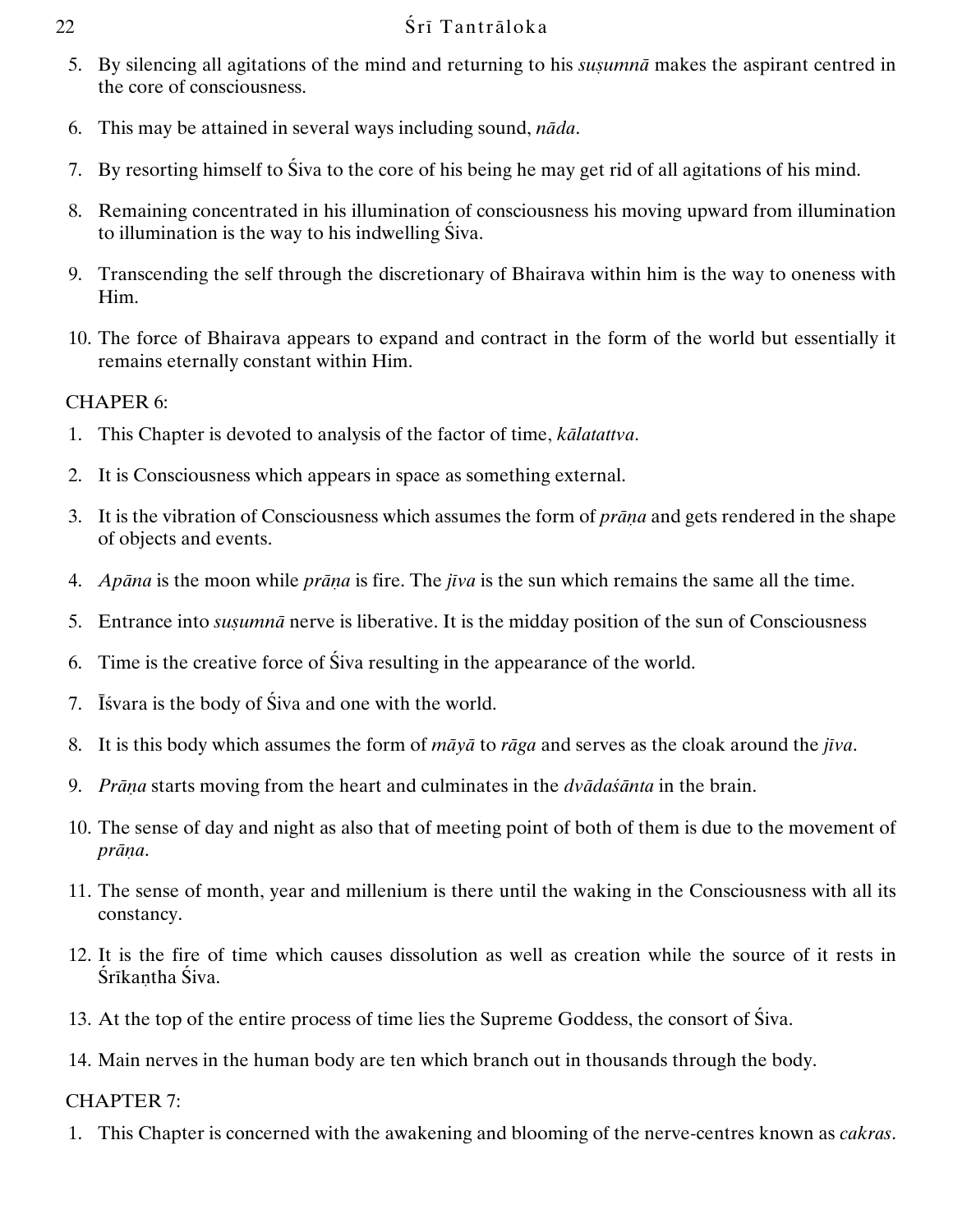- 2. Consciousness is one and the same in all its forms of manifestation including *savikalpa* and *nirvikalpa*.
- 3. Vibration of Consciousness resulting in the movement of *prāna* may get stopped via stoppage of the prāņa.
- 4. Shifting from one option to the other results in vibration in Consciousness.
- 5. The force of kundalini may get awakened through the application of the power of prana.
- 6. Having stopped all mental functions the aspirant needs to concentrate on *cakras* for making the force of *kundalini* rise upward.
- 7. This division of time depends on the movement of *prāņa* while *prāņa* has its basis in Consciousness.
- 8. Time rests on *prāņa* while *prāņa* rests in the body whose apertures assuming the form of nerves make the body appear and operative.

# $CHAPTER - 4$

## Śākta Upāya

#### अथ ष्ट्राक्तमपायमण्डलं कथयाम: परमात्मसंविदे ॥१॥

Now we are proposing to expound the means of attaining the Supreme Self via the Sakta method of devotion.  $(1)$ 

> अनन्तराह्निकोक्तेऽस्मिन्स्वभावे पारमेष्ठवरे। प्रविविक्षुर्विकल्पस्य कुर्यात्संस्कारमञ्जसा ॥ २॥

The aspirant of entering into the stream of the Divine Consciousness, which has been expounded in the immediately previous Chapter, needs to purify himself as soon as possible. (2)

> विकल्प: संस्कृत: सूते विकल्पं स्यादात्मसंस्कृतम्। स्वतुल्यं सोऽपि सोऽप्यन्यं सोऽप्यन्यं सदृष्ठाात्मकम् ॥३॥

One option having been purified gives rise to another option of self-purification equal to itself, the other one to the next and the next to its next. (3)

> चतज्जेव विकल्पेज़ य: संस्कार: क्रमादसौ। अस्फुट: स्फुटताभावी प्रस्फुटन्स्फुटितात्मक: ।।४।।

Thus, on reaching the state of the fourth option gradually what was unmanifest comes to the state of getting clarified. (4)

> तत: स्फुटतरो यावदन्ते स्फुटतमो भवेत्। अस्फुटादौ विकल्पे च भेदोऽप्यस्त्यान्तरालिक: ।।५।।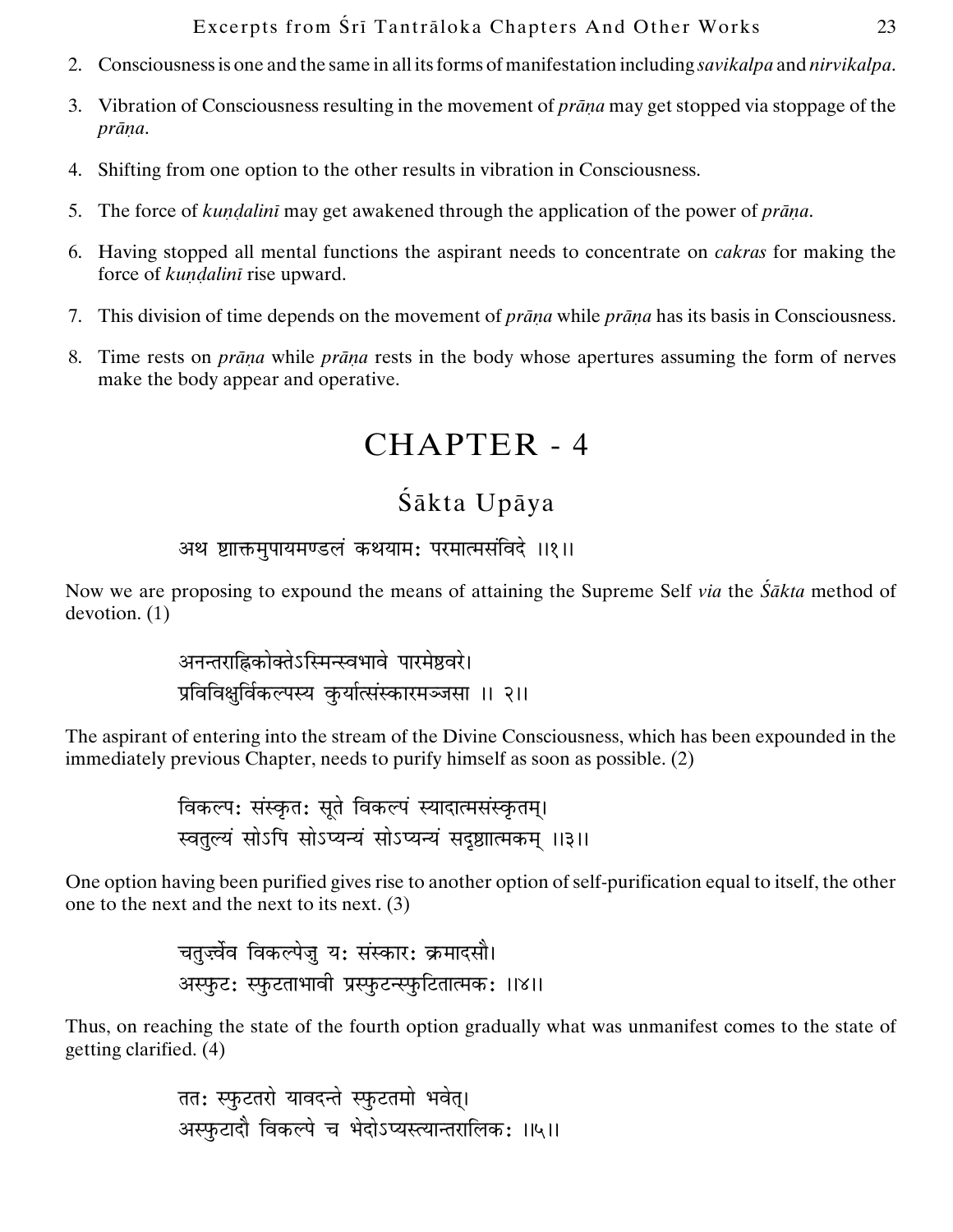This process of manifestation goes on from the comparative to the superlative degree intervened by subdegrees within each pair itself. (5)

```
तत: स्फुटतमोदारताद्रप्यपरिबृंहिता
संविदभ्येति विमलामविकल्पस्वरूपताम् ॥६॥
```
Proceeding on this line of self-purification, ultimately, the aspirant arrives at the last state of perfect purification which is as comprehensive and clean as to grow into the sense of optionless identification.  $(6)$ 

> अतष्ठच भैरवीयं यतृतेज: संवित्स्वभावकम्। भूयो भूयो विमृष्ठातां जायते तत्स्फुटात्मता ।।७।।

Thus, comes that state of natural identification with the consciousness itself via repeated contemplation where things become absolutely obvious. (7)

> नन संवित्पराम्रज्टी परामर्ष्ठामयी स्वत:। परामष्ठया कथं ताथारूप्यसज्टौ त सा जड़ा ॥८॥

Now the question is that consciousness is the agent of contemplation and as such it cannot be made an object of contemplation, since that act would make it to be treated as something objective and inconscient.  $(8)$ 

> उच्यते स्वात्मसंवित्तिः स्वभावादेव निर्भरा । नास्यामपास्यं नाधेयं किंचिदित्यदितं पुरा ।।९।।

Self-consciousness is said to be naturally independent. In it is neither anything to be rejected nor to be included, this has already been stated. (9)

> किं त दर्घटकारित्वात स्वाच्छन्द्यान्निर्मलादसौ। स्वात्मप्रच्छादनक्रीडापण्डित: परमेष्ठवर: ॥१०॥

The Supreme Lord, however, owing to His being wonder-worker, autonomous and blemishless is the master of His sportiveness in self-concealment. (10)

> अनावते स्वरूपेऽपि यदात्माच्छादनं विभो:। सैव माया यतो भेद एतावान्विष्ठववृत्तिक: ॥११॥

Although His reality is quite obvious in His manifestation in the form of the world, He at the same time has kept Himself hidden behind it. This is by virtue of His force of maya, self-concealment wherein also lies His universality. (11)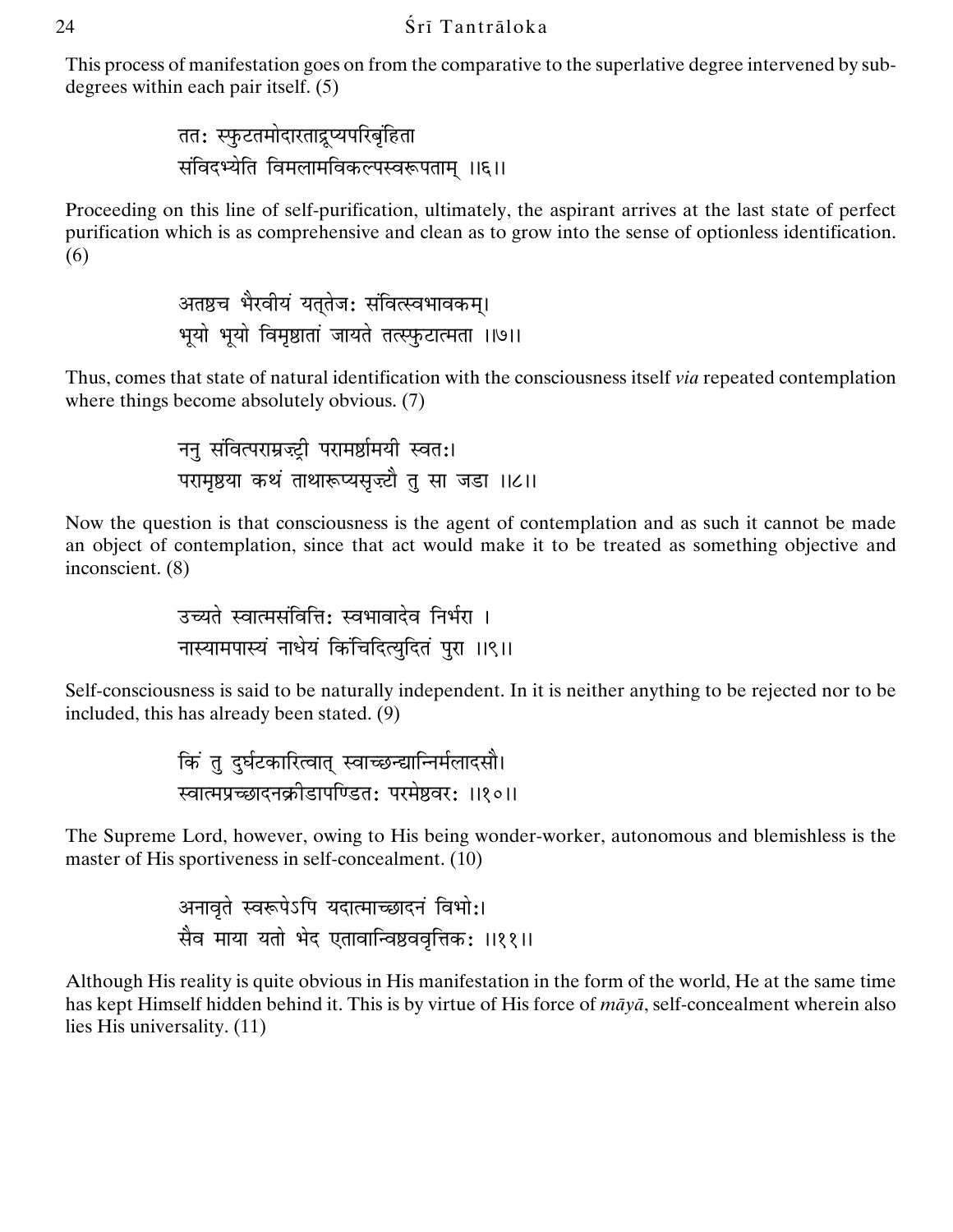# **CHAPTER - 5**

## Anava Upāya

### आणवेन विधिना परधाम प्रेप्सतामथ निरूप्यत एतत् ॥१॥

Hereby is being dealt with the individualistic path to the highest abode for the aspirant of it.  $(1)$ 

विकल्पस्यैव संस्कारे जाते निज्यतियोगिनि। अभीज़्टे वस्तनि प्राप्तिर्निष्ठिचता भोगमोक्षयो: ।।२।।

Attainment of enjoyment and emancipation, as desired by the aspirant, become a certainty on the cultivation of unobtrusive *samskara* of the option (as distinct from the commonplace worldly). (2)

> विकल्प: कस्यचित्स्वात्मस्वातन्त्र्यादेव सुस्थिर:। उपायान्तरसापेक्ष्यवियोगेनैव जायते ॥३॥

Optional *samskāra* gets created in someone automatically and becomes fully settled also while in some other one it is born with the aid of some means. (3)

> कस्यचित्त विकल्पोऽसौ स्वात्मसंस्करणं प्रति । उपायान्तरसापेक्षस्तत्रोक्त: पूर्वको विधि: ।।४।।

In a certain person, the option intended for self-transformation is dependent on some other means to help in the formation of the requisite *samskāras*. It is for the sake of such cases, method is required. (4)

> विकल्पो नाम चिन्मात्रस्वभावो यद्यपि स्थित: । तथापि निष्ठचयात्मासावणो: स्वातन्त्र्ययोजक: ।।५।।

Although it is certain that the optional *samskara* as well is intimately concerned with consciousness, even then, however, it proves helpful in creating confidence in the self in regard to its autonomy irrespective of its atomicity. (5)

> निष्ठचयो बहुधा चैज़ तत्रोपायाष्ठच भेदिन:। अणुष्ठाब्देन ते चोक्ता दुरान्तिकविभेदत: ॥६॥

Determination comes variously. Variety also multiplies with variation in means. Another factor of variation is the location of the means, i.e. closeness and distance.  $(6)$ 

```
तत्र बुद्धौ तथा प्राणे देहे चापि प्रमातरि ।
अपारमार्थिकेऽप्यस्मिन परमार्थ: प्रकाष्ठाते ।।७।।
```
There is no doubt about it that intellect, *prāna* and body of the aspirant are not ultimate, even then the ultimate becomes reflected in them. (7)

यत: प्रकाष्ठााच्चिन्मात्रात् प्राणाद्यव्यतिरेकवत्।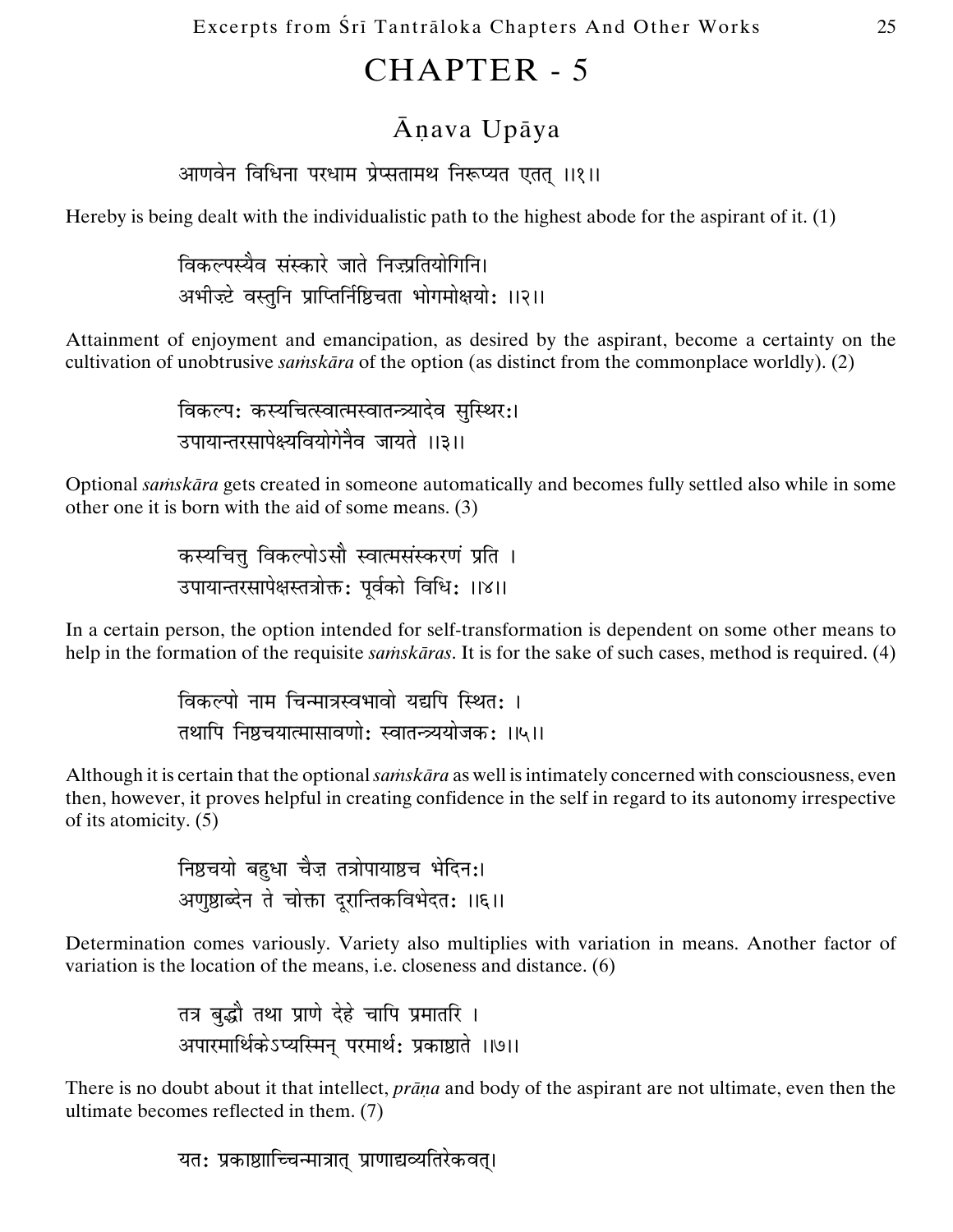तस्यैव तु स्वतन्त्रत्वादिद्वगुणं जडचिद्वपु: ॥८॥

Even though *prāna*, etc. are not the same as consciousness with its distinguishing feature of luminosity, it is due to its distinctiveness from them lying particularly in its autonomy, that the body is held as of dual nature, i.e. conscient as well as inconscient. (8)

> उक्तं त्रैष्ठारसे चैतद्देव्यै चन्द्रार्धमौलिना। जीव: ष्राक्ति: ष्रिावस्यैव सर्वत्रैव स्थितापि सा ॥९॥ स्वरूपप्रत्यये रूढा ज्ञानस्योन्मीलनात्परा।

Having the half moon on His forehead Siva has told the Goddess, as has been observed in Traisiras Sastra, that the jiva is, indeed, a force of Siva Himself remaining spread throughout the world with its ascension to its real form and inclination to get identified with Him through acquisition of the knowledge concerned. (9-10a)

> तस्य चिद्रूपतां सत्यां स्वातन्त्र्योल्लासकल्पनात् ॥१०॥ पष्ठयञ्जडात्मताभागं तिरोधायाद्वयो भवेत् ।

It is owing to the essential conscious form of the *jiva*, as is obvious from its exercise of autonomy, that when it comes to discriminate its inconscient aspect and separate the same from itself, it comes to the prospect of becoming non-dualistic.(10b-11a)

```
तत्र स्वातन्त्र्यदृज्द्या वा दर्पणे मुखबिम्बवत् ॥११॥
विष्ठाद्धं निजचैतन्यं निष्ठिचनोत्यतदात्मकम ।
```
Lying in that state of things, when by virtue of exercise of its autonomy, as elucidated by seeing one's face reflected in a mirror, it becomes aware of its essential consciousness, as distinct from the inconscience as had been appearing to it until now. (11b-12a)

# $CHAPTER - 6$

Essence of Time

स्थानप्रकल्पाख्यतया स्फुटस्तु । ब्राह्योऽभ्युपाय: प्रविविच्यतेऽथ ।।१।।

Now is being discussed clearly the topic known as *Sthāna-Prakalpanā* which is an external means to (transformation of the lowly individual soul into the higher Siva-hood). (1)

> स्थानभेदस्त्रिधा प्रोक्त: प्राणे देहे बहिस्तथा। प्राणष्ठच पञ्चधा देहे द्विधा बाह्यान्तरत्वत: ॥२॥

Sthāna, loci, are three, namely, the *prāna*, the body and external objects. *Prānas* in the body are five while they are of two kinds from another viewpoint, i.e., external and internal. (2)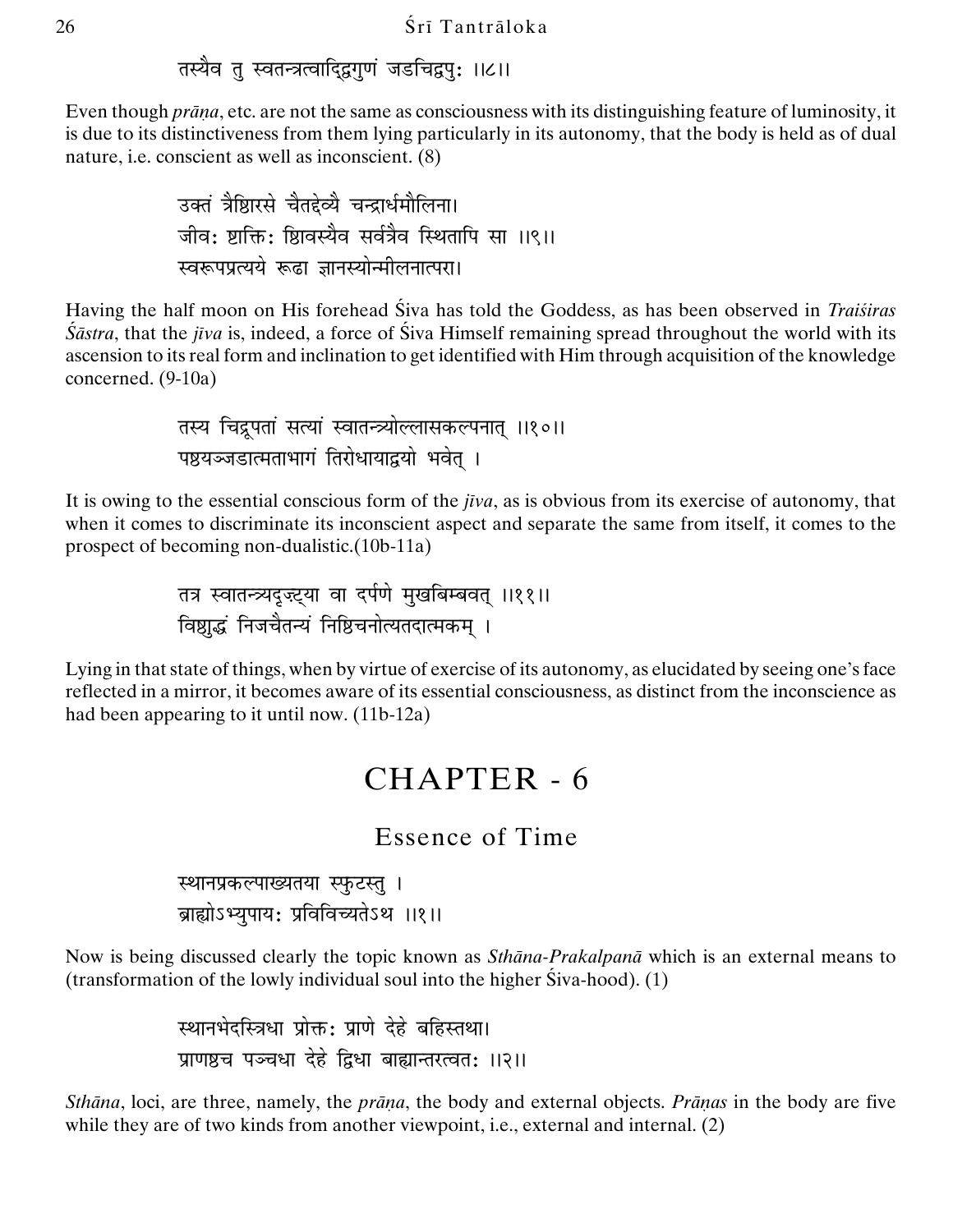मण्डलं स्थण्डिलं पात्रमक्षसूत्रं सपुस्तकम् । लिङ्गं तूरं पट: पुस्तं प्रतिमा मूर्तिरेव च ।।३।। इत्येकादष्ठाधा बाह्यं पुनस्तद्बहुधा भवेत्। तत्र प्राणाश्रयं तावद्विधानमपदिष्ठयते ।।४।।

External loci are eleven, namely, mandala, sthandila, pātra, aksa-sūtra, pustaka, linga, tūra, pata, pusta, *pratima*, and *mūrti*. These eleven external means have further the probability of being divided again. Now is being taken up for discussion the system relating to *prāna*. (3-4)

> अध्वा समस्त एवायं पहिवधोऽप्यतिविस्तृत:। यो वक्ष्यते स एकत्र प्राणे तावत्प्रतिज्ठित: ॥५॥

All these six kinds of paths are considerably detailed and are based on *prāna*. This will be discussed together.  $(5)$ 

> अध्वन: कलनं यत्तत्क्रमाक्रमतया स्थितम । क्रमाक्रमौ हि चित्रैककलना भावगोचरे ।।६।।

Deliberations on the path are causal as well as non-causal. Both of them, however, are perceptible like appreciation of a work of plastic art. (6)

> क्रमाक्रमात्मा कालष्ठच पर: संविदि वर्तते । काली नाम परा ष्राक्तिः सैव देवस्य गीयते ।।७।।

Time is the essence of both kinds of arrangements, causal and non-causal while in itself its locus is consciousness. It, indeed, is the supernal force of the Lord. (7)

> सैव संविद्बहि: स्वात्मगर्भीभूतौ क्रमाक्रमौ। स्फुटयन्ती प्ररोहेण प्राणवृत्तिरिति स्थिता ।।८।।

It is consciousness itself which being pregnant with both kinds of order, that is, causal and non-causal, while growing outside, it assumes the form of the tendency of breath.  $(8)$ 

> संविन्मात्रं हि यच्छुद्धं प्रकाष्ठापरमार्थकम् । तन्मेयमात्मन: प्रोज्झ्य विविक्तं भासते नभ: ॥९॥

Consciousness, as distinct from what it is conscious of, is pure, luminous and the highest to be craved for. It is what needs to be understood as free of the claim of the individual over his ownership of it and when so understood, it illumines as the sky.  $(9)$ 

> तदेव ष्टान्यरूपत्वं संविद: परिगीयते। नेति नेति विमर्ष्रोन योगिनां सा परा दष्टाा ॥१०॥

Herein lies its nullity mentioned in various ways, as by yogins in the form of contemplation over things other than this as *neti neti*, 'not this', 'not this' indicating to it as the supernal state of being. (10)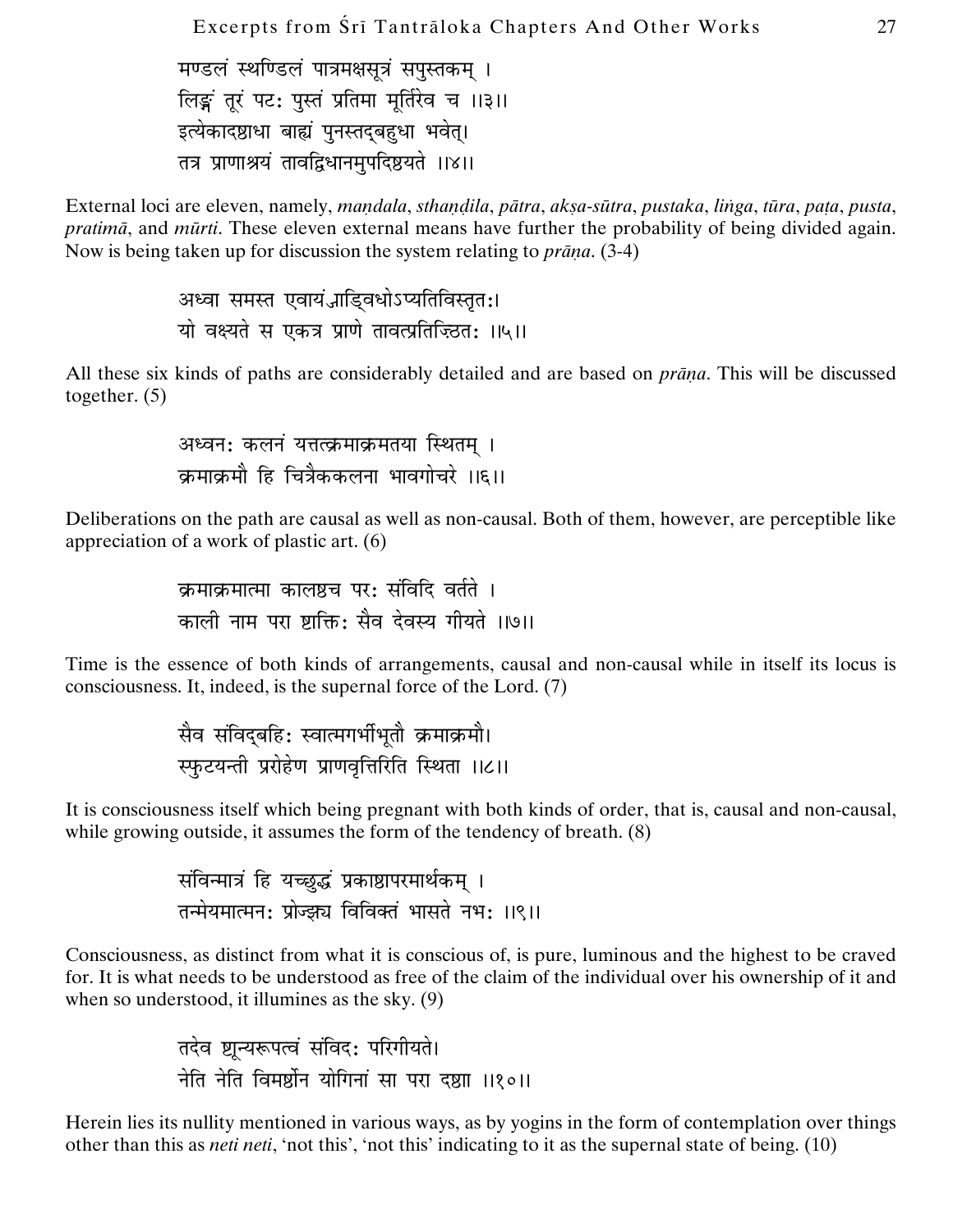स एव स्वात्मा मेयेऽस्मिन्भेदिते स्वीक्रियोन्मुख: । पतन्समुच्छलत्त्वेन प्राणस्पन्दोर्मिसंज्ञित: ॥११॥

It is that supernal state of being, which is one's own self which tends to be owned by the individual after breaking through the entire cluster of whatever is to be understood. It, indeed, is the overflow of the throb of it which emerges as the vibration of the *pranic* energy.  $(11)$ 

```
तेनाह: किल संवित्प्राणे परिणता तथा।
अन्त:करणत्तत्त्वस्य वायराश्रयतां गत: ॥१२॥
```
This is why it has been said that consciousness has got transformed into *prāņa* amounting to inner beings taking resort to breath. (12)

> इयं सा प्राणनाष्ठाक्तिरान्तरोद्योगदोहदा। स्पन्द: स्फरत्ता विश्रान्तिर्जीवो हृत्प्रतिभा मता ॥१३॥

Indeed, it is the force of breathing which being motivated by the inmost desire to manifest itself assumes the form of the throb of living in the form of the hearty luminosity. (13)

> सा प्राणवृत्ति: प्राणाद्यै: रूपै: पञ्चभिरात्मसात्। देहं यत्कुरुते संवित्पूर्णस्तेनैज भासते ॥१४॥

It is the desire of the curvature of consciousness to breathe on account of which it assumes the form of the five prāņa, etc. and fills the body with the illumination of consciousness. (14)

> प्राणनावत्तितादात्म्यसंवित्खचितदेहजाम । चेज्टां पष्ठयन्त्यतो मग्धा नास्त्यन्यदिति मन्यते ॥१५॥

It is owing to perception of the activities of the body born of assumption by consciousness in the form of breathing that ignorant people conceive that there is nothing else in the human personality apart from breathing.  $(15)$ 

> तामेव बालमर्खस्त्रीप्रायवेदितसंश्रिताम । मतिं प्रमाणीकुर्वन्तष्ठचर्वाकास्तत्त्वदर्ष्ठिान: ॥१६॥

It is by according verity to this false view held generally by children, fools and womenfolk that the *Cārvākas*, materialists, have become seers of the ultimate truth. (16)

> तेज़ां तथा भावना चेहार्ढ्यमेति निरन्तरम । तदुदेहभङ्गे सुप्ता: स्युरातादुग्वासनाक्षयात् ॥१७॥

If this viewpoint of them goes on gaining strength continuously, they are sure to remain lying dead along with all their passions sticking to their inner being. (17)

> तद्वासनाक्षये त्वेजामक्षीणं वासनान्तरम। बद्धं कृतष्ठिचत्संसुते विचित्रां फलसम्पदम् ॥१८॥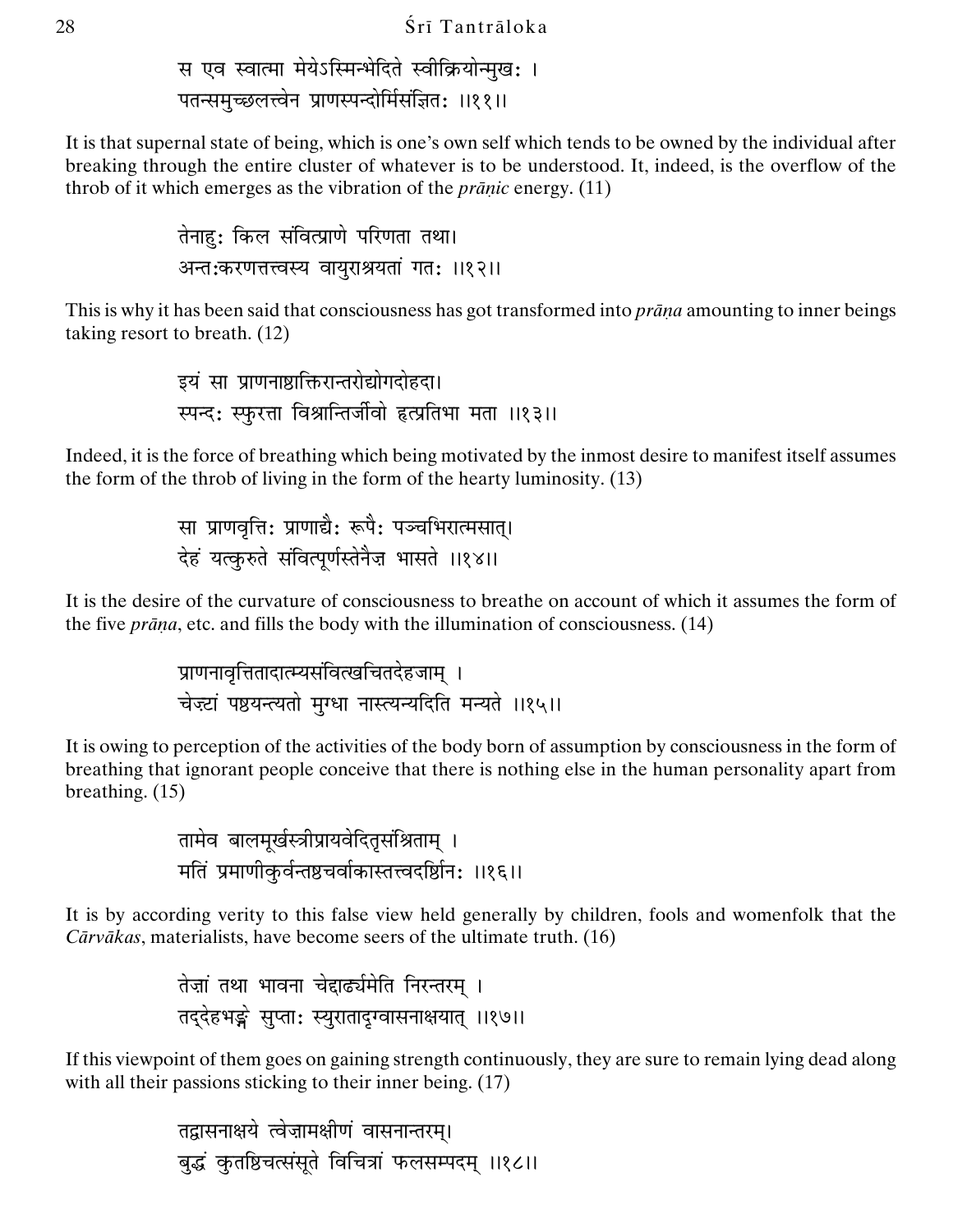Even on immediate passions having been exhausted, other kinds of passion may remain stuck to him as a result of which he may have to suffer the peculiar consequence of them on getting awakened. (18)

> अदार्ढ्यधाङ्कनात्प्राच्यवासनातादवस्थ्यत: । अन्यकर्तव्यष्ठौथिल्यात्संभाव्यानष्ठायत्वत: ॥१९॥ अतद्रुढान्यजनताकर्तव्यपरिलोपनात् । नास्तिक्यवासनामाहु: पापात्पापीयसीमिमाम् ॥२०॥

This atheistic viewpoint has been condemned as more vicious than what is considered as vicious on account of the following five reasons:

- 1. It is unsteady, as it is unauthoritative.
- 2. It is easy to follow as it is promotive of passions.
- 3. On account of laying emphasis on secondary observances, it is diversionary from the main path.
- 4. It is full of the fault of leaving impressions unobliterated.
- 5. It is likely to mislead others, too, who are of a viewpoint quite different from it. (19-20)

# CHAPTER -7

### Origin of Cakras and Process of Arousal

अथ परमरहस्योऽयं चक्राणां भण्यतेऽभ्युदय: ॥१॥

Now is being talked about something most mysterious and that is the origin of the *cakras*. (1)

इत्ययत्नजमाख्यातं यत्नजं त निगद्यते। बीजपिण्डात्मकं सर्वं संविद: स्पन्दनात्मताम् ॥२॥ विदधत्परसंवित्तावुपाय इति वर्णितम् ।

Whatever has been talked about in this regard is about what is effortless. As distinct from that, now is being talked about what is a product of effort. All is a mass of sheer seed which has assumed the shape of vibration of consciousness meant for culmination as a device to lead to the state of the supernal consciousness. The analogy in this regard is *ghati-yantra*. (2-3a)

> यथारघट्टचक्राग्रघटीयन्त्रौघवाहनम् ।।३।। एकानुसंधियत्येन चित्रं यन्त्रोदयं भजेत्। एकानुसंधानबलाज्जाते मन्त्रोदयेऽनिष्ठाम् ।।४।। तन्मन्त्रदेवता यत्नात्तादात्म्येन प्रसीदति ।

What happens in the *ghati-yantra*, is that there is a central wheel to which are tied a number of vessels one after the other through the entire wheel. By putting in effort on one *mantra*, the aspirant is required to shift to the next one. This process continues day and night with the consequence that the deity of the *mantra* gets eventually pleased and results in the aspirant finding out his identity with it. (3b-5a)

खे रसैकाक्षि नित्योत्थे तदर्धं द्विकपिण्डके ।।५।।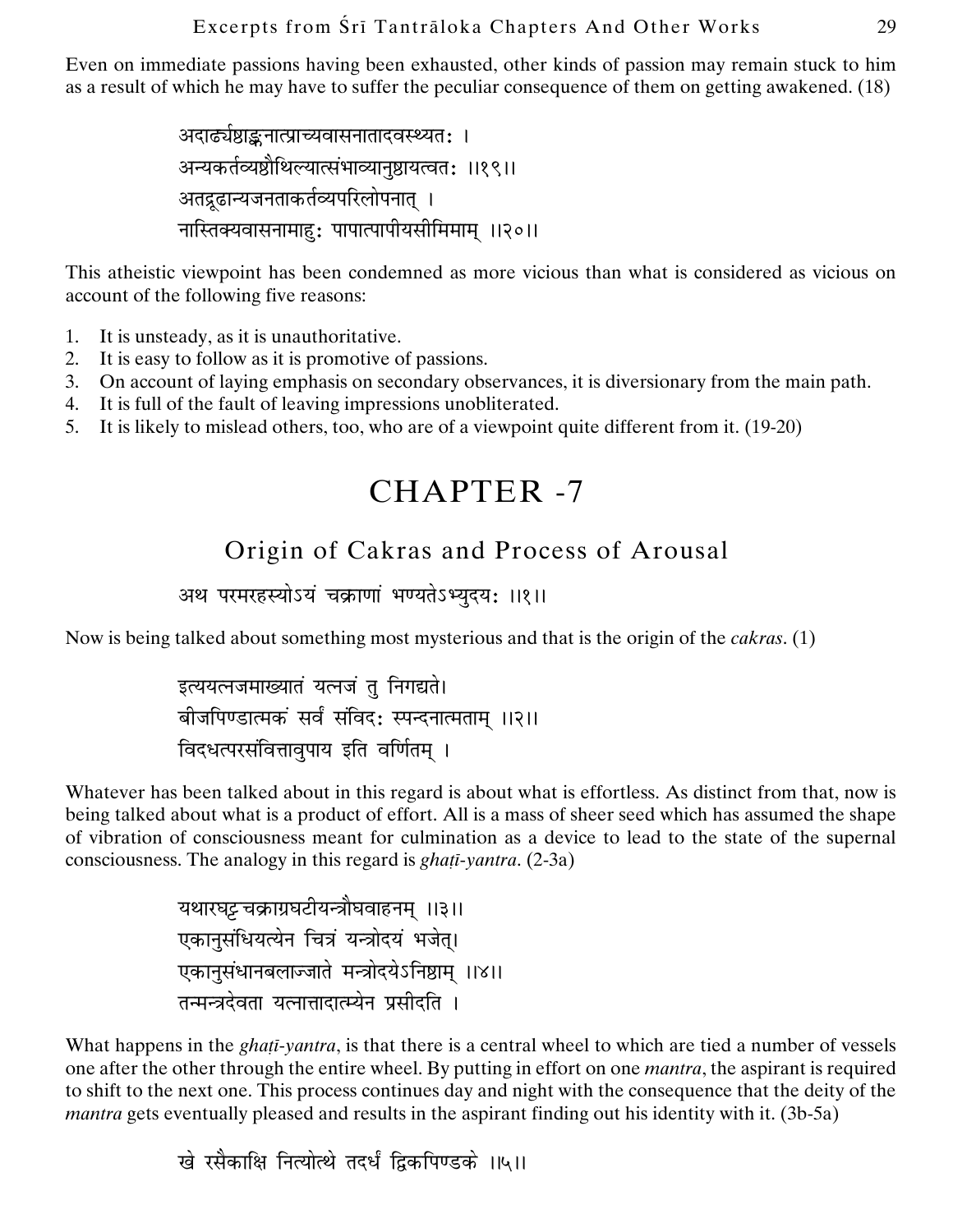The number of *mantras* repeated in course of a day and night goes up to  $21,600$  along with the pronunciation of so while breathing-in and ham while breathing-out (the entire mantra, thus, being so'ham, meaning That I am'). This number has the possibility of getting reduced to its half that is, 10,800 along with the slowing down in the speed of breathing-in and breathing-out. (5b)

> त्रिके सप्त सहस्राणि द्विष्ठातीत्युदयो मत: । चतुज़्के तु सहस्राणि पञ्च चैव चतुःष्ठाती ॥६॥

(If the speed of breathing-in and out were to be reduced further to) one-third of the original, the number would come down to  $7,200$ , to one-fourth, it would come down to  $5,400$ . (6)

> पञ्चार्णेऽब्धिसहस्राणि त्रिष्ठाती विष्ठातिस्तथा। जाट्के सहस्रत्रितयंजाट्ष्ठाती चोदयो भवेत् ।।७।।

(If the speed of breathing-in and out were to be reduced further to) one-fifth of the original, the number would come down to 4,320 and if to one-sixth, it would come down to 3,600. (7)

> सप्तके त्रिसहस्रं तुजाडष्ठाीत्यधिकं स्मृतम् । ष्टातैस्तु सप्तविष्ठात्या वर्णाज्टकविकल्पिते ॥८॥

(If the speed of breathing-in and out were to be reduced further to) one-seventh, the number would come down to 3,086 and if to one-eighth, it would come down to 2,700. (8)

> चतर्विष्ठातिष्ठात्या त नवार्णेजदयो भवेत। अधिजज्ट्येकविंष्ठात्या ष्टातानां दष्ठावर्णके ॥९॥

(If the speed were to be reduced further) to the one-ninth, the number would come down to 2,400 and if to one-tenth, it would get reduced to  $2,160.$  (9)

> एकान्नविंष्ठातिष्ठातं चतःज़ज्टिः ष्ठिावार्णके । अज्टादष्ठा ष्टातानि स्युरुदयो द्वादष्ठाार्णके ।।१०।।

(If the speed were to be slowed own) to one-eleventh, the number would come down to 1,964 and if to the one-twelfth, it would come to  $1,800, (10)$ 

> त्रयोदष्ठाार्णे द्वाजुज्ट्या ष्टातानि किल गोडष्ठा। त्रिचत्वारिंष्ठाता पञ्चदष्ठोति भवनार्णके ॥११॥

(If the speed were to be slowed down) to the one-thirteenth, the number of breath as well as of *mantras* would come down to 1,662 and if to one-fourteenth, it would come down to 1,543. (11)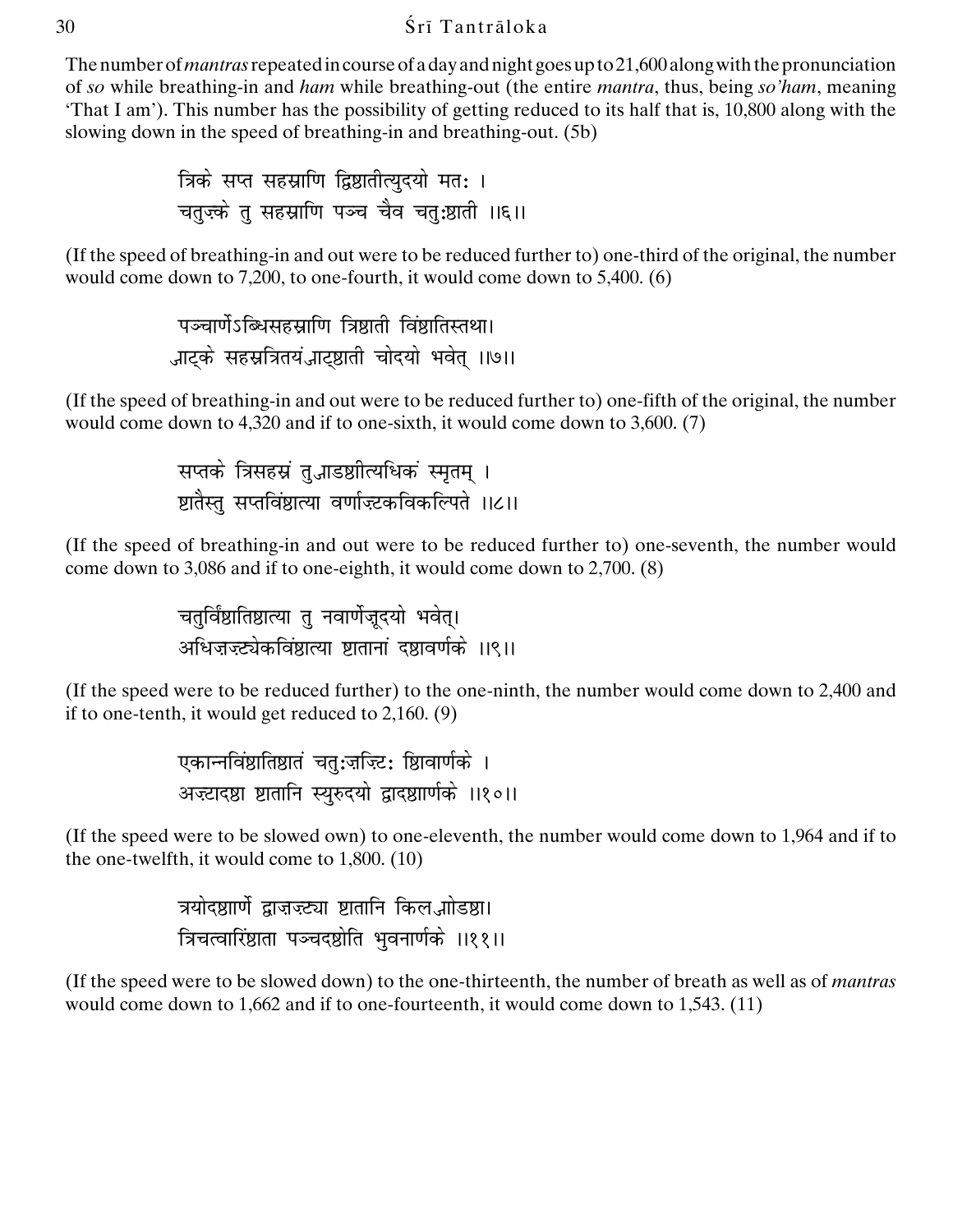

# Volume 3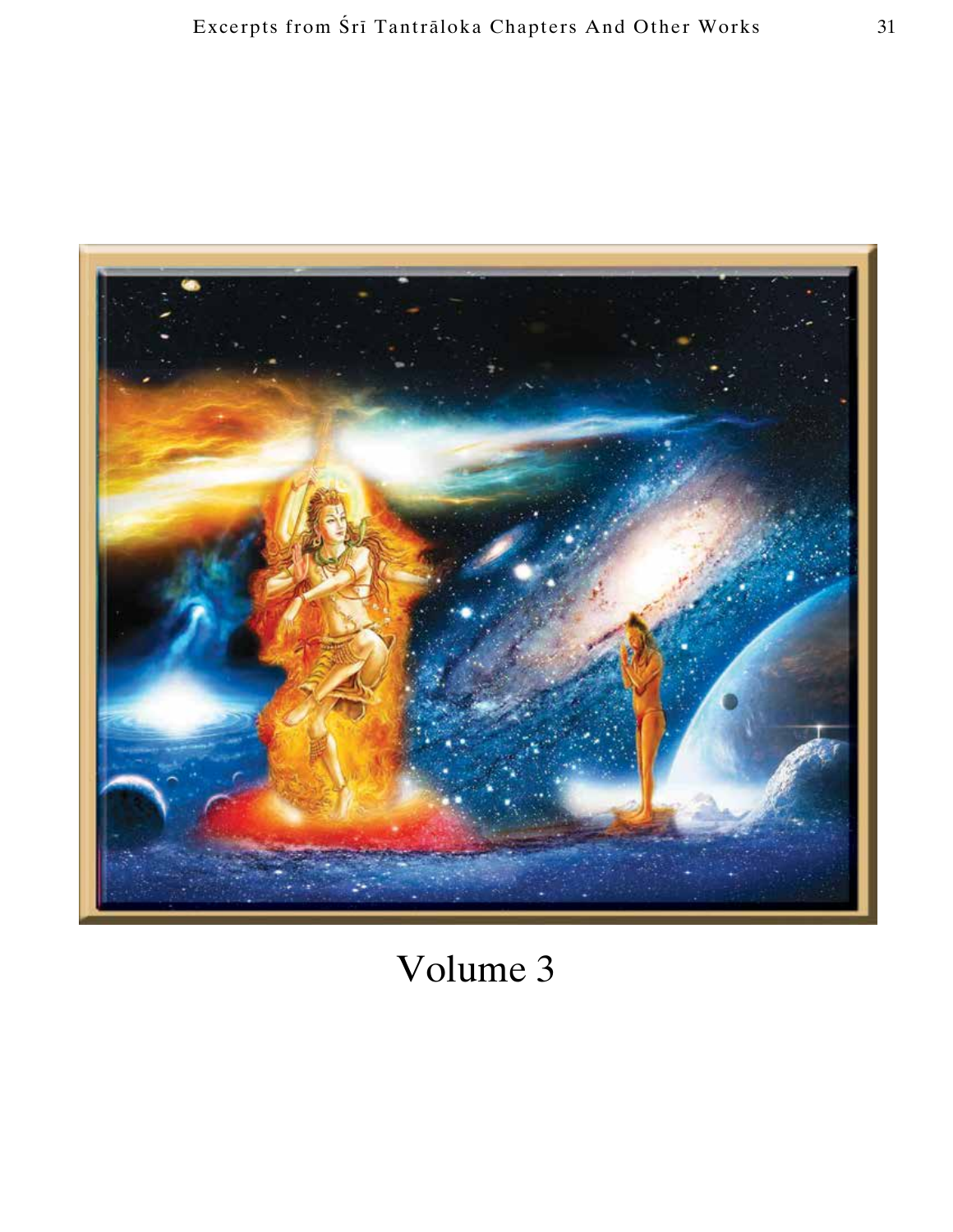## .<br>Śrī Tantrāloka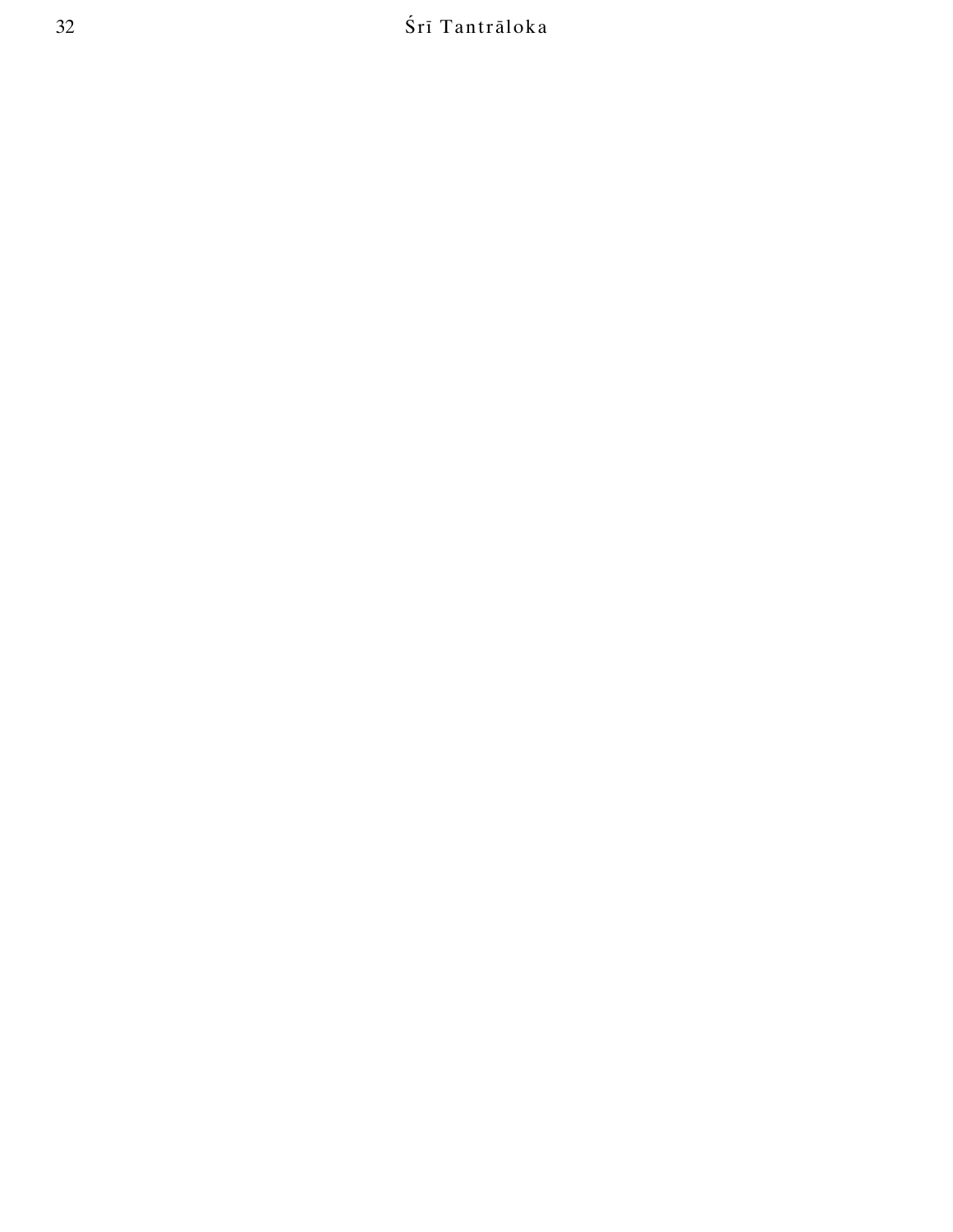### Summary of the Contents of Volume - 3

This Volume comprises two Chapters, namely, the eighth and the ninth.

#### CHAPTER 8:

- 1. The eighth Chapter deals with the problems of manifestation of Consciousness in terms of space, termed as *Deçädhva*.
- 2. It talks of the dimension of the solar orb as amounting to something like seventy-two thousand kilometres at the periphery.
- 3. The distance of the moon is stated as one lakh yojanas from the sun while the planets are said to lie at a distance of two lakh yojanas from the sun.
- 4. There is a lot of account of the mountain Meru supposed to lie at the centre of the earth. The location of India as Bhārata-varsa has been stated as towards the south of the Meru. It is said to comprise a group of nine islands, Jambudvīpa being one of them. Kumārī has been referred to as Kumāra-dvīpa. India is regarded as the only country by dwelling in which one may attain liberation.
- 5. In keeping with the Vedic tradition the deity Rudra has been stated as one and yet as many.
- 6. *Mäyä*, the power of delusion, is regarded as a force of Çiva but proving misleading to the ignorant.
- 7. *Mahāvidyā*, the force of learning and knowledge is said to operate in two forms, *mātrkā* and *vāgīśvarī*.
- 8. *Idā*, *Pingalā* and *Susumnā* are said to be most important in the midst of thousands of nerves.
- 9. Çiva is regarded as the autonomous agent of creation, sustenance, dissolution, self-concealment and grace lying at the top of everything and discharging all these functions through the Çakti, Force.
- 10. *Kundalini* is said to lie asleep at the root of the *sușumna* as the Force itself compressed, bearing the entire secret of redemption from the earthly to the transcendent.

#### CHAPTER 9:

- 1. This Chapter has been termed as *Tattvasvarüpa Prakäçanam* seeking to determine the form and nature of the Reality. It starts with deliberation on causality.
- 2. *Mala*, malady, is said to be the cause of bondage and worldliness.
- 3. The pure of heart is said to lie beyond the access of malady. Such a person is known as *vijïänakevalé*.
- 4. There is a thorough discussion on the concept of *vijïänäkala*, *mantreça*, etc.
- 5. Dedication of one's fruit of action to someone else is said to cease to affect the doer.
- 6. There is also a reference to the concept of *adrsta* as proposed by the Mimansä School of Philosophy.
- 7. *Mäyä*, the power of delusion, is said to be a force of Çiva Himself meant for creation of semblance.
- 8. There is a passing reference to the concept of transference of force, *çaktipäta*.
- 9. The concept of *pradhäna*, Nature, as admitted by the *Çäìkhyas* has been discussed at some length.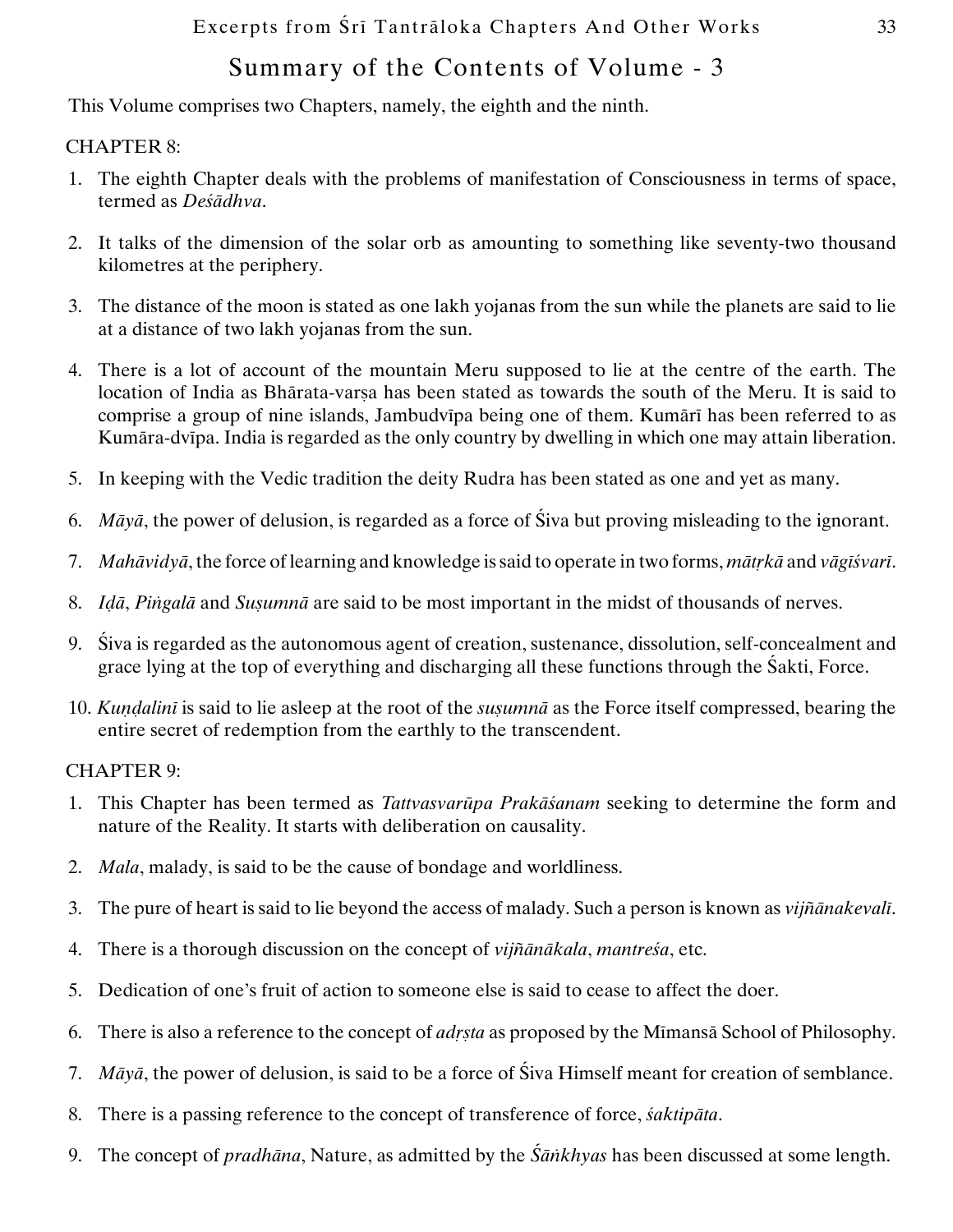#### Śrī Tantrāloka

- 10. Māyā, Kalā, Vidyā, Rāga, Niyati and Kāla are regarded as products of the principle of Kalā and are said to form the garb around the individual degrading him from Siva-hood to animality (pasu, limited experient).
- 11. There is a discussion on determination of the nature of organs of sense and action vis-a-vis the mind and intellect.
- 12. There is also an analysis of the nature of the relationship between substance and quality.

## **CHAPTER - 8**

### Desadhva - Manifestation of Consciousness in Terms of Space

देष्ठाध्वनोऽप्यथ समासविकासयोगात ।

सङ्गीयते विधिरयं ष्ठिावष्ठाास्त्रदुज्ट: ॥१॥

Herewith is going to be deliberated succinctly and in detail the mode of approach to the principles of space and way to its access as envisioned in the Saivite literature.  $(1)$ 

> विचारितोऽयं कालाध्वा कियाष्राक्तिमय: प्रभो: । मर्तिवैचित्र्यजस्तज्जो देष्ठााध्वाथ निरूप्यते ॥२॥

We have already discussed the time-feature of the Lord which is of the form of action. Since His spatial aspect is of the nature of form, as a product of the temporal, it is being elucidated here. (2)

> अध्वा समस्त एवायं चिन्मात्रे संप्रतिज्ञ्ति: । यत्तत्र नहि विश्रान्त तन्नभ: कसमायते ॥३॥

Since this spatial feature of Him is based completely on sheer consciousness, wherever there is absence of consciousness, there is only delusion. (3)

> संविद्द्वारेण तत्सुज़्टे ष्टान्ये धियि मरुत्सु च। नाडीचक्रानचक्रेज बहिर्देहेऽध्वसंस्थिति: ।।४।।

Since the path, as the spatial feature of creation, along with the state of non-being, sūnya, intellect and *prānic* forces, have been created by consciousness, it lies outside the body spreading in the form of circuits of nerves, main and branches. (4)

> तत्राध्वैवं निरूप्योऽयं यतस्तत्प्रक्रियाक्रमम। अनुसंदधदेव द्राग योगी भैरवतां व्रजेतु ।।५।।

Here the path itself needs to be elucidated as through travel on it the yogin may attain the state of Bhairava forthwith. (5)

> दिदक्षयैव सर्वार्थान् यदा व्याप्यावतिज्ठते । तदा किं बहनोक्तेन इत्यक्तं स्पन्दष्ठाासने ।।६।।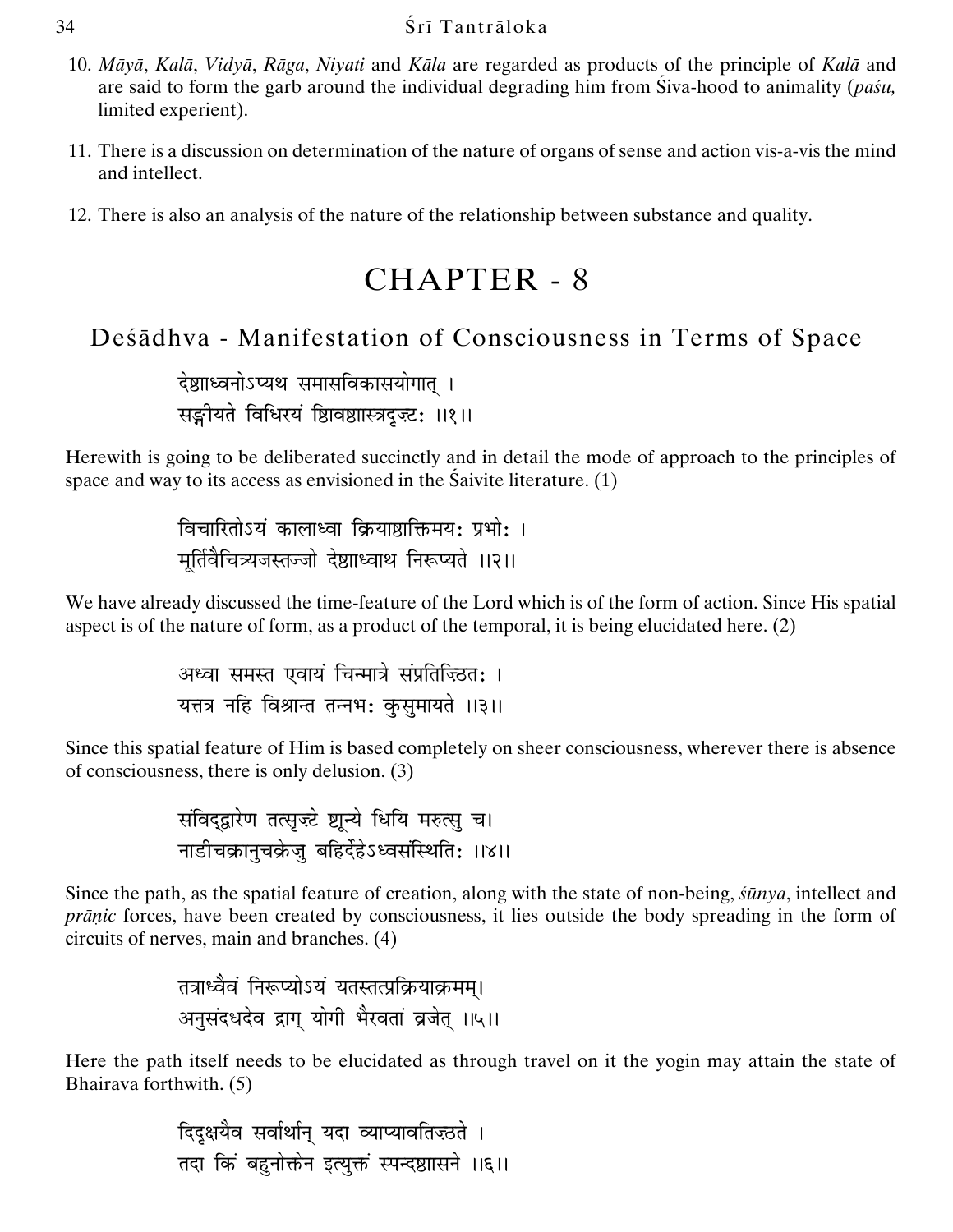It has been stated in the *Spanda Sastra* that when the aspirant takes the position of sheer curiosity to understand the mystery of everything by way of complete oneness with his object, the result becomes obvious by itself requiring none to tell him anything about it. (6)

> ज्ञात्वा समस्तमध्वानं तदीष्ठोजु विलापयेतु । तान् देहप्राणधीचक्रे पूर्ववद्गालयेत्क्रमात् ।।७।। तत्समस्तं स्वसंवित्तौ सा संविद्भरितात्मिका । उपास्यमाना संसारसागरप्रलयानल: ॥८॥

Having understood the path in all its components, the aspirant needs to dissolve them in their Lords and the later themselves in the circle of body, *prāna* and intellect, respectively as done earlier. All these, again, should be dissolved in self-consciousness. Bearing all these dissolved in itself, the consciousness being well contemplated acts as the fire of dissolution with respect to the ocean of the world. (7-8)

> श्रीमद्दीक्षोत्तरे चैतानध्वेष्ठाान गुरुरब्रवीत् । ब्रह्मानन्तात्प्रधानान्तं विज्णु: पुंस: कलान्तगम् ॥९॥ रुद्रो ग्रन्थौ च मायायामीष्ठा: सादाख्यगोचरे । अनाश्रित: ष्ठिावस्तस्माद्ग्याप्ता तद्ग्यापक: पर: ॥१०॥

My teacher has written in his book titled Diksottara that Brahma pervades from ananta to pradhana, Visnu from the individual up to kalā, Rudra the complex of māyā, Anāśrita Śiva from *śuddha vidyā* up to Sadāśiva and Supreme Śiva the Śakti. (9-10)

> एवं ष्ठिावत्वमापन्नमिति मत्वा न्यरूप्यत। न प्रक्रियापरं ज्ञानमिति स्वच्छन्दष्ठाासने ॥११॥

Having admitted this proposition as the way to attainment of the state of Siva, the Svacchanda Tantra has observed that there is no other path as convenient as this one. (11)

> त्रिष्ठार: ष्टाासने बोधो मूलमध्याग्रकल्पित: । जाट्त्रिंष्ठात्तत्त्वसंरम्भ: स्मृतिर्भेदविकल्पना ॥१२॥ अव्याहतविभागोऽस्मिभावो मूलं तु बोधगम्। समस्ततत्त्वभावोऽयं त्वात्मन्येवाविभागक: ॥१३॥ बोधमध्यं भवेत्किंचिदाधाराधेयलक्षणम् । तत्त्वभेदविभागेन स्वभावस्थितिलक्षणम ॥१४॥ बोधाग्रं तत्तु चिद्बोधं निस्तरङ्गं बृहत्सखम्।

In the book Tristian Bhairava, the tree of right understanding has been conceived in all its parts, namely, the root, the stem and the top in the form of the knowledge of the thirty-six components of the system along with the individual's outlook towards them vis-a-vis of this entire spectrum of the world. This kind of understanding forms the root of the tree. The stem part of the tree would be the understanding that all this spectrum rests in me. The top of the tree of understanding, as distinct from it, would lie in the awareness that it is the blissful state of unwavering of my consciousness itself which is all this, in all its diversification. (12-15a)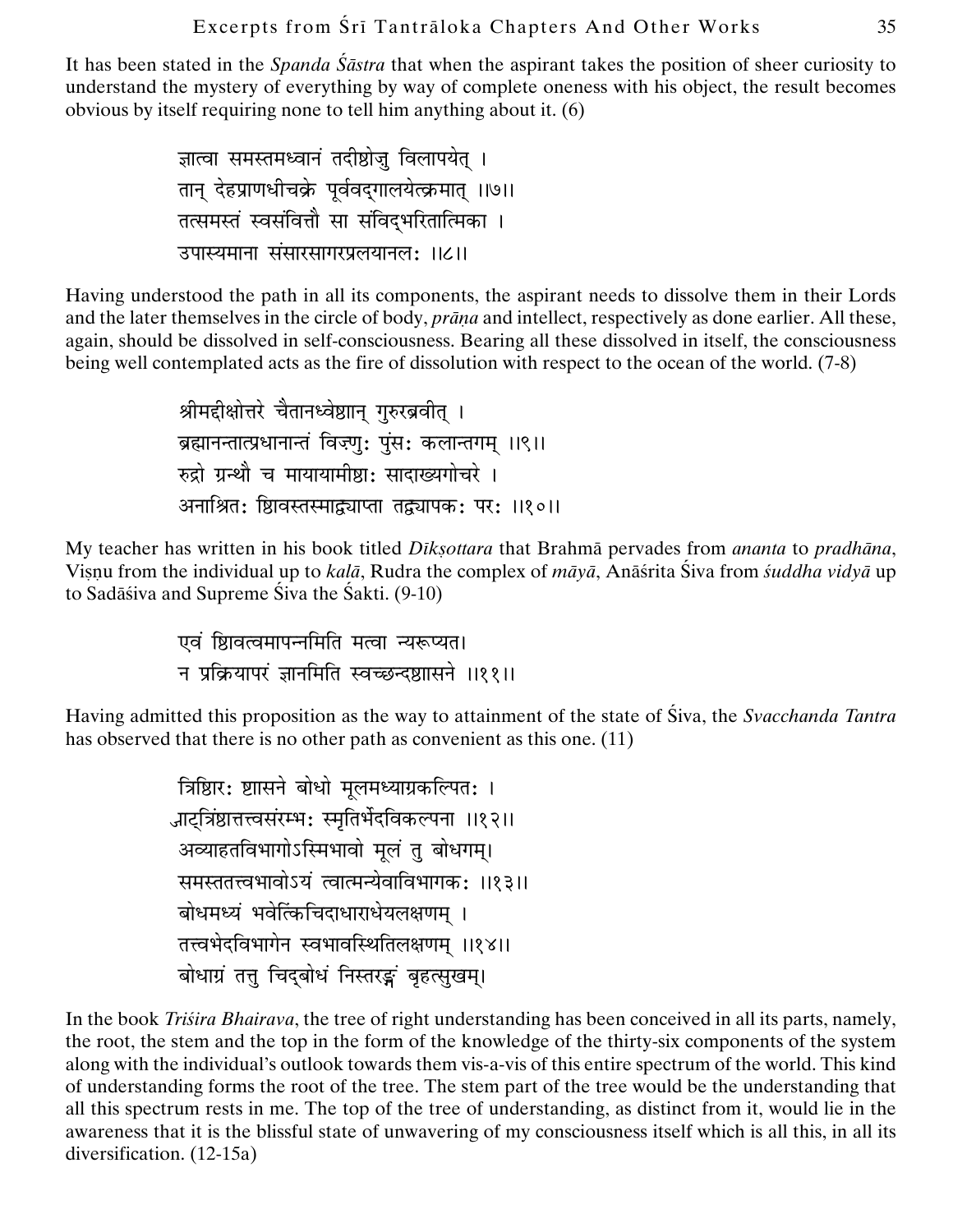## **CHAPTER - 9**

### Exposition on the Constituent Elements of the Reality

अथ तत्त्वप्रविभागो विस्तरत: कथ्यते क्रमप्राप्त: ॥१॥

Now is going to be expounded in detail classification of the Reality as such. (1)

यानयक्तानि पराण्यमनि विविधैर्भेर्दैर्यदेज्वन्वितम । रूपं भाति परं प्रकाष्ठानिविडं देव: स एक: ष्ठिाव:। तत्स्वातन्त्र्यरसात्पुन: ष्ठिावपदाद्भेदे विभाते परम्। यद्रूपं बहुधानुगामि तदिदं तत्त्वं विभो: ष्टासिने ।।२।।

Under the control of the all-pervading Lord, the essential reality, that phase of Him which appears as the common being of Himself appears as different from Him owing to His exercise of autonomy out of His experience of delight in it.(2)

> तथाहि कालसदनाद्वीरभद्रपुरान्तगम्। धतिकाठिन्यगरिमाद्यवभासाद्धरात्मता ।।३।।

This gets elucidated by the denomination of the earth as *dhara* as used to indicate to the entire creation beginning from time to Virabhadra owing to the prevalence of the qualities of constancy, solidity and majesty, etc., in it.  $(3)$ 

> एवं जलादितत्त्वेज़ु वाच्यं यावत्सदाष्ठिावे। स्वस्मिन्कार्येऽथ धर्मौधे यदवापि स्वसदग्गणे ॥४॥

So needs to be said in regard to the entire creation beginning from water up to Sadāsiva with respect to one's own action, rules of conduct and common attributes (of fluidity, transparency, etc.). (4)

> आस्ते सामान्यकल्पेन तननादव्याप्तभावत:। तत्तत्वं क्रमष्ठाः पथ्वीप्रधानं पंष्ठिावादय: ।।५।। देहानां भुवनानां च न प्रसङ्गस्ततो भवेत्। श्रीमन्मतङ्गष्ठाास्त्रादौ तदुक्तं परमेष्ठाना ॥६॥

As the word *tattva*, meaning essence, is derived from the root *tan*, to spread, is reflective normally of its pervasiveness, it becomes considered as pre-eminently of the nature of the earth beginning from the individual up to Siva and indeed from the individual bodies up to creations as a whole. This has been stated as such by Lord Siva Himself in texts like *Matanga Sāstra*, etc. (5-6)

> तत्रैजां दष्ठर्यते दज्ट: सिद्धयोगीष्ठवरीमते। कार्यकारणभावो य: शिवेच्छापरिकल्पित:॥७॥

The causal relationship which has been conceived out of the desire of Siva, according to Siddha-Yogisvari *Tantra* is being elucidated here for the sake of wellbeing (of the followers)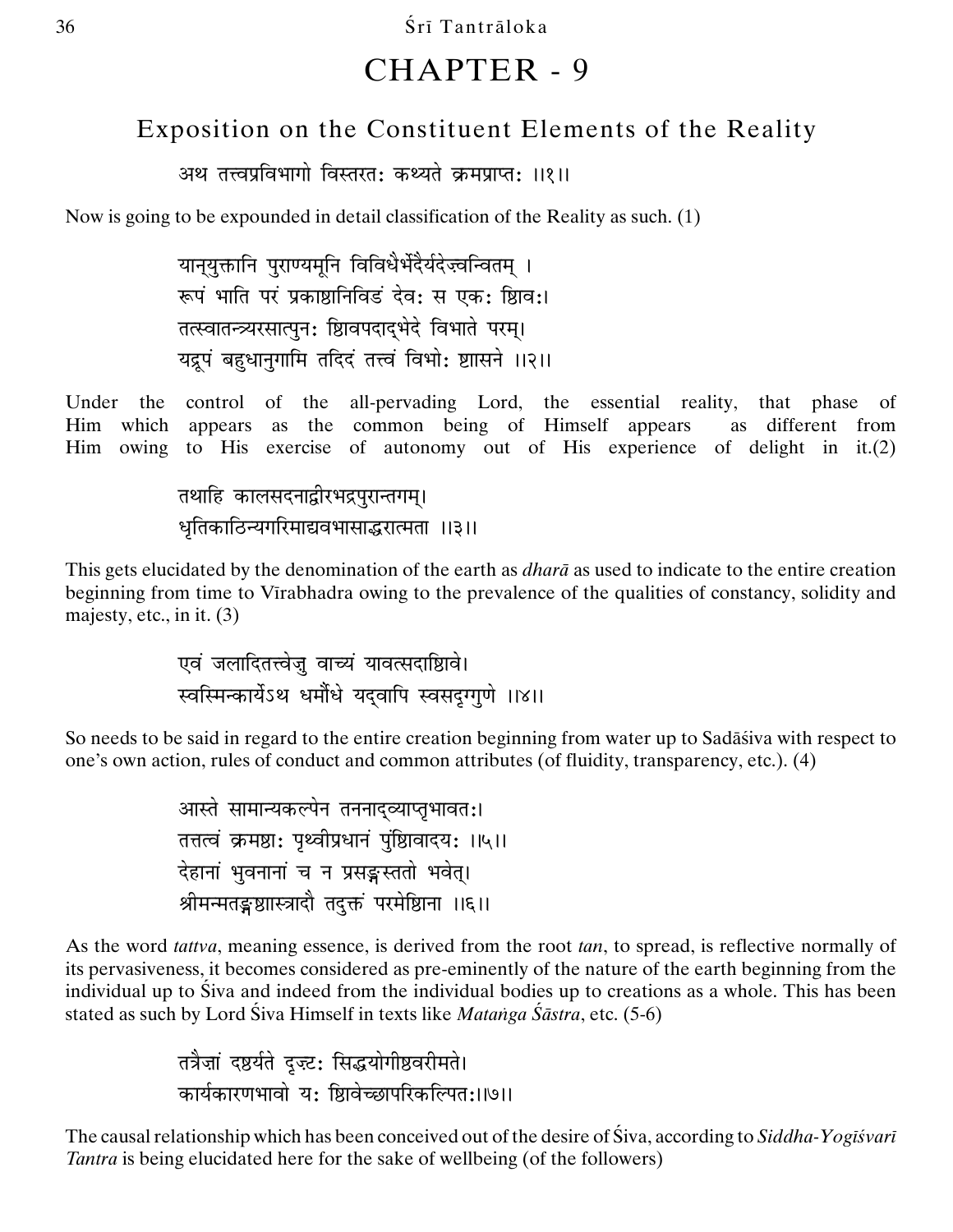वस्तुत: सर्वभावानां कर्त्तेष्ठाान: पर: ष्ठिाव:। अस्वतन्त्रस्य कर्तृत्वं नहि जातूपपद्यते ॥८॥

In fact, it is Lord Siva Himself who is the creator of all whatever is in existence, as it is illogical to conceive of the Creator as an agent who is not autonomous.(8)

> स्वतंत्रता च चिन्मात्रवपुज: परमेष्ठिातु:। स्वतन्त्रं च जडं चेति तदन्योन्यं विरुध्यते ॥९॥

Autonomy (in the ultimate sense) is possible only of the Supreme Lord as embodied in the form of pure consciousness as autonomy and inanimateness are self-contradictory. (9)

> जाड्यं प्रमातृतन्त्रत्वं स्वात्मसिद्धिमपि प्रति। न कर्तृत्वादूते चान्यत् कारणत्वं हि लक्ष्यते ॥१०॥

Inanimateness stands in need of the knower for even its self-being. There is no possibility of causality in the absence of the doer.  $(10)$ 

Causality requires admittance of the formula that effect would follow the presence of the cause. In view of this formulation, how can there be causality amongst factors which do not require one another for their being?  $(11)$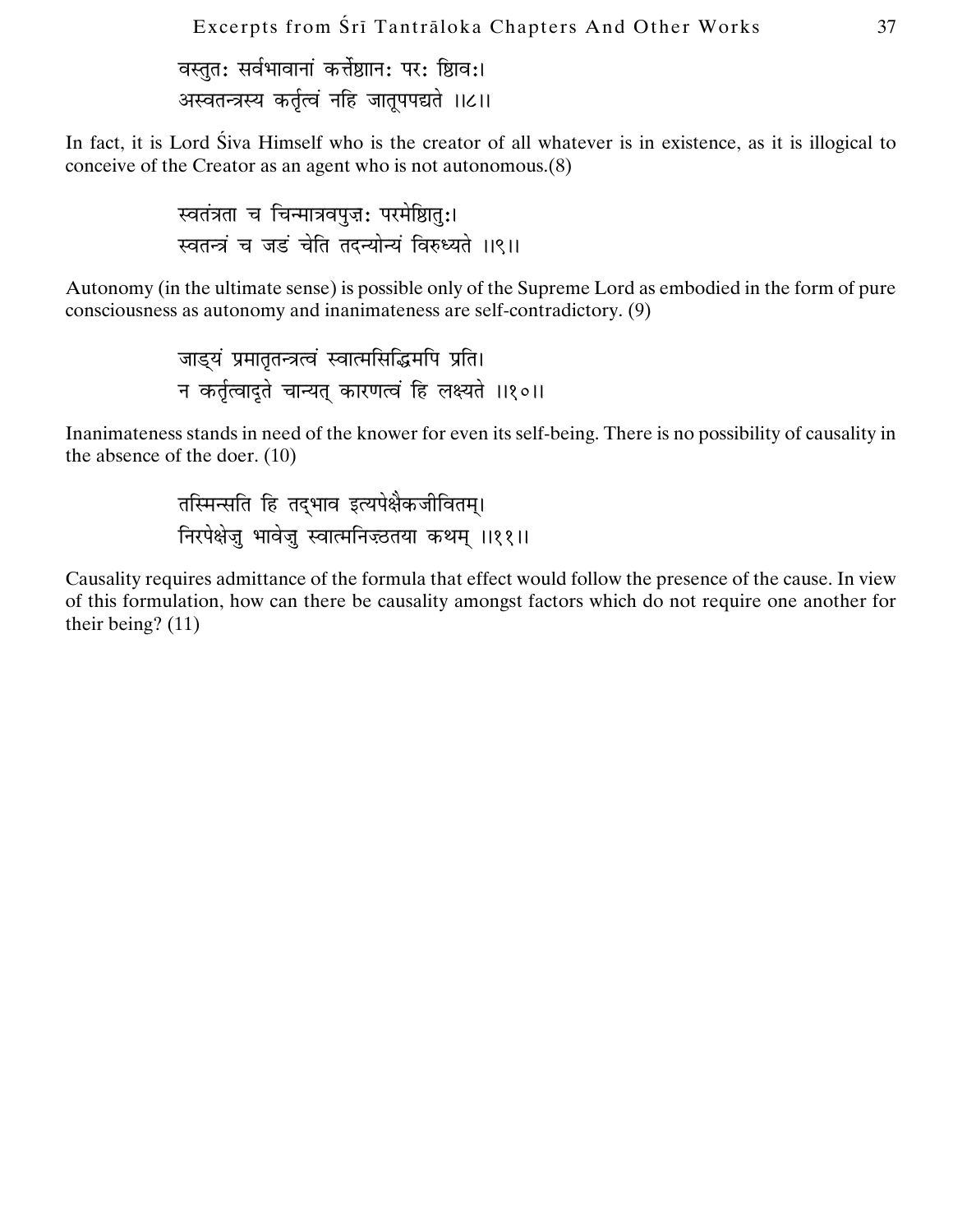.<br>Śrī Tantrāloka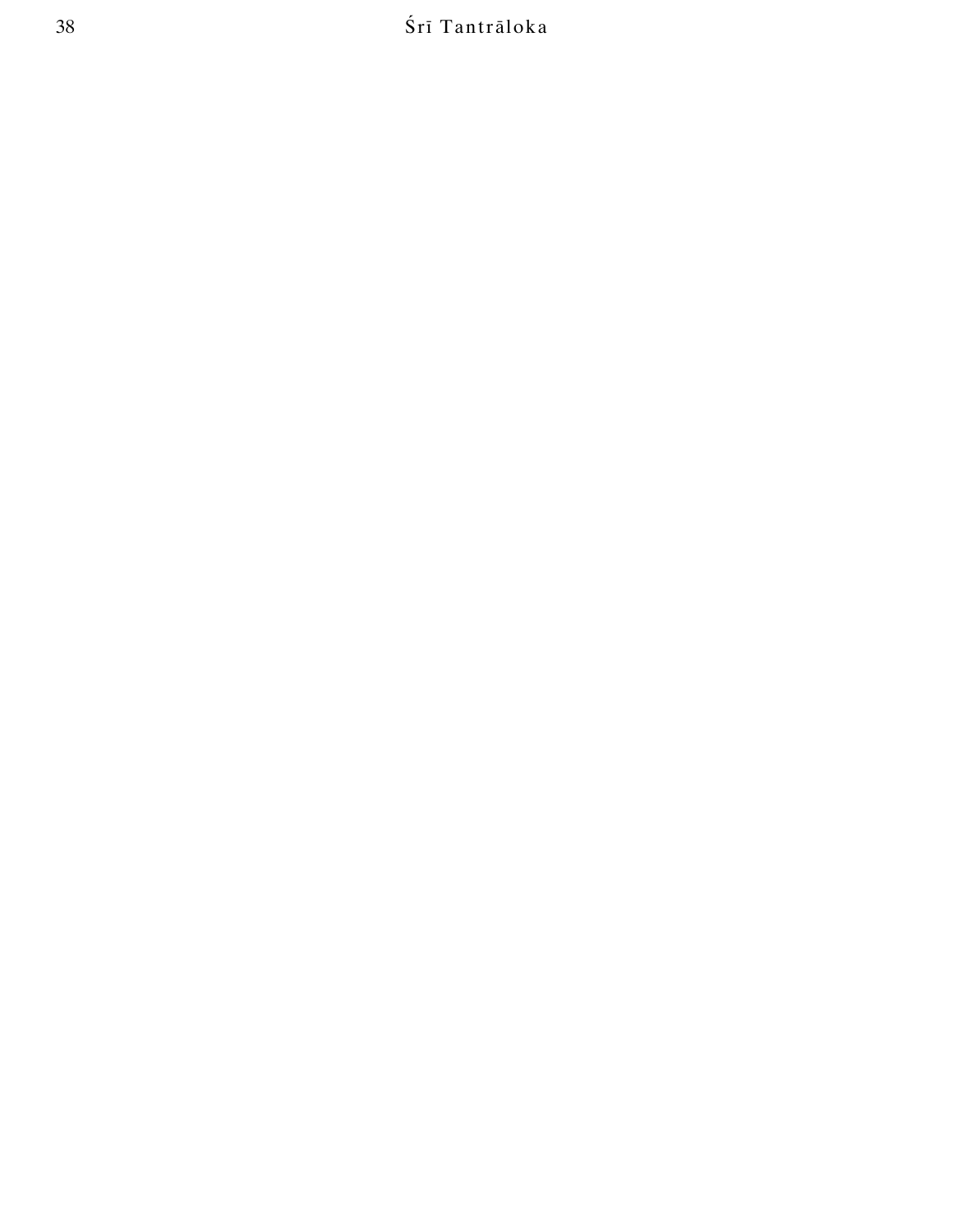

# Volume 4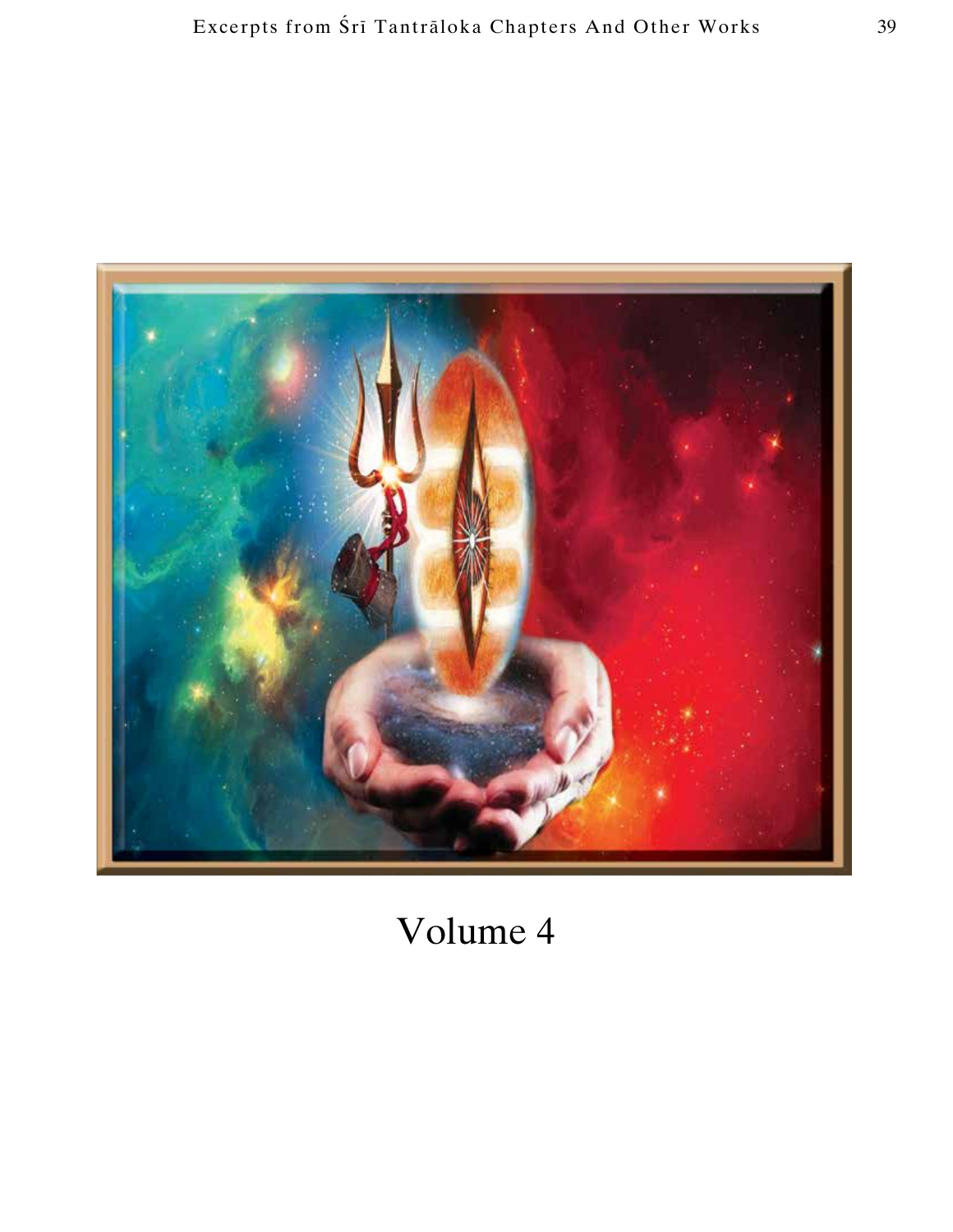## .<br>Śrī Tantrāloka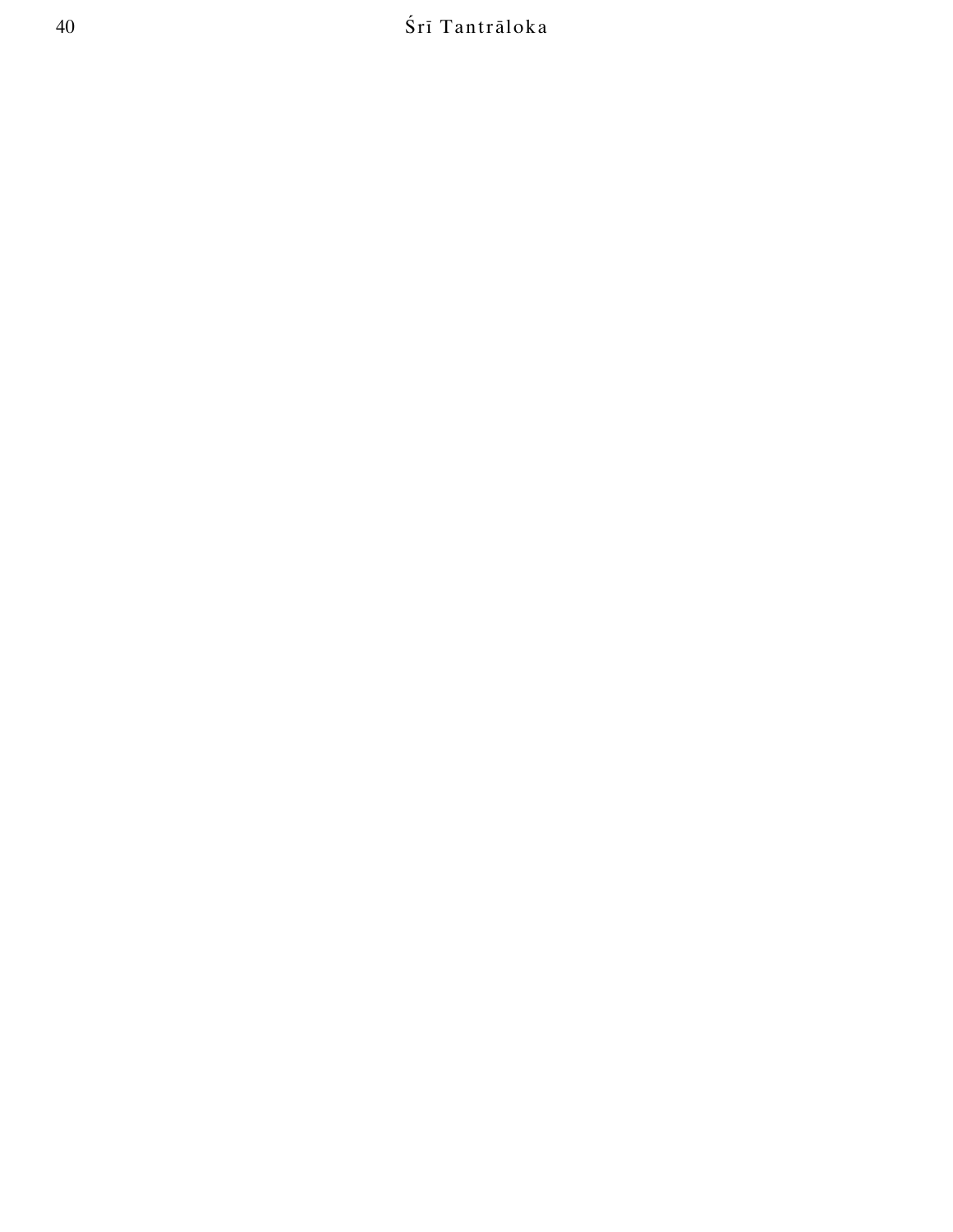### Summary of the Contents of Volume - 4

This Volume has four Chapters, namely, 10, 11, 12 and 13.

#### CHAPTER 10:

- 1. This Chapter is devoted to the analysis and enumeration of the basic essences of the system known as the path of *tattvas*, *tattvädhvan*.
- 2. Çiva has been determined here as *prakäça ghana*, sheer consciousness and hence luminous.
- 3. Necessity of combination of the viewpoints of Kumärila and Prabhäkar in regard to knowability of the object.
- 4. Knowability and existence as correlated with each other.
- 5. Definition of *sakala* and *jïänäkala*, etc.
- 6. Concept of *mantra*, *mantreçvara* and *mantra-maheçvara* as forces of Çiva of the nature of will, knowledge and action.
- 7. Limitations of Vaisnava aspirants.
- 8. The earth is Siva owing to being pervaded by the light of Siva.
- 9. Definition of *pralayakevala*.
- 10. *Pudgala* as *sakala*.
- 11. Elimination of breath-moments, *tutis*, in increasing the clarity of consciousness.
- 12. Attainment of proximity to consciousness through introversion.
- 13. There is no space for graduality in consciousness.
- 14. Idea of *sarvato-bhadra* yogin.
- 15. Features of the four states of consciousness.
- 16. Possibility of the individual getting redeemed through the understanding of Çiva as transcendent to worldliness, autonomous and self-reliant.

#### CHAPTER 11:

- 1. This Chapter deals with the position of time in the state of Çiva being all-in-all.
- 2. The number of basic essences of the system are thirty-eight including Siva Himself.
- 3. Consciousness is the creatrix of the creation. It is self-luminous. It, indeed, is the space of consciousness, *cid vyoma*. It lies in transcendence of all the qualities of perceptibility, including smell, taste, heat, touch and sound.
- 4. Elements of approach *adhavan*, to the Reality are nine, namely, *prakrti*, *purusa*, *yati*, *kāla*, *māyā*, *vidyä*, *Éça*, Sadäçiva and Çiva.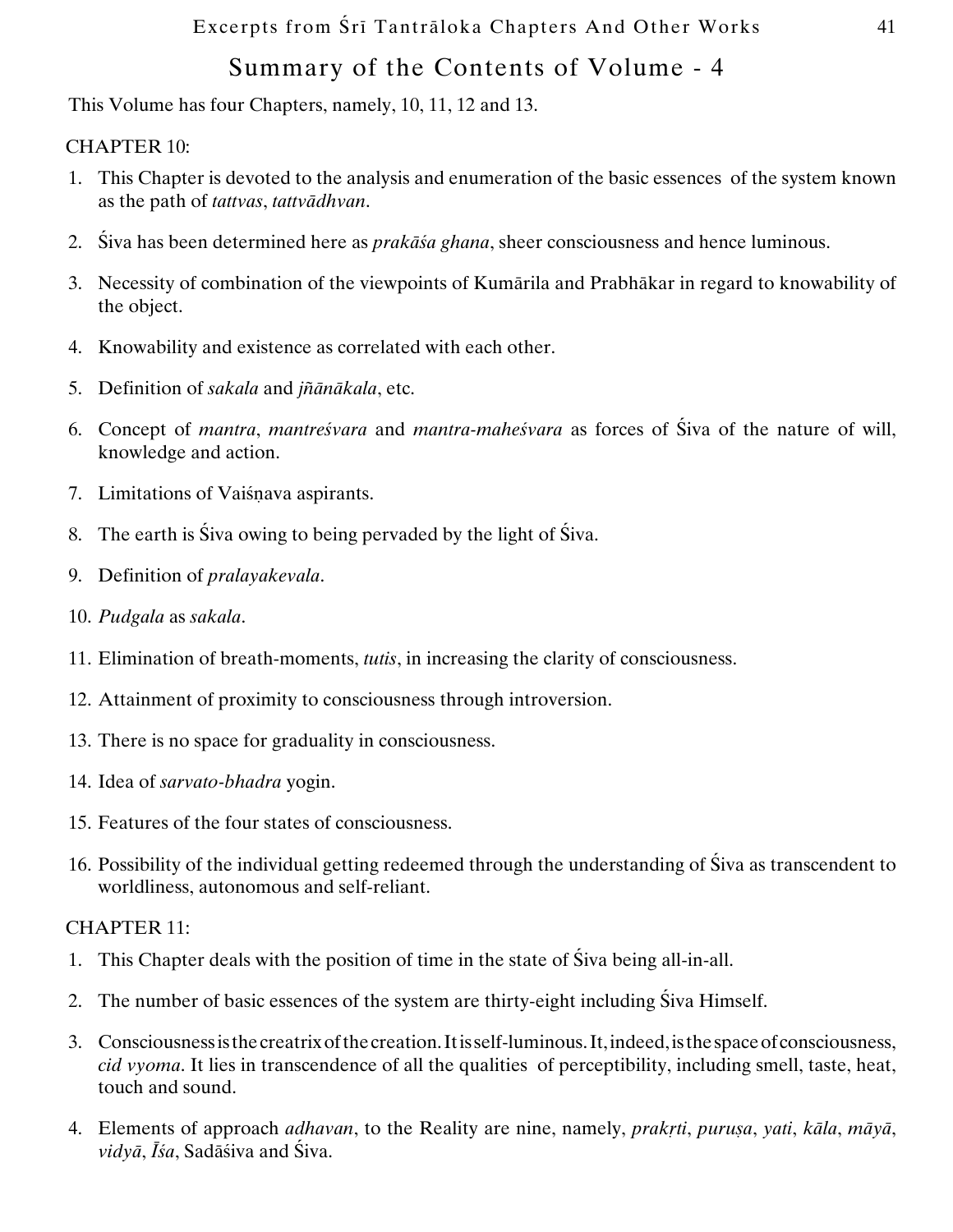#### 42 Sri Tanträloka

- 5. The number of constituents of the system excluding Çiva and Çakti correspond to the number of sounds in the alphabet including consonants along with vowels.
- 6. The alphabet is treated as the companion of consciousness.
- 7. The world is seen in the space of consciousness of Çiva as snake, rosary or wave in the physical space.
- 8. Towns, oceans, mountains, etc. are the follow-up of the will of Lord Çiva being in themselves neither real nor unreal, neither cause nor effect.
- 9. There is no scope for time and space in the expanse of consciousness since it is eternal.
- 10. The world is a matter of *saìkalpa*, ideation and determination of the individual. It has no base behind it.

#### CHAPTER 12:

- 1. This Chapter deals with the problem of transformation or rather restoration of the atomised individual into or to Siva.
- 2. The way to this end is the offering of every event and object to Siva by way of devotion to Him culminating in his oneness with Him with all His boundlessness, eternity, purity of consciousness and the creative will, understanding and forcefulness.

#### CHAPTER 13:

- 1. This Chapter is devoted to the idea of descent of the Force of Consciousness.
- 2. Ignorance is not total absence of knowledge. It is rather travesty of knowledge.
- 3. Descent of Force is the state when the inhibitive force of ignorance gets eliminated by the ingression of the rays of knowledge of Çiva.
- 4. It is the homogeneous nature of action which on the will of Siva forms the ground for the descent of the Force of consciousness.
- 5. Virtues like renunciation, etc. have little to do in this respect.
- 6. It is due to the desire of self-concealment of Çiva that there is malady in the world.
- 7. Devotion to Siva without any ulterior motive is the way to get the Force of consciousness descend on the aspirant.
- 8. There are several categories of descent of the Force of consciousness, namely, intensive, middling and low.
- 9. Descent of the Force of consciousness through intuition is redemptive.
- 10. Descent of the Force of consciousness as beneficial in developing the power of discretion.
- 11. Discretion is supramental and independent of intellection.
- 12. Provision of the *prāna-harī* initiation for one close to the point of death.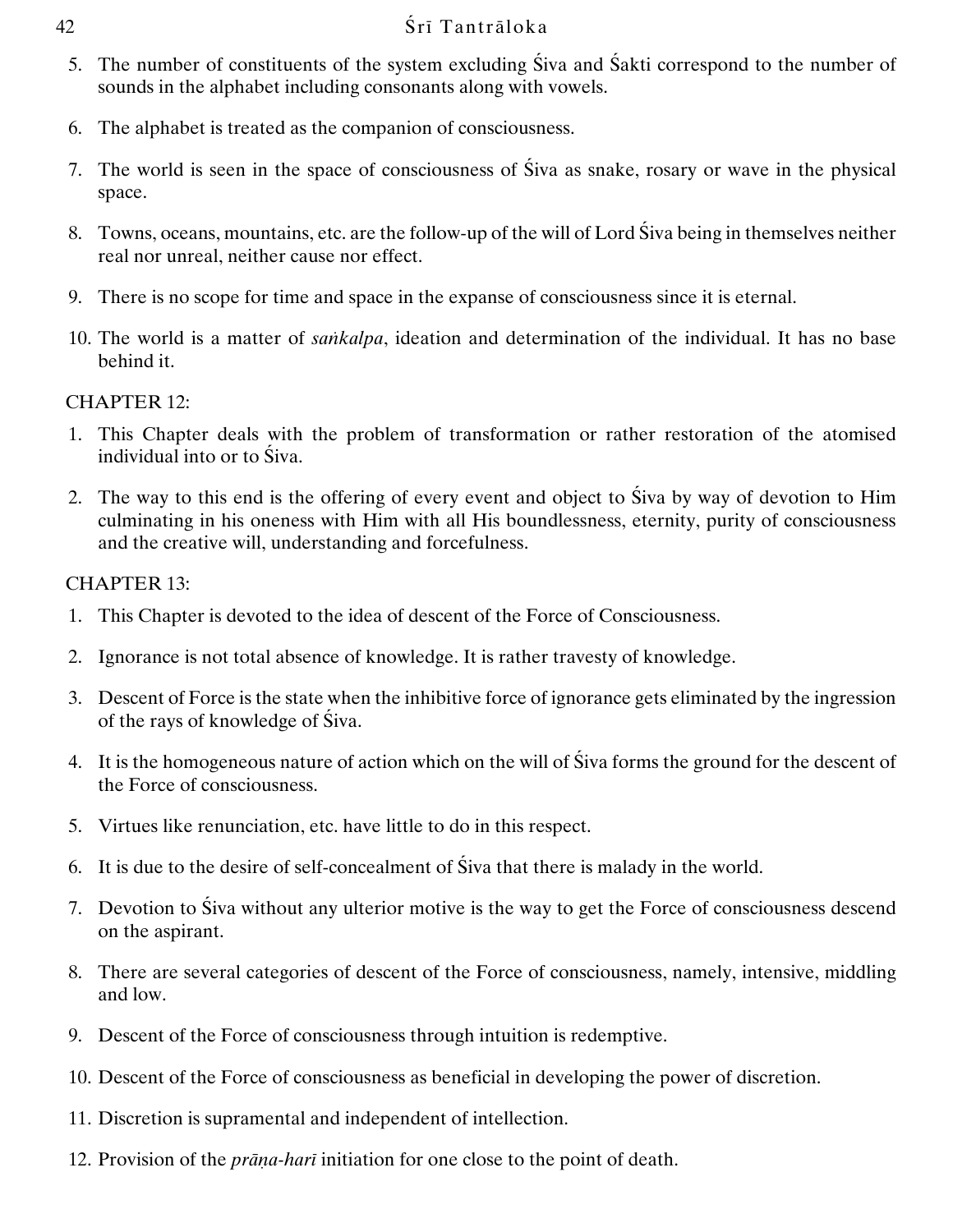- 13. Visnu and other deities prove beneficial to their devotees by virtue of having been empowered by Śiva.
- 14. Instead of remaining contented with one teacher, the real aspirant of knowledge and understanding needs to move from teacher to teacher like the black bee flying from flower to flower for getting the smell of its choice. This practice is very much true of Abhinavagupta himself as is obvious from his references to many a teacher in his quest for the kind of knowledge he has brought to bear in his *magnum opus*.

## CHAPTER - 10

## Tattvädhvan - Analysis of Basic Essences of the Path of Tattvas

## उच्यते त्रिकष्ठास्त्रैकरहस्यं तत्त्वभेदम् ॥१॥

*Trika Çästra* is characterised by mystery and variety of sub-divisions of entities and principles involved in its formulation. (1)

> तेजाममीजां तत्त्वानां स्ववर्गेज्वनगामिनाम्। भेदान्तरमपि प्रोक्तं ष्ट्रास्त्रेऽत्र श्रीत्रिकाभिधे ॥२॥

In this *Çästra* known as *Trika*, divisions and still further sub-division of principles and elements of their respective groups have been discerned. (2)

> ष्टाक्तिमच्छक्तिभेदेन धराद्यं मूलपष्ठिचमम्। भिद्यते पञ्चदष्ठाधा स्वरूपेण सहानरात् ॥३॥

Beginning from the root in Siva and ending with the individual, in view of the degree of ingression of the forces and forceful into each other the relevant principles and entities are divided into fifteen. (3)

> कलान्तं भेदयग्धीनं रुद्रवत्प्रलयाकल:। तद्वन्माया च नवधा ज्ञाकला: यप्तधा पुन: ।।४।।

Beginning from *purusa* and ending with *kalā* and including the *pralayākala*, the number of divisions reaches eleven without taking the count of their pairs. In the same way, there are nine divisions of *mäyä* and seven those of *kalä* (4)

> मन्त्रास्तदीष्ठाा: पाञ्चध्ये मन्त्रेष्ठापतयस्त्रिधा। <u>शिवो न भिद्यते स्वैकप्रकाष्ठाघतनचिन्मय: ॥५॥</u>

So are the *mantras* and their presiding deities divisible into five and the Lord of presiding deities of *mantras* in three forms. Siva, however, remains indivisible owing to His being solidly a sheer mass of the light of consciousness. (5)

> ष्ठिावो मन्त्रमहेष्ठोष्ठामन्त्रा अकलयुक्कली। ष्टाक्तिमन्त: सप्त तथा ष्टाक्तयस्तच्चतुर्दष्ठा ॥६॥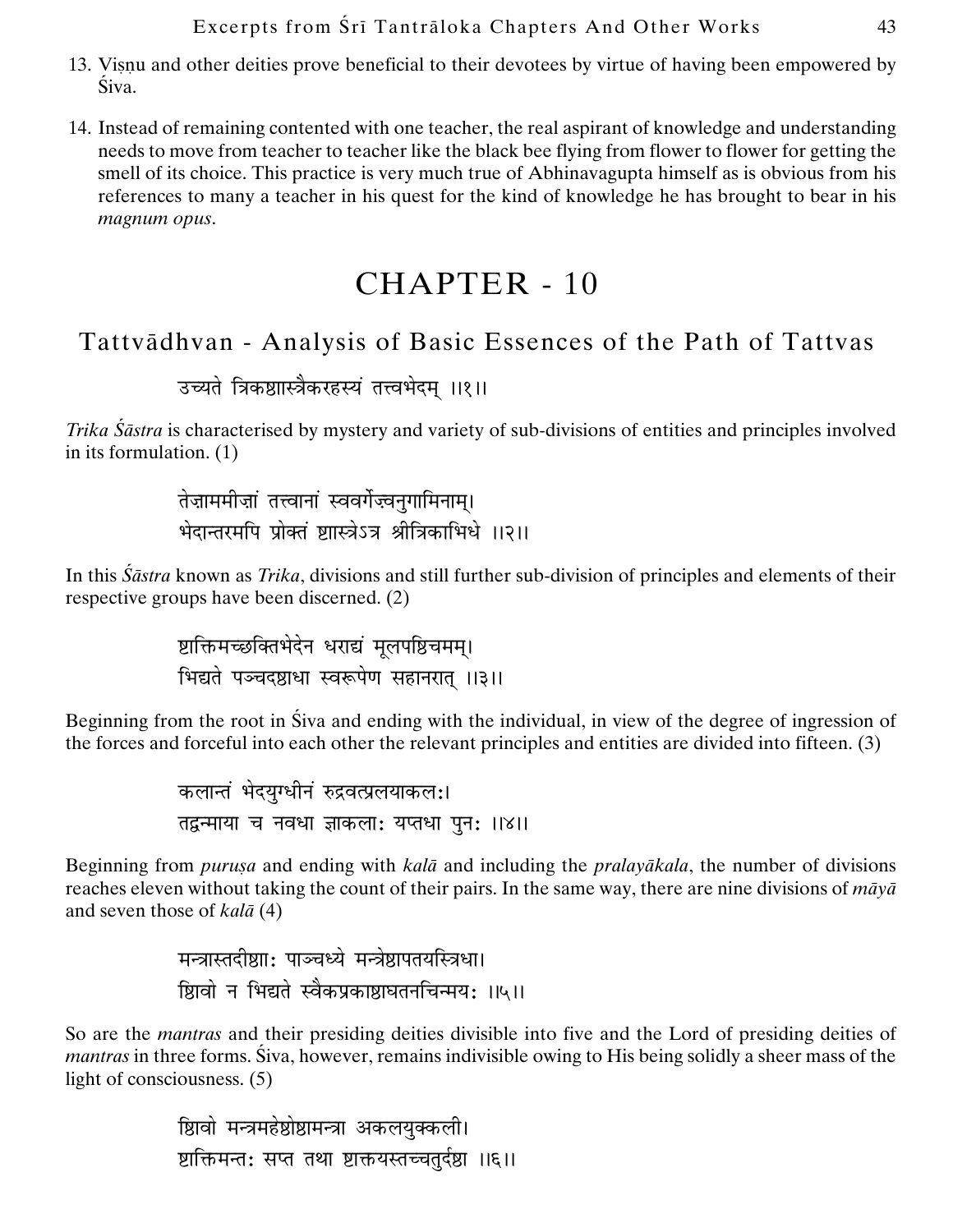स्वं स्वरूपं पञ्चदष्ठां तद्भू: पञ्चदष्ठाात्मिका।

Seven are the factors imbued with the force, namely, Siva, Mantra Mahesvara, Mantresvara, Mantra, Vijñānākala, Pralayākala and Sakala while their Forces are fourteen. (6)

> तथाहि तिस्रो देवस्य ष्टाक्तयो वर्णिता: परा ।।७।। ता एव मातृमानमेयत्रैरूप्येण व्यवस्थिता:।

By adding to these fourteen forms the own form of the earth, all become fifteen. The three forces referred to already in the form of the knower, process of knowing and the object of knowledge have been settled as really the forces of the Lord Himself. (7-8a)

> परांष्ठाो मात्ररूपोऽत्र प्रमाणांष्ठा: परापर: ॥८॥ मेयोऽपर: ष्टाक्तिमांष्ठच ष्टाक्ति: स्वं रूपमित्यद:।

Out of these three forces, the transcendent one is the knower represented by Siva Himself, the higher and the lower are combined forms of the standard of knowledge while Sakti stands for her own form in the shape of the object of knowledge. (8b-9a)

```
तत्र स्वरूपं भूमेर्यत्पृथग्जडमवस्थितम् ॥९॥
मातृमानाद्युपाधिभिरसंजातोपरागकम् ।
```
In the determination of these forms of the combination of Siva and Sakti, the earth stands out as all inanimate having nothing to do with the knower and the standard of knowing, etc. (9b-10a)

> सकलादिष्ठिावान्तैस्तु मातृभिर्वेद्यतास्य या ॥१०॥ ष्टाक्तिमदिभरनदभुतष्ठाक्तिभि: सप्त तदिभद:। सकलादिष्ठिावान्तानां ष्टाक्तिजुद्रेचितात्मस् ॥११॥ वेद्यताजनिता: सप्त भेदा इति चतुर्दष्ठा। सकलस्य प्रमाणांश्रो योऽसौ विद्याकलात्मक: ॥१२॥

The capacity of the earth as the object of knowledge of the agents from kala to Siva remains dominated by the possessors of force who are always aware of their possession since the forces become awakened in them. This kind of knowledge is of seven kinds adding the same number to the earlier seven ones raising it to fourteen. (10b-12)

## CHAPTER-11

### Deliberation on Time and Kala

कलाध्वा वक्ष्यते श्रीमच्छांभवाज्ञानसारत: ॥१॥

In keeping with the permission of Sambhu, the path of kala, distinction, is going to be deliberated on. (1)

यथा पूर्वोक्तभुवनमध्ये निजनिजं गणम् ।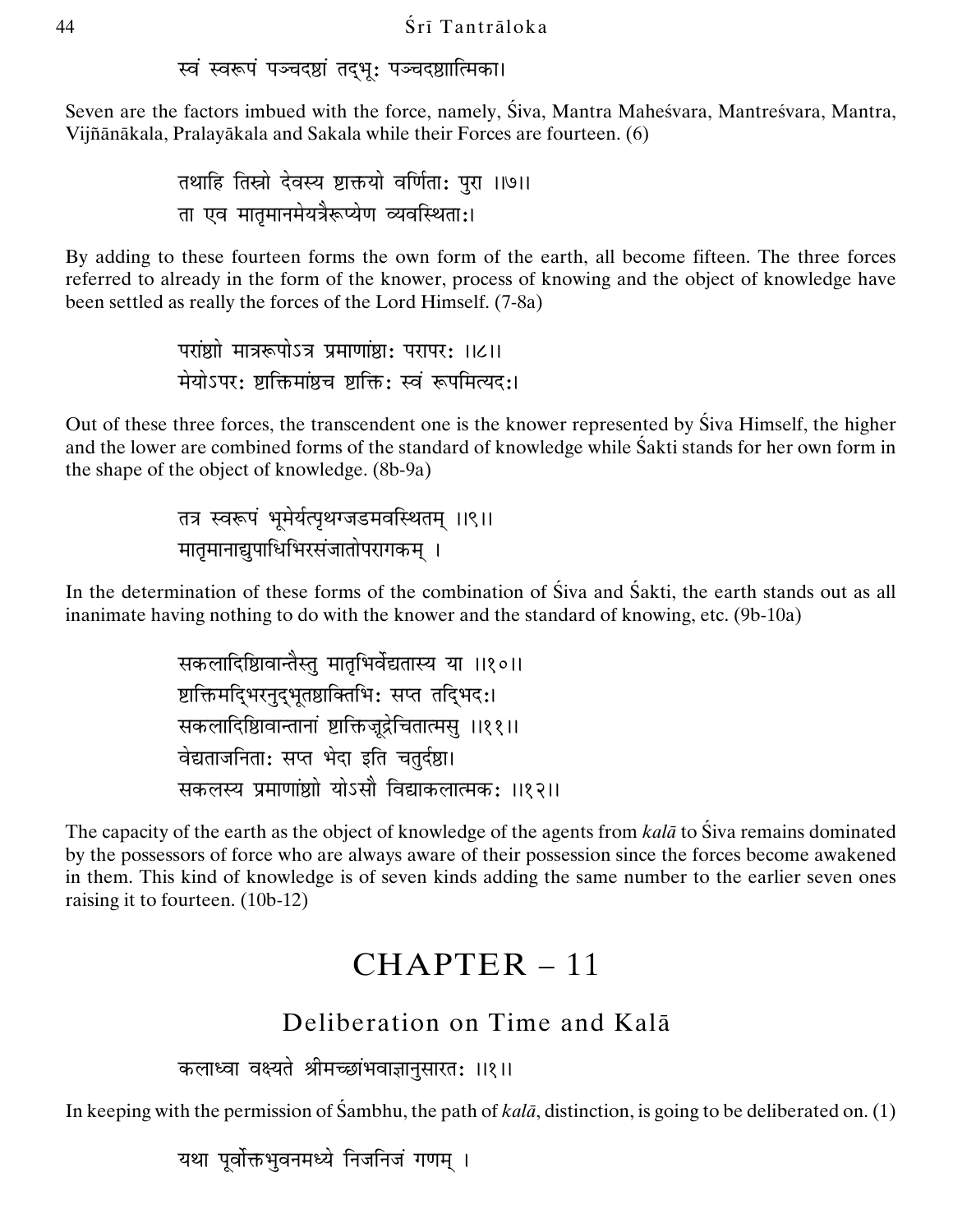अनुयत्परतो भिन्नं तत्त्वं नामेति भण्यते ॥२॥ तथा तेज्वपि तत्त्वेज़ु स्ववर्गेऽनुगमात्मकम् । व्यावत्तं परवर्गाच्च कलेति ष्ठिावष्ठाासने ।।३।।

As was done in the course of deliberation on the forms of creation that different groups were put forth with their respective characteristics and denominations followed by distinction within them of different classes as each different from the rest of the same group, even so separating a particular class of beings from the rest is known as  $kala$  in Saivism. (2-3)

> केचिदाहु: पुनर्यासौ ष्टाक्तिरन्त: सुसूक्ष्मिका। तत्त्वानां सा कलेत्युक्ता धरण्यां धारिका यथा ।।४।।

Some authorities have contended that kalā is the subtle and inner power which defines the specific nature of things as is the case of denomination of the earth as *dharani* on account of its function of supporting the existence of all whatever lies on it. (4)

> अत्र पक्षद्वये वस्तु न भिन्नं भासते यत: । अनुगामि न सामान्यमिज्टं नैयायिकादिवत् ।।५।।

In the case of the example of the earth as quoted, there is nothing significant between the two views as in our view the means of inference is by no means a general as against the position of the Naiyayikas. (5)

> अन्ये वदन्ति दीक्षादौ सखसंग्रहणार्थत: । ष्ठिावेन कल्पितो वर्ग: कलेति समयाश्रय: ॥६॥

Some authorities think that kalā is that category of reality which has been conceived by Siva to stand for the time suitable for the reception of initiation, etc. easily.  $(6)$ 

> कृतष्ठच देवदेवेन समयोऽपरमार्थताम् । न गच्छतीति नासत्यो न चान्यसमयोदय: ।।७।।

(As an answer to the above proposition) the author states that since time is created by the Supreme Lord, it can neither be ephemeral, nor untrue nor does it leave any scope for choice of any other occasion. (7)

> निवत्ति: पथिवीतत्त्वे प्रतिज्ठाव्यक्तगोचरे । विद्या निष्ठान्ते ष्टान्ता च ष्टाक्त्यन्तेऽण्डमिदं चत: ।।८।।

Retreat, nivrtti, obtains in the earth, stability in the unmanifest, knowledge as well as silence in the end of ignorance. (8)

> ष्ट्रान्ततातीता ष्ठिावे तत्त्वे कलातीत: पर: ष्ठिाव: । न ह्यत्र वर्गीकरणं समय: कलनापि वा ॥९॥ युज्यते सर्वतोदिक्कं स्वातन्त्र्योल्लासधामनि।

Transcendence of peace is the state of Siva. The Parama Siva is also transcendent to time. Definitely, therefore, there is no scope for any kind of classification or calculation in Him as He obtains everywhere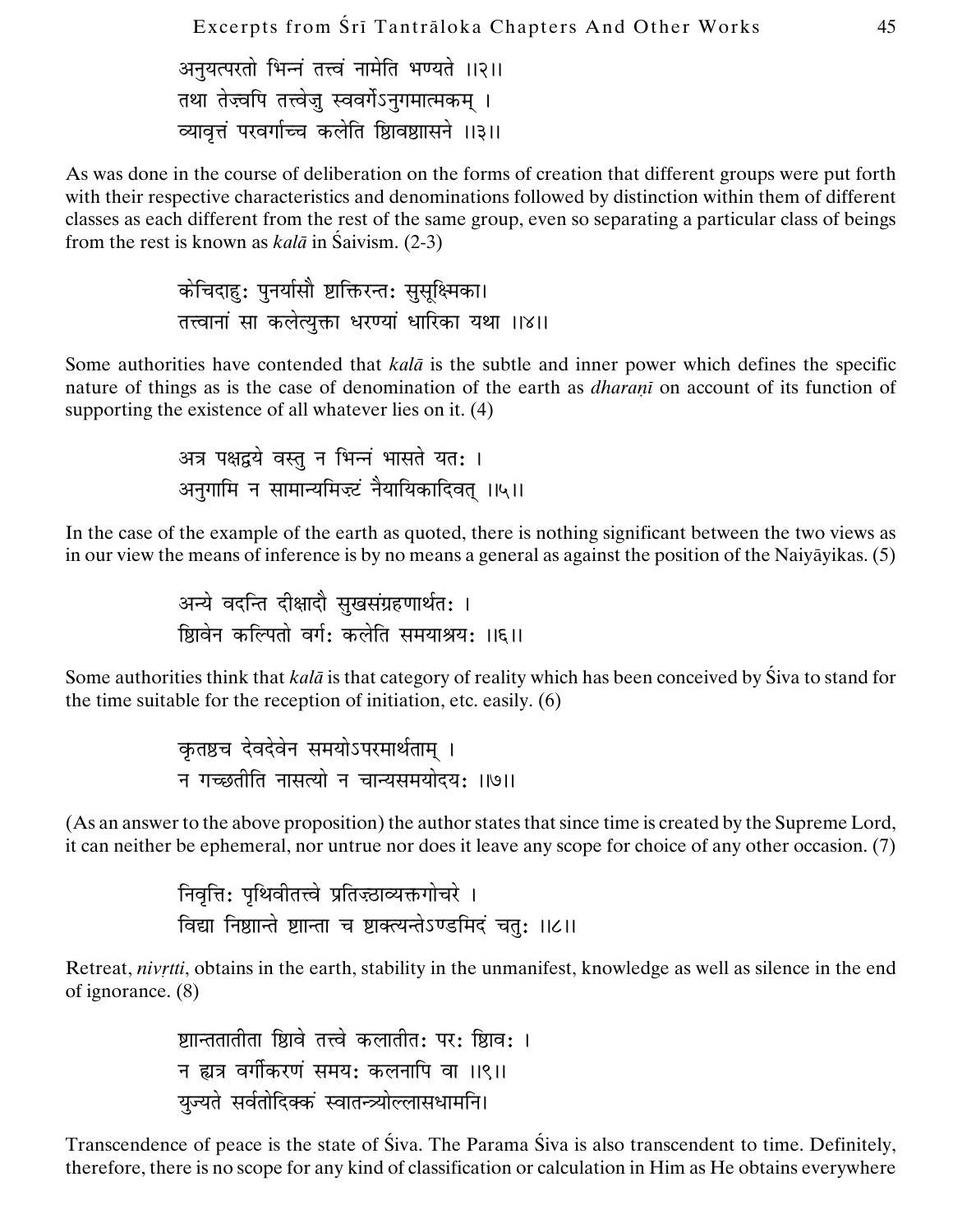besides being the source of autonomy. (9-10a)

स्वातन्त्र्यात् निजं रूपं बोद्धधर्मादविच्युतम। ॥१०॥ उपदेष्ठातदावेष्ठापरमार्थत्वसिद्धये । बोध्यतामानयन्देव: स्फुटमेव विभाव्यते ॥११॥ यतोऽत: ष्रिावतत्त्वेऽपि कलासंगतिरुच्यते ।

On account of His autonomy, He has retained inseparably with Him His attribute as the knower to be imparted to His aspirant through instruction so as to get ingressed into Him. The Lord is expressly conceived as the harbinger of awareness. This is why presence of *kala* in Him is nothing but appropriate.  $(10b-12a)$ 

## $CHAPTER - 12$

## Anavopāya - Transformation of Individual to Śiva-hood

अथाध्वनोऽस्य प्रकृत उपयोग: प्रकाष्ठयते ॥१॥

Now is being given exposure to the original utility of the path, *adhvan*. (1)

इत्थमध्वा समस्तोऽयं यथा संविदि संस्थित: । तदद्वारा ष्टा्न्यधीप्राणनाडोचक्रतनुज्वथो ॥२॥ बहिष्ठच लिङ्गमूर्त्यग्निस्थण्डिलादिज़ु सर्वत: । तथा स्थित: समस्तष्ठच व्यस्तष्ठचैज़ क्रमाक्रमात ॥३॥

As this entire spectrum of the path has its basis in consciousness, so it extends in the body in the form of nullity, intellect, *prāņa*, net of nerves as also in the external world in the form of the emblem, statue, fire, place of fire, etc. all around spreading in an ordered form and separately in disorder also. (2-3)

> आसंवित्तत्त्वमाबाह्यं योऽयमध्वा व्यवस्थित: । तत्र तत्रोचितं रूपं स्वं स्वातन्त्र्येण भासयेत् ।।४।।

The aspirant needs to contemplate on the entire path extending from the inner consciousness up to the world all around as one's own being from its limited individuality to the state of absolutely autonomous state of  $\text{Siva-hood.}$  (4)

> सर्वं सर्वत्र रूपं च तस्यापि न च भासते । न ह्यवच्छेदितां क्वापि स्वप्नेऽपि विज़हामहे ।।५।।

We cannot dismiss that it is He who is being reflected in all forms everywhere without any division in Him not to be questioned about this even in the state of dream.  $(5)$ 

> एवं विष्ठवाध्वसंपूर्णं कालव्यापारचित्रितम् । देष्ठाकालमयस्पन्दसद्म देहं विलोकयेत् ।।६।।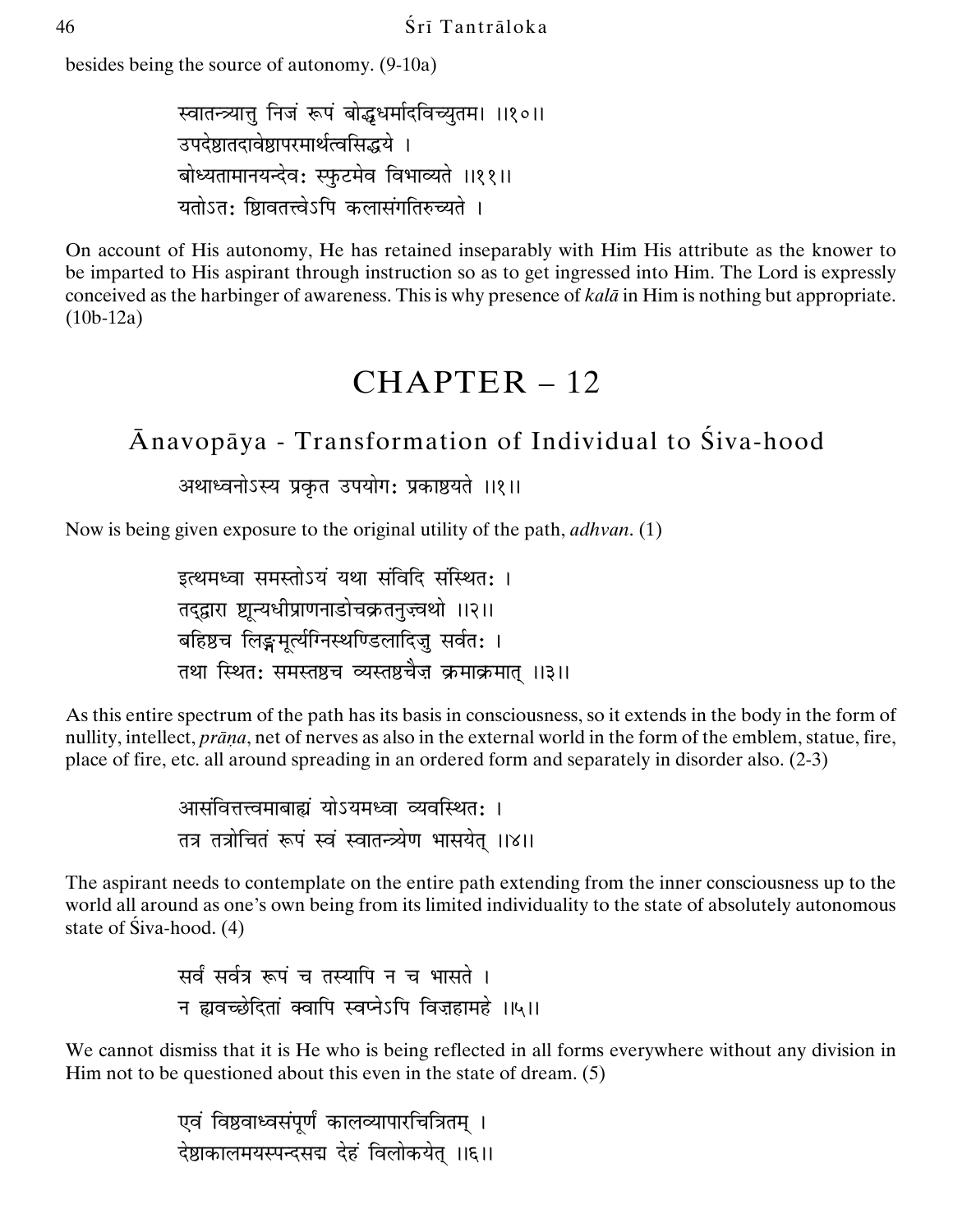The aspirant should look towards his body contemplating how the entire universal path including time, space, action and events in all their forms and variations are vibrating in it turning it into the locus of all these vibrations.  $(6)$ 

> तथा विलोक्यमानोऽसौ विष्ठवान्तर्देवतामय: । ध्येय: पूज्यष्ठच तर्प्यष्ठच तदाविज्टो विमुच्यते ।।७।।

Looking towards himself like this the aspirant becomes refulgent with the divinities on the universal scale, deserving to be meditated on, worshipped, satiated and thus owing to having been possessed by the state of Siva, he becomes redeemed. (7)

> इत्थं घटं पटं लिङ्गं स्थण्डिलं पस्तकं जलम । यद्वा किञ्चित्क्वचित्पष्ठयेत्तत्र तन्मयतां व्रजेत् ।।८।।

Practising like this, whatever may come to his sight, no matter, be it a jar, piece of cloth, emblem, bare piece of land, book or water, and wheresoever places, he should become one with it (contemplating on it as a manifestation of his own Self which ultimately is Siva Himself). (8)

> तत्रार्पणं हि वस्तुनामभेदेनार्चनं मतम् । तथा संपूर्णरूपत्वानुसंधिर्ध्यानमुच्चते ॥९॥ संपूर्णत्वानुसंधानमकम्पं दार्ढ्यमानयन् तथान्तर्जल्पयोगेन विमृजञ्जपभाजनम् ॥१०॥ तत्रार्पितानां भावानां स्वकभेदविलापनम् । कुर्वस्तद्रष्ठिमसद्भावं दद्याद्धोमक्रियापर: ॥११॥

At that level bestowal of all things as one with oneself is the real form of offering while thinking of oneself as all-inclusive is meditation. Follow-up of oneself steadily without any tremor and integrally along with contemplation is to turn oneself into the locus of *japa*. Whatever objects are offered with this frame of the inner being, result in dismissal of ownership being transformed into the rays of which the offering turns into oblation. (9-11)

## $CHAPTER - 13$

## Deliberation on the Descent of the Force of Consciousness -**Saktipāta**

अथाधिकृतिभाजनं क इह वा कथं वेत्यलम् । विवेचयित्मुच्यते विविधष्ठाक्तिपातक्रम: ॥१॥

Here is going to start deliberation in various ways of descent of force with regard to the worthiness of the aspirant, his identity and the mode of getting the privilege of.  $(1)$ 

> तत्र केचिदिह प्राह: ष्टाक्तिपात इमं विधिम् । तं प्रदष्ठर्य निराकत्य स्वमतं दर्ष्ठायिज्यते ॥२॥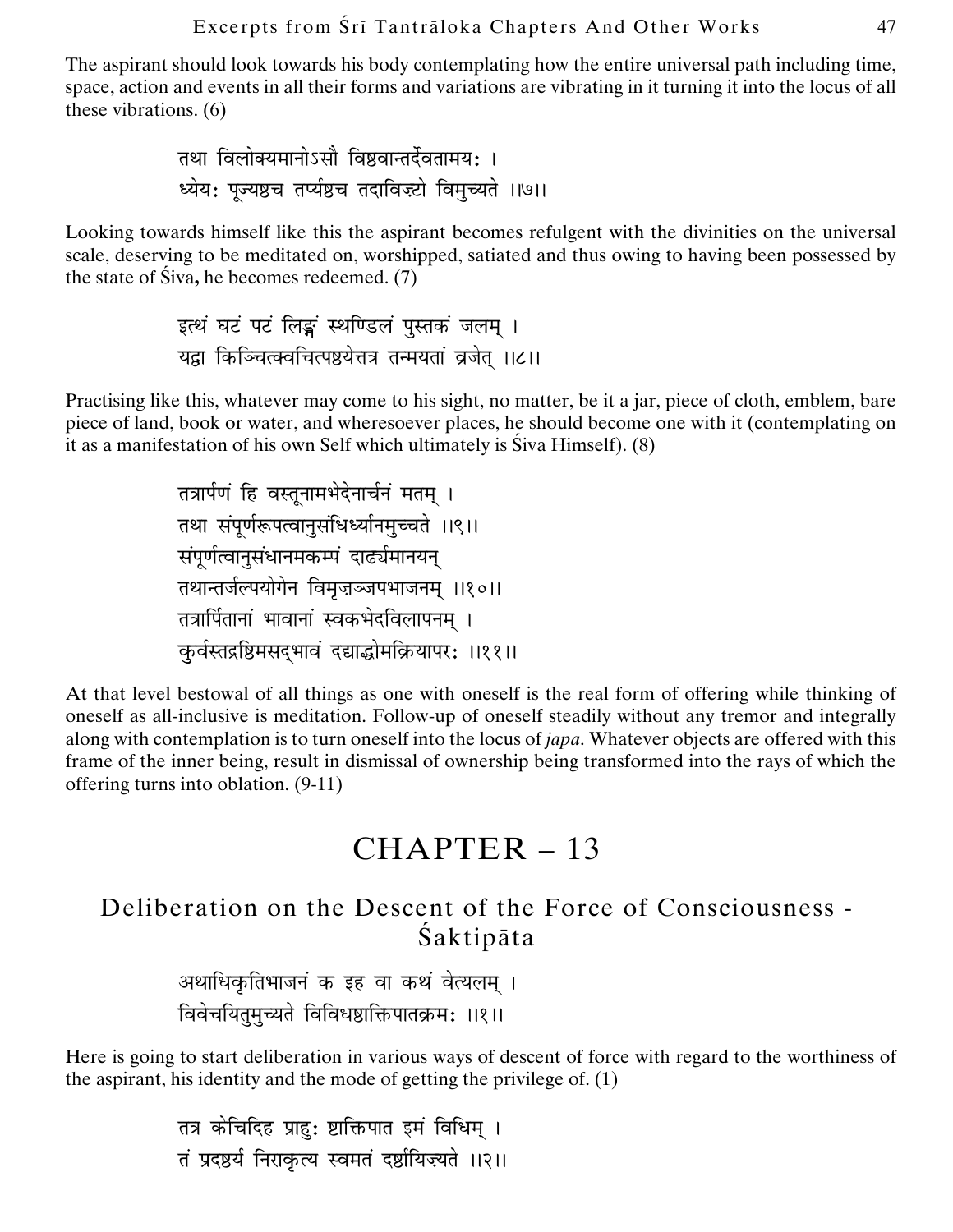Certain authorities have already put forward their respective views concerning the phenomenon of descent of force. I am, therefore, required to expose and refute them followed by presentation of my own view on it. (2)

> तत्रेदं दृष्ठयमानं सत्सुखद्:खविमोहभाक् । विजमं सत्तथाभतं समं हेतं प्रकल्पयेत ॥३॥ सोऽव्यक्तं तच्च सत्त्वादिनानारूपमचेतनम् । घटादिवत्कार्यमिति हेतुरेकोऽस्य सा निष्ठाा ।।४।।

Whatever is there before our sight is of the nature of pleasure, pain and swoon and hence of discordant nature. (Being a sheer effect) it needs to have been born of some cause. That cause is the unmanifest, avyakta, consisting of (the three gunas) known as sattva, rajas and tamas and is inconscient, and an effect like the jar, etc. having *Prakrti* as its cause. (3-4)

> सा जडा कार्यताद्रप्यात्कार्यं चास्यां सदेव हि । कलादिधरणीप्रान्तं जाड्यात्सा सूतयेऽक्षमा ।।५।। तेनेष्ठा: क्षोभयेदेनां क्षोभोऽस्या: सतियोग्यता । पुंस: प्रति च सा भोग्यं सूतेऽनादीन् पृथग्विधान् ॥६॥

That *Prakrti* is inconscient as she gives birth to all the inanimate entities ranging from *kala* to the earth. Since she is incapable of giving birth to anything by herself, she must have needed stimulation by the Lord, the stimulation amounting to fertilisation. As such, she must be the object of enjoyment of the *Purusa* due to being enjoyed by whom she has given birth to entities of various kinds of unborn status.  $(5-6)$ 

> पुंसष्ठच निर्विष्ठोजत्वे मुक्ताणून् प्रति किं न तत् । निमित्तं कर्मसंस्कार: स च तेज़ न विद्यते ।।७।। इति चेत्कर्मसंस्काराभावस्तेज़ां कुत: किल । न भोगादन्यकर्माष्ठाप्रसङ्गो हि दुरत्यय: ।।८।।

Since the *Purusas* are unspecified by time, why is she not responsible for their birth? Impressions of past actions being the cause of birth, what was the basis of their coming into existence? If it is argued that they were redeemed, muktanu, right from the beginning, what was the ground for their having been redeemed even right from that beginning since impressions of action are not eliminable without having been suffered? (7-8)

> यगपत्कर्मणां भोगो न च युक्त: क्रमेण हि। फलेद्यत्कर्म तत्कस्मात्स्वं रूपं संत्यजेत्क्वचित् ॥९॥

Since there is graduality in the fruition of impressions, they cannot be enjoyed or suffered all at once. Therefore, there is no possibility of getting transformed from the state of bondage to redemption at one and the same moment.  $(9)$ 

> ज्ञानात्कर्मक्षयष्ठचेत्तत्कत ईष्ठवरचोदितात । धर्माद्यदि कुत: सोऽपि कर्मतष्ठचेत्तदुच्यताम् ॥१०॥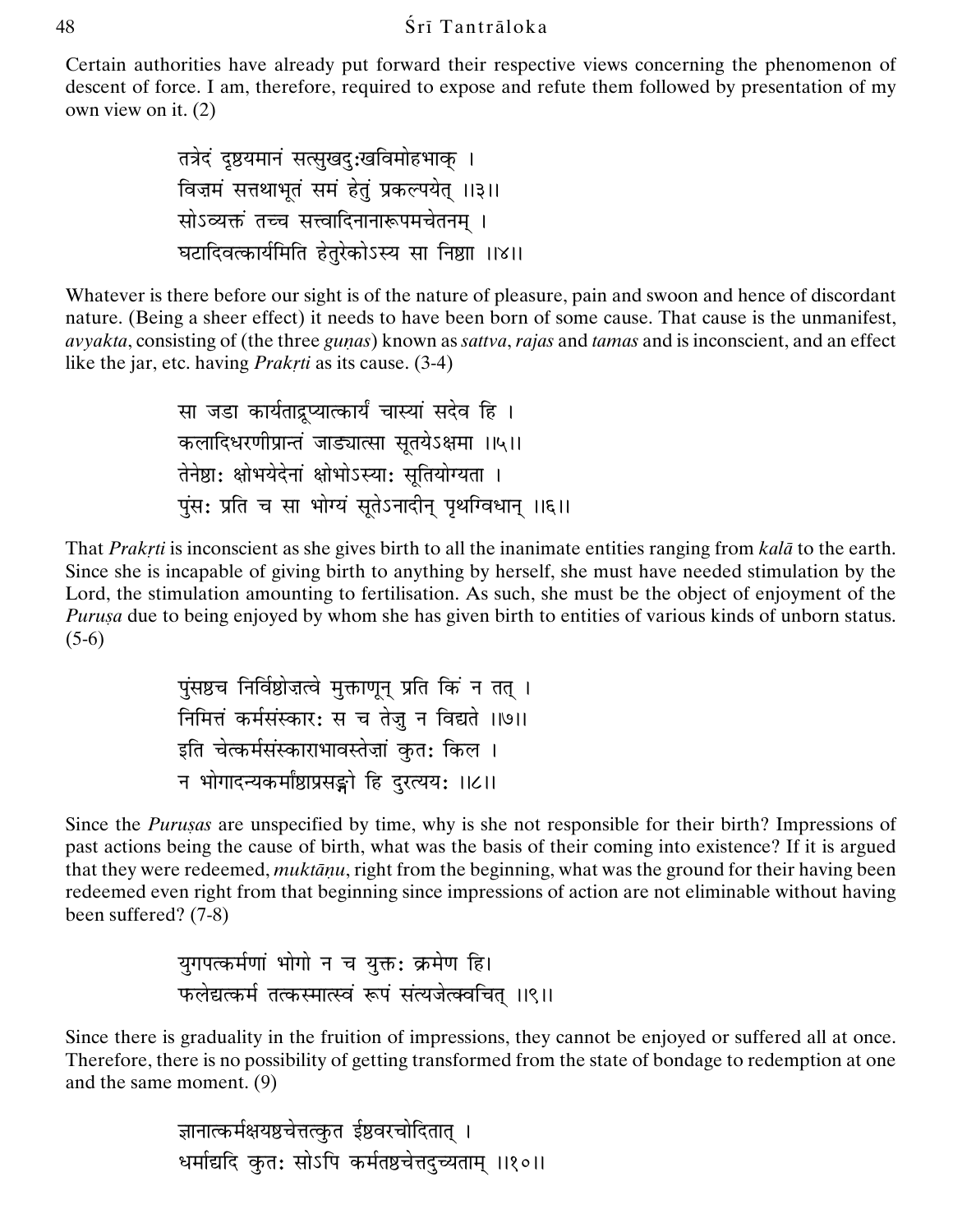नहि कर्मास्ति तादृक्षं येन ज्ञानं प्रवर्तते। कर्मजत्वे च तज्ज्ञानं फलराष्ठाौ पतेद् ध्रुवम् ॥११॥

If it is posed that impressions can be eliminated by means of knowledge on account of the intervention of God, the question is what is the basis of God's intervention in the law of action? If it is replied in terms of virtue acquired through observance of righteousness in the form of right action, the problem is that there is no such action which may give rise to knowledge. If any action may result in knowledge, the knowledge would be bound to fall in the lot of fruits. (10-11)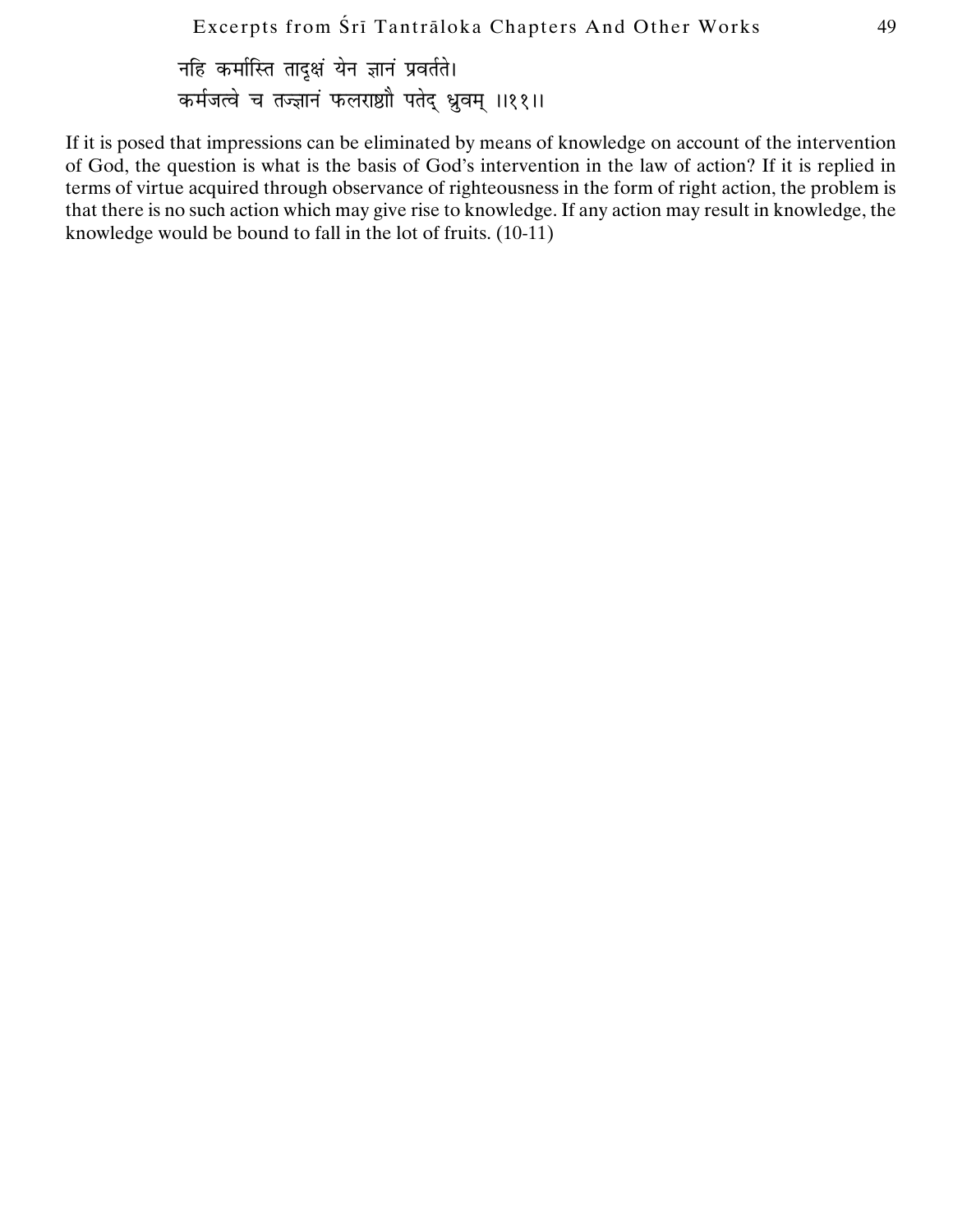## .<br>Śrī Tantrāloka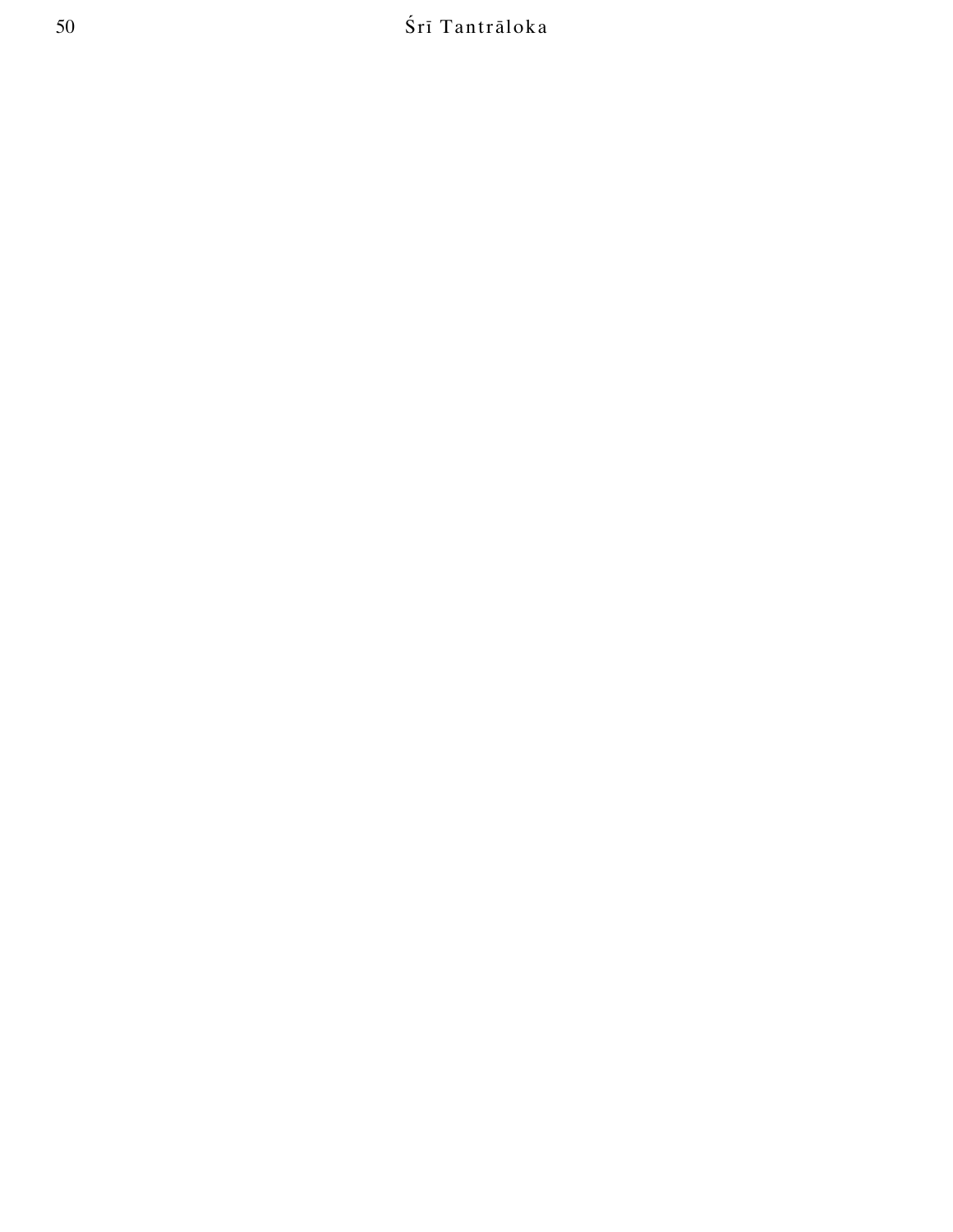

## Volume 5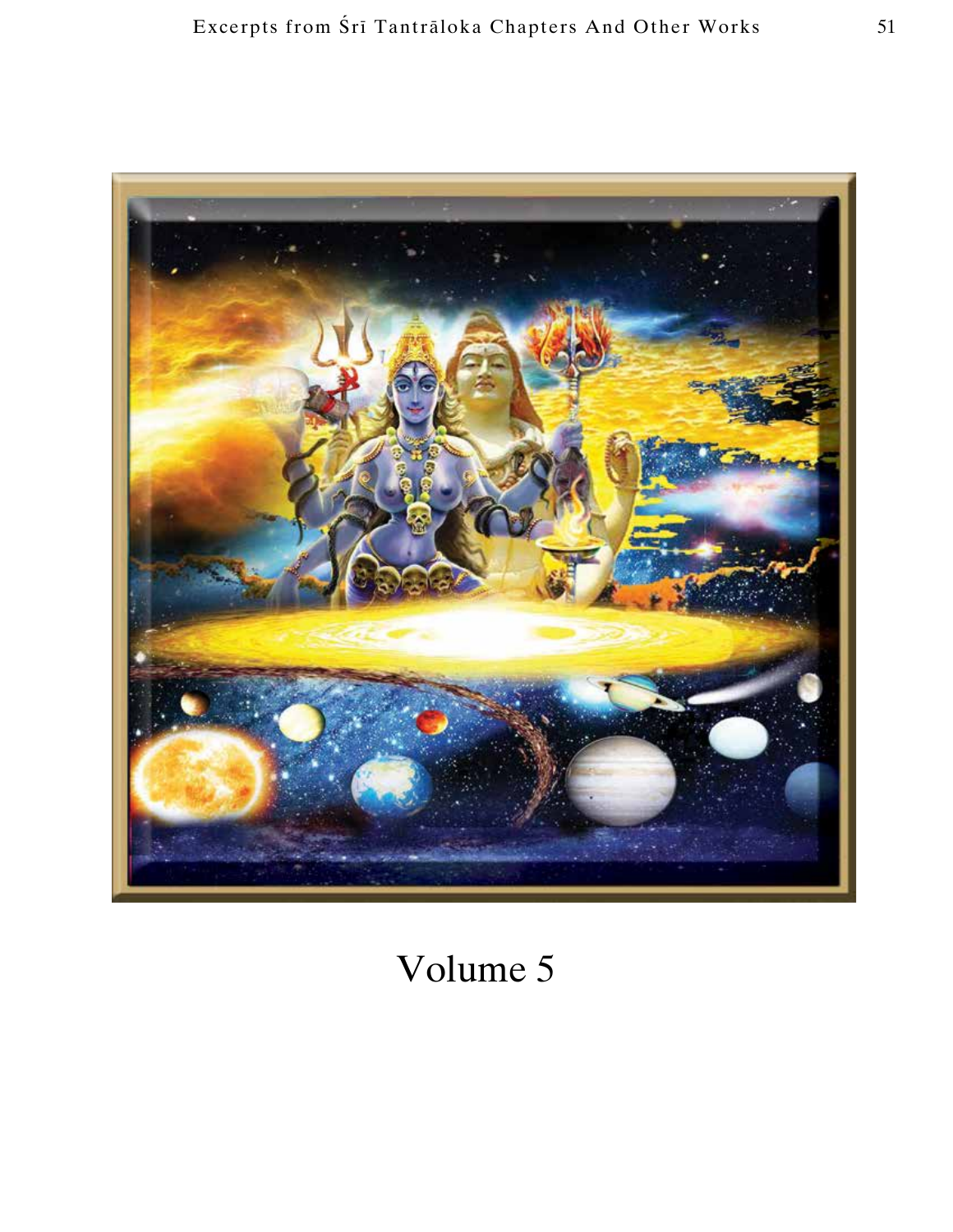## .<br>Śrī Tantrāloka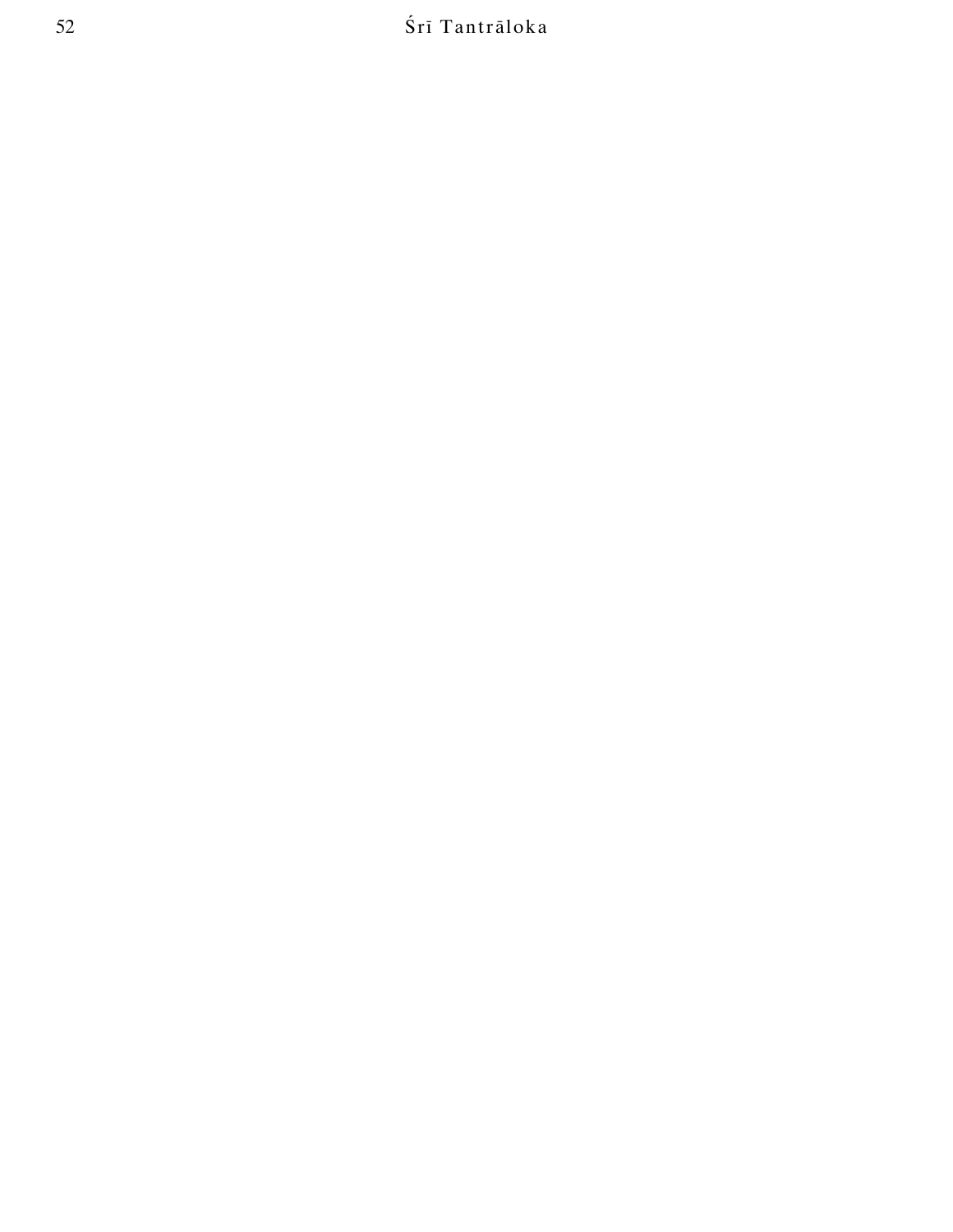## Summary of the Contents of Volume - 5

This Volume includes Chapters 14 and 15 both discuss the process of initiation.

#### CHAPTER - 14:

- 1. Role of Çiva in the world lies in His five functions with relationship to it, namely, creation, sustenance, dissolution, concealment and grace.
- 2. Body needs to be considered as a means to attainment of Siva-hood.
- 3. Those who lurk for *siddhis* have lost the real goal in the fog of misunderstanding.
- 4. Rising above the earth known as *utkränti* amounts to transcend its allurements and not flying in the air.
- 5. Genuine initiation is only one which leads the disciple to attainment of Siva-hood.

#### CHAPTER 15:

- 1. This Chapter is concerned with the procedure of initiation as prevailing in the non-dualistic Çaivism.
- 2. Initiation amounts to acquisition of full understanding of the system.
- 3. The teacher needs to probe prior to conducting the process whether the disciple aspires for enjoyment or liberation or both.
- 4. If the student be poor, the teacher needs to provide the expenses of initiation from his own side or arrange to accomplish it by means of use of only the grass known as *dürvä*.
- 5. The candidate of initiation needs to take bath and put on clean dress as preparatory to enter into the procedure.
- 6. He should take three steps forward and backward at a spot filled with dust raised by the movement of cows. This would be the bath from the side of the earth, the last and grossest form of creation.
- 7. Bathing with water would be considered as representing the bath from the side of the next element (i.e., water), that in sun and clean and cool air as symbolic of fire and air while that in illumination of consciousness as representative of space and consciousness itself. So would be the case with regard to mind and intellect. There are eight basic elements of creation and the modes of corresponding baths for getting cleansed as preparatory for initiation.
- 8. Ascription of the two orders of the alphabet known as *mātrkā* and *mālini* to the body of the candidate amounts to ingression of Siva and Sakti.
- 9. Being Çiva-hood ascribed to the world collectively as well as severally, it would be rendered into His dance.
- 10. Wine is permitted in all kinds of devotion to Çiva since it is supposed to bring the user closer to the real essence of consciousness which is delight.
- 11. *Dik*, direction, is a mere adjunct and not real. Space gets divided into them as per the locus of the disciple.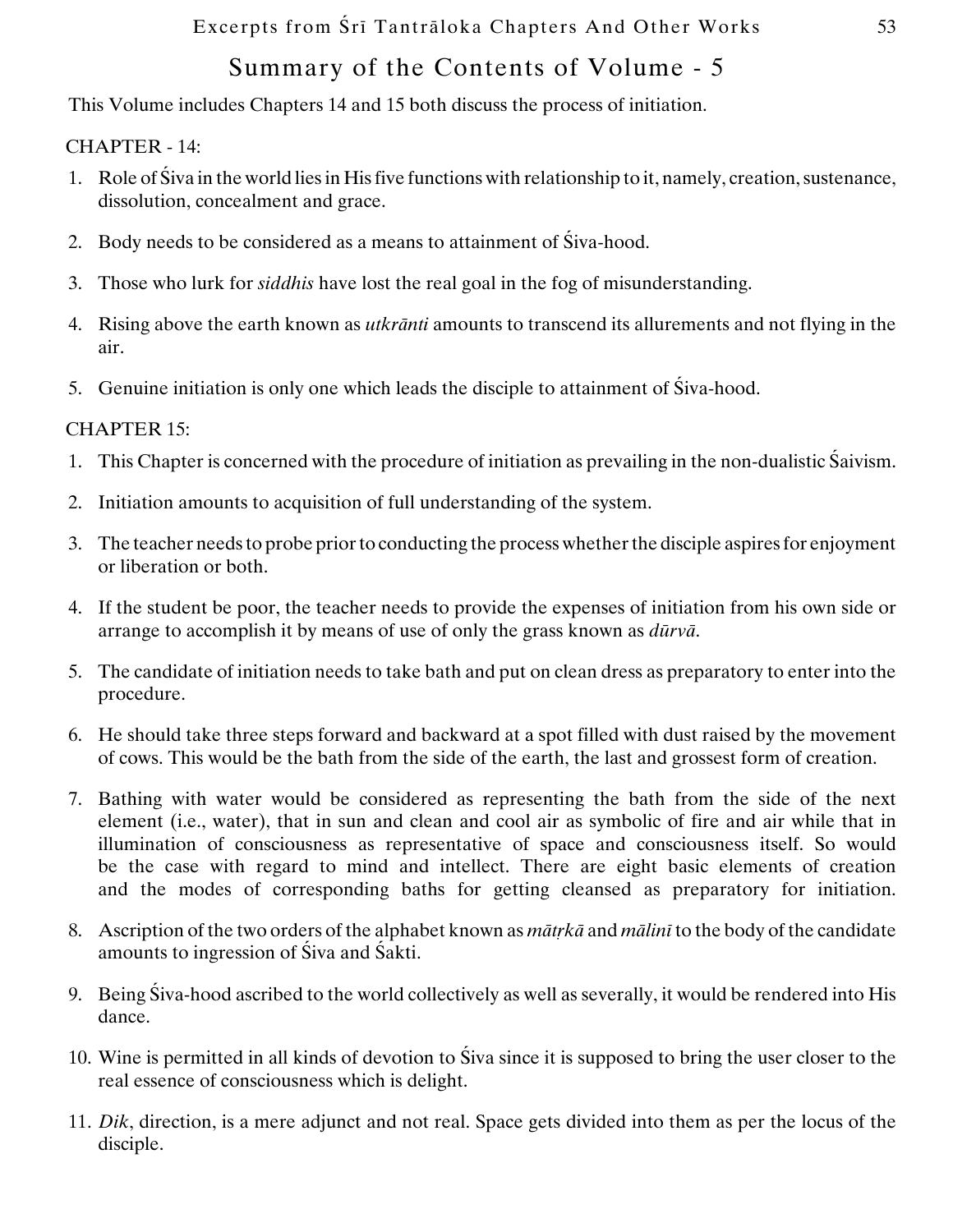#### 54 Sri Tanträloka

- 12. Deities like Indra, Agni, Varuna, etc. are aspects of Śiva, who is sheer consciousness in its pure form.
- 13. The disciple is required to place Him all over in his body in His various denominations.
- 14. Çiva, indeed, is the brilliance of self-consciousness whose reflection is the expanse of the universe.
- 15. Significance of placement of Çiva in the disciple's body lies in his restoration to Him.
- 16. *Khecaré mudrä* is known as such on account of the aspirant's movement in the space of consciousness and experience of delight therein.
- 17. Arrangement of the barbs of the trident lies in putting Çiva at the top of the *dvädaçänta*, Çakti at a distance below Siva and the individual below the Sakti.
- 18. Internal sacrifice is preparatory to the external and the external to the same of the internal. Shorn of this understanding the sacrificer remains standing on the same point of animality (*paçu,* limited experient) from which he started notwithstanding performance of hundreds of sacrifices and muttering of crores of *mantras*.
- 19. The sacrificial pit needs to be considered as a symbol of Çiva's will for action.
- 20. The sacrificial performance in the context of initiation is representative of the psychic processes through which the disciple is required to pass.
- 21. Closing the eyes of the disciple with a piece of cloth, leading to a certain point on the sacrificial ground and bringing him back and opening of his eyes and asking him to look around and feel as if he were seeing only Siva everywhere.
- 22. *Samayin* is one who becomes accomplished in the theory and practice of the School, comes to be touched as such by the teacher at the end of the process of initiation and is empowered to serve as a guide to the system.
- 23. Following the end of the rite, the disciple and the teacher retire to sleep and remember their respective dreams with regard to their content as well as the depth of their impressions on the psychic being of both of them. Contentment and discontent is considered as the criterion of their auspiciousness and inauspiciousness in this context. Comparison of their respective dreams is taken as a scale of measurement to what extent the disciple has imbibed the message of the rite.
- 24. Finally, the teacher is required to instruct the disciple in all the basic principles of life under the purview of the system and ask him to return to the secret space of consciousness.

## CHAPTER - 14

Deliberation on the Rite as Prescribed in the Sastra

तिरोभावस्वरूपं तु कथ्यमानं विविच्यताम् । स्वभावात् परमेष्ठाानो नियत्यनियतिक्रमम् ॥१॥ स्पृष्ठान्प्रकाष्ठाते येन तत: स्वच्छन्द उच्यते।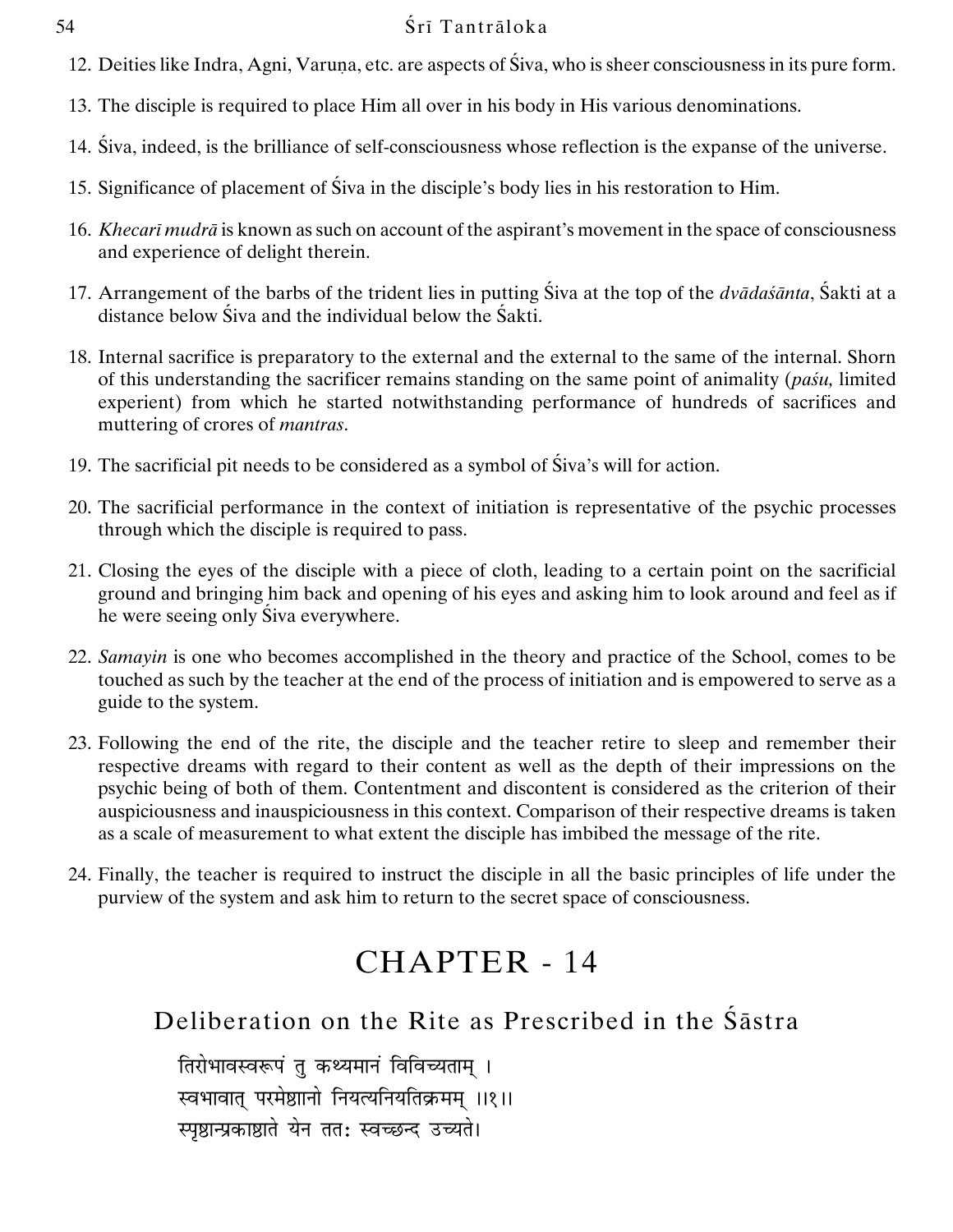Please explain the Supreme Lord's tendency of self-concealment. Since the Lord manifests Himself via the process of touching both the ends of creation, namely, determination and indetermination, He is characterised as autonomous. (1-2a)

```
नियतिं कर्मफलयोराश्रित्यैज महेष्ठवर: ॥२॥
सज्टिसंस्थितिसंहारान्विधत्तेऽवान्तरस्थितीन।
```
Having taken resort to the determination of the relationship of action and result, the Lord engages Himself in creation, sustenance and dissolution as side effects (of existence, consciousness and delight).  $(2b-3a)$ 

> महासर्गे पन: सज्टिसंहारानन्त्यष्ठालिनि ॥३॥ एक: स देवो विष्ठवात्मा नियतित्यागत: प्रभु:।

Since at the end of the great dissolution following the processes of creation, sustenance and dissolution everything gets dissolved into the state of infinitude, only the Supreme Lord as the Universal Self remains the sovereign ruler of all by virtue of departing from the determination. (3b-4a)

> अवान्तरे या च सृज्टि: स्थितिष्ठचात्राप्ययन्त्रितम् ।।४।। नोज्झत्येज़ वपस्त्यक्तनियतिष्ठच स्थितोऽत्र तत।

In the next round of creation and sustenance also He exists in all the sense of existence as such but remaining absolutely indeterminate. (4b-5a)

> नियत्यैव यदा चैज़ स्वरूपाच्छादनक्रमात् ।।५।। भङ्क्ते दु:खविमोहादि तदा कर्मफलक्रम:। त्यक्त्वा तु नियमं कार्मं दु:खमोहपरीतताम् ॥६॥ बिभासयिजरास्तेऽयं तिरोधानेऽनपेक्षक:।

By virtue of His determinate character in the process of His self-concealment when He experiences pain and illusion, etc., then is born the process of action and result. Leaving apart the law of action in view of its being surrounded by pain and illusion He wishes to manifest Himself. He becomes mindful of the tendency of self-concealment. (5b-7a)

> यथा प्रकाष्ठास्वातन्त्र्यात् प्रतिबुद्धोऽप्यबुद्धवत् ।।७।। आस्ते तद्वदनत्तीर्णोऽप्युत्तीर्ण इव चेज्र्टते।

Due to autonomy of the illumination, the luminous also behaves as if it were shorn of luminosity; even so the bound also begins to show as if it were liberated. (7b-8a)

```
यथा च बद्धस्तां मुढचेज्टां कुर्वन्नपि द्विजन् ॥८॥
हृद्यास्ते मढ एवं हि प्रबद्धानां विचेज़्टितम।
श्रीविद्याधिपतिष्ठचाह मानस्तोत्रे तदीदृष्ठाम् ॥९॥
```
As an enlightened person (out of his tendency of self-concealment) behaves as if he was a fool though disliking the same at heart, even so is the pattern of behaviour of the enlightened. Vidyadhipati also has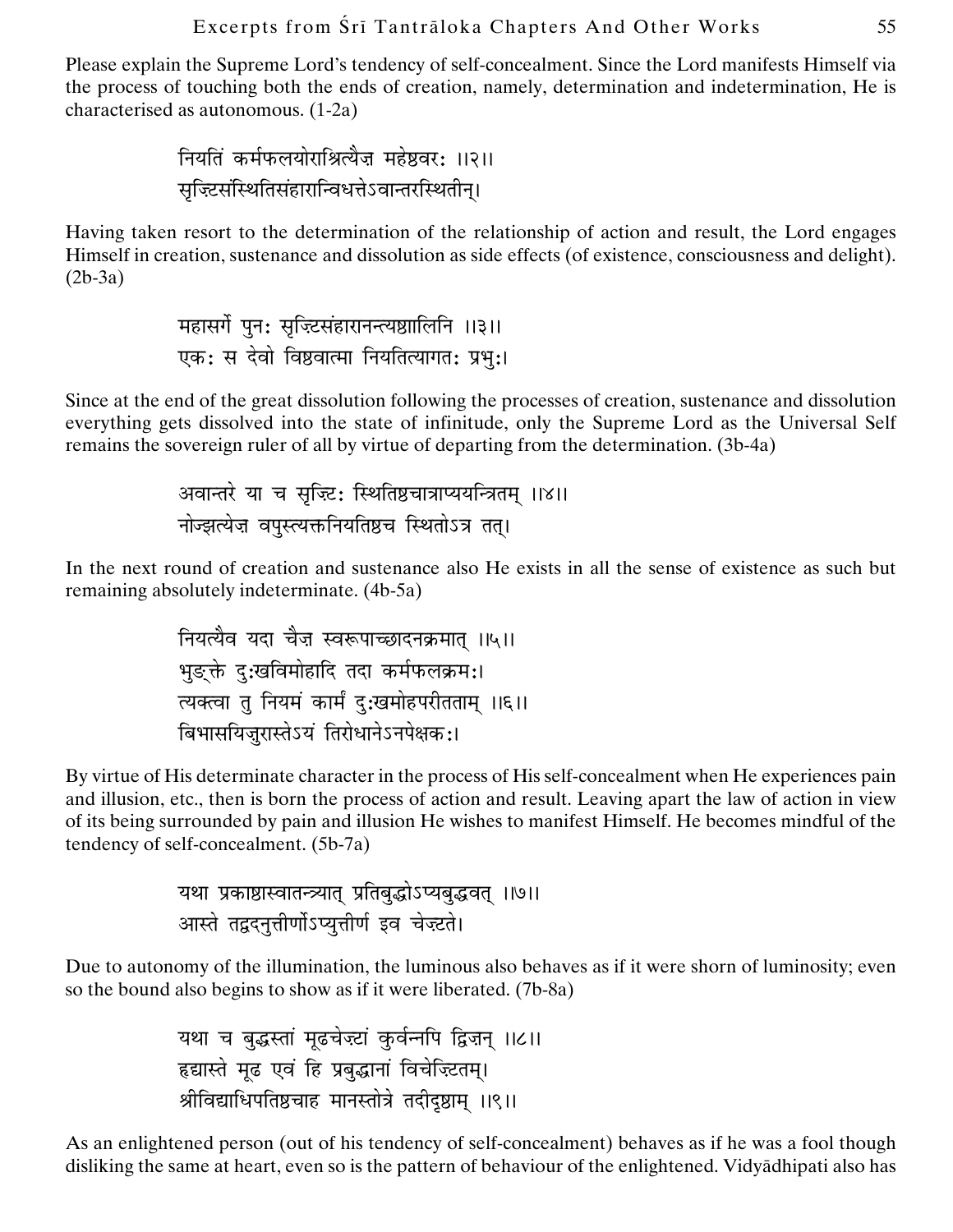stated the same in his *Mānastotra*. (8b-9)

```
ये यौज़्माके ष्टाासनमार्गे कृतदीक्षा:
संगच्छन्तो मोहवष्ठााद्विप्रतिपत्तिम्।
नूनं तेजां नास्ति भवद्भानुनियोग:।
सङ्कोच: किं सूर्यकरैस्तामरसानाम् ॥१०॥
```
"Those who in spite of being initiated in your discipline take to the adverse path on account of delusion, certainly the illumination of your knowledge has not reached their inner being as the ray of the sun, the lotus flowers which have remained bereft of bloom." (10)

> ज्ञातज्ञेया धातपदस्था अपि सन्तो ये त्वन्मार्गात्कापथगास्तेऽपि न सम्यक। प्रायस्तेजां लैद्भिकबद्ध्यादिसमत्थो मिथ्याबोध: सर्पवसादीपजकल्प: ॥११॥

"In spite of having learnt whatever they were required to learn, and thus were expected to have ascended the lofty position of the Creator Himself, those who take to the wrong path, certainly the real message of the emblem did not reach their hearts like the flame of the lamp produced out of snake's marrow creating the sense of snake everywhere." (11)

## $CHAPTER - 15$

Detailed Deliberation on the Process of Initiation

अथैतदुपयोगाय यागस्तावन्निरूप्यते । तत्र दीक्षेव भोगे च मक्तौ चायात्यपायताम ॥१॥ स्वयं संस्कारयोगाद्रा तदङगं तत्प्रदष्ठर्यते।

Now, for the sake of fulfilment of the desire for enjoyment and aspiration for liberation, is being explained the method of performing sacrifice. In this connection, it is obvious that initiation itself serves as the means to both enjoyment and liberation directly or via formation of impressions, *samskara*, which is being dealt with here. (1-2a)

> यो यत्राभिलज़ेद्भोगान् स तत्रैव नियोजित:।।२।। सिद्धिभाङ्मन्त्रष्ठाक्त्येति श्रीमत्स्वायंभुवे विभु:। योग्यतावष्ठातो यत्र वासना यस्य तत्र स:।।३।। योज्ये न च्यवते तस्मादिति श्रीमालिनीमते। वदन्भोगाद्यपायत्वं दीक्षाया: प्राह नो गरु: ।।४।।

He who cherishes wish or aspiration for whatever, he needs to be associated with the task in view of the same objective; our teacher in course of initiation has directed us as also Siva in the *Mālinīvijayottara* Tantra that the teacher needs to engage the student by means of his power of *mantra* particularly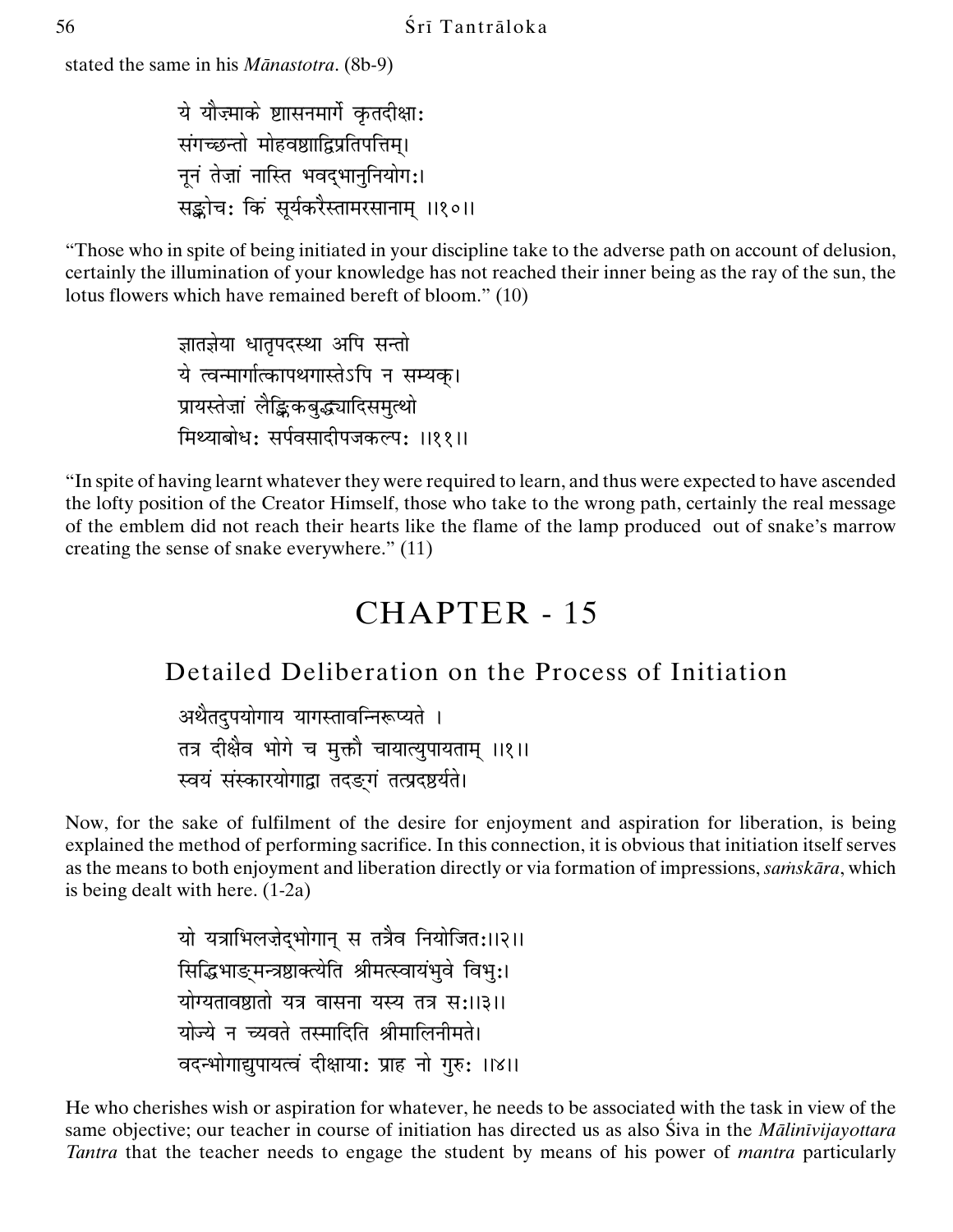concerning Çiva, as per his competence and liking. Being engaged accordingly, he does not falter in the accomplishment of the task assigned to him. (2b-4)

u pkf/dkfjrk nh{kka fouk ;ksxs¿fLr 'kkÄïjsA u p ;ksxkf/dkfjRoesdesoku;k Hkosr~ AAÿAA

Anyone cannot become authorised in yoga relating to Sankara or indeed in any kind of yoga without having been initiated. (5)

> अपि मन्त्रधिकारित्वं मुक्तिष्ठच ष्ठिावदीक्षया। इत्यस्मिन्मालिनीवाक्ये साक्षान्मोक्षाभ्युपायता ॥६॥

By means of initiation in Çaivism the student gets authorised to make use of *mantra* as also to attain liberation while in the statement of the *Mālinīvijayottara Tantra* the initiation has been claimed to be effective directly in the attainment of liberation. (6)

> दीक्षाया: कथिता प्राच्यग्रन्थेन पनरुच्यते । पारम्पर्येण संस्कत्या मोक्षभोगाभ्यपायता ।।७।।

In another ancient text, namely, *Mataìga Çästra*, it has been stated concerning proper initiation that it serves as a means to both enjoyment and liberation. (7)

> येजामध्यवसायोऽस्ति न विद्यां प्रत्यष्ठाक्तित: । सुखोपायमिदं तेज़ां विधानमुदितं गुरो:।।८।।

Those who are keen to attain liberation but are incapable of learning the discipline concerned, for them the easy way out has been suggested to take resort to the their teacher. (8)

> इति श्रीमन्मतङ्गाख्ये ह्यक्ता मोक्षाभ्युपायता । सम्यग्जानस्वभावा हि विद्या साक्षाद्विमोचिका ॥९॥ उक्तं तत्रैव तत्त्वानां कार्यकारणभावत $\cdot$ । हेयादेयत्वकथने विद्यापाद इति स्फुटम् ॥१०॥

This has been suggested as the way to liberation in the text known as *Mataìga Çästra*. However, the direct way to liberation is the knowledge itself as it is of that very nature. It has been stated therein that since essences are interrelated by the law of causality in acceptance and rejection, there is an obvious role to be played by the *vidyäpäda*, learning or wisdom. (9-10)

```
तत्राष्ठाक्तास्तु ये तेजां दीक्षाचर्यासमाधय: ।
ते विद्यापूर्वका यस्मात्तस्माज्झान्युत्तमोत्तम: ॥११॥
```
Those who are incapable of practice, intuition and discrimination, for them initiation, observance of vows and rites besides practice of *samädhi* are necessary provided all these are transpired by the will to understand. This is elucidative of the highest position of knowledge in this context. (11)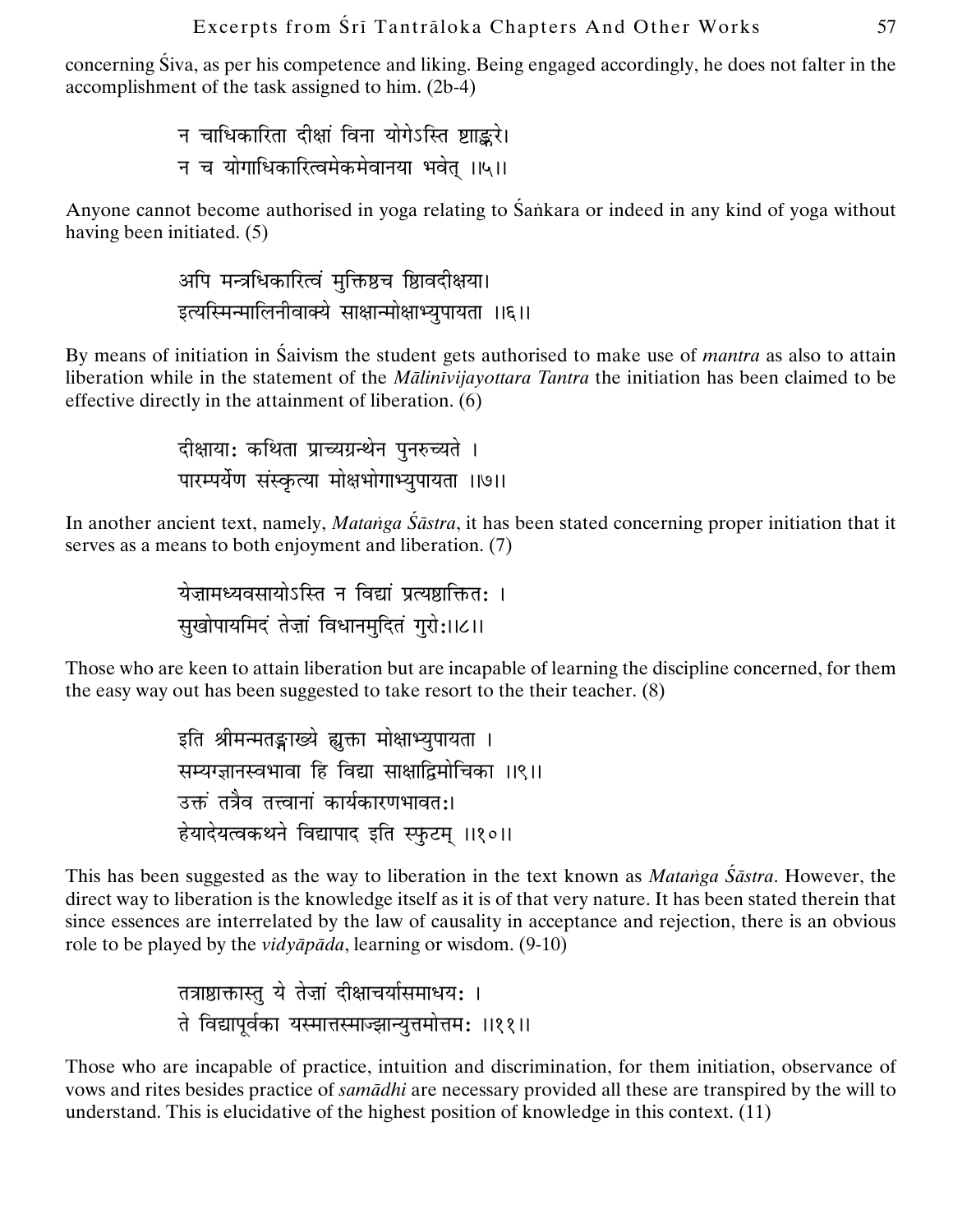## .<br>Śrī Tantrāloka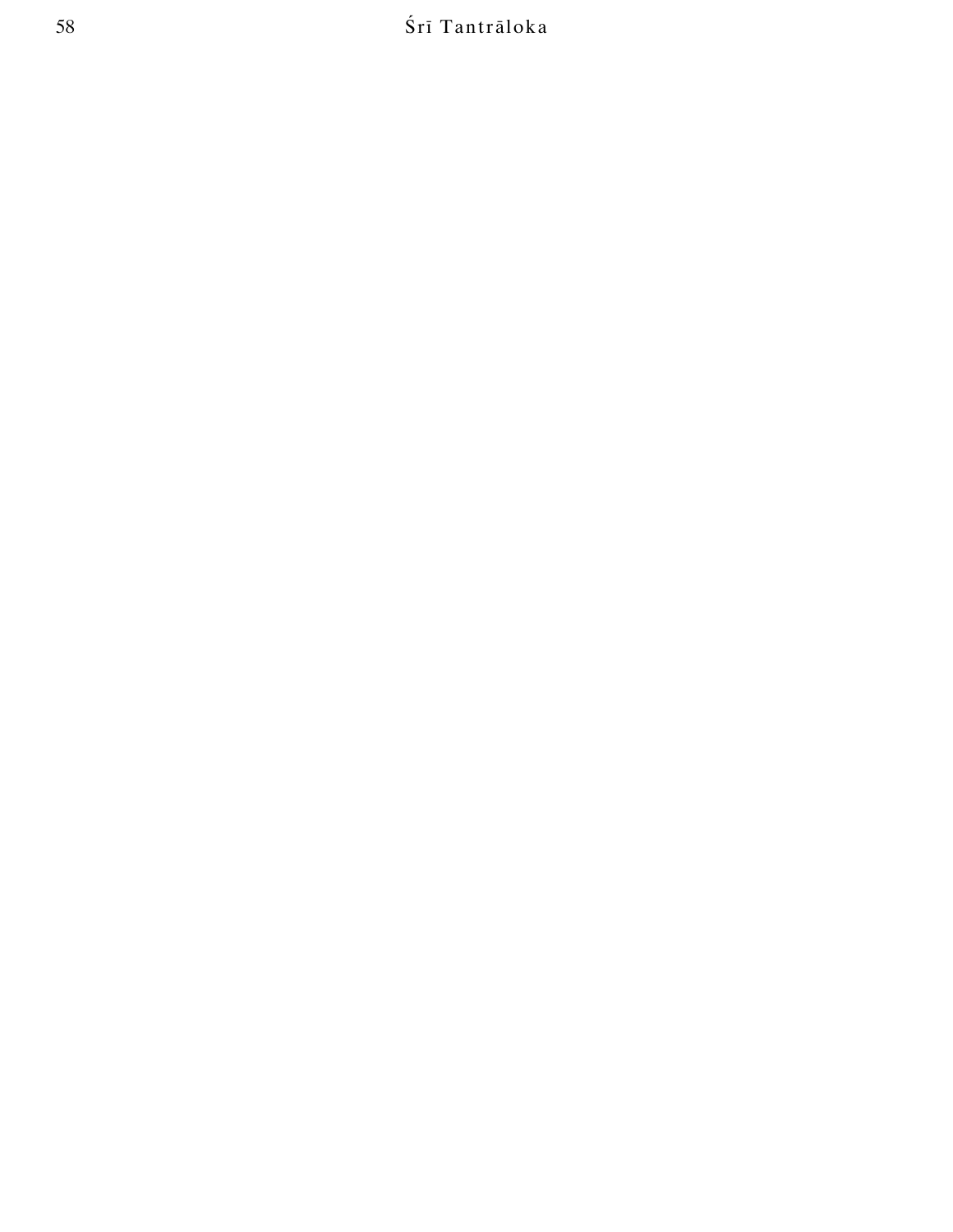

# Volume 6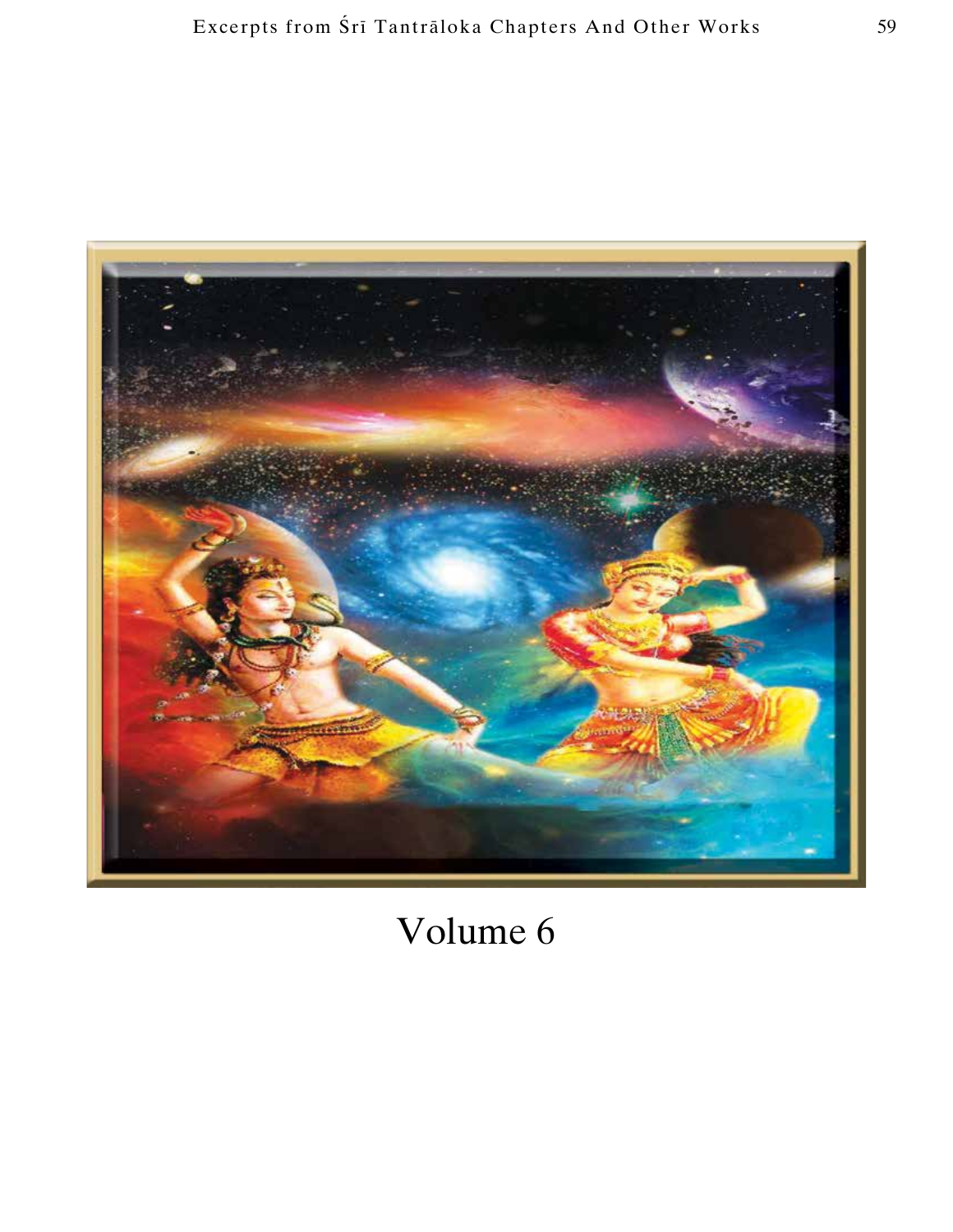## .<br>Śrī Tantrāloka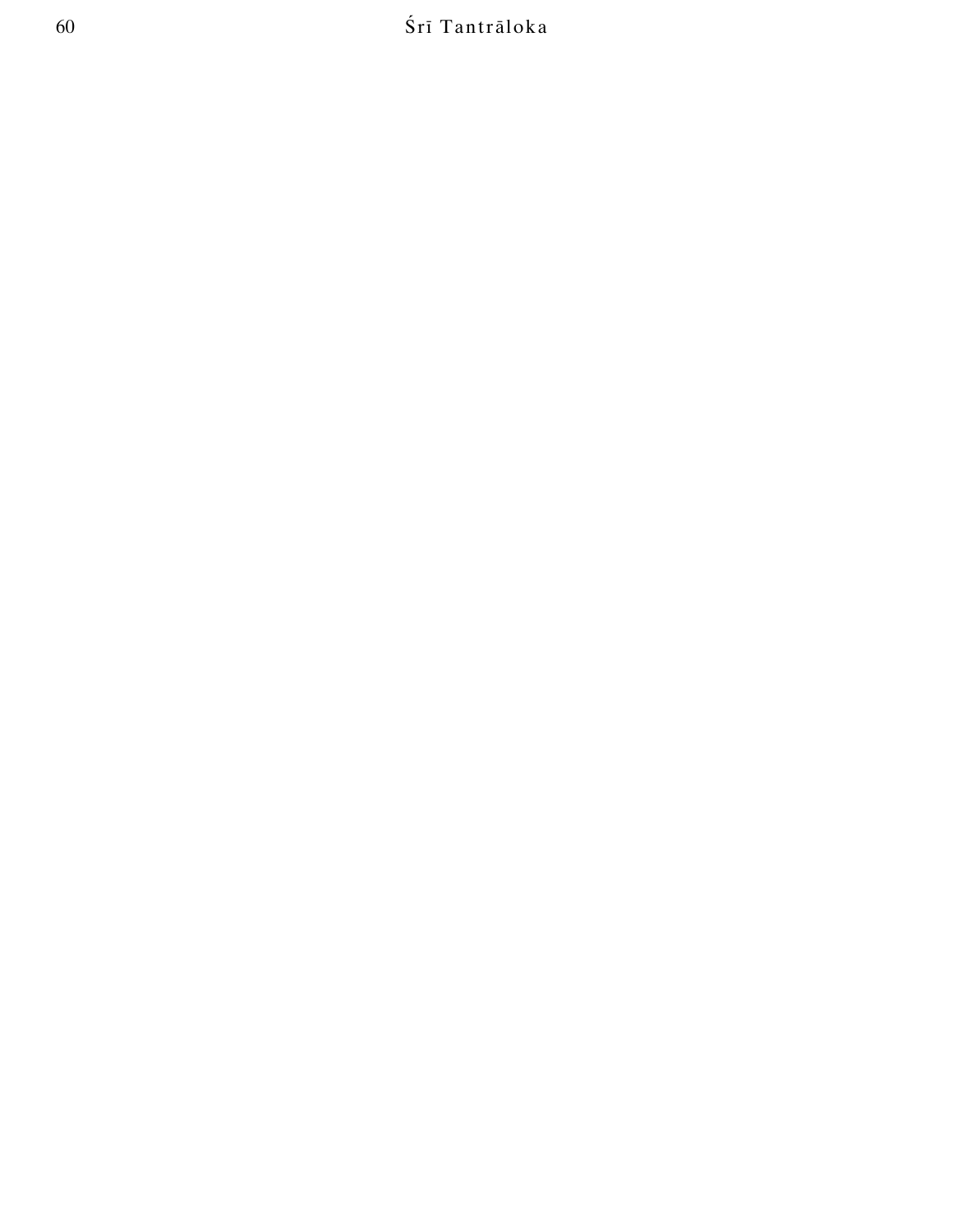### Summary of the Contents of Volume - 6

#### CHAPTER 16:

- 1. Chapter sixteen deals with the statement of the object of knowledge to be made clear by the teacher to the disciple.
- 2. Intending to initiate the disciple as a *samayin*, son, teacher or practitioner of yoga, he should draw a circle at the spot of collective sacrifice or elsewhere as directed.
- 3. Inside the circle care should be taken to seek oneness with Çiva by w ay of expansion of the range of consciousness.
- 4. The remainder of the offerings to Siva should be distributed among only deserving ones.
- 5. Only such animals need to be sacrificed inside the circle which were supposed to be prepared for the offering.
- 6. The teacher should get transformed to himself all the lust for enjoyment in life of the student.
- 7. *Mantra* should be chanted while sacrificing the animal to the Goddess for the sake of its liberation.
- 8. Sacrifice as the device to attract the grace of the Divine.
- 9. The teacher's prayer for the redemption of the disciples as well as of himself.
- 10. Total span of the human body is eighty-four finger-ends plus twelve over and above it up to the *anähata cakra*. Again, there is a span of twelve-finger ends over and above the physical body and relating to consciousness. This is the explanation of the number one hundred and eight accorded to yogins.
- 11. Assignment of *bhuvanas* and sounds to different points in the body of the disciple.
- 12. Initiation is of two kinds direct and indirect in view of the presence and absence of the disciple respectively.
- 13. Mind's limitation of reserving the continuity of awareness to only the particular life is designed by Nature itself. This limitation may be removed through practice of yoga, *mantra*, etc.
- 14. The deities like Visnu, etc. are affected by the *gunas* and hence do not deserve to be followed by Çaivites.
- 15. Initiation as the necessary precondition for success in attaining oneness with Sankara.

#### CHAPTER 17:

- 1. This Chapter deals with the rite of initiation beginning from that of birth.
- 2. The teacher needs to tie to the hand, throat and crest three threads tripled representing the individual, Çakti and Çiva.
- 3. In the adverb *svähä*, *svä* means the moon while *hä* the fire. It along with *namaù* is known as *dépaka*, since it is illuminative of the accomplishment of the rite.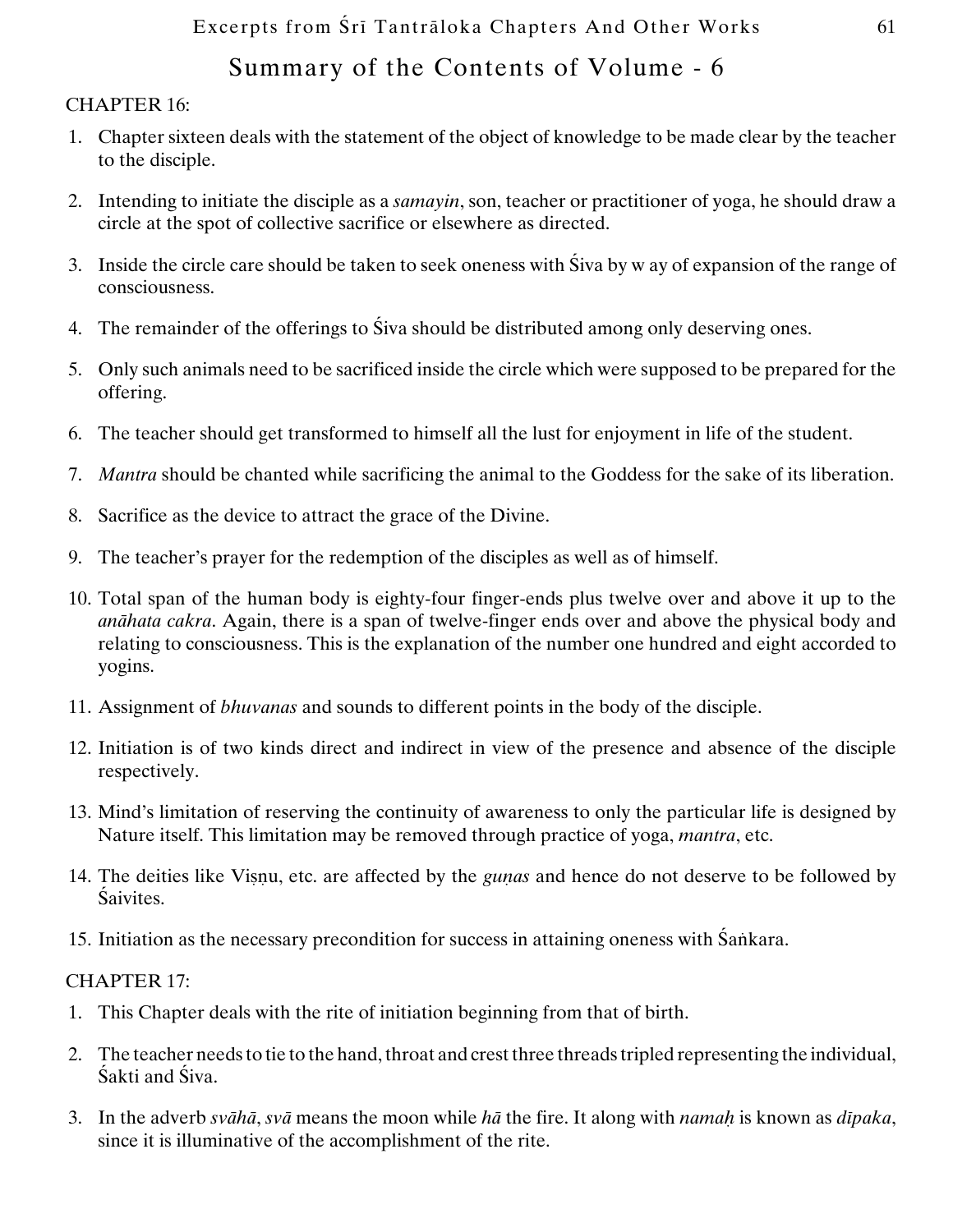#### 62 Sri Tanträloka

- 4. The teacher needs to transmit the force of his Self to the disciple through a touch of his heart.
- 5. The teacher needs to undergo as stages of birth of the disciple beginning from impregnation.
- 6. Purification of the essences of the elements like earth and water, malice of ignorance, action culminating in that of the crest.
- 7. The teacher makes his own life-force enter into the body of the disciple and then asks him to contemplate on Siva as seriously as he himself had been doing.
- 8. The contemplation results in ascension of the life-force to the lotus of the crest with effulgence of delight.
- 9. It is the senses which are determinants of bondage and liberation both.

#### CHAPTER 18:

- 1. This Chapter is a summary of the statements regarding initiation as delivered by Çiva and other *<i>śāstras* including the *Kiraņa*.
- 2. According to it, the teacher may initiate a disciple directly and summarily without application of ash, pre-condition of the disciple's living in his proximity, consideration over the features of the spot to complete the rite.
- 3. The only care required to be taken concerns the path along which the teacher would like him to traverse being charged with contemplation on Siva exclusively.
- 4. The constituent elements of the universe as well as the disciple's personality need to be purified by means of sounds drawn from *mātrkā* and *mālinī* both the series.

#### CHAPTER 19:

- 1. This Chapter deals with the procedure of initiation meant for immediate liberation.
- 2. This initiation is meant for those who are close to death. The purpose behind it is to lessen the pang of death.
- 3. Under this initiation, the person concerned is required to assume the posture of fire and fill the body with breath from toe to top of the head.
- 4. This initiation can be performed by the teacher who is a yogin himself and has attained full control over his breath.
- 5. Though the senses of the dying person have ceased to respond to stimuli coming from outside, yet he keeps awake to the effect of the sense of *mantras* as their burden is consciousness.

#### CHAPTER 20:

- 1. This Chapter deals with the initiation measurable in its effect through a scale of measurement.
- 2. The teacher needs to demonstrate it through a roasting of certain seeds to show how having been subjected to the lustre of consciousness the individual becomes immune to rebirth.
- 3. Such an elucidation is required to convince only the ignorant and is not applicable to those who are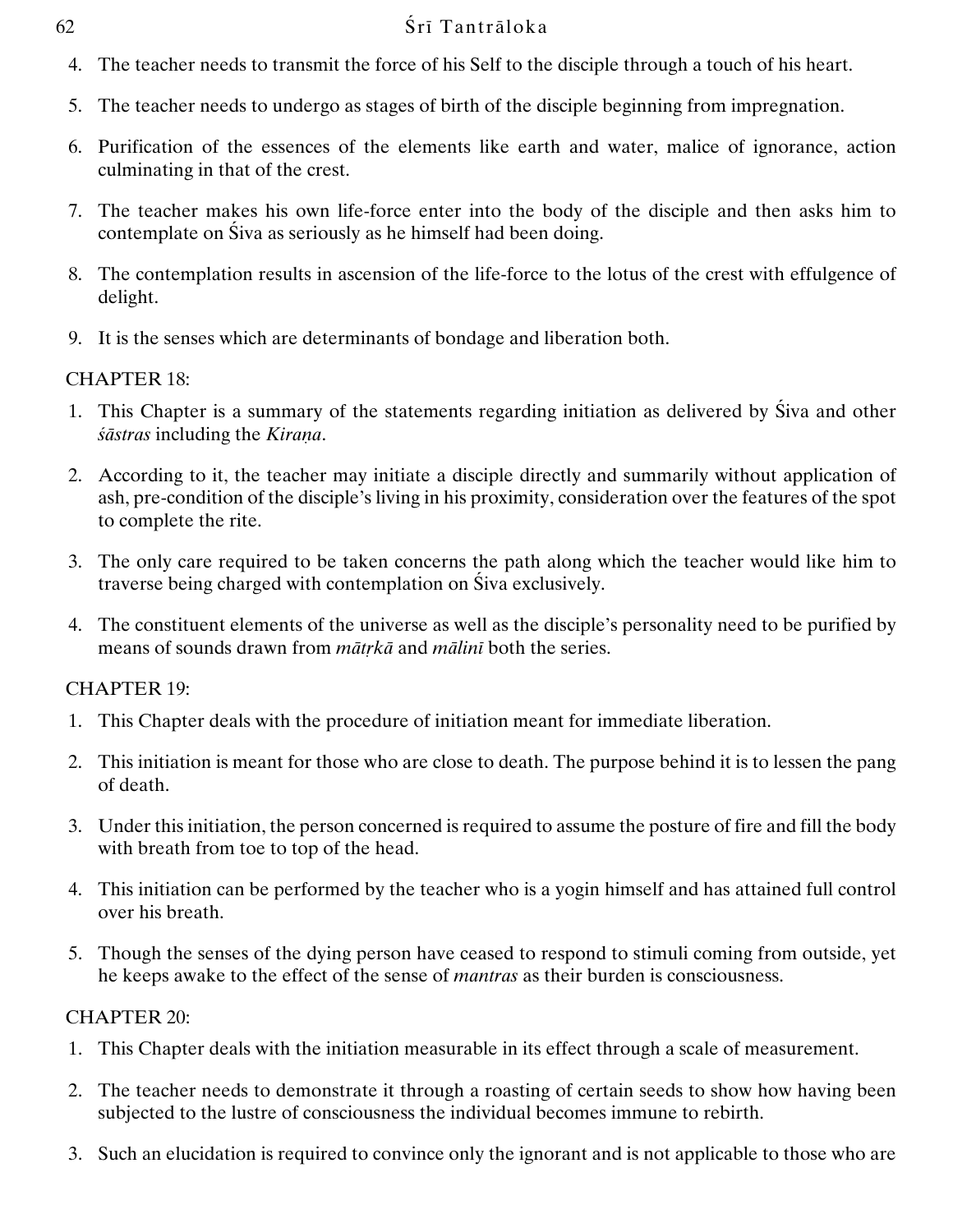#### Excerpts from Śri Tantrāloka Chapters And Other Works 63

enlightened.

#### CHAPTER 21:

- 1. The topic of this Chapter is initiation in absentia.
- 2. Initiation in absentia is meant for those who had died uninitiated, were young, women, incapacitated, idle or kings.
- 3. A circle bedecked with decorations should be drawn. Inside it, a figure of the dead made of cowdung and *kuça* should be placed.
- 4. The spirit of the candidate needs to be brought to the circle through the use of a great trap which consists of the inner being as enveloped in the net of nerves.
- 5. If the symbolic representation of the dead were to show some sort of movement in it, the initiation would become convincing.

#### CHAPTER 22:

- 1. This Chapter is devoted to the account of the rite known as *lingoddharana*, raising the emblem of Śiva.
- 2. Under the inspiration of Siva and Sakti there is the possibilities of redemption of even those who have got derailed from the path by their commitment to such lesser paths as Vaisnavism and Buddhism.
- 3. The candidate needs to be taken close to the emblem of Çiva and prayer needs to be made for excusal of the fault. This is to be followed by making one hundred oblation to the fire.
- 4. Thus the candidate needs to be purged of his fault of staying in the proximity of an ignorant teacher the *mantra* imparted by whom proved ineffective.
- 5. Real initiation is that which leads to the acquisition of the real knowledge and wisdom.

#### CHAPTER 23:

- 1. This Chapter deals with the rite of sacred bath.
- 2. It talks of the proper occasion of conducting test on the disciples as not that of initiation but that of discussion. Here is also a reference to the seven-semestrial trial of the candidate.
- 3. Following the ceremony of bath, the disciple is required to undergo the course of muttering the *mantra* with concentration for six months so as to get established in it.
- 4. While muttering the *mantra*, he should have his concentration on the *cakras* beginning from *mülädhära* to *sahasrära*.
- 5. If any disciple be found out making misuse of his knowledge imparted by the teacher through initiation, that force of knowledge needs to be withdrawn from him through a reversal of the practice of *tantra*.
- 6. The aspirant of higher knowledge needs to take resort to a teacher capable of leading him to that end.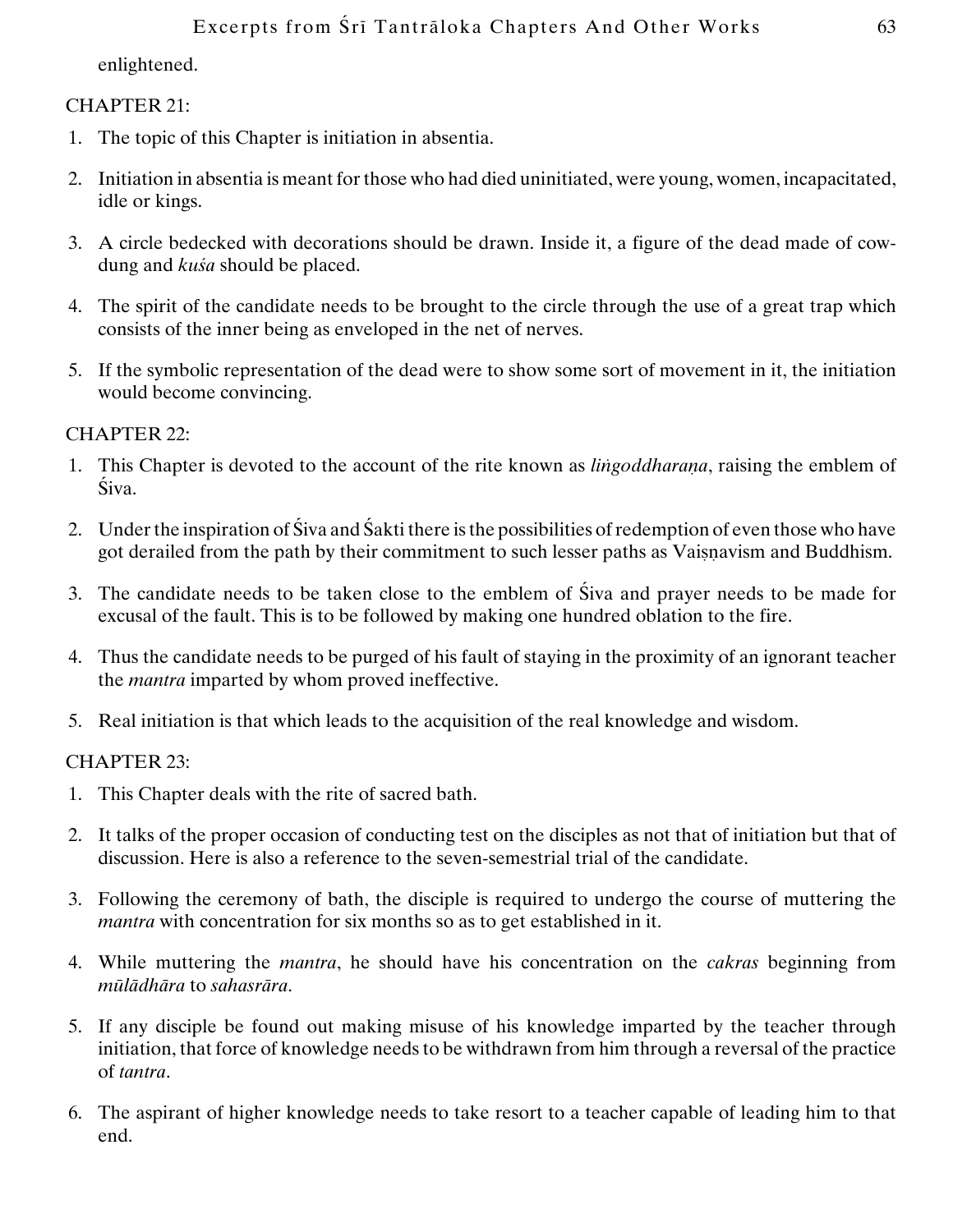#### 64 Sri Tanträloka

- 7. If a teacher indulges in any heinous crime, it is imperative for the disciple to warn him against it gently. if even then the teacher does not desist himself from committing such crimes again, the disciple needs to desert him and go elsewhere and meditate on Siva.
- 8. The delight of highest spiritual experience and pleasure of erotic consummation are essentially throbs of consciousness and hence kindred in nature.

#### CHAPTER 24:

- 1. This Chapter is devolved to deliberation on the post-mortem initiation.
- 2. This rite needs to be performed for the sake of those dead ones who happen to have died on account of transgression of the prescribed code of conduct.
- 3. It is to be performed directly on the body of the dead in place of some sort of emblem of the same.
- 4. The *kalās* in him need to be hit by *mantras* via the *sușumnā* nerve. Consequently, he is likely to respond to the strike by raising his hands.
- 5. Devotion to Brahmā, Visnu, Rudra, Īša, Sadāśiva and Šiva in this context is done in order to satiate them as deities of *mūlādhāra*, *svādhiṣṭhāna*, *maṇīpura*, *anāhata*, *viśuddha* and *ajñā cakras* respectively.

#### CHAPTER 25:

- 1. This Chapter deals with the post-mortem rite according to *trika* system.
- 2. Aspiration for enjoyment is another body of the dead which is supposed to get transformed into Siva by means of this rite.
- 3. Days of the demise of such persons need to be regarded as the teacher's day. On this day disciples need to make the life-force flow via the *susumna* following the blockade of the *ida* and *pingala*.
- 4. Devotion to Lord Çiva is the best way of performing the rite.

#### CHAPTER 26:

- 1. This Chapter is devoted to determination of the rest of the duties of an aspirant of redemption as well as enjoyment particularly in the form of oblation apart to the fire.
- 2. The aspirant is required to perform his daily worship of the deity, teacher, fire and *çästra* besides showing kindness to creatures.
- 3. Flower-test may be conducted on the candidate to determine his aptitude for muttering a particular *mantra*.
- 4. The disciple needs to perform worship of his favourite deity in the morning or on all four meeting points of day and night including the meridian.
- 5. The delight which flows out of the sense of oneness with Çiva, the same needs to be offered to Him at the highest level of one's being.

#### CHAPTER 27:

1. This Chapter deals with the mode of worship of the emblem.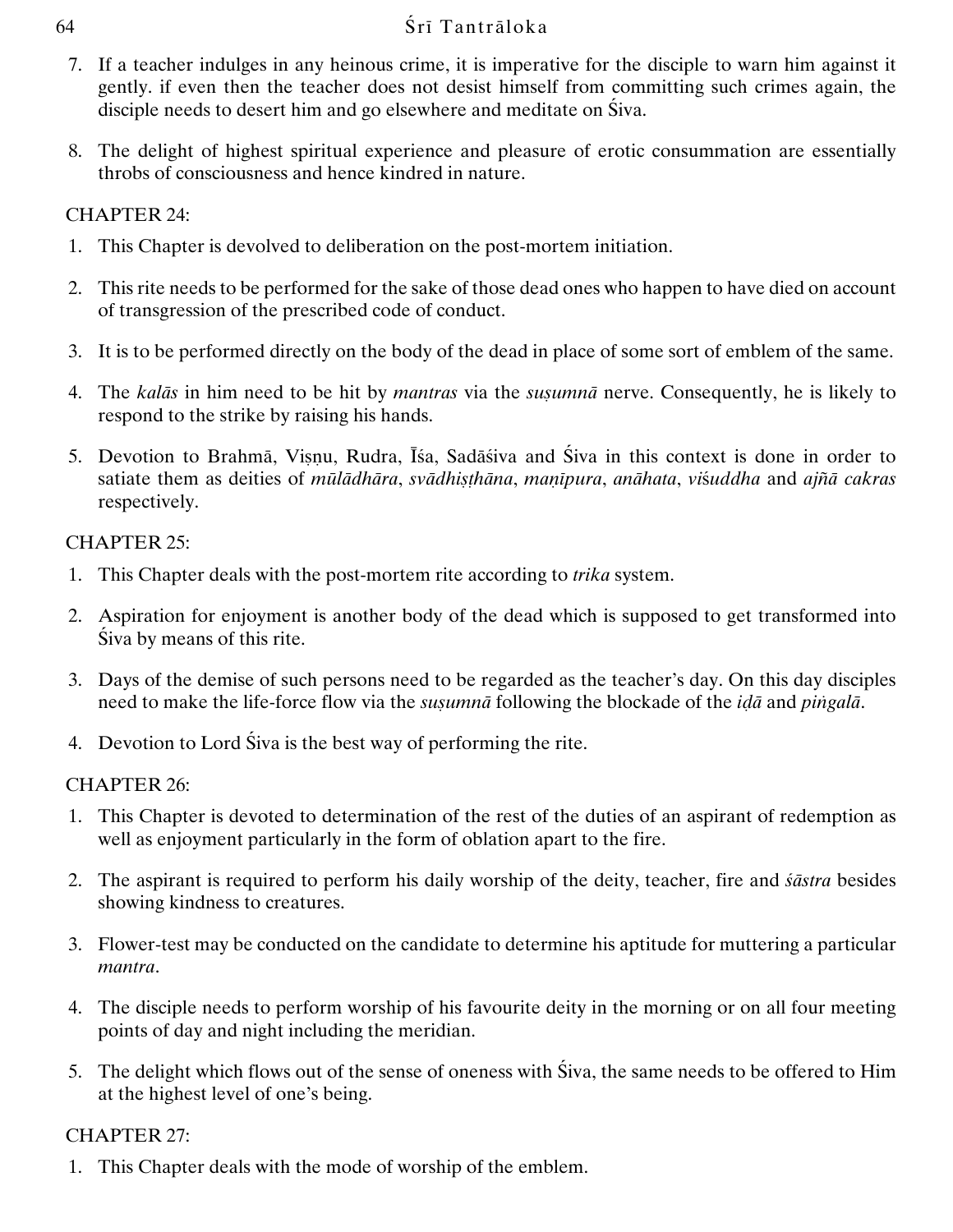- 2. The emblem may be taken from the bed of the river Narmada or be made of pearls, of flower, food or cloth and by no means manufactured by anyone. If it is metallic, only golden is permissible.
- 3. The vessel of worship needs to be of coconut, *bilva* (Stone apple, *aegle marmelos*), golden or silvery. It should be filled with *pañcāmrta*, a mixture prepared by mixing five kinds of drink.
- 4. In course of worshipping the emblem, whatever the worshipper happens to utter while making rounds becomes his muttering of *mantra* and whatever he comes to observe amounts to oblation to the fire of consciousness.
- 5. As the worshipper proceeds onward, he needs to show greater and greater diligence to the task of worship with the idea of the real invested in the emblem.
- 6. This wisdom of worship should be transmitted to aspirants. In case of unavailability of any worthy aspirant, the emblem needs to be consigned to some deep reservoir of water with prayer for forgiveness.

## CHAPTER - 16

Deliberation on Teacher's Acts During Initiation

यदा त समयस्थस्य पत्रकत्वे नियोजनम। गुरुत्वे साधकत्वे वा कर्तुमिच्छति दैष्ठिाक: ॥१॥ तदाधिवासं कृत्वाहि द्वितीये मण्डलं लिखेत् । सामदायिकयागेऽथ तथान्यत्र यथोदितम ।।२।।

When the teacher may like to accord sonship, teachership or the status of an aspirant to the student having already been following the rules of the system, he needs to make him live in his proximity and draw on the next day a *mandala* (circle) on the occasion of community sacrifice as has been deliberated elsewhere. (1-2)

> जाडज्टदद्विगुणितचतुर्विष्ठातिसंख्यया । चक्रपञ्चकमाख्यातं ष्टास्त्रे श्रीपूर्वसंज्ञिते ॥३॥ द्वात्रिंष्ठात्तदुद्विगुणितं श्रीमत्त्रैष्ठिारसे मते । असख्यचक्रसंबन्ध: श्रीसिद्धादौ निरूपित: ।।४।।

According to the *Mālinīvijayottara Tantra*, the number of circles may be six, eight, sixteen and twentyfour and thirty-two and sixty-four according to *Traiçras Çästra* in all numbering five while according to texts like *Siddhä Tantra*, it may be innumerable. (3-4)

> तस्माद्यथातथा यागं यावच्चक्रेण संमितम् । पूजयेद्येन तेनात्र त्रिष्ठालत्रयमालिखेत् ॥५॥

As per the extent of the circle, a group of three tridents should also be drawn and worshipped. (5)

त्रिष्ठालत्रितये देवीत्रयं पर्यायवृत्तित: ।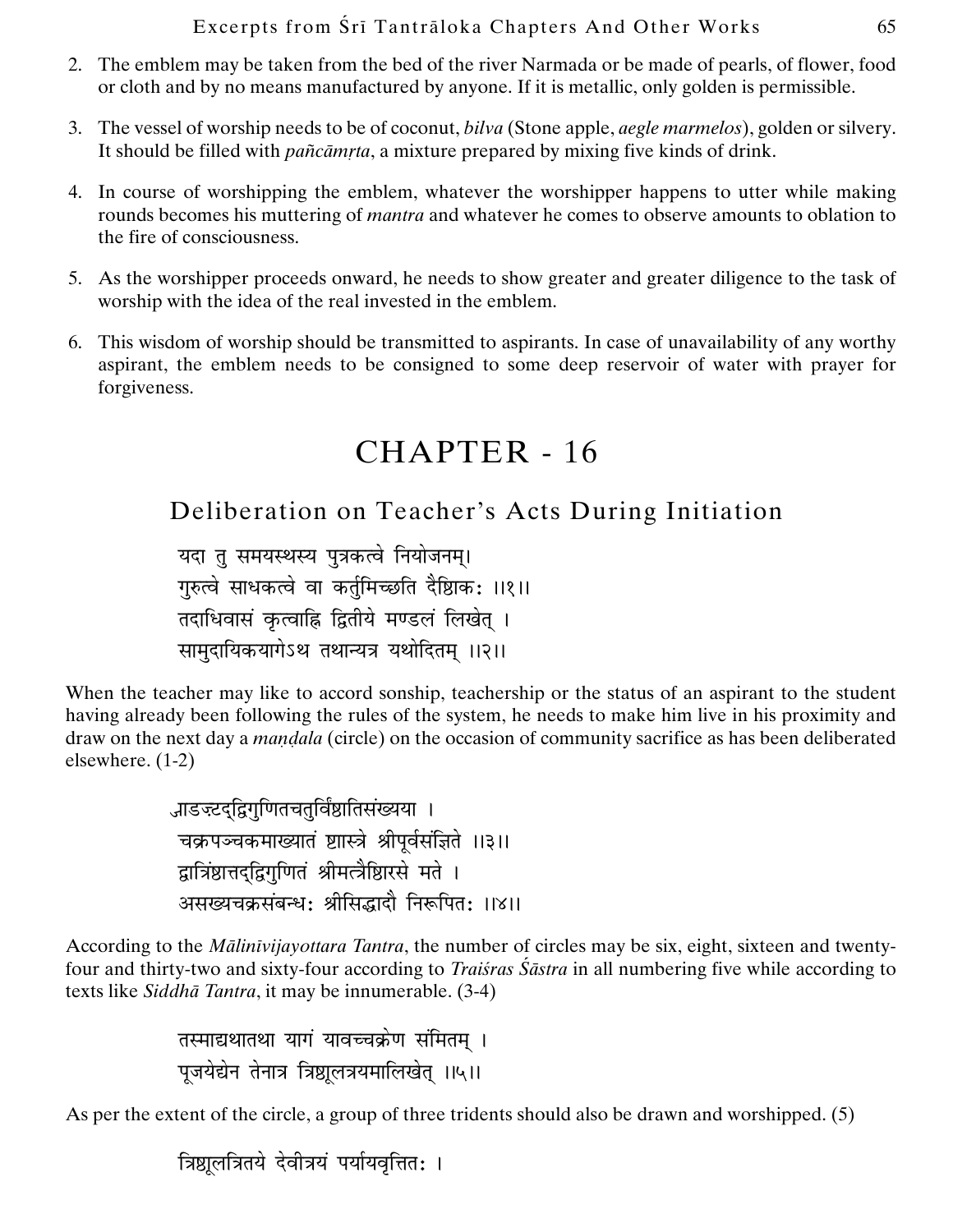मध्यसव्यान्यभेदेन पूर्णं संपूजितं भवेत् ।।६।।

In the midst of the group of the tridents, three goddesses, namely, *Parā, Parāparā*, and the *Aparā* should be placed and worshipped, the first in the middle, the second to the left and the third to the right of it. (6)

> वर्तना मण्डलस्याग्रे संक्षेपादुपदेक्ष्यते । आलिख्य मण्डलं गन्धवस्त्रेणैवास्य मार्जनम ।।७।।

What is to be done with the circle, this would be detailed precisely later on. At this stage, however, after drawing it, it needs to be cleansed with a piece of fragrant cloth. (7)

> कृत्वा स्नातो गुरु: प्राग्वन्मण्डलाग्रेऽत्र देवता: । बाह्यगा: पूजयेद् द्वारदेष्ठो च द्वारदेवता: ।।८।।

Having drawn the circle and taken a bath, the teacher needs to worship the inner deities followed by the outer ones and the deities of the door next to it. (8)

> मण्डलस्य परोभागे तदैष्ठाानदिष्ठा: क्रमात आग्नेय्यन्तं गणेष्ठाादीन् क्षेत्रपान्तान् प्रपूजयेत् ।।९।।

Beginning from the east side of the circle precisely from the north-east up to the east-south, gods like *Ganesa*, etc. and deities of the areas should be worshipped. (9)

> गणपतिगरुपरमाख्या: परमेज्ठी पर्वसिद्धवाकक्षेत्रपति: । इति सप्तकमाख्यातं गुरुपङ्क्तिविधौ प्रपूज्यमस्मद्गुरुभि: ॥१०॥

We have been instructed by our teachers to worship the following seven as teachers, namely, Ganapati, the teacher of initiation, the grand teacher, *Paramesthin*, *Siddhavāgīsin*, and the *Ksetrapati*. (10)

> तत आज्ञां गृहीत्वा तु पुज़्पधुपादिपुजितम् । पुज्यमाधारष्ठाक्त्यादि ष्टालमुलात्प्रभृत्यलम् ॥११॥ ष्ठिावान्तं सितपद्मानते त्रिष्ठालानां त्रये क्रमात् ।

Having taken the permission of the teacher, worship should be accorded with lighted lamp, flower, perfumes, etc. to the teacher himself followed by that of the basic forces, the root of the trident and ending with that of the apex in Siva represented by the white lotus as also that of the three barbs of the trident.  $(11-12a)$ 

## CHAPTER - 17

Rite of Initiation Beginning from Birth

अथ भैरवतादात्म्यदायिनीं प्रक्रियां ब्रवे । एवं मण्डलकम्भाग्निष्ठाज्यस्वात्मस् पञ्चस् ॥१॥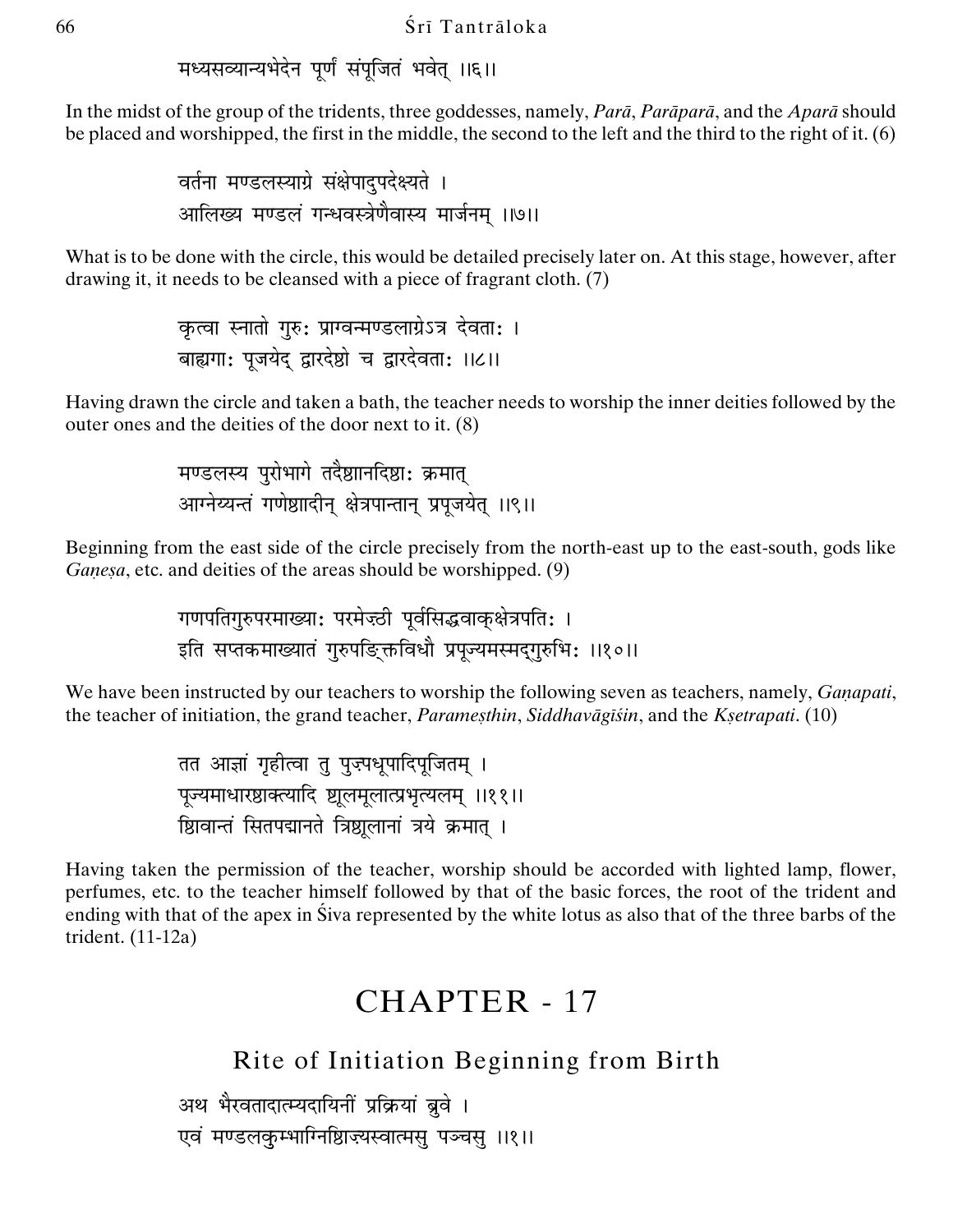गृहीत्वा व्याप्तिमैक्येन न्यस्याध्वानं च ष्ठाज्यगम् । कर्ममायाणमलिनत्रयं बाहौ गले तथा ।।२।। ष्ठाखायां च क्षिपेत्सूत्रग्रन्थियोगेन दैष्ठाक: । तस्यातद्रपताभानं मलो ग्रन्थि: स कोर्त्यते ॥३॥ इतिप्रतीतिदाढ्यार्थं बहिर्ग्रन्थ्युपकल्पनम् ।

Now I propose to explain the procedure of imparting initiation having the promise of access to oneness with Bhairava. Under this procedure, the teacher needs to impress the student with the idea of his comprehension in all these five factors of initiation, namely, circle, jar, fire, student and he himself. Having made him aware of this unifying factor among all these, he should assign the path to the student which he is expected to take to. In confirmation of this he has to tie three knots on the sacrificial thread as representative of the malice associated with the action (*karma*), *māyā* and the individual (*anu*) to be ascribed to the student's hands, throat and crest respectively. These forms of the malice responsible for making the Reality appear the other way round are signified by these knots visible externally. (1-4a)

> बाह कर्मास्पदं विज़्णुर्मायात्मा गलसंश्रित: ।।४।। अधोवहा ष्ठिाखाणत्वं तेनेत्थं कल्पना कता ।

Hands are the seat of action whose deity is Visnu while throat is the resort of *mäyä*. On account of its downward movement from the top of the head as represented by the crest up to the *mülädhära cakra*, breath (*prāņa*) represents the individual (*anu*). This is the symbolism involved in this part of the ceremony. (4b-5a)

> नरष्ठाक्तिष्ठिावाख्यस्य त्रयस्य बहुभेदताम् ॥५॥ वक्तं त्रिस्त्रिगुणं सूत्रं ग्रन्थये परिकल्पयेत् ।

It is the combination of the three factors, namely, the individual, the Force and Siva which is responsible for the appearance of the entire spectrum of the Reality in all its multiplicity. It is for the sake of bearing out this fundamental triplicity of the Reality, the symbolic thread is required to be made threefold and tied as indicated herewith. (5b-6a)

```
तेजोजलान्तत्रितयं त्रेधा प्रत्येकमप्यद: ॥६॥
श्रत्यन्ते केऽप्यत: ष्टाक्लकज़्णरक्तं प्रपेदिरे ।
```
Some scholars are of the view that, as per the account of the Veda, since the universe is formed basically of three factors, namely, fire, water and earth each of which is of three kinds, i.e., *sättvika*, *räjasa* and *tämasa* represented respectively by the colours red, white and black; the sacrificial thread (*yajïopavéta*) is made twice threefold as explained in the Upanisad. (6b-7a)

```
ततोऽग्नौ तर्पिताष्ठोजमन्त्रे चिद्व्योममात्रके ।।७।।
सामान्यरूपे तत्त्वानां क्रमाच्छुद्धिं समाचरेत् ।
```
This is to be followed by the rite of purification of the essences (*tattva-çuddhi*) which lies in purifying them in the fire of the pure space of consciousness with the force of all the relevant *mantras* meant for the task in common for all of them. (7b-8a)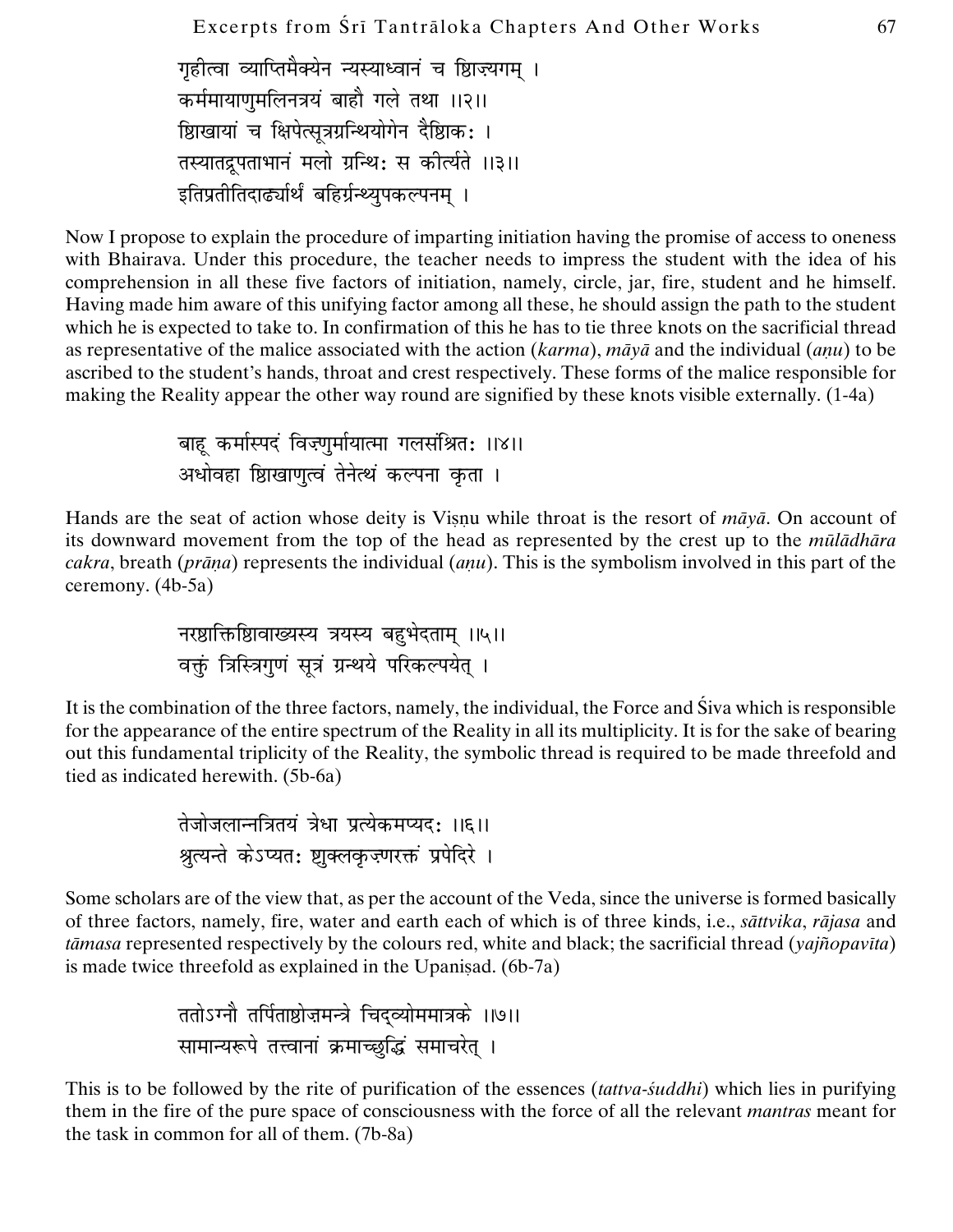तत्र स्वमन्त्रयोगेन धरामावाहयेत्पुरा ॥८॥ इज्ट्वा पुज़्पादिभि: सर्पिस्तिलाद्यैरथ तर्पयेत् । तत्तत्त्वव्यापिकां पष्ठचान्मायातत्त्वाधिदेवताम् ॥९॥ मायाष्ठाक्तिं स्वमन्त्रेणावाह्याभ्यर्च्य प्रतर्पयेत् ।

In the process of purification, first of all needs to be invoked by means of *mantras* relevant to it is the Earth. Then it should be satiated with the offering of flowers, etc. and oblation of purified butter, *tila* and objects of the kind. After purifying the earth, the teacher should undertake purification of the  $M\bar{a}y\bar{a}$ which comprehends the earth also. For its purification its presiding deity needs to be invoked by means of *mantras* addressed to it followed by its worship and satiation. (8b-10a)

```
आवाहने मातृकार्णं मालिन्यर्णं च पूजने ॥१०॥
कुर्यादिति गुरू: प्राह स्वरूपाप्यायनद्वयात्।
```
As per the advise of my teacher in the task of invocation, letters of the *matrka* need to be used while in that of worship those of the *malini* on account of the former giving the shape to the world and the latter's pervasion of it. (10b-11a)

> तारो वर्णोऽथ संबुद्धिपदं त्वमित्यत: परम् ॥११॥ उत्तमैकयतं कर्मपदं दीपकमप्यत: । तुभ्यं नाम चतुर्थ्यन्तं ततोऽप्युचितदीपकम् ॥१२॥ इत्यूहमन्त्रयोगेन तत्तत्कर्म प्रवर्तयेत् । आवाहनानन्तरं हि कर्म सर्वं निगद्यते ॥१३॥

This invocation should be designed as follows: It should start with recitation of Om followed by the word meaning earth in the vocative case (*dhare*), pronoun you (*tubhyam*), verb in the first person ( $\bar{a}v\bar{a}hay\bar{a}mi$ ) and the adverb of obeisance (namah). After the invocation, the follow-up it is being made out. (11b-13)

#### **NOTES:**

The invocation mantra is: Om dhare tubhyam āvāhayāmi namah

## CHAPTER-18

## Abridged form of Initiation Prescribed by Lord Siva

न रजो नाधिवासोऽत्र भूक्षेत्रपरिग्रह:। यत्र तत्र प्रदेष्ठो तु पूजयित्वा गुरु: ष्ठिावम् ॥१॥ अध्वानं मनसा ध्यात्वा दीक्षयेतत्त्वपारग: । जननादिविहीनां तु येन येनाध्वना गुरु: ॥२॥ कुर्यात्स एकतत्त्वान्तां ष्ठिावभावैकभावित: । परामन्त्रस्ततोऽस्येति तत्त्वं संष्ठाोधयाम्यथ ॥३॥

(Now is being presented an abridged form of the rite of initiation meant for attaining Siva-hood.) In this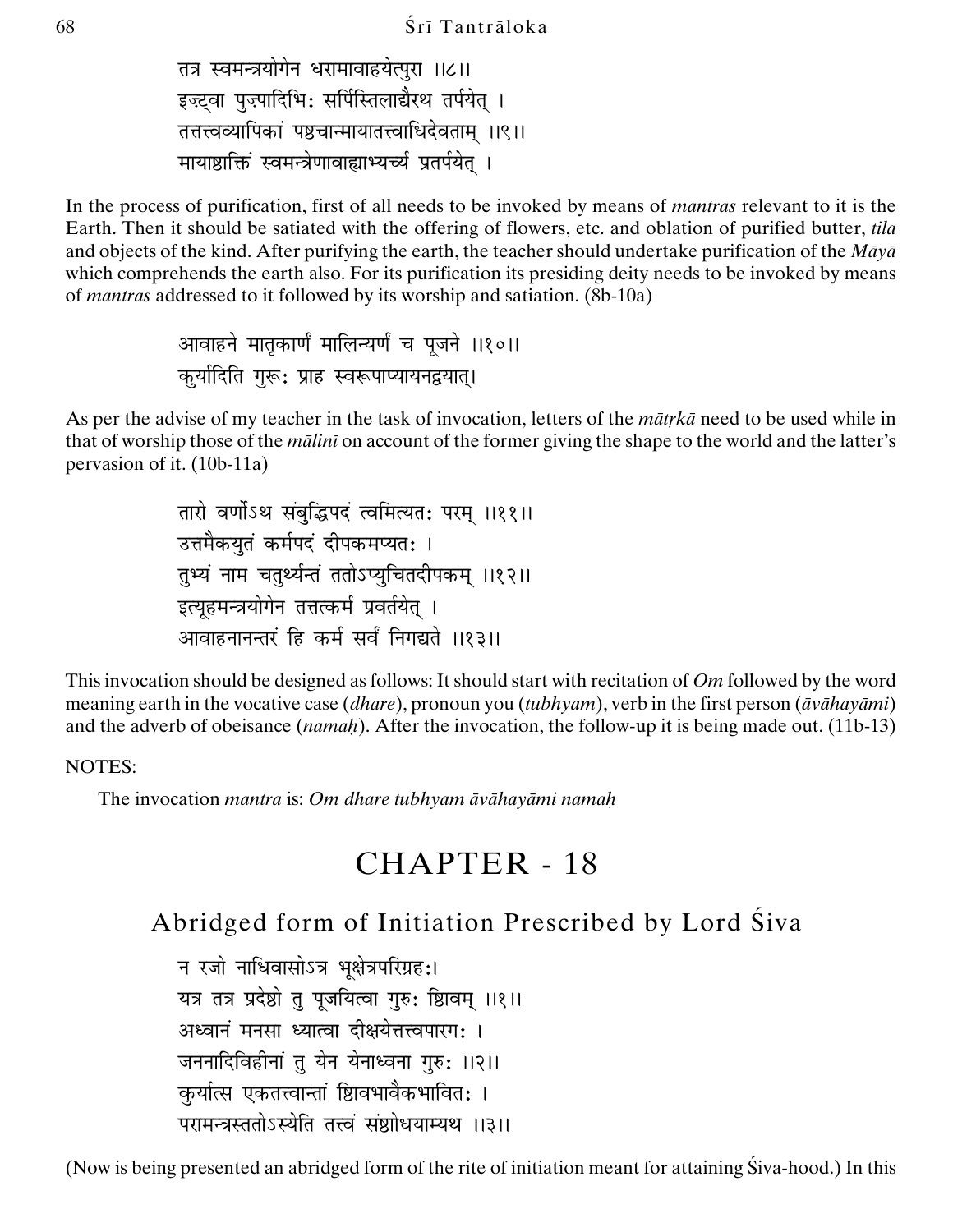form of initiation, there is no place for application of ash, dwelling in the proximity of the teacher nor even association with any particular ground or area. At any place, the competent teacher may worship Siva, meditate on the path along which he would chose his disciple to lead and offer the initiation without any reference to birth, etc. Contemplating exclusively on Siva alone, he should initiate the disciple to move on the same path with the use of the supernal *mantra*. "I am purifying together all the constituents of his being herewith."  $(1-3)$ 

> स्वहेति प्रतितत्त्वं स्याच्छुद्धे पूर्णाहतिं क्षिपेत्। एवं मन्त्रान्तरै: कुर्यात्समस्तैरथवोक्तवत् ।।४।।

With this resolve in mind he needs to offer oblations to fire with the mention of the constituent element concerned and utterance of the word *svaha* along with each act of the offer as the final one. So he should do along with utterance of other relevant *mantras* or with all of them as prescribed. (4)

> परासंपटितं नाम स्वाहान्तं प्रथमान्तकम् । ष्टातं सहस्रं साज्टं वा तेन ष्टाक्त्यैव होमयेत् ।।५।।

With the addition of the *mantra* of the Supernal Wisdom to the relevant one ending with the adverb svāhā, he needs to offer one hundred and eight or one thousand and eight oblations to the fire as per his capacity.  $(5)$ 

Thus should be accomplished the act of initiation without going into the details of the act of purification of anything and hence taking everything as inherently pure in itself. This has been stated by Lord Siva Himself in  $\hat{S}$ *distras* here and there. (6)

## **CHAPTER - 19**

## Initiation for Immediate Liberation

अथ सद्य:समुत्क्रान्तिप्रदा दीक्षा निरूप्यते । तत्क्षणाच्चोपभोगाद्रा देहपाते ष्ठावं व्रजेत । इत्युक्त्या मालिनीष्ठाास्त्रे सूचितासौ महेष्ठिाना ॥१॥

Now we are going to discuss about that form of initiation by virtue of which the individual may get redeemed from the body immediately. This form of initiation, as indicated by Lord Siva and recounted by the Malinivijayottara Tantra, is that on account of which the initiated person has the possibility of reaching Siva immediately or after having exhausted the impressions of his actions through enjoyment.  $(1)$ 

> देहापाते समीपस्थे ष्टाक्तिपातस्फुटत्वत: । आसाद्य ष्टांकरीं दीक्षां तस्माद्दीक्षाक्षणात्परम् ॥२॥ ष्ठिावं व्रजेदित्यर्थोऽत्र पूर्वापरविवेचनात् ।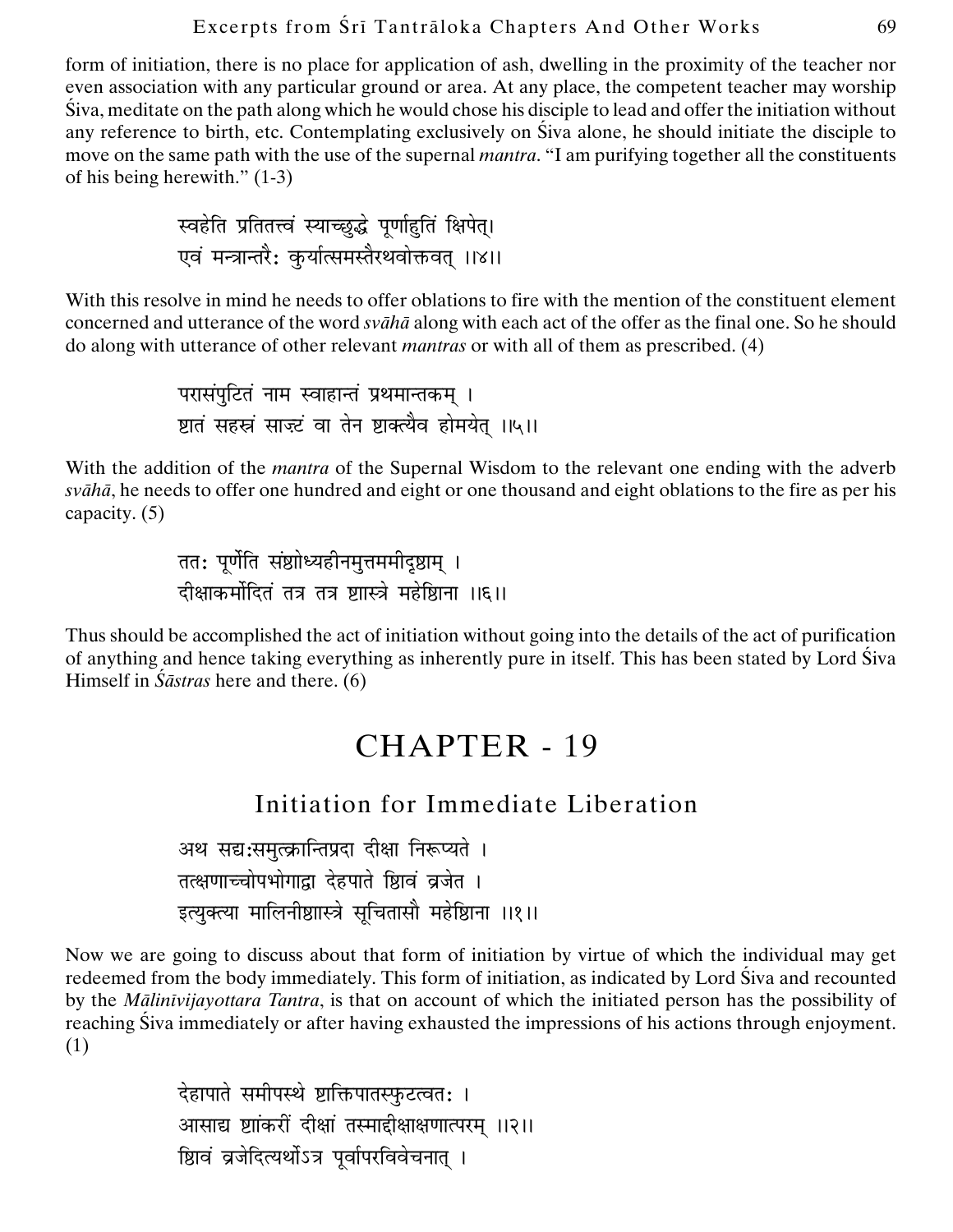व्याख्यात: श्रीमतास्माकं गुरुणा ष्टाम्भुमूर्तिना ॥३॥

When the disciple be close to leaving the body following expressly the shedding of grace on him, if he has the advantage of initiation in Saivism, he has the possibility of reaching Siva. Our teacher Sambhu, like Siva himself in the human form, has explained to us this thing along with the preceding causes and following results of it.  $(2-3)$ 

> यदा ह्यासन्नमरणे ष्टाक्तिपात: प्रजायते । तत्र मन्देऽथ गर्वादिसेवयाय: क्षयं व्रजेत ।।४।। अथवा बन्धमित्रादिद्वारा सास्य विभो: पतेतु । पूर्वं वा समयी नैव परां दीक्षामवाप्तवान् ।।५।।

If he be furnished with the grace on him by the time of his closeness to death, then despite the deficiency of service to the teacher, etc. he is likely to leave the body. Alternatively, if the grace of the Lord be caused to fall on him by his associates, friends, etc., he may attain Siva-hood by virtue of the inclination of the higher kind, without even having elapsed any time in observing the codes of conduct of the School.  $(4-5)$ 

Even after having been initiated, if the person concerned may like to leave the body without much trouble to him, his teacher may arrange for his initiation in the rite of leaving the body immediately  $(\mu \mathit{tkr}\bar{\mathit{a}}\mathit{nti}).$  (6)

> नत्वपक्वमले नापि ष्रोजकार्मिकविग्रहे। कुर्यादुत्क्रमणं श्रीमदगह्वरे च निरूपितम् ।।७।।

It has been pointed out in the *Gahvara* Sastra that this initiation of immediate redemption from body should not be conferred on one whose malice has remained immature and sticking to his body. (7)

```
दुज्ट्वा ष्ठिाज्यं जराग्रस्तं व्याधिना परिपीडितम्।
उत्क्रमय्य ततस्त्वेनं परतत्त्वे नियोजयेत् ।।८।।
```
However, if the disciple be seen as getting consumed by old age and suffering from various kinds of diseases, it becomes necessary for the teacher to accord to him the redemptive initiation so that he may get associated with the Supreme Being. (8)

```
विष्ठोजणविष्ठोज्यत्वे कामचारविधानत: ।
पर्वोक्तमर्थजातं श्रीष्ठाम्भनात्र निरूपितम् ॥९॥
```
In regard to this kind of initiation our teacher Sambhunatha has observed that in according this kind of initiation care should be taken of the facts that the disciple's actions might have got ripened and he should have been initiated already. (9)

विधिं पूर्वोदितं सर्वं कृत्वा समयष्ठाद्धित: ।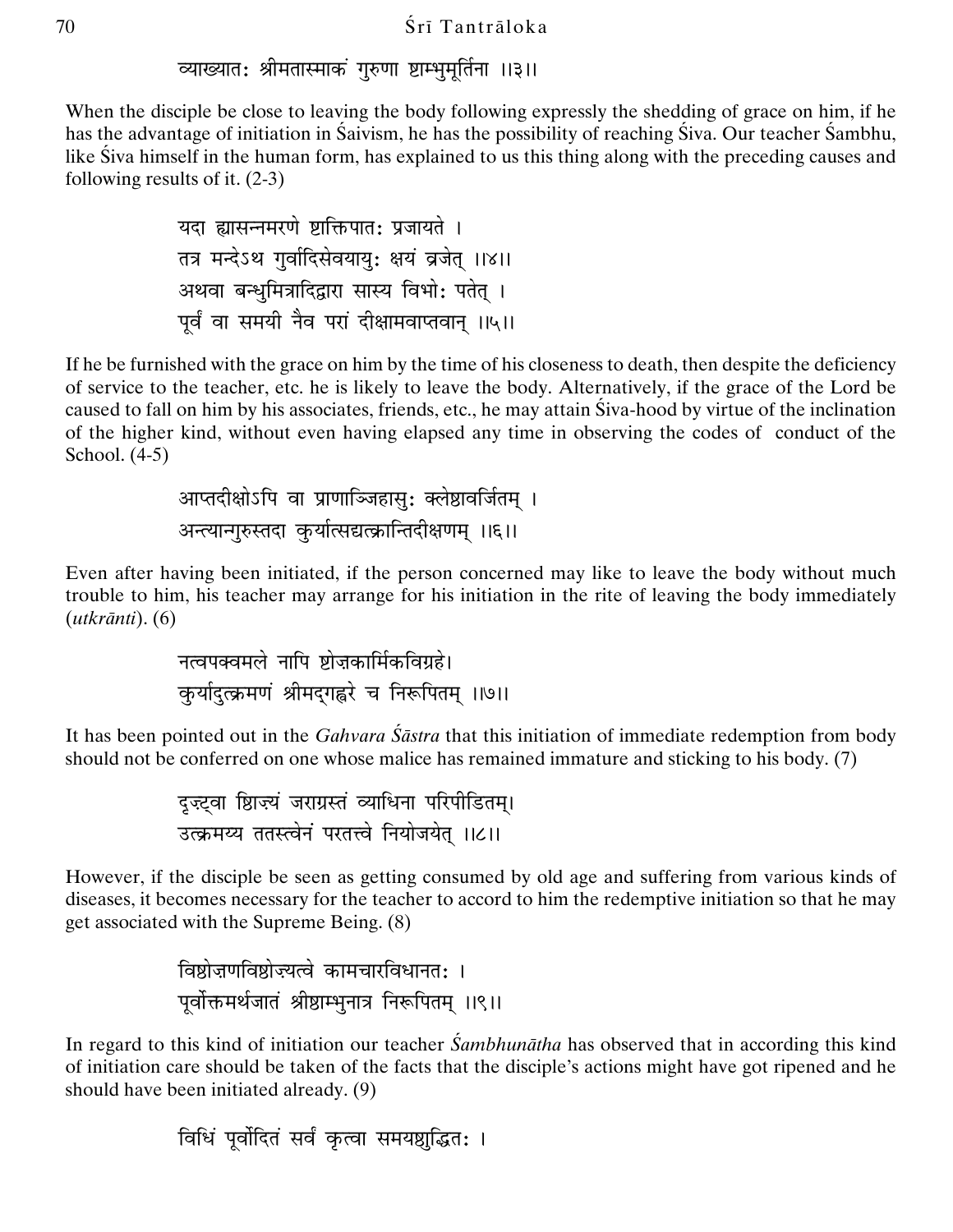#### क्षरिकामस्य विन्यस्येज्ज्वलन्तीं मर्मकर्तरीम् ॥१०॥

Having performed all the rites as indicated already, the teacher should purify the time followed by assignment of the *mantra* considered as performative of the function of a knife, burning and apt to cut the sensitive points of the body of the dying person. (10)

> कृत्वा पूर्वोदितं न्यासं कालानलसमप्रभम्। संहतिक्रमत: सार्धं सृकुछिन्दियुगलेन तु ॥११॥ आग्नेयीं धारणां कत्वा सर्वमर्मप्रतापनीम । परयेद्वायना देहमङ्गुज्ठान्मस्तकान्तकम् ॥१२॥

Having performed the rite of assignment, referred to already, which is like the fire of the time of dissolution, the teacher should make application of knife-like double-edged *mantra* from the toe to the top of the head, and assuming the posture *(dhāranā)* as fire torturous of all the sensitive points of the body and should fill the entire body from toe to head with air (through kumbhaka). (11-12)

**NOTES:** 

This method is known as sarvamarma pratāpinī dhāraņā.

## $CHAPTER - 20$

## Process of Initiation of the Ignorant

```
अथ दीक्षां ब्रुवे मृढजनाष्ठवासप्रदायिनीम् ॥१॥
```
Now I am going talk about the process of initiation consolatory to the ignorant. (1)

त्रिकोणे वह्निसदने वह्निवर्णोज्ज्वलेऽभित: । वायव्यपरनिर्धते करे सव्ये सजाज्वले ॥२॥ बीजं किंचिदगहीत्वैतत्तथैव हृदयान्तरे । करे च दह्यमानं सच्चिन्तयेत्तज्जपैकयुक् ॥३॥ वह्निदीपितफट्कारधोरणीदाहपीडितम् । बीजं निर्बीजतामेति स्वसतिकरणाक्षमम ।।४।।

Take a copper plate in the left hand, triangular in shape as the sacrificial vessel with fire burning in it and sending upward its flame due to blowing of air, take up seeds (barley, wheat, etc.) in the right hand and put them into the fire and bring the plate near to the level of heart and think of the seeds getting roasted in the fire of the vessel known as *ghorani*, muttering the *mantra* consisting of three seed-letters of fire, namely, ra ra ra combined with *phat* and (show to the disciple) how the seeds are getting roasted and are being rendered incapable of germination. (2-4)

> तप्तं नैतत्प्ररोहाय तेनैव प्रत्ययेन त। मलमायाख्यकर्माणि मन्त्रध्यानक्रियाबलात् ।।५।। दग्धानि न स्वकार्याय निर्बीजप्रत्ययं त्विमम् ।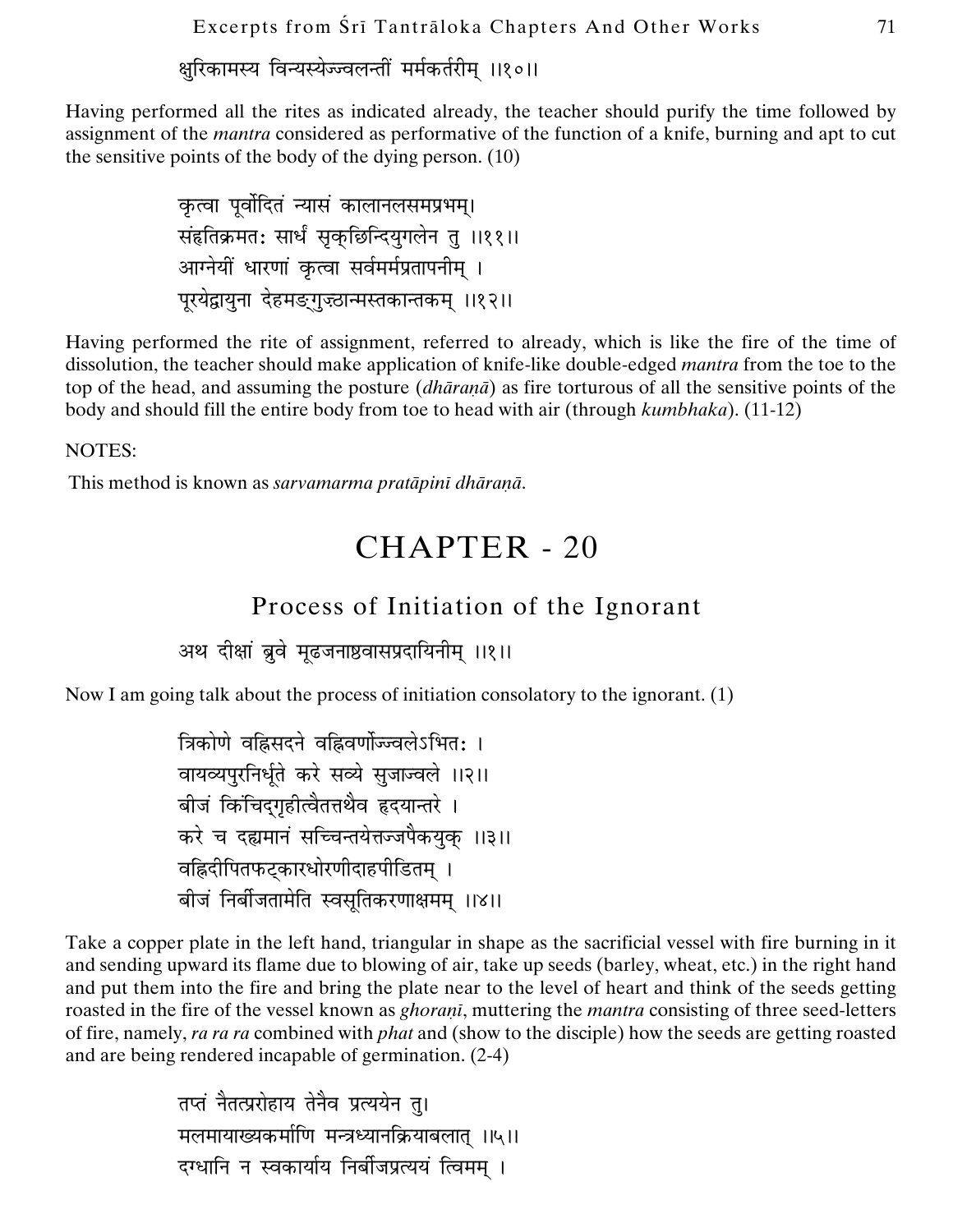स श्रीमान्सुप्रसन्नो मे ष्टांभुनाथो न्यरूपयत् ॥६॥

(Thus convince the disciple demonstratively) how these seeds having been roasted are being rendered incapable of germination. On the same analogy, all actions done under the fold of *maya* and hence being maladroit become roasted by the fire of *mantra*, meditation and yogic practices become incapable of sprouting. This elucidation was taught to me kindly by my revered teacher Sambhunātha. (5-6)

> बीजस्याप्यत्र कार्या च योजना कपया गरो: । यतो दीक्षा सदीप्तत्वात्स्थावराण्यपि मोचयेत ।।७।।

This elucidation needs to be presented practically before the disciple by the teacher to demonstrate how even immobile entities may be liberated from the evil of germination by means of ignition of fire and not talk of full awakening of consciousness. (7)

> यो गुरुर्जपहोमार्चाध्यानसिद्धत्वमात्मनि । ज्ञात्वा दीक्षां चरेत्तस्य दीक्षा सप्रत्यया स्मृता ॥८॥

Initiation offered by the teacher who is aware of the effect of it on account of having attained efficiency in it through muttering of *mantras*, offering of oblation to fire, worship and meditation, is said to be illucidatory (sapratyayā).  $(8)$ 

> अवधूते निराचारे तत्त्वज्ञे नत्वयं विधि: । साचारै: क्रियते दीक्षा या दृज्टप्रत्ययान्विता ।।९।। निराचारेण दीक्षायां प्रत्ययस्त न गद्यते ।

This kind of illucidatory initiation, however, should not be accorded to those who have renounced the world, are fully aware of the code of conduct of the system and are already aware of the Reality as such. In the case of such persons, there is no necessity of convincing them through such a demonstration. (9- $10a)$ 

> ज्ञानं स्वप्रत्ययं यस्मान्न फलान्तरमर्हति ॥१०॥ ध्यानादि तु फलात्साध्यमिति सिद्धामतोदितम् ।

Knowledge of self-convincement does not depend on any result while meditation, etc. depend on the consequence. This is the view of the Siddha Tantra also. (10b-11a)

> तुलाष्ठाद्धिपरीक्षां वा कुर्यात्प्रत्यययोगिनीम् ॥११॥ यथा श्रीतन्त्रसद्भावे कथिता परमेष्ठाना। श्रीपूर्वष्ठास्त्रेऽप्येजा च सूचिता परमेष्ठिाना।।१२।। आनन्द उद्भव: कम्पो निद्रा घूर्णिष्ठच पञ्चमी । इत्येवंवदता ष्टाक्तितारतम्याभिधायिना ॥१३॥

It has been stated in the *Mālinīvijayottara Tantra* by Lord Siva Himself that in the case of initiation of such persons, the teacher may use the scale of examination consisting of the experience of delight, lightness, tremor, comfortable sleep and incitement. The quanta of these experiences themselves are expressive of the effect of spiritual values in the disciple concerned. (11b-13)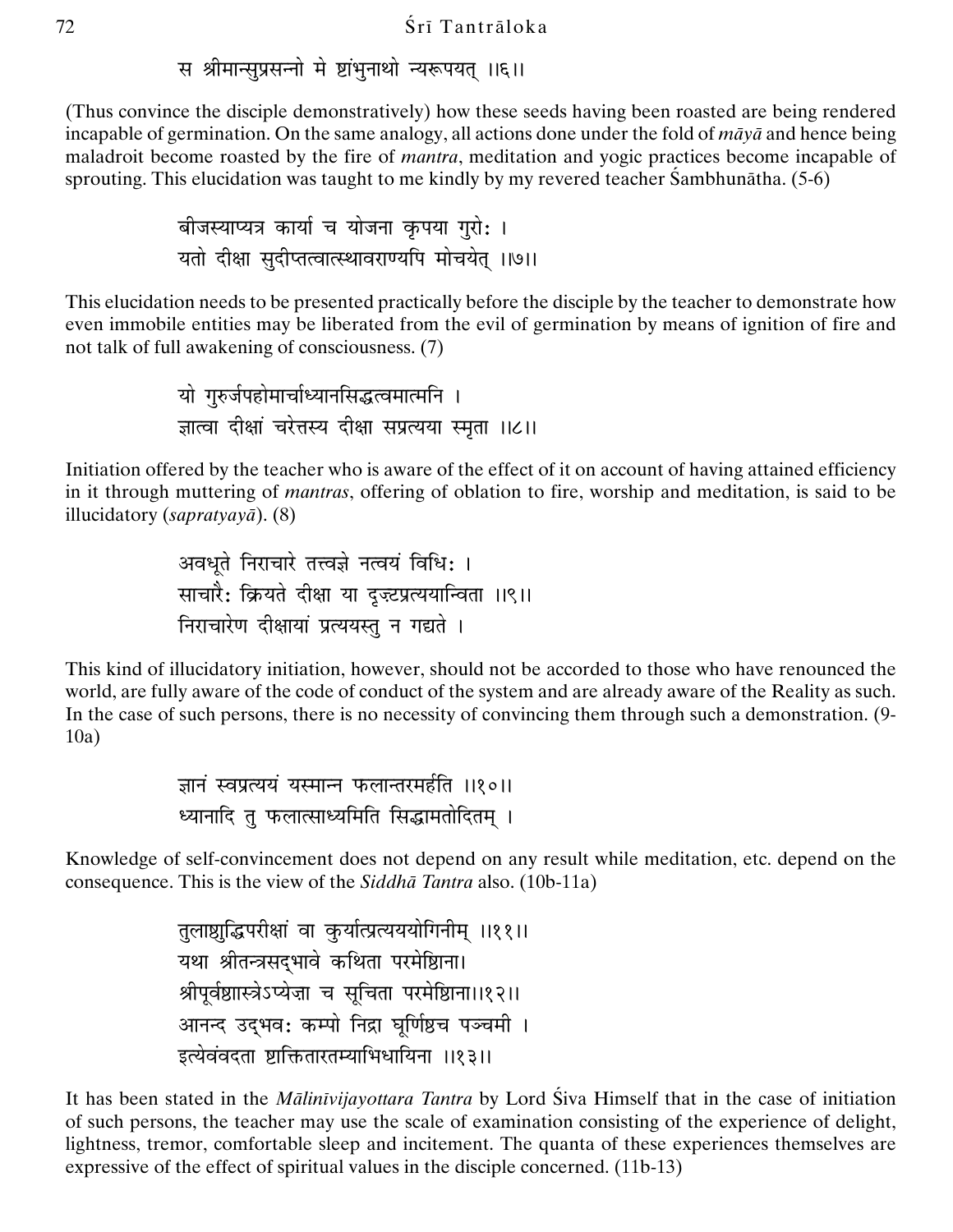## $CHAPTER - 21$

### Initiation in Absentia (Paroksa Dīksā)

परोक्षसंस्थितस्याथ दीक्षाकर्म निगद्यते ॥१॥

Now is going to be explained the method of initiation in absentia. (1)

भक्तिमक्तिप्रसिद्ध्यं नीयते सदगरुं प्रति । इत्यस्मिन्मालिनीवाक्ये प्रति: सांमुख्यवाचक: ॥२॥ सांमुख्यं चास्य ष्ठाज्यस्य तत्कृपास्पदतात्मकम् तमाराध्येति वचनं कपाहेतपलक्षणम ॥३॥

The case of initiation in absentia is put up before a worthy teacher for candidate's enjoyment and liberation both. The word *prati* (towards) as used in the *Mälinévijayottara Tantra* in this context amounts to mean 'in the presence of' for gaining his favour while the phrase *tamärädhya* (having worshipped him) is indicatory of attracting the favour of him out of his pleasure. (2-3)

> तत्संबन्धात्तत: कष्ठिचत्तत्क्षणादपवृज्यते । इत्यस्यायमपि ह्यर्थो मालिनीवाक्यसन्मणे: ।।४।। तत्क्षणादिति नास्यास्ति यियासादिक्षणान्तरम् । कित्वेवमेव करुणानिघ्नस्तं गुरुरुद्धरेत् ॥५॥ गरुसेवाक्षीणतनोर्दीक्षामप्राप्य पञ्चताम ।

Due to getting associated with the teacher, notwithstanding even distantly, the candidate of initiation by virtue of the teacher's favour to him gets redeemed. This sense is conveyed in the relevant statement of *Mālinīvijayottara Tantra* also. Use of the term *tat kṣaṇāt*, immediately, in the text bears out the relief to the candidate from undertaking the trouble of cultivating the desire to go to the teacher, etc. and yet getting redeemed. Such is the effect of the teacher's grace! (4-5)

> गतस्याथ स्वयं मृत्युक्षणोदिततथारुचे: ॥६॥ अथवाधरतन्त्रादिदीक्षासंस्कारभागिन: । प्राप्तसामयिकस्याथ परां दीक्षामविन्दत: ।।७।। हिम्बाहतस्य योगेष्ठाीभक्षितस्याभिचारत: । मृतस्य गुरुणा यन्त्रतन्त्रादिनिहतस्य वा ॥८॥ भ्रज्टस्वसमयस्याथ दीक्षां प्राप्तवतोऽयलम् ।

Candidates deserving initiation in absentia are those who had devoted themselves to the service of the teacher to the extent of having got bodily attenuated and having died uninitiated despite having expressed their wish for it at the time of death, those who had been initiated in some lower kind of *Tantra* and even having the privilege of meeting the teacher of the higher kind of *Tantra* had died uninitiated, those who had died of some accident, or due to the effect of some kind of sorcery on them and those who in spite of having been initiated properly had failed to maintain the required standard of conduct. (6-9a)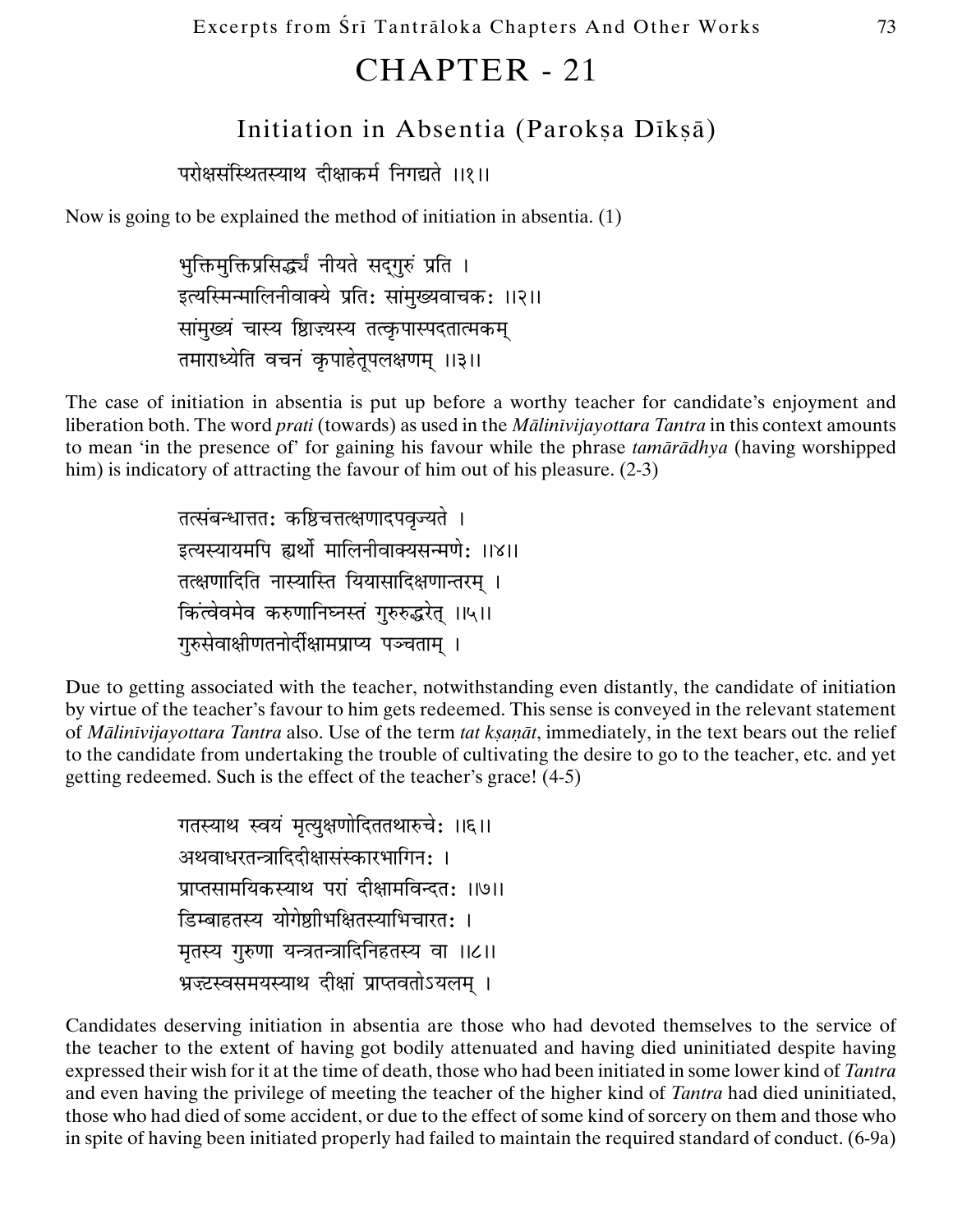बन्धुभार्यासुहृत्पुत्रगाढाभ्यर्थनयोगत: ॥९॥ स्वयं तद्विजयोत्पन्नकरुणाबलतोऽपि वा ।। विज्ञाततन्मुखायातष्ठाक्तिपातांष्ठाधर्मण: ॥१०॥ गुरुर्दीक्षां मृतोद्धारीं कुर्वीत ष्ठिावदायिनीम्। श्रीमृत्युञ्जयसिद्धादौ तदुक्तं परमेष्ठिाना ॥११॥ अदीक्षिते नपत्यादावलसे पतिते मते ।

In such cases, having listened to the request of the relatives, wives, friends, sons and out of his own compassion towards them, having understood the degree of descent of grace on them, the teacher needs to initiate them in keeping with their worthiness for the kind of it so that they attain oneness with Siva. This has been stated in *Mrtyuñjaya*, *Siddhā* and other *Sastras* of the kind as mentioned by Lord Siva.  $(9b-12a)$ 

## $CHAPTER - 22$

Initiation in Raising the Emblem of Siva (Lingoddharana Dīksā)

लिङ्गोद्धाराख्यामथ वच्म: ष्ठिावष्ठाासनैकनिर्दिज्टाम् ॥१॥

Now I am going to speak about initiation in raising the emblem *(linga)* of Siva.  $(1)$ 

उक्तं श्रीमालिनीतन्त्रे किल पार्थिवधारणाम । उक्त्वा यो योजितो यत्र स तस्मान्न निवर्तते ॥२॥

It has been stated in the *Mālinīvijayottara Tantra* that one who has been taught this earthly meditation, does not turn back from it.  $(2)$ 

> योग्यतावष्ठासंजाता यस्य यत्रैव ष्ट्रासना। स तत्रैव नियोक्तव्यो दीक्षाकाले ततस्त्वसौ ।।३।। फलं सर्वं समासाद्य ष्ठिावे युक्तोऽपवृज्यते । अयक्तोऽप्यर्ध्वसंष्ठाद्धिं संप्राप्य भवनेष्ठात: ।।४।।

One needs to be encouraged to follow the same practice at the time of initiation which he may be capable of in keeping with his capability. As regards the devotion to Siva, following this line of practice, the devotee gets fulfilled in all his aspirations and by becoming redeemed of all his vices and being thus purged of them, the aspirant attains purity by the grace of Siva, even though not exclusively devoted to Him.  $(3-4)$ 

> ष्ट्राद्धः ष्ठिावत्वमायाति दग्धसंसारबन्धन:। उक्त्वा पंधारणां चोक्तमेतद्वैदान्तिकं मया ।।५।।

Being purged of his ills, he attains Siva-hood having got burnt all the bonds keeping him tied to the world. Having talked of meditation on the Purusa, herein is explained by me the Vedantic mode of meditation.  $(5)$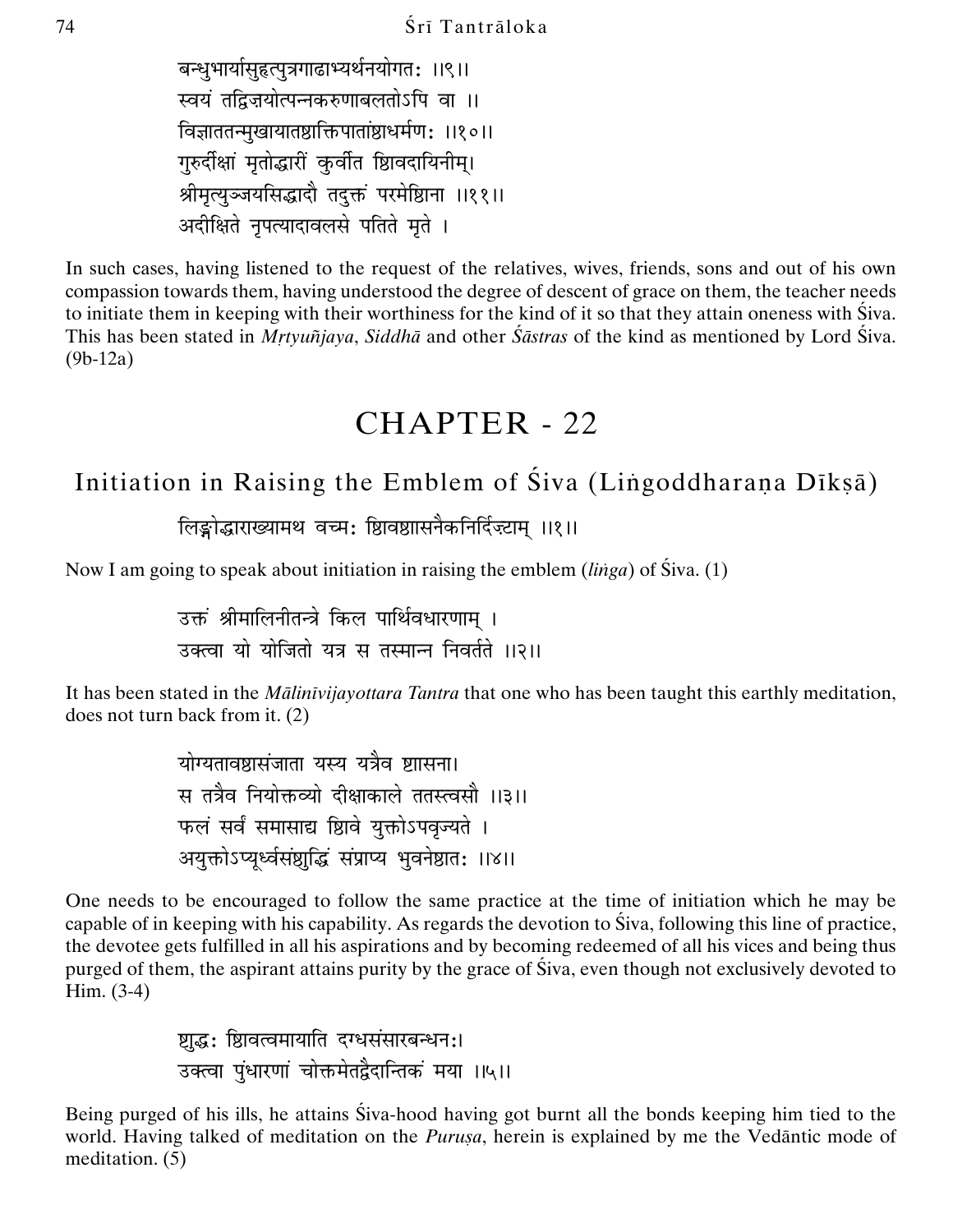कपिलाय पुरा प्रोक्तं प्रथमे पटले तथा। अनेन क्रमयोगेन संप्राप्त: परमं पदम् ॥६॥ न भय: पष्ठातामेति ष्टाद्धे स्वात्मनि तिज्ञ्ठति।

I have talked about it to Kapila in the first Chapter of the *(Siddhayogisvari Tantra)* by means of which he attained the status of the Supreme and does not descend to animality any more, remaining fulfilled within himself.  $(6-7a)$ 

> अतो हि ध्वन्यतेऽर्थोऽयं ष्रिावतत्त्वाधरेज्वपि ।।७।। तत्त्वेज़ योजितस्यास्ति पुनरुद्धरणीयता। समस्तष्ठाास्त्रकथितवस्तुवैविक्त्यदायिन: ।।८।। ष्ठिावागमस्य सर्वेभ्योऽप्यागमेभ्यो विष्ठाज्टता। ष्ठिावज्ञानेन च विना भूयोऽपि पष्ठाुतोद्भव: ।।९।।

It is suggested by this statement that there is the possibility of redemption of those even who have remained committed to lesser ways until now. This is the speciality of Saivism over and above all other *Sastras* that except for knowledge of Siva there is the danger of reverting to the animal nature. (7b-9)

> क्रमष्ठच ष्टाक्तिसंपातो महलानिर्यियासता। दीक्षा बोधो हेयहानिरुपादेयलयात्मता ॥१०॥ भोग्यत्वपाष्ठावत्याग: पतिकर्तृत्वसंक्षय: । स्वात्मस्थितिष्ठचेत्येवं हि दर्ष्ठानान्तरसंस्थिते:॥११॥ प्रोक्तमुद्धरणीयत्वं ष्ठिावष्ठाक्तीरितस्य हि।

Following are the steps of emergence from lower positions of other philosophical standpoints for attainment of Siva-hood under the inspiration of Siva and the Sakti: descent of grace, getting purged of blemishes, willingness to approach the teacher, getting initiated, awareness of the higher ranges of the reality, getting rid of what needs to be abandoned, coming to the wave-length of what is aspired for, getting relieved of the desire for enjoyment and animality, relinquishment of ownership and doership and restoration to self-hood. (10-12a)

# $CHAPTER - 23$

### Rite of Sacred Bath

### अथाभिज़ेकस्य विधि: कथ्यते पारमेष्ठवर: ॥१॥

Now is going to be expounded the system of bath under this School of Saivism. (1)

यैज़ा पुत्रकदीक्षोक्ता गुरुसाधकयोरपि। सैवाधिकारिणी भोग्यतत्त्वयुक्तिमती क्रमात् ।।२।। स्वभ्यस्तज्ञानिनं सन्तं बुभूजुमथ भाविनम् । योग्यं ज्ञात्वा स्वाधिकारं गुरुस्तस्मै समर्पयेत् ॥३॥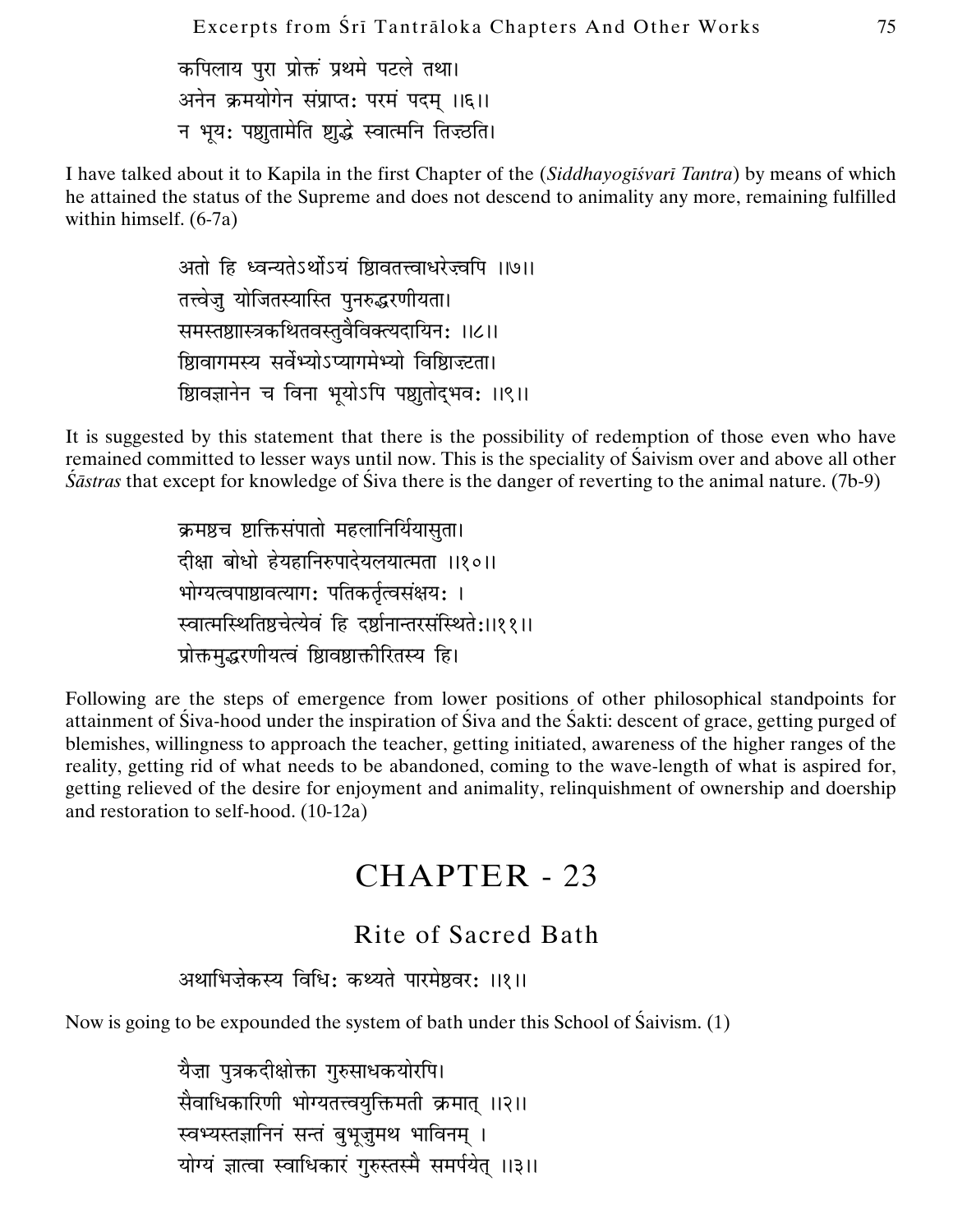### Śrī Tantrāloka

Whatever has already been stated in the context of initiation of the child disciple as well as concerning the teacher, the same is the precondition of taking the final bath in regard to both the ends, that is, enjoyment and liberation in keeping with the order between the teacher and the taught. The teacher needs to transmit his authority to the disciple having found him capable of discharging his duty on all these three grounds, namely, possession of the entire stock of knowledge transmitted to him which had been in his own practice, willing to practise the same in his life and the possibility of furtherance on it.  $(2-3)$ 

```
यो नैवं वेद नैवासावभिजिक्तोऽपि दैष्ठिाक: ।
समय्यादिक्रमेणेति श्रीमत्कामिक उच्यते ॥४॥
```
One, who is not found worthy on all these three grounds, cannot be accorded the entitlement of initiation over and above that of samayin as has been stated by the Kāmika Śāstra, even though having taken the final bath.  $(4)$ 

> यो न वेदाध्वसन्धानं जोढा बाह्यान्तरस्थितम् । स गुरुर्मोचयेन्नेति सिद्धयोगीष्ठवरीमते ॥५॥

The teacher who does not know how to track along with the six paths inner and outer, he cannot redeem the disciple from the clutches of the world. This is what the Siddhayogisvari Tantra has observed. (5)

> सर्वलक्षणहीनोऽपि ज्ञानवान् गुरुरिज्यते । ज्ञानप्राधान्यमेवोक्तमिति श्रीकचभार्गवे ॥६॥

According to Kacabhargava Tantra, knowledgeability is the main criterion of a teacher irrespective of lacking in other attributes.  $(6)$ 

```
पदवाक्यप्रमाणज्ञ: ष्ठिावभक्त्येकतत्पर:।
समस्तष्ठिावष्ठाास्त्रार्थबोद्धा कारुणिको गुरु: ।।७।।
```
(In view of Abhinavagupta) the teacher needs to be learned in the formation and meaning of words, sentences, validity of statements, aware of the sense of all the methodical texts on Saivism besides being compassionate (towards disciples). (7)

> न स्वयंभुस्तस्य चोक्तं लक्षणं परमेष्ठिाना । अभक्तो जीवितधिया कुर्वन्नीष्ठाानधिज्ञ्ति: ।।८।। पष्ठवात्मना स्वयंभूज़्णुर्नाधिकारी च कुत्रचित् । भस्माङ्करो व्रतिसुतो दु:ष्ठाीलातनयस्तथा ॥९॥ कुण्डो गोलष्ठच ते दुज़्टा उक्तं देव्याख्ययामले। पुनर्भृष्ठचान्यलिङ्गो य: पुन: ष्टौवे प्रतिज्ठित: ॥१०॥

According to the *Deviyamala Tantra* as instructed by Lord Siva, such a person does not deserve to be honoured as a teacher who has declared himself as a teacher, lacking in devotion to Siva and yet for the sake of earning his livelihood has appointed himself as a teacher of Saivism with all the instincts of animality dominating in his thoughts and behaviour. On account of besmearing ash to his body or on account of having been born of a Saivite in spite of being a sheer storehouse of vices and practicing evil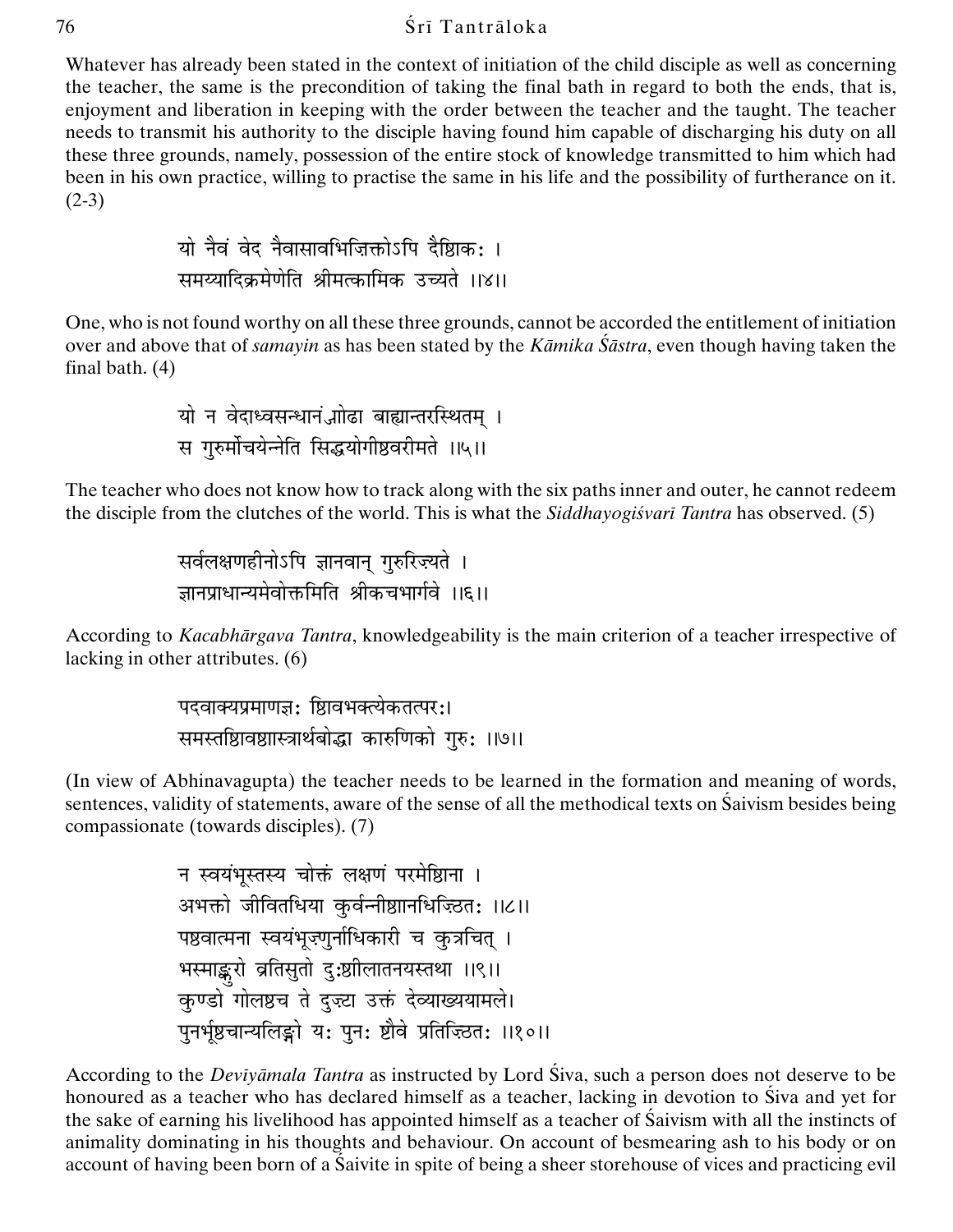effect of tantra known as kunda and gola. He, too, does not deserve this title who shows himself off as a great Saivite in spite of lacking in initiation in the practice of evolving the emblem of Siva into Siva Himself.  $(8-10)$ 

# $CHAPTER - 24$

### Deliberation on Post-Mortem Initiation

```
अथ ष्रााम्भवष्ठाासनोदितां
```
सरहस्यांशणतान्त्यसंस्क्रियाम् ॥१॥

Now listen to the mysterious system of post-mortem ceremony as prescribed under the dispensation of devotion to Sambu. (1)

> सर्वेजामधरस्थानां गुर्वन्तानामपि स्फुटम् । ष्टाक्तिपातात्पुराप्रोक्तात्कुर्यादन्त्येज्टिदीक्षणम् ॥२॥ ऊर्ध्वष्ठाासनगानां च समयोपहतात्मनाम् । अन्त्येज्टिदीक्षा कर्तव्या गुरुणा तत्त्ववेदिना ।।३।।

The post-mortem initiation needs to be accomplished prior to fall of the force or grace on those who might have been devoted to kinds of disciplines lower to the Trika including that of their teachers. So far as that of the followers of such a higher kind of system of deliverance as the Trika is concerned, it needs to be performed by the knowledgeable teacher, of those who might have transgressed its code of conduct.  $(2-3)$ 

> समयाचारदोजेज़ प्रमादात्स्खलितस्य हि। अन्त्येज्टिदीक्षा कार्येति श्रीदीक्षोत्तरष्ठाासने ।।४।।

It has been observed in the Diksottara Sastra that the post-mortem initiation of those is necessary who might have committed the fault of transgressing the code of the system due to negligence or inadvertence.  $(4)$ 

> यत्किंचित्कथितं पूर्वं मृतोद्धाराभिधे विधौ। प्रतिमायां तदेवात्र सर्वं ष्टावतनौ चरेत् ।।५।। श्रीसिद्धातन्त्रकथितो विधिरेज निरूप्यते।

Whatever has been stated earlier in the context of the ceremony of elevation of the dead the same needs to be performed on the actual body of the dead in place of the symbolic. What has been stated already in this regard as per the Siddha Tantra, the same is being elucidated here. (5-6a)

> अन्तिमं यद्भवेत्पूर्वं तत्कृत्वान्तिममादिमम् ।।६।। संह्रत्यैकैकमिज्टिर्या सान्त्येज्टिर्द्वितयी मता । पजाध्यानजपाप्लज्टसमये नत साधके ।।७।। पिण्डपातादयं मुक्तं: खेचरो वा भवेत्प्रिये।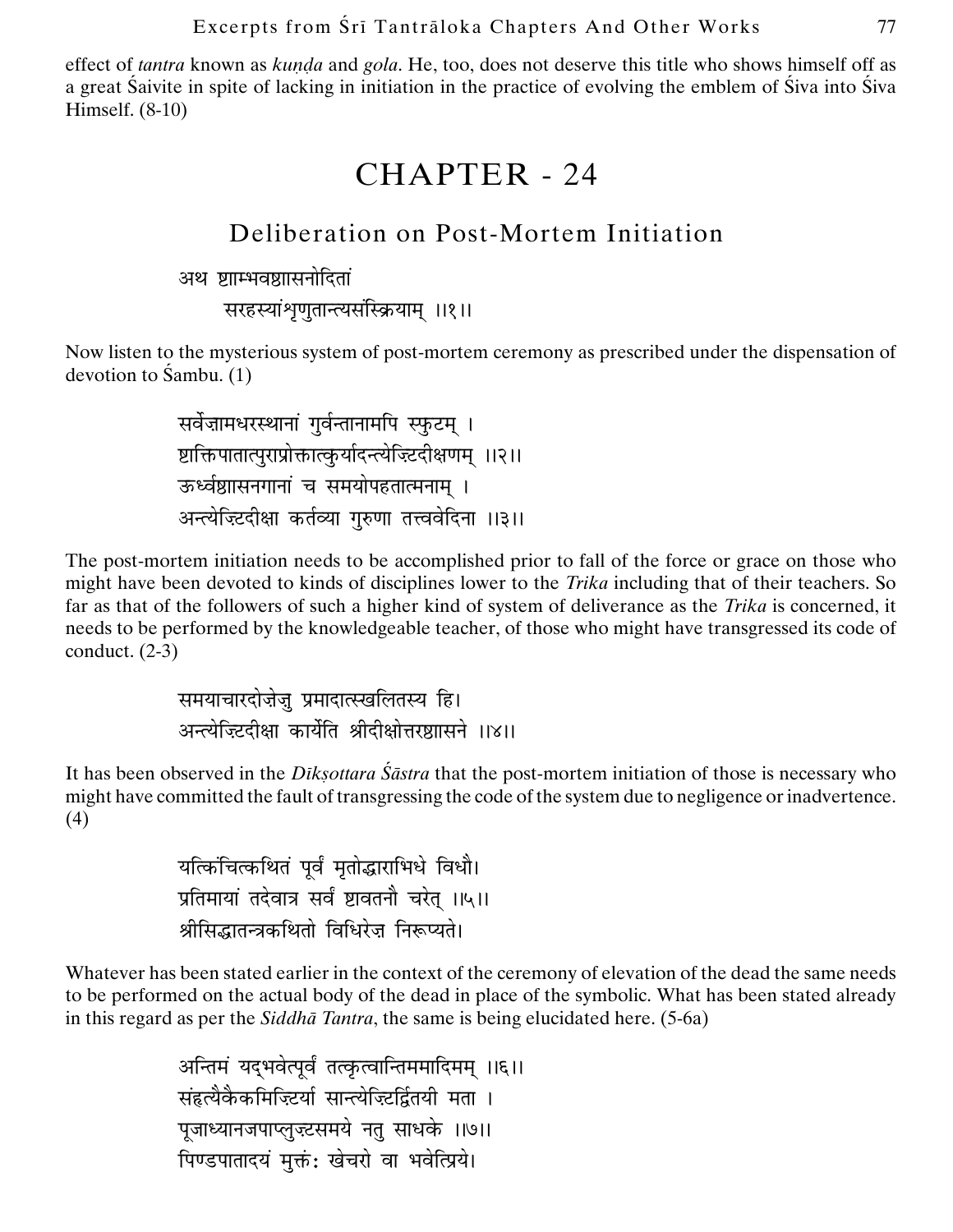#### Śrī Tantrāloka

Whatever be final as per that account, needs to be performed right in the beginning including the *mantras* and letters. The same kind of reversal needs to be done in regard to the rites, briefly in the second place. This ceremony should be performed for the sake of those who might have died of some trouble in course of worship, meditation and muttering of *mantras* and not for those who be engaged in inner search (sādhanā) as he is destined to attain liberation or at least the status of moving in the space of consciousness. (6b-8a)

> आचार्ये तत्त्वसंपन्ने यत्र तत्र मृते सति ॥८॥ अन्त्येज्टिनैव विद्येत ष्टाद्धचेतस्यमर्धनि ।

There is no necessity of performance of this ceremony on the death of that teacher, no matter wheresoever meeting death, who might have got rid of his sense of ego by virtue of having realised consciousness as the essence of the reality. (8b-9a)

> मन्त्रयोगादिभिर्ये च मारिता नरके त ते ।।९।। कार्या तेजामिहान्त्येज्टिर्गरुणातिकपालना । न मण्डलादिकं त्वत्र भवेच्छमाष्ठाानिके विधौ ॥१०॥

Those who might have got killed in course of their engagement in misapplication of *mantra* and kindred rites, and be destined to move to hell, performance of this ceremony by a merciful teacher (for the sake of elevation of their spirits) is necessary. In course of the burning of their dead bodies, there is no necessity of drawing circles, etc. (9b-10)

## **CHAPTER - 25**

Post-Mortem Rite According to Trika System

अथ श्राद्धविधि: श्रीमत्जडर्धोक्तो निगद्यते ॥१॥ सिद्धातन्त्रे सचितोऽसौ मर्तियागनिरूपणे।

Now the post-mortem rite is going to be explained in keeping with the tradition of the Trika system as recounted in the Siddhā Tantra in the context of deliberation on the mūrti-yāga. (1-2a)

> अन्त्येज्ट्या सविष्ठाद्धानामष्ठाद्धानां च तद्विधि: ॥२॥ त्र्यहे तुर्येहि दष्ठामे मासि मास्याद्यवत्सरे । वर्जे वर्जे सर्वकालं कार्यस्तत्स्वै: स पूर्ववत् ॥३॥

The procedure of this rite is meant for the sake of impure and purified both to be performed on the third, fourth, tenth day since the day of death as well as on the day of beginning and end of each year regularly by members of the family. (2b-3)

> तत्र प्राग्वद्यजेद्देवं होमयेदनले तथा । ततो नैवेद्यमेव प्राग्गहीत्वा हस्तगोचरे ।।४।। गुरुरन्नमयीं ष्टाक्तिं वृहिकां वीर्यरूपिणीम् ।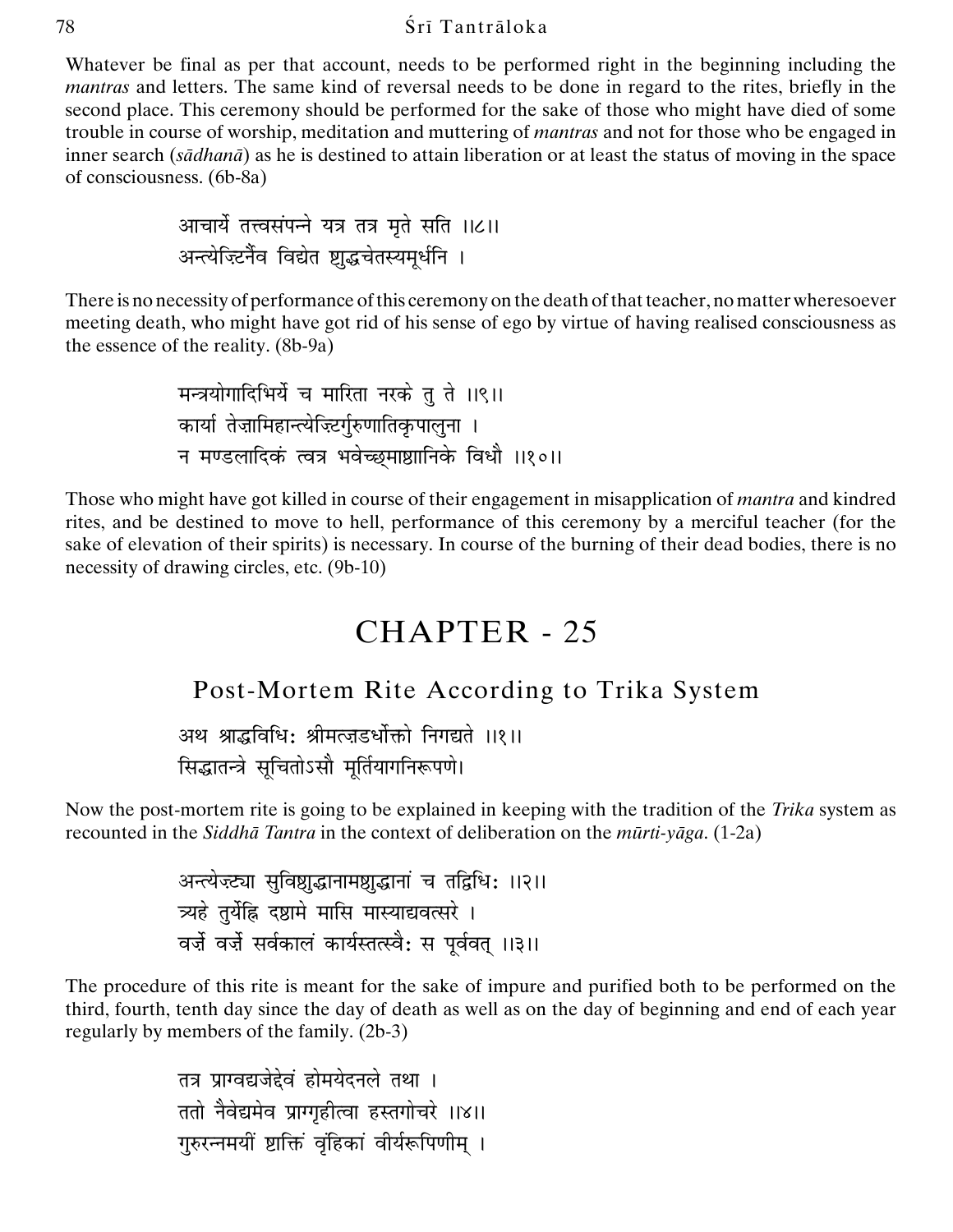ध्यात्वा तथा समाविज़्टं तं साध्यं चिन्तयेत्सुधी: ॥५॥ ततोऽस्य य: पाष्ठावोंऽष्ठाो भोग्यरूपस्तमर्पयेत् । भोक्तर्येकात्मभावेन ष्ठाज्य इत्थं ष्ठािवीभवेत ।।६।।

As done earlier, the teacher needs to mutter the *mantra* dedicated to Siva, offer oblations to fire followed by taking the object of offering in hands as symbolic of the food enforced by the force of Vrnhika, meditate on it under the supposition of its pervasion by the object aspired for. Then he should make an offer of its animality as the stuff of enjoyment to its enjoyer supposing his oneness with the disciple. This is the way how the disciple may get transformed into Siva.  $(4-6)$ 

> भोग्यतान्या तनर्देह इति पाष्ठात्मका मता:। श्राद्धे मृतोद्धृतावन्तयागे तेज़ां ष्ठिावीकृति: ।।७।।

Aspiration for enjoyment is another body of the dead supposed to be fettered and is taken to have been transformed into Siva via this post-mortem sacrifice meant for elevation of the soul of the dead. (7)

> एकेनैव विधानेन यद्यपि स्यात्कृतार्थता । तथापि तन्मयीभावसिद्ध्यै सर्व विधिं चरेत् ।।८।।

Though the ceremony of initiation in itself is sufficient for the redemption of the disciple yet for the sake of his oneness with Siva these rites also need to be performed.  $(8)$ 

> बुभुक्षोस्तु क्रियाभ्यासभूमानौ फलभूमनि । हेत ततो मतोद्धारश्राद्धाद्यस्मै समाचरेत ॥९॥

Plenty of action and practice in itself is sufficient for the profundity of result, even then for the sake of making it richer, the post-mortem rite for elevation of the soul of the dead needs to be performed. (9)

> तत्त्वज्ञानार्कविध्वस्तध्वान्तस्य तु न कोऽपययम् । अन्त्येज्टिश्राद्धविध्यादिरुपयोगी कदाचन ॥१०॥ तेजां तु गुरु तद्वर्गवर्ग्यसब्रह्मचारिणाम् । तत्सन्तानजुजामैक्यदिनं पर्वदिनं भवेत् ।।११।। यदाहि बोधस्योद्रेकस्तदा पर्वाह परणात ।

Even then, the days of demise of such knowledgeable and wise persons are celebrated as the teacher's day by their family members, associates and disciples as promoters of their traditions. This is the way how their contributions to wisdom fulfil the necessity of promotion of it transforming the days of their death into sacred days, *parva*, meaning derivatively fulfilment (on account of its derivation from the root *pr*, to fulfil).  $(11-12a)$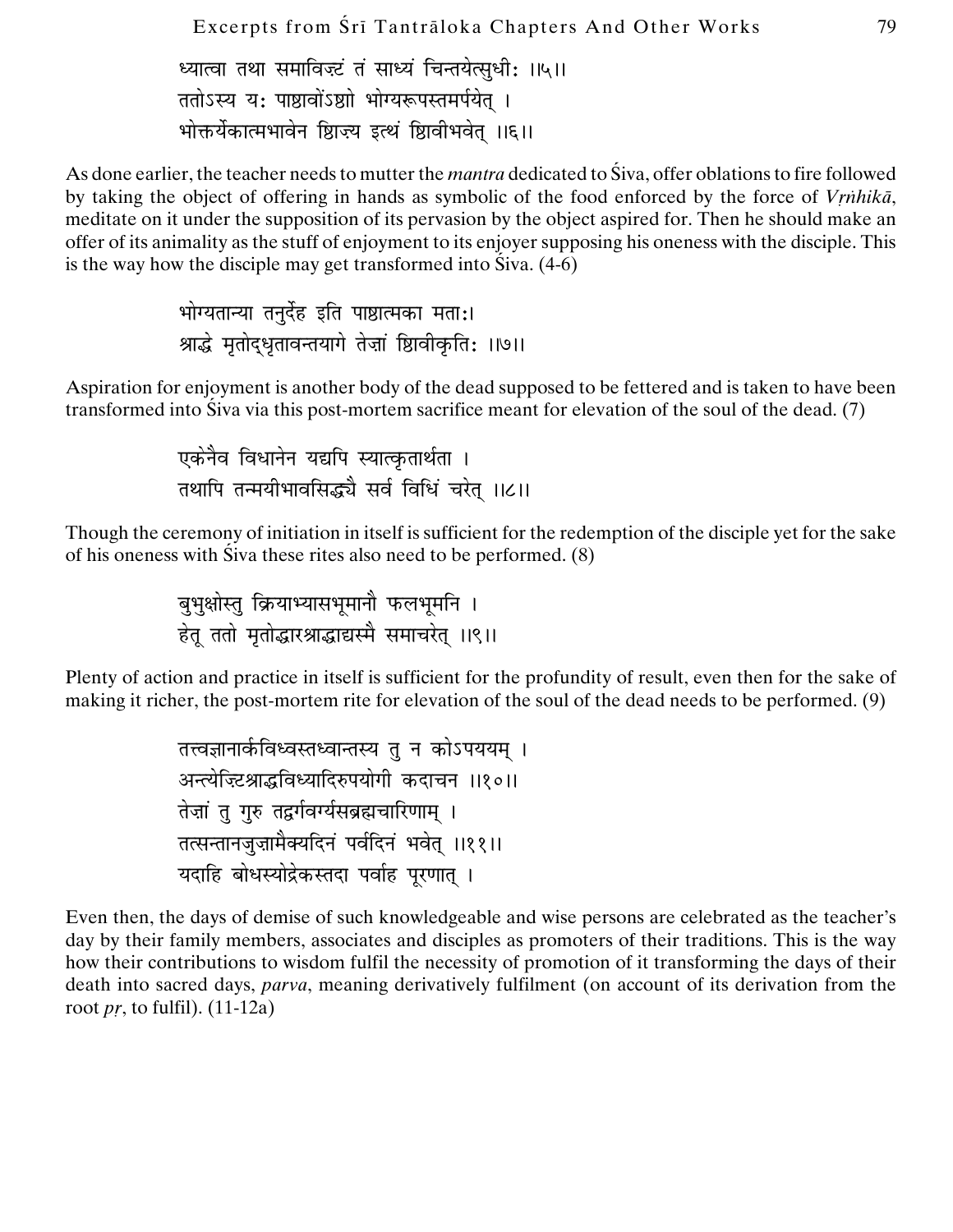Śrī Tantrāloka

# **CHAPTER - 26**

## Duties and Conduct of an Aspirant

अथोच्यते ष्टोजवत्तिर्जीवतामपयोगिनी ॥१॥

Now is going to be explained the norm of the conduct of living aspirants which they have to abide by. (1)

दीक्षा बहप्रकारेयं श्राद्धान्ता या प्रकीर्तिता । सा संस्क्रियायै मोक्षाय भोगायापि द्वयाय वा ।।२।।

The initiation effective up to the end of the performance of the post-mortem ritual as deliberation on in the previous chapter is of several kinds. It is intended to cultivate the individual for the attainment of the state of enjoyment as well as liberation. (2)

> तत्र संस्कारसिद्ध्यै या दीक्षां साक्षान्न मोचनी । अनुसन्धिवष्ठााद्या च साक्षान्मोक्त्री सबीजिका ।।३।। तयोभय्या दीक्षिता ये तेजामाजीववर्तनम् । वक्तंव्यं पुत्रकादीनां तन्मयत्वप्रसिद्धये ।।४।।

The initiation accorded for the cultivation of impressions does not afford liberation directly while the seeded one proves to be liberatory but with the necessity of certain follow-up duties to be discharged. Both these kinds of initiation involve follow-up duties till the end of life and are meant for such disciples who have become son-like as a step close to attainment of oneness with Siva. (3-4)

> बभक्षोर्वा ममक्षोर्वा स्वसंविदगरुष्ठाास्त्रत:। प्रमाणाद्या संस्क्रियायै दीक्षा हि गुरुणा कृता ।।५।।

Be he an aspirant of enjoyment or liberation, he has been initiated by the teacher for the sake of cultivating himself in keeping with the demands of his inner being, the teacher and the Sastra as determinators of his worth for the goal he aspires for.  $(5)$ 

> तत: स संस्कृतं योग्यं ज्ञात्वात्मानं स्वष्ठाासने। तदक्तवस्त्वनज्ठानं भक्त्यै मक्त्यै च सेवते ॥६॥

Thus, for the sake of considering himself as worthy of the objective as per the voice of his conscience as well as the norms established by his Sastra, he needs to fulfil all the conditions that are prescribed for attainment of the states of enjoyment and liberation. (6)

```
आचार्यप्रत्ययादेव योऽपि स्याद्भुक्तिमुक्तिभाकु ।
तत्प्रत्यूहोदयध्वस्त्यै ब्रूयात्तस्यापि वर्तनम् ।।७।।
```
The aspirant needs to fulfil all those obligations which his teacher asks him to perform which may be instrumental in removing the obstructions in his path of attainment of the states of enjoyment and liberation, since the teacher himself is the best judge in this respect. (7)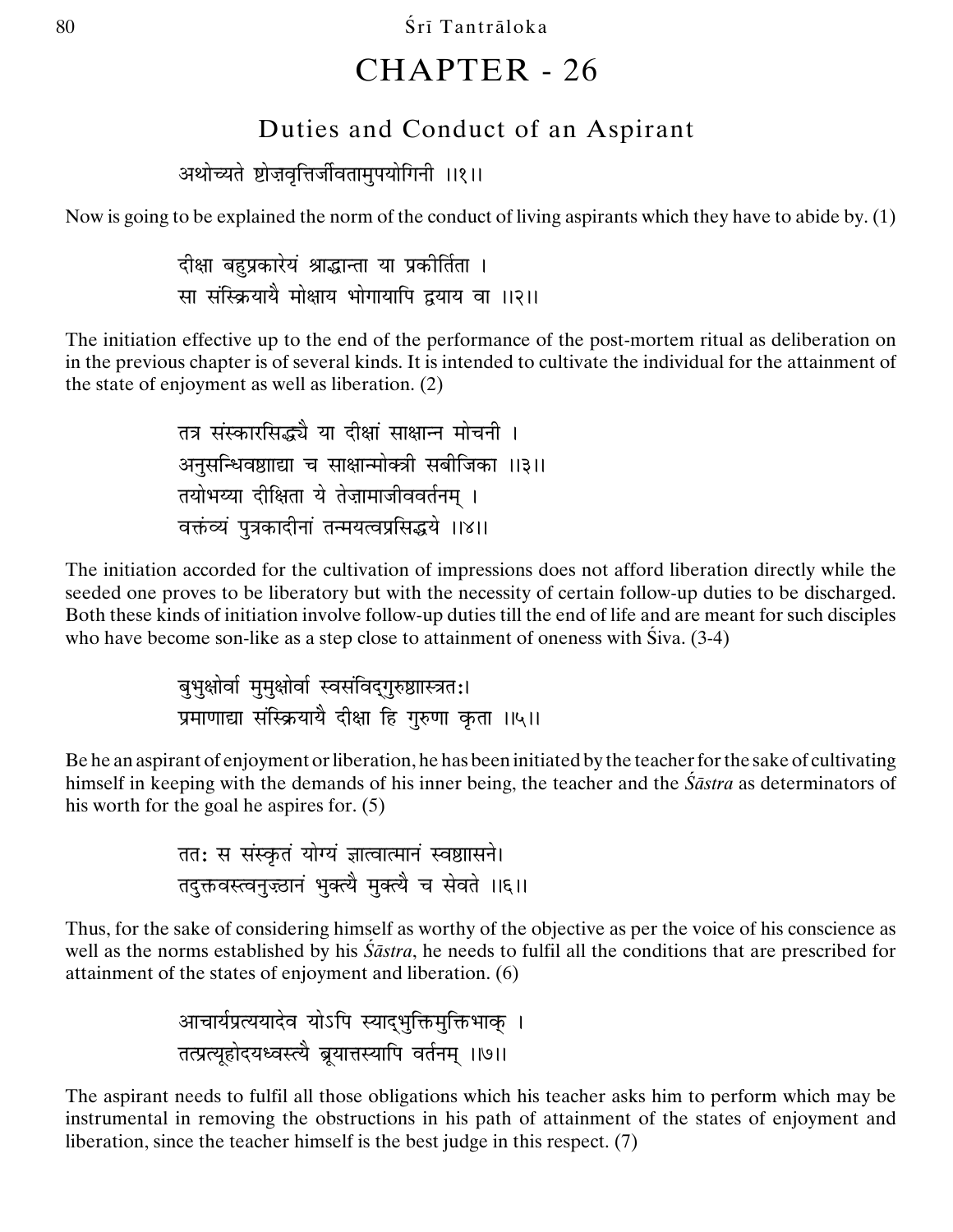स्वसंविदगुरुसंवित्योस्तुल्यप्रत्ययभागपि। ष्टोज़वृत्त्या समादेष्ठयस्तद्विघ्नादिप्रष्ठान्तये ।।८।।

Along with the teacher, the conscience of the aspirant himself is equally significant in this matter as the decisive factor. Therefore, concurrence of both may serve as the best source of determination what remains necessary to fulfil for the sake of removing the obstructions, etc. in his path. (8)

> य: सर्वथा परापेक्षामुज्झित्वा तु स्थितो निजातृ। ग्रत्ययाद्योऽपि चाचार्यप्रत्ययादेव केवलात ।।९।। तौ सांसिद्धिकनिर्बीजौ को वदेच्छेज़वृत्तये।

The aspirant who has ceased completely to depend on any external determinator in this respect deciding all on the basis of his conscience as also he who depends solely on the Teacher Supreme, both these kinds of aspirants are regarded as self-approved and seedless requiring no one to suggest to them what else they have to accomplish. (9-10a)

> क्रमात्तन्मयतोपायगुर्वर्चनरतौ तु तौ ॥१०॥ तत्रैज़ां ष्टोज़वृत्त्यर्थं नित्यनैमित्तिके ध्रुवे । काम्यवर्ज यत: कामाष्ठिचत्राष्ट्रिचत्राभ्युपायका: ॥११॥

Since these types of aspirants are absorbed within themselves and devoted to their teachers respectively, they need to do nothing else besides their daily routines and incidental tasks avoiding all else just for fulfilment of their desires as the latter being peculiar in their nature require peculiar means to fulfil them. (10b-11)

# CHAPTER - 27

## Mode of Worship of the Emblem (Linga-Pūjā)

अथोच्यते लिङ्गपूजा सूचिता मालिनीमते ॥१॥

Now is going to be discussed the procedure of worship of the emblem in keeping with reference to it in the *Mälinévijayottara Tantra*. (1)

> एतेज़ामर्ध्वष्ठाास्त्रोक्तमन्त्राणां न प्रतिज्ठितम् । बहिज़्कर्यात्ततो ह्येते रहस्यत्वेन सिद्धिदा: ॥२॥

The crux of ideas underlying these *mantras* of the higher kind of *Çästra* should not be exposed as it offers *siddhi* only when remains kept secret. (2)

> स्ववीर्यानन्दमाहात्म्यप्रवेष्ठावष्ठाष्ठाालिनीम् । ये सिद्धिं ददते तेज़ां बाह्यत्वं रूपविच्यति: ।।३।।

Exposure of the secret of the source of *siddhi* through entry into the channel of its magnanimous force of delight renders it ineffective. (3)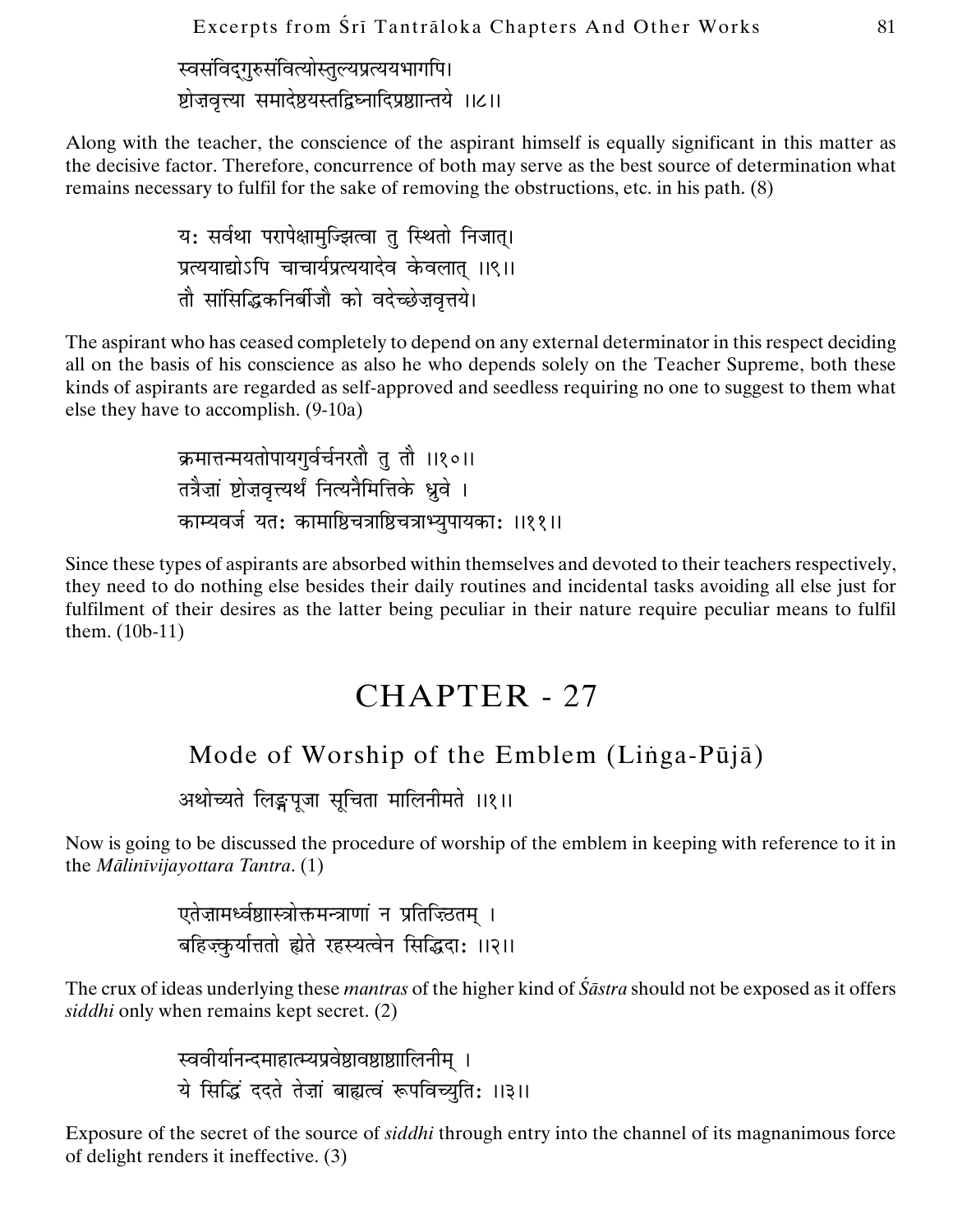किंच चोक्तं समावेष्ठापूर्णो भोक्त्रामक: ष्ठिाव: । भोगलाम्पट्यभाग्भोगविच्छेदे निग्रहात्मक: ।।४।।

Siva is characterised as pervasive of everything as its enjoyer. Dissociation of Him from this characteristic role makes Him obstructive (4)

> ष्ट्रान्तत्वन्यक्क्रियोद्भृतजिघत्सावृंहितं वपु:। स्वयं प्रतिज्ठतं येन सोऽस्याभोगे विनष्ठयति ।।५।।

Siva pervades everything by virtue of ascendance of His potentiality of action over and above peacefulness on account of His will to enjoy which if exposed makes Him disappear from it. (5)

> उक्तं ज्ञानोत्तरायां च तदेतत्परमेष्ठाना। ष्ठिावो यागप्रियो यस्माद्विष्ठोजान्मातृमध्यग: ॥६॥ तस्माद्रहस्यष्ठाास्त्रेज़ु ये मन्त्रास्तान्बुधो बहि: । न प्रतिज्ठापयेज्जात् विष्ठोजाद्व्यक्तरूपिण: ।।७।।

It has been stated in the *Jñānottarā* by the Lord Himself that Siva likes sacrifice. This is why He pervades the sounds of the alphabet at the top of them. In view of this liking of Him, wise men should not expose *mantras* of secret *Sastras* particularly in tangible form. (6-7)

> अत एव मतस्यार्थे प्रतिज्ठान्यत्र योदिता । सात्र ष्टास्त्रेज़ू नो कार्या कार्या साधारणी पुन: ।।८।।

This is why there is an observation of another Sastra that the representative symbol of the dead should be established anywhere else apart from the cremation ground and should not be applied to the Trika system, and if wished to be established at all, it should be just temporary. (8)

> आ तन्मयत्वसंसिद्धेरा चाभीज्टफलोदयात । पत्रक: साधको व्यक्तमव्यक्तं वा समाश्रयेत ॥९॥

Until the son-like disciple or any other aspirant practising yoga under the guidance of a particular teacher attains oneness with Siva as his ultimate objective, he is free to take resort to his favourite icon which may be tangible or intangible. (9)

> पुत्रकैर्गुरुरभ्यर्थ्य: साधकस्तु स्वयं विदन् । यदि तत्स्थापयेन्नो चेत्तेनाप्यर्थ्यो गुरुर्भवेत् ॥१०॥

Whether any emblem of Siva needs to be established or not, in this regard the teacher should be enquired by the son-like disciples while the independent aspirant needs to decide it himself or he, too, should ask the teacher about it.  $(10)$ 

> गुरुष्ठचात्र निरोधाख्ये काल इत्थं विभौ वदेत् । जीवर्त्यस्मिन्फलान्तं त्वं तिज्ठेर्जीवावधीति वा ॥११॥

During his stay with the disciple, the teacher needs to talk to Siva praying to Him to remain there on that spot until he attains oneness with Him or at least remains alive. (11)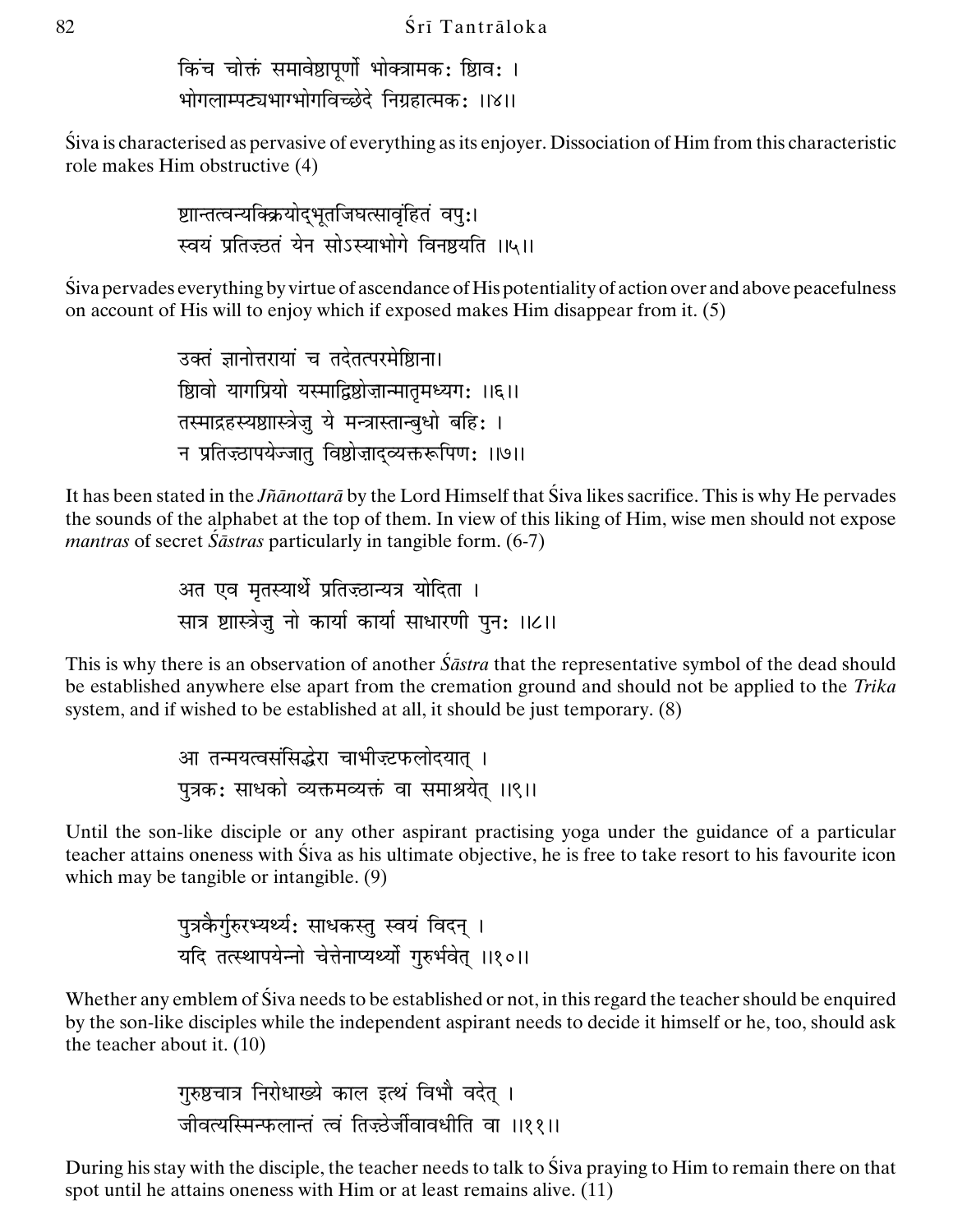

# Volume 7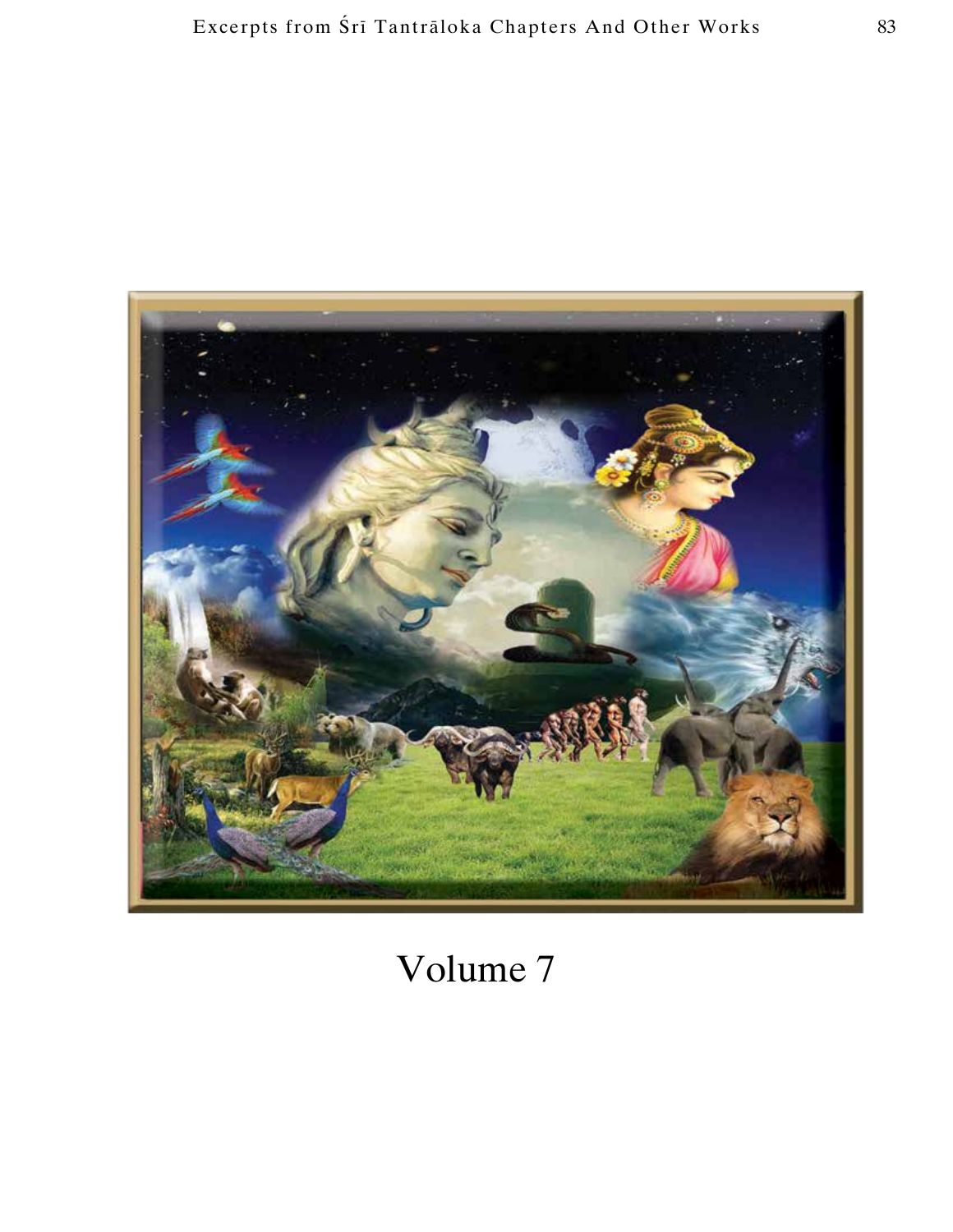.<br>Śrī Tantrāloka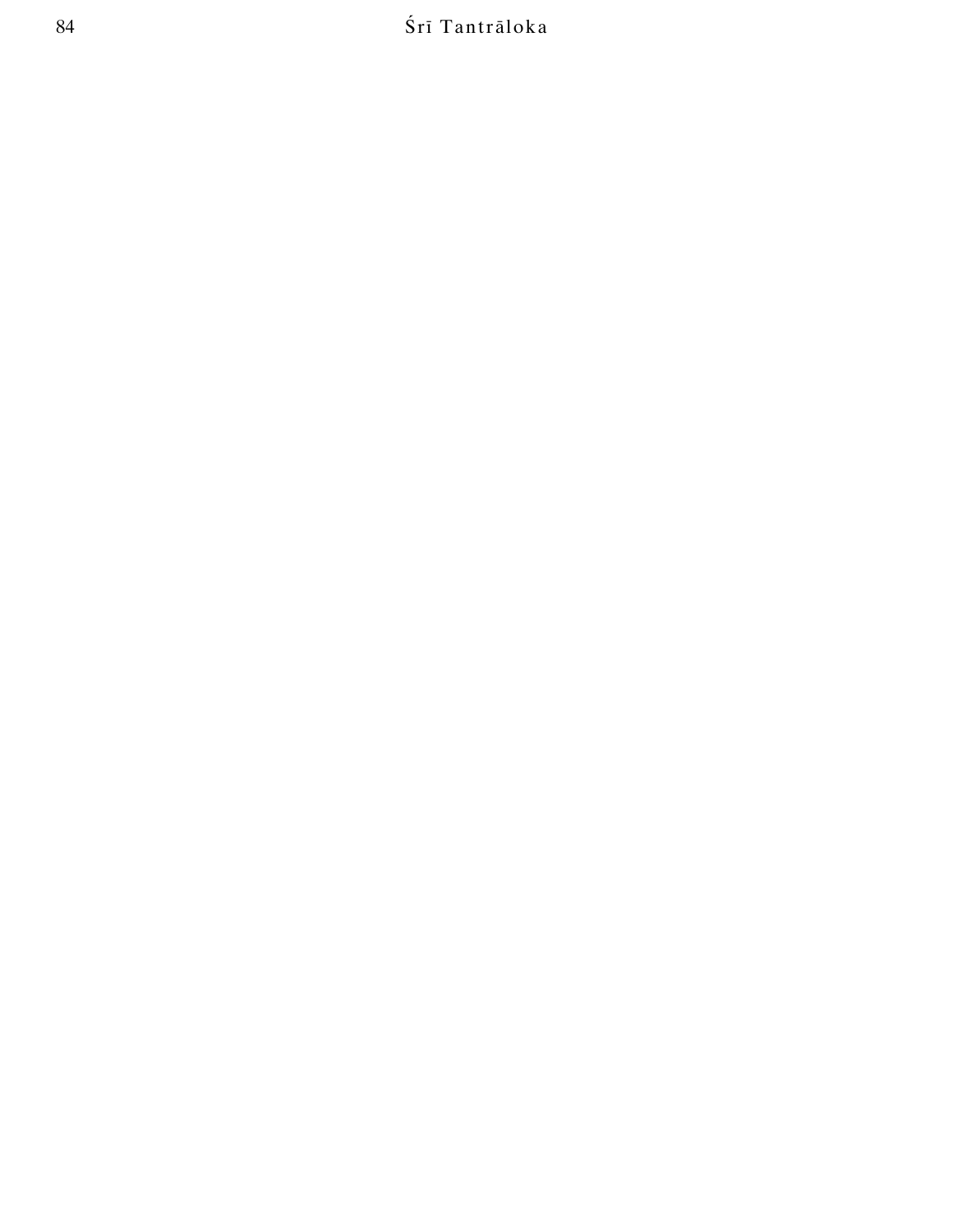### Summary of the Contents of Volume - VII

### CHAPTER 28

- 1. The Chapter deals with occasional and incidental rites and celebrations.
- 2. Such occasions have been enumerated in *Tantrasära* as some twenty-three.
- 3. Meeting with yoginis and siddhas on such festive occasions prove eventually fruitful.
- 4. In the choice of occasion for celebration, date is more important than any part of that date.
- 5. Feeding of the man of real knowledge is equivalent to feeding the entire class of him.
- 6. While the entire world is the food, Çiva is its eater.
- 7. *Mürtiyäga* is of five kinds known as *kevala*, *vimala*, *miçra*, *cakra* and *véra saìkara*.
- 8. In the process of performance of this sacrifice the teacher is seated in the middle, accompanied by his equals around him and then the observers of the code of conduct f the School.
- 9. *Mürtiyäga* is a collective feasting of teacher, his associates and followers sumptuously.
- 10. The teacher should be sent off respectively with gifts like a young milching cow decorated with gold decorative ornaments and clothes.
- 11. The teacher should bless the student on the completion of the sacrificial proceedings and send off the Lord with the prayer to Him to come back again whenever invited.
- 12. Whatever gift the teacher might have received on this occasion is expected to invest in furtherance of the tradition of sacrifice.
- 13. That day deserves to be treated as holy on which some important event relating to acquisition of knowledge might have happened.
- 14. Wife, brother, etc. of the teacher become important not on account of their blood relationship with the teacher but on account of having helped the disciple in his acquisition of the knowledge.
- 15. Those who have risen above the bodily consideration, for them knowledge is more important than blood relationship in determining association.
- 16. The law of descendance needs to lay greater importance on the spiritual in comparison to the physical.
- 17. Since the birth day of the teacher as well as that of the disciple serve as a link in the continuity of the stream of the tradition of knowledge, that also needs to be celebrated incidentally.
- 18. Birth, life and death are determined in keeping with the previous actions of the individual concerned.
- 19. That emblem of Çiva alone would be the best which has been established by a knower of the Reality or has emerged by itself.
- 20. Those who develop aspiration for Çiva, have the prospect of becoming one with Him.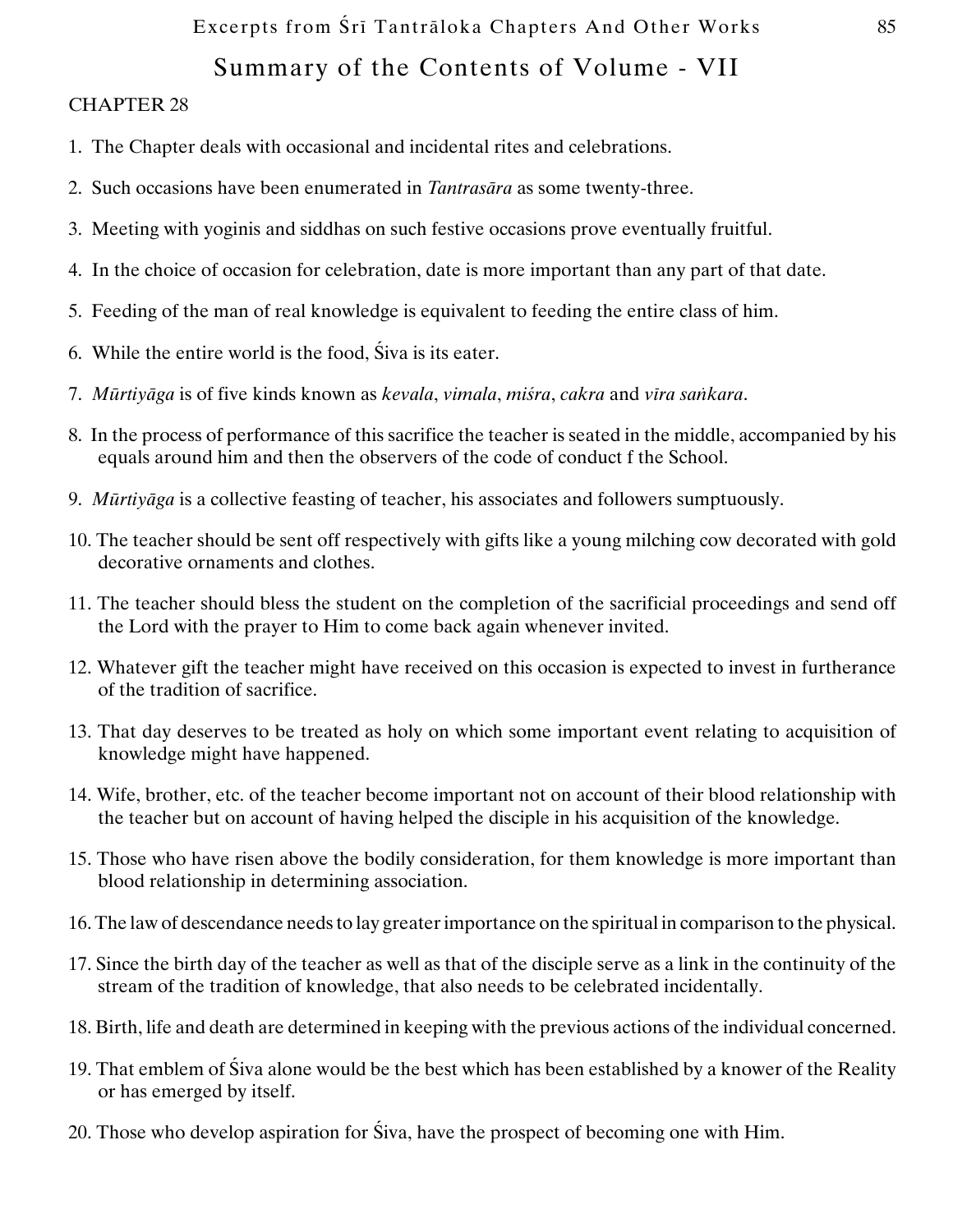### 86 Sri Tanträloka

- 21. Yogins get assimilated to the same essence which they would have practised to get one with.
- 22. Senses follow the example of honey-bees in the event of death behaving in keeping with the behaviour of the inner being (*citta*). In the case of yogins leaving the body, his senses keep retained their inner force of perception.
- 23. For one who has become one with Siva, there is no difference at all in bearing the entire universe as his body or being completely rid of it.
- 24. With whatsoever aspiration in mind the dying person leaves the body, he gets materialised the same in his next birth.
- 25. Contents of dreams remain exclusive to the dreamer without being shared by anyone else.
- 26. On the analogy of celebrations of the otherworldly nature, events of mundane nature also if concerned with removal of some kind of trouble or rejoicing may be celebrated.
- 27. The occasion of meeting with yoginis also may be regarded as worthy of celebration by oneself as well as through one's chain of disciples as well as the progeny.
- 28. Such celebrations serve in expanding the range of consciousness via mutual reflection as it happens in the case of musical performance.
- 29. In course of worship of *cakras*, persons of incongruent consciousness should be kept away from the congregation.
- 30. The seat of learning should be besmeared with the cow-dung, quadrangular thirty-six finger-ends on all sides with the intention of seating the Lady of speech in the middle, the teacher on her right side and Ganesa on her left.
- 31. The teacher needs to bring home to the disciple the intended idea in a clear and irrefutable form.
- 32. Necessity of observance of memorials is also a necessary part of one's duties.

#### CHAPTER 29:

- 1. This Chapter is devoted to deliberation on the system of worship in keeping with the provisions of the *Kula* School.
- 2. This School of worship permits taking of wine considering its enjoyability and as a stimulant of consciousness leading eventually close to Bhairava.
- 3. The external world should be seen as illuminated by one's own consciousness and hence needs to be worshipped as such.
- 4. Here is a reference to the Kulesvari Devi who assumes the form of the Great Mother both higher and lower. Siva is her hero. She needs to be worshipped in her conjugal relationship with Siva and gods as sparks emanating from her.
- 5. The sounds of the alphabet serve as lamps of illumination and therefore, they, too, need to be worshipped.
- 6. Regarding oneself as the sacred seat of Lord Çiva and hence as indwelt by Çakti in the *cakras*, she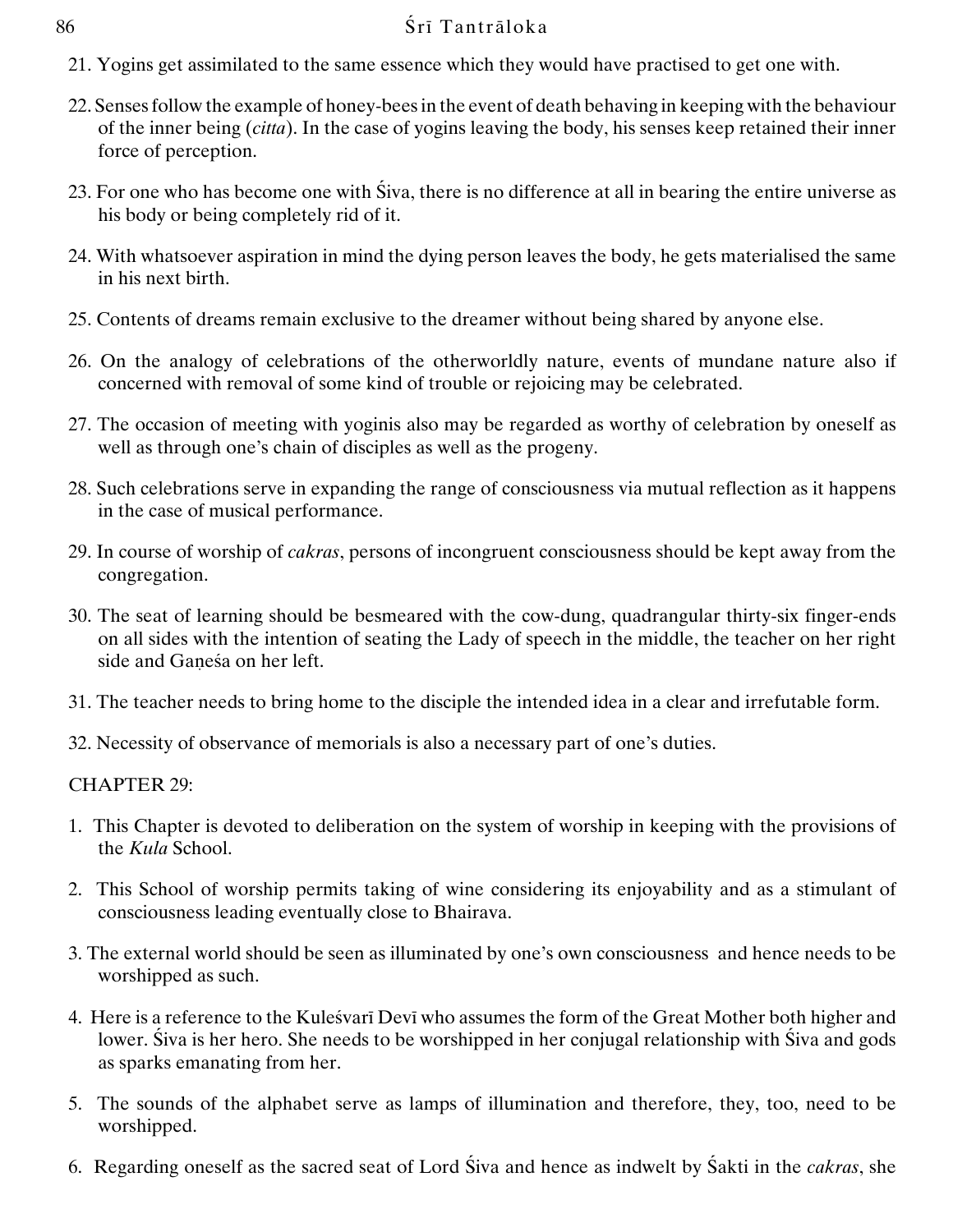should be assigned seats in it by way of according worship to her.

- 7. The aspirant needs to think of himself continuously that he is nothing but a sheer conglomeration of Forces of Consciousness.
- 8. There is also a reference to the worship of heroic ladies in a conjugal form and as having risen above worldly feelings.
- 9. Muttering of the *mantra ham* and *sa* with respective expansion and contraction of the relevant organs of the body needs to be done with sense of oneness with Çiva.
- 10. *Japa* is a kind of articulate contemplation while oblation to fire is offering to the fire of consciousness at the end of the *japa*.
- 11. Consciousness is essentially boundless which, however, has got bifurcated into this and that, stasis and dynamics owing to its self-obliviousness.
- 12. There is a reference to formation of the six-sided triangle born of the result of putting two triangles one on the other and as quite favourite of yoginis.
- 13. The child born of such a mating of the male and the female in which they become replete with the supramental delight, is sure to remain redeemed evenwhile alive. He is known as *yoginébhüù*, a child born of a *yoginé*.
- 14. The act of procreation has been characterised as the most primeval form of sacrifice.
- 15. The human body is the best emblem of Çiva contain as it does the three tridents first in the form of that of the void as the abode of the three goddesses known as *parä*, *paräparä* and *aparä*, second in the form of breasts and the navel and the third in the form of the genitals. Besides that, it is also the abode of gods in the form of *cakras* functioning under the rulership of the Self.
- 16. Having purified the disciple through the bath and *mantra*, the teacher needs to infuse his body and soul with consciousness as innate to Bhairava.
- 17. Having been infused thus bodily as well as spiritually, the disciple comes to experience delight, tremor and drowsiness.
- 18. Having thus been redeemed of the trap and associated with Çiva, the disciple needs to elapse the rest of his life having reconstructed his personality out of elements drawn from the sanctified state of being. If in anyone of the disciples such changes do not take place, he needs to be rejected from the discipleship.
- 19. Hence onward is going to be deliberated on another form of initiation known as *sapratyaya*, accompanied by proof, and as taught to me by my honourable teacher Sambhunātha.
- 20. Under this initiation the initiate needs to infuse himself wholly with the force of consciousness and remain so in all the five states of consciousness, namely, that of wakefulness, dream, sound sleep, the fourth and the transcendent.
- 21. Having taken the bath along with lighting of earthen lamps sixty-four in number, the teacher becomes famous as redeemer to liberation.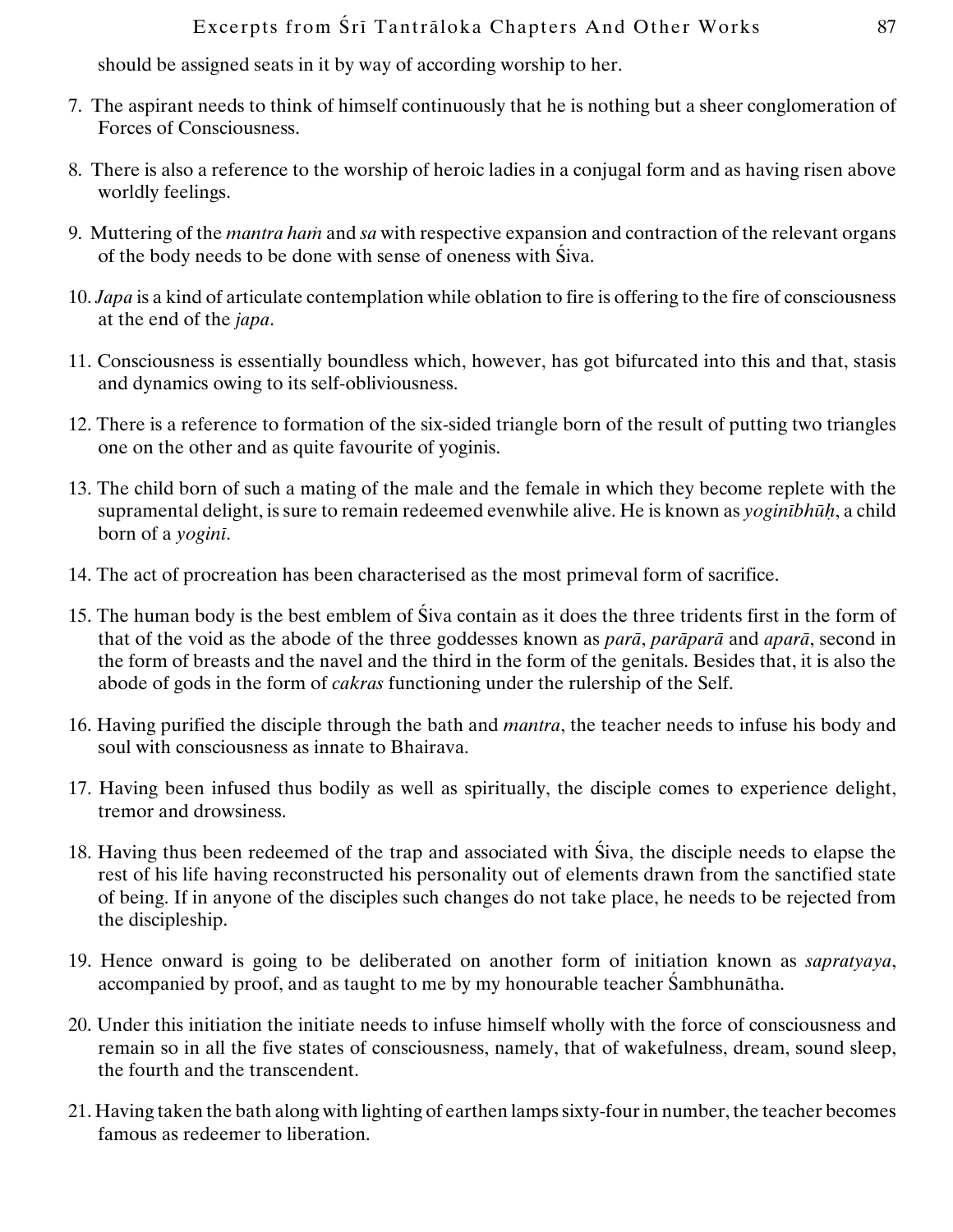### 88 Sri Tanträloka

- 22. *Kriyā-yoga* is the technique of the atomic individual to Siva-hood.
- 23. There is a mention of another form of initiation known as *vedha-dékñä* under under which the teacher pierces directly through the inner being of the disciple having passed along the row of *cakras*.
- 24. *Vedha-dékñä* is imparted via six means, namely, *mantra*, *näda*, *bindu*, *çakti*, *bhujaìga* and supernal force.
- 25. Entry into the central nerve, *susumnā*, is difficult to attain. Having understood the way to enter into it, however, the teacher may redeem even ordinary people.
- 26. The way to enterining into it is the seating of the teacher and the disciple face to face each other and make entry into the face and the form of the disciple by the teacher via his face and form until both happen to meet each other on the common ground of consciousness.
- 27. The disciple should take wine only on such occasions as the beginning, midway and end of sacrifice and worship of the teacher and never in the company of those who are engrossed in greed, delusion, pride, anger and attachment.

# CHAPTER - 28

### Deliberation On Incidental Rites And Celebrations (Naimittika)

इति नित्यविधि: प्रोक्तो नैमित्तिकमथोच्यते ॥१॥

So far we have stipulated the compulsory daily functions. Now begins account of incidental functions. (1)

> नियतं भावि यन्नित्यं तदित्यस्मिन्विधौ स्थिते। मुख्यत्वं तन्मयीभूमि: सर्वं नैमित्तिकं तत:॥२॥

That which needs to be accomplished compulsorily everyday is known as *nitya* while *naimittika* is that which, too, needs to be accomplished compulsorily but when occasion for it arises. (2)

> हिनादिकल्पनोत्थे त नैयत्ये सर्वनित्यता। दिनमासर्क्षवर्जादिनैयत्यादुच्यते तदा ॥३॥

Regularity of observance is the universal phenomenon of recurrence of days, months, movement of asterisks, and beginning of the day of the year. This is why observances related to them are known as *niyata*, determined. (3)

> अष्ठाङ्कितव्यावष्ठयन्तासत्ताकं जातुचिद्भवम्। प्रमात्रनियतं प्राहुर्नैमित्तिकमिदं बुधा: ।।४।।

Therefore, such actions would be turned into incidental when their necessity of undertaking would be made independent of the regularity of the restriction of accomplishment on the part of the doer. This is the view of the wise. (4)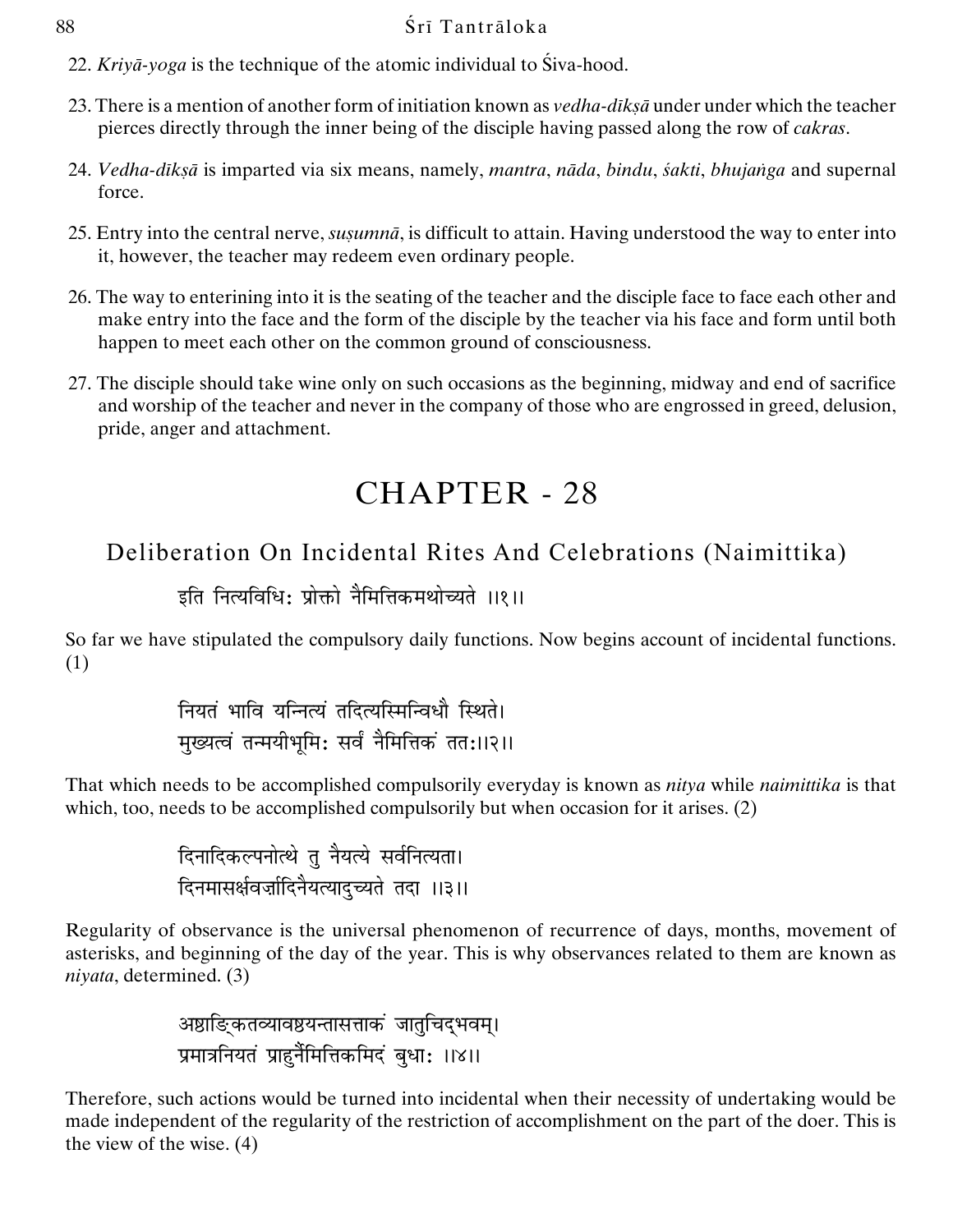सन्ध्यादि पर्वसंपूजा पवित्रकमिदं सदा। नित्यं नियतरूपत्वात्सर्वस्मिन् ष्टाासनाश्रिते ।।५।।

Performance of worship in the morning and evening as well as on mid-day is regarded as purifying and hence is considered as necessary for performance on daily basis in our system. (5)

> ज्ञानष्ठास्त्रगुरुभ्रातृतद्वर्गप्राप्तयस्तथा । तज्जन्मसंस्क्रियाभेदा: स्वजन्मोत्सवसंगति: ॥६॥ श्राद्धं विपत्प्रतीकार: प्रमोदोऽद्भृतदर्ष्ठानम्। योगिनीमेलक: स्वांष्ठासन्तानाद्यैष्ठच मेलनम् ।।७।। ष्टास्त्रव्याख्यापुरामध्यावसानानि क्रमोदय:। देवतादर्ष्ठानं स्वाप्नमाज्ञा समय- निज्कृति: ॥८॥ इति नैमित्तिकं श्रीमत्तन्त्रसारे निरूपितम्। त्रयोविंष्ठातिभेदेन विष्ठोजार्चानिबन्धनम् ॥९॥

The day of acquisition of knowledge, that of *Çästra*, meeting the teacher, brother, persons related to him, birthday of him, the day of his reception of initiation, birthday of one's own, day of post-mortal rite of someone related to oneself, day of warding off some calamity, day of delight, day of seeing something wonderful, day of meeting some *yoginé* (accomplished female practitioner of yoga), meeting with one's own children, special interpretation of scripture, etc., promotion in one's spiritual venture, seeing of the deity, seeing of dream of special significance, day of permission on the part of the teacher to move out of the academy, getting rid of indebtedness to someone of any kind, these twenty-three kinds of days are of incidental nature requiring to be celebrated according to the *Tantrasära*. (6-9)

# **CHAPTER 29**

### Secret of Kula System

अथ समुचिताधिकारिण उद्दिष्ठय रहस्य उच्चतेऽत्र विधि:। अथ सर्वाप्युपासेयं कुलप्रक्रिययोच्यते ॥१॥ तथा धाराधिरूढेज़ु गुरुष्ठिाज्येज़ु योचिता । उक्तं च परमेष्ठोन सारत्वं क्रमपूजने ॥२॥

Now is being explained the secret of the system known as the *Kula* system, targeting aspirants who are worthy of it. This entire system of worship is known as *Kula* as it has been developed through the chain of teacher and taught in the form of continuous stream and has been characterised by the Lord as the essence of the worship known as *Krama* (order). (1-2)

> सिद्धक्रमनियुक्तस्य मासेनैकेन यद्भवेत्। न तद्रर्जसहस्रै: स्यान्मत्रौघैर्विविधैरिति ॥३॥

One who gets engaged in this system of worship developed and perfected by accomplished practitioners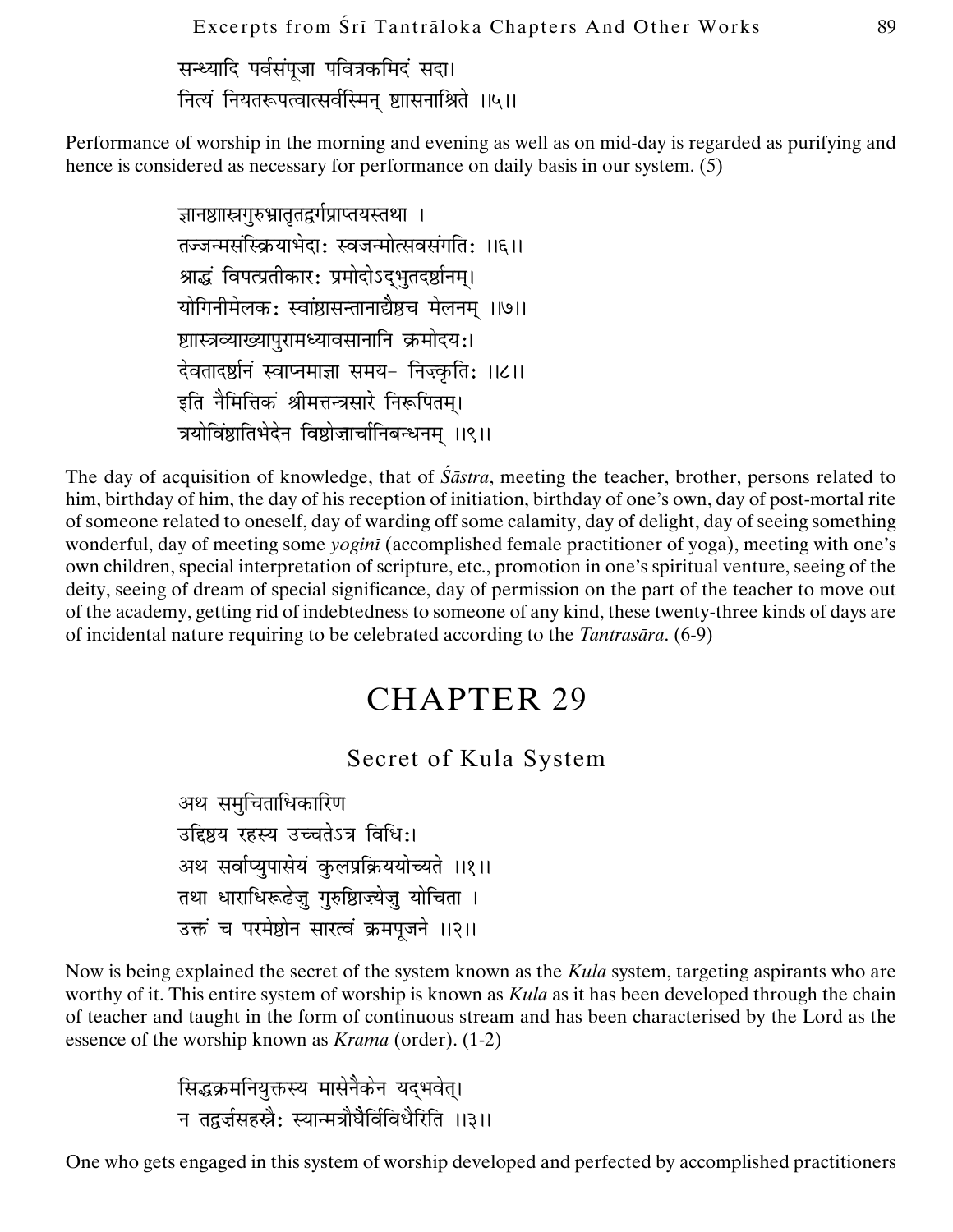may attain perfection well within a month which may not be possible in course of even in a thousand of years' practice via a lot of *mantras* of different kinds. (3)

```
कुलं च परमेष्ठास्य ष्टाक्ति: सामर्थ्यमृर्ध्वता ।
स्वातन्त्र्यमोजो वीर्यं च पिण्डः संविच्छरीरकम् ॥४॥
```
Kula is the elevating force of the Supreme Lord with His autonomy as a power behind it and His virility as the consciousness embodied. (4)

> तथात्वेन समस्तानि भावजातानि पष्ठयत: । ध्वस्तष्ठाङ्कासमूहस्य यागस्तादुष्ठा एव स: ॥५॥

Seeing of every event and object in the universe as an interplay of Siva and Sakti in the process of eventuation and objectification as an act of sacrifice is destined to bring to an end all congregations of doubts.  $(5)$ 

> तादुग्रूपनिरूढ्यर्थं मनोवाक्कायवर्त्मना । यद्यत्समाचरेद्वीर: कुलयाग: स स स्मृत: ॥६॥

For the sake of reaching that state of understanding whatever the *vira* (one who is master of his senses, a hero) performs mentally, vocally and bodily that becomes Kula-yāga (ceremonial offer to fire under this system of spiritual practice). (6)

> बहि: ष्टाक्तौ यामले च देहे प्राणपथे मतौ। इति जोढा कुलेज्या स्यात्प्रतिभेदं विभेदिनी ।।७।।

This sacrifice goes on simultaneously along with its sub-varieties on the following six planes, namely, in external behaviour, display of force, conjunction of the male and the female, in regard to body, vital force, particularly in its movement along the *susumna* nerve as well as ideation. (7)

> स्नानमण्डलकृण्डादिजाोढान्यासादि यन्न तत् । किञ्चिदत्रोपयज्येत कतं वा खण्डनाय नो ।।८।।

Bathing, creation of circle, digging of the pit, sixteen kinds of assignment, etc. (as popular in Tantra) are of little use here and even if performed by someone are not warded off. (8)

> जाण्मण्डलविनिर्मुक्तं सर्वावरणवर्जितम् । ज्ञानजेयमयं कौलं प्रोक्तं त्रैष्ठारसे मते ॥९॥

In view of the *Trisiras Sastra, Kula-yaga* is free of the trouble of creation of six circles, as well as that of secrecy. It is confined purely within the ambit of knowledge and the object of knowledge. (9)

> अत्र यागे च यदद्रव्यं निजिद्धं ष्ट्रास्त्रसन्ततौ । तदेव योजयेद्धीमान्वामामतपरिप्लतम ॥१०॥

In this sacrifice the same objects need to be offered to fire by the wise which are prohibited in the tradition of the  $\hat{S}$ *astras* having dipped it into wine. (10)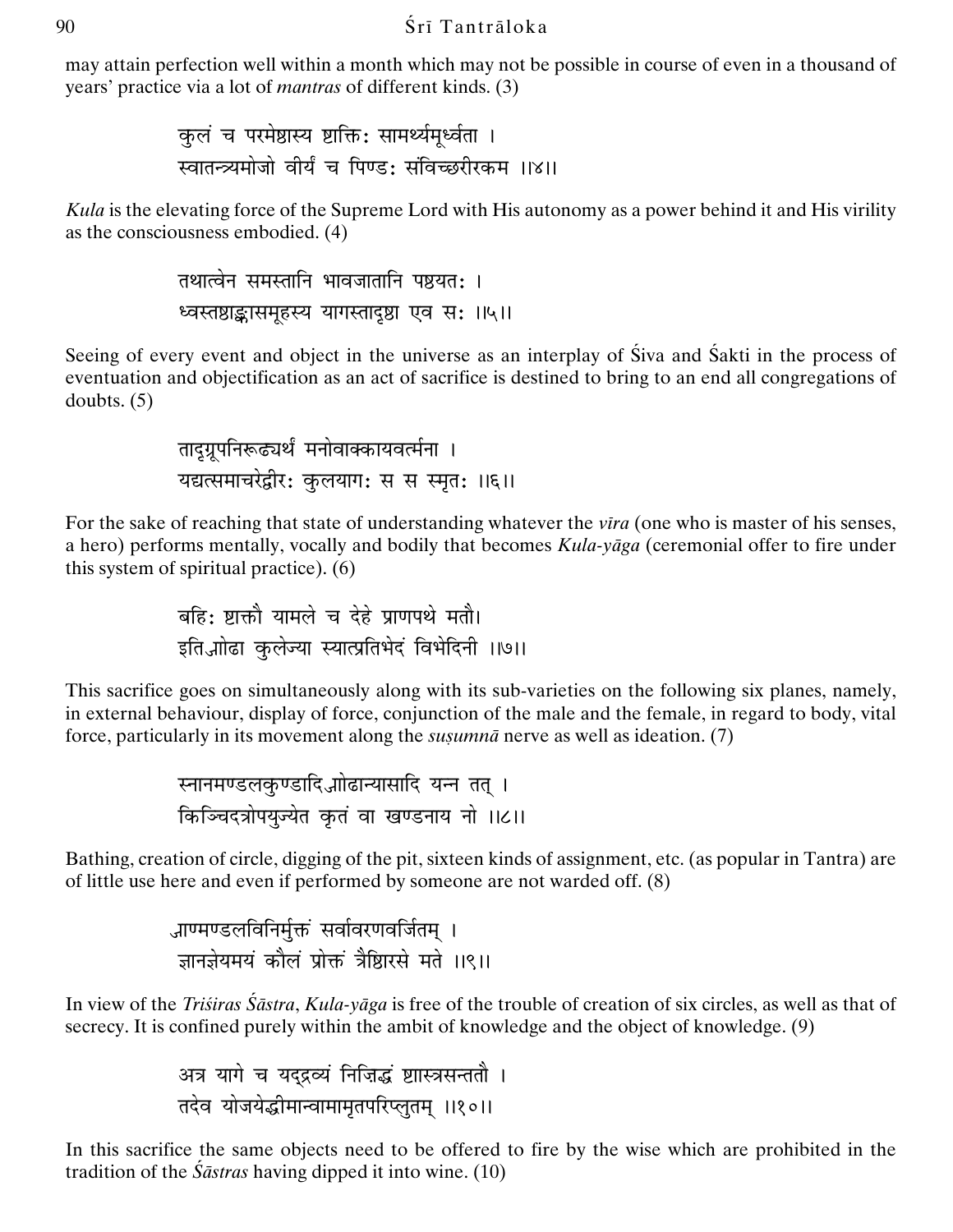

# Volume 8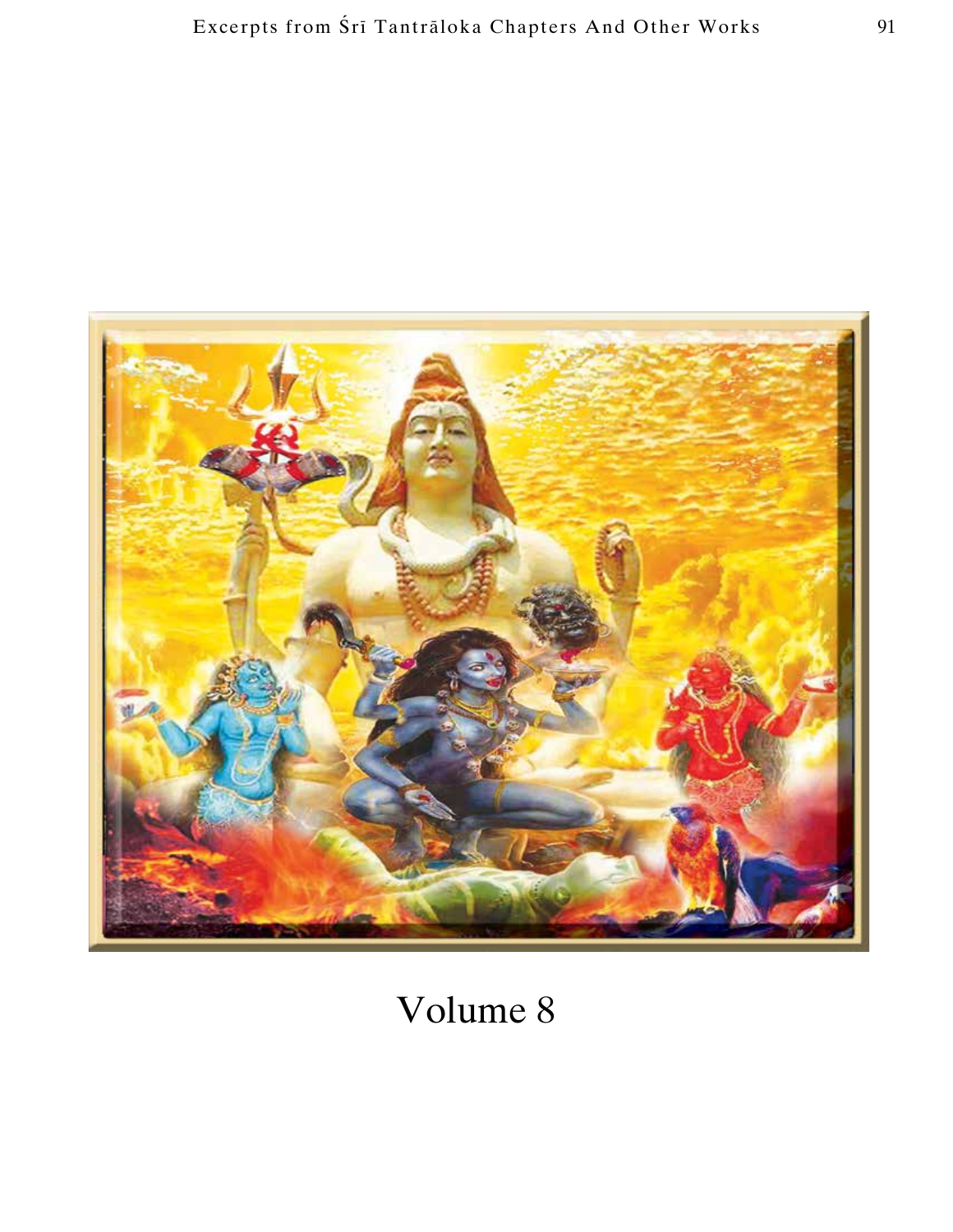## .<br>Śrī Tantrāloka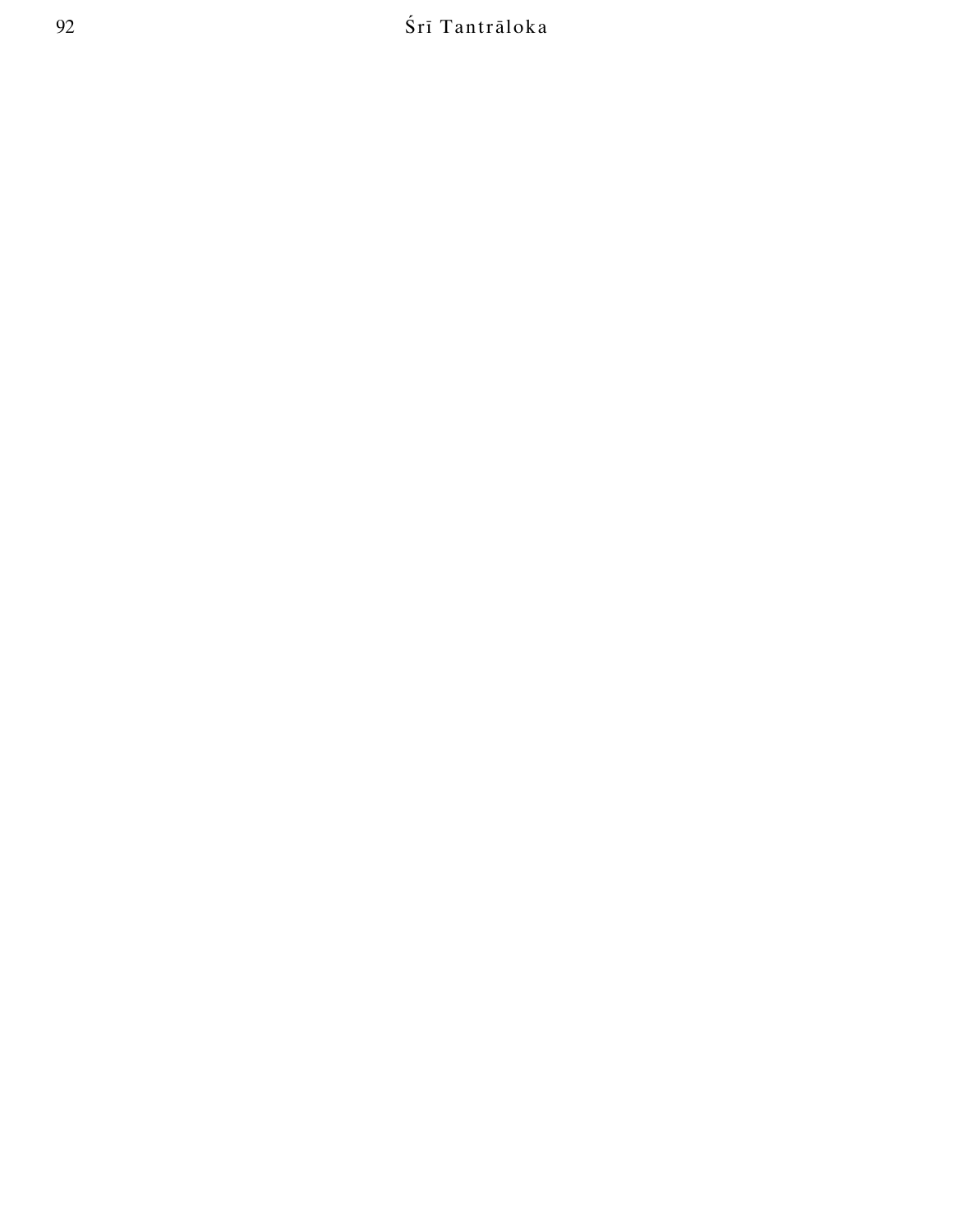### Summary of the Contents of Volume – VIII

This volume consist of 8 chapters namely, 30-37 besides Appendices of 13 minor works Acärya Abhinavagupta.

Chapter 30 – Mantras Applicable to Trika System of Worship

- 1. This Chapter deals with seed-*mantras* of three approaches to the Reality known as *diksa* vidya, *mokñdä vidyä* and *pärameçvaré vidyä*.
- 2. There is a reference to three verses in the *Äryä Metre* which remind the person lying on the deathbed of the essential nature of his being as existence, consciousness and bliss and therefore he need not be aggrieved of his present state of pain and suffering as it is only an exterior and temporary phase of his eternal and delightful being and remain as such while answering to the queries of anyone.
- 3. Thus as many as fifteen statements are uttered to stimulate the awareness of the dying person to the essential nature of his being with the aim of getting him detached from the present physical body and be attracted towards his assumption of the spiritual body in oneness with Siva.
- 4. This *Brahma-vidyä* consisting of fifteen statements is known as bound by *kaläs*, factors of division. Now is being spelled out what lies above this factor of division.
- 5. Then there is a form of initiation known as *paro-upanisad*.
- 6. Following it, there is a reference to the *vidyä* of initiation, *dékñä vidyä*.

Chapter 31 – Deliberation on Mandalas

- 1. This chapter is devoted to the process of formation of the circle, *mandala*.
- 2. It speaks of sacrifice known as *Dämara* which is considered as having embedded in it the three forces, namely, the higher, higher-lower and lower.

### Chapter 32 – Mudrä

- 1. This Chapter deals with the system of postures, *mudrä*.
- 2. Posture, *mudrä*, is the reflection of the status of the inner being. The inner being or *Ätmä* is the reflector while bodily posture is the reflection of its status.
- 3. The word *mudrä* is formed out of *mud* meaning delight and the root *rä* in the sense of giving. Thus *mudrä* is that which accords delight to the poser concerned.
- 4. *Khecaré* is the main amongst the *mudräs* which literally means that which enables the aspirant or its practitioner to move in the void which may take two forms lifting from the gravitational pull of the earth physically or at least mentally and spiritually.
- 5. Its varieties are known as *triçüliné*, *karaìkiëé*, *krodhanä*, *bhairavé*, *lelihänikä*, *mahäpretä*, *yogamudrä*, *jvālinī*, *kṣobhiṇī* and *dhruvā*.
- 6. It is posed by sitting in the lotus-pose with the back-bone kept straight, the collarbones lowered, the eye-sight kept concentrated on the navel and concentration of consciousness directed to the three vacuums of the body in the forms of three principal nerves, namely, *idā, pingalā* and *susumnā*.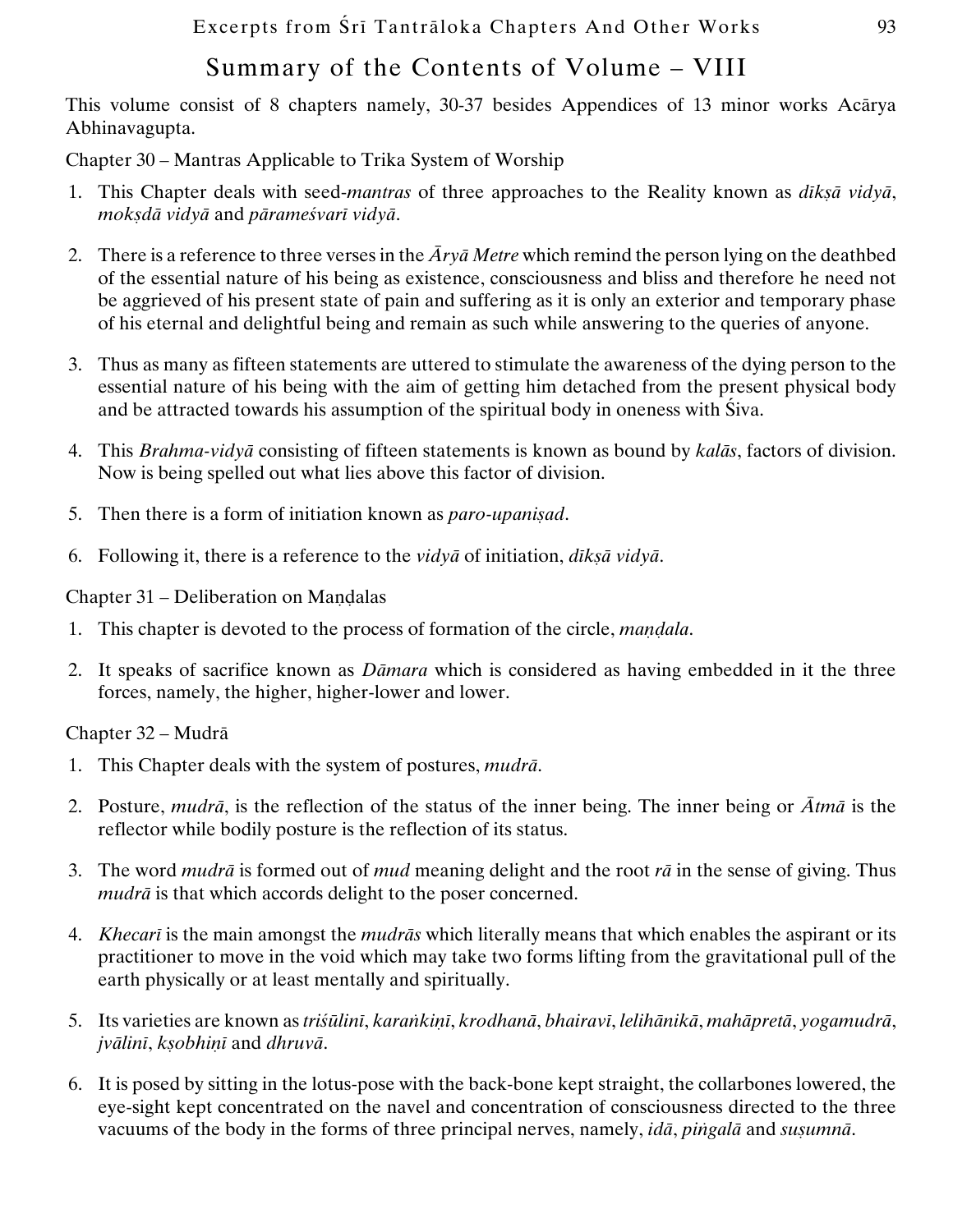### 94 Sri Tantrāloka

- 7. Then there get manifested a sound, light and breath culminating in the access to Çiva. The left foot should be placed on the right thigh and the mouth should be stretched by means of the little fingers and the nose by means of the intermediate ones. He needs to make his tongue move speedily producing the sound *hä hä*. He should meditatively rise to the top of the head by invoking the three forces of willing, knowing and doing.
- 8. Sound is pregnant with the force of consciousness and hence with that of the *kundalini*. Having stopped the breath on this point, the aspirant should pierce through the rest of the circles, *cakras*.
- 9. Then there is a reference to the *çaçäìkiné*, another form of the *khecaré mudrä*. It is related to the heart. It is also known as *pañca-kundalini*.
- 10. *Khecaré* is the way out to the knowledge of the supernal seed of creation.

Note: *Cf.* Ågveda VII.6.30 – *Ädit pratnansya retasaù jyotis paçyanti väsaram paro yadidhyate diva*.

Chapter 34 - Unification of Divine Forces

- 1. This Chapter is concerned with the experience of the aspirant's oneness with the whole of the world.
- 2. This the atomic approach to Çiva-hood. Proceeding along this atomic path, the aspirant has to experience his oneness with the Sakti and then with Siva.
- 3. This path has been suggested by Çiva Himself.

Chapter 34 – Individualistic Approach to Śiva-hood

- 1. This Chapter indicates to the way of entry into Çiva-hood which is the essential nature of the individual.
- 2. That way is popularly known as the atomic which is in keeping with the individuality of the individual which although is universal and Siva Himself and yet is supposed to have got divided into diverse individuals, each exclusive of the other owing to having been operated upon by the force of division, *kalä* and *mäyä*.
- 3. Gradually he comes to himself getting rid of his exclusivity.
- 4. This happens due to realisation of the great light of Çiva within oneself. As a result of this realisation, the individual enters into his real nature which obtains in the whole of the world. Getting rid of his exclusivity, he comes to embrace the entire universe well within himself. This secret has been communicated to our School by the Supreme Creator of the universe.

Chapter 35 – Concordance of All Scriptural Provisions

- 1. This Chapter deals with the problem of concordance of all scriptural provisions on a certain point. What is being detailed out in this regard is the common conclusion of all approaches to the Reality. This is why it is known as *ägama*.
- 2. A newly born child has various choices before him to see, touch and accept but he chooses out of those options only what he likes.
- 3. Which in itself is determined by his innate inclinations which are formed on the basis of the impressions settled in his inner being during experiences of the past. His inclination to eat clay is obviously beyond the range of his choice. It is something unnatural. Even then he becomes inclined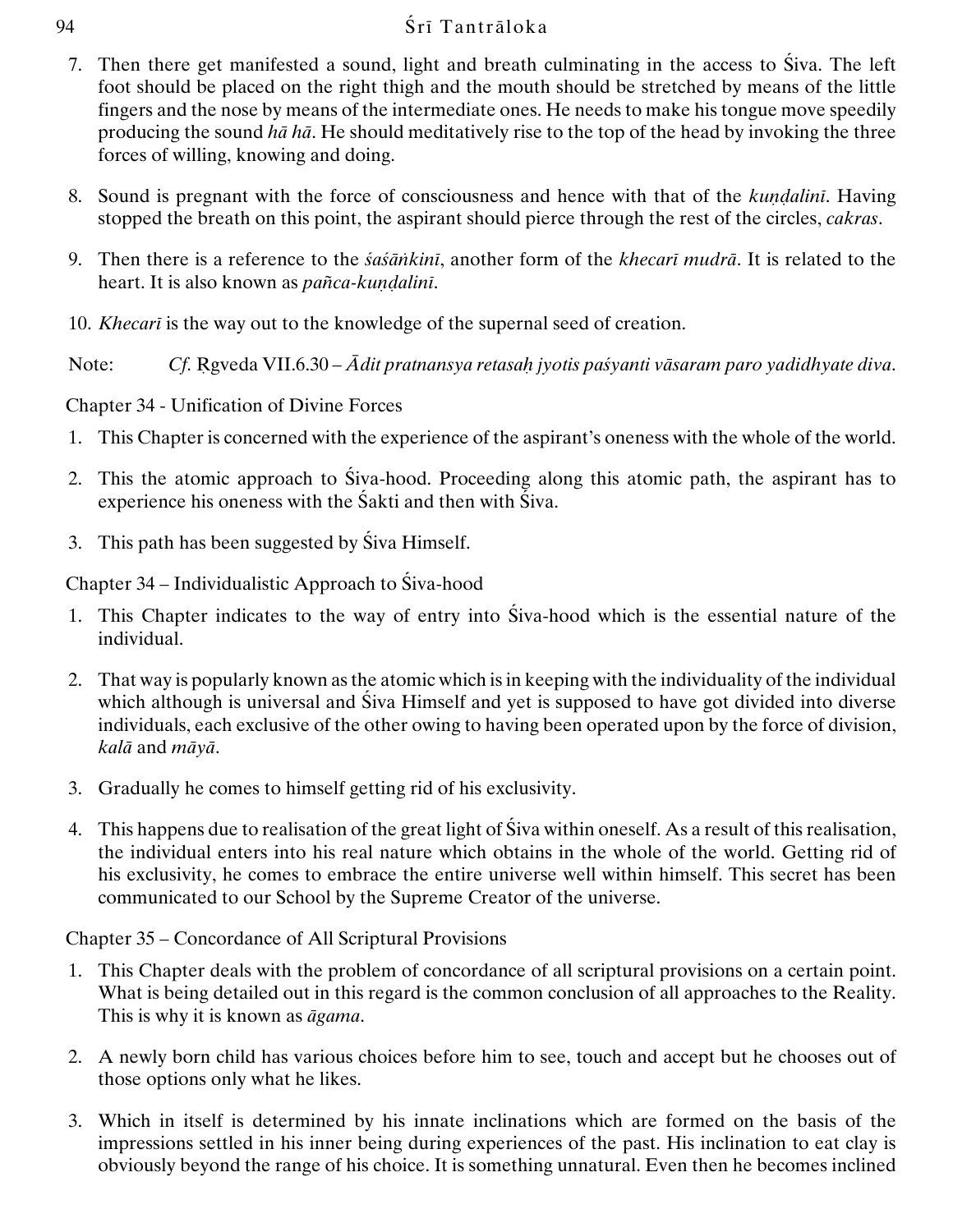### Excerpts from Sri Tanträloka Chapters And Other Works 95

to it. This must be due to some inherent cause behind it, which may be the birth of all from the earth.

- 4. Saivism is the system of approach to the Reality closest to the spontaneity of the human nature.
- 5. Verity of this system has been impressed on me by honourable Çambhunätha.

Chapter 36 – Tradition of Śaivism

- 1. This Chapter is devoted to the tracing of the tradition of Çaivism.
- 2. Bhairava, Bhairavī, Svacchanda, Lakula, Anurāt Gahananesa, Brahmā, Šakra and Brhaspati have contributed to the making of this tradition adding one crore of verses each and thus the entire tradition developed ultimately into a text of nine crores of verses.
- 3. At the stage of Brhaspati it remained comprising one crore verses. Out of this number one-fourth of it transmitted to Vāman, half to Bhārga, half to Vali, half to Simha, one-fourth to Garuda, onefourth to Väsuki.
- 4. Half of the remaining verses were brought to the earth from heaven by Rāvana and were transmitted to Bibhisana and then to Rāma.
- 5. From Rāma the wisdom was transmitted to Laksmana and from him to Siddhas and Dānavas. The number got divided into two carried onward by Srikantha and Tryambaka.
- 6. Tanträloka is a summary of the wisdom of all these streams of brought together.

Chapter 37 - Conclusion and Dedication

- 1. This Chapter is the last one of the entire enterprise which is addressed to his supreme Lord Çiva with the prayer that it is by virtue of His stimulation that the work has reached this end and that therefore it is He Himself who is prayed for giving solace to all those who may go through it.
- 2. Vis-a-vis the malice of the worldly life, the wisdom propounded here in this work is comparable to the cure of the snake bite.
- 3. The device of oneness with Çiva is like cure of the snake-bite.
- 4. It is, therefore, imperative for all to take resort to Siva.
- 5. Posture is a concretised representation of *mantra* so is also the status of the symbol of *mandala*.
- 6. As soon as the aspirant receives this wisdom from the teacher, he gets redeemed then and there itself with his body to remain there like a mechanical device.
- 7. This *Trika Çästra*, therefore, needs to be accepted as soon as one becomes intimated with it.
- 8. Kashmir is a part of the earth dwelt in by Çiva Himself as also by contemplative sages strewn here and there almost everywhere.
- 9. Besides the fruits like apple and *bilva* in abundance, wine of various varieties is also available here.
- 10. The entire region abounds in flowers.
- 11. The inhabitants of it are poetic, scholarly, heroic and articulate. Women are also beautiful.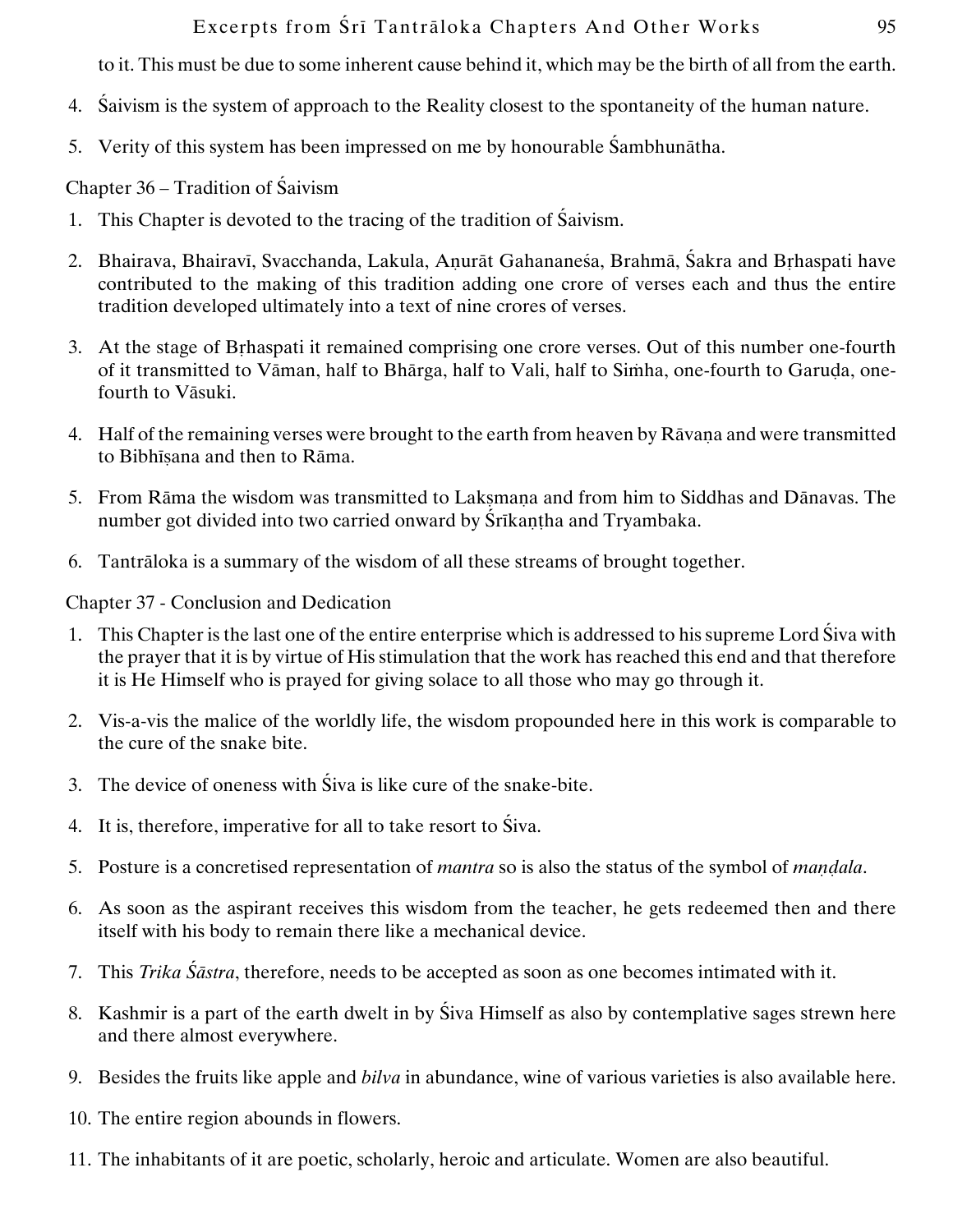#### 96 Sri Tantrāloka

- 12. It also abounds in *yoginis*, female practitioners of yoga.
- 13. Here is also the town named *Pravara* which was established by King Pravarasena.
- 14. The river Vitastä which has descended here as a part of the moon and decorates land. The King had provided our wise ancestor here a palatial residence at the bank of this river along with rich property attached to the palace.
- 15. It was in the lineage of that ancestor of ours known as Atrigupta that Varähagupta was born in course of time.
- 16. His son was named Chukhulaka, I, Abhinavagupta am his son. My mother departed from this world during my early childhood and due to her demise at that state, I became liberated even at that stage.
- 17. I was initiated in the learning of grammar, logic, literature and poetics by my father as also in the devotion to Siva.
- 18. Besides this, I was made to join the tradition of teachers, Erakanäthänanda, Vämanäthänanda, Bhūtirāja, Somānanda. His son was Utpalanātha and grandson Lakṣmanaguptanātha and Çambhunätha.
- 19. Towards the close of my life while I have been thinking of joining the family of my brother Manoratha.
- 20. While I was thinking of this, a few honourable persons happened to come to me including the son of the minister, Kṣema, Utpala, Abhinava, Cakraka, Padmagupta, Rāmagupta and a lady named Vatsalika whose husband had died in youth and was devoted to Çiva along with her brother who had declined the offer of ministership out of his devotion to Siva.
- 21. She offered her palace and regal amenities for my living.
- 22. It is in those favourable conditions of life and working that I have worked out this Tanträloka.

Appendices – English translation of 13 other works of Abhinavagupta:

- 1. Paramärthasära Essence of the Supreme State of Being.
- 2. Dehastha-Devatä-Cakra-Stotram Hymn to the Human Body as a Temple of Divinities.
- 3. Pañcaśloki Stotra Five verses on the Glory of Siva.
- 4. Paramädvayadvädaçikä
- 5. Bimbapratibimbavädaù Talk About the View of Reflection
- 6. Bodhapaïcadaçikä Fifteen Verses on Consciousness.
- 7. Bhairava Stotram Hymn to the Glory of Bhairava
- 8. Mahopadeśa-Vimśatikā
- 9. Rahasya-Pañcadaśikā
- 10. Krama Stotram On Krama System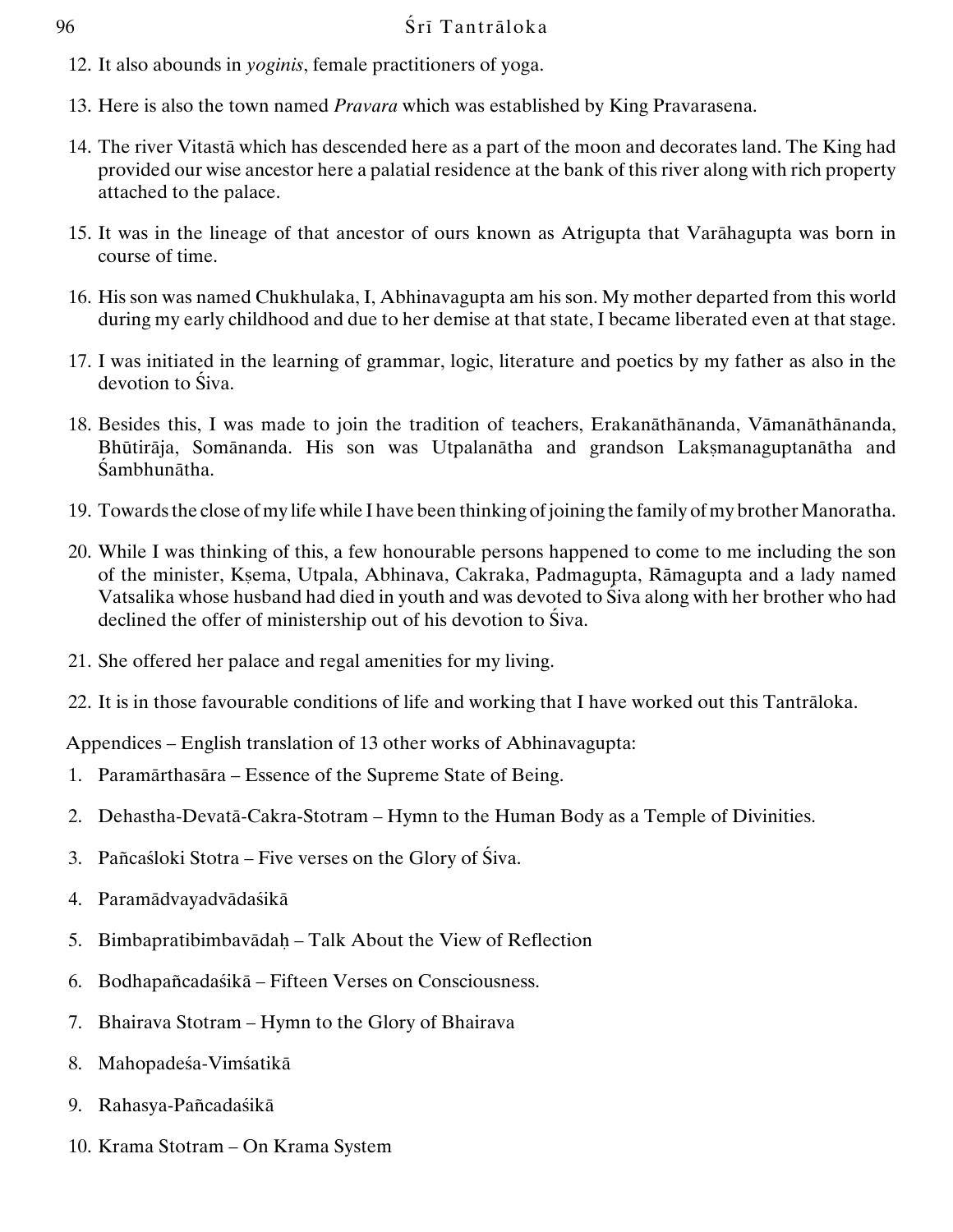- 11. Anuttarāstikā On Anuttara
- 12. Paramārthacarcā Deliberation on the Supreme Objective of Life
- 13. Anubhavanivedanam Tribute of the Inner Experience.

# $CHAPTER - 30$

## Mantras Applicable to Trika System of Worship

अथ यथोचितमन्त्रकदम्बकं त्रिककलक्रमयोगि निरूप्यते । तावद्विंमर्शानारूढधियां तत्सिद्धये क्रमात । । 1 । ।

Now is going to be dealt with the complex of *mantras* applicable to the *Trika* system of worship so that those whose intellect has as yet not been associated with the state of contemplation (on the Supreme Being, Siva) may also attain siddhi. (1)

> प्रतिबुद्धा हि ते मन्त्रा विमर्शेकस्वभावका:। खतन्त्रस्यैव चिद्धाम: स्वातन्त्र्यात् कर्तृतामया: | |2 | |

These mantras are awakened in themselves as they are basically of the nature of contemplation on account of being creations of the very abode of Consciousness out of its autonomy. (2)

> यमाविशन्ति चाचार्य तं तादात्म्यनिरूदित:। खतन्त्रीकुर्वते यान्ति करणान्यपि कर्तृताम् । । 3 । ।

The teacher in whom they make their entry, that happens on the basis of oneness between the two. On account of this, even the instruments of such entry gain the status of their creator. (3)

> आधारशक्तौ हीं पृथ्वीप्रभृतौ तु चतुष्टये। क्लां क्ष्वीं वं क्षमिति प्राह: कमाद्वर्णचतुष्टयम् । । 4 । ।

To the base should be assigned the seed sound *hrim* while on the earth *kslām*, on water *ksvīm*, on fire vam and on air ksam. (4)

> हं नाले यं तथा रं लं वं धर्मादिचतुष्टये । ऋं ऋं लृ ऌं चतुष्के च विपरीतकमादभवेत् । । 5 । ।

The sound ham should be assigned to the stalk *(danda/meru)* and *yam, ram, lam, and vam to dharma,* jñāna, vairāgya and aiśvarya (splendour) respectively as contrary to the view of the Purāņas. Rm, rm, lrm, līm should be assigned to the values opposite to them, namely, *adharma*, *ajñāna*, *avairājña* and anaisvarya. $(5)$ 

> ओं औं हस्त्रयमित्येतद्विद्यामायाकलात्रये । अनुस्वारविसर्गो च विद्येशेश्वरतत्त्वयो:। । 5। ।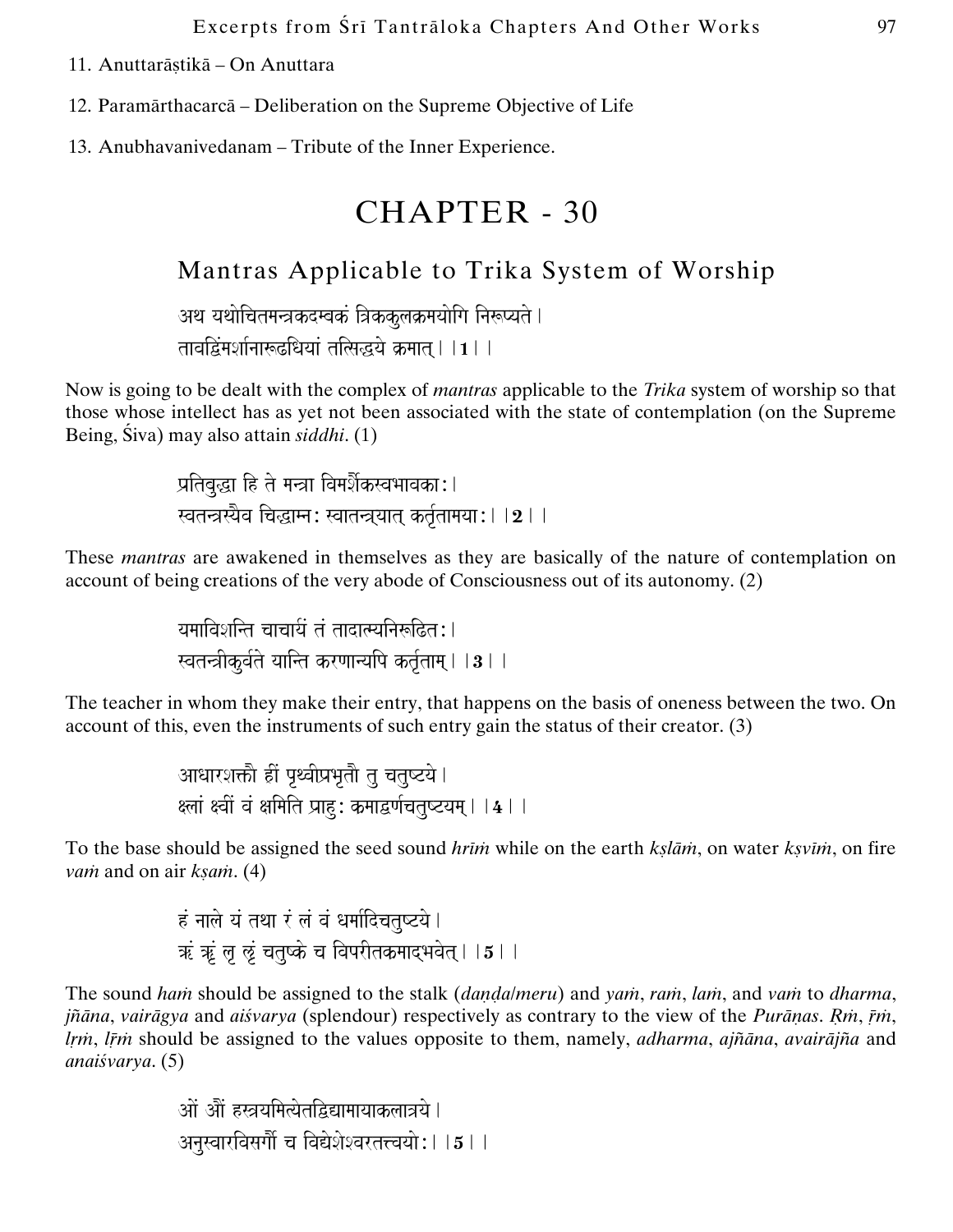The sounds *om*, *aum*, and *ha* should be assigned to *vidyā*, *māyā* and *kalā* while *anusvāra* (·) and *visarga* (:) to *Vidyeça* and *Vidyeçvara*. (6)

```
कादिभान्ता: केसरेषु प्राणोऽष्टस्वरसंयुत: ।
शबिन्दुको दलेष्वष्टस्वथ स्वं नाम दीपितम् । ।7। ।
```
The letters *k* to *bh* numbering twenty-four in the alphabet need to be assigned to the pollen of the lotus while ninth along with vowel  $\sigma$  to the life-force (*prāna*). As *bindu* names of their respective presiding deities should be assigned to the eight directions and corners of the petals. The names of the deities are *Vämä*, *Jyeñöhä*, *Raudré*, *Kälé*, *Kalavikaraëé*, *Balavikaraëé*, *Balapramathiné* and *Sarvabhütadamané*. (7)

> शक्तीनां कवस्य स्याच्छषसा मण्डलत्रये | शबिन्दुका: क्ष्मं प्रेते जूं शूलञ्चंगेषु कल्पयेत् । । $\boldsymbol{8}$  । ।

The group of these nine Forces should be assigned to the three *mandalas*, namely, *āgneya*, *saura* and *soma* represented by the sounds *s*, *s* and *s* along with assignment of the sound *ksm* to them with *jūm* to their peaks, that is, the navel. (8)

NOTE:

*Hrim* is seed *mantra* of Sakti while *jūm* is the last seed-*mantra* which represents Siva. When they are combined together with *äsana* (sitting mat) along with *namaù*, the *mantra* for worship of the *äsana* is formed as follows – *hrīm jūm āsanapakṣāye namaḥ*. This is how the mode of sitting is worshipped.

```
प्रथगासनपूजायां क्रमान्मन्त्रा इमे स्मृता:।
संक्षेपपूजने तु प्रागाद्यमन्त्यं च बीजकम् । ।9। ।
आदायाधारशक्त्यादिशलशंगान्तमर्चयेत ।
अग्निमारुतपृथ्व्यम्बुजसषष्ठस्वरबिन्दुकम् । ।10।।
```
These *mantras* need to be used in the mode of sitting and performing worship briefly by putting together the first and the last seed *mantras* namely, *hrim* and *jūm* representing respectively the base and the top forces along with fire (*r)*, air (*y*), earth (*l*), water (*v*), *ü* and the *bindu*. (9-10)

# CHAPTER 31

## Deliberation on Mandalas

अथ मण्डलसदभाव: संक्षेपेणाभिधीयते । साधयित्वा दिशं पूर्वा सूत्रमास्फालयेत्समम् । । 1 । । तदर्धयित्वा मध्यप्राक्**प्रतीचीष्व**ङ्कयेत्पुन:। ततोऽप्यर्धत्तवर्धार्धमानत: पूर्वपश्चिमौ । । $2$ ।।

Now is being laid down the process of formation of the circles in brief. For this first of all what is required to be done is to determine the direction, beginning with the east followed by marking it with a thread stretched properly from both the ends. Having divided the point of division into two equal parts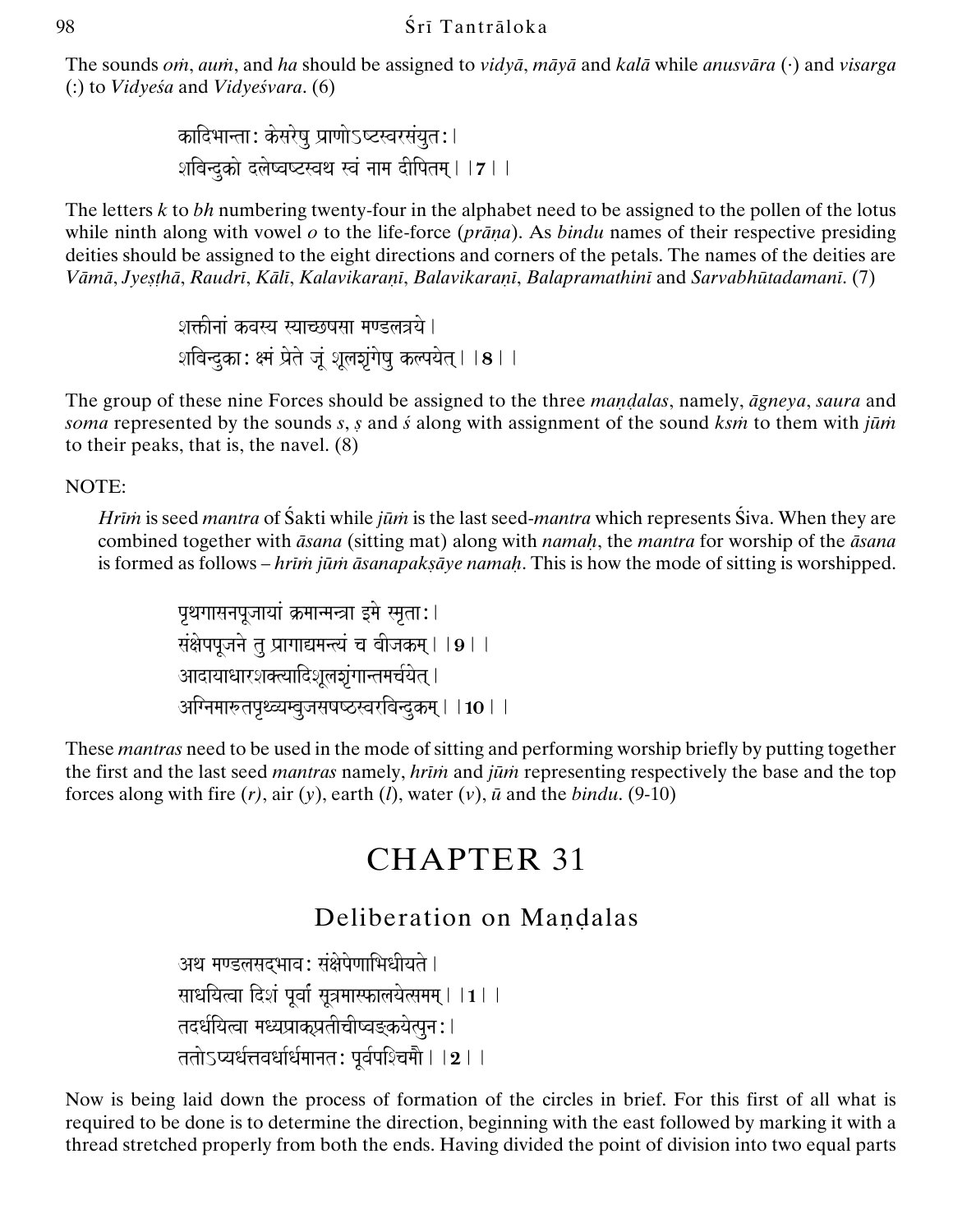the line should be marked at the point of division. So also needs to be done on the line drawn from east to west. (1-2)

```
अङ्कयेत्तावता दद्यात् सुत्रेण भ्रमयुग्मकम् ।
मत्स्यसन्धिद्वयं त्वेवं दक्षिणोत्तरयोर्भवेत । । 3। ।
```
Taking right-angle turns from both the ends at equal distances from both the ends the rest of the two lines should be drawn to meet at the fourth right angle so that there may be formed in the middle the meeting point of a pair of fishes. (3)

```
तन्मध्ये पातयेत्सत्रं दक्षिणोत्तरसिद्धये ।
यदि वा प्राक्पराक्तुल्यसूत्रेणोत्तरदक्षिणे । । 4 । ।
अङ्कयेदपरादङ्कात् पूर्वादपि तथैव ते ।
मत्स्यमध्ये क्षिपेत्सूत्रमायतं दक्षिणोत्तरे । । 5। ।
मतक्षेत्रार्धमानेन मध्याद्दिक्ष्वङ्कयेत्तत: ।
सूत्राभ्यां दिग्द्वयोत्थाभ्यां मत्स्य: स्यात्प्रतिकोणग: \mid \mid 6 \mid \midमत्स्येषु वेदा: सूत्राणीत्येवं स्याच्चतुरस्रकम् ।
```
The thread should be stretched again north-south as well as east-west from the middle points of the lines concerned to determine the centre of the square. Thus would get formed mouths of the fish on all the corners of the square. (4-7a)

> एकस्मात्प्रभृति प्रोक्तं शतान्तं मण्डलं यत:।।7।। <u>सिद्धातन्त्रे मण्डलानां शतं तत्पीठ उच्यते ।</u>

Thus a hundred of circles may be created out of only the centre of which would become the central seat (*péöha*) according to the *Siddhä Tantra*. (7b-8a)

> यत्तन्मध्यगतं मुख्यं मण्डलानां त्रयं स्मृतम् । । $\bf 8$  । । मध्यशूलं त्रित्रिशुलं नवशुलमिति स्फुटम् । तत्र शूलविधानं यदुक्तं भेदैरनन्तकै: ।। $9$ ।। तद्योनि मण्डलं ब्रुम: सदभावक्रमदर्शितम् ।

From amongst all those circles three ones would be main, namely, *madhyaçüla*, *trétriçüla* and the *navaçüla*. As regards the formation of the edge points (*çüla*), let us speak of the root of it as per the system of its formation. (8b-10a)

> वेदाश्रिते चतुर्हस्ते त्रिभागं सर्वतस्त्यजेत् । । 10 । । भागै: षोडशभि: सर्व तत्तत्क्षेत्रं विभाजयेत ।

Out of the total area of the square of four hands, one-third should be left out all around while the rest should be divided into sixteen. (10b-11a)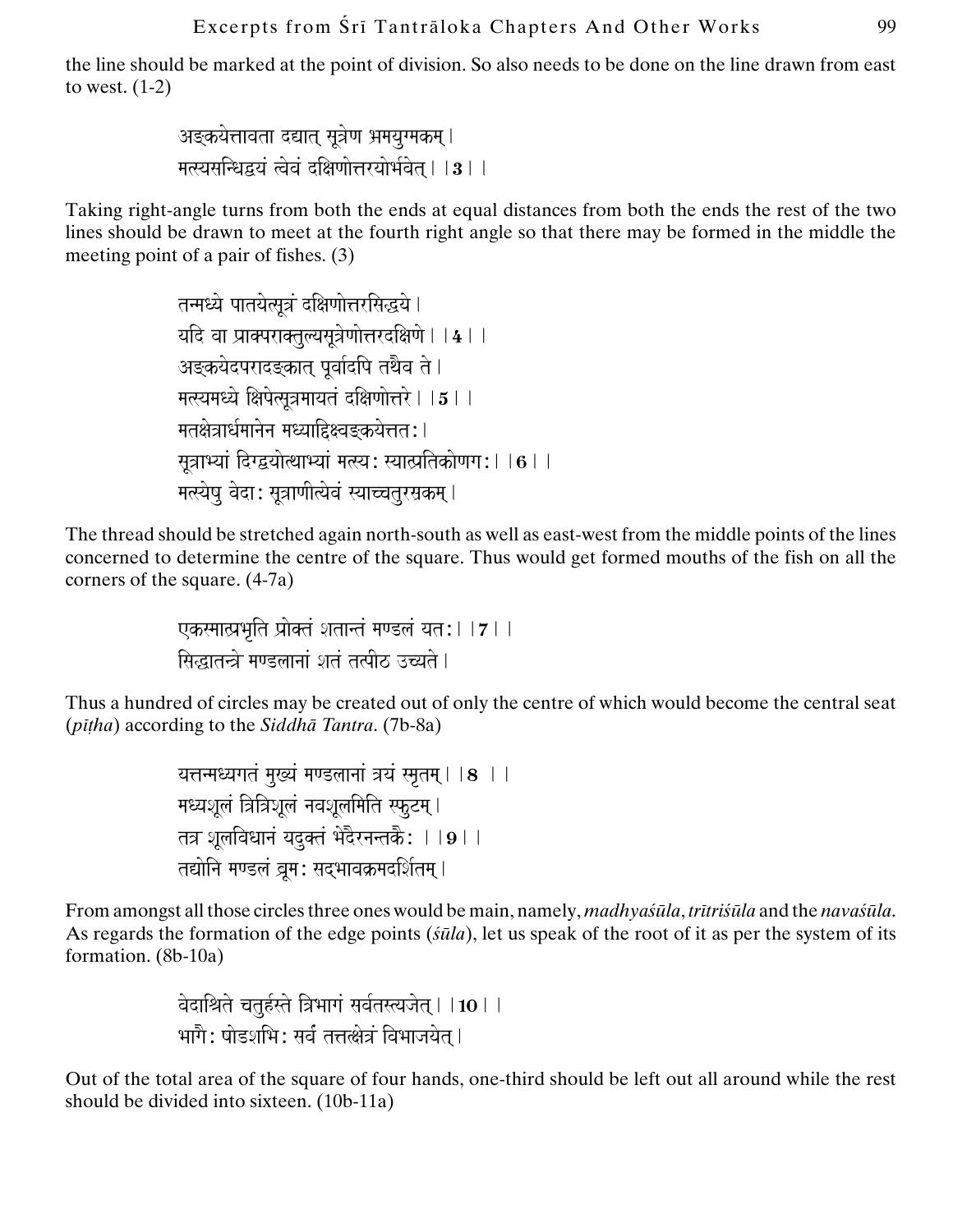# $CHAPTER - 32$

## Mudrā

मुद्रा च प्रतिबिम्वात्मा श्रीमद्देव्याख्ययामले । उक्ता बिम्बोदयश्रत्या वाच्यद्वयविवेचनात् । । 1 । ।

I now give exposition on the *mudra* as received from the tradition of my teacher. *Mudra*, posture, is the reflection of the Self belonging to and hence also emerging out of the same as per the possibility of interpreting the compound *pratibimbatma* both as an ablative and relative according to its formulation in the Yāmala known as Devī. (1)

> बिम्बात्समुदयो यस्या इत्युक्ता प्रतिबिम्बता । बिम्बस्य यस्या उदय इत्युक्ता तदुपायता । । 2। ।

Reflectiveness is the possibility of getting reflected by its source while getting reflected by the object concerned is its reflectivity.(2)

> मुदं स्वरूपलाभाख्यं देहद्वारेण चात्मनाम् । रात्यर्पयति यत्तेन मुद्रा शास्त्रेषु वर्णिता । । 3 । ।

As it offers the delight of self-realisation through the medium of the body, it has been called in the scriptures as such.  $(3)$ 

NOTE:

The word *mudra* is formed out of the roots *mud* + *ra*. *Mud* means to experience delight while *ra* means to offer. Thus, the word *mudrā* means that device which offers the delight (of self-realisation).

तत्रप्रधानभूता श्रीखेचरी देवतात्मिका । निष्कलत्वेन विख्याता साकल्येन त्रिशुलिनी । । 4 । । करंकिणी क्रोधना च भैरवी लेलिहानिका । महाप्रेता योगमुद्रा ज्वालिनी क्षोभिणी ध्रुवा । । 5 । ।

Out of numerous varieties of *mudras* the main is considered to be the *khecari* in view of its integrality and purity besides being devoted to the divine. Its kinds are trisulini, karankini, krodhanā, bhairavī, lelihānikā, mahāpretā, yogamudrā, jvālinī, kṣobhiṇī and dhruvā. (4-5)

> इत्येवं बहुभेदेयं श्रीखेचर्येव गीयते । अन्यास्तदङ्गभूतास्तु पद्माद्या मालिनीमते । । 6 । ।

In this way, there are several kinds of *mudra* of *khecari* alone while *padma*, etc., are its kinds according to the *Srimalini Tantra*.  $(6)$ 

> तासां बहुत्वामुख्यत्वयोगाभ्यां नेह वर्णनम् । श्रीखेचरीसमाविष्टो यद्यत्स्थानं समाश्रयेत । 7 । ।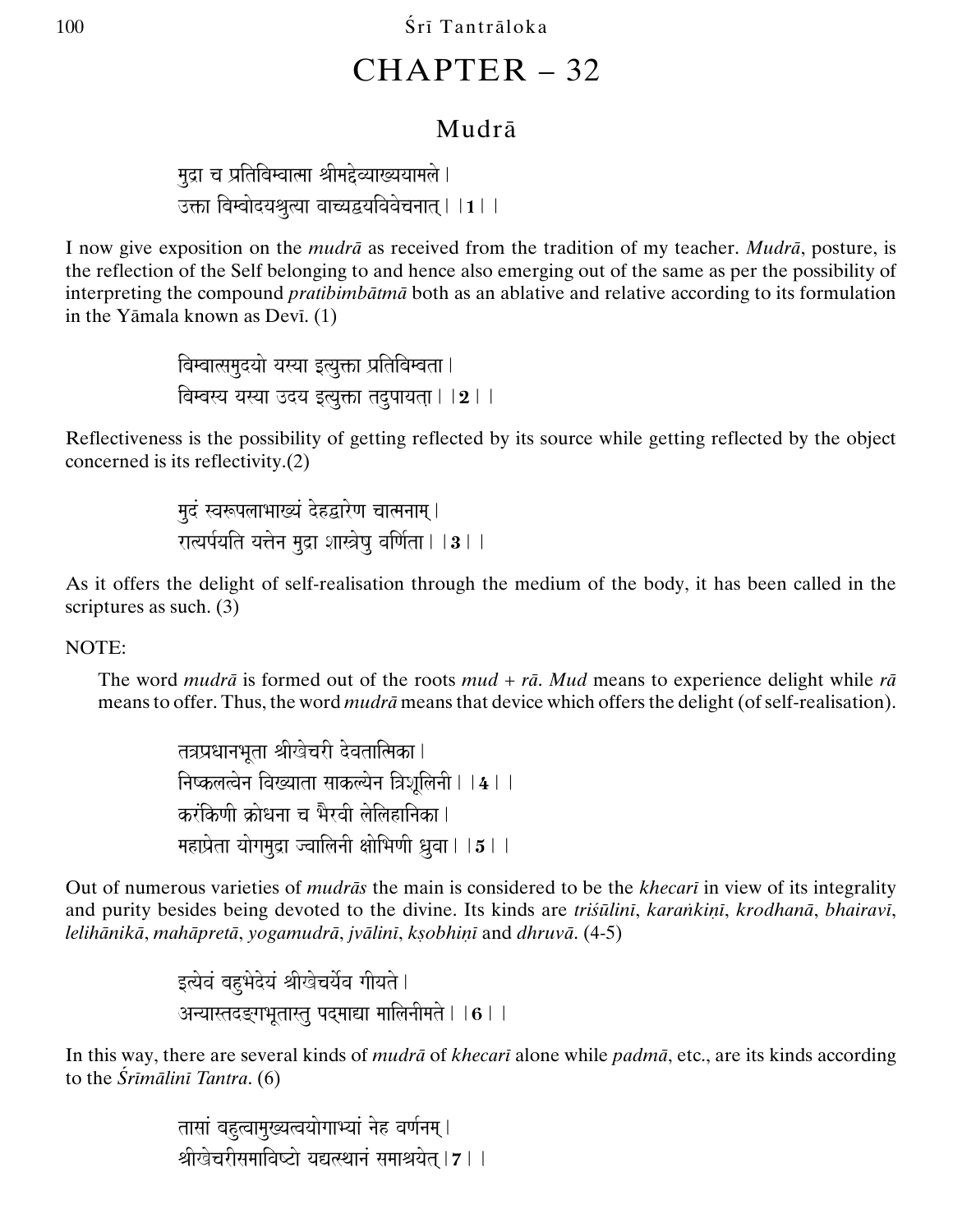Due to their numerous varieties and secondary nature, these are not recounted here. If anyone wishes to have an idea of them, he is advised to consult the various points concerning deliberation on the *khecaré*. (7)

```
देवीसंनिधये तत्स्यादलं किं डम्बरैर्वृथा ।
काम्ये कर्मणि ताश्च स्युर्मुख्या: कस्यापि जातुचित् । ।\boldsymbol{8} । ।
```
On whatever place or point an adept may concentrate in his body, it becomes the manifestation of the goddess for him. Then why to mimic it. Adeptness in the application of mantra should be learnt with the use of the *mudrä* which mainly be protective of the learner particularly in attaining objects of desire. (8)

# CHAPTER 33

### Unification of Divine Forces

अथावसरसंप्राप्त एकोकारो निगद्यते । यदुक्तं चक्रभेदेन सार्ध पूज्यमिति त्रिकम् ।  $\overline{d}$ व चक्रभेदानामेकीकारो दिशानया । 1 विश्वा तदीशा हारौद्री वीरनेत्रयम्बिका तथा। गुर्वीति षडरे देव्य: श्रीसिद्धावीरदर्शिता:। ।2।। \_<br>माहेशी ब्राह्मणी स्कान्दी वैष्णव्यैन्द्री यमालिका। चामुण्डा चैव योगीशीत्यष्टाघोर्यादयोऽथवा। । $3$ । ।

Now is going to be discussed the unification of the Divine Forces. There are eight Divine Forces working behind the Universal Nature, namely, Visva, Visvesi, Haraudri, Viranäyikä, Ambikä and Gurvi according to Sri Siddhänta and Virāvali. The circle, *cakra*, of Siva has eight spokes, the presiding deities of which are Māhesī, Brahmī, Skāndī, Vaisnavī, Aindrī, Yāmya, Cāmundā and Yogīsī. (In Trisiro Bhairava Śāstra, they are named as Aghorā, Paramaghorā, Ghorarūpā, Ghoravaktrā, Bhīmā, Bhīsaṇā, Vamani and Pibani.) (1-3)

> अग्निनिर्ऋतिवाय्वीशमातृभिर्द्यादशान्विता:। नन्दा भद्रा जया काली कराली विकृतानना । । 4 । । क्रोष्टुकी भीममुद्रा च वायुवेगा हयनना । गम्भीरा घोषणी चेति चतुर्विंशत्यरे विधि:  $\vert\,\vert$ 5 | |

The number of the Divine Forces rises up to twenty-four with the addition to it those of the eight directions, corners, and those of the two half-mouths, namely, Nandā, Bhadrā, Jayā, Kālī, Vikŗtānanā, Krauștuki, Bhimamudrā, Vāyuvegā, Hayānanā, Gambhirā and Ghoșaņi. (4-5)

> सिद्धिर्वृद्धिर्द्युतिर्लक्ष्मीर्मेधा कान्ति: सुधा धृति: । दीप्ति: पुष्टिर्मति: कीर्ति: सूस्थिति: सुगति: स्मृति:। । 6।। सुप्रभा षोडसी चेति श्रीकण्ठादिकशक्तय:।।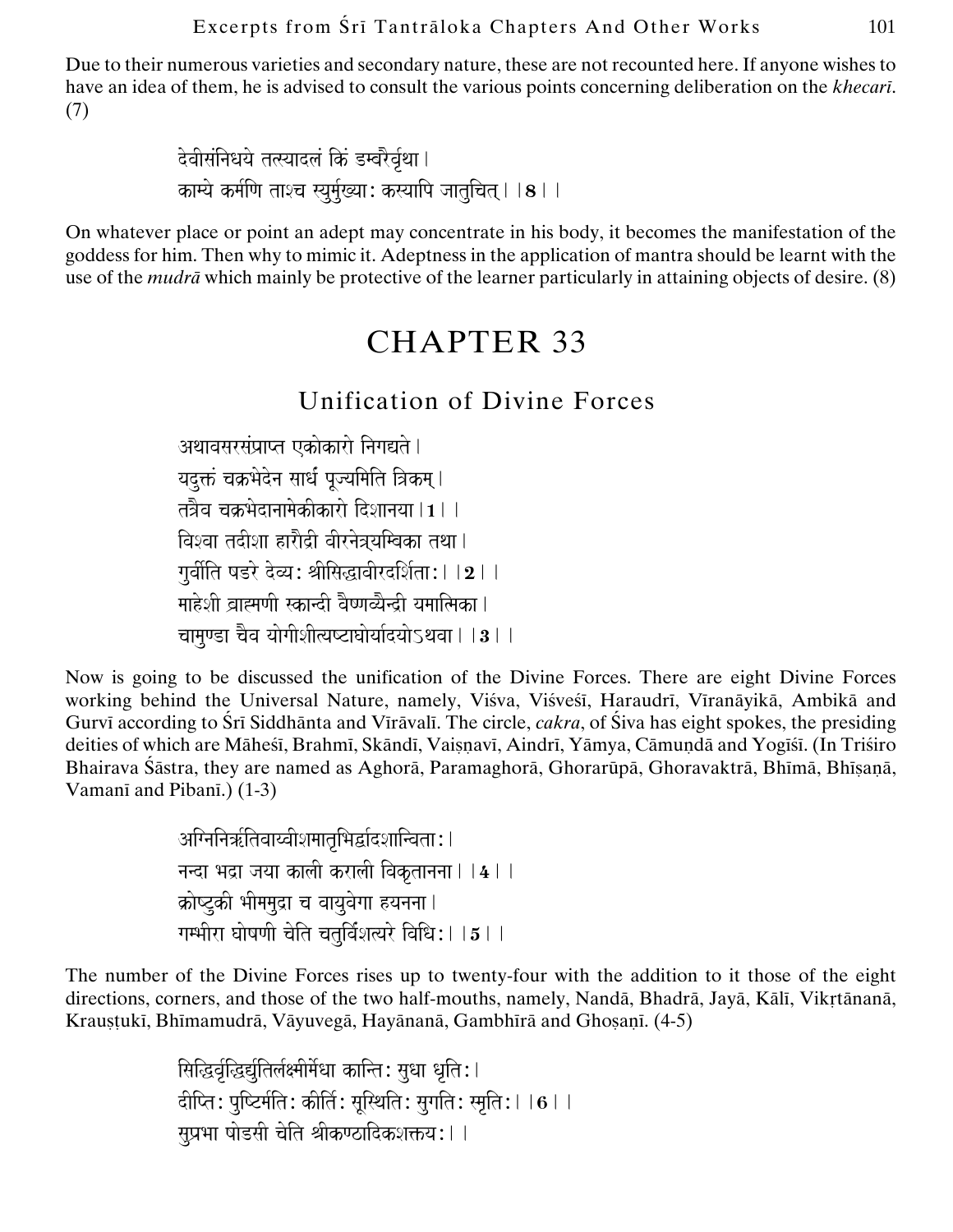Sixteeen are the Forces according to the Srīpātha. Their names are as follows: Siddhi, Vrddhi, Dyuti, Laksmī, Medhā, Kānti, Sudhā, Dhrti, Dīpti, Pusti, Mati, Kīrti, Susthiti, Sugati, Smrti and Suprabhā. (6- $7a)$ 

> बलिश्च बलिनन्दश्च दशगीवो हरो हय: | |7 | | माधव: षडरे चक्रे द्वादशारे त्वमी स्मृता: । दक्षश्चण्डो हर: शौण्डी प्रमथो भीममन्मथौ । । 8 । । शकुनि: सुमतिर्नन्दो गोपालश्च पितामह:।।

The presiding deities of the six spokes are as follows: Bali, Balinanda, Dasagrīva, Hara, Haya, Mādhava, while those of the *Cakra* having twelve spokes are Daksa, Canda, Hara, Saundi, Pramatha, Bhima, Manmatha, Śakuni, Sumati, Nanda, Gopāla and Pitāmaha. (7b-9a)

```
श्रीकण्ठोऽनन्तसूक्ष्मौ च त्रिमूर्ति: शंबरेश्वर:। ।9।।
अर्घीशो भारभुतिश्च स्थिति: स्थाणर्हरस्तथा ।
झण्ठिभौतिकसद्योजानुगृहक्रूरसौनिका:। । 10 । ।
द्वयष्टौ यद्वामृतस्तेन युक्ता: पूर्णाभतद्द्ववा:।
ओघोर्मिस्यन्दनाङ्गाश्च वपुरुद्गारवक्त्रका । । 11 । ।
तनुसेचनमूर्तीशा: सर्वामृतधरोऽपर: ।
श्रीपाठाच्छाक्तयश्चैता: षोडशैव प्रकीर्तिता:। । 12 | ।
```
Śrīkaņtha, Ananta, Sūksma, Trimūrti, Śāmbareśvara, Arghiśā, Bhārabhūti, Sthiti, Sthāņu, Hara, Saņthi, Bhautika, Sadyojāta, Anugrahesvara, Krūra and Saunika are the sixteeen Forces of Srīpātha. They are immortal, filled with elixir and are referred in the Tantra. Sadyojāta is higher. Krūra is the god of compassion while Mahasena is Sadyojāta. (9b-12)

# CHAPTER 34

## Individualistic Approach to Siva-Hood

```
उच्यतेऽथ स्वस्वरूपप्रवेश: क्रमसंगत: ।
यदेतदबहुधा प्रोक्तमाणवं शिवताप्तये ।
तत्रान्तरन्तराविश्य विश्राम्येत्सविधे पदे । । 1 । ।
```
Now is being recounted the method of entrance into one's inmost being, which is in order for dealing with. It has been talked about in various ways how to attain Siva-hood through the individualistic approach to the Reality.  $(1)$ 

> ततोऽप्याणवसत्यागाच्छाक्तीं भूमिमूपाश्रयेत् । ततोऽपि शाम्भवीमेवं तारतम्यक्रमात्स्फुटम् । । 2 । ।

Having attained fulfilment through the individualistic approach, the aspirant needs to rest himself in the state of Sakti, followed by the same in regard to Sambhu. This is the obvious course of spiritual practice.  $(2)$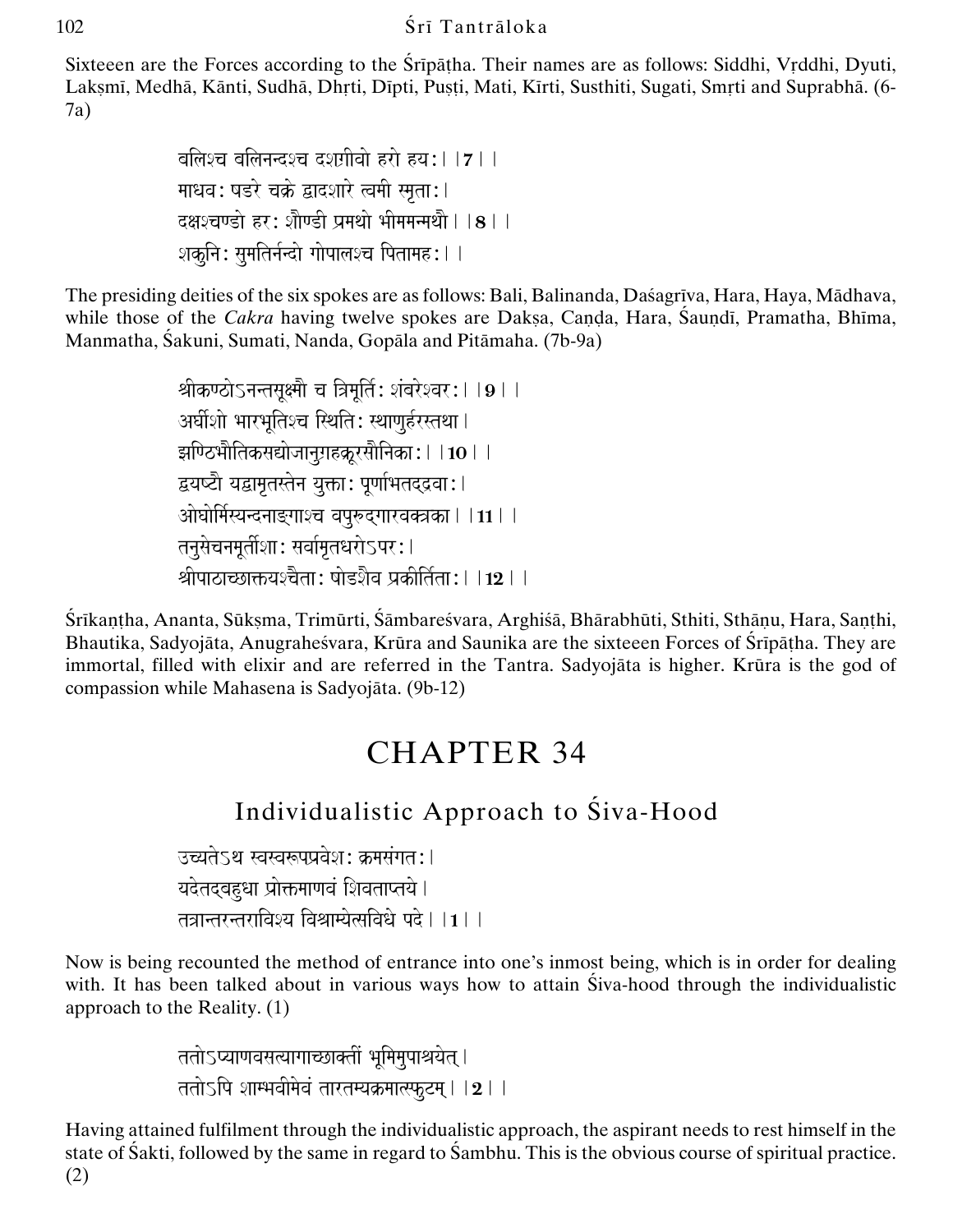इत्थं क्रमोदितविबोधमहामरीचि-संपुरितप्रसरभैरवभावभागी । अन्तेऽभ्युपायनिरपेक्षतयैव नित्यं स्वात्मानमाविशति गर्भितविश्वरूपम् । । $\bf{3}$ । ।

Proceeding along this course of spiritual practice the aspirant needs to fill himself with his oneness with Bhairava unmindful of the triplicity of the approach, via entrance into himself along with the entire world in his bosom. (3)

कथितोऽयं स्वस्वरूपप्रवेश: परमेष्ठिना ।

This method of entry into oneself has been suggested by the Creator Himself.

# CHAPTER 35

## Concordance of All Scriptural Provisions

```
अथोच्यते समस्तानां शास्त्राणामिह मेलनम् ।
इह तावत्समस्तोऽयं व्यवहार: पुरातन:।।1।।
प्रसिद्धिमनुसन्धाय सैव चागम उच्यते ।
```
Now is being spoken of the point of concurrence of all scriptural detail. On this point, it is obvious that the entire following is of age-old antiquity. It is on account of this factor that it has been characterised as *ägama*, tradition. (1-2a)

> अन्वयव्यतिरेकौ हि प्रसिद्धेरुपजीवकौ  $\Box$ । । रवायत्तत्त्वे तयोर्व्यक्तिपुगे किं स्यात्तयोर्गति:।

Inclusion and exclusion are the criteria of prevalence of any principle. These criteria are obvious from one's own experiences and not to talk of the collective experience. (2b-3a)

> प्रत्यक्षमपि नेत्रात्मदीपार्थादिविशेषजम $+1$ ।  $3+1$ अपेक्षते तत्र मुले प्रसिद्धिं तां तथात्मिकाम् ।

Even perception is dependent on the eyesight, the consciousness of the perceiver as well as presence of the object to be perceived. And yet it needs to have its root in its traditional admittance. (3b-4a)

> अभित:संवृते जात एकाकी क्षुधित: शिशु:। । 4। ।  $\hat{\mathsf{a}}$ कं करोत किमादत्तां केन पश्यत किं व्रजेत।

Take, for instance the case of a newly born child lying in a room enclosed with all kinds of objects. It is all alone and is hungry. Under such a circumstance what should it do, what should it take, by what should it see and where should it go? (4b-5a)

> नन् वस्तुशताकीर्णे स्थानेऽप्यस्य यदेव हि। । $5$ । । पश्यतो जिघ्रतो वापि स्पृशत: संप्रसीदति ।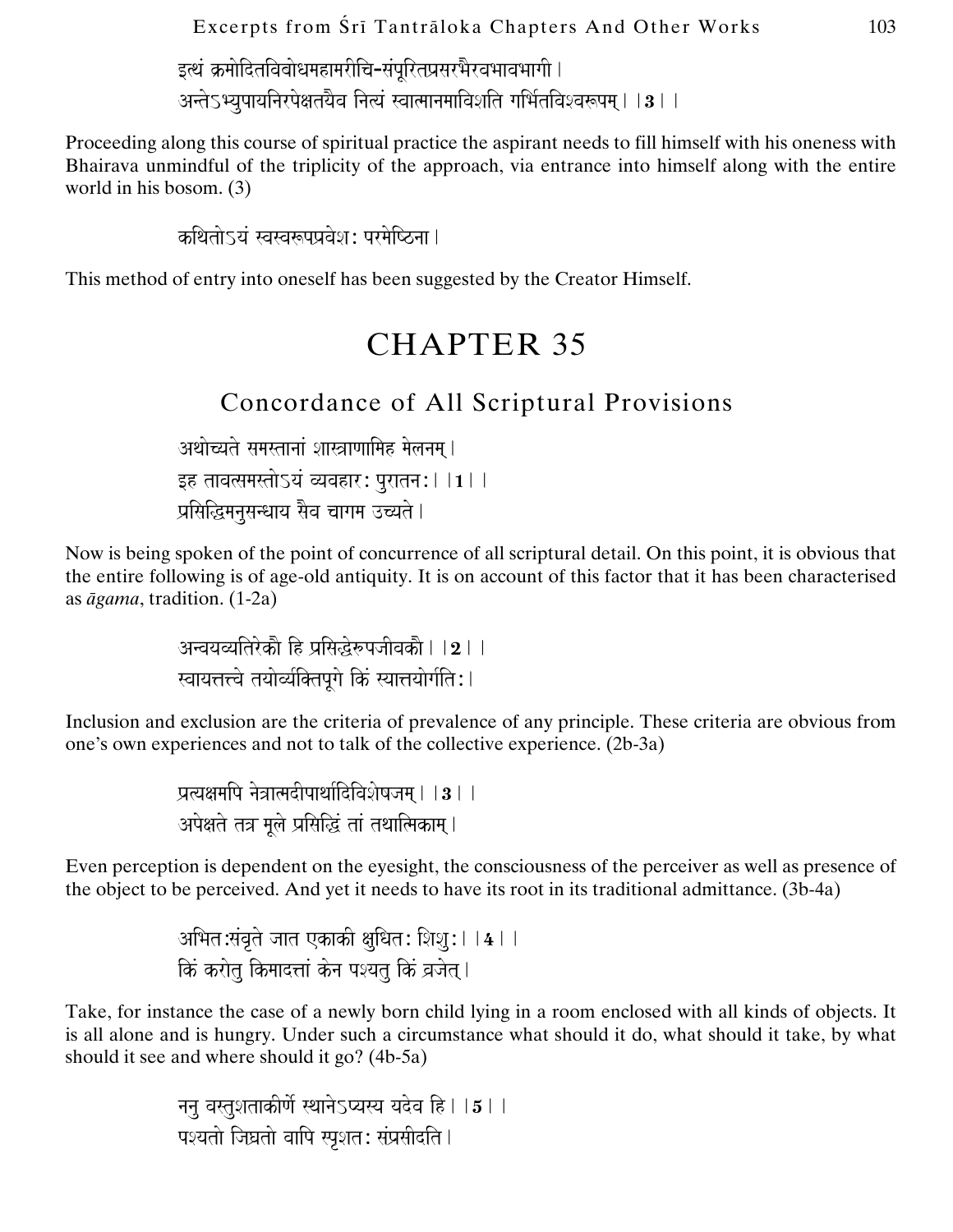चेतस्तदेवादाय द्राक् सोऽन्वयव्यतिरेकभाक् । । $\bf 6$  । ।

What is most likely to happen in such a situation is that whatever it happens to see, taste and touch and get satisfied with, it takes up after several trials deciding to accept or reject as per its wish. (5b-6)

```
\overline{\text{5}}न्त चेत:प्रसादो\overline{\text{5}}पि यो\overline{\text{5}}सावर्थविशेषग: \vdash\overline{3}सोऽपि प्राग्वासनारूपविमर्शपरिकल्पित: \overline{1}। \overline{7}।
न प्रत्यक्षानुमानादिबाह्यमानप्रसादज:।
```
It is important to note that the choice of the child of the inner being for a certain object in such a case is determined by the impression of its some prior experience, *väsanä*. (7-8a)

> प्राग्वासनोपजीव्येतत प्रतिभामात्रमेव  $\Box$ । 8 न मृदभ्यवहारेच्छा पुंसो बालस्य जायते ।

Dependence of the choice of the child on some prior experience is by means determined by its immediate insight, *pratibhä*. For instance natural propensity of the child for eating clay cannot be considered as spontaneous. (8a-9a)

> प्राग्वासनोपजीवी चेद्रिमर्श: सा च वासना | |9 | | पाच्या चेदागता सेयं प्रसिद्धि $\cdot$  पौर्वकालिकी |

If contemplation be based on some prior experience, it ought to have its source in prior actuality. (9b-10a)

नच चेत:प्रसत्त्यैव सर्वो व्यवहतिक्रम:। । $10$ । । मूलं प्रसिद्धिस्तन्मानं सर्वत्रैवेति गृह्यताम् ।

Each and every pattern of behaviour is not dependent on immediate judgement. If actuality of behaviour be determined by prior experience, it ought to be applicable equally well everywhere. (10b-11a)

> पूर्वपूर्वोपजीवित्वमार्गणे सा क्वचित्स्वयम् । । 11 । । सर्वज्ञरूपे ह्येकस्मिन्नि:शङ्कं भासते पूरा।

If its tradition were to be explored to its original source via the tradition, the tradition is sure to have its root in someone Omniscient. (11b-12a)

# **CHAPTER 36**

## Tradition of Śaivism

आयातिरथ शास्त्रस्य कथ्यतेऽवसरागता | श्रीसिद्धादिविनिर्दिष्टा गुरुभिश्च निरूपिता । भैरवो भैरवी देवी स्वच्छन्दो लाकुलोऽणुराट् । ।1। । गहनेशोऽब्जज: शक्रो गुरु: कोट्यपकर्षत:।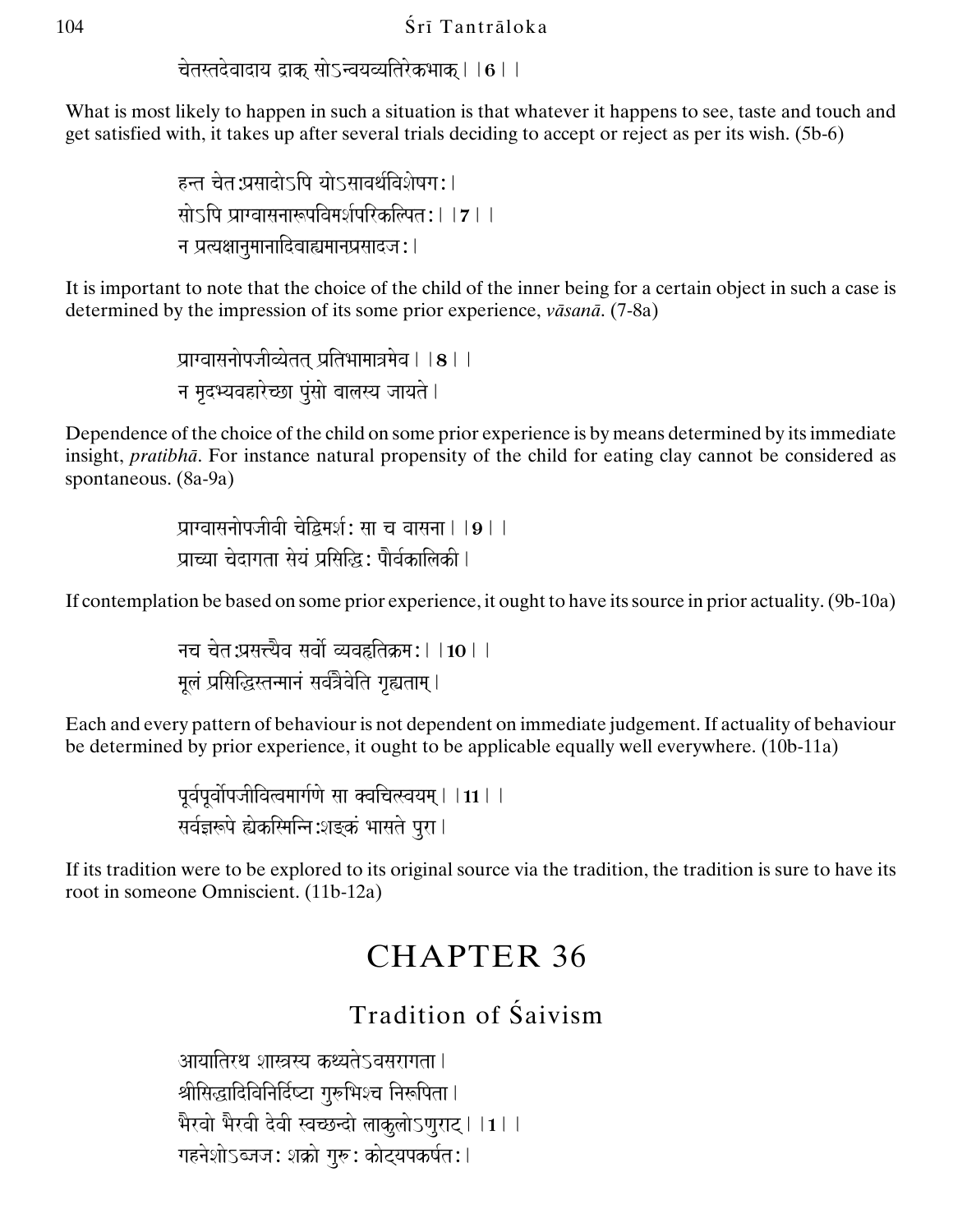नवभि: क्रमशोऽधीतं नवकोटिप्रविस्तरम् । । $2$ । ।

Tantras like Siddha have indicated and my teachers have explained how the text of the Çaiva system had been authored by Bhairava and Bhairavī and studied by Svacchanda, Lākula, Anurāt, Gahanesa, Brahmā, Sakra and Brhaspati in a descending order by a crore of verses at each level which originally comprised nine crores of verses at each stage of transmission from the predecessor to his successor. (1-2)

```
एतैस्ततो गुरु: कोटिमात्रात् पादं वितीर्णवान् ।
दक्षादिभ्य उभौ पादौ संवर्तादिभ्य एव च। |3|।
पादं च वामनादिभ्य: पादार्ध भार्गवय च।
पादपादं तु वलये पादपादस्तु योऽपर:। । 4। ।
सिंहायार्ध तत: शिष्टाद्द्यौ भागौ विनताभुवे ।
पादं वासुकिनागाय: खण्डा: सप्तदश त्वमी । । 5। ।
```
Out of nine crores of verses when only one crore remained by way of study at the stage of Brhaspati, the same were divided into four. Out of one-fourth of those verses, one-fourth was transmitted to seer Vämana, etc. and half to Bhärgava, half of it to Vali, half of it to Simha, and one-fourth of the same to Garuda, the son of Vinatā and one-fourth of the rest to Vāsuki, the serpent. Thus, until now the original number passed through as many as seventeen stages of reduction.  $(3-5)$ 

```
स्वर्गादर्ध रावणोऽथ जहे रामोऽर्धमप्यत:।
विभीषणमुखादाप गुरुशिष्यविधिक्रमात् । 1611खण्डेरेकान्नविंशत्या विभक्तं तदभुत्तत:।
खण्डं खण्डं चाष्टखण्डं प्रोक्तंपादादिभेदत:।।7 ।।
```
Half of the remainder was brought to the earth from the heaven by Rāvana. Out of the same, half was imparted to Bibhisana by Rāvaņa. Out of the same, half was imparted to Rāma by Bibhisana by way of transmission from the teacher to the taught. Thus, the total number got divided as many as nineteen times. In this transmission it got divided eight times from the total by way of remainder of the half and one-fourth. (6-7)

> पादो मूलोद्धारावुत्तरवृहदुत्तरे तथा कल्प: I सांहितकल्पस्कन्दावनत्तरं व्यापकं त्रिधा तिस:  $\vert \hspace{0.1 cm} \vert$  8  $\vert \hspace{0.1 cm} \vert$ .<br>देव्योऽत्र निरूप्यन्ते क्रमशो विस्तारिणैव रूपैण I नवमे पदे तु गण्ना न काचिदुक्ता व्यवच्छिदाहीने । । $9$ । ।

The denominations of division are one-fourth, *pāda*, the remainder, *mūla*, *uddhāra*, *uttara*, *vrhaduttara*, *kalpa saàhitä* and *anuttara.* The last stage is comprehensive. The deities of these numbers are elucidated through enlargement of the number. At the ninth stage, the exact number has not been mentioned following which there is no division. (8-9)

```
रामाच्चलक्ष्मणस्तस्मात सिद्धास्तेभ्योऽपि दानवा: ।
गुह्यकाश्च ततस्तेभ्यो योगिनो नृवरास्तत:।।10।।
```
From Rāma the wisdom was passed on to Laksmana, from Laksmana it got transmitted to Siddhas, from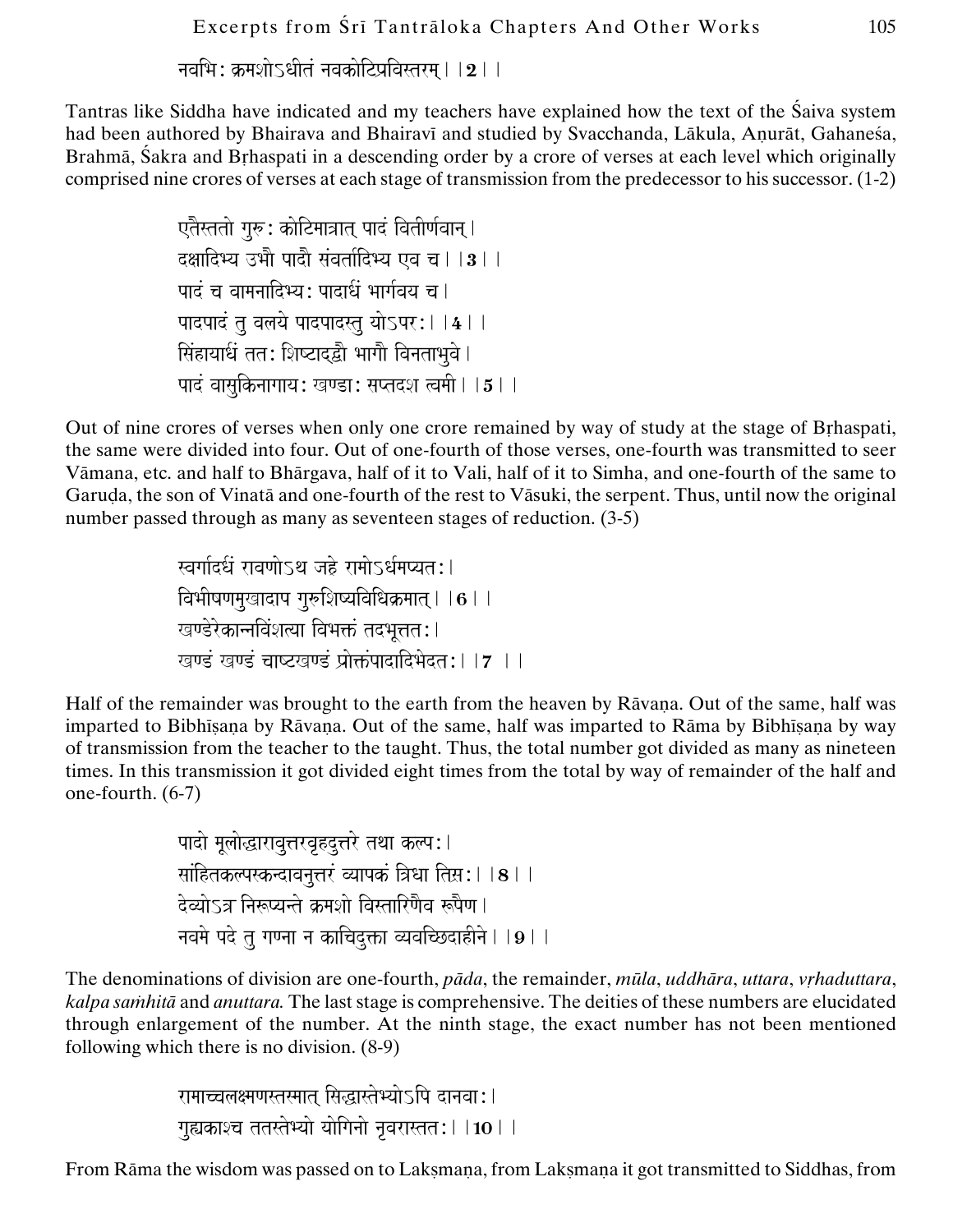Siddhas to Dānavas, from Dānavas to Guhyakas, from Guhyakas it was passed on to yogins and then to kings.  $(10)$ 

# **CHAPTER 37**

### Conclusion and Deliberation

उक्तनीत्यैव सर्वत्र व्यवहारे प्रवर्तिते । प्रसिद्धावूपजीव्यायामवश्यगाह्य आगम:।1।।

If the standard of behaviour as expounded in the foregoing chapters is acceptable practically in life, this tradition of wisdom needs to be practised upon. (1)

> यथा लौकिकदृष्टयान्यफलभाक् तत्प्रसिद्धित:। सम्यग्व्यवहरंस्तद्रच्छिवभाकं तत्प्रसिद्धितः । । $2$ । ।

As, from the worldly viewpoint, any standard of behaviour gets approved of owing to its approval since long as such, even so is the possibility of Saivite wisdom due to its time-tested antiquity. (2)

> तदवश्यगृहीतव्ये शास्त्रे स्वांशापदेशिनि । मानकफलेऽभ्युपादेयतमं तद्विपरीतकम् । । 3 । ।

If anyone takes up any tradition for practice, he is sure to accept it as a whole. If, however, it proves to be capable of bearing only partial result, he has to go against its acceptability. (3)

> यथा खगेश्वरीभावनि:शङ्कत्वाद्विषं व्रजेत् । क्षयं कर्मस्थितिस्तद्धदशङ्काद् भैरवत्वत:।।4।।

As it happens on taking resort to the Gārudī Vidyā that the patient of snake-bite becomes sure of getting free of the danger of the poison, so is the case with recourse to Bhairava in regard to the removal of the effect of action.  $(4)$ 

> यदार्षे पातहेतूक्तं तदस्मिन्वामशासने । आशुसिद्धयै यत: सर्वमार्ष मायोदरस्थितम् । । 5 । ।

What has been characterised in the Vedic tradition as a cause of downfall on account of its leading to the womb of delusion, the same proves effective in fulfillment.  $(5)$ 

> तच्च यत्सर्वसर्वज्ञदृष्टं तच्चापि किं भवेत् । यदशेषोपदेशेन सूयतेऽनुत्तरं फलम् । । 6 । ।

This is so on account of the Saiva tradition having been envisaged by Siva who is omniscient, as is evident from His following leading to unique results. (6)

यथाधराधरप्रोक्तवस्तुतत्त्वानुवादत:।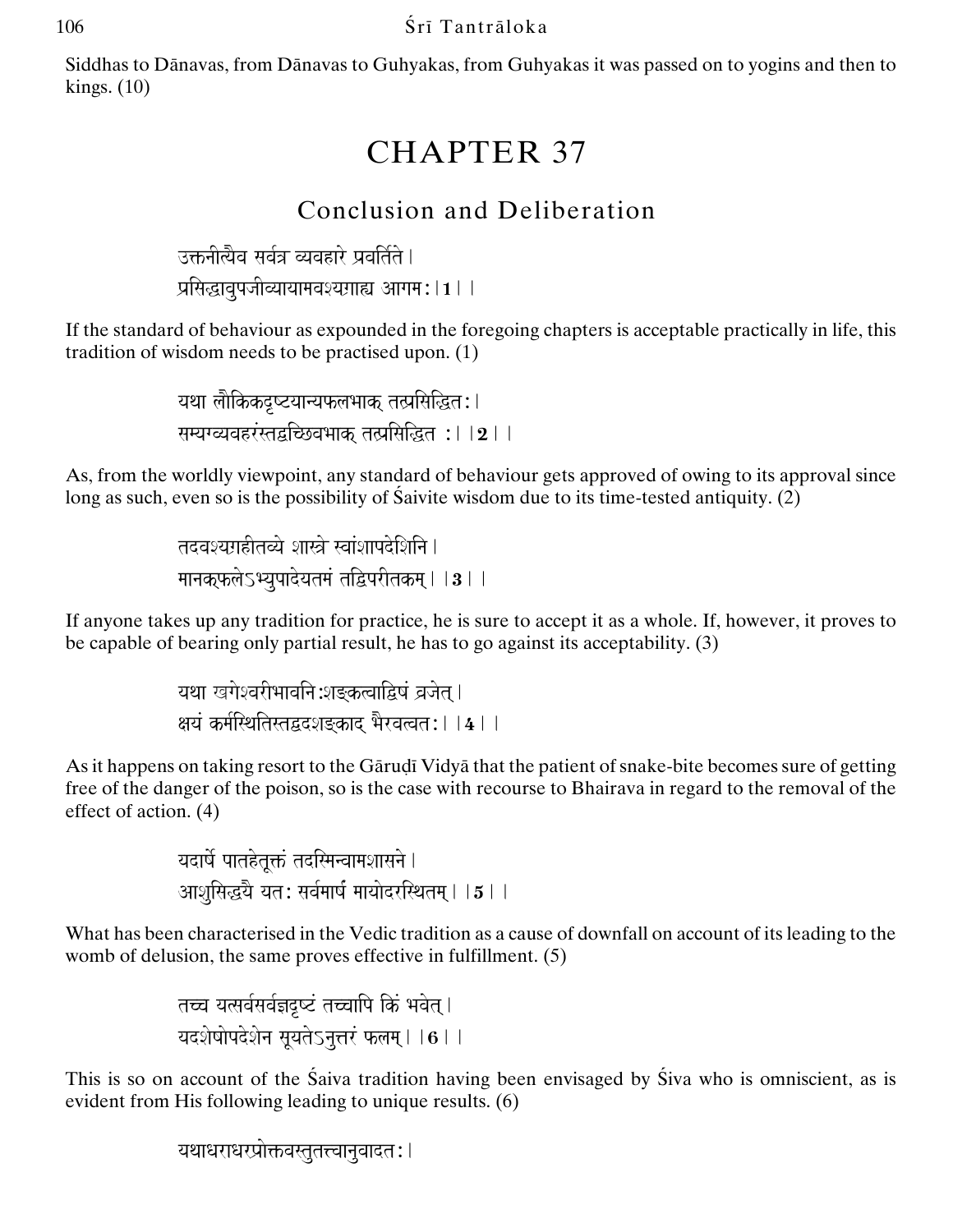Excerpts from Śrī Tantrāloka Chapters And Other Works 107

उत्तरं कथितं संवित्सिद्धं तद्धि तथा भवेत् । । $\mathsf{z}$ ।।

As against instructions imparted by lesser traditions proves to be effective from statements in admiration of it by anyone else, the effect of following Saiva tradition is realised by practitioner himself directly. (7)

> यदुक्ताधिकसंवित्तिसिद्धवस्तुनिरूपणात् । अपूर्णसर्ववित्प्रोक्तिर्ज्ञायतेऽधरशासने । । $8$ । ।

As compared to the source of higher tradition in higher self-consciousness, the lower traditions have their source in lesser self-consciousness. As such, the latter prove to be lower in their approach. (8)

> ऊर्ध्वशासनवस्त्वंशे दृष्ट्वापिच समुज्झिते । अध:शास्त्रेषु मायात्वं लक्ष्यते सर्गरक्षणात् । । $9$ । ।

While in the higher tradition the lust for life in the world is rejected even having got it fulfilled, in the lower traditions the same becomes stuck to which obviously is indicative of its having been delusory. (9)

> श्रीमदानन्दशास्त्रादौ पोक्तं च परमेशिना । ऋषिवाक्यं बहक्लेशमध्रवाल्पफलं मितम् । । $10$  । । नैव प्रमाणयेदिद्वान शैवमेवागमं श्रयेत ।

It has been observed by Lord Çiva Himself in scriptures like Änanda Çästra that the instructions imparted by seers involve great distress and yet yield unstable and limited result having been followed. As such, they do not deserve to be approved of by the wise and in place of them it becomes imperative to take resort to Saiva tradition itself. (10-11a)

# APPENDICES

### Parmärthasära Essence of The Supreme State of Being

परं परस्थं गहनादनादिम् एकं निविष्टं बहुधा गुहासु । सर्वाल्यं सर्वचराचरस्थं त्वामेव शम्भुं शरणं प्रपद्ये । ।1। ।

I take resort to you, O Çambhu, who is supreme, indwelling all dense, beginningless, one and yet has entered within all in their inmost caves in different ways, resort of all, lies within the mobile as well as the immobile. (1)

> गर्भाधिवासपूर्वकमारणान्तकद् :खचक्रविभान्त: । आधारं भगवन्तं शिष्य: पप्रच्छ परमार्थम् । । $2$ । ।

Having moved inside the circle of sufferings of lying in the womb and ending up with the event of death, the pupil inquired about the supreme objective of life of the Lord who serves as the basis of all. (2)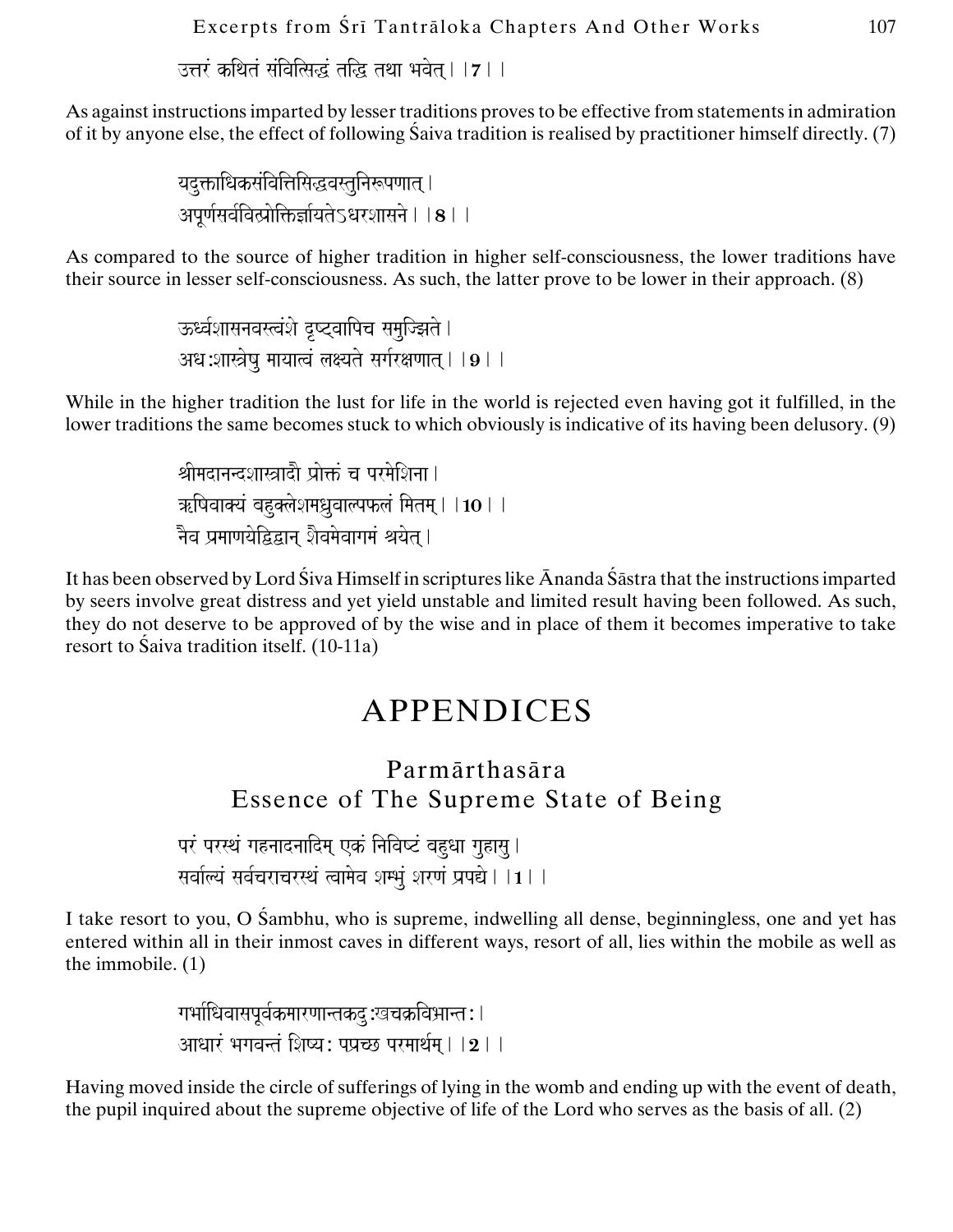NOTE:

*Ädhära* means Pataïjali, the author of the Yoga Sütra, who is regarded by some scholars as an incarnation of the *Çeñanäga*.

```
आधारकारिकाभिस्तं गुरुरभिभाषतेस्म तत्सारम् ।
कथयत्यभिनवगप्त: शिवशासनदुष्टियोगेन \vert\,\,\vert3 | |
```
The teacher Abhinavagupta discusses with the pupil the essence of the same from the viewpoint of the yoga of Çaivism. (3)

> निजशक्तिवैभवभरादण्डचतुष्टयमिदं विभागेन । शक्तिर्माया प्रकृति: पृथ्वी चेति प्रभावितं प्रभुणा । । 4 । ।

Through the force of the abundance of His glory, the fourfold principles of *Sakti*, *Māyā*, *Prakrti*, and *Prthivi* were brought out by the Lord distinctly. (4)

NOTE:

*Prthivi* stands for the gross existence.

तत्रान्तर्विश्वमिदं विचित्रतनुकरणभूवनसन्तानम् । भोक्ता च तत्र देही शिव एव गृहीतपशुभाव:।। $5$ ।।

Within the limitations of that series of the four principles this entire creation in the form of different bodies, organs and modes of being indwells as the experiencer Çiva Himself having assumed the form of *paçu*, an animal (or bound). (5)

> नानाविधवर्णानां रूपं धत्ते यथामल: स्फटिक:  $\vdash$ सुरमानुषपशुपादपरूपत्वं तद्वदीशोऽपि । । 6। ।

As a taintless piece of crystal assumes different colours, even so the Lord also does assume the form of gods, humans, animals, trees, etc. (6)

> गच्छति गच्छति जल इव हिमकरविम्बं स्थिते स्थितिं याति । तनुकरणभुवनवर्गे तथायमात्मा महेशान:।।7।।

As the lunar orb reflected in moving water moves and becomes static in the static, even so does the great Lord in the form of the Ätman having assumed the bodies, organs of sense and action and forms of creation. (7)

> राहुरदृश्योऽपि यथा शशिबिम्बस्थ: प्रकाशते तद्वत् । सर्वगतोऽप्ययमात्मा विषयाश्रयणेन धीमकुरे।  $|8|$  |

As the Rähu, though invisible, becomes visible when reflected in the lunar orb so does this Ätman get reflected in the mirror of the psychic being through resort to the object. (8)

आदर्शे मलरहिते यद्वद् वदनं विभाति तद्वदयम् ।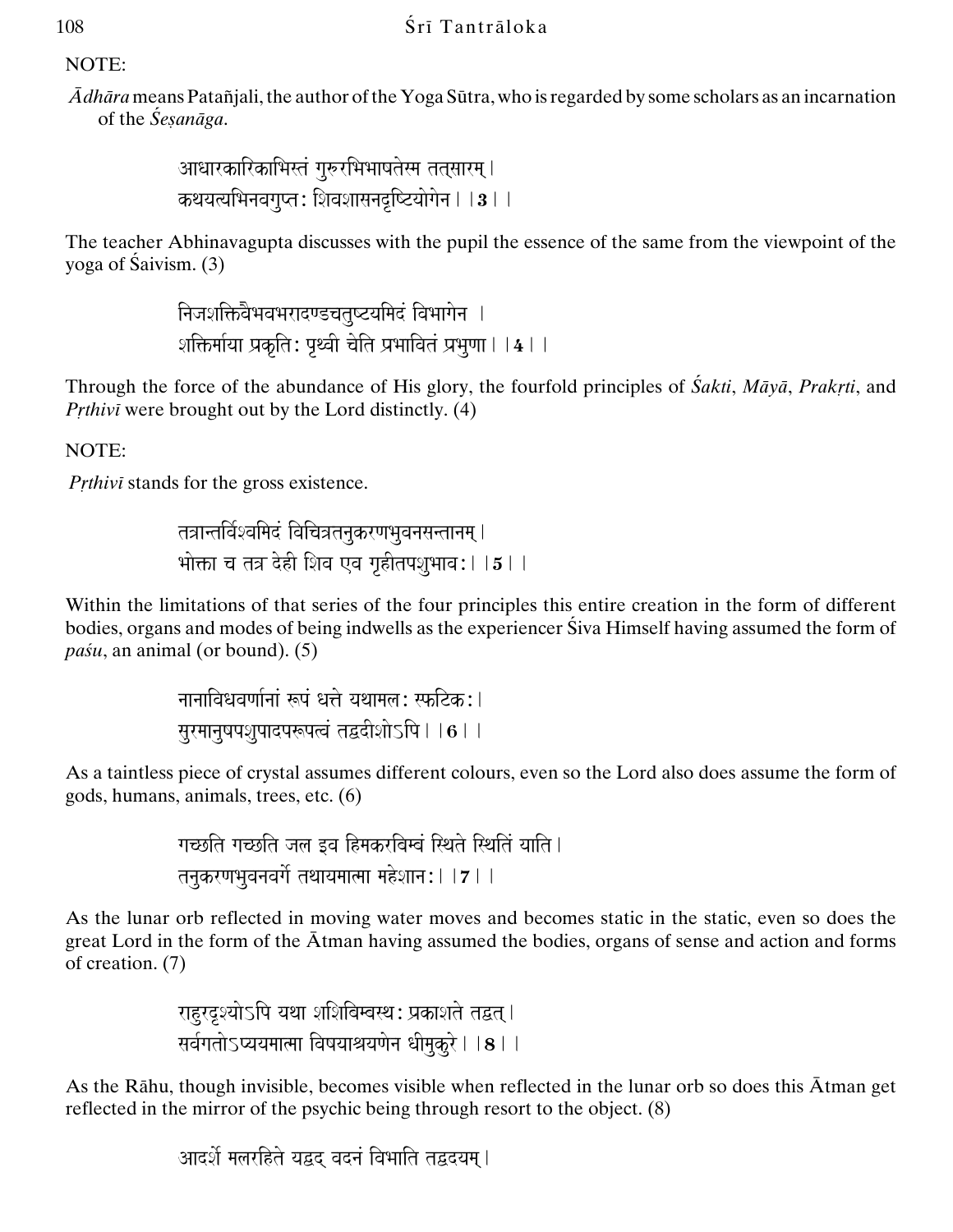शिवशक्तिपातविमले धीतत्त्वे भाति भारूप:। ।9 । ।

Just as the face gets reflected exactly as it is in a taintless mirror, even so does this Ätman shine luminously in the inner being when made taintless by virtue of the force of Siva and Sakti instilled into it. (9)

> भारूपं परिपूर्ण स्वात्मनि विश्रान्तितो महानन्दम् ।  $\frac{1}{2}$ इच्छासंवित्करणैर्निर्भरितमनन्तशक्तिपरिपूर्णम् । ।  $\overline{10}$ । । सर्वविकल्पविहीनं शुद्धं शान्तं लयोदयविहीनम् । यत परतत्त्वं तस्मिन् विभाति षट्त्रिंसदात्म जगत् । । 11 । ।

The world comprising thirty-six constituent fundamental elements gets reflected in the higher being in the form of a light, in His fullness, as an abundant source of delight on account of His self-reliance and self-dependence as He is completely and infinitely filled with the powers of willing, knowing and doing, is free of all options, pure and tranquil and as also that of getting dissolved and emerge. (10-11)

### Dehastha-Devatā-Cakra-Stotram Hymn to The Human Body as a Temple of Divinities

देहो देवालय: प्रोक्त: स्वात्मा देव: सनातन: ا  $\alpha$ जेदज्ञाननिर्माल्यं सोऽहं भावेन पूजयेत् । ।1।

The human body has been characterised as a temple and the Self inside it as the eternal Deity which needs to be worshipped as one's own self after removing the heap of flowers (of ignorance) lying around it. (1)

> ॐ असुरसुरवृन्दवन्दितमभिमतवरवितरणे निरतम् । दर्शनशताग्रसपुज्यं प्राणतनुं गणपतिं वन्दे । । $2$ । ।

I pay my obeisance to Ganapati who has breath as his body, is worshipped by hundreds of highest kinds of philosophical systems, is prayed to by Asuras and Gods both, and remains busy in offering desired boons to all. (2)

### Pañcaśloki Stotra

यत्सत्यं तू मया कृतं मम विभो कृत्यं तू नात: परं। यन्मन्मानसमैशपादकमले भक्त्या मयैवार्पितम् । सर्वस्वंह्यत एवमेतदितरन्नास्त्येव जानाम्यत-रत्यक्त्वा क्षिप्रमनाथनाथ करूणासिन्धो प्रसन्नो भव | |1 | |

Whatever truth I could understand, I have embodied here, O Lord, I do not know of anything different from it which I may have to do. Whatever lies in my mind concerning you, O Lord, has been offered to your lotus-like feet with the sense of devotion. It is all whatever I know and there is nothing except for it which I understand O Sea of Compassion and Lord of the helpless, putting aside everything else, shower your pleasure on me as soon as possible. (1)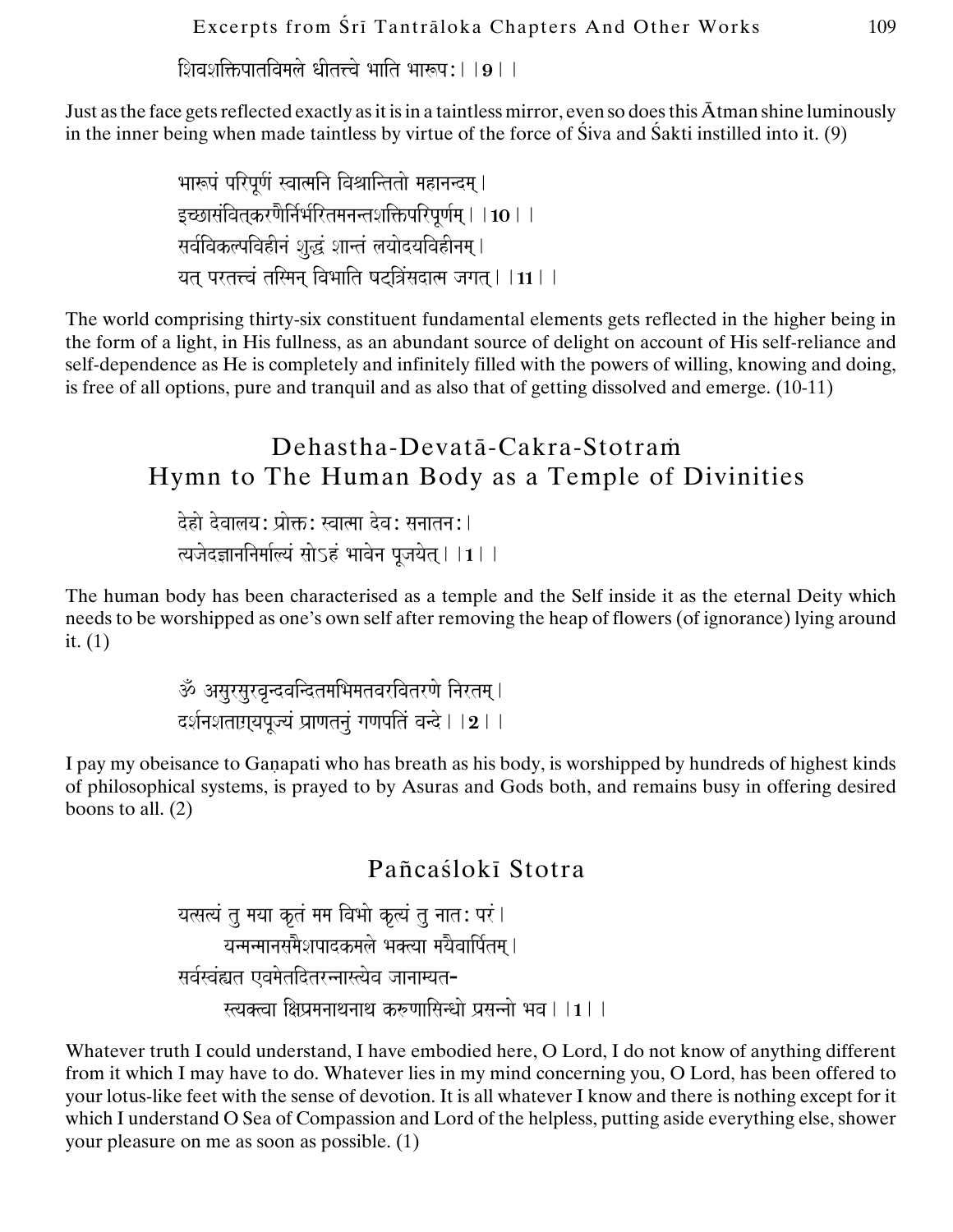महेश त्वदद्वारि स्फुरतु रुचिरा वागतितरां ममैषा निर्दोषं जय जय महेशेति सततम् । शिवा सैषा वाणी भवतु शिवदा मह्यमनिशं महेशानाथं मां शरणद सनाथं करू विभो। । 2। ।

On your door may this beautiful vāk, speech of mine sprout to full extent and unhindered always announcing your victory, O Great Lord. May this speech yield auspiciousness to me day and night. Bestow your protection to me O provider of resort to me who is helpless. (2)

### Paramādvayadvādaśikā

तथ्यातथ्यमकल्पमल्पशयनैर्जल्पक्रमं संहरं-स्तत्संहारक्रमे न किं कथमिदं कोऽस्मीति माचीक्लुप:। भावाभावविभागभासकतया यदभात्यभग्नक्रमं तच्छून्यं शिवधाम वस्तुपरमं ब्रह्मात्र कोऽर्थग्रह:।।1।।

Deliberating on what is real and what is unreal to what extent? Keeping awake almost all the time except for a short while and having withdrawn and in the process of withdrawal what how who am I? Do not spend your time and energy in this way. What appears as being and rid of being continuously that is the void of the abode of Siva, the highest state of being, Brahman Itself? What is the use of all these deliberations? (1)

> यद्यतत्त्वपरिहारपूर्वकं तत्त्वमेषि यदतत्त्वमेव हि । यद्यतत्त्वमथ तत्त्वमेव वा तत्त्वमेव ननु तत्त्व मीद्रशम् । । 2 । ।

Having removed the unreal what you reach at as essential that also is unessential. Whatever is unessential, that, too, is essential and real. This is the nature of Reality. (2)

### Bimbapratibimbavādaḥ Talk About the View of Reflection

```
प्रकाशमात्रं यत्प्रोक्तं भैरवीयं परं मह:।
तत्र स्वतन्त्रतामात्रमधिकं प्रविविच्यते । । 1 । ।
```
The glory of Bhairava is said to be pure light. Over and above that, He is also absolutely autonomous. Here is a deliberation on the same aspect of Him.  $(1)$ 

> य: प्रकाश: स विश्वस्य प्रकाशत्वं प्रयच्छति । न च तद्वयतिरेक्यस्ति विश्वं सद्वाऽवभासते । । 2 । ।

The light of Siva illuminates the world which is no way different from Him which appears as existence.  $(2)$ 

अतोऽसौ परमेशान: स्वात्मव्योमन्यनर्गल: ।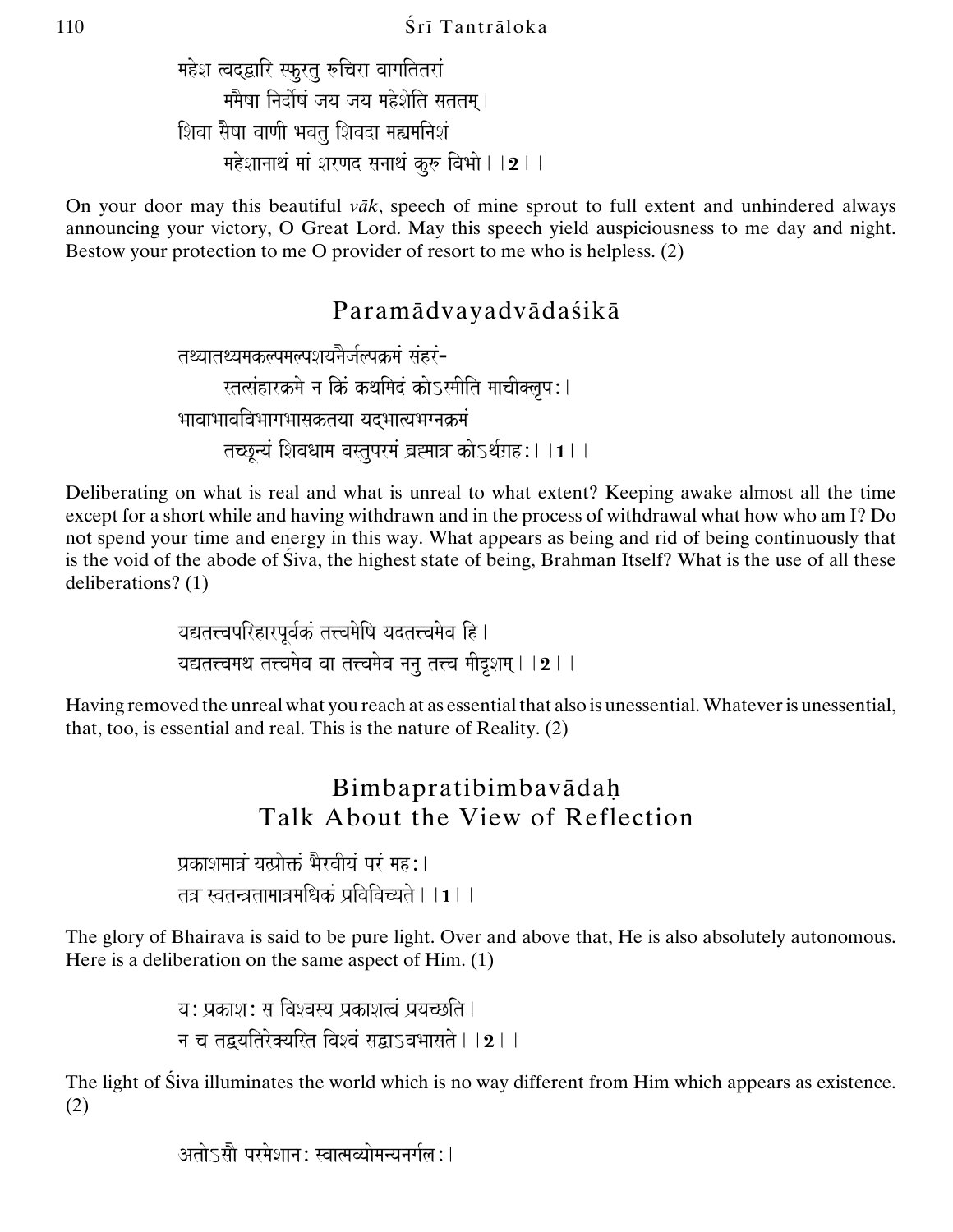Excerpts from Śrī Tantrāloka Chapters And Other Works

इयत: सृष्टिसंहाराडम्बरस्य प्रवर्तक:।।3।।

He is the Supreme Lord as He moves absolutely by Himself in the space of the Self. He is the agent of creation as well as dissolution of the entire expanse of the world. (3)

### Bodhapañcadaśikā Fifteen Verses on Consciousness

अनस्तमितभारूपस्तेजसां तमसामपि । य एकोऽन्तर्यदन्तश्च तेजांसि च तमांसि च । ।1। । स एव सर्वभावानां स्वभाव: परमेश्वर:। भावजातं हि तस्यैव शक्तिर्येश्वरतामयी । । 2 । ।

He who in the form of illumination obtains within luminaries as well as darkness, remains eternally awakened, is one, indwells all and forms in their inmost secret, is the real nature of all whatever is in existence, and is the Supreme Lord possessed of all power of rulership (I bow to Him). (1-2)

> शक्तिश्च शक्तिमद्रपाद व्यतिरेकं न वाञ्छति । तादात्म्यमनयोर्नित्यं वर्हनेदाहतयोरिव । । 3 । ।

Force of anything does never remain separate from its resort. Force and forceful always obtain as one and the same like the fire and its heat. (3)

### Bhairaya Stotram

ॐव्याप्तचराचरभावविशेषं चिन्मयमेकमनन्तमनादिम् । भैरवनाथमनाथशरण्यं त्वन्मयचित्ततया हृदि वन्दे । । 1 । ।

He who pervades the mobile and immobile both as their special aspect, as consciousness, one, endless and beginningless, Lord Bhairava, resort of the helpless having occupied my inner being, citta, by you I pay obeisance to you. (1)

> त्वन्मयमेतदशेषमिदानीं भाति मम त्वदनगृहशक्त्या । त्वं च महेश संदैव ममात्मा स्वात्ममयं मम तेन समस्तम | |2 | |

Due to your favour towards me, all this appears to be filled exclusively by you. O Great Lord, you are always my Self owing to which all this become one with my Self. (2)

> स्वात्मनि विश्वगते त्वयि नाथे तेन न संसृति भीतिकथास्ति । सत्स्वपि दुर्धरद:खविमोहत्रासविधायिषु कर्मगणेषु । । 3 । ।

All having been assimilated to the Self as you, O Lord, there has remained nothing like fear of worldliness in me in spite of remaining intact all the impressions of action in me which are terrific executors of trouble, delusion and fear.  $(3)$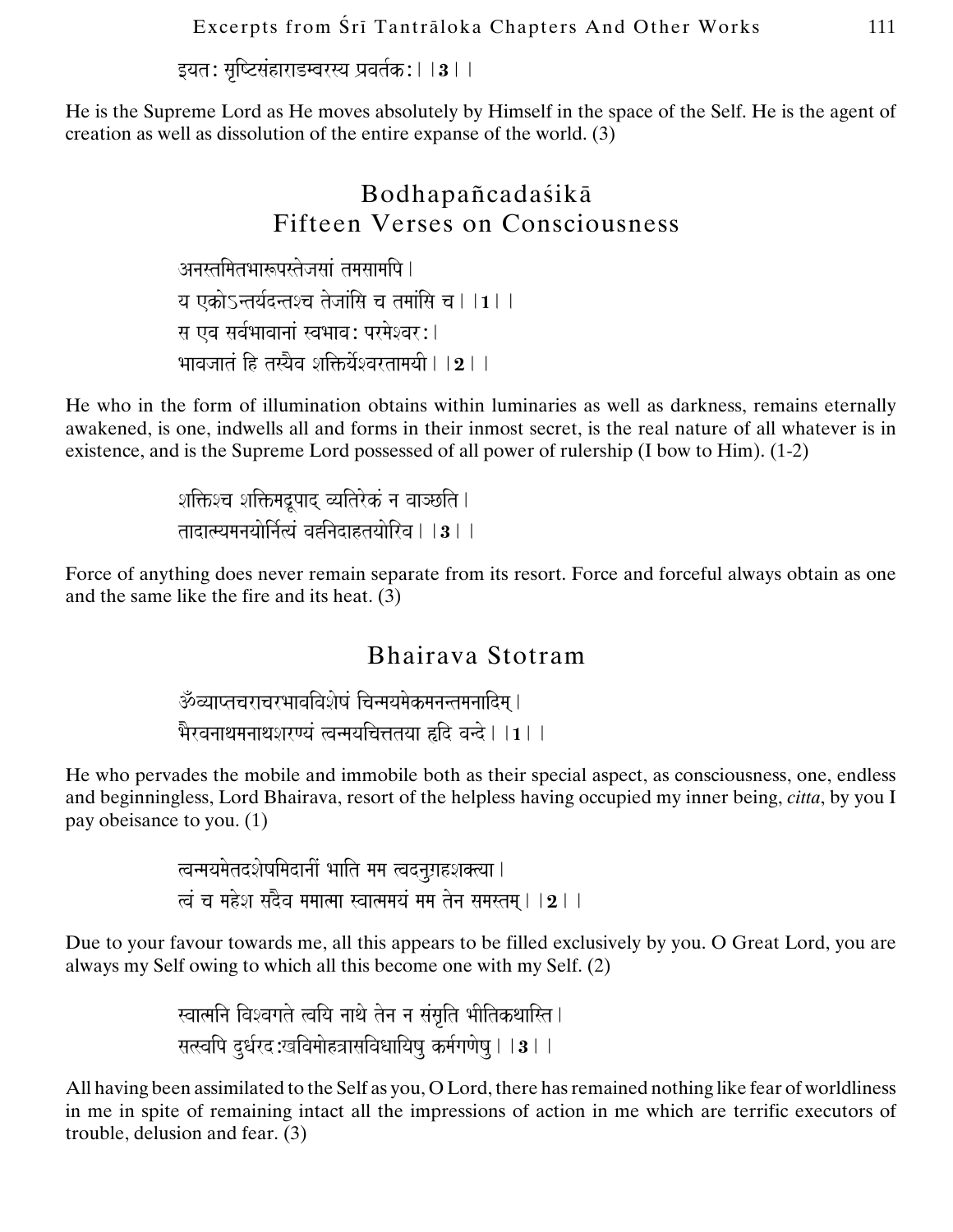### Mahopadeśa-vimśatikā

प्रपञ्चोत्तीर्णरूपाय नमस्ते विश्वमूर्तये । सदा दिव्यप्रकाशाय स्वात्मनेऽनन्तशक्तये । । 1 । ।

I pay my obeisance to Lord Siva who is transcendent to the world and yet has got embodied in the form of the world. He is the eternally luminous divine Light, the Self and possessed of infinite Force. (1)

> त्वमेवाहमेवाहं त्वमेवास्मि न चास्म्यहम । अहं त्वमित्युभौ न स्तो यत्र तस्मै नमो नम:। ।2 । ।

Yourself I am and conversely I am yourself. I am you yourself and not I. Where neither I nor you dwell, to Him I pay my obeisance. (2)

> अन्तर्देहे मया नित्यं त्वमात्मा च गवेषित:। न दृष्टस्त्वं न चैवाला यच्च दृष्टं त्वमेव तत् । । 3 । ।

Inside the body I have always wished to discover you as the Self and yet neither you could be seen nor the Self. What rather was seen was you yourself. (3)

### Rahasya-Pañcadaśikā

ब्राह्मे मुहूर्ते भगवत्प्रपत्ति: तत: समाधिर्नियमोऽथ सान्ध्य: । यामौ जपार्चादि ततोऽन्यसत्रं शेषस्तु काल: शिवशेषवृत्ति:। ।1।।

Early in the morning known as the opportune time of the highest reality, *brāma muhūrta*, the devotee needs to surrender himself to the Lord. This is to be followed by meditation and thereafter the necessary duty of worship of the conjunction of night and day, *sandhya*. Then approximately four and half of hour should be devoted to muttering of *mantras* and worship of the deity followed by other necessary duties. The rest of the time should be devoted to the service of Lord Siva. (1)

> आदिमुखा कादिकरा टादिपदा पादिपार्श्वयुङ्गध्या । यादिहृदय भगवती संविद्रूपा सरस्वती जयति । । १ । ।

O Sarasvati, the goddess of learning, you are victorious by means of your personality wherein all the vowels beginning from  $a$  form your mouth, the groups of consonants  $k$  and  $c$  form your both the hands, those beginning with  $t$  and  $t$  serve as your feet,  $p$  and the rest of the group form your both the sides and letters from y to  $k<sub>s</sub>$  form your heart while you yourself is pure consciousness. (2)

> फलन्ति चिन्तामणिकामधेनुकल्पदुमा: कांक्षितमेव पुंसाम् ।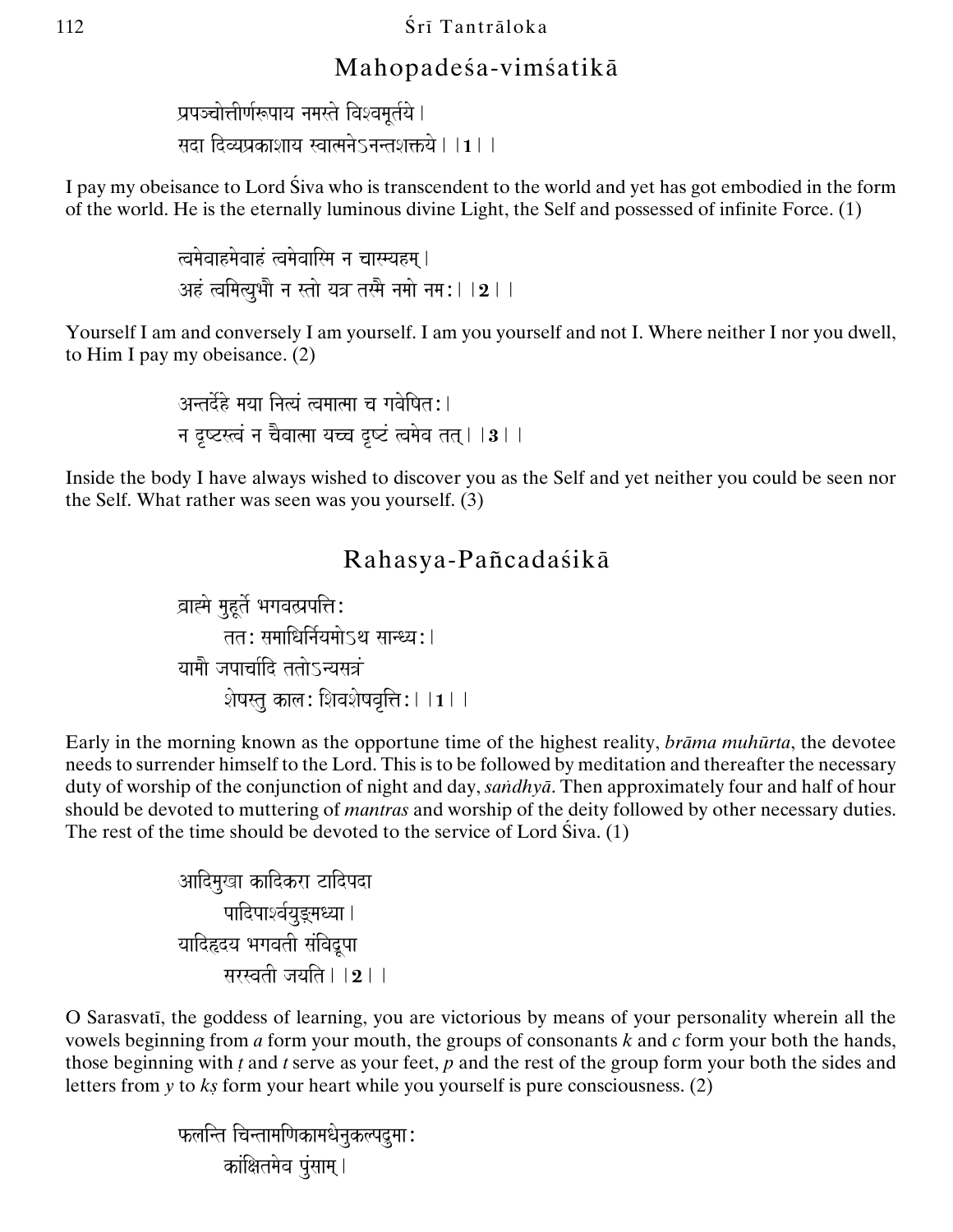अप्रार्थितानप्रचितान् पुमर्थान्

पुष्णातु मे मातुरुदार भाव:। । 3 । ।

The gem of contemplation, the divine bovine goddess of desire (*käma-dhenu*) and the wish fulfilling divine tree *(kalpavriksa)* give only whatever is wished for by the people. I, on my part, wish that the generous Mother may fulfill all aspirations of my four aspirations of life; namely, *dharma*, *artha*, *käma* and *moksa*. (3)

### Krama Stotra

अयं दु:खब्रातव्रतपरिगमे पारणविधि-र्महासौख्यासारप्रसरणरसे दुर्दिनमिदम् । यदन्यन्यक्कृत्या विषमविशिखप्लोषणगुरो-विभो: स्तोत्रे शश्वस्प्रतिफलति चेतो गतभयम्  $\Box$ 1

Now is the time for taking food at the end of the having come to the end of observing the vow of crossing over the array of troubles. It is, indeed, the rainy day of expansion of the water of great delight as it is the occasion of the consciousness having got free of fear and bearing the fruit of praying continuously to the Lord having postponed all other engagements following stoppage by the Lord the attack of arrow of desire for worldliness. (1)

> विमृश्य स्वात्मानं विमृशति पुन: स्तुत्यचरितम् तथा स्तोता स्तोत्रे प्रकटयति भेंदैकविषये | विमृष्टश्च स्वात्मा निखिलविषयज्ञानसमये तदित्थं त्वत्स्तोत्रेऽहमिह सततं यत्नरहित:। । $2 \cup$

The devotee contemplates on himself and then on the actions of the deity. Thus, he gives expression only to his sense of difference from the deity. On the dawn of the integral knowledge about everything, the Self gets eliminated. Thus, now I have become completely effortless in praying to you continuously. (2)

> अनामृष्ट: स्वात्मा न हि भवति भावप्रमितिभाक् अनामृष्ट: स्वालेत्यपि हि न विनाऽऽमर्शनविधे: । शिवश्चासौ स्वात्मा स्फुरदखिलभावैकसरस $k$ सतोऽहं त्वरस्तोत्रे प्रवणहृदय नित्यसुखित:। । $3$ । ।

Until its elimination the Self does not become the sharer in the sense of the Reality. The Self remains intact until the devotee undergoes the due course of contemplation. It is Siva Himself who is also our Self. Filled with this sense of oneness with Siva, I have now become continuously delighted with my heart being filled with the devotion to you. (3)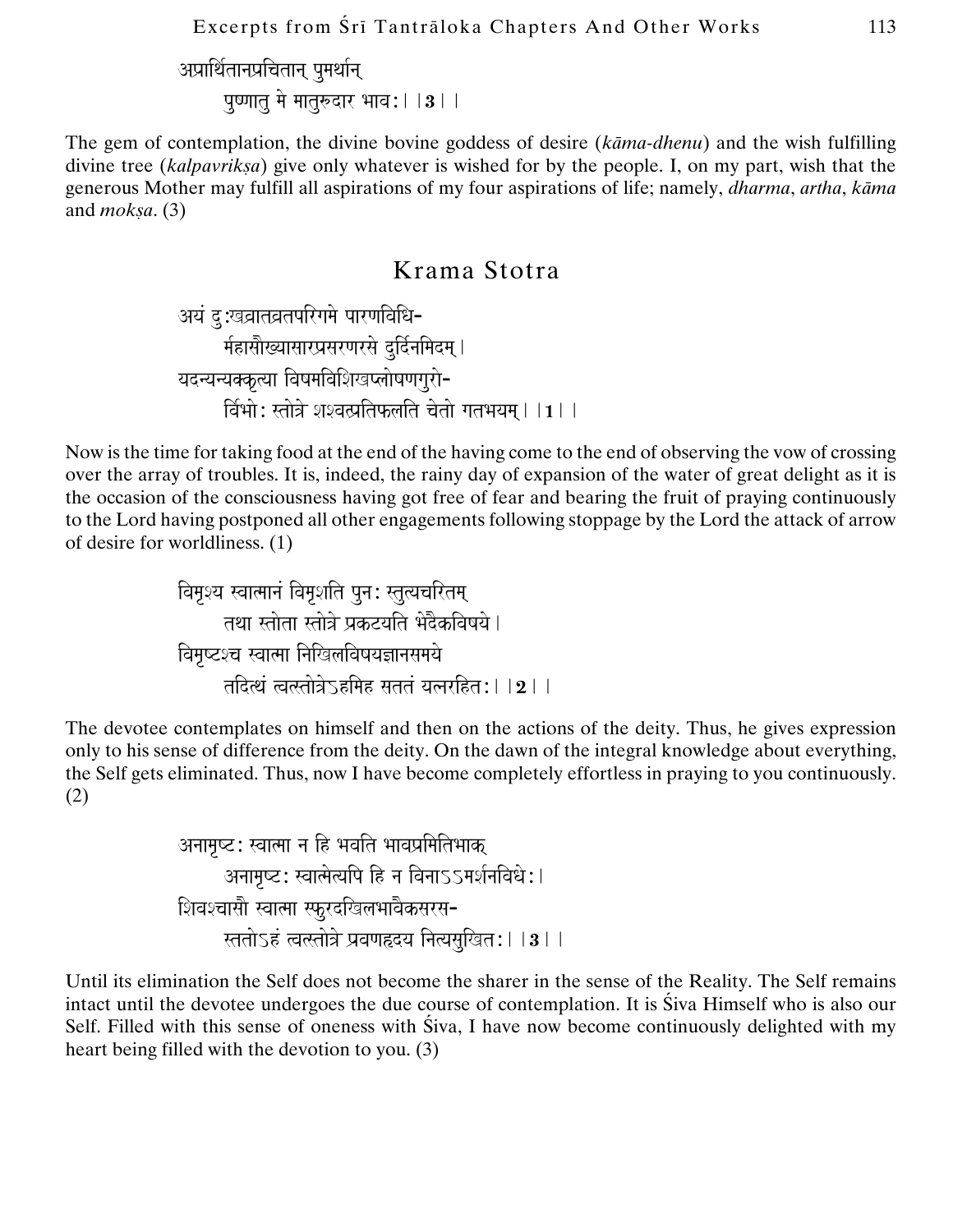### Anuttarästikä

संक्रामोऽत्र न भावना न च कथायुक्तिर्न चर्चा न च <u>ध्यानं वा न च धारणा न च जपाभ्यासप्रयासो न च l</u> तत्किं नाम सुनिश्चितं वद परं सत्यं च तच्छूयतां न त्यागी न परिग्रही भज सुखं सर्व यथावस्थित:। ।1।।

There is no necessity of becoming affected by thoughts of others, nor by their emotions, nor by narrations nor by discussions. There is also no need of practising meditation and entering into *dhārana* nor of effort at practice of muttering of sacred words or verses. Therefore, (the disciple asks) kindly be specific about the final advice to him to undergo. (The teacher answers the query) you need neither to renounce anything nor to stick to anything else. Instead of these, keep yourself concentrated on the status quo (of things and events). (1)

> संसारोऽस्ति न तत्त्वतस्तनूभृतां बन्धस्य वार्तेव का बन्धो यस्य न जातु तस्य वितथा मुक्तस्य मुक्तिक्रिया । मिथ्यामोहकृदेष रज्जुभुजगच्छायापिशाचभ्रमो मा किंचित्त्यज मा गृहाण विलस स्वस्थो यथावस्थित:  $\mid$  | 2 | |

Whether the world is or is not? Discussion on this line eliminates the problem of both bondage and liberation as irrelevant. All this is a product of false attachment like the delusion of the rope-serpent or apprehension of the evil spirit in the dark shadow. (What you need to do is) neither to cherish renunciation towards anything nor attachment to anything or event other than that. Remain selfcontented where you are at the moment. (2)

> पूजापूजकपूज्यभेदसरणि: केयं यथानृत्तरे  $\frac{1}{2}$ संकाम : किल कस्य केन विदधे को वा प्रवेशकम $\pm$ <u>मायेयं न चिटद्वयात्परतरा भिन्नाप्यहो वर्तते</u> सर्व स्वानुभवस्वभावविमलं चिन्तां वृथा मा कृथा:।  $|3|$

Worship, worshipper and the entity worshipped these distinctions are divisive for which there is no place in the transcendental mode of thinking. Who has created these distinctions and what is the rationale behind it? All this is out and out delusion as there is nothing different from the non-dual consciousness. All is to be understood as one's own inner sense in all its purity takes for certain avoiding useless thinking. (3)

### Paramärthacarcä Deliberation on the Supreme Objective of Life

अर्केन्दुदीपाद्यवभासभिन्नं नाभात्यतिव्याप्ततया ततश्च । प्रकाशरूपं तदियत् प्रकाश्यप्रकाशताख्या व्यवहार एव  $\Box$ । ।

Different from the light of the sun, the moon and the lamp is the illumination (of the Self) which normally is not cognised due to its all-pervasiveness. (In contrast to it) the luminosity of the sun, etc., is merely a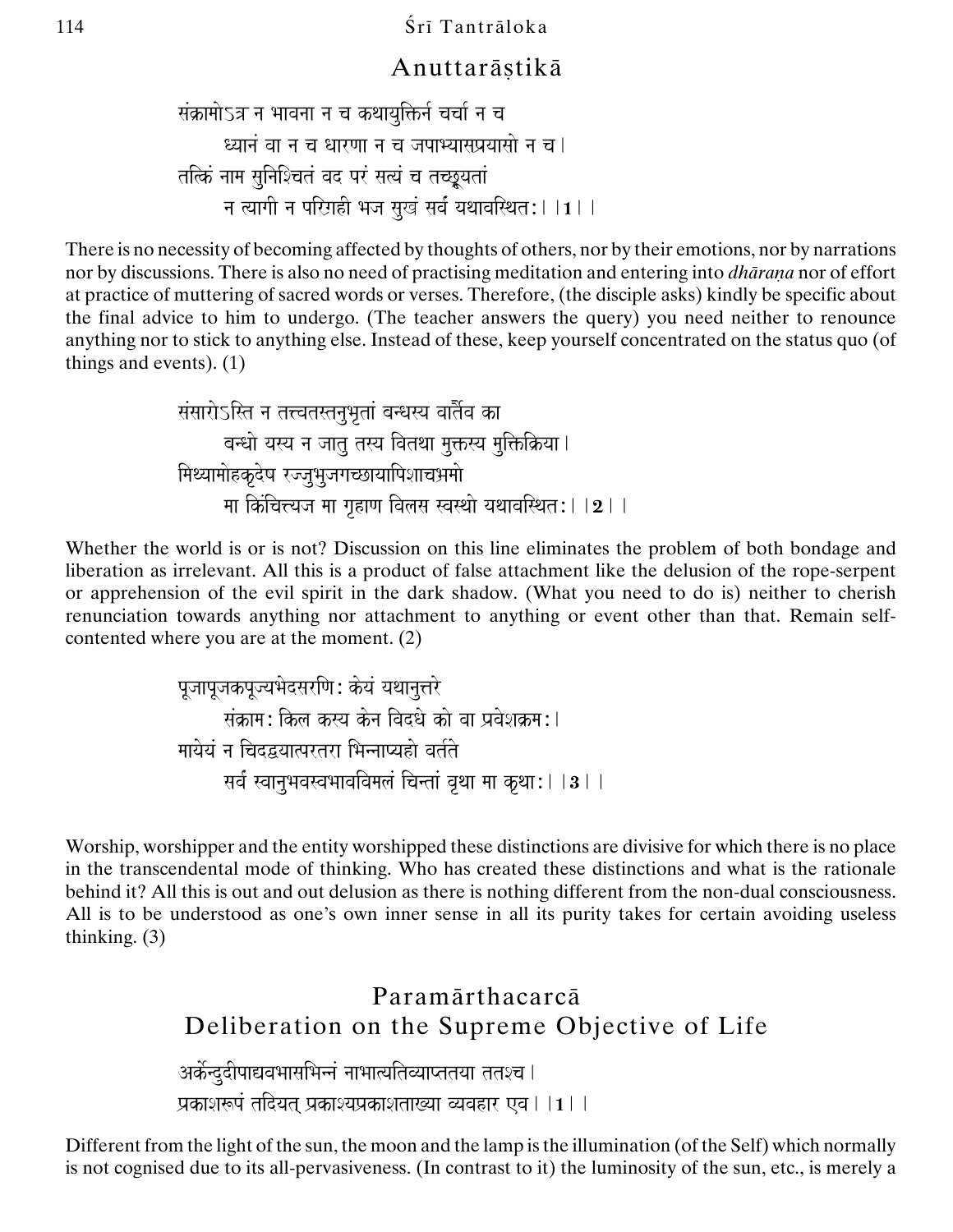matter of facilitation of remaining active in life. (1)

ज्ञानाद्विभिन्नो न हि कश्चिदर्थस्तत्तत्कृत: संविदि नास्ति भेद:। स्वयंप्रकाशाच्छतमैकधाम्नि प्रातिस्विकी नापिविभेदितास्यात । । $2$ । ।

None of the objects is essentially different from its understanding. Whatever differentiation is done from object to object has nothing to do with its essential understanding. Since the original source of illumination is self-luminous, the difference of object from object ought not to prevail in It. (2)

> इत्थं स्वसंविद्धन एक एव शिव: स विश्वस्य पर: प्रकाश: I तत्रापि भात्येव विचित्रशक्तौ गाह्य-गृहीतृ-प्रविभाग भेद:। । 3 । ।

In this way, Çiva alone in his uniqueness is the compound mass of self-consciousness and hence the supernal illumination of the world. It is in His peculiar force that lies all difference of the receiver and the received. (3)

### Anubhavanivedanam

### Tribute to the Inner Experience

अन्तर्लक्ष्यविलीनचित्तपवनो योगी यदा वर्तते दृष्ट्या निश्चलतारया बहिरसौ पश्यन्नपश्यन्नपि । मुद्रेयं खल शाम्भवी भवति सा युष्मत्प्रसादाद गुरो शन्याशन्यविवर्जितं भवति यत् तत्त्वं पदं शाम्भवम् । ।1। ।

When the yogin reaches the state in which owing to withdrawal of the attention inward *citta* and *prāna* get merged into it, due to focus of the attention having been settled on one point, he seems to see outward but (really) does not see at all. This is the *Çämbhavé mudrä* assumed by your grace, O *Gurudeva*, shorn of the sense of being and non-being both and coinciding with your state of oneness with Çiva amounting to merger of individuality into the Absolute. (1)

> अर्धाद्धाटितलोचन: स्थिरमना नासाग़दत्तेक्षण-श्चन्द्राकविपि लीनतामुपगतो त्रिस्पन्दभावान्तरे । ज्योतीरूपमशेषबाह्यरहितं चैकं पुमांसं परं तत्त्वं तत्पदमेति वस्तु परमं वाच्यं किमत्राधिकम् । ।2 । ।

My eyes are only half-open, my *manas* has become settled at one point, eyesight has got concentrated on the tip of the nose, *präëa* and *apäna* both have disappeared into the threefold vibration (of the individual, universal and Transcendent). Rid of the entire external form of the world one being in the form of a Person as the Light has emerged representing the state of oneness of the individual and the Absolute. As such, what else remains to speak of! (2)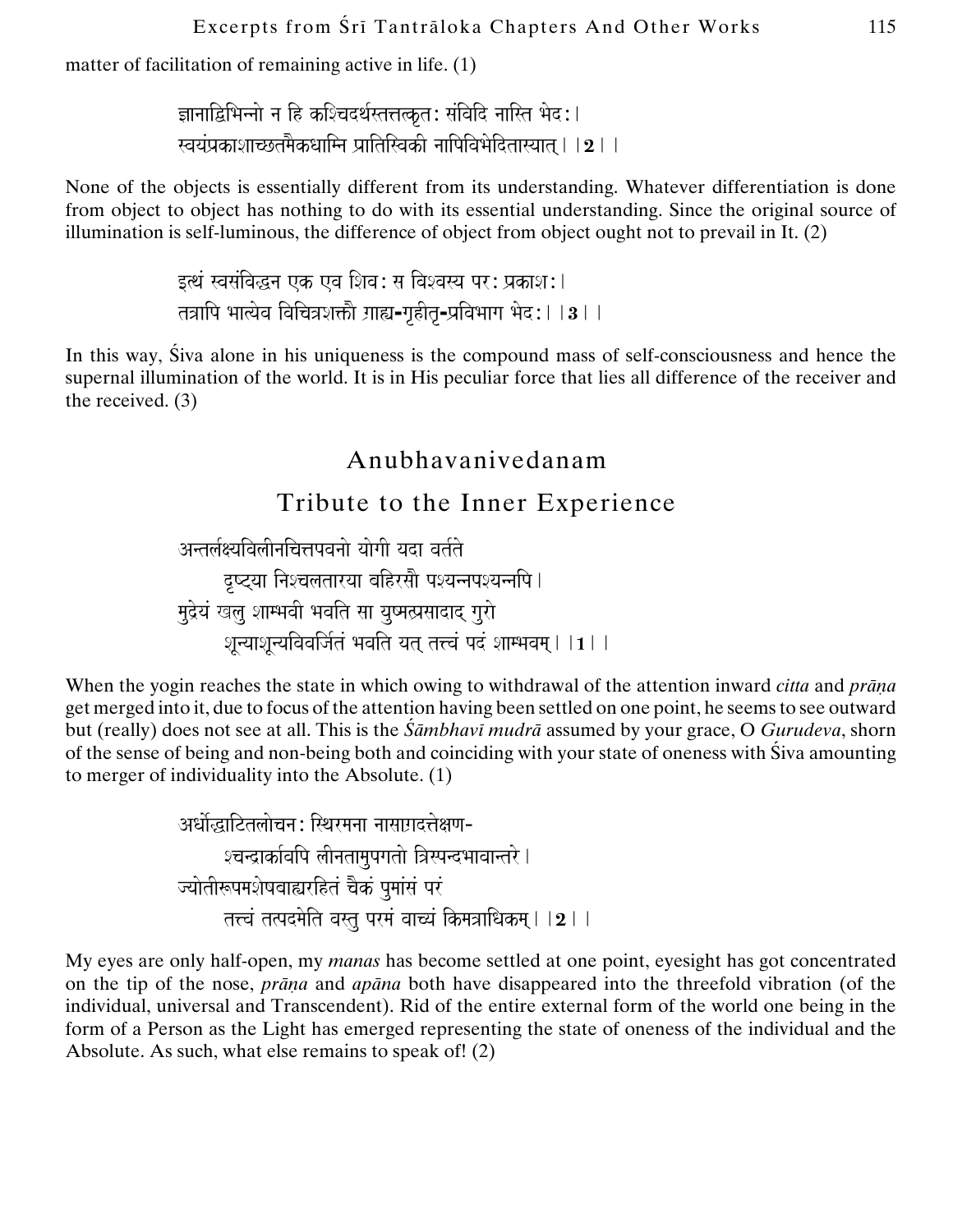# .<br>Śrī Tantrāloka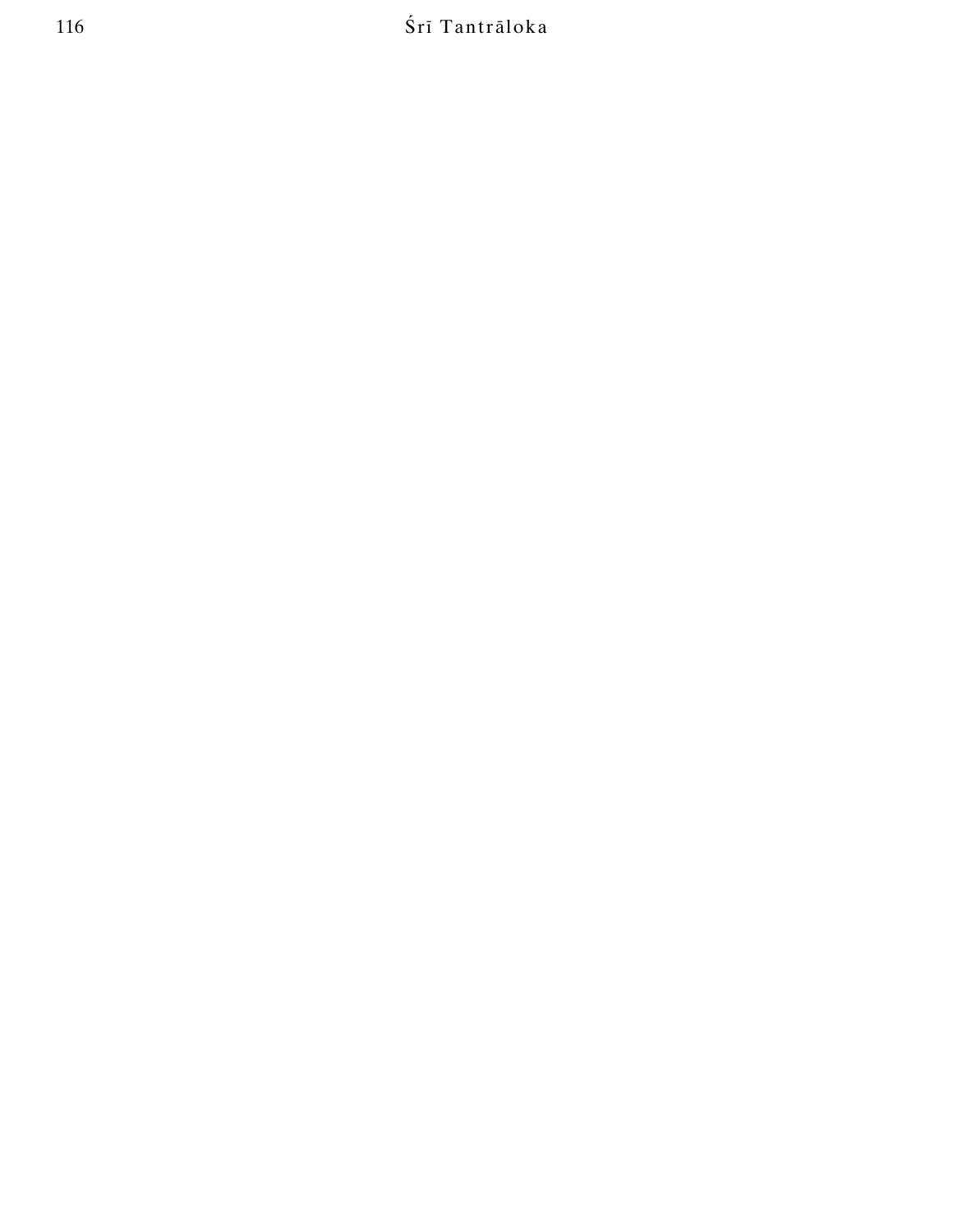

# Volume 9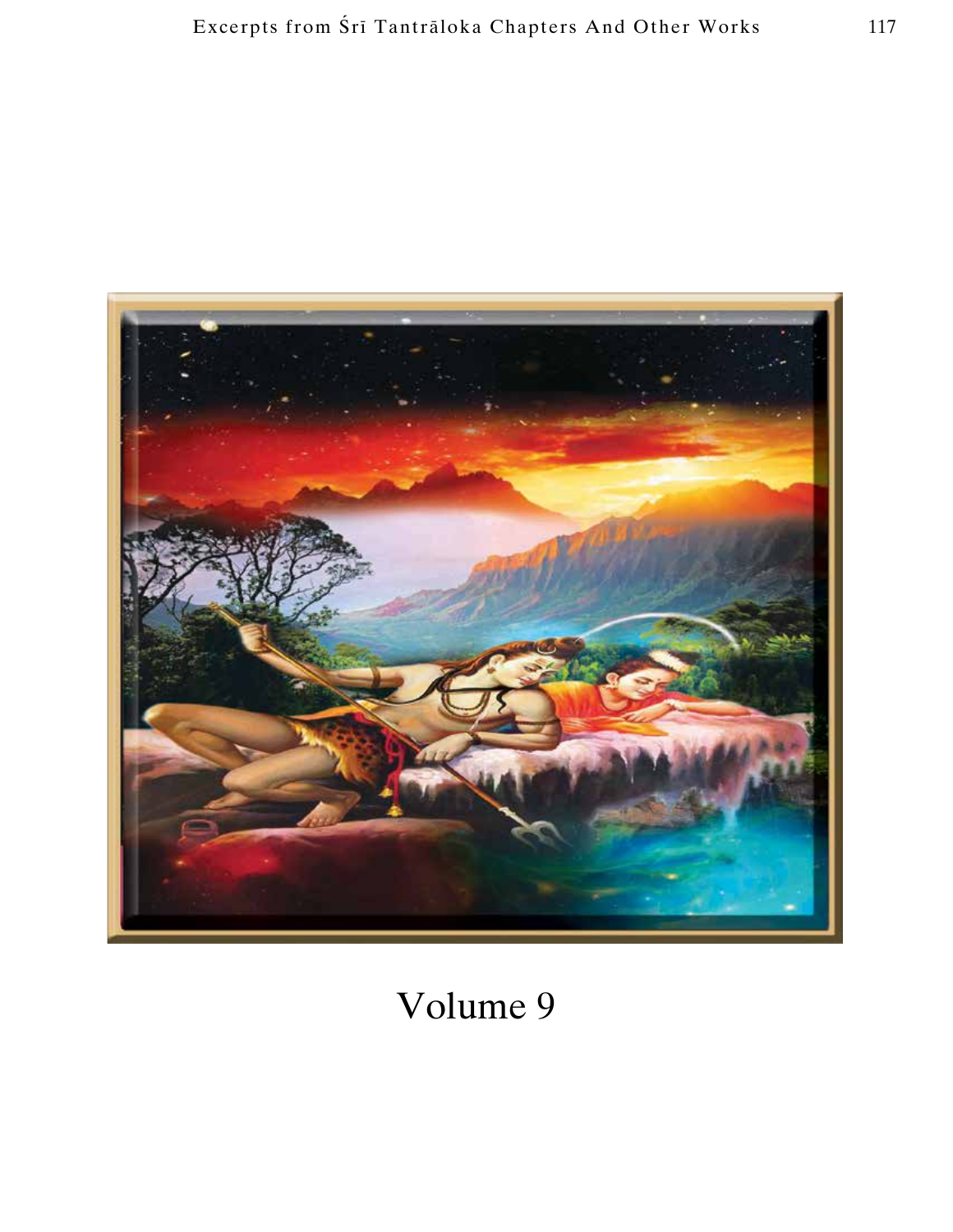### .<br>Śrī Tantrāloka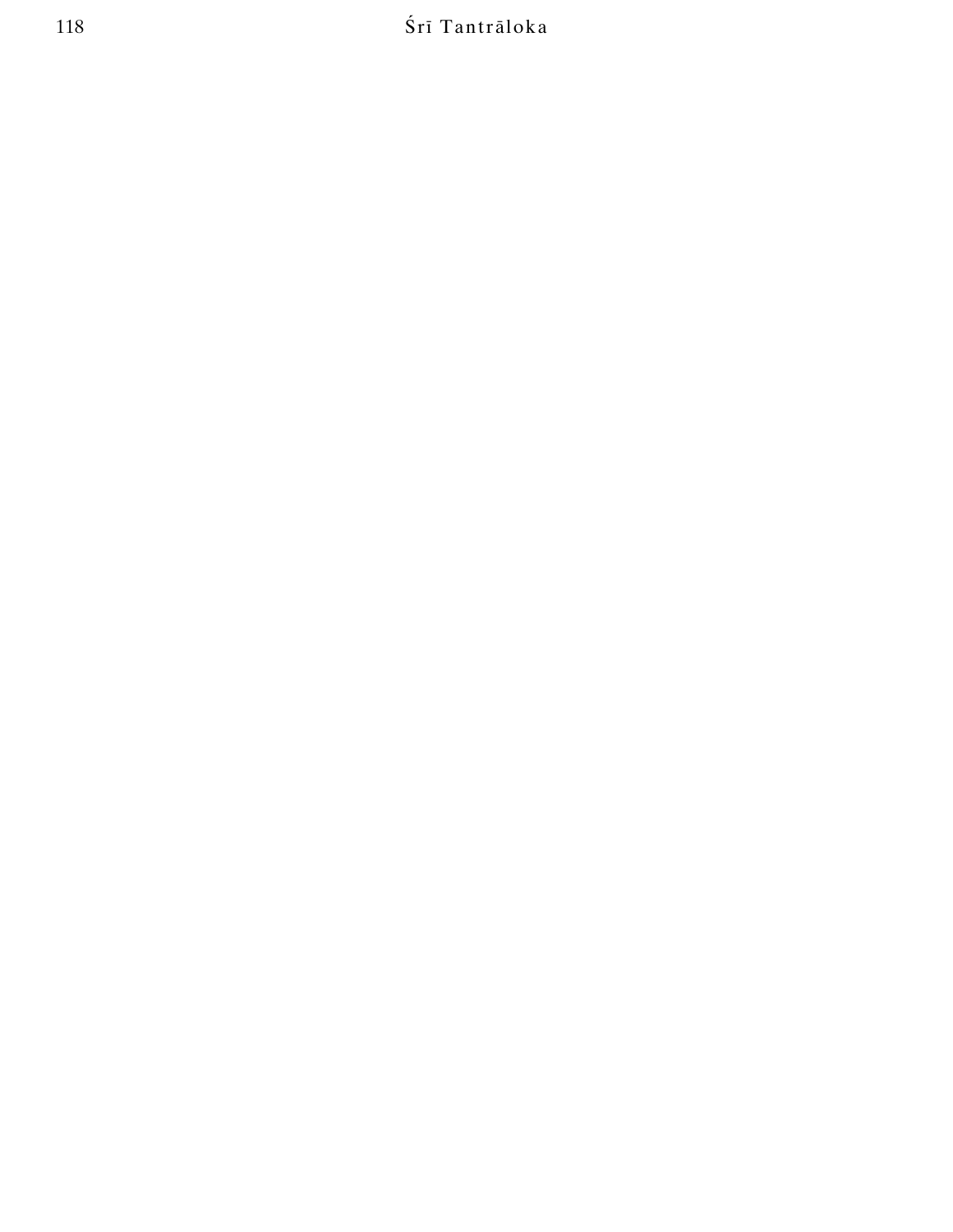### Summary of the Contents of Volume - IX

#### Srī Mālinīvijayottara Tantra, Selected Chapters

Chapter 1:

- 1. Great sages like Sanatkumāra, Sanaka, Sanatana, Sanandena, Nārada, Agastya, Samvarta, Vasistha, etc., curious to know the Supreme Reality were turned towards Siva and Sakti how an aspirant could cross the sea of the world and really go across it.
- 2. Success in knowing the way is not possible without fulfilment in the practice of yoga.
- 3. Mālinīvijaya Tantra, which had come out of the mouth of Parama Siva Himself was capable of offering the beatitude of enjoyment of the world and the state of liberation both.
- 4. Umā told the great sages of Siddhayogī svarī Tantra which contains up to nine crores of verses.
- 5. Siva, Šakti, Vidyā, Sadāśiva, Īśvara, Mantra along with Lord of Mantras, need to be understood by those who are eager to get the result of yoga.
- 6. Mala (blemish), karma (action), mäyä (delusion) and the entire universe as the creation of the Delusion have been declared as worth rejecting while the reality as such worth understanding.
- 7. Mantras are highly ensouled and are capable of yielding all results. The soul or self of them needs to be understood as of four kinds including the vijñāna kevala.
- 8. Vijïäna kevala is associated only with the blemish of delusion while pralaya kevala is associated with the blemish of action.
- 9. Mala or blemish is ignorance and hence is the sprout of the world.
- 10. Action is of the nature of righteousness and unrighteousness.
- 11. The individual comes to have the desire for enjoyment as per the will of God which becomes productive of pleasure and pain.
- 12. The Lord of the mantra has produced the world by entering into the power of delusion by means of His forces.
- 13. Ego-sense is threefold, namely, taijasa, vaikärika and tämasa. Out of taijasa is born the mind. Mind in turn is known as aksesa and is the lord of the senses (aksa, indriyas) who derive their strength from it while from tämasa - five tanmäträs, primary elements of perception, such as sound as such, touch as such, colour as such, taste as such and odour as such.
- 14. What lies between kalä, factor of division, and the earth is the ambit of the world. The Lord continues to bring change to everything here as He brings turbulence to the sea.
- 15. Varieties of kalä, etc. which are existing as bhuvana, have been created by the Lord for the sake of fulfilment of the desire for enjoyment of their enjoyers.
- 16. Persons lying between the expanse of kalä and the earth are to be known as sakala.
- 17. Mantras in three and half a crore have been determined by Çiva for the sake of embodied living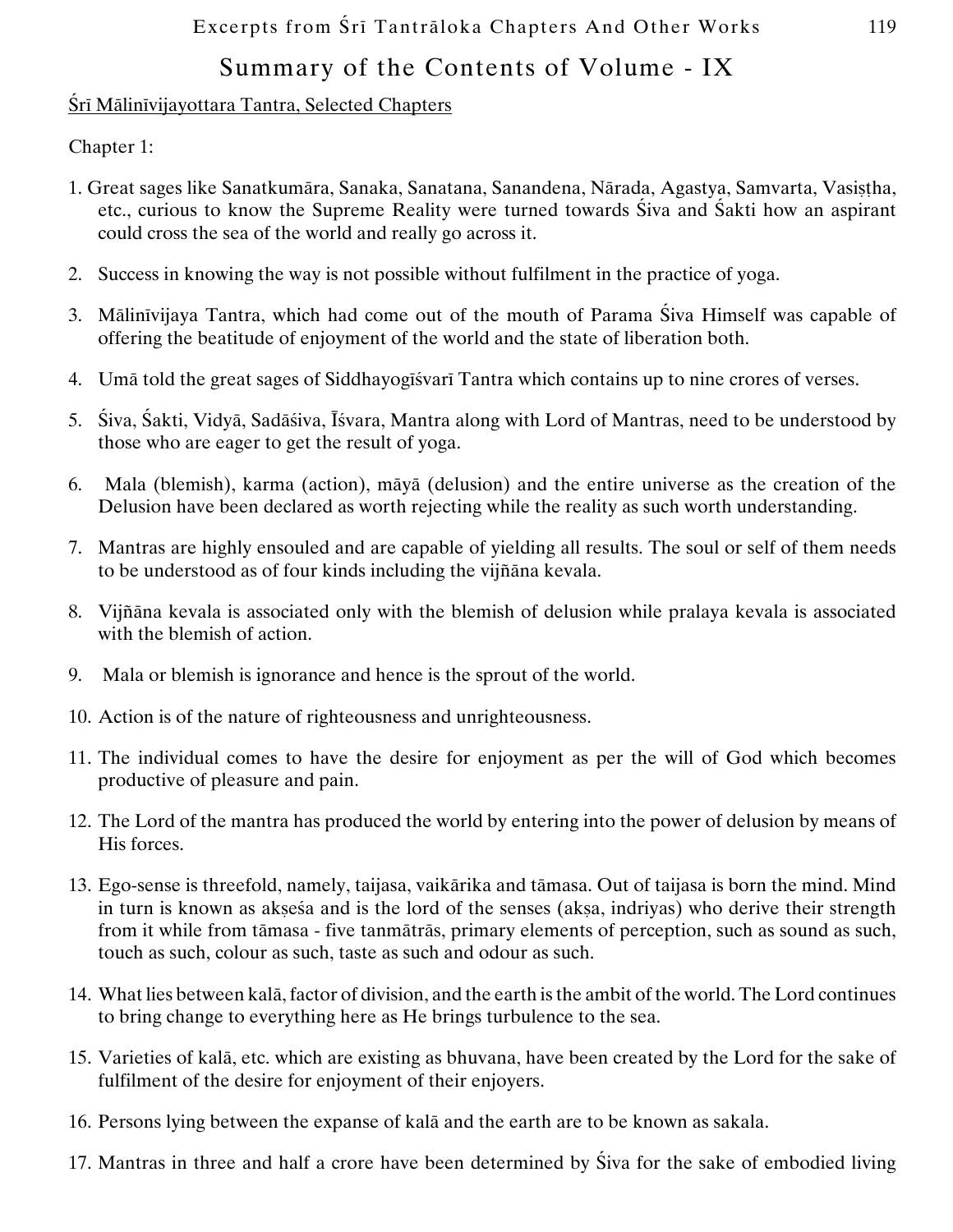#### 120 Sri Tanträloka

beings in this world which themselves attain the state of complete purity having obliged the living beings here.

- 18. When the force of Rudra enters into that aspirant of liberation as per the wish of Çiva, he is brought close to a real teacher for attaining the fruit of enjoyment and liberation both.
- 19. The teacher as well as the taught both should continue to remain practising such rites as are known as nityā, etc. as also both (the yoga of knowledge and devotion) as per the prescription of Siva.

Chapter 2:

- 1. The details of these factors of the yoga are enunciated one by one beginning with the earth, etc. minutely as they are conducive for accomplishment in this yoga.
- 2. The element of earth is divided into the force and the forceful.
- 3. The forceful are said to those beginning from Çiva up to those imbued with kaläs and the Self. These forces need to be understood by wise aspirants.
- 4. The list of the forceful extending from water up to the basic prakrti need to be understood by the aspirants of yoga in all its detail separately.
- 5. From purusa up to kalā all factors are of thirteen kinds beginning from Rudra and extending up to pralayä kalä.
- 6. Similarly also needs to be understood the factor of mäyä. Jïäna kevalä is of nine kinds and of seven kinds are the mantras.
- 7. The overlords of mantras are of three kinds while Çiva is only one.
- 8. The garland of creations, bhuvana mälä also is explicitly of various kinds. The yogins need to understand it for the sake of efficiency in yoga.
- 9. Out of all these varieties of elements if one understands even one, he may attain the fruit of yoga.
- 10. That evocation is known as anava, atomic, which occurs from recitation, means of pronunciation, meditation, letters, and point of pronunciation.
- 11. One who contemplates on the object silently within himself and even then becomes fully absorbed in it to the extent as to have his prāņa and apāna suspended for the time being is known as Śākta.
- 12. The awakening of consciousness caused in the state of absorption accompanied by suspension of function of prāņa and apāna and absence of the object of contemplation apart from the contemplator himself is known as Śāmbhava.
- 13. Samäveça is said to be as many as one hundred and fifty in brief while in detail it is numberless.
- 14. The wise need to be keep in mind five variations in consciousness, namely, jägrat, waking, svapna, dreaming, (sușupti, turiya, turiyātita).
- 15. That state is known as jägrat, waking, in which there is manifestation of multitudinous forms, force (çakti) and sakala.
- 16. The states of dream and sound sleep need to be understood as those of two akalas, rid of calculation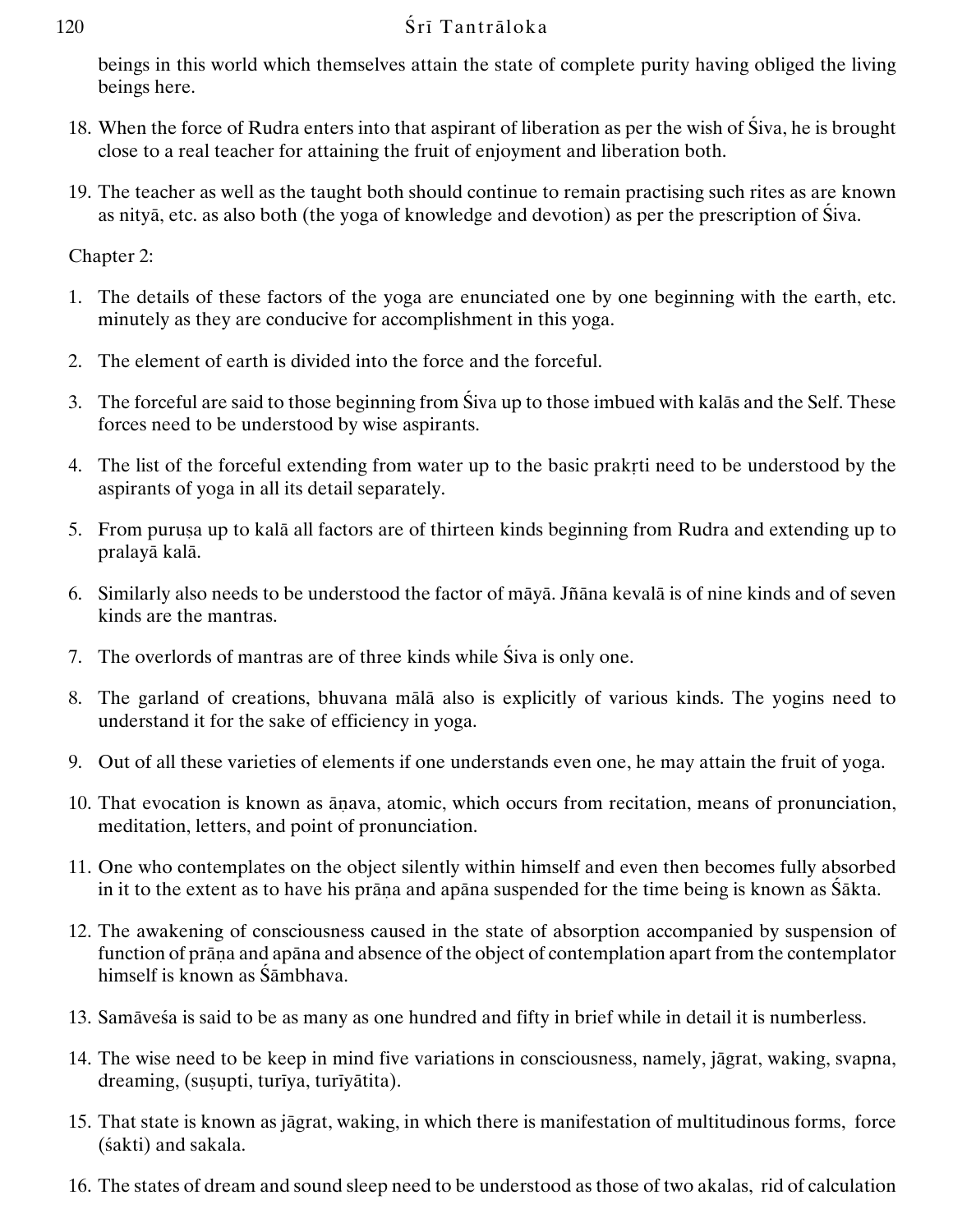(pramätä is in the form of layäkala as well as pralayäkala in the dreaming state as different from the sound sleep state where it is as vijñānākala and jñānākala).

- 17. The fourth state, turiya, need to be understood as those of mantra, mantrest a and mantrest vara (the pramätä, cogniser, in this state is also referred to as sakala-pramätä-mantra, pralayäkala-pramätämantreśa and vijñānākala-pramātā-mantreśvara).
- 18. Çakti and Çambhu are to be understood as lying beyond the fourth,
- 19. Pindastha and sarvato-bhadra as related to the waking state.
- 20. The state of dream also has two denominationss, i.e., padstha and vyäpti
- 21. The state of sound sleep also likewise has two denominations, i.e. rüpastha and mahävyäpti.
- 22. The fourth state of consciousness is known as pracaya and rüpätita.
- 23. The state beyond the fourth is known as mahäpracaya by the wise.
- 24.Yoga is said to be practised with reference to the denomiantions of the entities as well as the denominations themselves while the former is known as pindastha, the latter as padastha.
- 25. The four paths in their embryonic form are pärthiva, präkrta, mäyiya and säkta.
- 26. What is transcendent to peace is known as avakäçadä.
- 27. The entire universe including the pure and impure both is born of the egg of Brahman.

#### Chapter 12:

This Chapter deals with contemplations, dhāranās on prithvi, element of earth and its varieties.

#### Chapter 13:

It gives methodical expositions on varieties of vārunī dhāranās, element of water; element of fire, āgenyī dhāranā; element of air, vāyavīya dhāranā; element of space, vyoma dhāranā. Cf. Gheranda Samhitā. Thus Chapter 12 and 13 are expositions on methods of contemplation on these elements.

#### Chapter 14:

This chapter enunciates methods of contemplation on four tanmäträs, namely, gandha, smell; rasa, taste; rūpa, form; sparśa, touch; dhavani, sound.

#### Chapter 15

It deals with dhāranās on the ten organs of sense and action besides on manas.

#### Chapter 16:

This chapter deals with dhāranās on pride; mahā-garvarkarī vidyā; buddhi tattva; guna-vijñāna dhäranä, prthvi tattva, etc. dhäranäs; vītaräga dhäranä, contemplation for transcending attachment and detachment; vidyā tattva; cakras meditations; and kāla dhāraṇā, contemplation on transcendence of Time.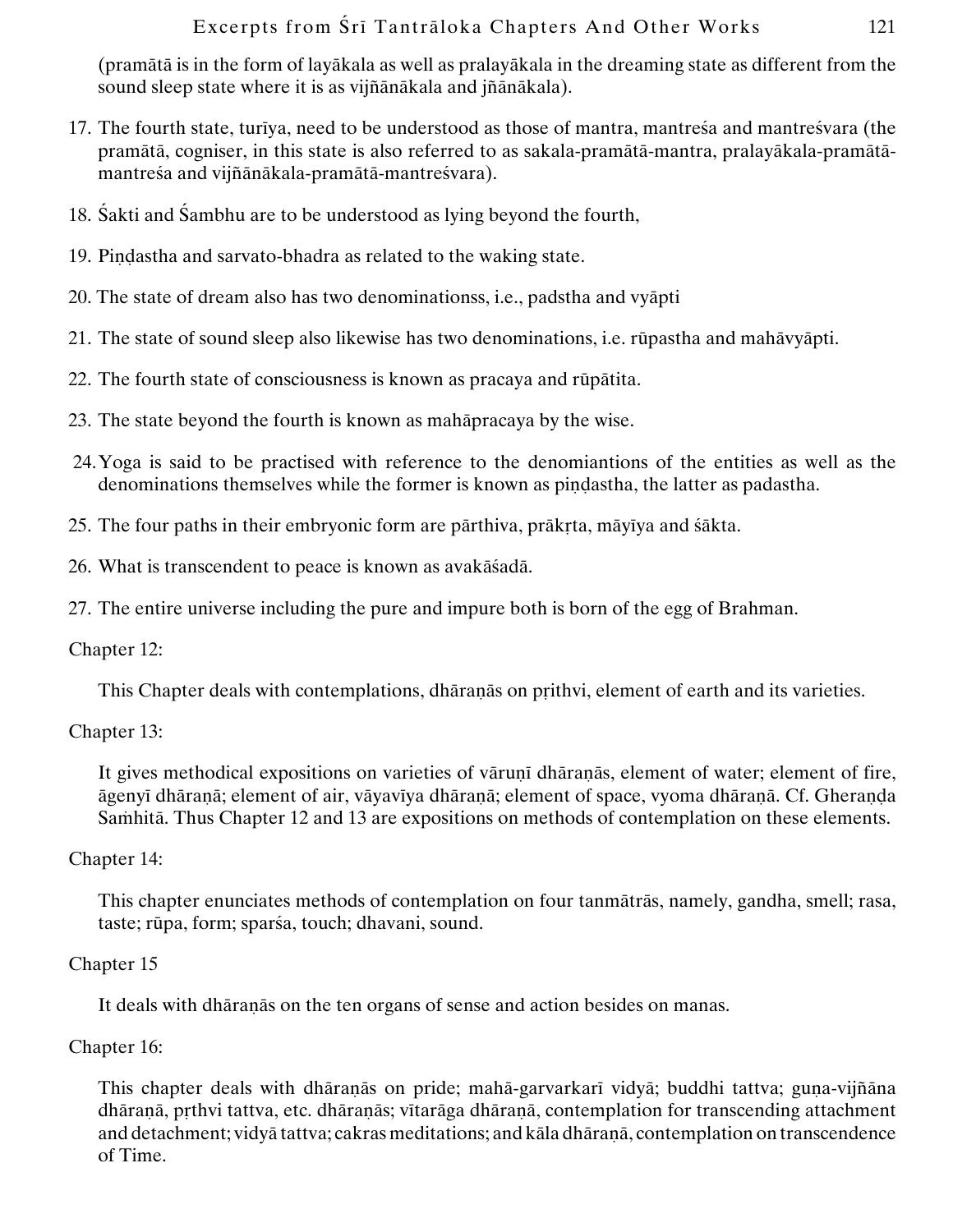Chapter 17:

Translation of selected verses on importance of pränäyäma and its Methods for attaining higher state of Consciousness.

Chapter 18:

Selected verses translated on mantras.

- 1. The source of the letters of the alphabet is the place of birth of all mantras.
- 2. That source of the mantras is to be understood as of two kinds, external and internal.
- 3. The internal form of it needs to be taken as more important and the bestower of siddhi, success.
- 4. It is the final goal of the brilliant yogin proceeding along the path of yoga treating the world as a sheer dream.
- 5. The Consciousness Force is the highest Reality. This world is born of it. According to Siddha Yogisvari view, that is the body of mantra.
- 6. The Consciousness Force the yogin attains is also known as Siva.

Chapter 19:

English translation of selected verses of this chapter has been done relating to mātrikā dhāranā.

- 1. The mätrikä (alphabet of letters) needs to be meditated on in the heart as a woman wearing white clothes and adorned (with ornaments).
- 2. The yogin should conceive of that Mother of letters as taking Her seat at the navel-centre and shedding around Her as much luminosity as crores of moon were to shed together. He should meditate continuously on that seed of all scriptures.

Chapter 21:

This chapter deals with various methods of contemplations.

- 1. Contemplation on the most ancient secret knowledge known as siva-jñāna, is comparable to ambrosia, for the sake of making the yogins free of disease and death. This is somewhat similar to khecari mudra of Hatha yoga.
- 2. An aspirant of yoga should put his dhāranā on the visuddha cakra which comprises of sixteen spokes along with a pericarp in the form of the moon with special attention on the ambrosia trickling down from it.
- 3. Method of passing out in another body.
- 4. Contemplation known as candrākrstikara; that is on moon.

Chapter 22:

It deals with method of contemplation of yoga as known as süryäkrstikara that involves attraction of the orb of the sun.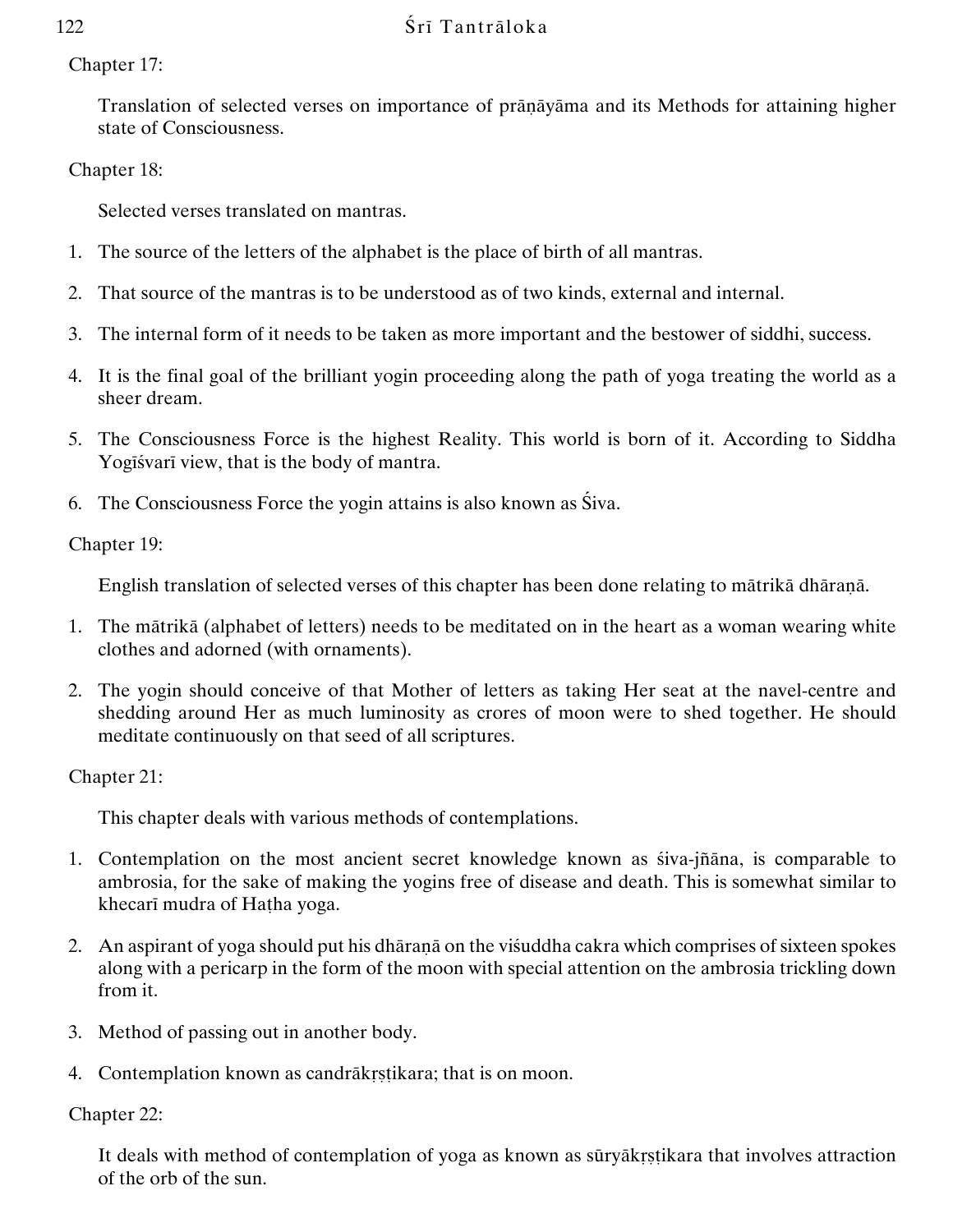#### Chapter 23:

Selected verses have been translated in English, dealing with unstruck sound known as anähata.

#### Vijïäna Bhairava

English translation from verses 24 onwards, dealing with methods of meditation taking into account the three ancient commentaries, i.e., of Kṣemarāja; Ānanda Upādhyāya and Śivopādhyāya.

#### Svacchanda Tantra, Chapter VII, Selected verses

- 1. This chapter deals with time and its interrelationship with prāņa.
- 2. Wise men have talked like this about the movement of präna via the idä and susumnä nerves particularly in accordance with the consideration of the time of both the parts of the year, namely, whether the sun is daksināyana or uttarāyana.
- 3. With consideration of the effect of time on the body, it is possible for one to gain victory over the incidence of death.
- 4. Through meditation on the Lord of Time and hence in transcendence of the bond of time or on the hams a one has the possibility of setting control over the incidence of death particularly the untimely.
- 5. By remaining associated with time constantly for six months through meditation, the knower of the secret of this kind of association becomes cognisant of all three sections of time, i.e., the present as well as the past and the future.
- 6. Through quiet and constant contemplation on the mantra addressed to time as hamsa one has the possibility of getting transformed in the form of time and thus moves freely like time.
- 7. By virtue of constant control over time, one may attain the state of getting imbued with all kinds of controllership.
- 8. Through his meditation on the right side of the nostril he may acquire the capacity of rulership kindred to Brahmä's.
- 9. Through constant contemplation and meditation on the left nostril, one may become equal to Visnu in strength and virility. He becomes the knower things and events of the past as well as anticipate those of the future.
- 10. Through meditation on the transcendent form of Rudra, one has the possibility of becoming Çiva.
- 11. The Self lies beyond the range of calculation while the body consists of all kinds of calculation.
- 12. Body is the basis of all kinds of calculations, such as varna, bindu, näda, vyäpini, śakti and samanä.
- 13. The Supreme Self is the ultimate basis.
- 14. If one were to understand the Supreme Being while continuing to remain alive in this body, one would become redeemed from bondage.
- 15. The Supreme Being lies above destructibility and indestructibility and is immortal.
- 16. When the Supreme Being moves downward, there is creation and when upward, there is dissolution.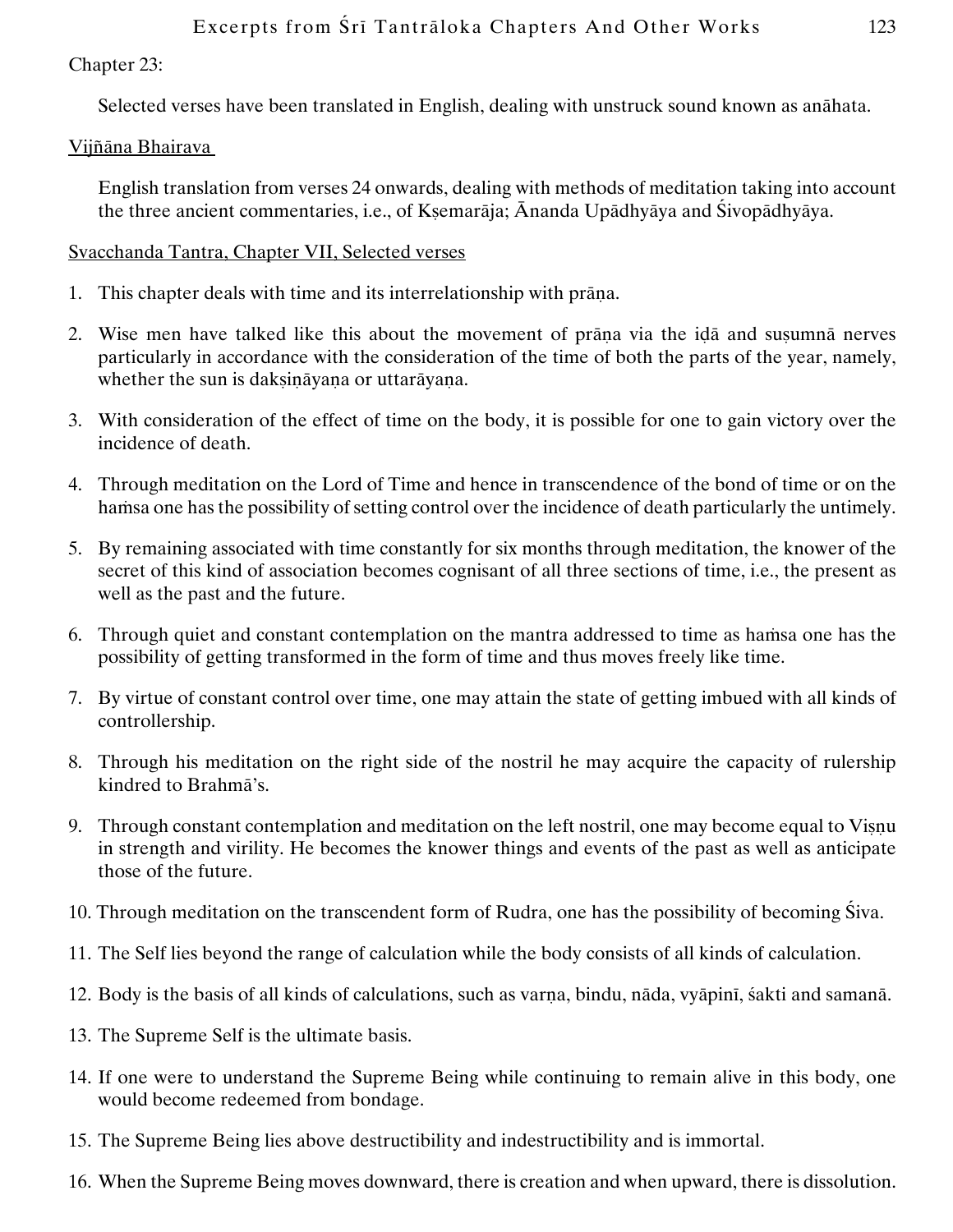#### 124 Sri Tanträloka

- 17. A yogin becomes free of the sense of the righteous and the sinful; nothing remains edible or inedible, worthy of drinking or unworthy for him. Nothing remains pure or impure for him. He remains always without any expectation since he has become free of all expectations.
- 18. Constant detachment from the world has been said to be the state of self-control, yama.
- 19. Niyama for a yogin is continuous contemplation on the Transcendent Reality without consideration what caste, family and relatives he belongs to.
- 20. A yogin should follow the path of equality of all the classes of people without any discrimination from class to class.
- 21. Yoga should be practiced at a spot which should be even, not close to either fire or water, be rid of sand, pebbles and dry tree, be shorn of noise, insects, ant-hill and infection.
- 22. The aspirant should practise the automatic flow of the sound hamsa which lies in the form of light emerging after repetition of mantra and meditation on the point, bindu.
- 23. Pränäyama is threefold comprising of breathing-out, breathing-in and holding the breath (within or without). Its utility lies in cleansing the nerves leading to state of liberation.
- 24. Through focuses of attention, dhāranās, yogin burns the sin while by means of withdrawal of senses from their respective objects results in control over them.
- 25. An aspirant of yogic sädhanä, first of all, should try to control over the präna in all its forms such as apäna, vyäna, samäna and udäna. With control over the präna, manas also gets controlled; control over manas unfolds the highest state of peace unfolds.

#### Netra Tantra:

#### Chapter VII:

- 1. It concerns with subtle yoga.
- 2. Subtle form of meditation which is unique, involve as it does, consideration over the circle of seasons, basis of sound, three objects of concentration and spaces numbering five.
- 3. It is concerned with twelve knots, enriched by three powers, crossed by three paths and is associated with three nerves.
- 4. It is talks about twelve knots, enriched by three powers, crossed by three paths and is associated with three nerves and also ten principal nerves as well as of 72,000 subsidiary nerves.
- 5. Yogin should concentrate at the muladhara cakra with his citta and prana fully under control and slowly contract and release the sphincter muscles (as is done in mūlabandha) or (as it is done in asvini mudrā) contract and dilate the anal aperture (anal sphincter muscles) again and again so that it awakens the *sakti (kundalini)*.

#### Chapter VIII:

1. Selected verses have been translated of this chapter which deals with meditation on the Transcendent and limbs of yoga.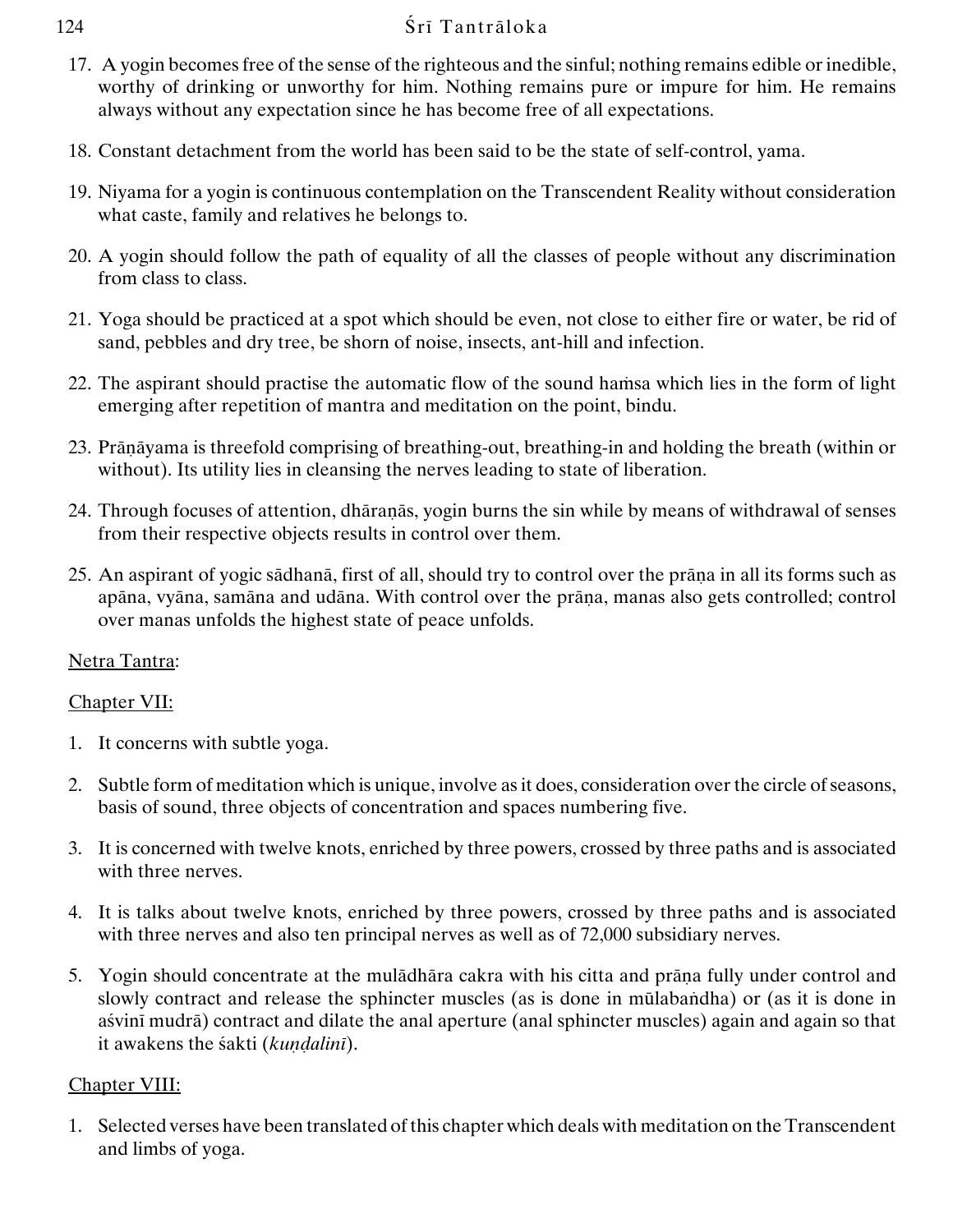- 2. Talks about the *mrtyuñjaya* meditation which is eternal and transcendent by having attained perfection in which one becomes immune to be reborn in anyone of the three kinds of the world
- 3. By virtue of perfection in this meditation, yogin becomes all-pervading, omniscient, omni-creative and Siva Himself.
- 4. Constant detachment from the world is said to be a higher standard of self-control, *yama*.
- 5. Constant contemplation on the Supernal Being is said to be the absolute principle of niyama.
- 6. The state of asana, posture, may be available through recourse to the middle one of the pranas by redirecting the prāņa in its flow via the middle one of the passages other than those of prāņa and apäna.
- 7. That is the perfect state of *prānāyama*, control of prāna, from which one does not flinch any more while its diversification into sound, touch, form, taste and smell is experienced only through consciousness.
- 8. When a yogin leave behind the state of modulation of consciousness into sensory experiences, he should enter into the transcendent abode by means of his consciousness. This is known as *pratyähära.*
- 9. *Dhyäna* is that state of meditation in which yogin remains concentrated on the all-pervading, imperishable Reality.
- 10. *Dhäraëä* is holding the stream of consciousness sustained on one point is indicated as keeping the same held on the Supreme Being.
- 11. Control over mental modifications to the extent as to view all beings as equal amongst themselves, is called *samädhäna* while what is different from it is a mere public show.
- 12. Transcendent state is said to be samädhi in which the yogin has the realisation that the same Self obtains within all beings in the entire world as within himself and that he is Çiva and unique.
- 13. The yogin gets forthwith redeemed from the terrible fetters of the world by realising that solitary and unique Reality by whom alone is pervaded the entire world.
- 14. That Reality lies in transcendence of all the three forms of the lower reality, is immovable and eternally constant as also lies beyond the reach of all the senses and the commonsense besides being taintless.
- 15. The yogin who happens to develop the power of omniscience, etc., through his own efforts is known as säbhäsa Çiva, that is, reflection of the Supreme cause.

#### Çiva Sütras English translation

#### Chapter I

- 1. Knowledge (confined to the spectrum of space-time and causality) is bondage.
- 2. Mäyä (as the creative force of the universe) along with the group of her products creates the basis of division (of the Reality into the subject and the object).
- 3. Alphabet is the seat of knowledge (limited by anava, may iya and karma mala).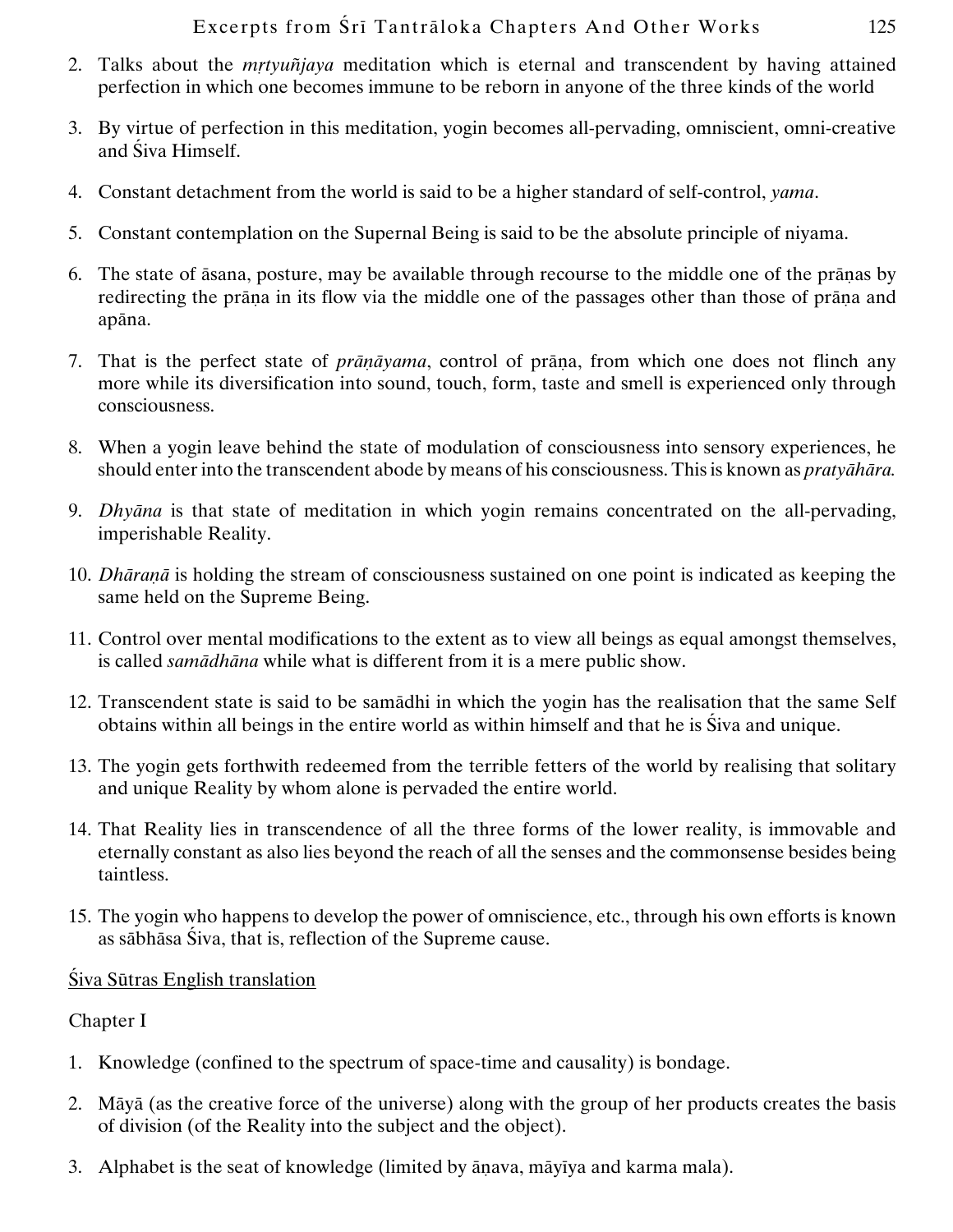#### Śrī Tantrāloka

- 4. Rising up and remaining sustained in the same is the Bhairava's state of consciousness.
- 5. The will-power of the yogin is Uma, the wife of Siva, still unwed.
- 6. On the yogin's getting unified with the Consciousness-force (through meditation), the unification can result in the formation of any kind of body (as per his desire).

Chapter II

- 1. Taking resort to consciousness (in the individual) is mantra.
- 2. The state of experience of non-duality between the knower and the Reality embodied in the mantra is its essence.  $(3)$
- 3. When attainment of the state of real knowledge becomes spontaneous, it amounts to the yogin's movement (inwardly) in the vacuum of sheer consciousness which is the state of Siva.

Chapter III

- 1. The Atman, Self, assumes the form of mind, citta.
- The knowledge (possessed by such a mind) is the cause of bondage. 2.
- 3. The Self of the self-realised yogin (experiences itself as a sheer) actor (in the drama of life in the world playing various roles in his outer being but remaining absolutely detached fromm the entire play essentially).
- 4. (After attainment of the autonomy, it is imperative for the yogin) to remain constantly attentive to the seed (of the Creation).

Glossary of technical words of Kashmir Saivism. We are indebted to the works of Late Professor Jaidev Singh and Late Shri B.N. Pandit from which we got inspirations. Also have been added new words to enrich this Glossary.

# ŚRĪ MĀLINĪVIJAYOTTARA **TANTRAM**

### Chapter 1

जयन्ति जगदानन्दविपक्षक्षपणक्षमा:। परमेशमुखोद्भुतज्ञानचन्द्रमरीचय: | |1 | |

Winner are the rays emerging from the mouth of Siva, as the moon of knowledge and are capable of eliminating the factors opponent to the attainment of the state of the delight of universal being. (1)

> जगदर्णवमग्नानां तारकं तारकान्तकम् । सनत्कूमारसनकसनातनसनन्दना: | | 2 | | नारदागस्त्यसंवर्तवशिष्ठाद्या महर्षय:।

#### 126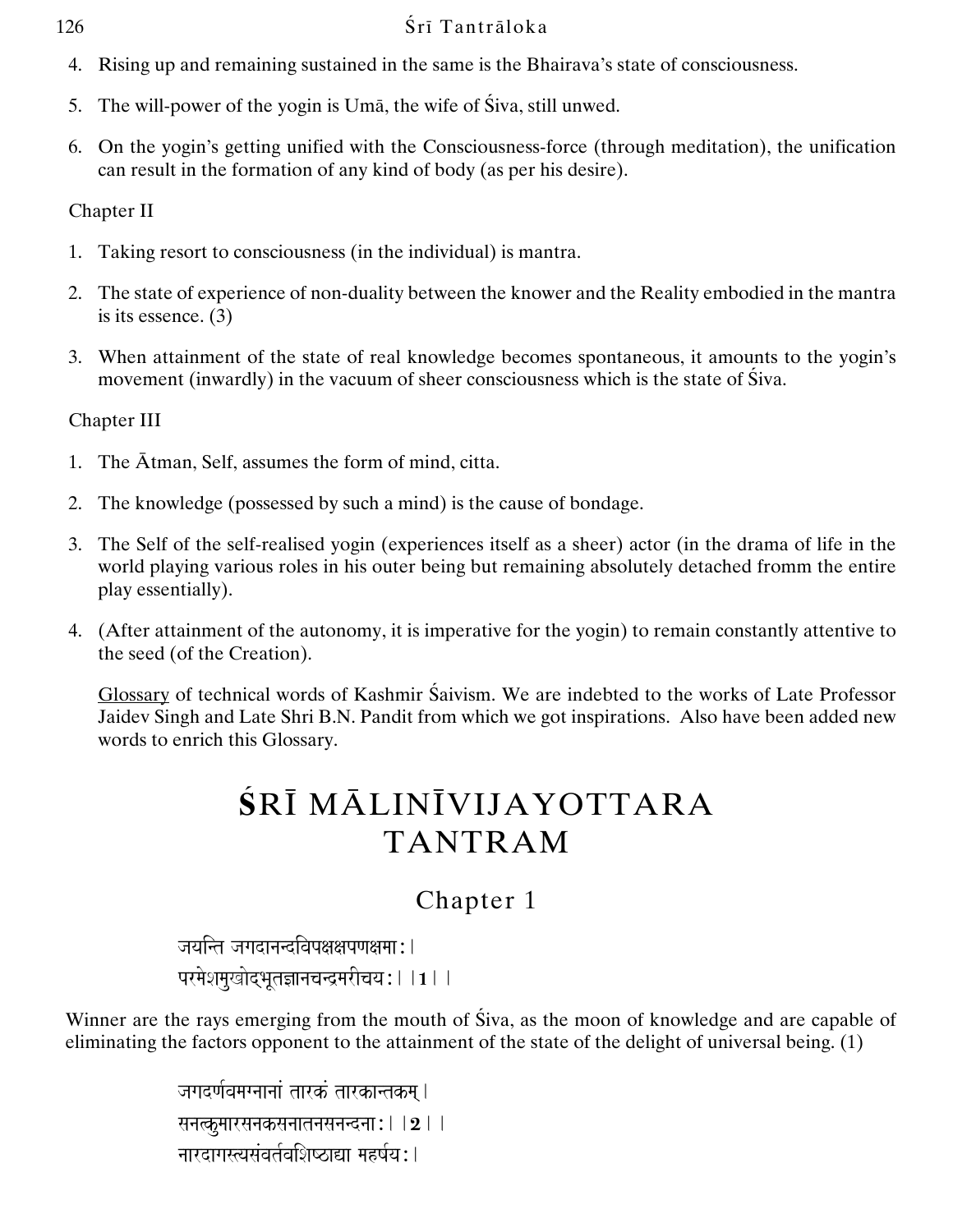जिज्ञासव: परं तत्त्वं शिवशक्त्युन्मुखीकृता:। ।3।।

Great sages like Sanatkumāra, Sanaka, Sanatana, Sanandena, Nārada, Agastya, Samvarta, Vasistha, etc., becoming curious to know the supreme reality were turned towards Siva and Sakti who as combined together make those aspirant of going across the sea of the world really go across it. (2-3)

> समभ्यचर्य विधानेन ते समुच्: प्रहर्षिता: । भगवन्योगसंसिद्धिकाङिक्षणो वयमागता:।  $\vert 4 \vert$  ।

Having paid their homage to Him as per the provision of the scriputres and getting delighted, requested to Him that they had come to Him with the aspiration to know of the way to success in the practice of yoga. (4)

> $\overline{a}$  सा त योगं विना यस्मान्त भवेतमतो वट $\overline{a}$ ऋषिभिर्योगमिच्छदभि: स तैरेवमदाहृत:  $\vert\,\,\vert$ 5 | |

Since success in knowing the way is not possible without fulfilment in the practice of yoga, He was approached by the seers who were aspirants of yoga. He was approached with this request. (5)

> प्रत्युवाच प्रहृष्टात्मा नमस्कृत्य महेश्वरम् ।  $\overline{z}$ युणध्वं संप्रवक्ष्यामि सर्वसिद्धिफलप्रदम् । । 6 । ।

Having bowed down before Parama Siva (within Himself) and getting delighted, He asked them to listen to Him attentively what He was going to spell out to them which was capable of offering the fruit of all yogic accomplishments. (6)

## Chapter 2

अथैषामेव तत्त्वानां धरादीनामनुक्रमात् । प्रपञ्च: कथ्यते लेशाद्योगिनां योगसिद्धये । । 1 । ।

Now the details of these factors of the yoga are being enunciated one by one beginning with the earth, etc. minutely as they are conducive for accomplishment in this yoga. (1)

> $\mathfrak A$ क्तिमच्छक्तिभेदेन धरातत्त्वं विभिद्यते । स्वरूपसहितं तच्च विज्ञेयं दशपञ्चधा ।  $|2|$  ।

The element of earth is divided into the force and the forceful. Along with its real form it needs to be understood as of fifteen varieties. (2)

> $\mathsf{S}$ ावादिसकलात्मान्ता $\cdot$  अक्तिमन्त $\cdot$  प्रकीर्तिता $\cdot$ । तच्छक्तयञ्च विज्ञेयास्तद्वदेव विचक्षणै:। । $3$ । ।

The forceful are said to those beginning from Çiva up to those imbued with *kaläs* and the Self. The forces of them, as well need to be understood by wise aspirants. (3)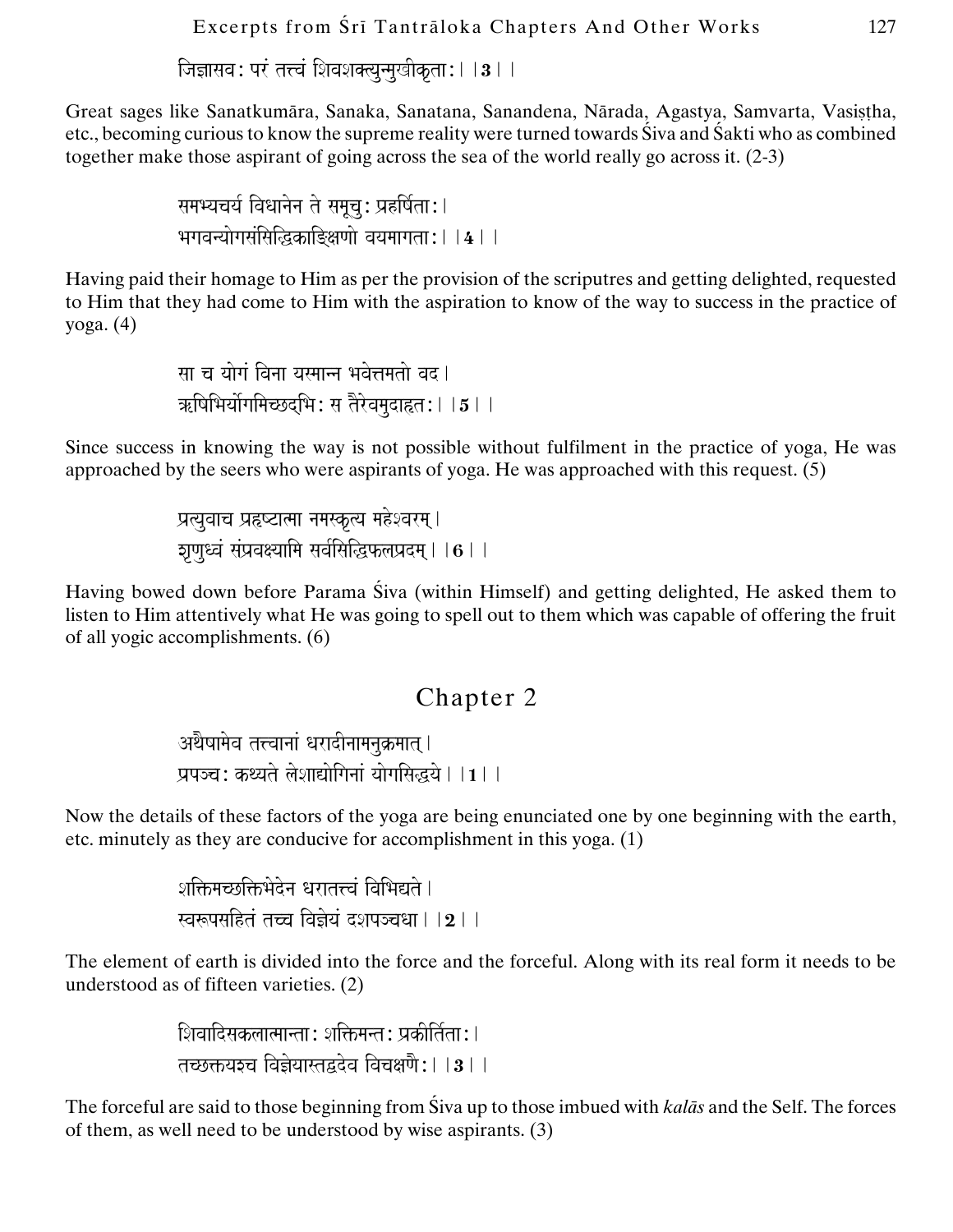एवं जलादिमूलान्तं तत्त्वव्रातमिदं महत् । पृथग्भेदैरिमैर्भिन्नं विज्ञेयं तत्फलेप्युभि:। । 4।

Similarly large is the list of the forceful extending from water up to the basic *prakfti*. Those who are aspirants of the fruit of this yoga need to understand all this in all its detail separately. (4)

> अनेनैव विधानेन पुंस्तत्त्वात्तू कलान्तिकम् । त्रयोदशविधं ज्ञेयं रूदवत्प्रलयाकला:  $\vert \hspace{0.5mm} \vert$  5  $\vert \hspace{0.5mm} \vert$

According to the same system, from *purusa* up to *kalā* all factors are of thirteen kinds beginning from Rudra and extending up to *pralayä kalä*. (5)

```
\piतद्रन्मायापि विज्ञेया नवधा ज्ञानकेवला:।
मन्त्रा: सप्तविधास्तद्वत्पञ्चधा मन्त्रनायका:। |6|
```
Similarly also needs to be understood the factor of *mäyä*. *jïäna kevalä* is of nine kinds and of seven kinds are the *mantras* while the Lords of *mantras* are of five kinds. (6)

### Chapter 12

हस्तयोस्तु पराबीजं न्यस्य शक्तिमनुस्मरेत् ।  $n = \frac{1}{16}$  महामुद्राप्रयोगेन विपरीतविधौ बृध:  $\frac{1}{16}$ ज्वलद्वह्निप्रतीकाशं पादाग्रान्मस्तकान्तिकम् । नमस्कारं तत: पश्चाद् बद्धा हृदि धृतानिल:  $\vert\,\,\vert$ 17  $\vert\,\,\vert$ रवरूपेण पराबीजमतिदीप्तमनुस्मरेत् । तस्य मात्रात्रयं ध्यायेत्कखत्रयविनिर्गतम् । । $18$ । । ततस्तालशताद्योगी समावेशमवाप्नुयात् । ब्रह्मघ्नोऽपि हि सप्ताहात्प्रतिवासरमभ्यसेत । ।19 एवमाविष्टदेहस्तु यथोक्तं विधिमाचरेत् । य:पुनर्गुरुणैवादौ कृतोवशविधिक्रम:। । 20। ।

Having conceived of the presence of paramount seed in both the hands, the aspirant should meditate on the *Çakti* sitting in the pose of *mahämudrä* and contemplating in an inverse order. (16)

Having bowed down before the (Goddess) and sustaining the state of *kumbhaka*, he should imagine himself as a volume of fire from the toe to the top of the head. (17)

Of himself he should conceive as the luminous supernal seed meditating on its three syllables emanating from "*ka*" and "*kha*". (18)

It makes the yogin reach the state of complete immersion (in the idea of Siva) just within a period of clapping a hundred times. Even a killer of Brahmana can have the same result well within seven days if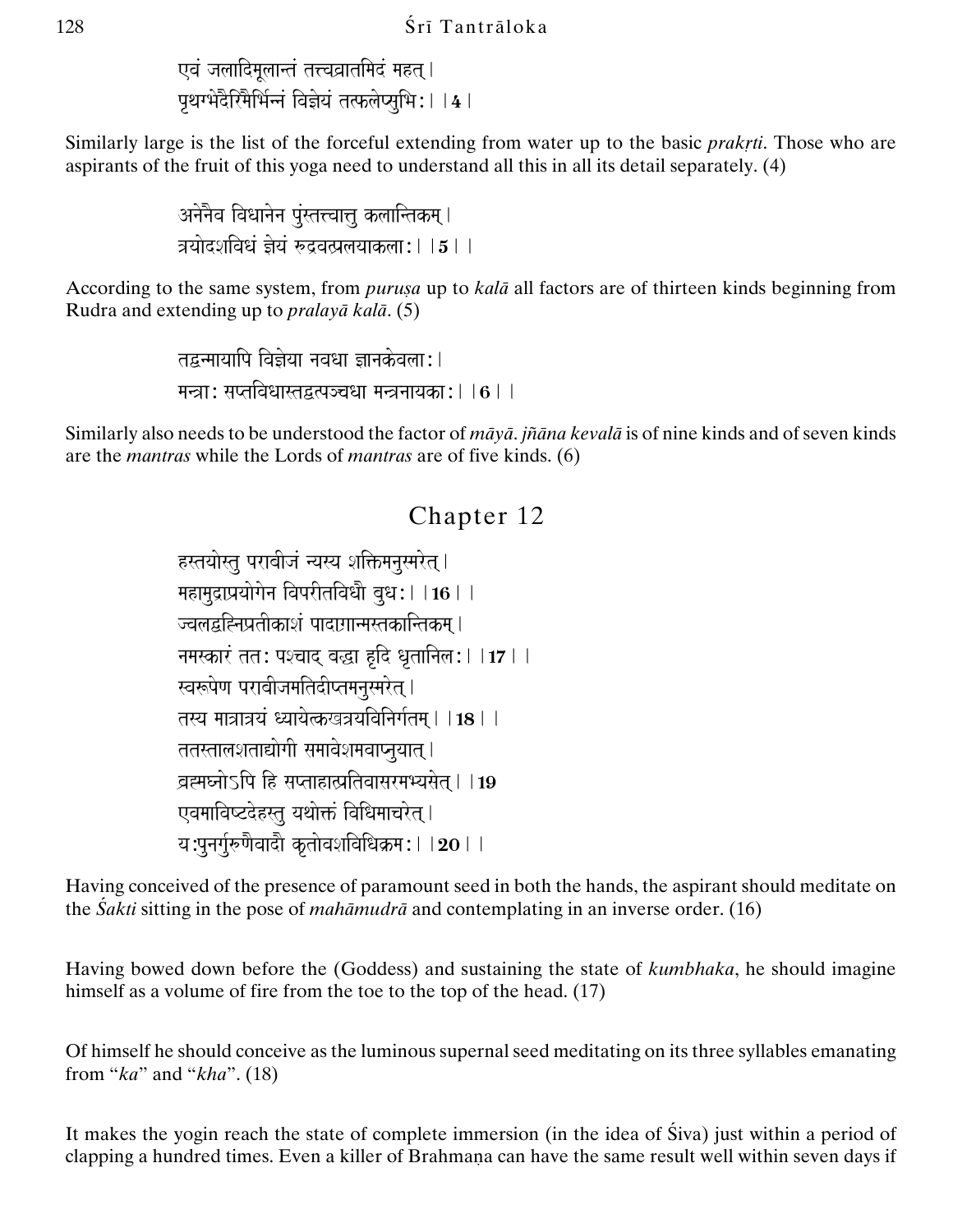he is regular in his practice. (19)

Even after having, bodily immersed like this in his contemplation on Çiva, one should continue to practise this meditation in keeping with the direction to him given by his Teacher who made the immersion possible to him at the initial step itself. (20)

#### **Prithvi Dhāranā:**

स वासनानुभावेन भूमिकाजयमारभेत् । गणनाथं नमस्कृत्य संस्मृत्य त्रिगुरुक्रमम् ।  $|21|$  ।  $\overline{u}$ सम्यगाविष्टदेह: स्यादिति ध्यायेदनन्यधी:  $\overline{u}$ स्वदेहं हेमसंकाशं तुर्याश्रं वज्रलाञ्छितम् । । 22 । । ततो गुरुत्वमायाति सप्तविंशतिभिर्दिन:। दिवसात्सप्तमादूर्ध्वं जडता चास्य जायते । । 23 । । पड्भिमसिजितव्याधिर्द्रतहेमनिभो भवेत् । वजदेहस्त्रिभिश्चाब्दैर्नवनागपराक्रम:।  $|24|$ एषा ते पार्थिवी शुद्धा धारणा परिकीर्तिता । आद्या पूर्वोदिते देवि भेदे पञ्चदशात्मके । । $25$  । ।

Having bowed down to Lord Ganesa and keeping in mind the trinity of the Teachers, he should start victory over the steps as over passion. (21)

He should be in a meditative mood exclusively as if he were possessed. In his meditation, he should cherish the notion as if he were lustrous as gold marked by thunderbolt while dwelling in the fourth state of consciousness. (22)

Well within twenty seven days, he is elevated to the state of a teacher, *guru*, from that of discipleship while the state of stability comes to him just after the practice for only seven days. (23)

He is likely to become free from all of his diseases and hence like a piece of purified gold within a period of six months. Within a period of three years, on the other hand, he has the possibility of becoming diamond-like in his body as strong as a young elephant. (24)

This is the account of purely earthly *dhāraṇā* which is the initial one from amongst all the fifteen. (25)

### Chapter 13

VĀRUŅĪ DHĀRAŅĀ:

अथात: संप्रवक्ष्यामि धारणां वारुणीमिमाम् । यया संसिद्धयोगेन जलान्ताधिपतिर्भवेत  $\Box$ 1 | |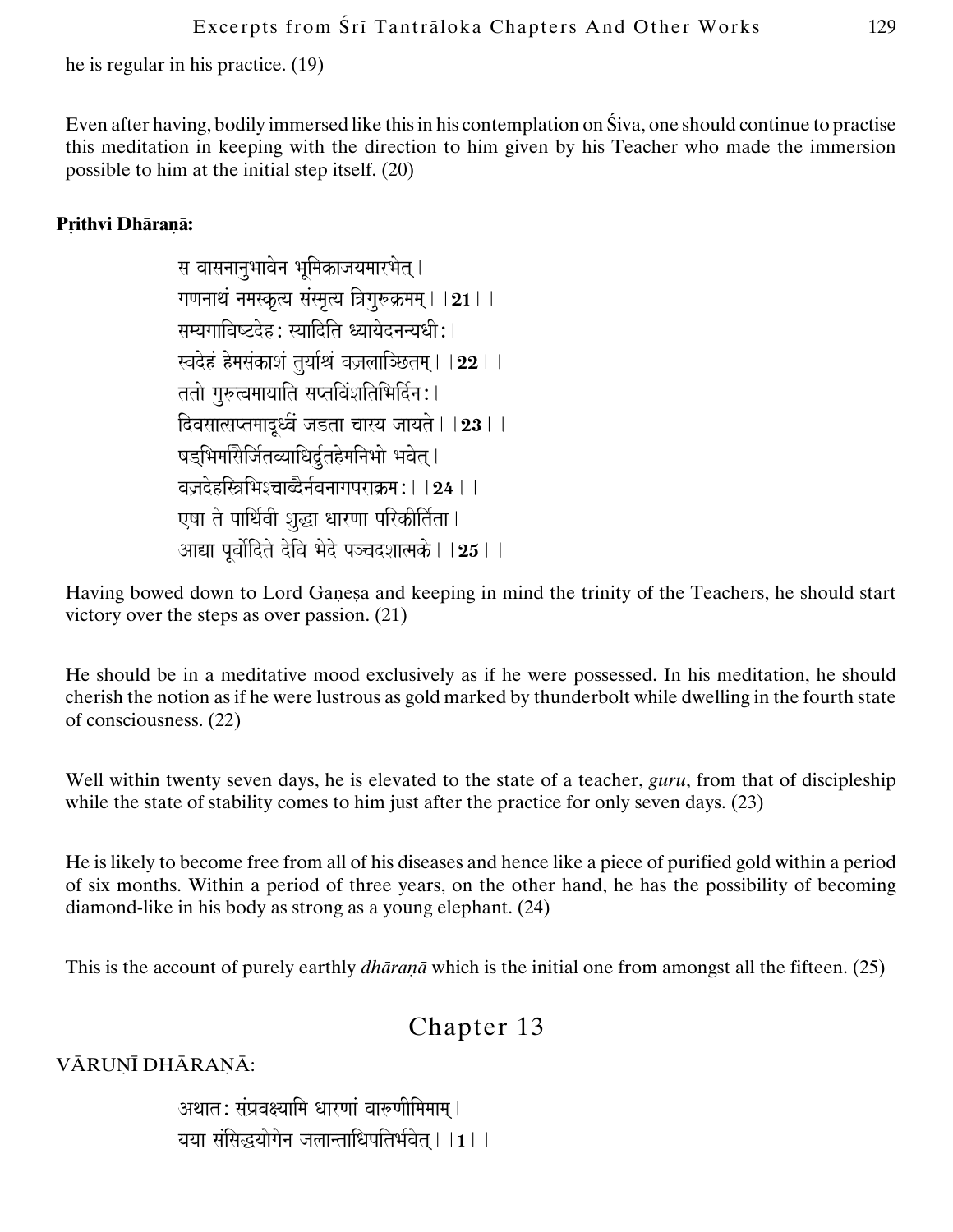जलान्त:स्थं स्मरेद्देहं सितं शीतं सुवर्तुलम् । सबाह्याभ्यन्तरं योगी नान्यदस्तीति चिन्तयेत् । । $2$ ।। एवमभ्यस्यतस्तस्य सप्ताहात् क्लिन्नता भवेत् । पित्तव्याधिपरित्यक्तो मासेन भवति ध्रुवम् । । $\bf{3}$  । । स्निग्धाङ्ग: स्निग्धदृष्टिश्च निलकुञ्चितमुर्धज: । भवत्यब्देन योगीन्द्रस्त्रिभिर्वर्षति मेघवत् । । $4$  । । इत्येषा वारुणी प्रोक्ता प्रथमा शुद्धधारणा | अधुना संप्रवक्ष्यामि भेदैर्भिन्नामिमां पुन $: \mid \mid 5 \mid \mid$ पूर्ववच्चिन्तयेद्देहं सव्यापारं सितं स्वकम् । जलोपरि स्थितं देवि तद्गतेनान्तरात्मा ।  $\vert 6 \vert \vert$  । सप्ताहान्मुच्यते रोगै: सर्वै: पित्तसमुद्भवै: । षण्मासाज्जायते स्थैर्य यदि तन्मयतां गत:। ।7। । जलावरणविज्ञानमब्दैरस्य त्रिभिर्भवेत । निर्व्यापारप्रभेदेऽपि सर्वत्र वरुणोपम:  $|s|$ । स याति वारुणं तत्त्वं भूमिकां क्रमशोऽभ्यसेत् । पूर्ववत्कण्ठमध्यस्थमात्मानं द्वादशाङ्गुलम् । । 9 । । संस्मरञ्जलतत्त्वेशं प्रपश्यत्यचिरादध्रुवम् । तद्दृष्टि: स्थिरतामेति स्वरूपे पञ्चमे स्थिरे । । 10 । । द्विभेदेऽपि स्थिरीभूते चन्द्रबिम्बे घनावृते । तत्समानत्वमभ्येति तत:सकलरुपिणी । । $11$ । चिन्त्यते देहमापूर्य सितवर्णेन तेजसा । तदेव स्थिरतामेति तत्र सुस्थिरतां गते । । $12$  । । घनमुक्तेन्दुबिम्बाभस्तत: समनुचिन्तयेत् । तत्पतित्वं समभ्येति द्वितीयं स्थिरतां व्रजेत् । । 13 । । अत: प्रकाशकं शुक्लं ततस्तेजो विचिन्तयेत् । विद्येश्वरत्वमाप्नोति जलावरणसंभवम् । । 14 । । रवदेहव्यापिनि ध्याते तत्रस्थे शुक्लतेजसि । सर्वाधिपत्यमाप्नोति सुस्थिरे तत्र सुस्थिरम् । । 15 । । ध्येयतत्त्वसमानत्वमवस्थात्रितये स्थिरे । द्वितीये च तदीशानसंवित्तिरुपजायते । ।16 । । द्वितीयेऽन्यत्र तत्तुल्य: स्थिरो भवति योगवित् । षट्के सर्वेशतामेति द्वितीयेऽन्यत्र तु च्युति:। । 17 । । इत्ययं सर्वतत्त्वेषु भेदे पञ्चदशात्मके । ज्ञेयो विधिर्विधानज्ञ: फलपञ्चकसिद्धिद:। ।18 । । तत्फलान्तरमेतस्मादुक्तं यच्चापि वक्ष्यते ।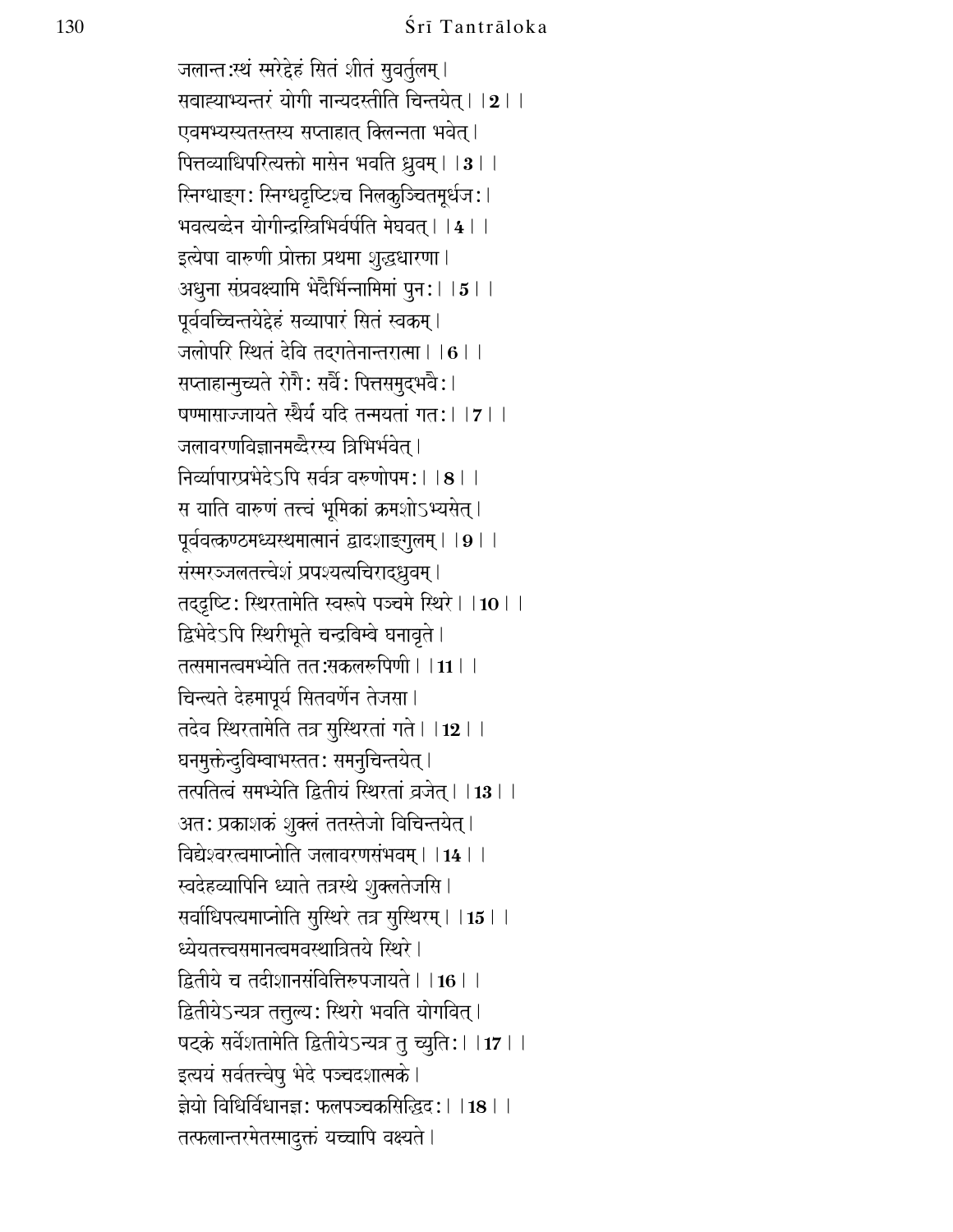अनुषङ्गफलं ज्ञेयं तत्सर्वमविचारत:।।19।। इत्येवं वारुणी प्रोक्ता प्रभेदैर्दशपञ्चभि:। योगिनां योगसिद्धयर्थमाग्नेयीमधुना ञ्चणु । । 20 । ।

Now I am going to explain to you, O Pārvatī this *Vārunī Dhāranā* through perfection in which one has the likelihood of becoming the Lord of the interiors of water. (1)

(Under this *Dhāraṇā*) this yogin needs to think exclusively of his body as extremely fair, cool, and well rounded internally as well as externally and as lying in the interiors of water. (2)

If he continues this practice for a week, he has the possibility of feeling himself constantly as wet and is sure to get rid of the disease of bile well within a month. (3)

Within a year's practice the limbs of his body as also his eyesight become oily while his hair becomes blue and curly. Within a span of three years, such a doyen amongst yogins begins to rain as the cloud. (4)

This is the fundamental and pure form of the *Vāruṇī Dhāraṇā* which I have talked about right now. Hence onward, I am going to explain the kinds of it. (5)

As done previously, one should think of one's body from the very core of one's heart, O Lady, as extremely fair along with all its actions and as floating on water.(6)

As a result of this *Dhāraṇā*, if practised with exclusive concentration for seven days continuously, one becomes redeemed of all diseases relating to bile and gets fully established in it within six months. (7)

Such a practitioner attains mastery over the science of the covering of water well within three years. Through practice on it even without accompaniment of the requisite actions, one becomes similar to *Varuna.* (8)

He gets entry into the essence of *Vāruna* and needs to practise gradually remaining constant on His essentiality by concentrating on one's own Self lying in the *viçuddha cakra* as of the size of twelve finger ends. (9)

Through exclusive concentration on the Lord of the essence of water, one is sure to see Him revealed to him before long. By establishing himself on the fifth *cakra*, he attains stability in His vision. (10)

On getting stability in both kinds of *Dhāraṇā* in regard to the lunar orb, he becomes able not only to see it howsoever covered by cloud, but also becomes as luminous as the same in its entirety. (11)

Having filled his body with the fair luminosity of the lunar orb, he delves deep in meditation and attains stability in the same effort. (12)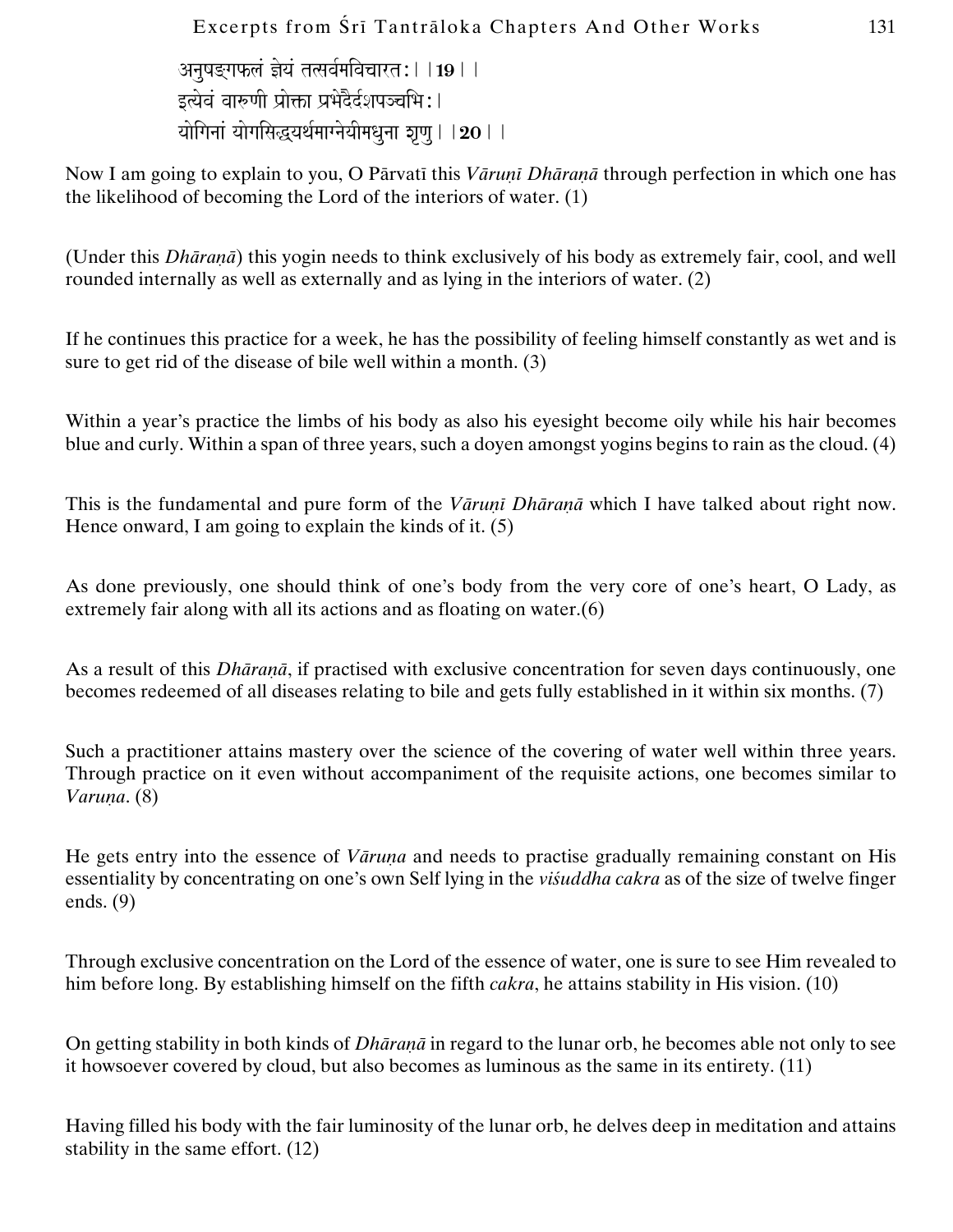#### 132 Sri Tantrāloka

Following it, he should meditate on the lunar orb as redeemed of the cloud. As a result of this meditation, he becomes the Lord of the orb. This is another form of stability in meditation. (13)

Then he should meditate on the white brilliance of the orb. Through this meditation, he attains the status of the Lord of *Vidyä* which is an advanced state of meditation on the enclosure of water. (14)

Through meditation on that white brilliance as pervasive of one's own body, one attains stable Lordship over all provided one's meditation gets fully settled. (15)

In course of meditation when the yogin gets settled at the third stage along with the first and the second also continuing to remain operative, he happens to attain parity with the object of meditation itself while at the second stage there arises full awareness of the Controller of all those stages also. (16)

At the second stage, on the other hand, the knower of the secret of yoga becomes equal to the object of knowledge while at the sixth stage he attains the Lordship of all over and above the danger of faults at the second stage. (17)

In view of these fifteen varieties of meditation on all the five basic elements, it is essential for those cognisant of the principles of the Supernal Being to know the way to attainment of the five kinds of fruits (of meditation on the five elements).(18)

Also has been stated here and would be talked about the other fruits of those *Dhāranās* and at the same time it is significant to know about the ancillary fruits of those meditations without any hesitation. (19)

Thus has been explained the *Vāruņī Dhāraņā* along with its fifteen varieties. For the sake of proficiency of the yogins in this regard, now listen to the *Dhāranā* on the element of fire. (20)

### Chapter 14

#### **Gandha Tanmätra (Smell)**

अथ गन्धादिपूर्वाणां तन्मात्राणामनूक्रमात् । धारणा: संप्रवक्ष्यामि तत्फलानां प्रसिद्धये  $\Box$   $\Box$ पीतकं गन्धतन्मात्रं तुर्याश्रं सर्वसंमितम् । नासारन्ध्नाग्रागं ध्यायेदवज्रलाञ्छनलाञ्छितम् । । $2$ । । दशमाद्दिवसादृर्ध्वं योगिनोऽनन्यचेतस:। कोऽपि गन्धः समायाति द्विधाभूतोऽप्यनेकधा । । $3$ । । ततोऽस्य ऋतुमात्रेण शुद्धो गन्ध: स्थिरोभवेत् । पडिभमयि: स्वयं गन्धमयमेव भविष्यति । । $4$ । । यो यत्र रोचते गन्धस्तं तत्र कुरुते भृशम् ।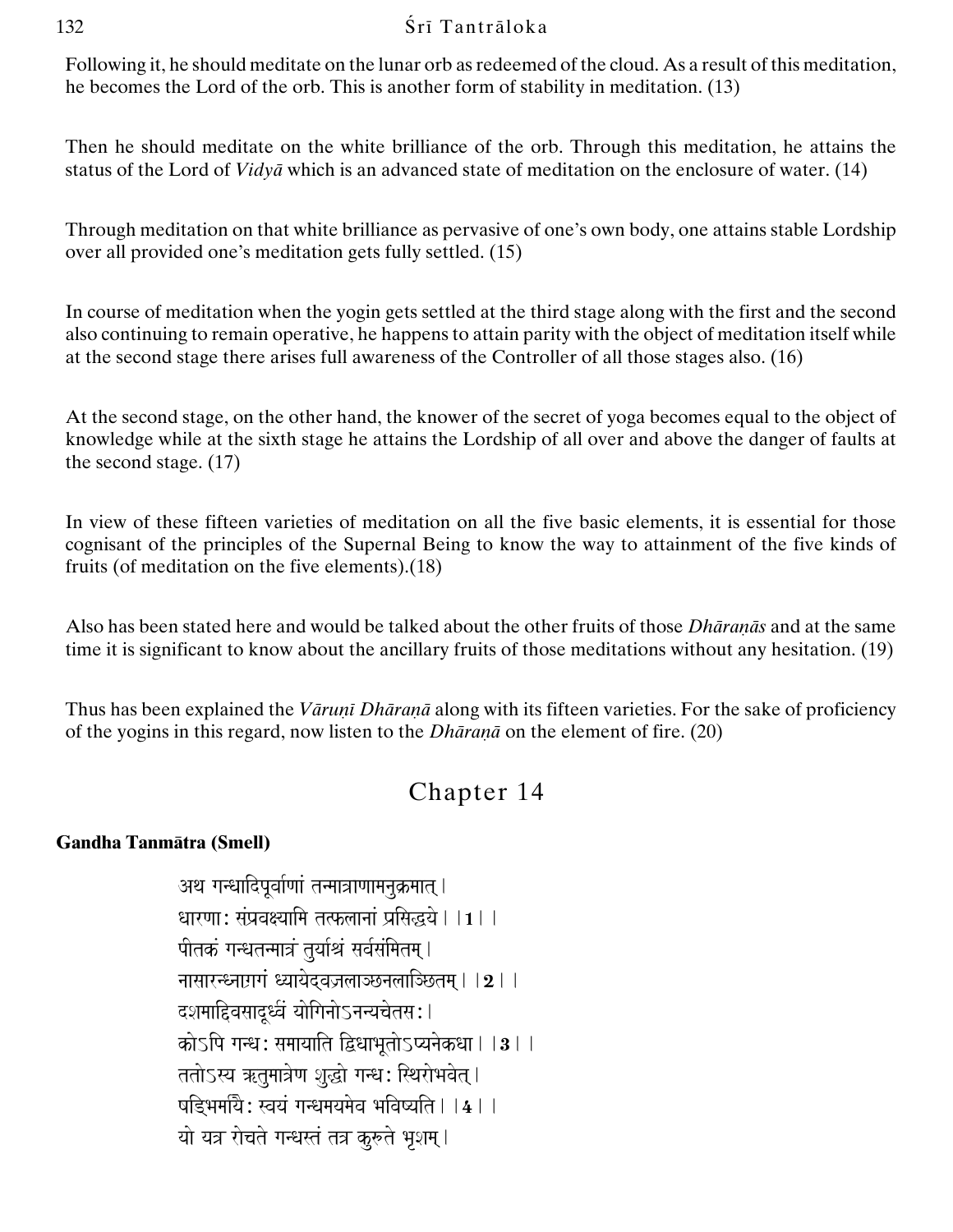#### त्रयब्दातुसिद्धिमवाप्नोति प्रेरितां पाञ्चभौतिकीम् । । $\mathbf{5}$ । ।

Now I will deliberate on the *dhāranās* on essences of pure elements beginning with smell for yogic achievements concerning their fruits. (1)

The unmixed essence of smell, *gandha tanmäträ*, is yellow in colour and rectangular is its shape. It is allpervading. It needs to be meditated on as located at the tip of the nose bearing the mark of Visnu. (2)

Just after passing the tenth day of practice of exclusive meditation, some sort of special smell descends on the yogin which, though of two varieties, is inclusive of many. (3)

Within a couple of months of practice, the yogin is likely to get the pure smell settled in him. After six months, he is sure to become filled with such a smell himself. (4)

Whatever smell is wished to be produced wherever, the same emanates from him in abundance. He attains efficiency of producing the smell relating to all the five elements within a period of three years. (5)

## Chapter 15

अथ वागिन्द्रियादीनां मनोन्तानामनुक्रमात् । धारणा: संपवक्ष्यामि दशैकां च समासत: $\Box$ । वदनान्तं नम: शब्दमात्मनश्चिन्तयेदबुध: । गहीतवाक्तवमभ्येति मौनेन मधसदनि । । $2$ । । सर्वत्रास्खलिता वाणी षड्भिर्मासै: प्रवर्तते । सर्वशास्त्रार्थवेत्तृत्वं वत्सरादुपजायते । । $\mathbf{3}$ । । वागेवास्य प्रवर्तेत काव्यालङ्कारभूषिता । त्रिभिरब्दै : स्वयं कर्ता शास्त्राणां संप्रजायते । । 4 । ।

Now I will be unfolding to you briefly the secret of the *dhāranā* on the ten organs of sense and action besides on *manas*. (1)

The intelligent aspirant should contemplate on the import of the statement *ätmane namaù*, 'I bow to myself'. By virtue of this silent contemplation, the practitioner gets entry into the sphere of sound. O vanquisher of Madhu!

Within six months of this kind of practice, the aspirant becomes *väk-siddha* (having acquired the power of truth of his statements). Within a year, he becomes conversant with the meaning of all the scriptures. (3)

Now whatever comes out of his mouth is ornate and imbued with poetic beauty. Moreover, within a period of three years he becomes a creator of scriptures. (4)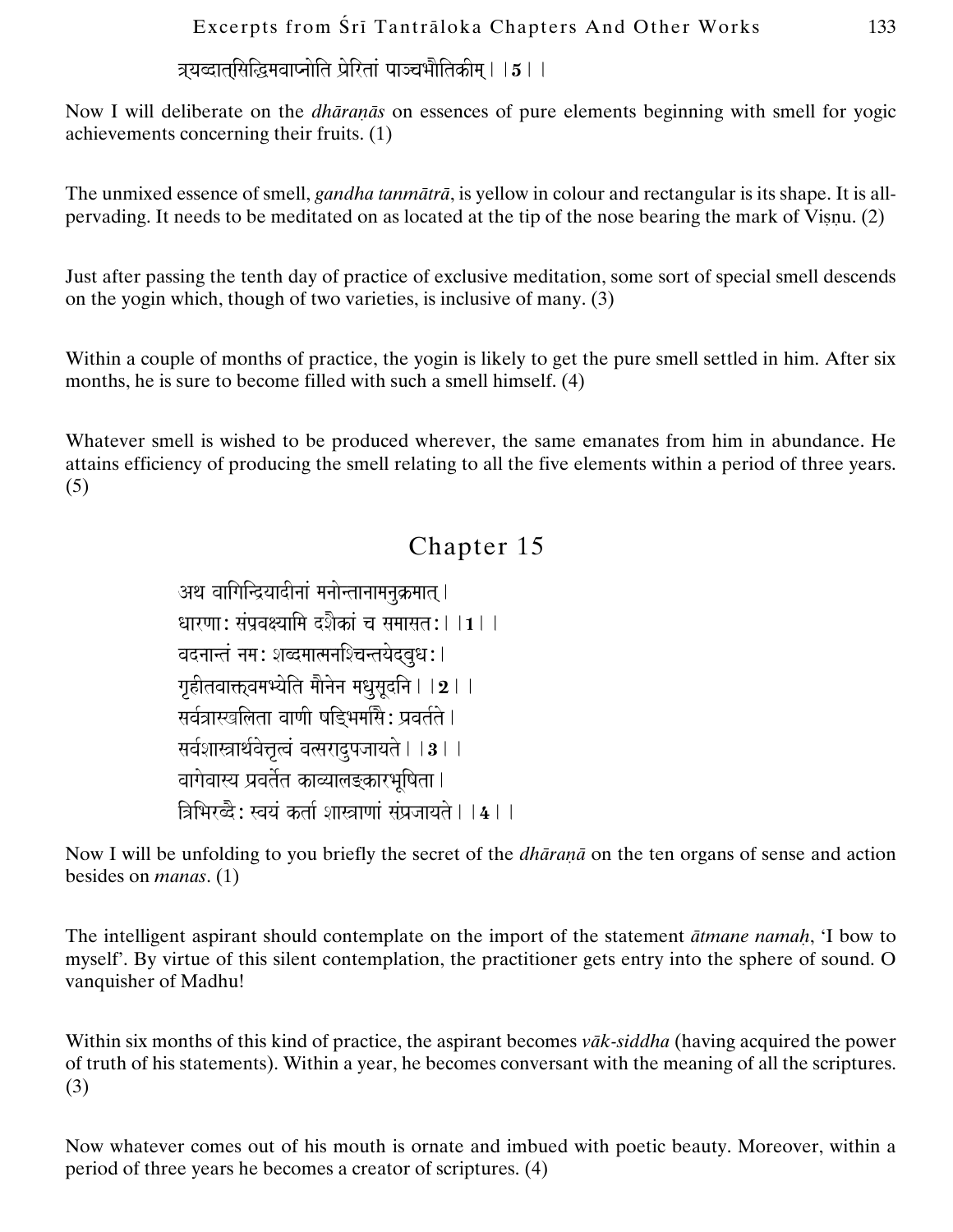#### 134 Sri Tantrāloka

### Chapter 16

#### MAHÄ-GARVARKARÉ VIDYÄ:

अथ गर्वमयीं दिव्यां धारणां धारणोत्तमाम् । महागर्वकरीं वक्ष्ये योगिनां योगवन्दिते । ।1 । । पोडशारं स्मरेच्चक्रमात्मदेहमनन्यधी:  $\vdash$ एषोऽमिति संचिन्त्य स्वकार्यपरिवारितम् । । $2$ । अप्रघृष्यो भवेद्योगी वत्सरत्रितयेन त् । ममत्वमच्युतं तस्य भवेत्सर्वत्र कुत्रचित् । । $\mathbf{3}$  । । ताद्दगुपस्य चक्रस्य नाभिं मूर्तिं स्वकां स्मरन् । चिन्तयेत्सर्वमेवाहं मयि सर्वमवस्थितम् ।  $\vert$  4  $\vert$  । ततोऽहङ्कारविज्ञानं प्राप्नोतीति किमद्धतम् । हच्चक्रे समनृध्यायन्मत्स्वरूपमतन्द्रित:।। $5$ ।। अर्कलोकमवाप्नोति गर्वावरणजं फलम $\,$ । विम्बादिकं क्रमात्सर्व चिन्तयन्नीललोहितम् ।  $\vert 6 \vert \vert$  | तदभवं सर्वमाप्नोति दशावस्थाप्रचोदितम् ।  $56$  गर्वमयी प्रोक्ता प्रजापतिगुणप्रदा  $|1711$ 

Now, O highly acclaimed one by the yogins, I will expound to you the best one of the *dhāranās* which is proud of its excellence and also is generative of pride.(1)

Under this *dhāraṇā* the wise practitioner of yoga needs to conceive of his body with full concentration of mind with sixteen spokes attached to it. He should think of himself as 'Here I am put forth to accomplish certain tasks around me.' (2)

Having conceived of himself as this the yogin is likely to become invincible just within three years. His individuality remains distinct wherever he be put in. (3)

One's own body should be considered as the navel of the wheel of the universe. Having determined like this, one should think that he is all and that, therefore, all exists in himself. (4)

Through this practice it is but natural that he understands the secret of egoism. Thus, meditating on the wheel of the heart without fail he becomes one with me.(5)

Having got entry into the circle of egoism, he obtains entry into the world of the sun as its result. Having reached this state, he considers the entire world gradually as a sheer reflection of Siva, the blue and red. (6)

This egoistic *dhāranā* is of ten kinds. Such a yogin attains all these kinds of it by virtue of this meditation.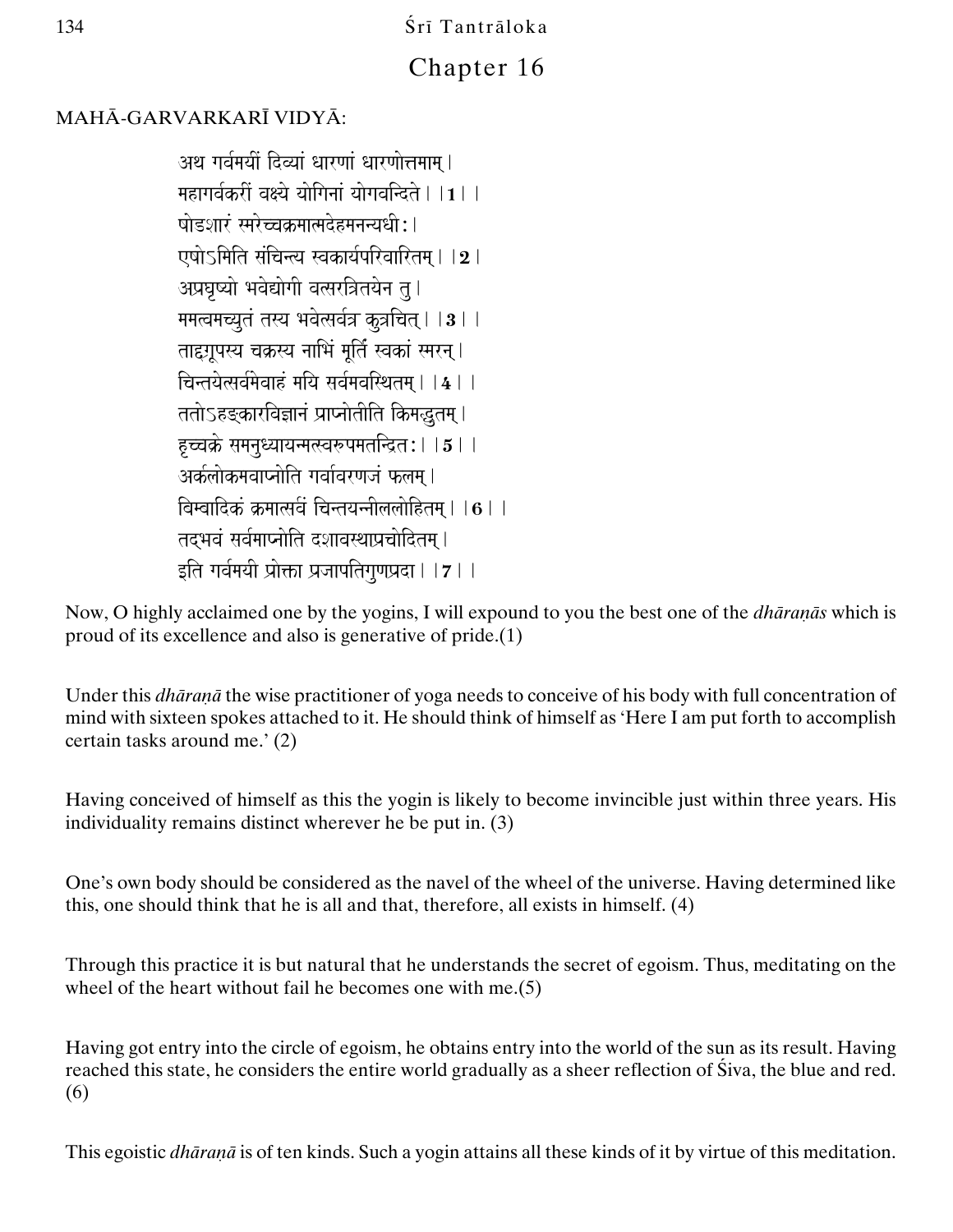This is how has been explained the egoistic *dhāraṇā* which is potent enough to impart to the practitioner of it the qualities of even the Creator. (7)

### Chapter 17

Importance of Prāņāyāma and Its Methods for attaining Higher State of Consciousness:

अथैतत्सर्वमुद्दिष्टं यदि न स्फुटतां व्रजेत् । स्फुटीकृते स्थिते तत्र न मनस्तिष्ठते स्फुटम् । । $1$ । । गतिभङ्गं ततस्तस्य प्राणायामेन कारयेत् । स च पञ्चविध: प्रोक्त:पुरकादिप्रभेदत:। ।2।। परक: कम्भकश्चैव रेचको स्यपकर्षक:। उत्कर्ष: पञ्चमो ज्ञेयस्तदभ्यासाय योगिभि: | |3 | | पूरक: पूरणाद्वायोर्द्वेधा षोढा च गीयते । रवभावपूरणादेको विरेच्यान्य: प्रपूरित:।।4।। नासामुखोर्ध्वतालुनां रन्ध्रभेदाद्विभिद्यते । भिन्न:षोढात्वमभ्येति पुनर्भेदैरनन्तताम् । । $\mathbf{5}$ । । कृम्भ: पञ्चविधो ज्ञेयस्तत्रैक: पूरितादन् । विधृतो रेचकात्पश्चाद्द्वितीय: परिकीर्तित:  $\vert\,\,\vert$ 6 | | द्वयोरन्ते द्वयं चान्यत्स्वभावस्थश्च पञ्चम:। रथानान्तरप्रभेदेन गच्छत्येषोऽप्यनन्तताम् । ।7।। रेचक: पूर्ववज्ज्ञेयो द्विधाभूत: षडात्मक:। स्थानसंस्तम्भितो वायुस्तसमादुत्कृष्य नीयते । । 8 । । योऽन्यप्रदेशसंप्राप्त्यै स उत्कर्षक इष्यते । तस्मादपि पुन: स्थानं यतो नीतस्तदाहृत:।।9।। अपकर्षक इत्युक्तो द्वावप्येतावनेकधा । एषामभ्यसनं कुर्यात्पदमकाद्यासनस्थित: | |10 | |

In case whatever has been stated here does not become clear by itself, the same when made clear (through additional account), may not attract the mind and make the subject clear through stablisation of the same. (1)

In that case, the mind should be made stable through the practice of control of breath, *prāņāyāma*. (2)

Breathing in, holding of the breath inside, breathing out, making the residue of the breath to move downward and then rise upward, these five steps of breath are meant for the practice by yogins. (3)

On account of filling in (the body), inbreathing is known as *püraka* and it is known in two forms, in its two-foldness and six-foldness. Out of these, one takes the form of drawing in the breath while the other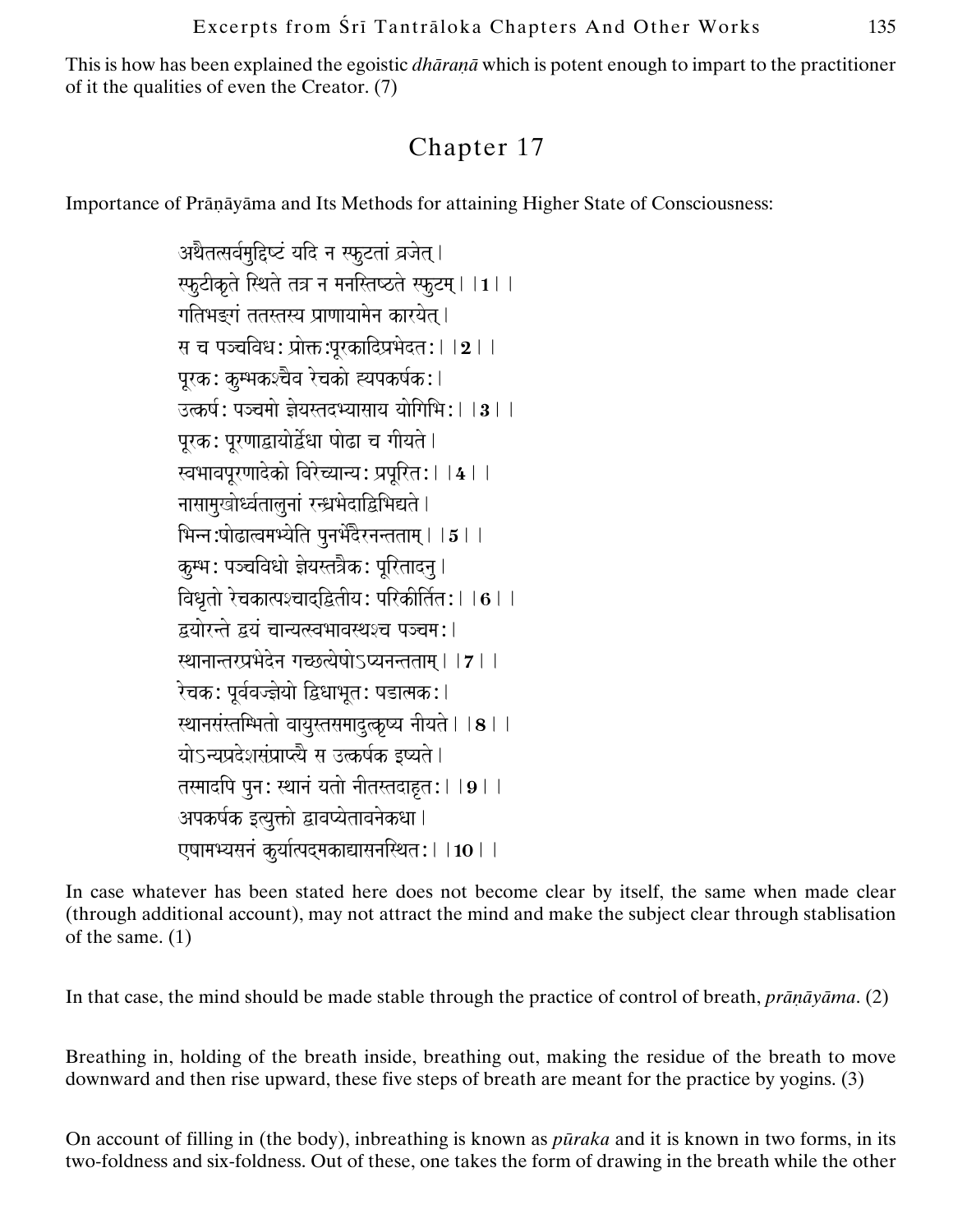that of vacating the same (so that the area below the navel may automatically be filled with air. (4)

Due to difference in the apertures of the nose, mouth and palate, the *prāņāyāma* assumes six forms and then innumerable. (5)

*Kumbhaka* or holding the breath is to be known as of five kinds, one of them being that which follows immediately the *püraka*. That which follows the breathing out, is the second one. (6)

The third and the fourth *kumbhakas* occur in the midst of breathing in and breathing out inside and outside the body while the fifth one lies in resuming the natural state. These varieties of *kumbhaka* may assume innumerable forms owing to difference in the breathing mechanism involved. (7)

As is the case with *kumbhaka*, *recaka* is to be known as two-fold and six-fold. One of them is spontaneous while the other lies in taking it out as held restricted in different places and needing to be extracted and brought out. (8)

From amongst the two varieties of *recaka*, that one is known as *utkarska*<sup>5</sup> which is meant for being taken to another place while restoration of the same to its original point inside the body known as *apkarska*<sup>6</sup>. (9)

Both of them are of several varieties each. They need to be practiced in the posture of *padmäsana*. (10)

### Chapter 18

तत्स्थानं सर्वमन्त्राणामुत्पत्तिक्षेत्रमिष्यते । द्विविधं तत्परिज्ञेयं बाह्याभ्यन्तरभेदत:  $\vert \hspace{0.5mm} \vert$  35  $\vert \hspace{0.5mm} \vert$ प्रयातव्याधिका मात्रा सा ज्ञेया सर्वसिद्धिदा । अथवा गच्छतस्तस्य स्वप्नवृत्त्या विचक्षण:।  $136$  | | निरोधं मध्यमे स्थाने कुर्वीत क्षणमात्रकम् । पश्यते तत्र चिच्छक्तिं तटिमात्रामखण्डिताम् । । 37 । । तदेव परमं तत्त्वं तस्माज्जातमिदं जगत। स एव मन्त्रदेहस्तु सिद्धयोगीश्वरीमते । ।  $38$  । । तेनैवालिङगिता मन्त्रा: सर्वसिद्धिफलप्रदा: ।  $\frac{1}{2}$ प्रद्व्यावृत्तवर्णस्तु हेयोपादेयवर्जित: । । 39। । यां संवित्तिमवाप्नोति शिवतत्त्वं यदुच्यते । तत्र चित्तं स्थिरीकूर्वन्सर्वज्ञत्वमवाप्नुयात् । ।  $40$  । । तत्रैव दिव्यचिह्नानि पश्यते च न संशय $: \mathsf{I}$ 

<sup>&</sup>lt;sup>5</sup> It is that *prāņāyāma* where the held *prāņa* (in *kumbhaka* state) is transformed into *apāņa* and carried to *dvadaçänta* point (*citi-kendra*).

<sup>&</sup>lt;sup>6</sup> When the *prāņa* is carried to the navel region from *dvadasānta*, it is known as *apkarska prāņāyāma*.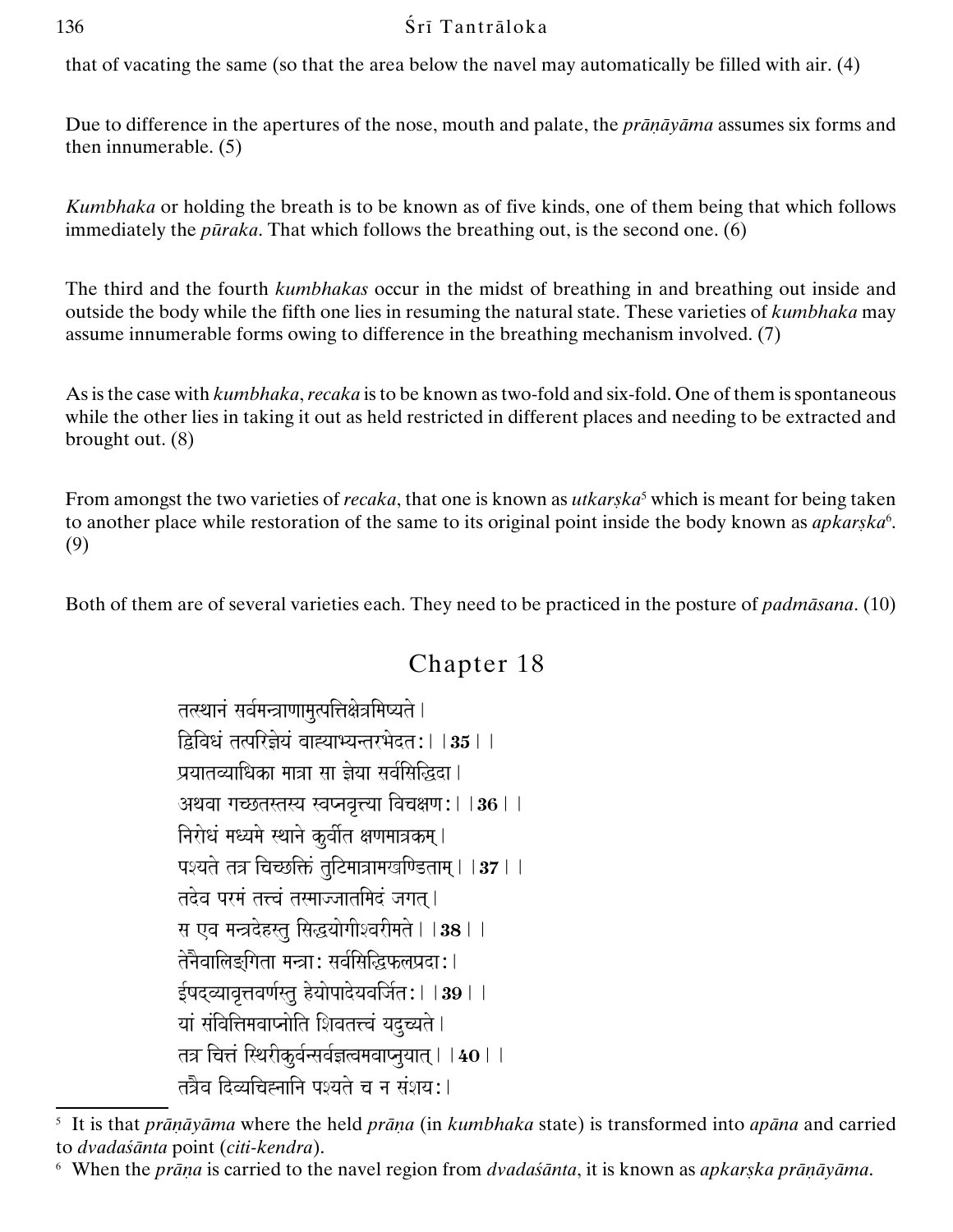#### Excerpts from Śrī Tantrāloka Chapters And Other Works 137

#### यत्रैव कुत्रचिदगात्रे विकार उपजायते । । $41$  । ।

The source of the letters of the alphabet is the place of birth of all mantras. That source of the mantras is to be understood as of two kinds, external and internal. (35)

(The internal form of it) needs to be taken as more important and the bestower of *siddhi*, success. That is the final goal of the brilliant yogin proceeding along the path of yoga treating the world as a sheer dream. (36)

(The practitioner of this yoga) ought to take a stoppage in the midway for a moment. Here he sees the Consciousness Force in its entirety but just as a flash (of lightning). (37)

The Consciousness Force is the highest Reality. This world is born of it. According to *Siddha Yogéçvaré* view, that is the body of mantra. (38)

All mantras are embraced by that Force and that is why they become potent to bestow fruits of *siddhis* owing to slight variation in sound apart from what is to be rejected and what is to be accepted. (39)

The Consciousness Force the yogin attains is also known as Siva. By fixing his mind on the same, the yogin attains omniscience. (40)

It is at this stage that he comes across doubtlessly certain divine indications such as some change somewhere in his body. (41)

### Chapter 19

#### **MÄTRIKÄ DHÄRAŅÄ:**

भूयोऽपि संप्रदायेन वर्णभेदश्च कीर्त्यते । स्त्रीरूपां हृदि संचिन्त्य सितवस्त्रादिभूषिताम् । । ${\bf 50}$  । । नाभिचक्रोपविष्टां तु चन्द्रकोटिसमप्रभाम् । बीजं यत्सर्वशास्त्राणां तत्तदा स्यादनारतम् ।  $\vert$  51  $\vert$   $\vert$ स्वकीयेनैव वक्त्रेण निर्गच्छत्प्रविचिन्तयेत । तारहारलताकारं विस्फुरत्किरणाकुलम् । । 52 । । वर्णैस्तारकसंकाशैरारब्धममितद्युति । मासार्धाच्छास्त्रसंघातमुदिगरत्यनिवारितम् । । 53 । । रवप्ने मासात्समाधिस्थ: षड्भिर्मासैर्यथेच्छ्या । उच्छिन्नन्यपि शास्त्राणि ग्रन्थतञ्चार्थतोऽपि वा । $\bf 54$  । । जानाति वत्सराद्योगी यदि तत्मयतां गत:। अनुषङ्गफलं चैतत्समासादुपवर्ण्तिम् । । ${\bf 55}$ । ।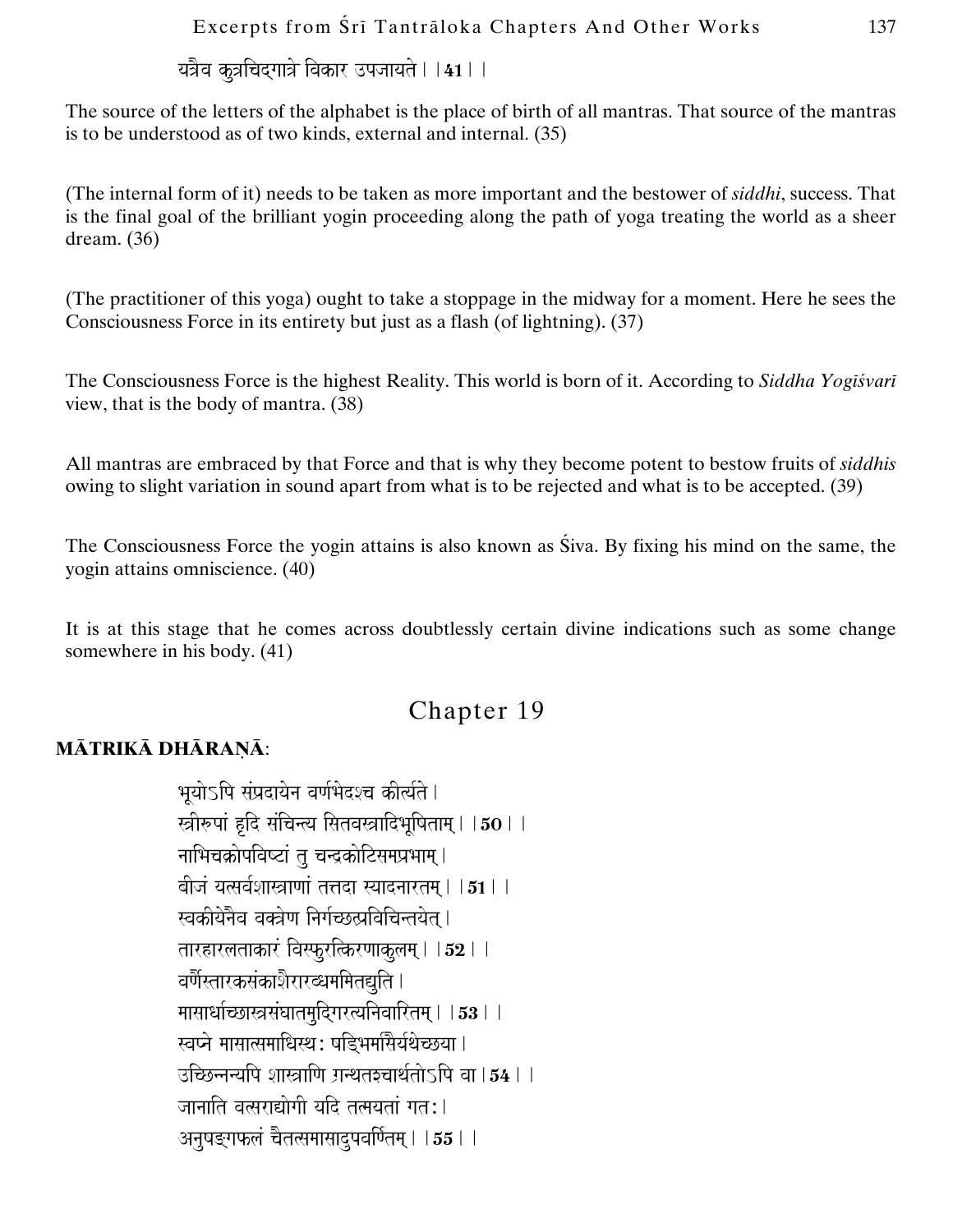#### Śrī Tantrāloka

Moreover, I am going to tell you about the varieties of letters in keeping with school of yogic sādhanā concerned. The mātrikā (alphabet of letters) needs to be meditated on in the heart as a woman wearing white clothes and adorned (with ornaments). (50)

The yogin should conceive of that Mother of letters as taking Her seat at the navel-centre and shedding around Her as much luminosity as crores of moon were to shed together. He should meditate continuously on that seed of all scriptures. (51)

He should imagine that from his own mouth is coming out a necklace in the form of a creeper studded with stars and shedding its rays all around brilliantly. (52)

Practice of meditation of this garland of letters of the alphabet like the galaxy of the stars of immeasurable illumination makes the practitioner expounder of the scriptures well within a fortnight. (53)

If the yogin practises *samadhi* (on this garland of letters) in the state of dream for one to six months spontaneously, he can restore even the lost scriptures in itself as well as in its meaning. (54)

If such a yogin practises exclusive *samadhi* (on the garland) for a year, he not only comes to know all the scriptures but also comes to avail himself of all the results of the *sadhanas* mentioned here in a summary.  $(55)$ 

### Chapter 21

अथात: परमं गुह्यं शिवज्ञानामृतोत्तमम् । व्याधिमृत्युविनाशाय योगिनामुपवर्ण्यते । । 1 । । षोडशारे खगे चक्रे चन्द्रकल्पितकर्णिके । खरूपेण परां तत्र सञ्तीममृतं स्मरेत । । 2 । । पूर्वन्यासेन सन्नद्ध: क्षणमेकं विचक्षण: । ततस्त रसनां नीत्वा लम्बके विनियोजयत् । । 3 । । स्रवन्तममृतं दिव्यं चन्द्रबिम्बसितं स्मरेत् । मुखमापूर्यते तस्य किञ्चिल्लवणवारिणा । । 4 । । लोहगन्धेन तच्चात्र न पिबेल्किंत निक्षिपेत् । एवं समभ्यसेत्तावद्यावत्तत्स्वाद् जायते । । 5 । । जराव्याधिविनिर्मुक्तो जायते तत्पिवंस्तत:। षड्भिमसिरनायासाद्वत्सरान्मृत्यूजिदभवेत् । । 6 । । तत्र स्वादुनि संजाते तदाप्रभृति तत्रगम् । यदेव चिन्तयेद् द्रव्यं तेनास्यापूर्यते मुखम् । । 7 । । रुधिरं मंदिरां वाथ वसां वा क्षीरमेव वा । घृततैलादिकं वाथ द्रवद्द्रव्यमनन्यधी: | |8 | |

#### 138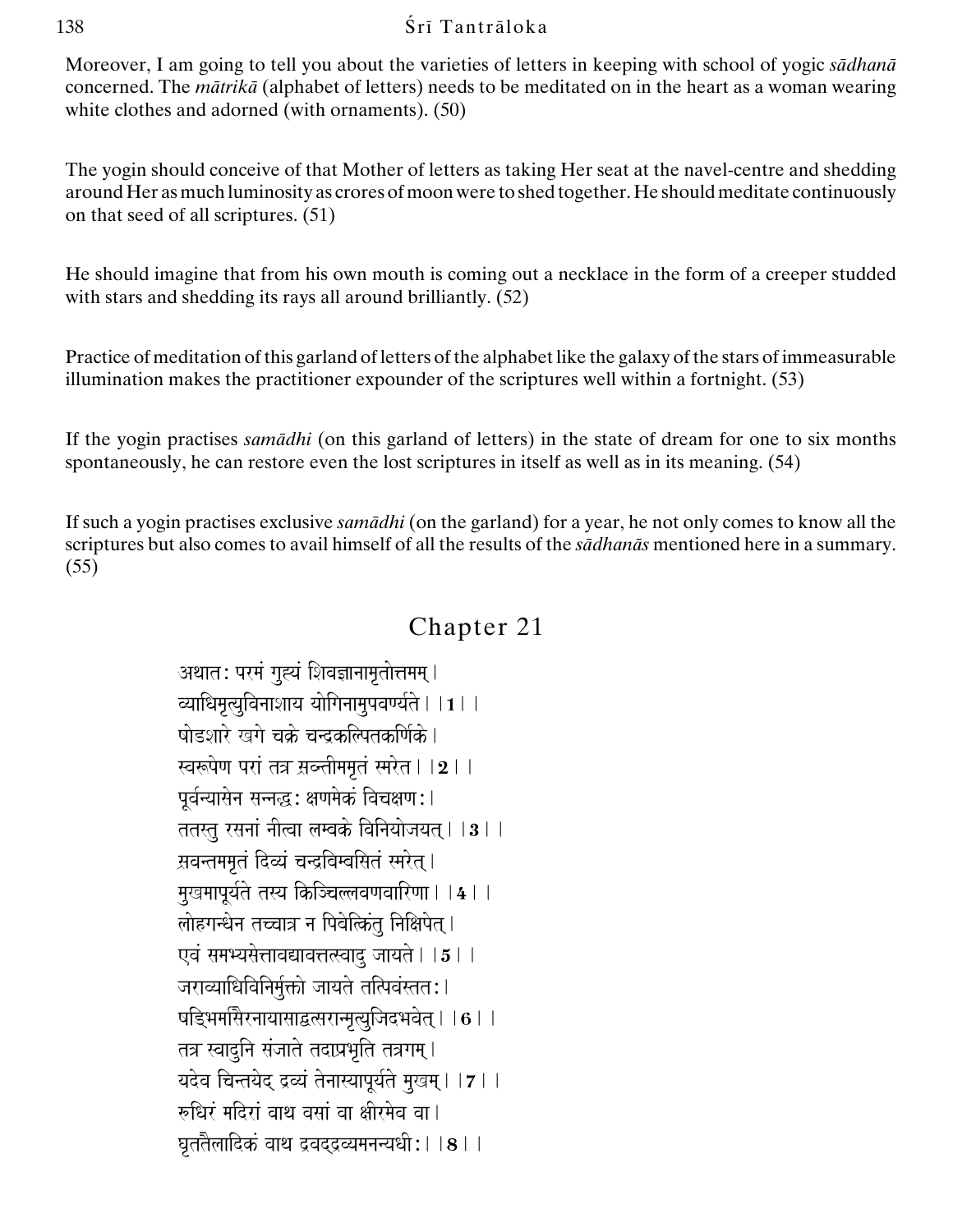Now is being delivered the most ancient secret knowledge known as *çiva-jïäna* and is comparable to ambrosia, for the sake of making the yogins free of disease and death. (1)

The aspirant of yoga should put his *dhāranā* on the *visuddha cakra* which comprises of sixteen spokes along with a pericarp in the form of the moon with special attention on the ambrosia trickling down from it. This *sädhanä* is of the highest kind. (2)

Having been fully prepared by virtue of practice on the position of limbs, etc., the wise aspirant should turn his tongue backward and fix it on the palate (uvula) in the throat. (3)

The aspirant should bring to his mind the image of the stream of nectar, white in colour, and like the disc of the moon and trickling nectar down on the tip of the tongue. As a result of this meditation, the mouth gets slightly filled with the taste of salty water. (4)

That water may have the smell of iron. It needs to be spitted outside instead of drinking it. This exercise needs to be kept continued until the water becomes tasteful. (5)

By drinking that water the aspirant becomes redeemed of old age and disease within six months without any extra effort and within a year he gets control over death. (6)

From the beginning of the experience of this taste, whatever the practitioner thinks of, its taste begins to be felt in the mouth. (7)

Blood, wine, meat, milk, *ghrta*, oil, etc., whatever liquid he thinks of exclusively, begins to be tasted. (8)

### Chapter 22

अथान्यत्परमं गृह्यं कथयामि तव प्रिये। यन्न कस्यचिदाख्यातं योगामृतमनृत्तमम् । । 1। । सूर्याकृष्टिकरं नाम योगिनां योगसिद्धिदम् । सम्यङ्मासचतुष्केण दिनाष्टाभ्यधिकेन तु । । $2$ । । प्रहरस्याष्टमो भागो नाडिकेत्यभिधीयते । तत्पादक्रमवृद्धया तु प्रतिवासरमभ्यसेत् । ।  $\mathbf{3}$ । । उदयास्तमयं यावद्यत्र सूर्य: प्रदृश्यते । प्रदेशे तत्र विजने सर्वबाधाविवर्जिते । । $4$ ।। अहोरात्रोषितो योगी मकरस्थे दिवाकरे । शुचिर्भूत्वा कृतन्यास: कृतशीतप्रतिक्रिय:। ।5।। भानुविम्बे न्यसेच्चक्रमष्टषट्द्वादशारकम् । शिवशक्तिघनोपेतं भैरवाष्टकसंयुतम् ।  $1611$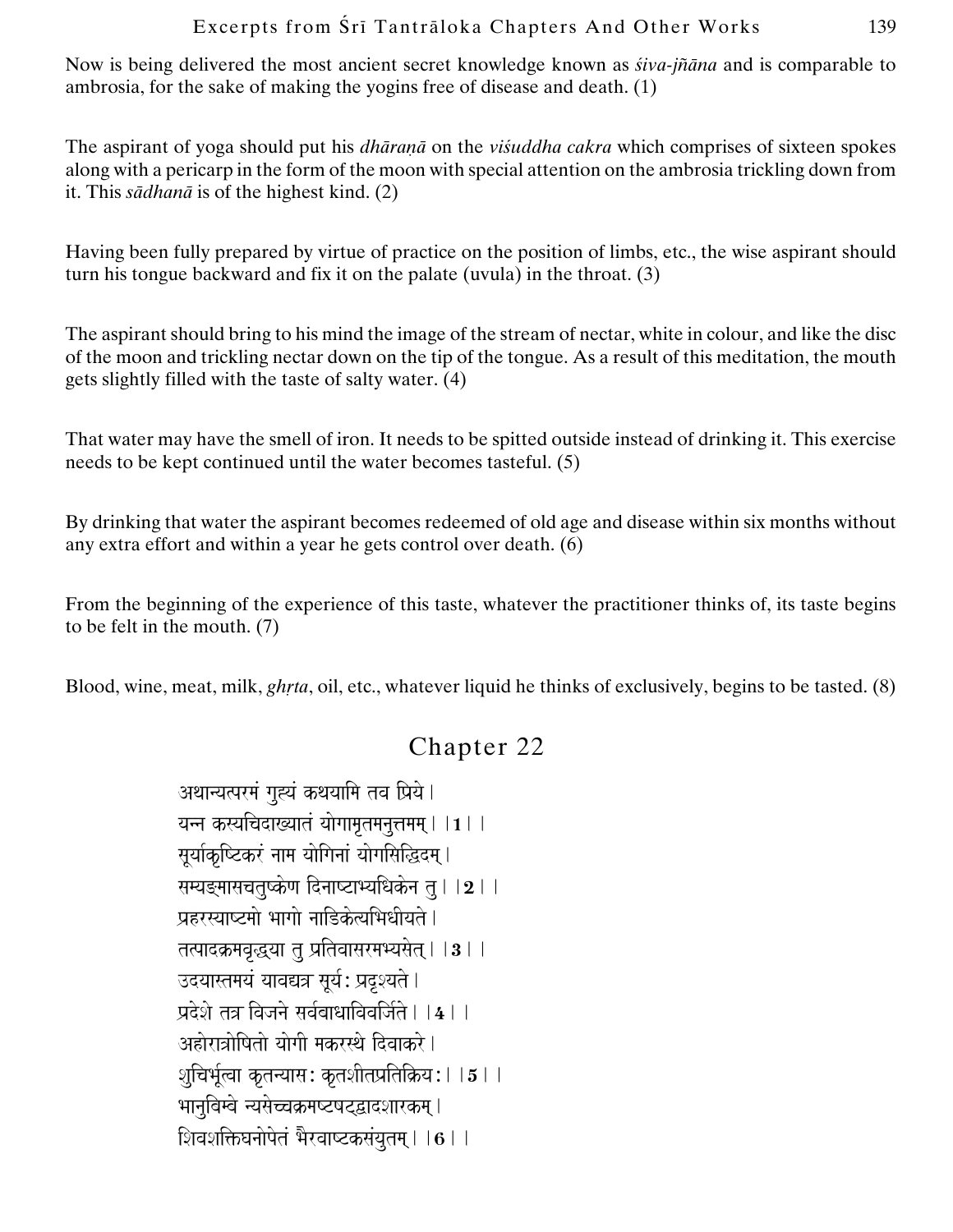वर्षादिऋतुसंयुक्तं मासैर्ऋक्षादिभिर्युतम् । अष्टारं चिन्तयेद्विम्बे शेषं रश्मिषु चिन्तयेत् । । $7$ । । तत्र चित्तं समाधाय प्रोक्तकालं विचक्षण:  $\vdash$ अनिमीलितनेत्रस्त भानबिम्बं निरीक्षयेत् । । $\bf 8$  । । तत:काले व्यतिक्रान्ते सुनिमोलितलोचन:। प्रविशेदन्धकारान्तर्भुवनं निरुपद्रवम् । । $\mathbf{9}$ । । तत्रोन्मीलितनेत्रस्त बिम्बाकारं प्रपश्यति । सन्धाय तत्र चैतन्यं तिष्ठेद्यावन्त पश्यति । । $10 \perp$ 

Now I propose to tell you about another highest kind of secret O dear Pārvatī, which as the best kind of nectar of yoga has not been shared with anyone till now. (1)

The proposed system of yoga is known as *Sūryākrstikara*, that involving the attraction of the orb of the sun. It is capable of imparting *siddhi* even to accomplished yogins well within four months and eight days' practice. (2)

The eighth part of the *prahara* is known as a *nādikā*. This yoga needs to be practised for a *nādikā* plus an eighth part of it added to the same daily. (3)

At the time of sunrise and sunset when or till the sun becomes or remains visible, on that occasion one should practise this yoga in a place solitary and free of obstructions. (4)

He should keep fast for twenty-four hours beginning with the entry of the sun in the cluster of *makara* (Capricorn). He should purify himself and have practiced *nyäsa* besides having made arrangement for the alleviation of cold. (5)

He should project on the solar orb the *cakras* comprising eight orbs, six orbs and twelve orbs, having invested in them the cube of the power of Siva and Sakti besides Bhairavāṣṭaka.  $(6)$ 

He should think of the *cakra* of time in view of the six seasons beginning from the rainy, in view of the months, in view of the eight spokes and the rest in regard to the rays. (7)

Having focussed his mind on the solar orb at the time as mentioned above, the wise yogin should meditate on the solar orb without blinking the eyelids. (8)

Then after passing out of the appointed time, he should close his eyes completely and enter into the underground room shorn of disturbances. (9)

On opening his eyes there, he is sure to see the orb of the sun. Having focussed his consciousness on it he should remain there until the disappearance of the orb. (10)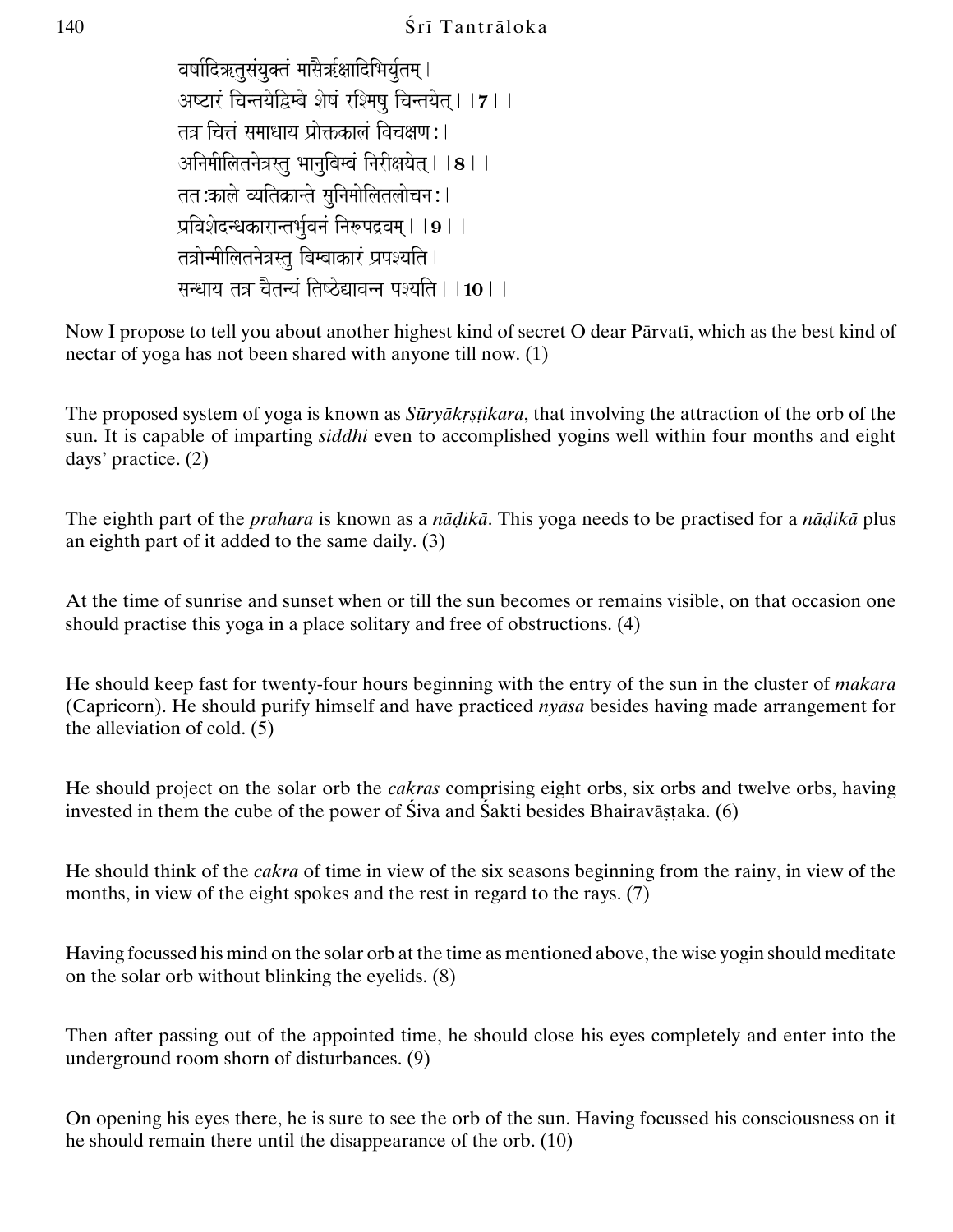## Chapter 23

अथात: परमं गह्यं कथयामि तवाधना। सद्योपलब्धिजनकं योगिनां योगसिद्धये । । $1$ । पूर्वन्यासेन संनद्धश्चित्तं श्रोत्रे निवेशयेत् । निवाते स्वल्पवाते वा बाह्यशब्दविवर्जिते ।  $|2|$  । ततस्तत्र शुणोत्येष योगी ध्वनिमनावृतम् । सुविशुद्धस्य कांस्यस्य हतस्येह मुहुर्मुहुः। । 3।। यमाकणर्य महादेवि पुण्यपापै प्रमुच्यते । तत्र संधाय चैतन्यं षण्मासाद्योगवित्तम:  $||4||$ रुतं पक्षिगण्स्यापि प्रस्फुटं वेत्त्ययलत:। दुराच्छुवणविज्ञनं वत्सरेणास्य जायते । ।  $5$ । । सर्वकामफलाप्तिर्वत्सरत्रितयेन च। सिद्धयतीति किमाश्चर्यमनायासेन सिद्धयति ।  $\vert 6 \vert \vert$ 

Now I am going to tell you about the highest of the secrets which is capable of bringing *siddhi* to yogins immediately. (1)

Having prepared himself by practising all the *nyäsas* as mentioned already, the yogin should focus his mind in his auditory organ particularly at a point which should be free of the entry of air or at least only an attenuated air may enter into it, however, without any external sound being audible here. (2)

When the yogin happens to hear a peculiar sound known as *anähata*, unstruck. This sound is kindred to that of *käìsya* struck repeatedly. (3)

Having heard this sound, O Great Goddess, one becomes redeemed of the result of noble as well as ignoble actions. (4)

Having concentred his mind on that sound for six months, the yogin is able to understand the meaning of the chirping of birds clearly without extra effort. Within a year he develops the capability of listening to the sound from a considerable distance. (5)

Within three years of practice, he is able to obtain the result of all his desires. There is nothing to be surprised about it. (6)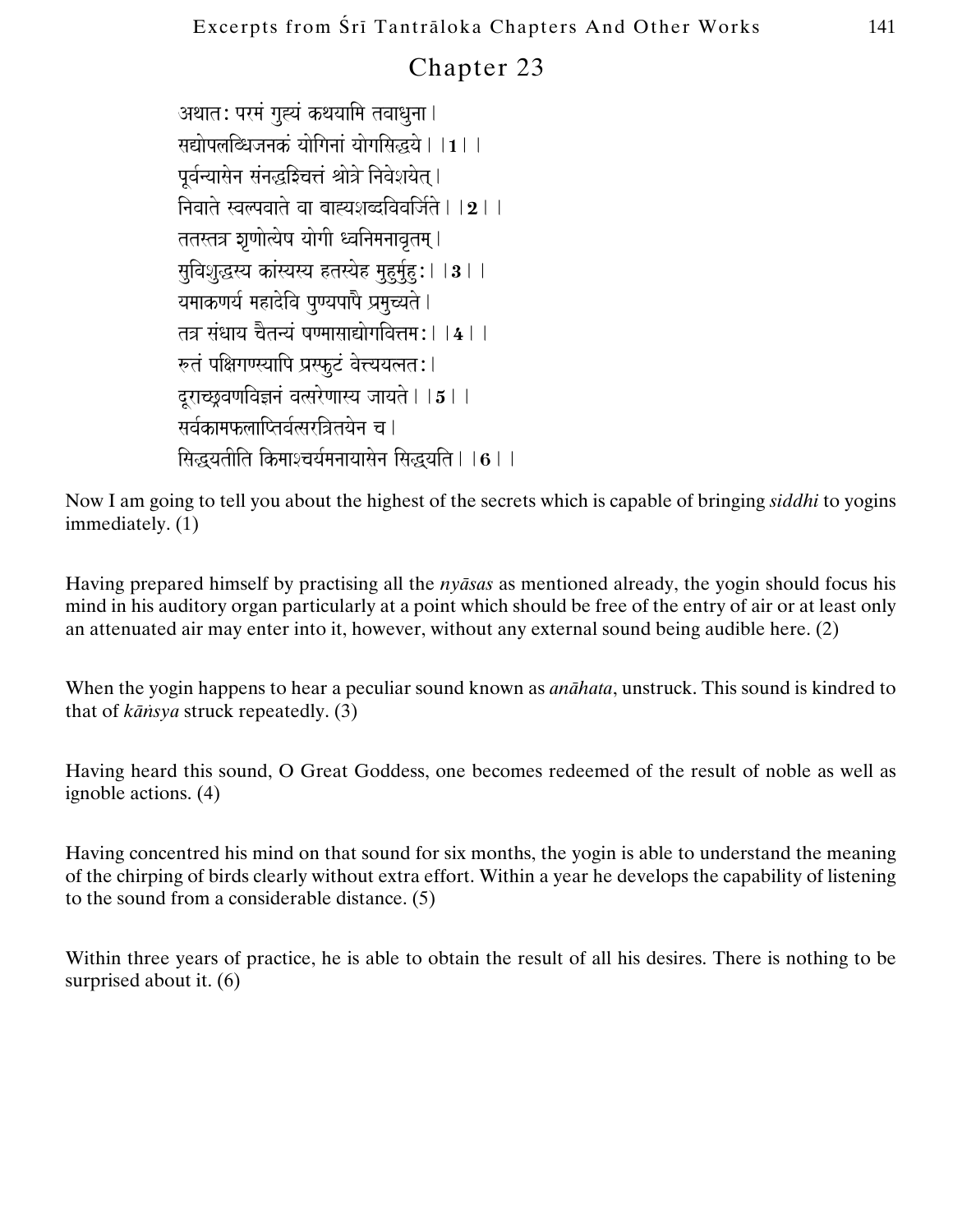# VIJÑĀNA BHAIRVA

#### Verses From Vijñāna Bhairava (Selected Verses Related to Meditation Methods)

### ऊर्ध्वे प्राणो ह्यधो जीवो विसर्गात्मा परोच्चरेत । उत्पत्तिद्वितयस्थाने भरणादभरिता स्थिति: | | 24 | |

Above lies the power of breathing-in, while below lies the power of breathing out. Since the Highest Power is of the nature of manifestation, she has to act like this in both the places of manifestation. Due to her accomplishment of the task of life in this way, therein lies the point of fulfilment (of the Divine in the human).

> मरुतोऽन्तर्बहिर्वापि वियद्यग्मानिवर्तनात् । भैरव्या भैरवस्येत्थं भैरवि व्यज्यते वपु:। । 25 । ।

Be it from inside the body or from outside the body, the breath does not return from both the points in space (for a split of a second). (It is in that intervening gap) that the essential body of Bhairava, the Divine, is manifested by His Power, i.e., Bhairavī, O Bhairavī!

> न व्रजेन्न विशेच्छक्ति-र्मरुद्रूपा विकासिते । निर्विकल्पतया मध्ये तया भैरवरूपता । ।  $96 \mid$  ।

When the scope of the action of the Divine Power, acting in the form of breath, gets enlarged (through meditation on the intervening gap) and consequently the breath neither moves outside nor inside, the essential form of the Divine as Bhairava is made manifest by Her in the absence of both the alternatives.

> कुम्भिता रेचिता वापि पुरिता सा यदा भवेत् । तदन्ते शान्तनामासौ शक्त्या शान्त: प्रकाशते । । 27 । ।

When the Power of the Divine in the form of breath gets restrained, no matter, having been kept outside or inside the body, and assumes the name 'tranquillised', She comes to the position to manifest the Divine in Its feature of tranquillity.

# ŚRĪ SVACCHANDA TANTRAM

PATALA VII (Selected Verses)

इडासुषुम्नामर्गेण प्राणचारं विदुर्बुधा:। दक्षिणायनजे काले एवं ते कथितं शुभम् । । 205 । ।

Wise men have talked like this about the movement of *prāņa* via the *idā* and *susumnā* nerves particularly in accordance with the consideration of the time of both the parts of the year, namely, whether the sun is daksināyana or uttarāyana.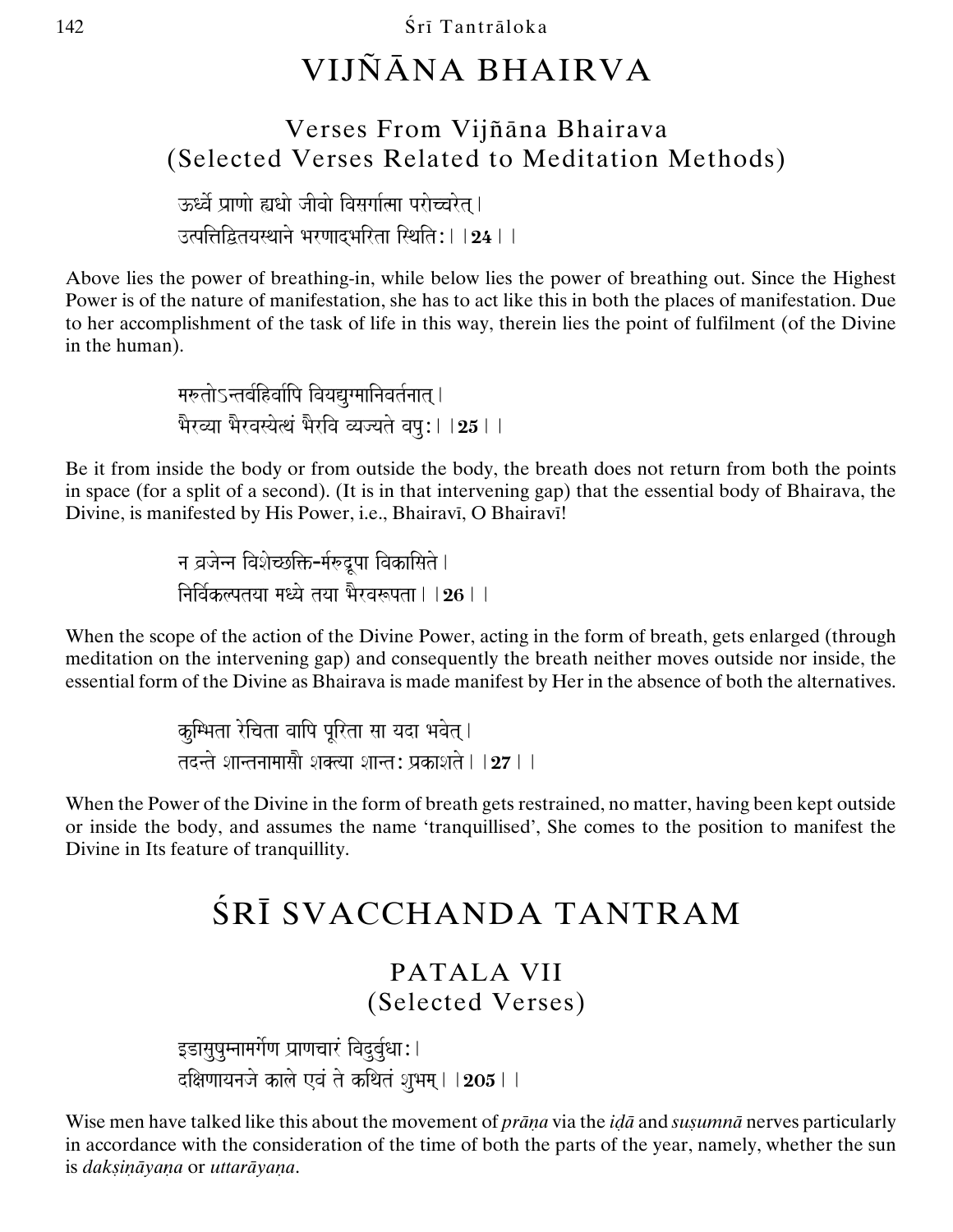Excerpts from Śrī Tantrāloka Chapters And Other Works 143

एवं शरीरजे काले मृत्यूं चाशुभमेव च । ज्ञात्वा योगी जयेन्मृत्युमशुभान्यप्यशेषत: | | 206 |

With consideration of the effect of time on the body, it is possible for one to gain victory over both the incidence of death as well as over occurrence of inauspicious events. (206)

> ध्यात्वा कालेशस्वच्छन्दं हंसं वा सकलेश्वरम् । नासिकारन्ध्रमार्गस्थ: स सृजेत्संहरेज्जगत् । । 207 । । तत्रस्थ: कलयेत्सर्वं सर्वभतेष्ववस्थित:  $\mid$ तत्स्थं ध्यात्वा जयेन्मत्यं नाकालस्थं कलेत्प्रभ:।।208।।

Through meditation on the Lord of Time and hence in transcendence of the bond of time or on the *hamsa*, the Lord of the entire universe, who is the Lord sitting in the hole inside the nostrils releasing the creation out of Himself as well as assimilating it back to Himself and taking count of all this at the same time by virtue of dwelling inside each and every being, one has the possibility of setting control over the incidence of death particularly the untimely. (207-208)

> ध्यानयुक्तस्य षण्मासात्सर्वज्ञत्वं प्रवर्तते । कालत्रयं विजानाति कालयक्तस्त योगवित् । । 209 । ।

By remaining associated with time constantly for six months through meditation, the knower of the secret of this kind of association, becomes cognisant of all three sections of time, i.e., the present as well as the past and the future. (209)

> कालहंसं स त जपन्ध्यायन्वापि महेश्वरि । स भवेत्कालरूपी वै स्वच्छन्द: कालवच्चरेत ।  $|210|$  | |

Through quiet and constant contemplation on the mantra addressed to time as *hamsa*, O Lady Mahes<sup>a</sup>vari, one has the possibility of getting transformed in the form of time and thus moves freely like time. (210)

> हतमृत्युर्जरां त्यक्त्वा रोगै: सर्वभयोज्झित: । विज्ञानं श्रवणं दूरान्मनं चावलोकनम् ।  $|211|$

Escaping the incidence of death, leaving back the symptoms of old age, getting rid of diseases and fears of all kinds, he can rest fulfilled in wisdom, listening to voices from far afar, thinking of things and even seeing them from such a distance. (211)

> सर्वेश्वर्यगुणावाप्तिर्भवेत्कालजयात्सदा । दक्षनासापुटे ध्यात्वा ब्राह्मैश्वर्यमवाप्नुयात् । । 212 । ।

By virtue of constant control over time, one may attain the state of getting imbued with all kinds of controllership and through his meditation on the right side of the nostril he may acquire the capacity of rulership kindred to Brahmä's. (212)

```
तदायुस्तत्समं वीर्य भूतकालं च वेत्त्यत:।
```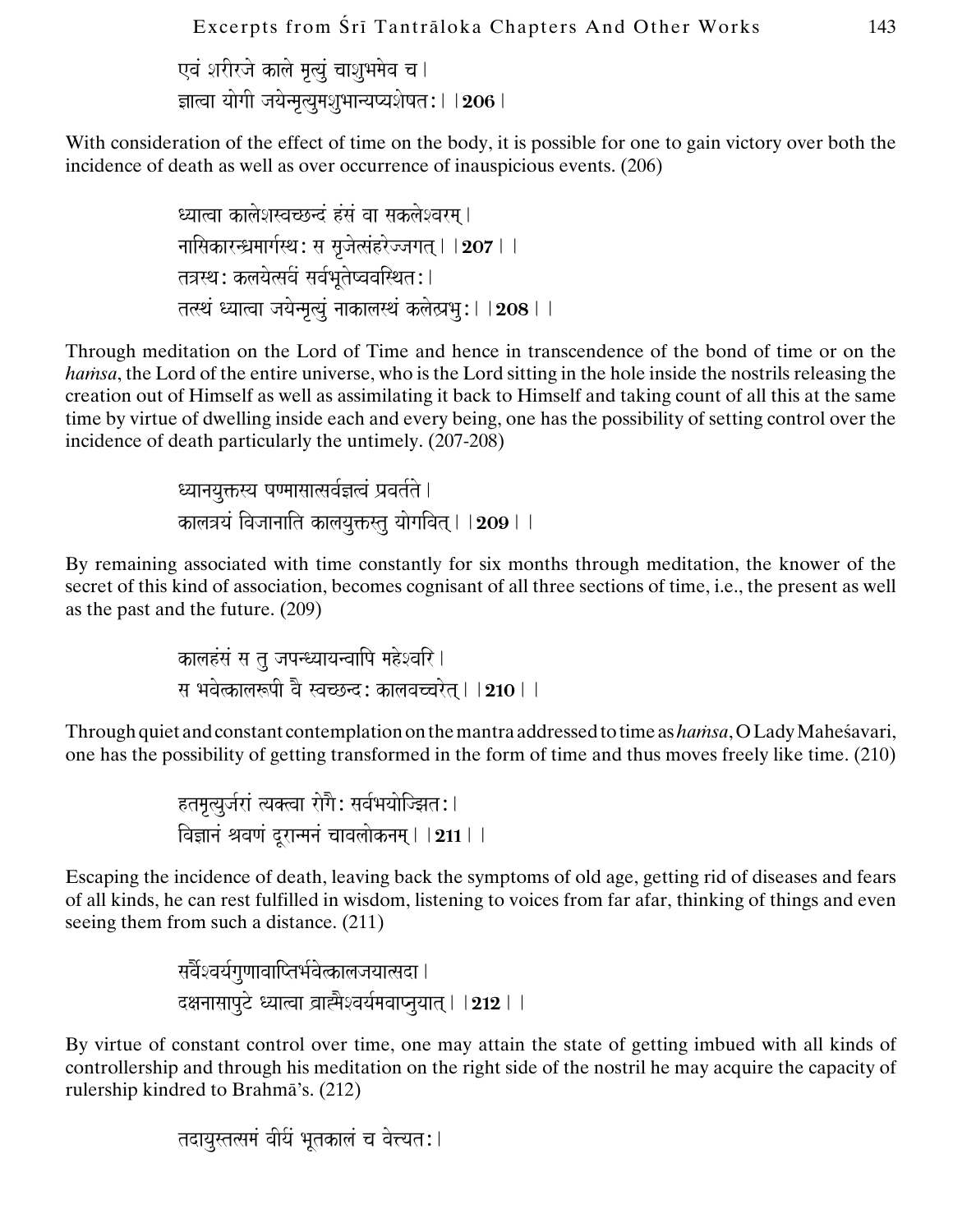भविष्यज्ज्ञो भवेद्वामे विष्णुतुल्यबलश्च स:। 1213 । ।

Through constant contemplation and meditation on the left nostril, one may become equal to Visnu in strength and virility and know things and events of the past as well as anticipate those of the future. (213)

> तत्समं चैतदैश्वर्यं तदायुर्योगिराङ्भवेत् । भूतं भव्यं भविष्यच्च सर्वं जानाति मध्यत: | | 214 | |

He can become equal to Him, equal to Lordship, equal in age besides getting raised to the status of the king of yogins having cognisance of the past, of what is possible to happen as well as of the future while lying himself just in the present. (214)

# ŚRĪ NETRA TANTRAM (SELECTED CHAPTERS)

Chapter VII Subtle Yoga

अत: परं प्रवक्ष्यामि ध्यानं सूक्ष्ममनुत्तमम् । ऋतुचक्रं स्वराधारं त्रिलक्ष्यं व्योमपञ्चकम् । । 1 । । ग्रन्थिद्वादशसंयुक्तं शक्तित्रयसमन्वितम् । धामत्रयपथाक्रान्तं नाडित्रयसमन्वितम् । । 2 । । ज्ञात्वा शरीरं सुश्रोणि दशनाडिपथावृतम् । द्वासप्तत्या सहसैस्तु सार्धकोटित्रयेण च । । 3 । । नाडिवृन्दै: समाक्रान्तं मलिनं व्याधिभिर्वृत्तम् । सूक्ष्मध्यानामृतेनैव परेणैवोदितेन त् । । 4 । । आप्यायं कुरुते योगी आत्मनो वा परस्य च । <u> दिव्यदेह: स भवति सर्वव्याधिविवर्जित: | |5 | |</u>

Hence onwards I will talk on the subtle form of meditation which is unique, involve as it does, consideration over the circle of seasons, basis of sound, three objects of concentration and spaces numbering five. (1)

It is concerned with twelve knots, enriched by three powers, crossed by three paths and is associated with three nerves.  $(2)$ 

(I am going to do all this), O beautiful Lady, having understood the body as lying enclosed by the path of ten (principal) nerves along with three crore and a half plus seventy two thousand (subsidiary) ones.(3)

Enclosed within this number of nerves as also pervaded by diseases and defiled by maladies, this body can be drenched by the sap of immortality of subtle and supramental meditation alone. (4)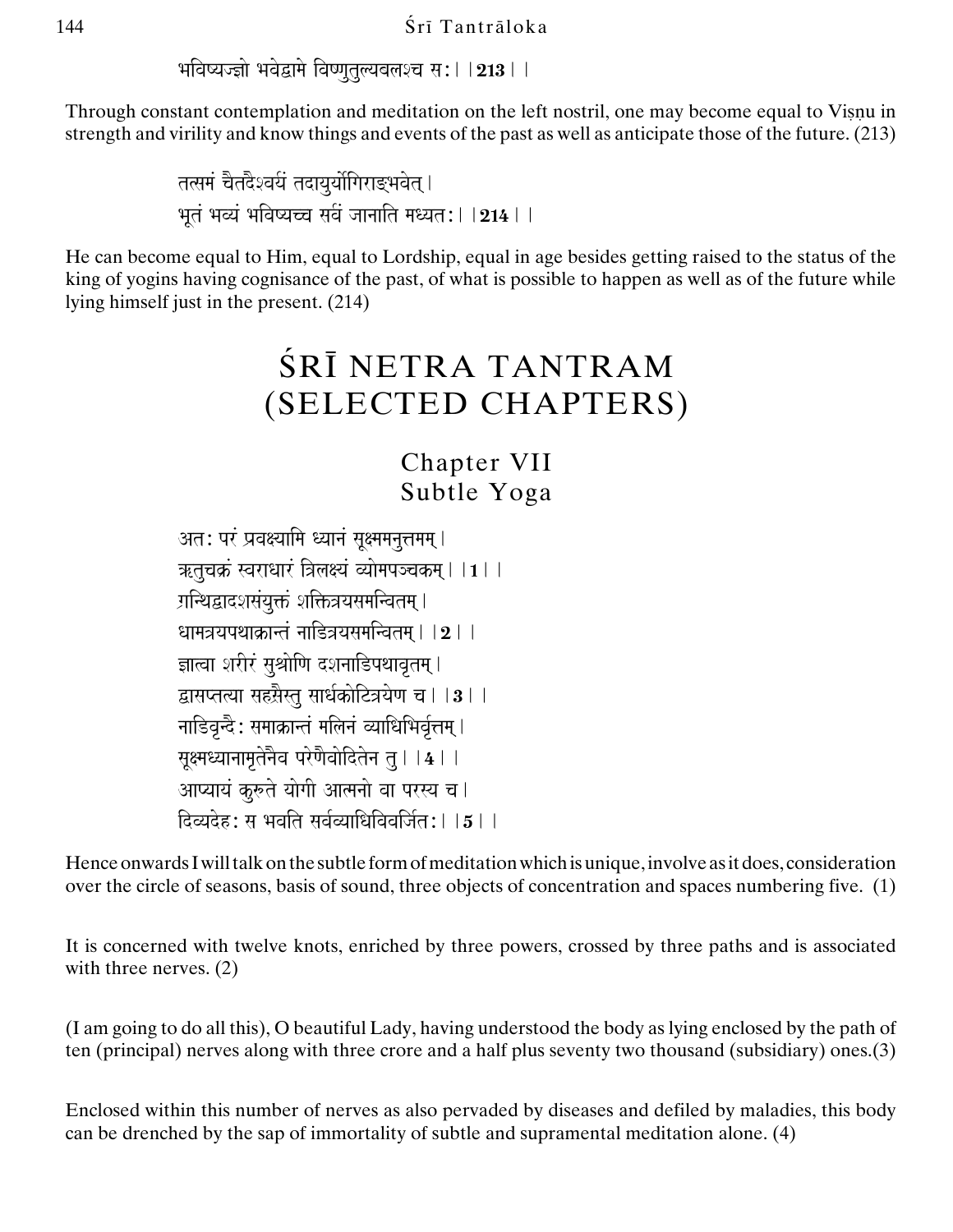Having filled his as well as the others' body with this sap of immortality he gets the body divinised and rid of all sorts of maladies. (5)

# NOTE:

- 1. Circle of seasons six *cakras* from *mulädhära* up to *ajïä*.
- 2. Bases of sounds or *adhära* are sixteen –
- (1) Thumb of the toes; (2) Ankles; (3) Thighs; (4) Genitals; (5) Anus; (6) Kanda a region between the umbilicus and the genitals from where 72,000 nerves originate; it is shaped like an egg of a bird; (7) Nerves; (8) Stomach; (9) Heart; (10) *Kürma Nädé* – energy channel situated below the throat. This nerve is associated with throat *- viçuddha cakra* and when it gets activated through meditation, one has full control over desire for food and drink. See also Yoga Sütra, III.31. (11) Throat; (12) Palate; (13) Region between the middle of the eyebrows; (14) Forehead; (15) *Brahmarandhra*; and (16) *Dvädaçänta* or end of 12 fingers. It is measured in various ways, — (1) A distance of 12 fingers from the tip of the nose in outer space is known as *bähya dvädaçänta* while a distance of 12 fingers from the *bāhya dvādasānta* to the centre (heart), i.e. *hrdaya* of the body is known as *āntara dvādasanta*. (2) Distance of 12 finger from *hrdaya* to *kantha* (throat); (3) *Dvädaçänta* or 12 fingers from the palate to the middle or centre of the eyebrows; (4) Also there is a *dvädaçänta* from the middle of the eyebrows up to *Brahmarandhra*, where absorption of yogin's consciousness into the supramental consciousness or pure consciousness takes place. It is *turiya* state.

3. Three objects of concentration are: within (inner space), without (outer space) and both together.

4. Five spaces – *janma-sthäna*; navel, heart, *bindu* and *näda*.

5. Twelve knots (psychic tangle or psychic complex) that partially veil the true nature. They are –

- (1) *mäyä* (means that which measures and limits);
- (2) *päçava* (instinct of animality);
- (3) Brahmā, i.e. *brahmagranthi* (located in the first *cakra*, it obstructs the path of *kundalini* or it also means earth element);
- (4) *Viñëu* i.e., *Viñëu granthi* (it is located in the heart plexus or water element);
- (5) *Rudra* i.e., *Rudra granthi* (it is located in the middle of the eyebrows or fire element);
- (6) *Éçvara* (air) (or *Içvara tattva*, the fourth *tattva* from Çiva. The consciousness of this *tattva* is "This am I" and *jïäna* is predominant in it.)
- (7) Sadäçiva (space) (or the third *tattva* from Çiva and at this stage the I-experience is more important than the this-experience; *icchä* or will is predominant.)
- (8 & 9) *Indhikä* and *Dipikä* (they are *kaläs* of *näda*. *Näda* has four *kaläs*, namely, *Indhikä*, *Dipikä*, *Rocikä* and *Mocikä*);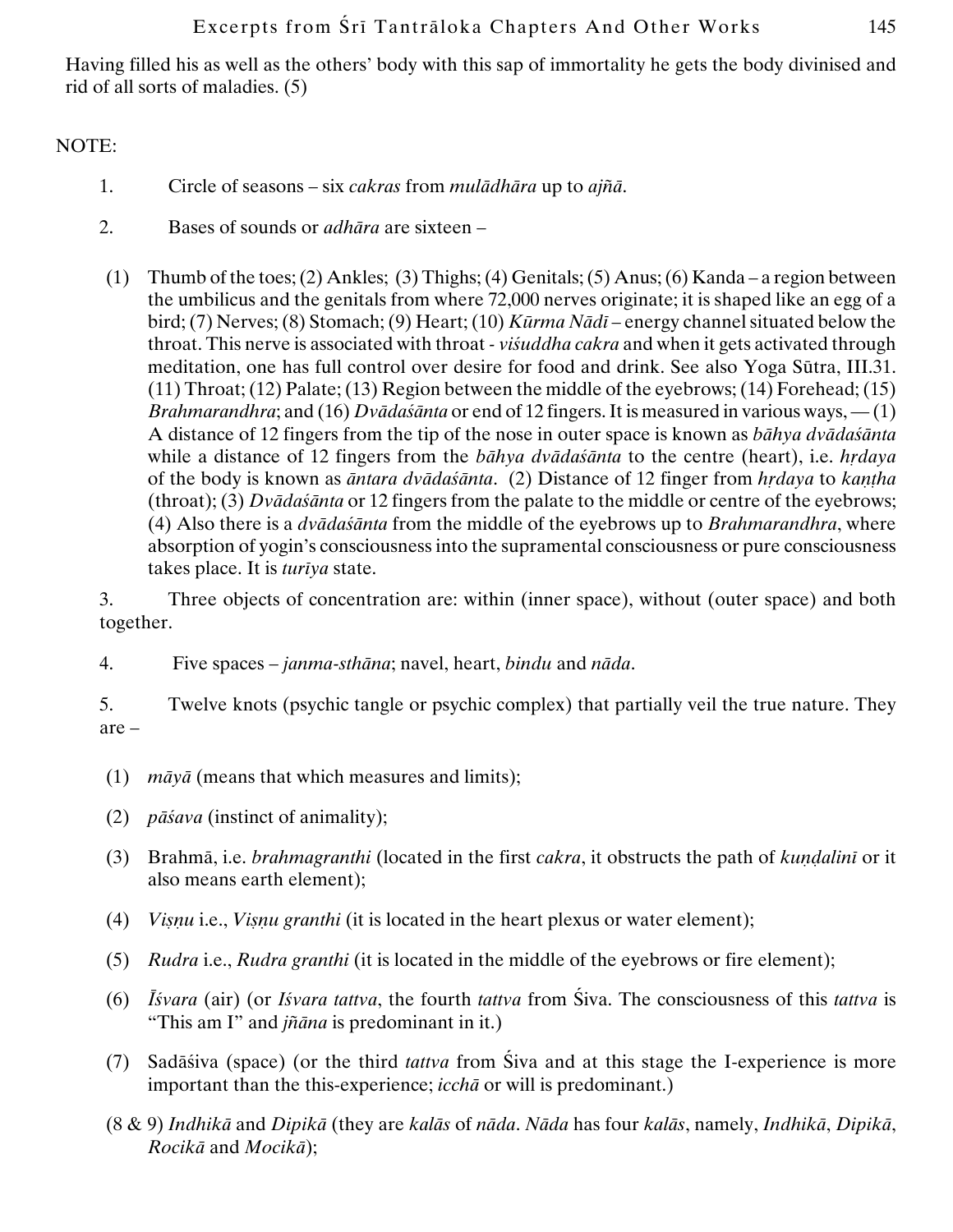#### 146 Sri Tantrāloka

(10) *Baindava* – (1) Sir John Woodroffe in his Garland of Letters, Chapter XVI (Hamsa), pp.167-168, describes *baindava* as follows:

"Purusa is Ātmā subject to Māya Śakti and the other limiting Śaktis called the Kañcukas, Prakrti is that state of Sakti which arises as the result of the collective operation of Māya and the Kañcukas; a transformation of Sakti existing as a homogeneity and general objectivity which develops out of its own power, which is the summation of the Saktis producing it, into the heterogeneous universe. The Purusa-Prakrti-Tattvas arise as a bifurcation in Consciousness on the differentiation of the Para-bindu into the three Bindus which form the Kämakalä which again may be pictured as the triangular base of the pyramidal figure in the Sri-Yantra at whose apex is the Baindava-Cakra and Parabindu. The first two Bindus represent the Siva aspect and the Çakti aspect of the one Consciousness, and the third and the mutual relation or Çiva-Çakti aspect of the two. From this differentiation arise in the Mantra line of creation, Parasabda, manifested Sabda and Artha; in the Tattva line, Buddhi and the rest; and in the line of the Lords of the Tattvas and in the philosophical sense Purusa-Prakti represent that stage in the evolving Consciousness (Sakti) in which after passing from the mere I-experience (*Aham*-*pratyaya-vimarça*), and the "I-this" or "Aham-Idam," experience, in which the object or *Idam* is still experienced as part of the self (such experiencer being *Éçvara*). From Consciousness emerges the experience of duality in which the object is seen as outside of, and separate from the self. This, however, is a state of mere general objectivity. The final state has yet to be described when undifferentiated objectivity and supreme Sound (Paraçabda) evolve, first into the differentiated objects of the universe (*Açuddha-Tattva*) and the second into the differentiated word (Çabda) and its meaning (Artha) which is the birth of Mantra consisting of letters (*Varna*), syllables (Pada) and sentences (*Vākya*). With the differentiation of Prakrti appear multitudinous Purusas of varying experience, each living in a universe of its own."

- (11) *Näda*  (1) Metaphysical the first movement of *Çiva* and *Çakti* towards manifestation; (2) Yoga – the unstruck sound experienced in *susumnā*. (3) When *Sakti* fills the whole universe with *Nädänta*, she is designated as *Näda*. It is also Sadäçiva because of apposition of "I and this is" *(aham and idam)* in the same principle.
- (12) *Bindu* or *vindu* is *Parä-Çakti* Herself of the nature of inseparable illumination on the entire range of manifestation. It is also (1) A metaphysical point; (2) Undivided Light of Consciousness; (3) The compact mass of *çakti* gathered into an undifferentiated point ready to create; (4) *paraù pramātā*, the Highest Self or Consciousness; (5) Anusvāra or nasal sound as in अहं *aham* indicated by a dot on the letter  $\bar{\epsilon}$ , suggesting thereby that *Śiva* in spite of manifestation of the universe is undivided; (6) A light or *teja* appearing in the middle of the eye-brows by the intensity of meditation.
- 6. Three powers are: *icchä*, *jïäna* and *kriyä*.

7. Three places – Soma (*prameya* (object); or *apāna*), Sūrya (*pramāņa* (knowledge, *jñāna sakti, prāna*) and Agni (*pramātā* – knower or subject)

8. Three main nerves — *idā*, *pingalā* and *susumnā*.

9. Ten Nerves - *iòä*, *piìgalä suñumnä*, *gändhäré*, *hastijihvä*, *püñä*, *yaçasviné*, *alambuñä*, *kuhü* and the tenth *saìkhiné*.

10. Ten *präëas* - *präëa*, *apäna*, *samäëa*, *udäna*, *vyäna*, *näga*, *kürma*, *kåkara*, *devadatta* and *dhanaïjaya*.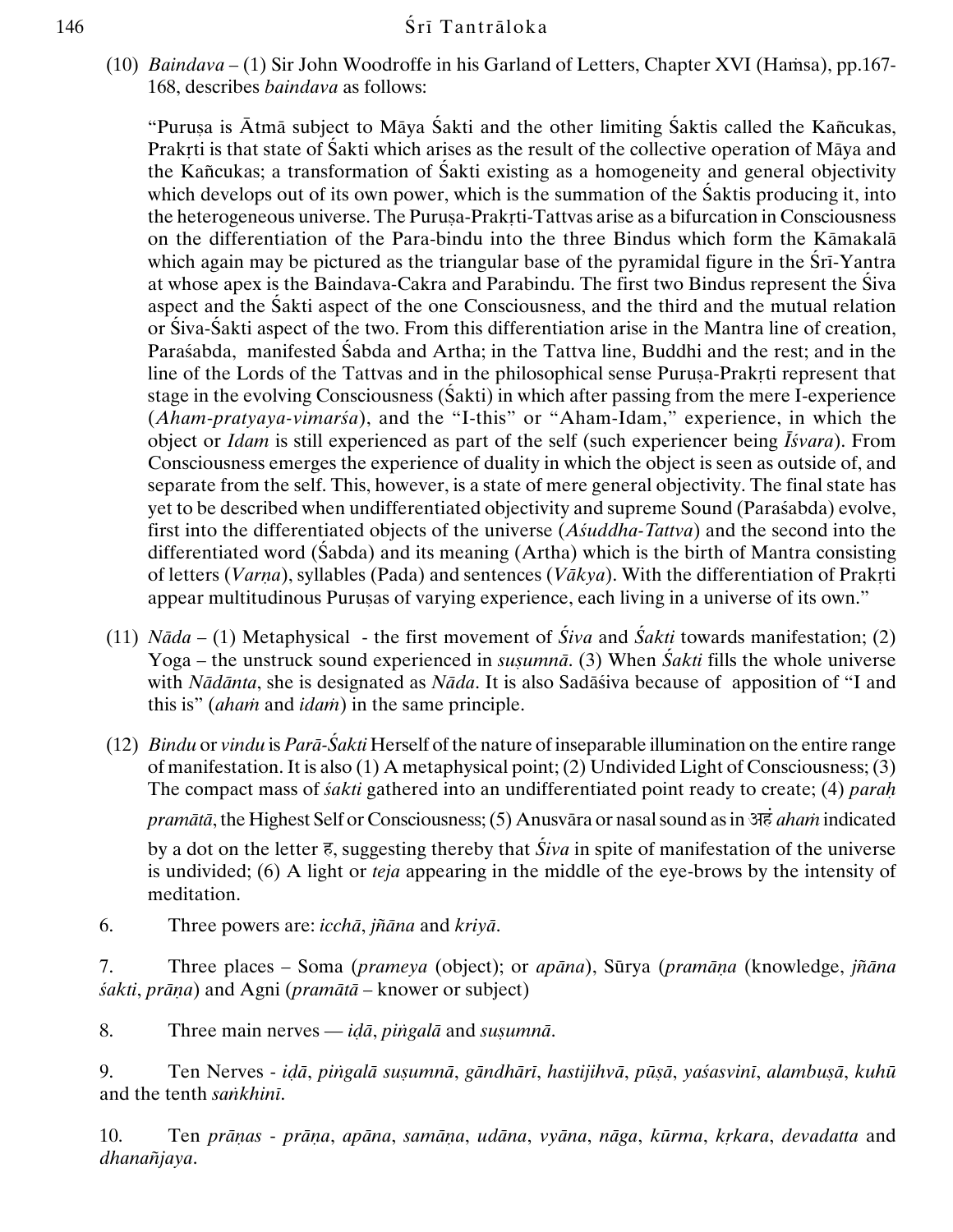Excerpts from Śrī Tantrāloka Chapters And Other Works 147

11. These ten *prāņas* move in the entire body. There are ten principal nerves along with 35,000,000 (Thirty five million) nerves plus 72,000 subsidiary ones.

# Chapter VIII Meditation on the Transcendent (Selected Verses)

अथ मृत्युञ्जयं नित्यं परं चैवाधुनोच्यते । यत्प्राप्य न प्रवर्तेत संसारे त्रिविधे प्रिये | |1 | |

Now I am going to tell you about the *mrtyun*iaya meditation which is eternal and transcendent by having attained perfection in which one becomes immune to be reborn in anyone of the three kinds of the world (known as a *bhava*, *abhava* and *atibhava*). (1)

> योगी सर्वगतो भाति सर्वदृक् सर्वकृच्छिव $:$   $\vdash$ तदहं कथयिष्यामि यस्मादन्यन्न विद्यते । । $2 \perp$ ।  $a$ द्याप्य तन्मयत्वेन भवति ह्यजरामरः । यन्न वाग्वदते नित्यं यन्न दृश्येत चक्षषा ।  $|3|$  । यच्च न श्रूयते कर्णैर्नासा यच्च न जिघ्रति । यन्नास्वादयते जिह्वा न स्पृशेद्यत् त्वगिन्द्रियम् । । $4$ । । न चेतसा चिन्तनीयं सर्ववर्णरसोज्झितम् । सर्ववर्णरसैर्युक्तमप्रमेयमतीन्द्रियम् । ।  $5$ । । यत्प्राप्य योगिनो देवि भवन्ति ह्यजरामरा: | तदभ्यासेन महता वैराग्येण परेण च $||6||$ रागद्वेषपरित्यागाल्लोभमोहक्षयात् प्रिये ।  $\overline{a}$ मदमात्सर्यसंत्यागान्मानगर्वतम:क्षयात् । । $\overline{a}$ । । लभ्यते शाश्वतं नित्यं शिवमव्ययमृत्तमम् । निमेषोन्मेषमात्रेण यदि चैवोपलभ्यते ।  $|8|$  | तत: प्रभृति मुक्तोऽसौ न पुनर्जन्म चाप्नुयात् । अष्टाङ्गेन तु योगेन प्राप्नुयान्नान्यत: क्वचित् । । $\mathbf{9}$ । ।

(By virtue of perfection in this meditation) the yogin becomes all-pervading, omniscient, omni-creative and Çiva Himself. I am going to tell you about that meditation beside which nothing remains to be communicated to you. (2)

Having attained perfection in which through self-absorption, the yogin becomes unaging, immortal and eternal and lies beyond the reach of speech and sight. (3)

This meditation is inaccessible to ears, to the sense of smell, to that of taste and also to that of touch. (4)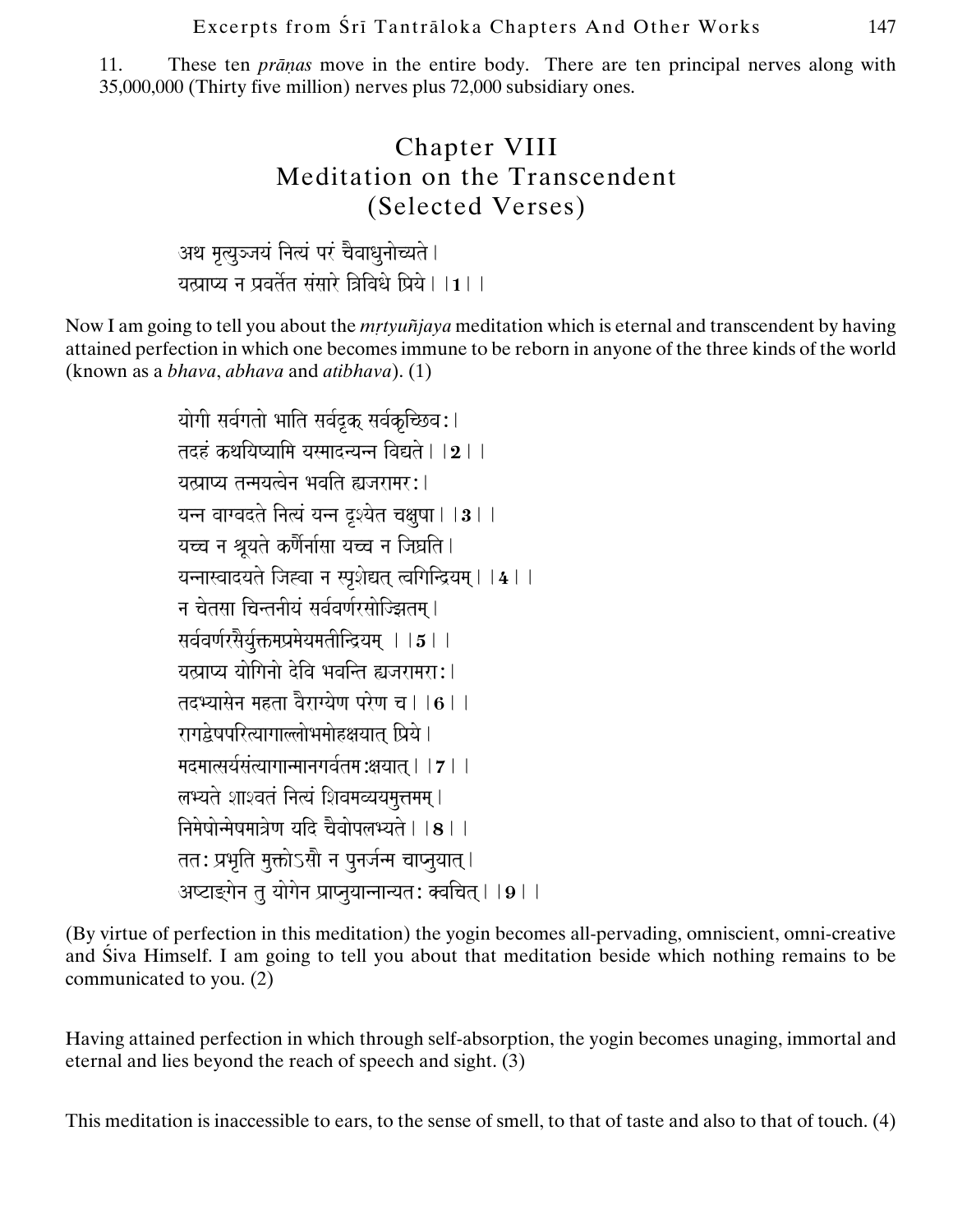## 148 Sri Tantrāloka

It lies beyond the range of ideation, is shorn of all colours and tastes, and yet is imbued with all colours and tastes and hence is unique, lie, as it does, beyond the reach of the senses. (5)

Having attained perfection in which meditation through deep and constant practice along with allinclusive sense of detachment, yogins become unaging and immortal, O Lady. (6)

By getting rid of attachment as well as aversion, greed as well as infatuation, intoxication as well as jealousy and self-conceit as well as egotism, can be attained the state of Çiva which is everlasting, eternal, imperishable and the highest well within the blinking of the eyes. Hence onward, the yogin becomes liberated never to be born. This is possible only by means of the yoga of eight limbs and by no other means. (7-9)

# ŚIVA SŪTRA

# Chapter I

चैतन्यमात्मा । । $1 \perp$ *Caitanyamätmä*

Ätman is consciousness. (1)

ज्ञानं बन्ध $: 1211$ *Jïänaà Bandhaù.*

Knowledge (confined to the spectrum of space-time and causality) is bondage. (2)

योनिवर्ग: कलाशरीरम् । । $\mathbf{3}$  । । *Yonivargaù kaläçaréram.* 

Mäyä (as the creative force of the universe) along with the group of her products creates the basis of division (of the Reality into the subject and the object). (3)

> ज्ञानाधिष्ठानं मातृका । । 4 । । *Jïänädhiñöhänam mätåkä.*

Alphabet is the seat of knowledge (limited by *äëava*, *mäyéya* and *karma mala*).(4)

उद्यमो भैरव:।। $5$ ।। *Udyamo Bhairavaù.*

Rising up and remaining sustained in the same is the Bhairava's state of consciousness. (5)

शक्तिचक्रसंधाने विश्वसंहार: $\Box$  6.1.1 *Çakticakrasandhäne viçvasaàhäraù.*

The world gets wrapped up on the recollection of *çaktis* through concentration of awareness. (6)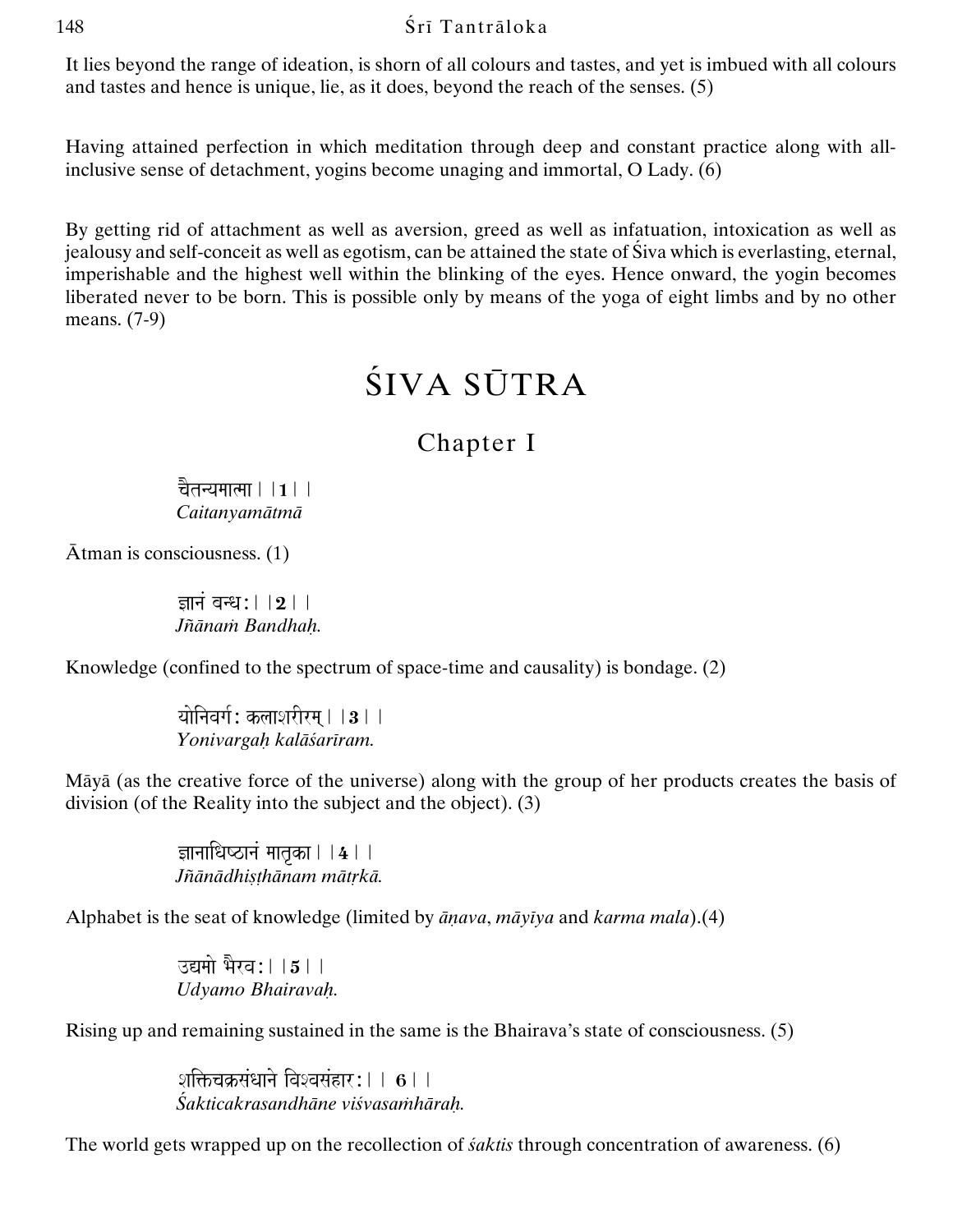# Chapter II

 $\overline{a}$ तं मन्त्र:  $\Box a \Box$ *Cittam mantraù.*

Taking resort to consciousness (in the individual) is mantra. (1)

## NOTE:

The *citta-*aspect of mind has been characterised here as a *mantra*, since it serves as the basis of realisation of the Divine through meditative repetition of the *mantra* through full involvement of it.

प्रयत्न: साधक:  $\vert \vert 2 \vert \vert$ *Prayatnaù Sädhakaù.*

Intensive effort proves to be the proper means of realisation of the *Devatä* (from within the *mantra*). (2)

विद्याशरीरसत्ता मन्त्ररहस्यम्  $| \cdot | \cdot | \cdot |$ *Vidyäçaréra-sattä-mantrarahasyam.*

The state of experience of non-duality between the knower and the Reality embodied in the *mantra* is its essence. (3)

> गर्भे चित्तविकासोऽविशिष्टविद्यास्वप्न:। । 4 । । Garbhe Cittavikāso 'viśistavidyāsvapnah.

Contentment of the mind with only what is latent is a commonplace dream in knowledge. (4)

### NOTE:

Remaining contented with manifestation of inferior kind of knowledge or power is no more than a kind of dream, though the state of awakening in understanding from the worldly viewpoint.

# Chapter III

आत्मा चित्तम । । $1 \perp$ *Ätmä Cittam.*

The Ätman, Self, assumes the form of mind, *citta*. (1)

NOTE:

*Citta* here stands for the mind in all its aspects, namely, *manas*, *buddhi*, and *ahaìkära*.

ज्ञानं बन्ध $: 11211$ *Jïänaà Bandhaù.*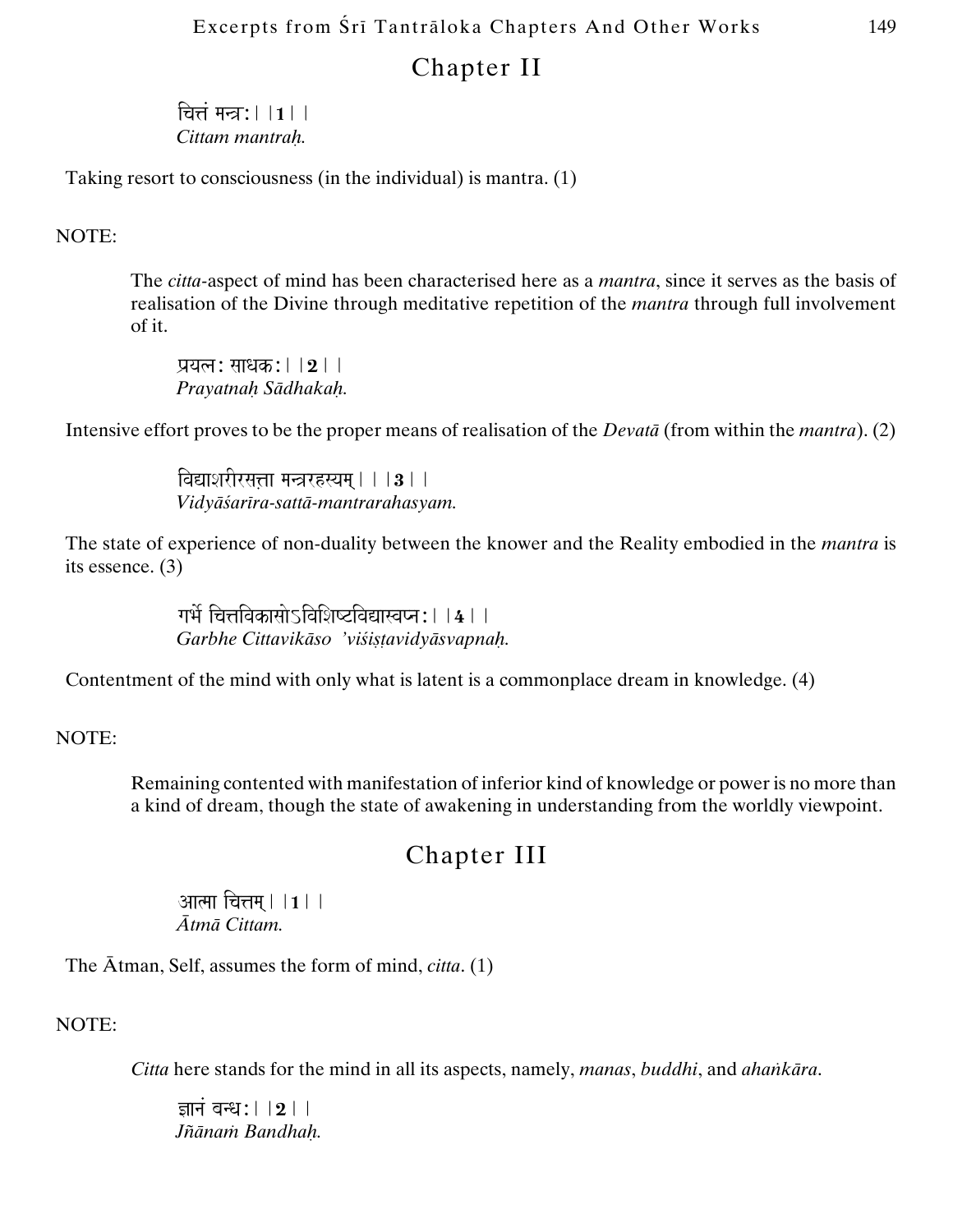The knowledge (possessed by such a mind) is the cause of bondage. (2)

कलादीनां तत्त्वानामविवेको माया । । $\mathbf{3}$  । । *Kalädénäà tattvänäm aviveko mäyä.*

Lack of discrimination among the constitutive principles is delusion. (3)

शरीरे संहार $:$  कलानाम् । । $\bf 4$  । । *Çarére Saàhäraù Kalänäm.*

The constitutive principles of the creation need to be dissolved into the body (gross, subtle and causal). (4)

> नाडीसंहारभृतजयभृतकैवल्य–भृतपृथक्त्वानि । । $\mathbf{5}$  । । *Nādī-samhara-bhūtajaya-bhūtakaivalya-bhūtaprthaktvāni.*

The yogin needs to withdraw the vital force from other channels and redirect it *via* the *susumna*, extract the essence of so-called *mahäbhütas* from within himself, separate his consciousness from them and keep them away from it. (5)

> मोहावरणात्सिद्धिः । । $6 \mid$  ।  $M$ ohāvaranāt siddhih.

Amazing accomplishments, *siddhis*, appear so on account of being the veil of delusion. (6)

# **GLOSSARY**

# **Glossary of Technical Words**

# **A**

A: Stands for the symbol of Siva.

**Äbhäsa**: Divine manifestation; semblance.

**Äbhäsana**: Appearance; emanation.

**Äbhäsaväda**: Philosophy of manifestation or appearance in a limited way of Universal Consciousness. According to this philosophy, the underlying principle of all manifestation is *Cit* or Universal Consciousness. Constant changes or flux in the world is only an expression of it. Whatsoever appears in any form as an object or subject or knowledge or means of knowledge or senses, all that exists in any way is only *äbhäsa*, manifestation of the Universal Consciousness. *Äbhäsas* rise like waves in the sea of Universal Consciousness.

As there is neither loss nor gain to the sea with rise and disappearance of waves, similarly, there is no loss or gain to the Universal Consciousness on the appearance or disappearance of the *äbhäsas*. They may appear or disappear but the Consciousness behind them is unchanging.

Consciousness itself appears in the form of subjects and objects and this appearance cannot be called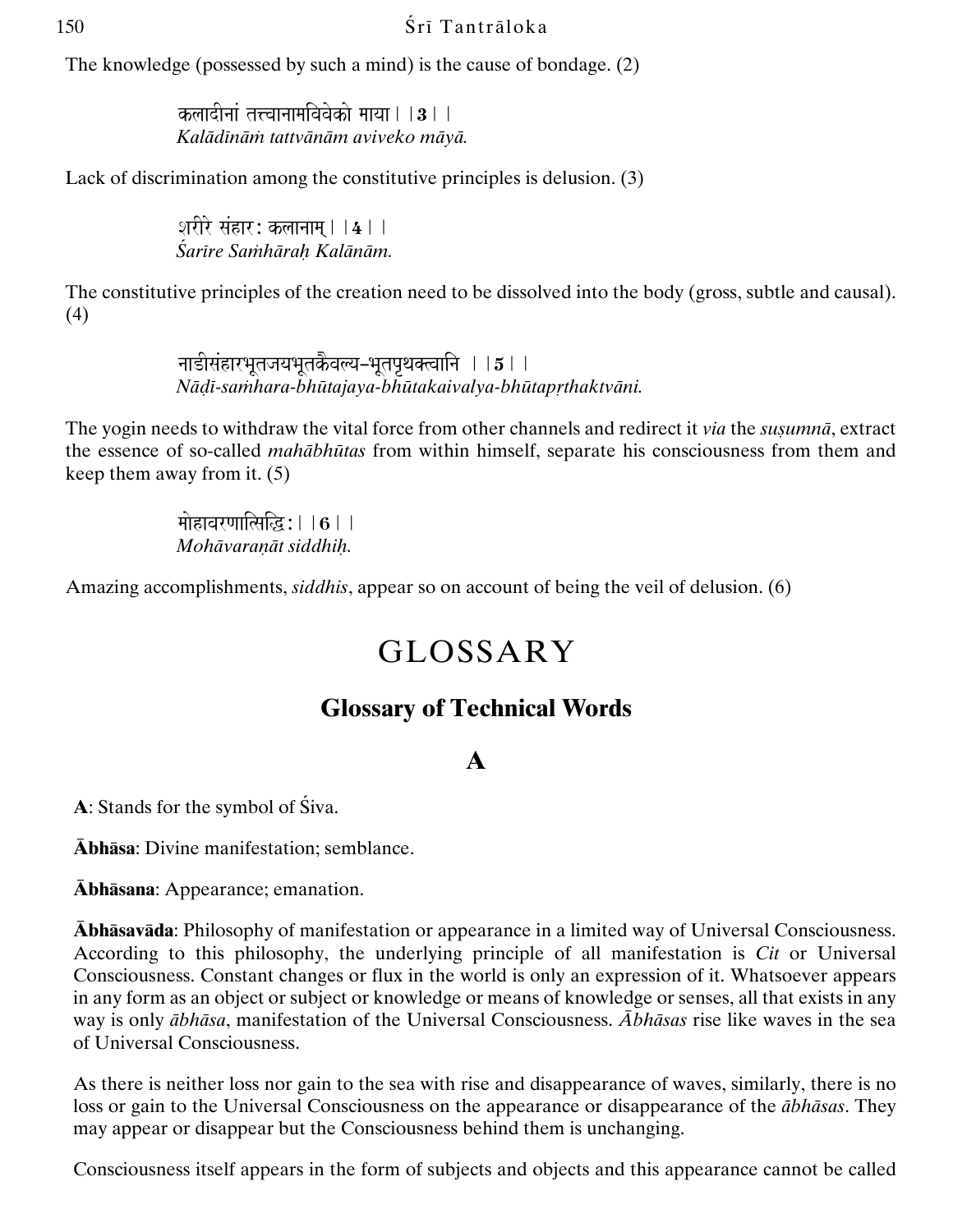false.

Yogaräja in his commentary on *Parmärthasära* describes it as follows:

"Just as varieties of objects appear within a mirror even so appears the entire universe within the Consciousness or the Self. Consciousness owing to its power of *vimarça* or Self-consciousness knows the world but the mirror does not know its objects."

In brief *Äbhäsasväda* is a Kashmir Çaivism doctrine of idealist world creation in which the universe shines as a reflecting manifestation of divine Consciousness.

**Abhäva**: Non-ens; void.

**Abhiläpa**: An image of a word imposed upon *nirvikalpa*, thought-free knowledge.

**Abhinavagupta (950-1020 AD)**: A yogin, *tantrika,* psychologist, philosopher and aesthetician all combined in him together.

His ancestry goes back to Kannauj to a clan of Brāhmanas with Agastya as the name of their lineage. One eminent scholar of this clan named Atrigupta was taken to Kashmir by King Lalitäditya in course of his victory over Yaçovarman, the King of Kannauj in 736 A.D. Lalitäditya was not only a great warrior but also a lover of learning. It was out of his love for learning that he took Atrigupta along with him to Kashmir. Kannauj at that time was a great centre of learning as is borne out by their migration to Bengal for conducting certain *yajïas* by the Sen Dynasty of kings. Atrigupta was provided with a mansion at the bank of the river Vitastä now known as Jhelum in the vicinity of a temple of Çiva. This seems to have been done on account of Atrigupta's devotion to this deity. This event belongs to the eighth century AD.

It was in the lineage of Atrigupta that after a few generations was born Varähagupta. He was the grandfather of Abhinavagupta born of his son Narasimhagupta known popularly as Cukhulaka.

Narasimhagupta was a highly learned *pandit* conversant with several branches of learning such as grammar, literature, aesthetics and the system of logic. Abhinava's mother was Vimalä who died quite young in the early childhood of Abhinava. Mother being the centre of affection for a child, her demise at that early stage of Abhinava's life caused the renunciatory tendency in Abhinava left solely to the care of his father for bringing him up as well as for his education.

With this intellectual and spiritual background Abhinava moved from school to school and teacher to teacher in the quest for real knowledge and wisdom which might quench his thirst for more and more which might be to his full satisfaction. In keeping with this tendency and related action undertaken on his part, he has elucidated his case as a model for disciples of all times to follow the tendency of the black-bee flying from flower to flower in course of its will to find out the flower which might be most satisfactory to its sense of smell. In the land of flowers such as Kashmir, this imagery came not only to be evoked in his mind poetically but found its inculcation in his own educational career moving from Math to Math and teacher to teacher in the quest for knowledge and understanding.

His profundity in various fields of Sanskritic literature is very much reflected in the *Tanträloka* throughout. Be it logic, grammar, philosophical systems including Sānkhya, Yoga, Mīmānsā, Vedānta, Vaisesika or Buddhism, he displays thorough understanding of all of them as is evident from their references at various places in the *Tanträloka*. He is also at home in regard to the Vedic literature as is evident from his reference to the *Aitareya Āraṇyaka* in *Tantrāloka*, III.226 where its author Mahidhara Aitareya has been identified as a manifest form of Çiva and as such is said to have taken the world as a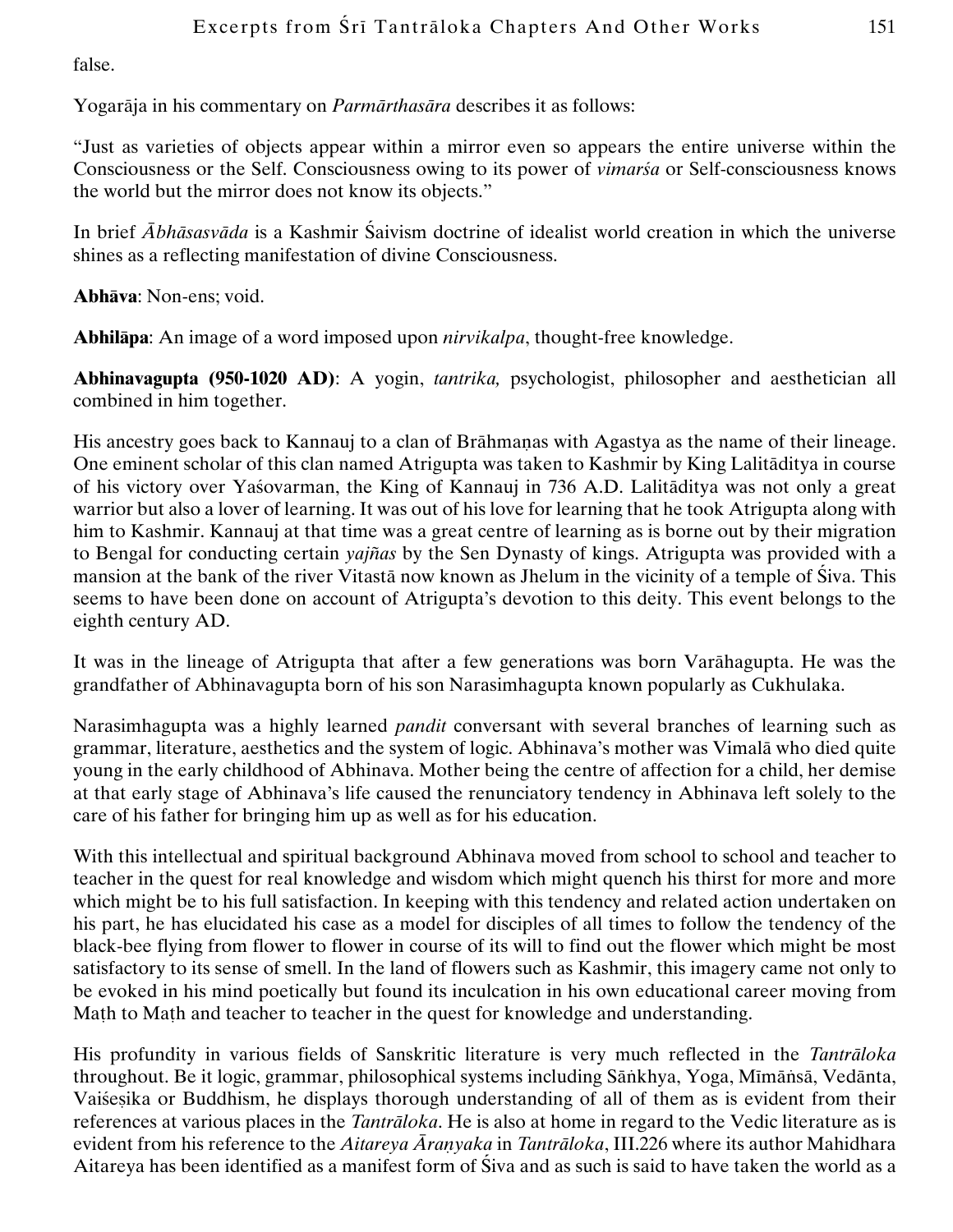form of *visarga* (:), remission.

**Bādarāyana:** Author of Brahma-Sūtra.

**Bāna-linga:** Emblem of Śiva found in the bed of river Narmadā,

**Brhaspati**: One of the Saivite teachers of Abhinavagupta and author of Siva-Tanu Sastra. Cf. Sri Tanträloka, Chapter – 8, verse No. 230. Also the name of teacher of gods; planet Jupiter.

**Bahirmukhatä**: Extroversion.

**Bahirmukhibhāva:** Extroversion.

**Baindavī kalā:** Power of knowership of the highest Self or Consciousness; the power of self-consciousness. It is that power of the Self by which it is always the subject and never the object.

Pertaining to *vindu*; it means the power of knowership of the Self-consciousness by which it always is the subject and not an object. For example, if feet are compared with pramatic (means of knowledge) and the heads to pramätä, knowing Self. Just as it is impossible to catch the shadow of one's head with one's feet, for the shadow of the head always eludes it, even so is the impossibility to know the knower by various means of knowing because various means of knowing owe their existence in the knower.

**Bala**: Cid-bala, power of the Self.

**P**

**Prāņa:** Vital energy; life energy, air in expiration.

There are ten präëas, viz., *präëa*, *apäna*, *samäna*, *udäna*, *vyäna*, *näga*, *kürma*, *kåkara*, *devadatta*, *dhanaïjaya*. According to yogic systems, they are different from mere matter. Life is maintained by various *prānas*. Breath is the most concrete expression of *prāna*. It covers all the functions of the vegetative life and is divided according its functions. Categorisation is as follows:

1. *Prāņa* is that vital air that goes out in the form breathing out.

2. *Apäna* is that which goes in downwards.

3. *Smäna* is that which is located in the interior of the body and helps in assimilation of food.

4. *Vyäna* is that which goes in all directions and pervades the entire body.

5. *Udäna* is that which goes upward.

6. *Nāga* is that which removes blockages of prāņa and apāna and prevents gas formation in the digestive system. Triggers the vomit reflex due to indigestion and dissolving blockages of samäna präna.

7. *Kürma* functions in the area of the eyes, controlling opening and closing of the eyelids. The energy of this prāna is active when one is awake and is revitalised when asleep.

8. *Krkara* is related to sneezing and blockages in the respiratory system. It releases blockages in the head and neck.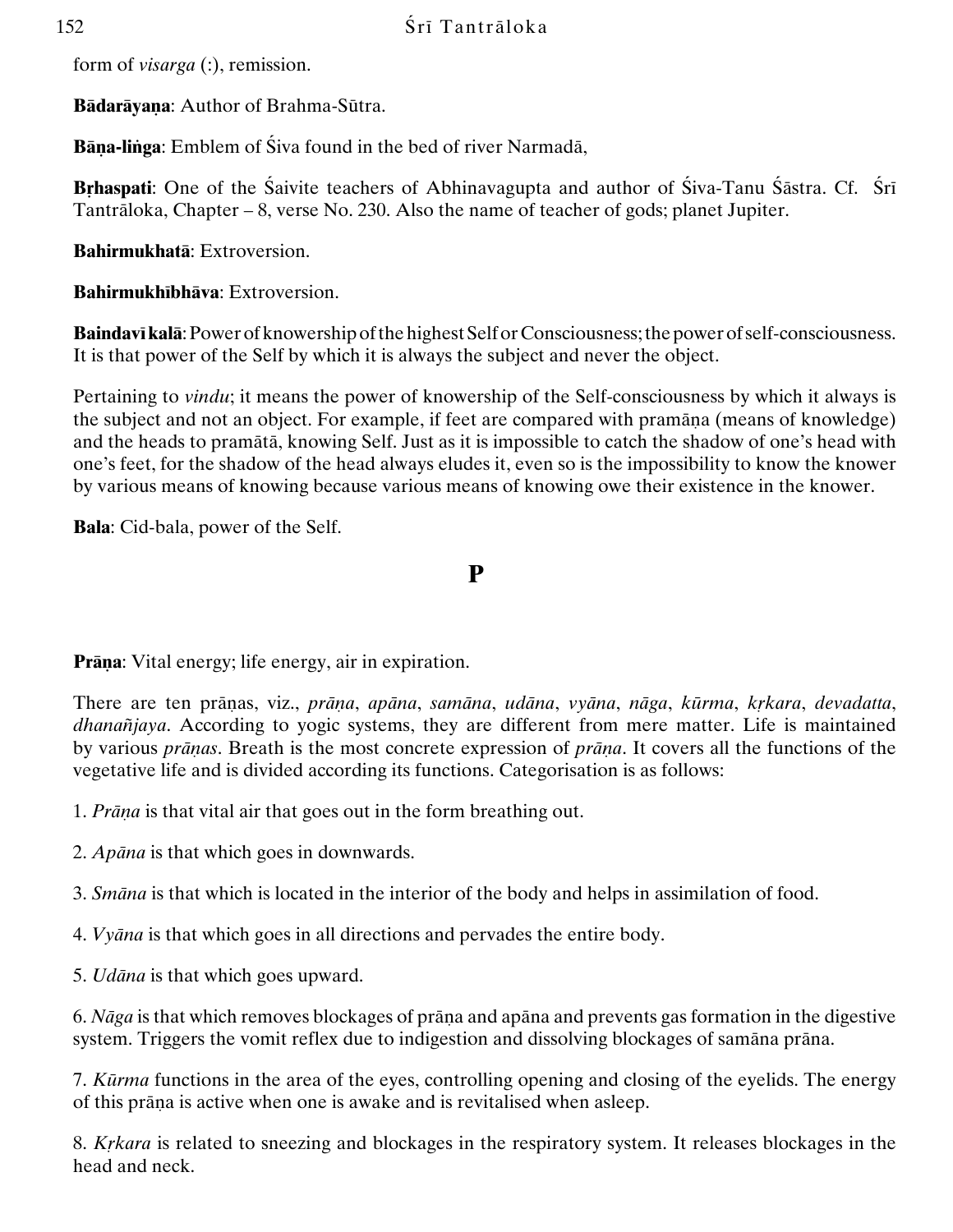9. *Devadatta* is related to yawning. Yawning expels gas, reduces tiredness after eating.

10. *Dhanaïjaya* resides close to the Heart and influences the whole body, in particularly the muscles of the heart by opening and closing the heart valves.

They are also known as *samira-dasakam*. The first five are main *prānas* while the last five are known as *upa-prānas*.

Various *väyus* are the functions of various *çaktis*.

*Präëa*, *apäna* and *samäna çaktis* bound an individual at the level of *paçu* while *udäna* and *vayäna çaktis* liberates him.

# NOTES AND EXPOSITION::

Prāna, as the basic principle of life, as also of universal existence, operates in the organic body, particularly in the human, in various ways. The two of its primarily differentiated forms are prana and apäna. Vedic seers were fully aware of the significance and respective roles of these two from the very beginning.

The Yajurveda mentions all the five forms of *prāna* is supposed to take in the human body for the sake of maintenance and continuance of life in it. These are *präëa*, *apäna*, *vyäna*, *udäna* and *samäna* (Yajurveda, XXII.33). In the *mantra* concerned, the seer prays to gods to make life a success by means of sacrifice. This prayer is followed by an identical statement made with reference to the five *prānas* in place of life. After the *prānas*, he comes to eye, ear, speech, mind, Ātman, Brahman and Light.

Obviously, the *mantra* takes care of all the basic components of personality. *Prāna* is what operates in the upper part of the body while the field of operation of *apäna* is the lower part of it beginning from the navel. *Vyāna* is that form of *prāna* which moves throughout the body discharging various functions including circulation of blood, perspiration, digestion and reflex actions. *Samäna* also, on the other hand, has the whole body as its field of operation, though not by way of discharging specific functions but by way of maintaining equilibrium of the psycho-physical organism. Lastly, *udāna* is the *prāņa* operating from the saggital suture at the top of the human head down to heart and to some extent even up to the navel. In yet another mantra of the Samhitä, there is some variation in the denomination of the factors of the personality. Here *samäna* and *udäna* are replaced by *asu* and *ätman*, Brahman and *jyoti* by *ädhéta*, *dakña* and *bala*. (Yajurveda, XXVIII.2)

The variation is fairly adjustable within the range of the factors mentioned in the mantra referred to earlier. This is just to show how the philosophy of five pranas had become fully established by the time of the Samhitä against the states of consciousness as represented by *manas*, *ätman*, and *ädhéta*. Further, if *ādhīta* and *jyoti* are mentioned here to characterise consciousness, *daksa* and *bala* may be taken to do the same in regard to *prāņa*.

The Satapatha Brāhmana observes that there are ten *prāņas*, operating in the human body:

कतमे रुद्रा इति दशेमे पुरुषे प्राणा आलैकादश:। katme rudrā iti daseme purușe prāņā ātmaikādasah

How many are the Rudras? They are the ten *prāņas* operating in the human body. This is what he pointed out and continued. 'Ätman is the eleventh one'.

Šatapatha. Brāhamana, XI. 6. 3. 7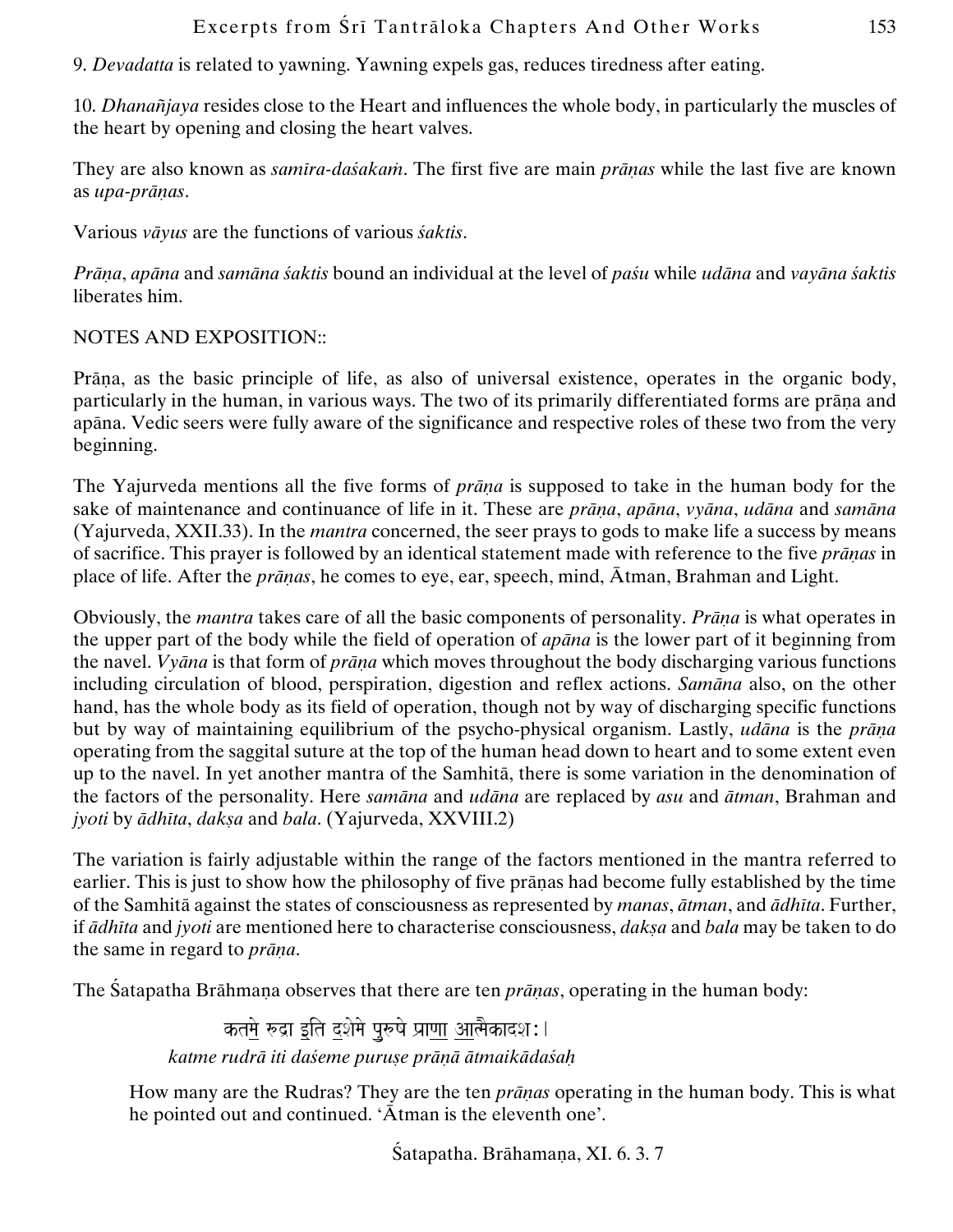Association of Maruts with the account is also significant in this context. In the Vedic tradition, they are closely associated with manas in the form of *prānas*, vital forces. Manas is supposed to draw its vital energy from the *prānas*. That is why the Maruts are regarded as Indra's companions and Indra is the Lord of *indriyas*, *manas*, senses, etc.

### Convertibility of *prāņa* into Consciousness:

There is a close correspondence between the *prānas* and the centres of consciousness. The correspondence becomes clearer if we take into account certain instances of convertibility of one into the other. The Satapatha Brāhmaņa, talks of as many as ten *prāņas* as varieties of a single *prāņa* which it identifies in the form of air. It observes that *prāņa* is simply what blows outside as air. Though blowing uniformly as a single entity, the air, the Brāhmana observes, having entered the human body, becomes operative in as many as ten forms so as to sustain the individual in his life (Satapatha Brāhmana, V.2.10). There is no doubt about it that the number ten in regard to *prāņas* could easily have been reached by putting together the five main *prāņas* as mentioned so frequently in the Samhitās and Brāhmaņas as also by adding to them the five subsidiary *prānas* as made out subsequently in the form of *krkara*, *dhanañjaya*, etc.

The convertibility of *prāņa* into consciousness is not anything adventitious. It is owing to two factors. In the first place, as per the Vedic assumption, air, forming the source of prāna, is not anything inert. On account of being in its own right the prāņa of the Supreme Being coming out of His mouth, as the Hymn to Purusa tells us, it cannot but be the principle of life potent with consciousness of all possible grades. After coming out of the mouth of the Being, if it turns into a cosmic principle, that does not amount to total annulment of consciousness from it. It only means objectification of the subjective which does not necessarily involve forfeiting its basic character, that is, consciousness. The same air, with all its potentiality of consciousness latent in it, when made subjective again through inhalation by an organism, has every possibility of getting its latent consciousness manifested from within it. Whether that consciousness gets actually manifested or not through inhalation by the organism, depends on the mechanism of the organism itself. This may be understood from the extreme variation in the intensity of consciousness from individual to individual on the human level itself. Though all humans are broadly alike, they differ enormously in their intellectual capabilities as also in their emotional sensitivity. This difference is, obviously, owing to difference in the mental setup of the individuals concerned, the setup in itself comprising inherent as well as acquired traits. When the same set up is looked into in the broader perspective of species much beyond the human world, it is sure to expand enormously in the degree of variations obtaining from one species to another. Animals also, for instance, have been provided with brain and senses as well as with breath like humans, and yet they are much inferior to the latter in almost all respects so far as consciousness is concerned. It is not that the air they inhale is anyway different from what we breathe in and yet the same air by way of being vitalised and getting converted into consciousness through the mechanism they are provided with for the purpose, produces something which is no match to that of the humans at least in higher reflection and application. Interestingly enough, the Maitrāyanī Samhitā institutes a comparison between animals and humans in this respect. According to it, animals have only ten pränas and regard these *prānas* themselves as their deities while humans have an additional one in the form of Atman (Maitrāyanī Samhitā, III.9.8). The ten *prāņas* in animals, as referred to here, are obviously the nine openings and the sense mind serving only as coordinator of the functions of senses and organs of action. Their whole consciousness, therefore, remains confined to sensory perception, coordination of the perceptions and translation of those perceptions into action. Thus, whatever they achieve remains confined to these functions. Man, on the other hand, has got evolved in him, by passing through the life of vitality, a central core of consciousness called Ätman. It is by virtue of this singular development that he has distinguished himself to such an extent from animals, though living almost side by side.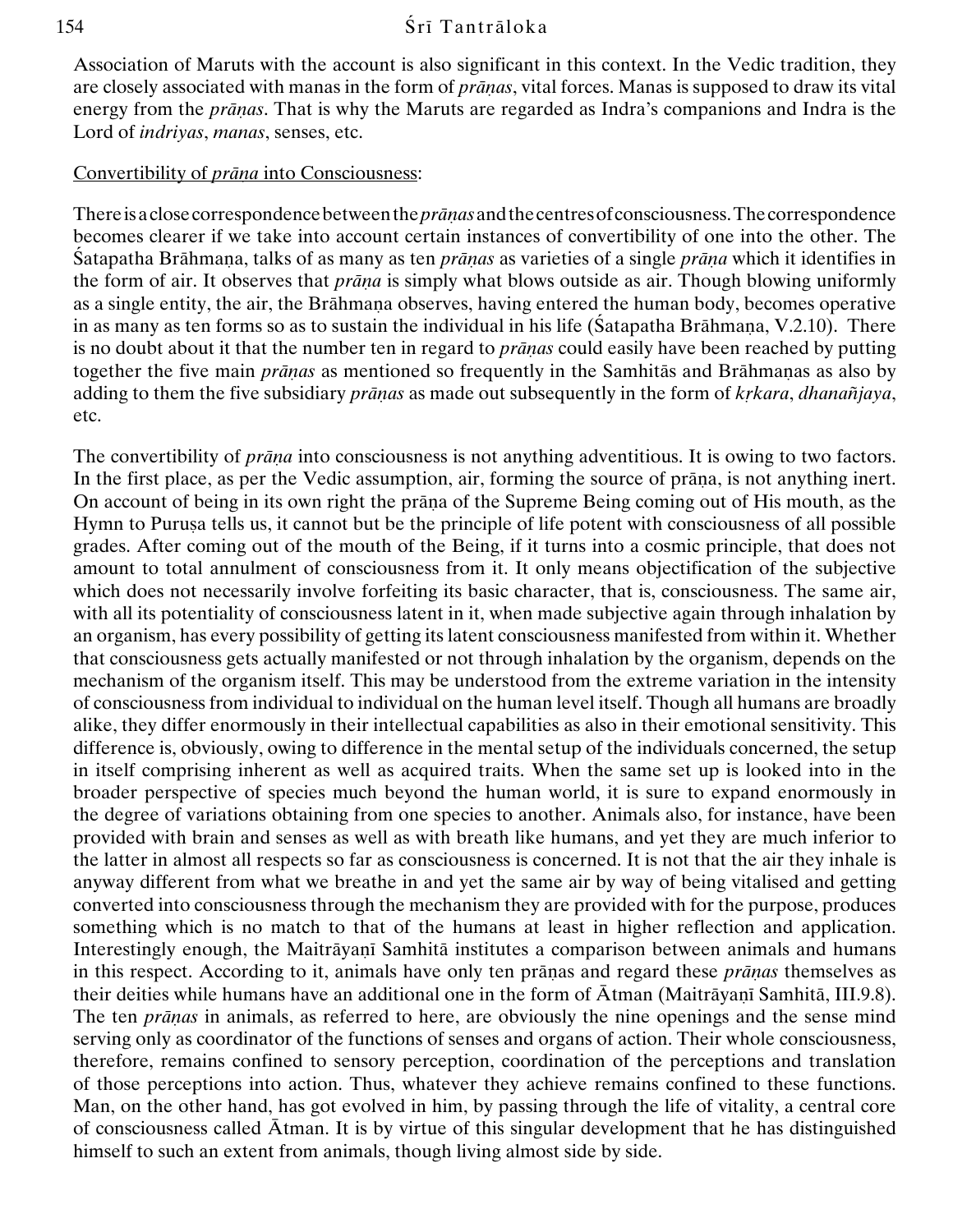# Excerpts from Sri Tantrāloka Chapters And Other Works 155

The Aitareya Upanisad has observed that it is the Supreme Being Himself who has chosen to enter the human body through the sagittal suture at the top of the head up to the heart plexus. What is termed as Indra in the Upanisad is a figurative representation of the spiritual potentiality controlling from within all mental, vital and physical functions of our personality. All our higher visions and intuitions independent of perception and ideation emanate from that potentiality and our vital functions derive their basic impetus from it. It is, indeed, this potentiality referred to by the Katha Upanisad when it states that nobody lives by mere *prāna* and *apāna* (Katha Upanisad, V.5) and that all live by the potentiality on which are dependent both the *prāņa* and the *apāna*. It is on account of this central role of it that potentiality has been referred to as *mukhya prāna* in the Upanisad. Distinct from the ordinary people, those who are in actual cognisance of this potentiality, observes Aitareya Upanisad, leave the body at the time of death through the *susumna* nerve by means of the vital force known as *udana*. This vital force is simply the carrier of the *mukhya prāna* and by no means the latter itself. Cognisance of this most remarkable feature of the human personality has been attributed by the Upanisad to seer Angiras and his worthy son Ayāsya (Chāndogya Upanisad, I.2.10).

### Interrelationship between *präëa*, *manas* and *väk*

According Aitareya Āranyaka, *manas* is the prior syllable of the phoneme and *vāk* the latter while *prāņa* serves as the factor of conjunction between the two (Aitareya Āraṇyaka, III.1.1). Through this statement what the  $\bar{A}$ ranyaka suggests is the interrelationship among the three openings to consciousness which we are provided with.

This illustration is suggestive of the fact that a yogin may be able to realise even the Ultimate Reality within himself through the proper use of the three powers he is endowed with namely, *manas*, *väk* and *prāna.* Amongst these, *manas* is primary and *vāk* secondary to it while *prāna* serves as the factor of interconnection between the two. This interconnection among these three human capabilities suggests that when *manas* forms the source of *vāk* through the power of *prāna*, it can be very well be approached in its essence by following the lead of *vāk* and *prāņa*.

Reference to this type of *sādhanā* is found in a Rgvedic hymn seen by a group of seers known as Keçins. These seers are described as having long hair and to have put on yellow clothes. What is most relevant regarding them is the characterisation of them as those making use of air as a string or girdle. Characterised as such, they are said to follow the movement of air and thus to have entered into the domain of gods.  $(Rgveda, X.136.2)$ 

Use of air as a girdle or string is suggestive of their rigorous *sādhanā* on *prāna*. Girdle is worn around the waist which is the meeting point of the two main präëas, namely, *präëa* and *apäna*. Girdle is just to help in the harmonisation of the two *prānas* which is essential not only for the continuance of life but also for the elevation to higher states of consciousness. Using air itself as the girdle by these seers indicates their having got perfected themselves in this *sädhanä* as a consequence of which they could have entry into the domain of gods. Use of air as string bears out their elevation to this state through the use of *prāņa* as the medium for access to higher consciousness, which the domain of gods represents.

The next mantra in the hymn emphasises another aspect of their *sädhanä*, namely, silence. It reads as follows:

We have become delighted through observance of silence and have settled ourselves on airs. You mortals see only our body.

### Ågveda, X.136.3

Observance of silence on the part of these yogins is indicative of their following of course of rigorous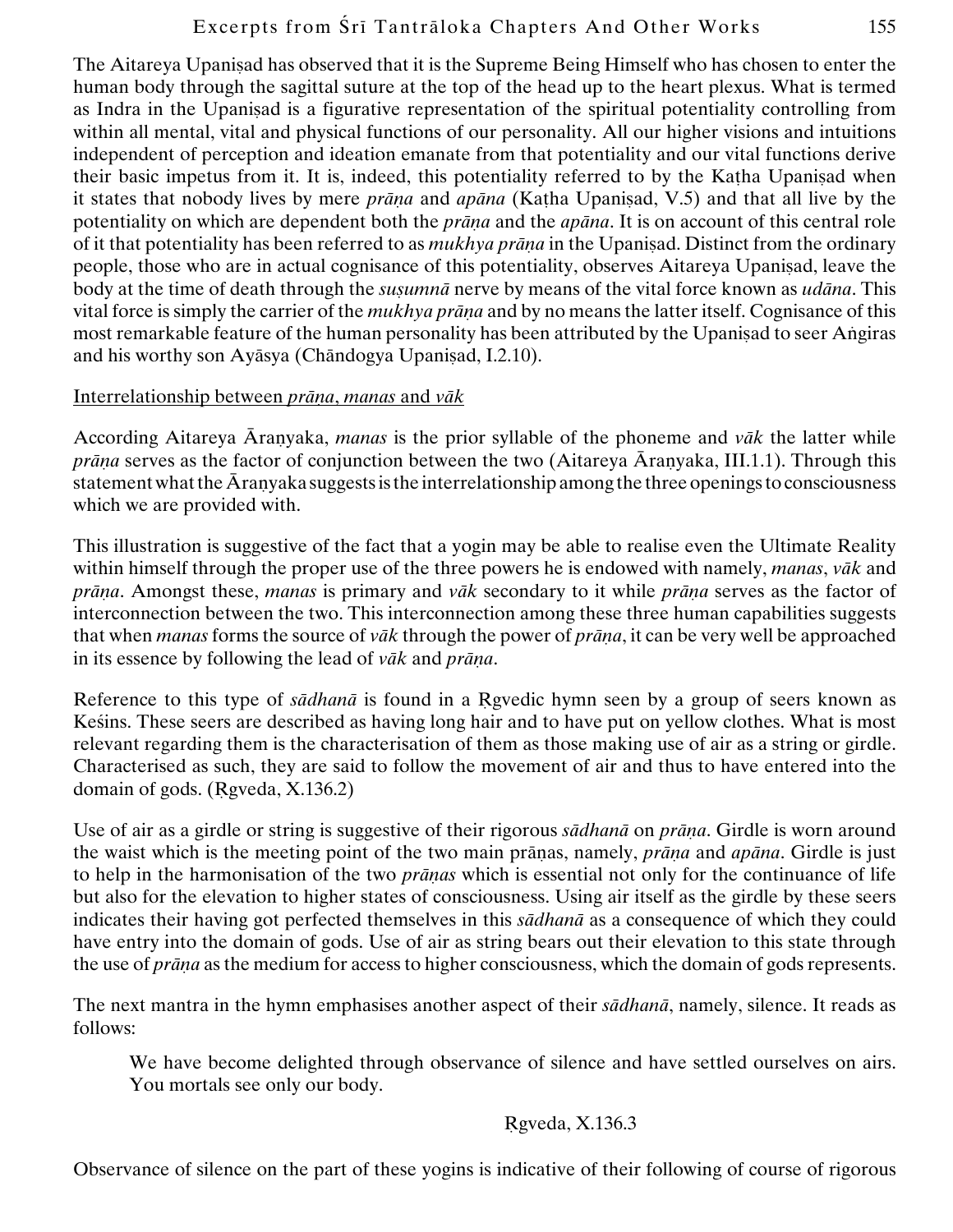## 156 Sri Tanträloka

discipline. Since *väk* is the medium of manifestation of consciousness. For a reversion to consciousness in its pure form, it is essential to discipline one's power of speech. Discipline of speech is an essential part of the *prāņa sādhanā* since the apparatus of speech cannot work without the help of *prāņa*.

Introversion of *prāņa* through the discipline of *vāk* results in the expansion of the horizon of the inner being culminating ultimately in the elevation of consciousness to the state of the Divine. This finds an indication in the next *mantra* of the hymn:

The *muni* takes his flight in the intermediate space and looks closely into all the forms of the world. He, thus, becomes established in the friendship of the gods of gods for the sake doing noble deeds.

## Ågveda, X.136.4

Flying in the intermediate space may refer to muni's *siddhi* attained through the control on is vital forces. In any case, it is through the *sādhanā* of control over his *prāna* that he could have been enabled to take flight in the sky. Much more than that what the *mantra* seems to refer to is, his flight in the space of consciousness (*khecara*), since it is through such a flight that one can have the possibility of reaching the God of gods and getting established in His friendship. The last of the *mantra* is also significant as it states that the *muni* has ascended that state for friendly participation in God's noble deeds. It is by elevation in one's consciousness that one can think of the universal good and not by flying in the sky.

How he gets himself elevated to this state happens to be re-stated in a symbolic form in the second last *mantra* of the hymn, which states:

By treading the path of *Apsarasas*, *Gandharvas* and deers, the Keçin, having become cognisant of real knowledge has become friendly with the Divine and sweet and exhilarated in delight.

### Ågveda, 136.6

Taking *Apsaras* as symbolic of *manas*, *Gandharva* as that of *vāk* and deer as that of *prāna*, we can assume that the path by treading which the Keçin reached the blissful state of the Divine was none but one of discipline of *manas*, *präëa* and *väk* on the yogic line. It is by virtue of this *sädhanä* and the consequent enlightenment that he is said in the last *mantra* of the hymn to take drink in a cup of *visa* in the company of Rudra. What *visa* stands for in this context is difficult to decide but one thing is obvious that it is something stimulating and exhilarating. Perhaps the word *visa* may stand for *kundalini*. What is significant is the company of Rudra in which the drink is being taken at that highest plane of being which could be attained by undergoing the discipline of *vāk*, *prāņa* and *manas*. As is evident from the context, the God of gods in whose friendship the Keçin is said to have entered, is none but the Rudra of this last *mantra* in whose company the Keçin is said to take the drink. The mantra reads as follows:

The air churned out for the sake of him and turned into a paste what otherwise was difficult to turn as such so that the Kesin takes it in a cup of *visa* in the company of Rudra.

### Ågveda, 136.7

Here air may be taken to represent prāņa, which renders vāk into a paste so as to make it get assimilated to manas in its purified form, as represented by the Keçin.

On the basis of the analysis of this hymn, we are in a position to point out that Çaivism flourishing in diverse forms such as in Kashmir and South India also in the form of various cults of somewhat obscure nature, has inherited its rigour of *sādhanā* in regard to *vāk* and *prāņa*, from Vedic hymns like this.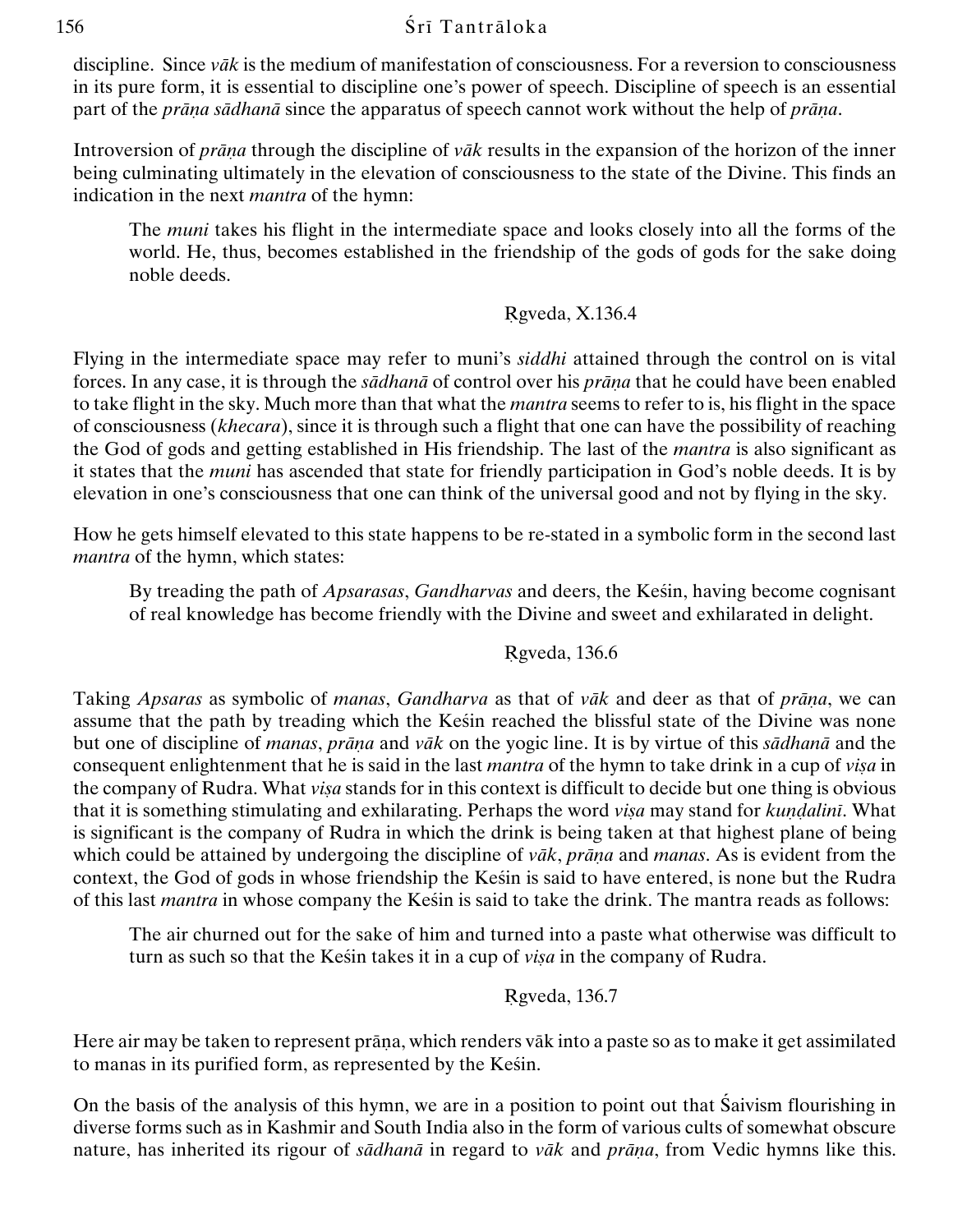# Excerpts from Sri Tantrāloka Chapters And Other Works 157

This point gets confirmed from the Sivadrsti of Somānanda, one of the earliest exponents of Kashmir Saivism. While giving an outline of his tradition and genealogy, states that all the secret traditions, including the Çaiva, as also the method of entering into them, were lying originally kept concealed in the mouths of the seers and that with the advent of the Kali age these became difficult to understand. In view of this, continues, Somänanda, while loitering on Kailäça, Lord Çiva, thinking of the welfare of mankind, came down from the mountain and imparted the secret knowledge to Durväsas, a *muni* leading a life of perfect celibacy (Sivadrsti, VII.2.1, 2, 4).

If we collate this account of Somananda with this Rgvedic hymn, it becomes obvious that Muni Durvāsas is most probably no one else but the leader of the *munis* clad, moving with the speed of air, using air as a string to ascend the sky and reach the domain of the God of gods so as to participate in the latter's task, of doing good to people at large. The *Åñis* in whose mouth the great secrets are said to have lain, cannot be anyone except for the Vedic seer keeping the *mantras* preserved in him through the oral tradition.

Thus, what seems most likely to have happened is that the Veda had embedded in it seeds of all the subsequent traditions of *sädhanä*, both yogic and sacrificial. While the sacrificial was taken up and carried towards by the Brāhmanas, the yogic came to be taken up and developed partly by the Upanisads and mainly by those falling in the line of these munis, admitting and devoting themselves to Rudra as the God of gods and seeking to rise to that level of consciousness, which He represents, through the *sādhanā* of *vāk*, *prāna* and *manas*. Šiva's benevolence towards all living beings, as indicated in the Sivadrsti, has its seed in the Rgvedic hymn's account how the muni becomes friendly to Rudra for the sake of promoting His cause of welfare to all.

# Interrelationship of *vāk*, *prāņa* and *manas* in Yoga and Tantra in rising of *kundalini*

It is via these munis representing the yogic *sädhanä* of the Vedic tradition particularly in admittance of Rudra as the supreme divinity, *deva-deva*, that the system gets elaborated upon subsequently in the form of yogic, Çaiva and Tantric *sädhanäs* of various kinds. What is common behind these later *sädhanäs* is the personality of Rudra in the form of Çiva and his consort Pärvaté. The prominence of this divine couple in this tradition of *sādhanā* is indicated by the Rgvedic female seer Vāgāmbhrnī herself naming Him as the first of all gods with whom she claims to move throughout the entire creation (Ågveda, X.125.1).

Another notable landmark of this development is the Umā Haimavatī of the Kena Upanisad helping Indra in the recognition of Brahman appearing before the gods as a Yakṣa (Kena Upaniṣad, 3-4.).

Umä and Çiva are central divine figures admitted in these traditions. Çiva stands for Brahman, the Supreme Being while his consort Umä represents his Supreme Divine Power. This status of Umä is implicit in her Upanisadic appearance itself even without the mention of Siva. As the epistemic intermediary between Indra and Brahman, the knower and the object of knowledge respectively, she cannot be anything but the power of Brahman responsible for transmission of His knowledge to the inquisitive.

If Çiva represents the Reality, his consort in the form of Umä or Pärvaté stands for *Väk* as the medium of knowledge of that Reality. A pertinent elucidation of it can be found in such an early text as Kālīdāsa's Raghuvamsam where right in the very beginning the great poet pays his obeisance to them as *Vāk* and the object of *Väk* associated inseparably with each other and playing the role of the parents of the world (Raghuvamsam, I.1).

Needless to point out that the view of the relationship between Parvati and Parames vara is simply an extension of the central idea of the Vägämbhrni hymn inasmuch as she, as the representative of *Vāk*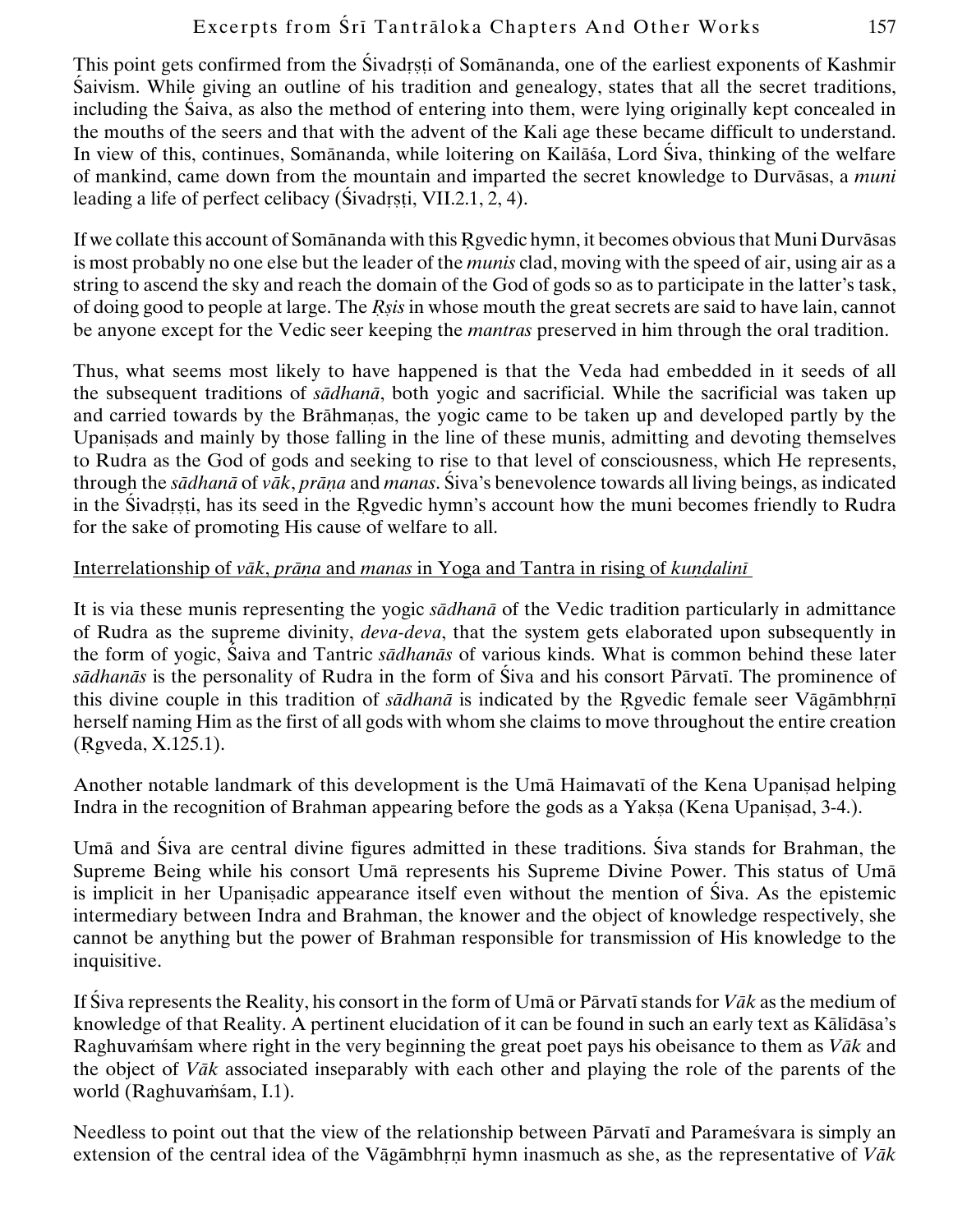## 158 Sri Tanträloka

claims for herself not only to move in the company of all the gods but also responsible for the creation of the world and, indeed, the Creator Himself in a certain sense.

What has been a matter of direct self-experience by Vāgāmbhrnī and has been recounted figuratively in the form of the relationship between Pārvatī and Parames vara by Kālīdāsa, the same has been put formulastically by Bhartrhari through his observation, particularly with reference to the knowers of the secret of the Veda, that the creation in its entire multiplicity is the product of *Çabda* or *Väk*, since it emerged first out of the *chandas*, metres of the Veda itself (Vākyapadīyam, I.121).

Saivism traces the origin of *Vāk* as many as three steps behind the prevalent one. In doing, it follows strictly the Vedic tradition as articulated by the Rgvedic seer Dirghatamas. What Dirghatamas has indicted as the 'fourth', the same is called *vaikhari*. Vaikhari is the articulated form of *Vāk*. *Vāk* on this level varies diversely from species to species, from country to country, and from place to place in the same country.

But in spite of differences on this level of *Väk*, people are able to understand one another though having drawn from diverse linguistic groups. It leads to the conclusion that there is a common ground of all languages in the human mind. This background of languages is called *madhyamä*, i.e., the intermediate one. Language at this level is inarticulate. It is the psychological background of the articulated form of language. Whereas the *vaikhari* is limited by difference of place, time and groups of persons making use of it, the *madhyamä* is completely free of such limitations owing to the universality of the human psychology.

The search for the nature of *Väk* led seers and subsequent *sädhakas* from the psychological side and grammarians from the linguistic to two more steps in this row which are known as *paçyanté* and *parä*. *Paçyanté* is that form of *Väk* which is supra-ideational. It represents that plane of the human psyche where ideas get subsided and which, therefore, is inaccessible to bare ideational approach. That way, it can be termed as supramental. As such, it is accessible only through yogic *sädhanä*. While *madhyamä* relates to that state of *Vāk* where it is something like talking within oneself without any role of *prāna* in its operation and hence is completely inaudible, *pasyanti* is akin to the content of a peacock's egg still in the liquid form with potentiality of getting matured eventually in the form of a full-fledged peacock with its splendour of colourful plumage lying dormant (Ratnatraya 31-32, quoted from K.C. Pandey, Abhinavagupta, pp.831-32).

As per the Upanisadic statement, *Vāk*, as a luminary, is less fallible than the physical luminaries, such as the sun, moon, and fire. Even then, it is less pervasive and durable than the light of the Ätman, since it is dependent on this latter light. Its self-luminosity, on the other hand, redeems it of the necessity of dependence on anything else including the Ätman itself. Its self-luminosity is an indication to its getting coincided with the Ätman at the stage of *paçyanté*.

While *paçyanté* is characterised by self-luminosity which originally is an attribute of the Ätman, *parä* is complete coincidence with the Ätman itself. This is evident from an account of it in Ratnatraya. According to it, *parä* is that state of *Väk* which is the subtlest, inmost, most fundamental, purest and the infallible luminosity of Ätman itself. (Ratnatraya, quoted from K.C. Pandey, Abhinavagupta, p.832)

The eventual coincidence of Väk with the Ätman or the inmost self is sufficient to testify to the method of exploration into it by the seers, *munis* and *sädhakas*. It consisted in diving deep within oneself taking hold of the power of expression as well as articulation of vāk in coordination of both, *prāna* and *manas*, and trying to reach the bedrock of one's being. It is by following this course of *sädhanä* that they came to discover *kundalini*. An early reference to it is found in Rgveda: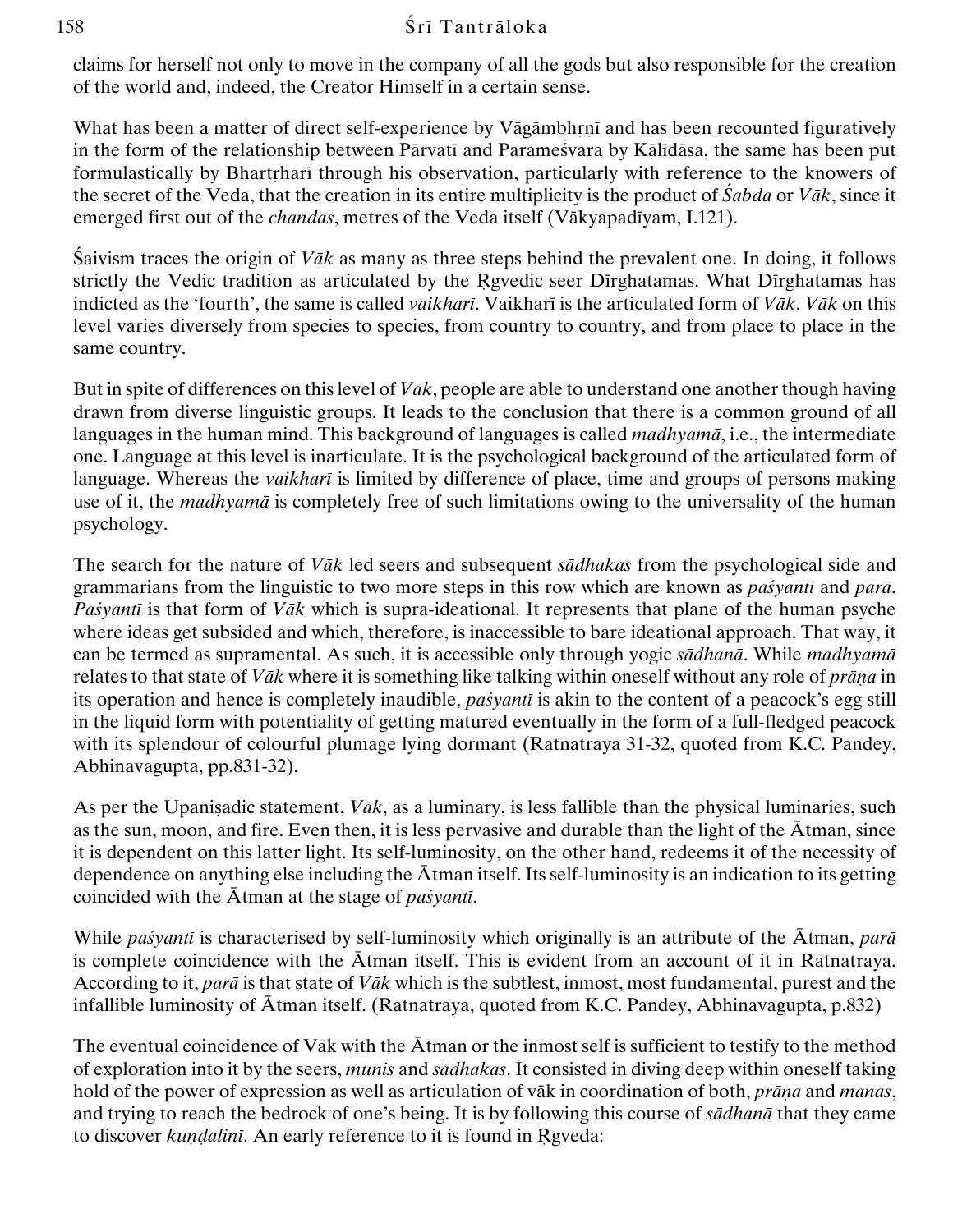This variegated Word has moved ahead having relinquished its seat with the Mother, and looking towards the heaven majestically.

It moves inside (the human body) brightly taking the breath inside and discharging the same outside with its eye set on the heaven and in its all magnificence.

This Väk keeps illuminated all the thirty stops on its way while moving towards its destination to the Patanga in the heaven along with all its brilliance.

## Ågveda X.189.1-3

In one of its mantras, Katha Upanisad talks of a dwarf sitting on the point of conjunction of *prāna* on the one side, *apäna* on the other pushing the former upward and the latter downward and being meditated on by all the gods. (Katha Upanisad,  $V(3)$ )

This dwarf represents the most fundamental principle of the individual's psyche and life. Though so short-statured, it controls and makes functional not only the individual but also the whole cosmos, as is implied by his being meditated on by all the gods. In another mantra of the same Upanisad, this dwarf has been identified in the form of Aditi, the mother of all gods and manifesting herself through *prāņa*. She is also said to have entered into a cave, remain sitting there and manifesting herself in the form of the created beings. Finally, she is characterised as the same as the Ultimate Reality (Katha Upanisad, IV.7). Aditi's association with *prāna*, entrance into the cave and representation of all the gods collectively are sufficient to bear out her oneness with the dwarf. She, indeed, is the Çakti of the Sākta and Vimarsa Šakti of the Šaivites.

As *sakti*, she would represent the Para Prakrti as considered from the cosmic viewpoint and the *kundalini Sakti* from the point of view of the yogic *sādhanā*. This Sakti has been traced by yogins to lie asleep in the *mülädhära cakra* of the human body near the lowermost tip of the backbone. Its sleep represents its involvement in the creation in the form of procreation. Its getting awakened, on the other hand, amounts to the beginning of expansion in consciousness leading to higher intellectual and spiritual development. Its rising upward from *cakra* to *cakra* results in greater and greater expansion and elevation in consciousness. The cakras in its route above the *mūlādhāra* are *svādhisthāna*, *manipura*, *anähata*, *viçuddha*, *äjïä* and *sahasrära*. The *cakras* are the main nerve-centres in the human body formed by nature as per a certain graduated scheme of consciousness to unfold itself. As per this scheme, when the *kundalini* reaches the *sahasrāra*, the consciousness, having set aside all limitations assumed by it until now, gets restored to its original purity and infinitude signalling the state of redemption.

The *kundalini* has been envisioned as a snake lying in the *mūlādhāra cakra* in three and half coils with its head drooping downward, holding its tail in its mouth and thus indicating its state of sleep. Moreover, it is imaged out as a female. Pränic energy is used as a means to its awakening. Being awakened, it straightens itself, becomes luminous and starts rising upward from *cakra* to cakra formed along the most sensitive nerve of the body known as *susumna*. The pranic energy operates on it having assumed the form of *väk*. Herein lies the secret of the use of *mantras* in conjunction with breath and concentration of the mind in the awakening of *kundalini*. It is a matter of common experience that it is only with greater momentum in the use of the pranic energy that we are able to produce words. Words of fundamental phonetic quality and semantic values, as *mantras* consist of, when uttered repeatedly, require the use of prānic energy to its maximum touching the core of consciousness which the *kundalini* represents in a veiled manner. The veilment is due to its involvement in the creation signified by its state of sleep as symbolised by its drooping head. In fact, it represents that core of consciousness which has involved itself in matter and has got restored to its sensitivity in the organic being, as is the human body. Its coils represent perhaps the three *gunas* of nature while its drooping head raised above the